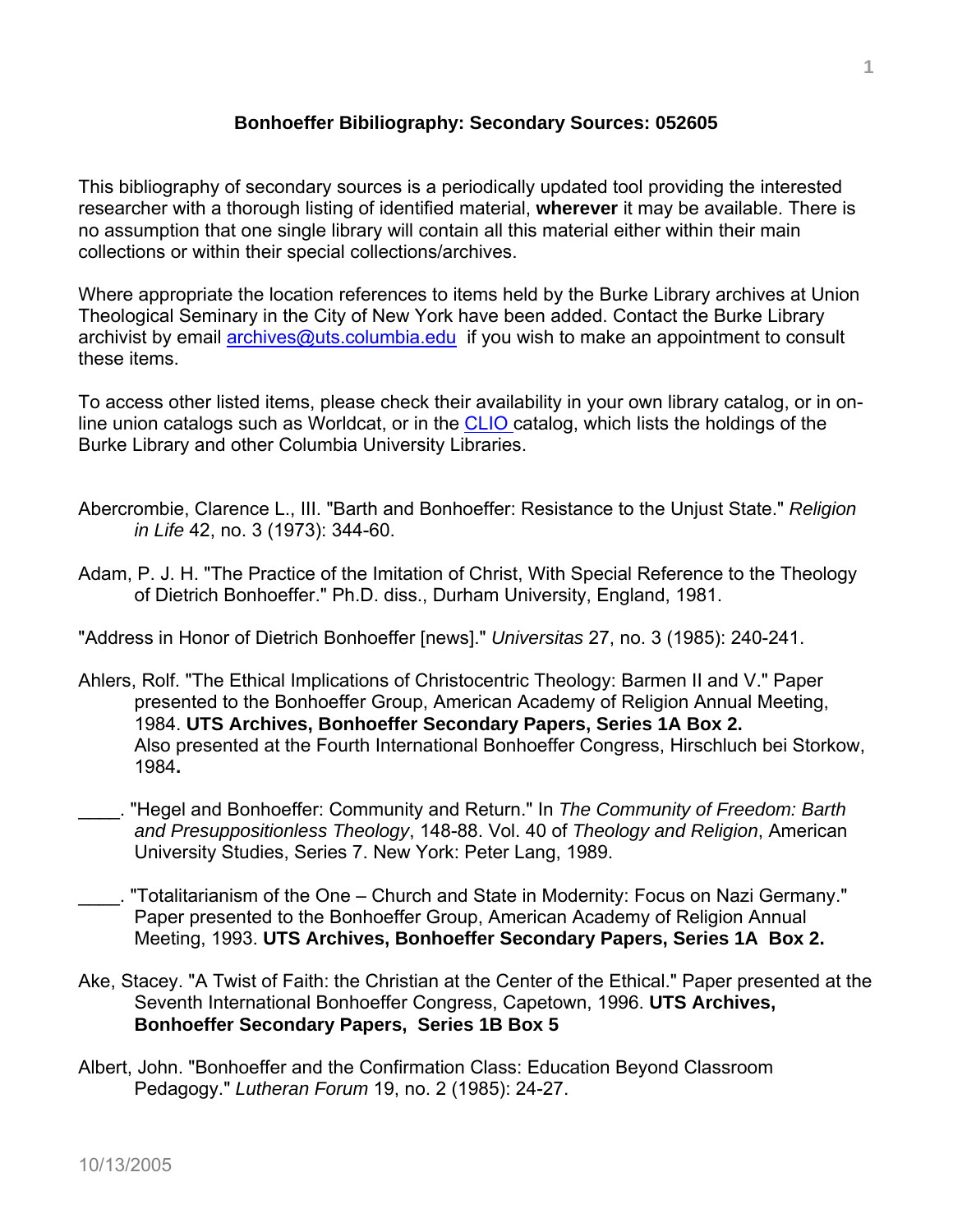- Alden, Bill, Bekah Dannelley, and Andrezej Krakowski. *Bonhoeffer*. [Filmscript] West Tisbury, Mass.: Pilgrim Productions, 2000. **UTS Archives, Bonhoeffer Secondary Papers, Series 3 Box 1**
- Alemany, José J. "Bibliografia Hispanica de D. Bonhoeffer." *Miscelánea Comillas* 32.60 (1974): 156-168. Madrid: Universidad Pontificia Comillas, 1976. **UTS Archives, Bonhoeffer Secondary Papers, Series 2A Box 1**
- \_\_\_\_. "Bibliografia Hispanica de D. Bonhoeffer." *Miscelánea Comillas* 34.65 (1976): 267-272. Madrid: Universidad Pontificia Comillas, 1976. **UTS Archives, Bonhoeffer Secondary Papers, Series 2A Box 1**
- \_\_\_\_. "Chronologisches Verzeichnis der Briefe Dietrich Bonhoeffers." Paper presented at the Second International Bonhoeffer Congress, Geneva, 1976.
- \_\_\_\_. "Epistolario de D. Bonhoeffer. Catálogo cronológico." *Miscelánea Comillas* 3-62. Madrid: Universidad Pontificia Comillas, 1976. **UTS Archives, Bonhoeffer Secondary Papers, Series 2A Box 1**
- \_\_\_\_. "Notes on the Concept of Religion in the Lectures and Sermons of Dietrich Bonhoeffer Delivered at Barcelona: an Historical and Critical Contribution to the Theology of the Young Bonhoeffer." Translated by Otto W. Heick. *Newsletter*, International Bonhoeffer Society, English Language Section, no. 10 (June 1977): 5-7.
- \_\_\_\_. "La Teologia Barcelonessa de Bonhoeffer." Paper presented at the Second International Bonhoeffer Congress, Geneva, 1976. **UTS Archives, Bonhoeffer Secondary Papers, Series 1B Box 1**

Published in *Estudios Eclesiasticos* 49.188 (1974): 59-77.

\_\_\_\_. "Zum Religionsbegriff in den Vorträgen und Predigten der Barcelonaer Zeit. Ein Beitrag zur Theologie des früheren Bonhoeffer." Paper presented at the Second International Bonhoeffer Congress, Geneva, 1976. **UTS Archives, Bonhoeffer Secondary Papers, Series 1B Box 1**

 Published in *Zeitschrift für Religions - und Geistesgeschichte* 29.4 (1977): 356-360. **UTS Archives, Bonhoeffer Secondary Papers, Series 2A Box 1**

- Alford, Leslie M. "A Redefinition of Power According to Dietrich Bonhoeffer's Theology of the Cross." Paper presented at the Sixth International Bonhoeffer Congress, New York, 1992. **UTS Archives, Bonhoeffer Secondary Papers, Series 1B Box 4**
- \_\_\_\_. "Towards a New Spirituality in North America: The Import of Dietrich Bonhoeffer's Dialectical Model of Spirituality." S.T.M. thesis, Yale Divinity School, 1989.
- \_\_\_\_. "Toward a Dialectical Understanding of Power. Dietrich Bonhoeffer and the Theology of the Cross." Ph.D. diss., University of Edinburgh, 1994.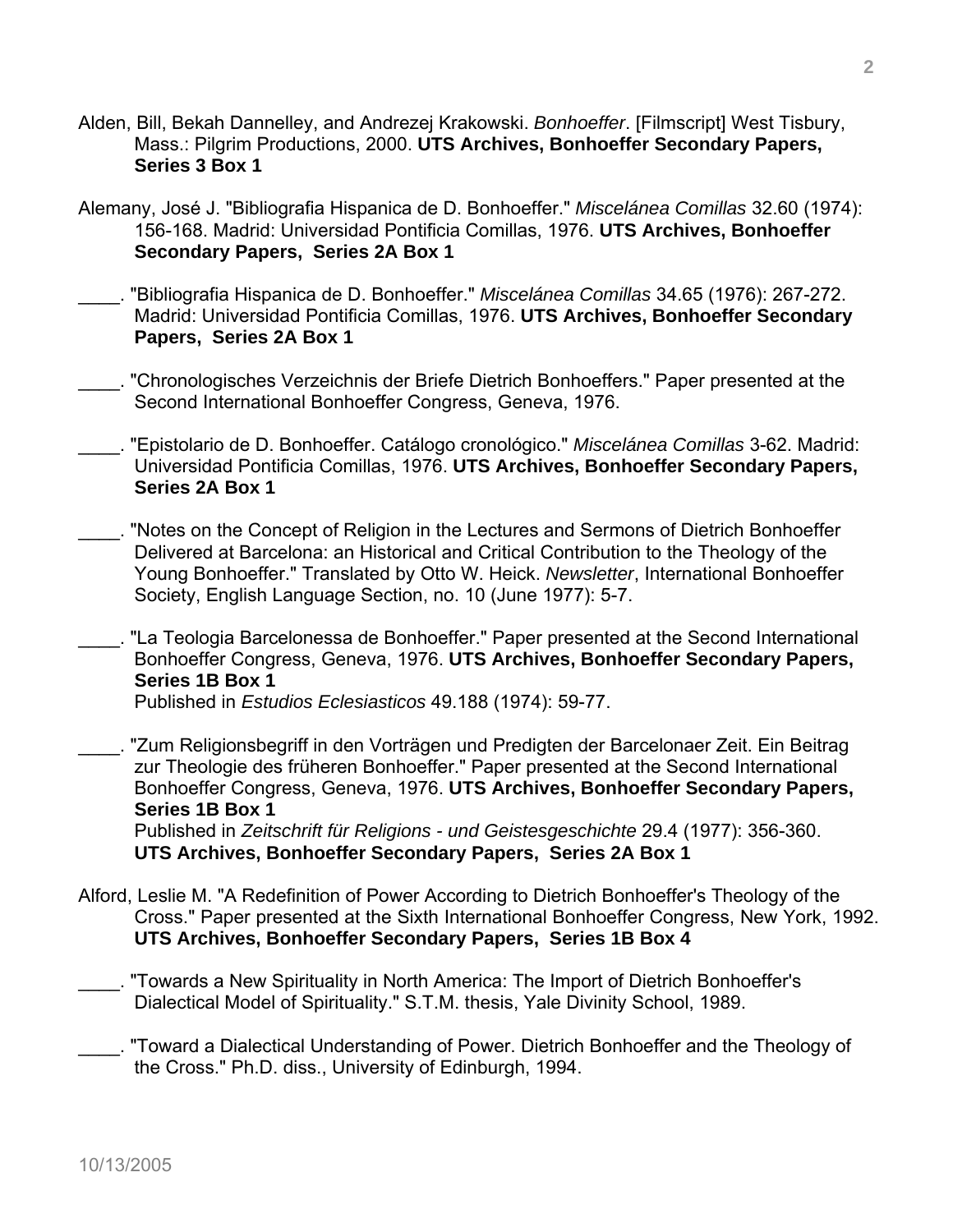Almen, L. "Forty Years Have Passed." *Lutheran Standard* (April 19, 1985): 10.

- "Altar Tryptikon für Bonhoeffer Premieres in James Chapel." *Union News* (fall 1992): 11. **UTS Archives, Bonhoeffer Secondary Papers, Series 3 Box 1**
- Altizer, Thomas J. J. *The Gospel of Christian Atheism.* Philadelphia: The Westminster Press, 1966.
- Altizer, Thomas J. J. and William Hamilton. *Radical Theology and the Death of God.* Indianapolis and New York: Bobbs Merrill, 1966; Harmondsworth, England: Penguin, 1968.
- Amemiya, Eiichi. "Die Bedeutung der Bonhoefferforschung in Japan." Paper presented at the Fourth International Bonhoeffer Congress, Hirschluch bei Storkow, 1984. **UTS Archives, Bonhoeffer Secondary Papers, Series 1B Box 2**
- "An International Institute Founded in Adelaide." [Dietrich Bonhoeffer International Institute for Bioethical Studies] *Lutheran Theological Journal* 17 (August 1983): 91-92.
- Andersen, Frances I. "Dietrich Bonhoeffer and the Old Testament [Isaiah 53]." Reformed Theological Review 34, no. 2 (1975): 33-44.
- Anderson, Henry W. "The Faithfulness of Dietrich Bonhoeffer." Address delivered at Amasa Stone Chapel, Case Western Reserve University, 9 September, 1989. **UTS Archives, Bonhoeffer Secondary Papers, Series 1C Box 1**
- Anderson, Cheryl B. "Bonhoeffer and His Tegel Theology: Opening the Door to Liberation Theology." Lecture delivered at Wesley Theological Seminary, Washington, D. C., 1989.
- Anderson, Douglas. *The Beams are Creaking: The Dramatic Story of Dietrich Bonhoeffer*. Boston: Walter H. Baker Co., 1982; Boston: Baker's Plays, 1985.
- Anderson, Gary. "One Mind, One Body, One Spirit: The Monk in Us." *Epiphany* 1, no. 3 (1981): 2-106.
- Anderson, H. George. "Patriotism to Treason: Bonhoeffer in Germany." *The Lutheran* (November 15, 1972): 19.
- Anderson, Ray Sherman. *Historical Transcendence and the Reality of God: A Christological Critique*. Grand Rapids, Mich.: William B. Eerdmans, 1975.
- Anderson, Terence Roy. "The Christian Basis for Social Decision in the Thought of William Temple and Dietrich Bonhoeffer." S.T.M. thesis, Union Theological Seminary, New York, 1959.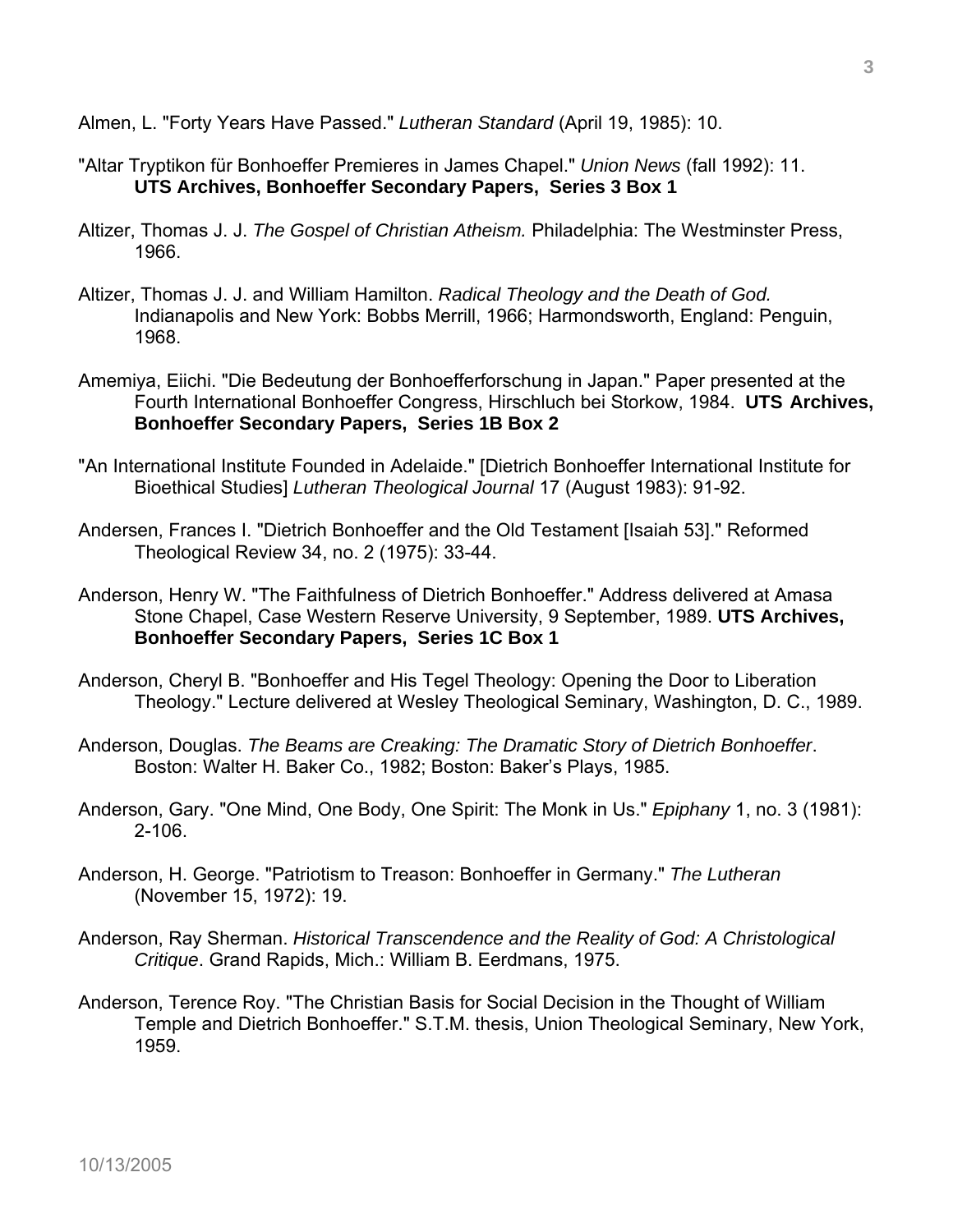- Andrews, Allan R. "Bonhoeffer's Psychology: Humanistic Ally or Christian Corrective?" *Christian Scholar's Review* 4, no. 1 (1974): 16-25.
- Anthonissen, Carel. "Credibility versus Relevance." Paper presented at the Seventh International Bonhoeffer Congress, Capetown, 1996.
- Apel, William D. "Dietrich Bonhoeffer and Thomas Merton on Christian Renewal." Paper presented at the Ninth International Bonhoeffer Congress, Rome, Italy, 6-11 June 2004.
- \_\_\_\_. "Praying with Bonhoeffer: An Inquiry Into Spirituality." Paper presented to the Bonhoeffer Group, American Academy of Religion Annual Meeting, 1981. **UTS Archives, Bonhoeffer Secondary Papers, Series 1B Box 7**
- "Two Faces of Freedom. The Theological Witness of Dietrich Bonhoeffer and Howard Thurman." Paper presented at the Eighth International Bonhoeffer Congress, Berlin, 2000. In *Religion im Erbe: Dietrich Bonhoeffer und die Zukunftsfähigkeit des Christentums*, 207-222. Edited by Christian Gremmels and Wolfgang Huber. Gütersloh: Chr. Kaiser, 2002. **UTS Archives, Bonhoeffer Secondary Papers, Series 1B Box 7**
- \_\_\_\_. "'Who Stands Fast?' Dietrich Bonhoeffer and Thomas Merton on Obedience." Paper presented at the Seventh International Bonhoeffer Congress, Capetown, South Africa, 1996. Published in *Bonhoeffer for a New Day: Theology in a Time of Transition*, edited by John W. de Gruchy, 155-74. Grand Rapids, Mich.: William B. Eerdmans, 1997.
- Armstrong, C. B. "Christianity without Religion." *The Church Quarterly Review* 165 (April-June 1964): 175-184. Also published in Martin E. Marty and Dean G. Peerman, eds., *New Theology*, No. 2. New York: Macmillan, 1965, 17-27.
- Arnold, Hardy. "Conversations with Dietrich Bonhoeffer." *The Plough*, no. 6 (1984): 4-6.
- Arnould, E. R. "Who's Afraid of Dietrich Bonhoeffer? A Comparison of Bonhoeffer and Albee." *Journal of Religious Thought* 29, no. 1 (1972): 57-75.
- Auden, W. H. "Friday's Child. In Memory of Dietrich Bonhoeffer, Martyred at Flossenbürg, 9 April 1945." In *Collected Poems*. New York: Random House, 1958. Also published in Paul Matthews Van Buren, *The Secular Meaning of the Gospel, Based on an Analysis of Its Language* (New York: Macmillan, 1963); *Dietrich Bonhoeffer, Prayers from Prison: Prayers and Poems* (Von guten Mächten), edited by Johann Christoph Hampe, translated by John Bowden (Philadelphia: Fortress Press, 1978); *Dietrich Bonhoeffer: A Life in Pictures,* edited by Eberhard Bethge, Renate Bethge and Christian Gremmels. Philadelphia: Fortress Press, 1978.
- Aulén, Gustaf. *Dag Hammarskjöld's White Book: An Analysis of 'Markings.'* Philadelphia: Fortress Press, 1969.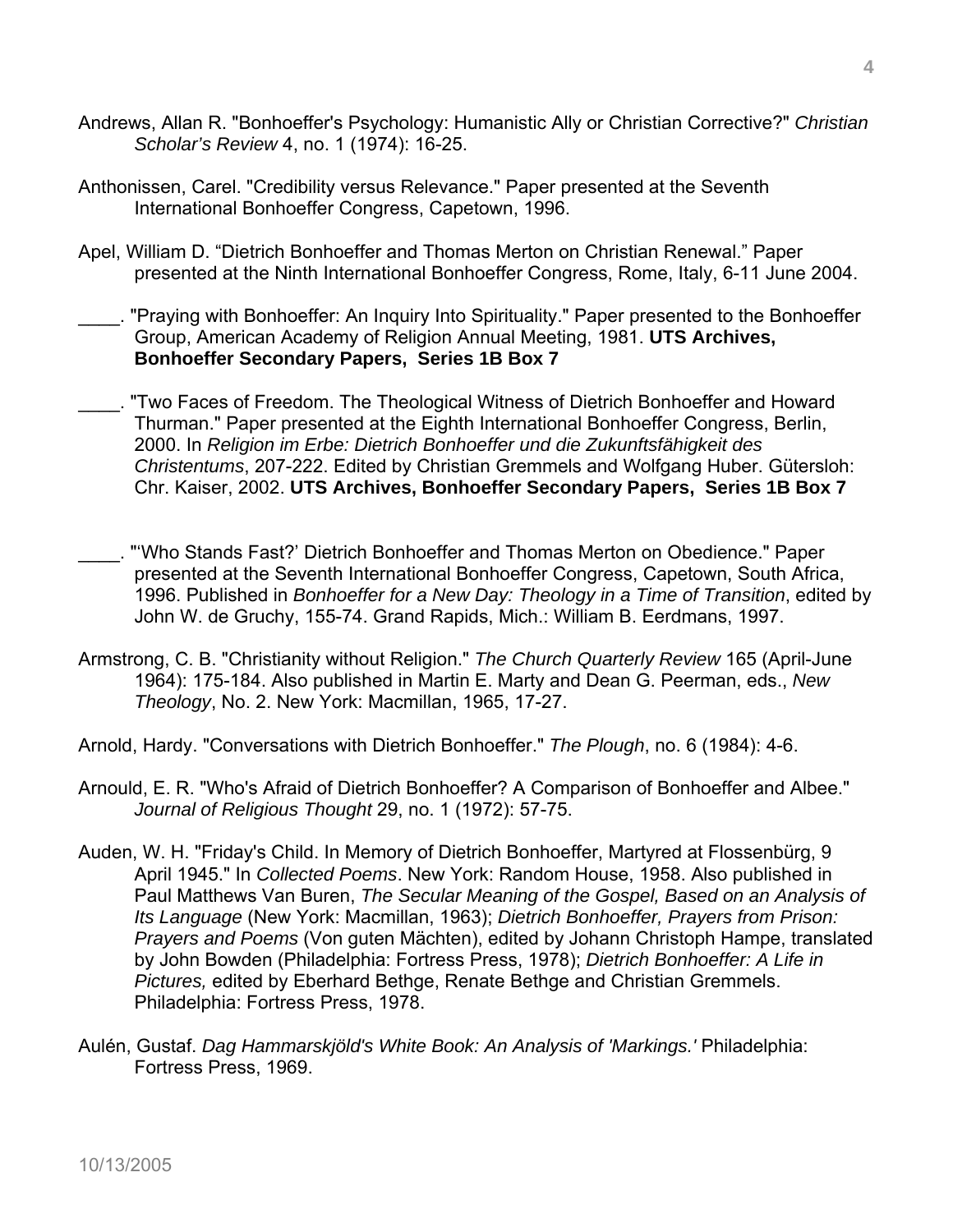- Aveling, Harry G. "Dietrich Bonhoeffer's Christology." With a reply by C. Budden. *Colloquium: The Australian and New Zealand Theological Review* 16, no. 2 (1983): 23-30.
- Avram, Wes. "The Work of Conscience in Bonhoeffer's Homiletic." A paper presented to the "Bonhoeffer: Theology and Social Analysis" Group, The American Academy of Religion, Toronto, 23-26 November 2002.
- Axelrad, Nancy. "Knight. A Play in Two Acts." 1995. **UTS Archives, Bonhoeffer Secondary Papers, Series 3 Box 1**
- Bachtell, Donald Santee. "Freedom in Bonhoeffer." In *A Bonhoeffer Legacy: Essays in Understanding*, edited by A. J. Klassen, 330-344. Grand Rapids, Mich.: William B. Eerdmans, 1981.
	- \_\_\_\_. "Freedom in the Theology of Dietrich Bonhoeffer." Ph.D. diss., Drew University, 1973. Abstract in *Drew Gateway* 44 (Fall 1973): 34.
- Bagetto, Luca. "The Exemplification of Decision in Dietrich Bonhoeffer." Paper presented at the Sixth International Bonhoeffer Congress, New York, 1992. **UTS Archives, Bonhoeffer Secondary Papers, Series 1B Box 4**  Published in *Theology and Practice of Responsibility: Essays On Dietrich Bonhoeffer,*  edited by Wayne Whitson Floyd, and Charles R. Marsh, 197-204. Valley Forge, Pa.: Trinity Press International, 1994.
- Bailey, J. Martin. "Dietrich Bonhoeffer." *The Lamp* 69, no. 1 (1971): 13-16.
- Bailey, J. Martin and Douglas Gilbert. *The Steps of Bonhoeffer: A Pictorial Album*. Philadelphia and Boston: Pilgrim Press, 1969.
- Baillie, John. "Some Reflections on the Changing Theological Scene." *Union Seminary Quarterly Review* 12, no. 2 (1957): 3-9.
- Baker, Dwight P. "Bonhoeffer: What Was He All About?" *Eternity Magazine* 21 (February 1970): 47-49.
- Ball, Milner S. "Law, Natural: Its Family of Metaphors and Its Theology" with replies by F. S. Alexander and others. *The Journal of Law and Religion* 3, no. 1 (1985): 140-165.

Ballard, Paul H. "Bonhoeffer as Pastoral Theologian." *Theology* 94, no. 758 (1991): 115-23.

- \_\_\_\_. "Bonhoeffer on Providence in History." *Scottish Journal of Theology* 27, no. 3 (1974): 268- 86.
- \_\_\_\_. "Bonhoeffer's Christian Anthropology." *Theologia Cambrensis: A Journal of Theology for the Church in Wales* 3, no. 3 (June 1991): 21-25. **UTS Archives, Bonhoeffer Secondary Papers, Series 2A Box 1**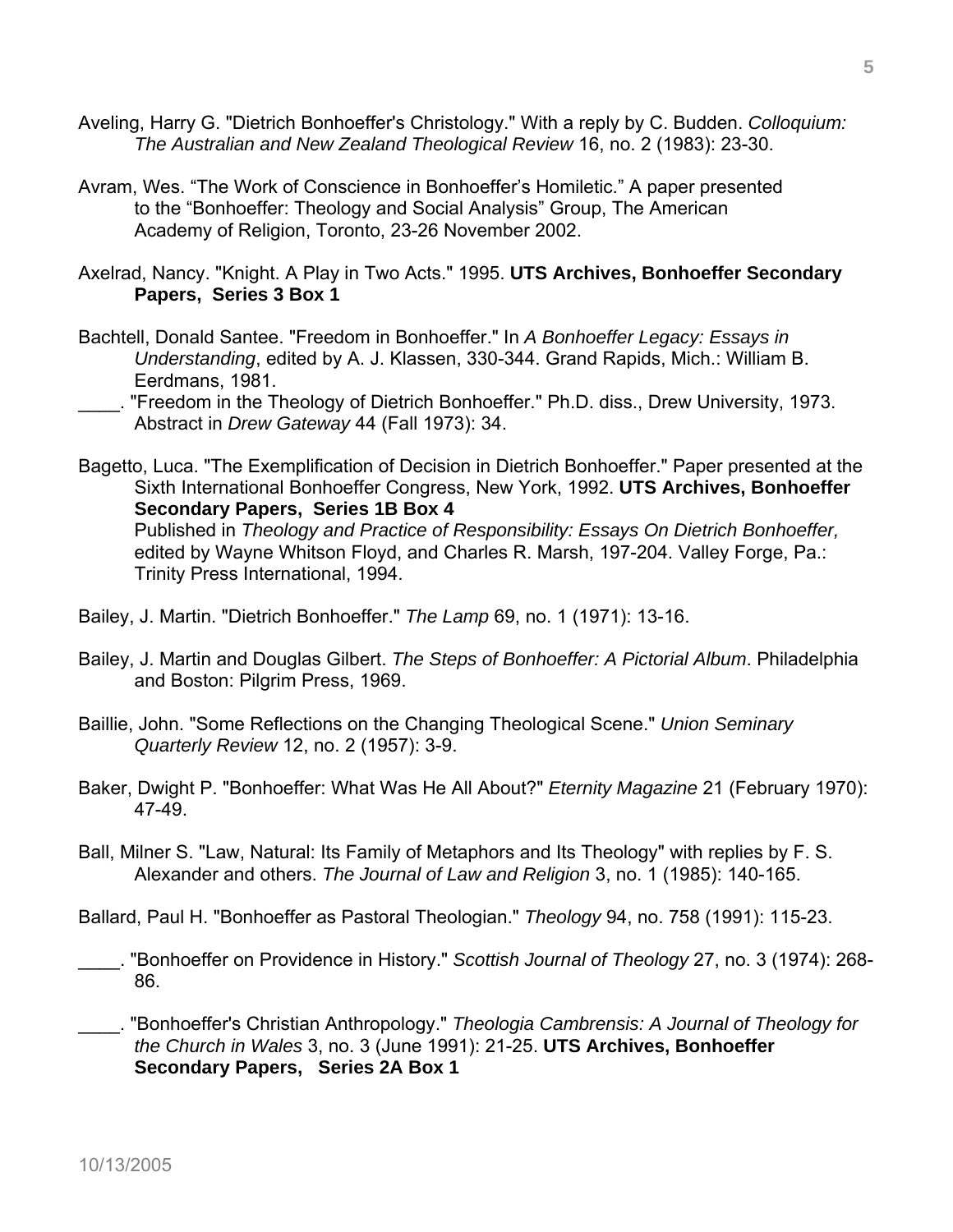- \_\_\_\_. "Camus and Bonhoeffer: Living in a Godless World." *Theology* 78, no. 662 (1975): 418-28.
- \_\_\_\_. "Worship in a Secular World: Bonhoeffer's Secret Discipline." *Princeton Seminary Bulletin* 68, no. 2 (1975): 27-36.
- Banner, Michael. "`Who are my Mother and my Brothers?': Marx, Bonhoeffer and Benedict and the Redemption of the Family." *Studies in Christian Ethics* 9, no. 1 (1996): 1-2.
- Barker, H. Gaylon. "Bonhoeffer, Luther and *Theologia Crucis*." *Dialog: A Journal of Theology* 34 (Winter 1995): 10-17.
- \_\_\_\_. "Cross of Reality: The Role of Luther's *theologia crucis* in the Development of Dietrich Bonhoeffer's Christology." Paper presented at the Sixth International Bonhoeffer Congress, New York, 1992. **UTS Archives, Bonhoeffer Secondary Papers, Series 1B Box 4**
- \_\_\_\_. "The Cross of Reality: The Role of Luther's *theologia crucis* in the Development of Dietrich Bonhoeffer's Christology." Ph.D. dissertation, Drew University, 2004.
- \_\_\_\_. "*Ecclesia Crucis*: Standing in the Place where God Stands." Paper presented at the Eighth International Bonhoeffer Congress, Berlin, 2000.
- Barnes, Elizabeth. "Bonhoeffer's Love of the World and its Meaning for the Kairos Document." Paper presented to the Bonhoeffer Group, American Academy of Religion Annual Meeting, 1990.
- Barnett, Victoria J. "Bonhoeffer and the Wartime Response of International Church Leaders to Nazism." Paper presented at the German Studies Association Conference, Washington, D.C. October 2001.
- \_\_\_\_. "Bonhoeffer's Theological Dialogue with History." Paper presented at the Bonhoeffer Symposium, Boston University, 2001.
- \_\_\_\_. "Communications between the German Resistance, the Vatican and Protestant Ecumenical Leaders. Implications for Interpreting Bonhoeffer's Reflections on Civil Society." Paper presented at the Eighth International Bonhoeffer Congress, Berlin, 2000. In *Religion im Erbe: Dietrich Bonhoeffer und die Zukunftsfähigkeit des Christentums*, 54- 71. Edited by Christian Gremmels and Wolfgang Huber. Gütersloh: Chr. Kaiser, 2002.
- \_\_\_\_. "Dietrich Bonhoeffer." [Publication of the United States Holocaust Museum.] http://www.ushmm.org/bonhoeffer/index.html **UTS Archives, Bonhoeffer Secondary Papers, Series 3 Box 1**
- \_\_\_\_. "Dietrich Bonhoeffer's Ecumenical Vision." *The Christian Century* 112.14, (April 26, 1995), 454-57.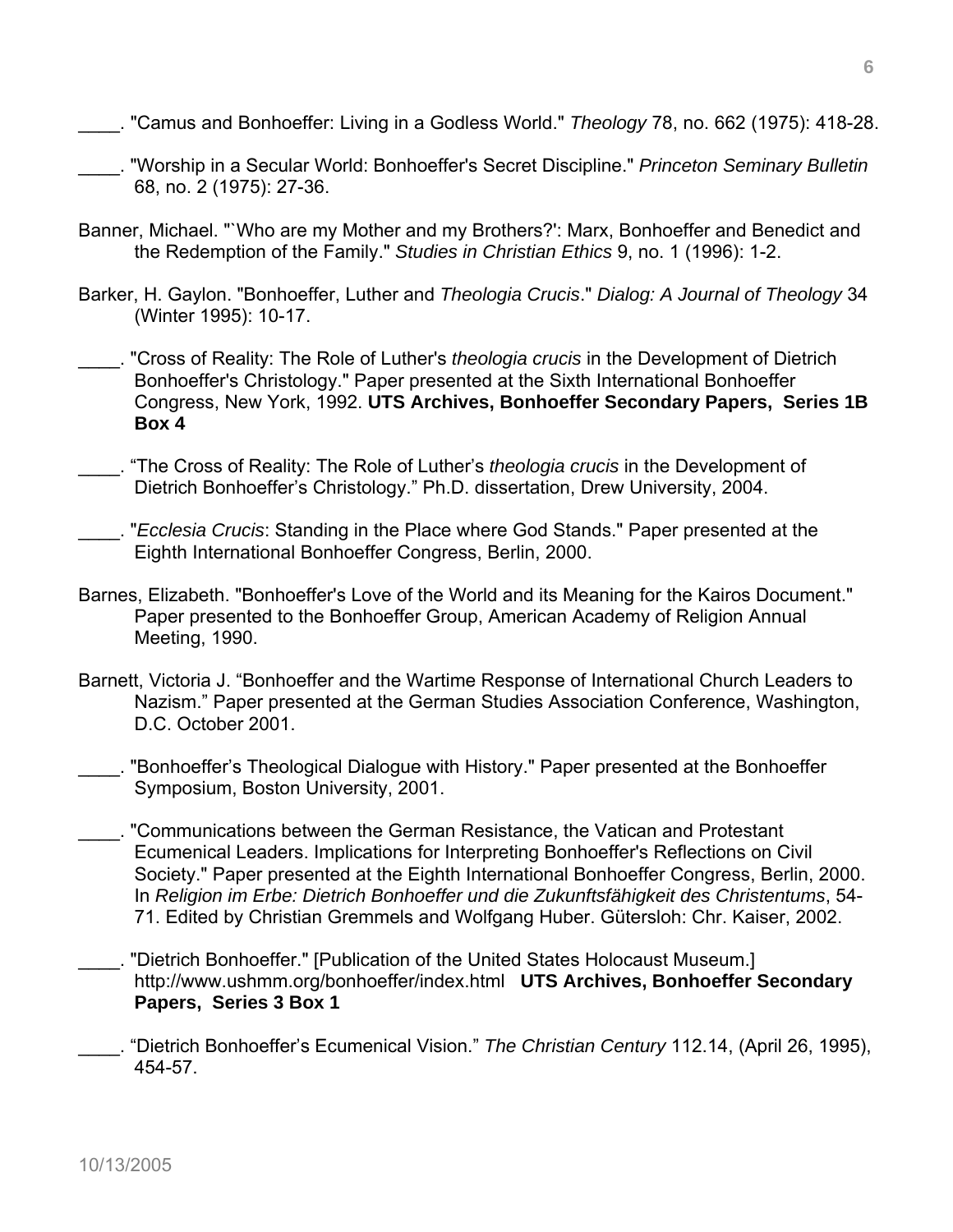- \_\_\_\_. "For the Soul of the People: Reflecting on Germany's Confessing Church." *The Christian Century* 97, no. 17 (May 7, 1980): 514-17.
- "The Historical and Theological Ramifications of Bonhoeffer's Move into the German Resistance." Paper presented at the conference "Bonhoeffer's Dilemma: The Ethics of Violence," Pennsylvania State University, 1999.
- \_\_\_\_. Response to Richard Rubenstein, "Bonhoeffer, the Jews, and Judaism." Paper presented to the Bonhoeffer: Theology and Social Analysis Group, American Academy of Religion Annual Meeting, Nashville, 2000. **UTS Archives, Bonhoeffer Secondary Papers, Series 1A Box 3**
- \_\_\_\_. "Theology or Politics? The Development of Bonhoeffer's Critique of Racial Ideology." Paper presented to the Bonhoeffer Group, American Academy of Religion Annual Meeting, 1996. **UTS Archives, Bonhoeffer Secondary Papers, Series 1A Box 3**
- Barnhardt, David. "Jesus Walking in the Congregation: Language and Bonhoeffer's Incarnational Preaching." A paper presented to the "Bonhoeffer: Theology and Social Analysis" Group, The American Academy of Religion, Toronto, 23-26 November 2002.
- Barr, William R. "Life: Created in the Image of God." *Mid-Stream* 21 (October 1982): 73-84.
- Bartel, Michelle J. "Attending to God Outside the Garden: Discernment, Accountability, and the Address of God in Bonhoeffer's *Creation and Fall*." Paper presented to the Bonhoeffer Group, American Academy of Religion Annual Meeting, 1997. **UTS Archives, Bonhoeffer Secondary Papers, Series 1A Box 3**
- "The Rationality of Discernment in Christian Ethics." Ph.D. diss., Princeton Theological Seminary, 1998.
- Barth, Karl. *Church Dogmatic*s*.* Vol. 3, *The Doctrine of Creation,* pt. 1: 194-195, 240, 245; pt. 4: 4, 10, 14-15, 21, 404, 406, 449, 598, 653. Vol. 4, *The Doctrine of Reconciliation*, pt. 1: 70; pt. 2: 505, 553-4, 540-1, 553, 577, 599, 641. Edinburgh: T. & T. Clark, 1956-61.
- \_\_\_\_. "The Humanity of God." In *The Humanity of God*, translated by John Newton Thomas and Thomas Wieser, 37-64, [n.b. 58f.]. London: Collins, 1961.
- \_\_\_\_. "From a Letter of Karl Barth to Landessuperintendent P. W. Herrenbrück, 21 December 1952." In *World Come of Age: A Symposium on Dietrich Bonhoeffer*, edited by Ronald Gregor Smith, 89-92. Philadelphia: Fortress; London: Collins, 1967.
- \_\_\_\_. "A Letter to Eberhard Bethge." Translated by H. Martin Rumscheidt. *Canadian Journal of Theology 15* (July-October 1969): 201-203. Also published in *Fragments Grave and Gay,*  edited by Martin Rumscheidt, translated by Eric Mosbacher. London: Collins, 1971; Cleveland: Collins-World, 1976.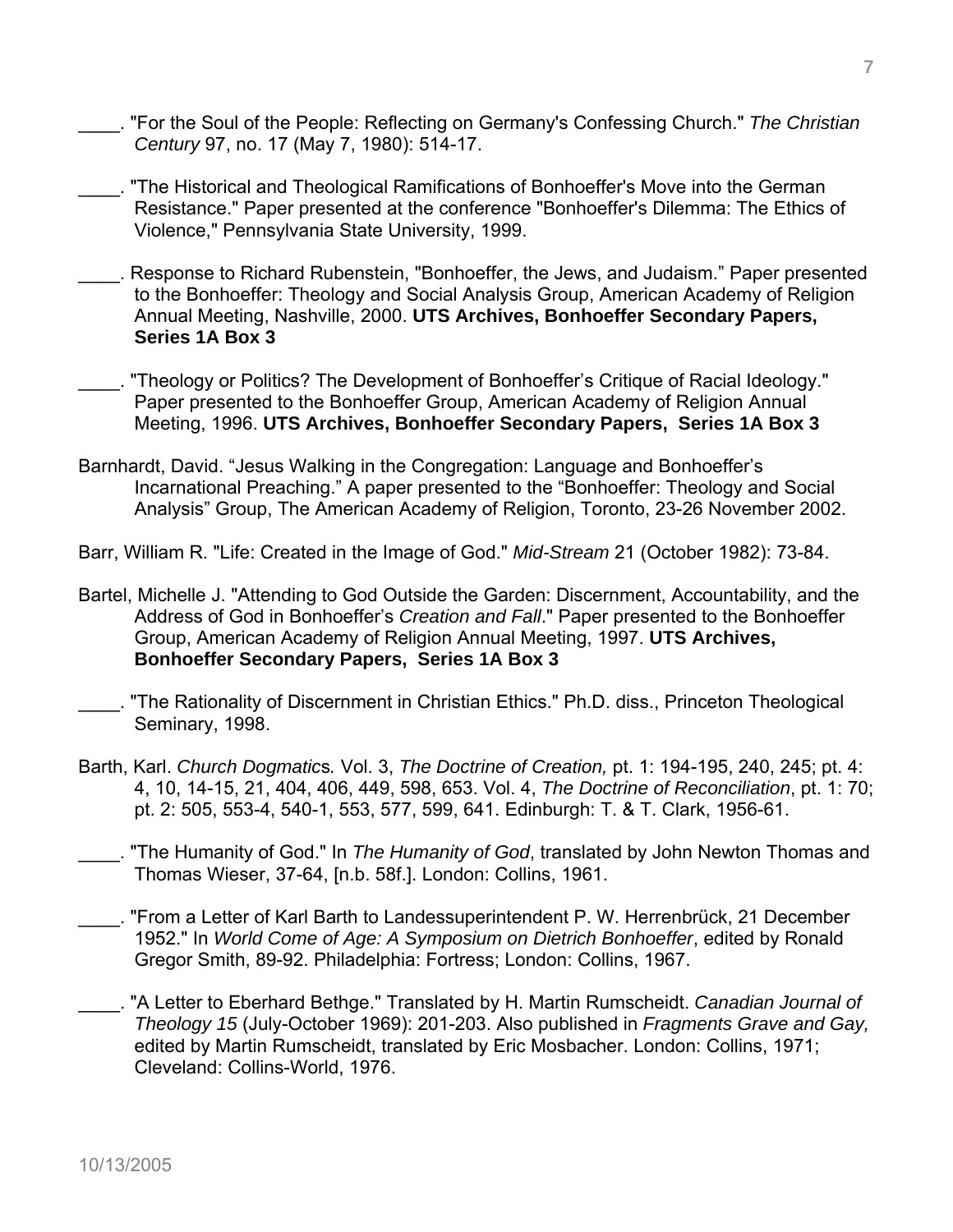- \_\_\_\_. Letter to Pastor Johannes Hamel. Basel, 19 August 1963. In *Letters, 1961-1968*, edited and translated by Geoffrey W. Bromiley, 122-123. Grand Rapids, Mich.: William B. Eerdmans, 1981.
- \_\_\_\_. Letter to Professor Hendrick Berkhof. Basel, 10 October, 1968. In *Letters, 1961-1968,* edited and translated by Geoffrey W. Bromiley, 316-317. Grand Rapids, Mich.: William B. Eerdmans, 1981.
- \_\_\_\_. Letter to Professor Josef L. Hromádka. Basel, 6 June 1964. In *Letters, 1961-1968*, edited and translated by G. W. Bromiley, 165-66. Grand Rapids, Mich.: William B. Eerdmans, 1981.
- \_\_\_\_. Letter to Rector Eberhard Bethge. Basel, 22 May 1967. In *Letters, 1961-1968*, edited and translated by G. W. Bromiley, 250-53. Grand Rapids, Mich.: William B. Eerdmans, 1981
- \_\_\_\_. Letters to Carl Zuckmeyer. Basel, 16 May 1967; Basel, 7 May 1968; Basel, 29 June 1968. In Letters, 1961-1968, edited and translated by Geoffrey W. Bromiley, 248, 293-94, 305- 306. Grand Rapids, Mich.: Eerdmans, 1981.
- Bartley, W. W. "The Bonhoeffer Revival." *The New York Review of Books* 5, no. 2 (1965): 14-17.
- Batson, Gregory L. "Dietrich Bonhoeffer and Black Theology: Insights for White Participation in Black Theology." MDiv. Thesis, Union Theological Seminary, 2000 **UTS Archives, Bonhoeffer Secondary Papers, Series 2B Box 1**
- Baum, Gregory. "Barmen and Bonhoeffer's Radical Theology." Chap. 6 in T*he Church for Others: Protestant Theology in Communist East Germany*, 83-102. Grand Rapids, Mich.: William B. Eerdmans, 1996.
- Beal, John P. "The Influence of Reinhold Seeberg on Bonhoeffer's Theology." Paper presented to the Bonhoeffer Group, American Academy of Religion Annual Meeting, 1976. **UTS Archives, Bonhoeffer Secondary Papers, Series 1A Box 1**
- \_\_\_\_. "Men for Others: Bonhoeffer's Reflections on the Ministry." *Bijdragen* 34, no. 2 (1973): 162-87.
- \_\_\_\_. "The Minister as Theologian: The Importance of Theology for the Ministry in the Thought of Dietrich Bonhoeffer." Licentiate thesis, Catholic University of Louvain, 1972.
- Beaudoin, Tom. "I was imprisoned by subjectivity and you visited me: Bonhoeffer and Foucalt on the way to a postmodern Christian self." *Currents in Theology and Mission* 29, no. 5 (2002): 341-361.
- Bebis, George S. "Bonhoeffer and the Fathers of the Church: A Reply to Brightman." *Lutheran Quarterly* 24, no. 3 (1972): 273-79.

.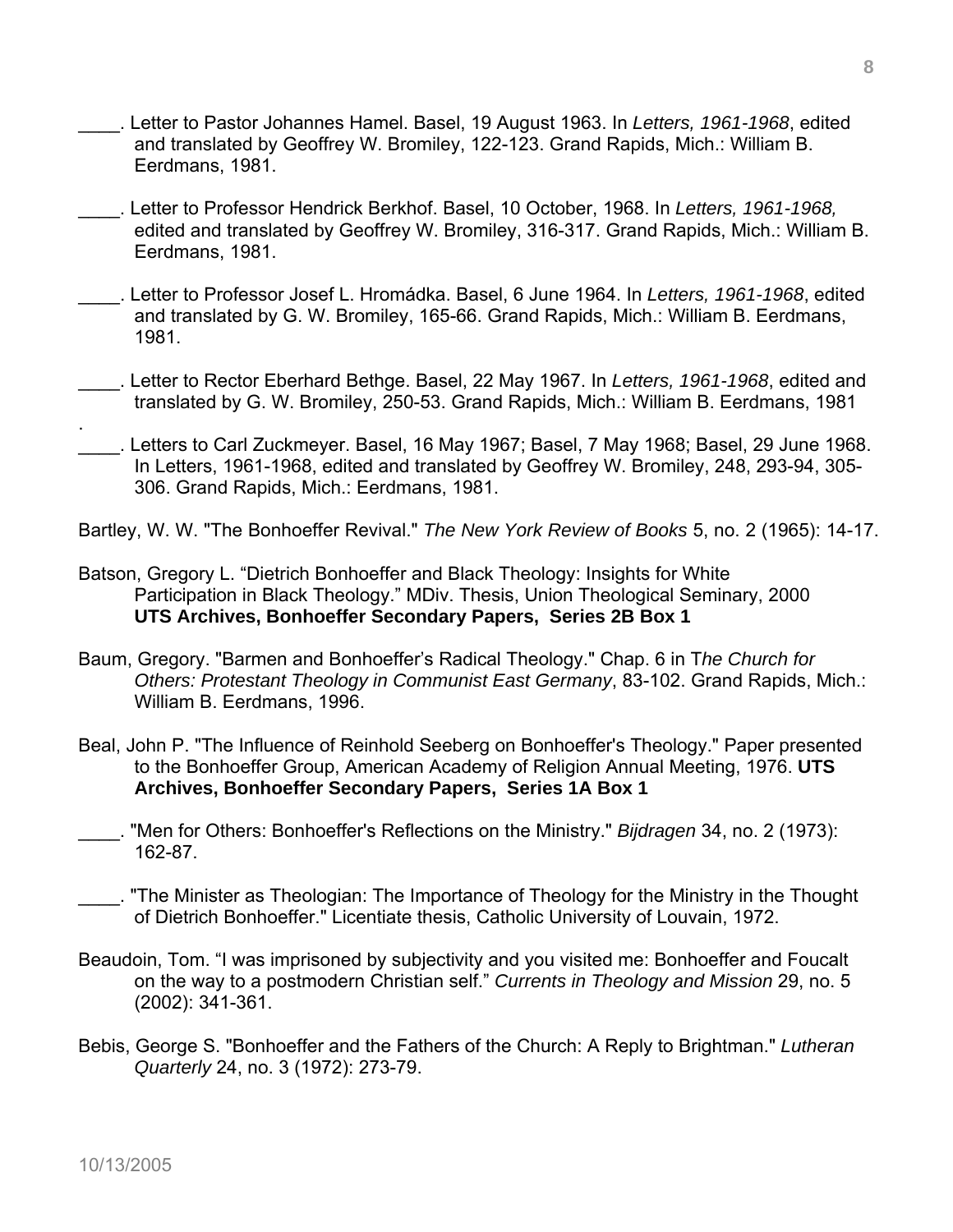Beckman, Joseph F. "Bonhoeffer, Luther and Community." *America* 128 (May 12, 1973): 440-42.

- Bedford-Strohm, Heinrich. "Christian Existence in the German Democratic Republic and the Heritage of Dietrich Bonhoeffer." *Newsletter*, International Bonhoeffer Society, English Language Section, no. 66 (February 1998): 4-5.
- \_\_\_\_. "Theological Ethical Foundations of Social Justice; or, Theological Ethics and International Economic Justice." Bonhoeffer Lectures, Union Theological Seminary, New York, 1996. **UTS Archives, Bonhoeffer Secondary Papers, Series 1C Box 1**
- Beeching, Paul Q. "Bonhoeffer's Unbelief: Learning to Live Without God." *National Catholic Reporter 21*, no. 8 (1985): 8.
- Bell, Daniel. "Religion in the Sixties." *Social Research* 38, no. 3 (1971): 447-97 [n.b. 459-60].
- Bell, G. K. A. "The Background of the Hitler Plot." *The Contemporary Review* 168 (October 1945): 203-8. Also in Bonhoeffer, *Gesammelte Schriften* 1: 390-98.
- \_\_\_\_. *The Church and Humanity, 1939-1946*, chapters 18 and 20. London: Longmans, Green, 1946.
- \_\_\_\_. "The Church and the Resistance Movement in Germany." *The Wiener Library Bulletin* 11, no. 3-4: 21-23. Also in Bonhoeffer, *Gesammelte Schriften* 1:399-413, and in Wolf-Dieter Zimmermann and Ronald Gregor Smith eds. and Käthe Gregor Smith trans., *I Knew Dietrich Bonhoeffer*, (London: Collins, 1966), 196-212.
- \_\_\_\_. Foreword to *The Cost of Discipleship (Nachfolge)* by Dietrich Bonhoeffer, translated by R.H. Fuller, 7-8. London: SCM, 1948; New York: Macmillan, 1949.
- \_\_\_\_. "Letters from a Nazi Prison." *Time and Tide* 34 (1953): 1216.
- Benne, Robert. "The Lutheran Tradition and Public Policy." In *Luther, Bonhoeffer, and the Public Realm: Lutheran Theological Seminary Bulletin* 76, no. 4 (1995): 15-26.
- Bennett, John C. Foreword to *Bonhoeffer in a World Come of Age*, edited by Peter Vorkink, II, vvii. Philadelphia: Fortress, 1968.
- Bergant, Diane. "The Cost of Discipleship. Meditation on 1 Kings 19:16b, 19-21; Psalms 16:1-2, 5, 7-11; Galatians 5:13-18; Luke 9:51-62." *America* 190, no. 20 (June 21-28, 2004): 30.
- Bergen, Doris L. *Twisted Cross: The German Christian Movement in the Third Reich*. Chapel Hill: University of North Carolina Press, 1996.
- Berger, Peter L. "Antireligious Critique" and "Christian Faith and the Critique of Religion." Chaps. 8 and 9 in *The Precarious Vision: A Sociologist Looks At Social Fictions and Christian Faith.* 146-60, 162-85. Garden City, N.Y.: Doubleday, 1961.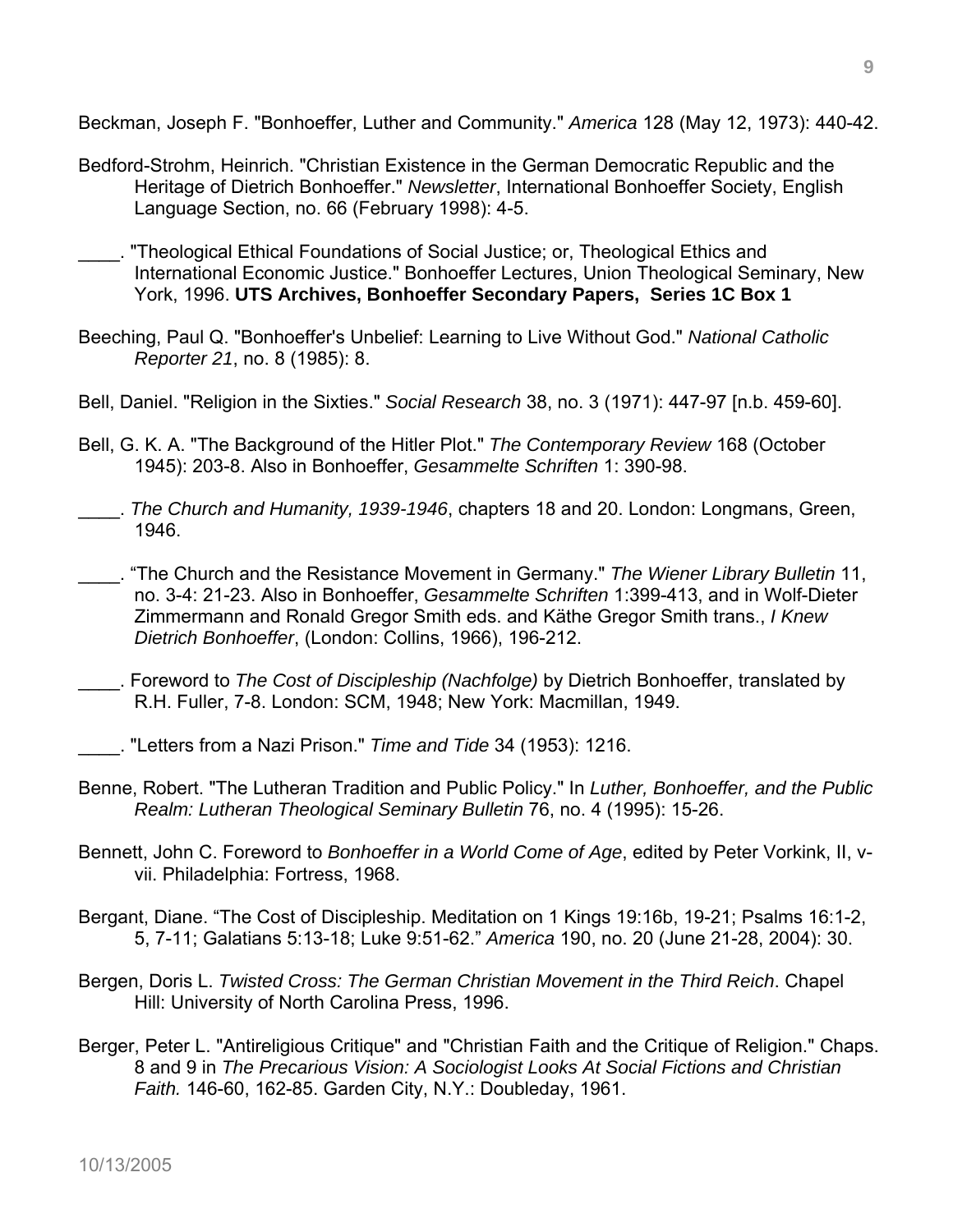- \_\_\_\_. "Camus, Bonhoeffer and the World Come of Age." With a reply by W. H. Hudnut, III *The Christian Century* 76 (April 8 & April 15, 1959): 417-18, 450-52.
- \_\_\_\_. "Sociology and Ecclesiology." In *The Place of Bonhoeffer: Problems and Possibilities in His Thought*, edited and with an introduction by Martin E. Marty, 53-80. New York: Association Press, 1962; London: SCM, 1963; Westport, Conn: Greenwood Press, 1982.
- Bergman, Marvin. "Moral Decision Making in the Light of Kohlberg and Bonhoeffer: A Comparison." *Religious Education* 69, no. 2 (1974): 227-43.
- \_\_\_\_. "Teaching Ethics and Moral Decision-Making in the Light of Dietrich Bonhoeffer." In *A Bonhoeffer Legacy: Essays in Understanding*, edited by A. J. Klassen, 367-82. Grand Rapids, Mich.: William B. Eerdmans, 1981.
- \_\_\_\_. "Teaching for Moral Decision: An Analysis in the Light of Dietrich Bonhoeffer." Ed. D. diss., Columbia University, 1970.
- Berk, M. F. M. van den. "Summary: Bonhoeffer, Captivating and Captivated." In *Bonhoeffer, Boeiend en Geboeid: de Theologie van Dietrich Bonhoeffer in het Licht van Zijn Persoonlijkeid*, 320-321. Meppel, The Netherlands: Boom, 1974.
- Berlinski, Herman, Heinz Werner Zimmermann, and Robert M. Helmschrott. *Bonhoeffer Triptychon.* Dresden Chamber Choir. Hans-Christoph Rademann. Vienna Modern Masters, 1994. Compact Disk.
	- **UTS Archives, Bonhoeffer Secondary Papers, Series 3 Box 1**
- Berlinger, Nancy. "Bonhoeffer on Truth Telling: Relevance for Reconciliation After Harm." A paper presented to the "Bonhoeffer: Theology and Social Analysis" Group, The American Academy of Religion, Toronto, 23-26 November 2002.
- Berrigan, Daniel. "Bonhoeffer: God is neither Here nor There." In *No Bars to Manhood*, 117-30. New York: Doubleday, 1970.
- . "The Passion of Dietrich Bonhoeffer." Review in prose-poem form of Eberhard Bethge, Dietrich Bonhoeffer: Man of Vision, Man of Courage. *Saturday Review* (30 May 1970): 17-22. **UTS Archives, Bonhoeffer Secondary Papers, Series 2A Box 7**
- Berryhill, Elizabeth. *The Cup of Trembling: A Play in Two Acts: Suggested by and with Material Derived from the Life of Dietrich Bonhoeffer.* Greenwich, Conn.: Seabury, 1962. Originally written as a Master's thesis, Union Theological Seminary, New York, 1958. Study guide by Donald Stauffer. Greenwich, Conn.: Seabury, 1972.
- Bertram, Robert. "The Authority To Be (Culpably) Inclusive: A Mark of Bonhoeffer's *Confessio*." Paper presented at the Eighth International Bonhoeffer Congress, Berlin, 2000. **UTS Archives, Bonhoeffer Secondary Papers, Series 1B Box 7**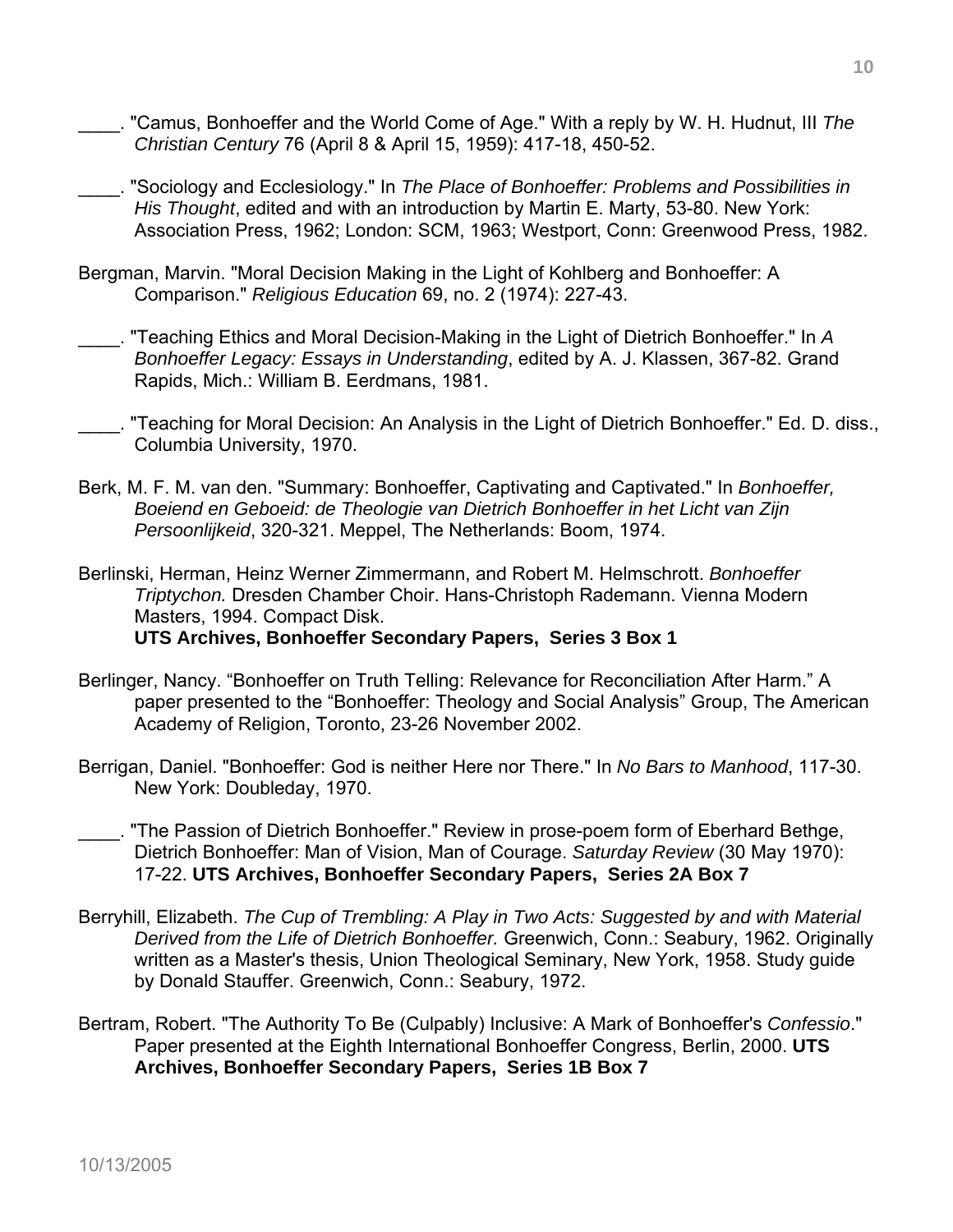- \_\_\_\_. "Bonhoeffer's 'Battle(s) for Christendom'. His 'Responsible Interpretation' of Barmen." Paper presented at the Sixth International Bonhoeffer Congress, New York, 1992.
- \_\_\_\_. "Bonhoeffer's Exclusivism." In *Reflections on Bonhoeffer: Essays in Honor of F. Burton Nelson,* edited by Geffrey B. Kelly and C. John Weborg, 56-76. Chicago: Covenant Publications, 1999.
- "Bonhoeffer's Inclusiveness." Paper presented at the Eighth International Bonhoeffer Congress, Berlin, 2000.
- Besier, Gerhard. "Dietrich Bonhoeffers Rolle in der protestantischen Kirche vor Beginn des Zweitens Weltkrieges." Paper presented at the German Studies Association Conference, Washington, D.C. October 2001.
- Best, S. Payne. *The Venlo Incident*. London: Hutchinson, 1950.
- Bethge, Eberhard. "*[Sermon on] Acts 16:9, Closing Worship, for 19 June*." Sermon delivered at the Fifth International Bonhoeffer Congress, Amsterdam, 1988. **UTS Archives, Bonhoeffer Secondary Papers, Series 1B Box 3**

Published in *Bonhoeffer's Ethics: Old Europe and New Frontiers*, edited by Guy Carter, René van Eyden, Hans-Dirk van Hoogstraten, and Jurjen Wiersma, 230-36. Kampen, the Netherlands: Kok Pharos, 1991. **UTS Archives, Bonhoeffer Secondary Papers, Series 2A Box 1** 

Manuscript version in *Bonhoeffer 1988: The Ethics: Proceedings of the Fifth International Bonhoeffer Society Conference, Amsterdam, 13-19 June 1988,* edited by Hans Dirk van Hoogstraten and Guy Christopher Carter. **UTS Archives, Bonhoeffer Secondary Papers, Series 1B Box 3** 

- \_\_\_\_. Afterword to *Dietrich Bonhoeffer–His Significance for North Americans*, by Larry Rasmussen with Renate Bethge, 174-175. Minneapolis: Fortress Press,1989.
- \_\_\_\_. Afterword to the 1979 Edition of *Gemeinsames Leben*. Translated by Daniel Bloesch and Geffrey B. Kelly. First published in *Newsletter, International Bonhoeffer Society, English Language Section*, no. 57 (June 1977): 5-7.
- \_\_\_\_. "Ansprache im Gedenkgottesdienst zum 20. Todestag Dietrich Bonhoeffers in der Dietrich-Bonhoeffer-Kirche, London-Sydenham am 4.4.65, ... Psalm 119, 9." Translated by Herbert Hartwell. *The Bridge* [Magazine of the German-British Christian Fellowship, London] (1965): 4-8.
- \_\_\_\_. *An Illustrated Introduction to Dietrich Bonhoeffer*. New York: Harper and Row, 1979. Also published as *Costly Grace*.
- \_\_\_\_. "Being of Age." In *God, Secularization and History: Essays in Memory of Ronald Gregor Smith*, edited by Eugene Thomas Long, 136-47. Columbia, S.C.: University of South Carolina Press, 1974.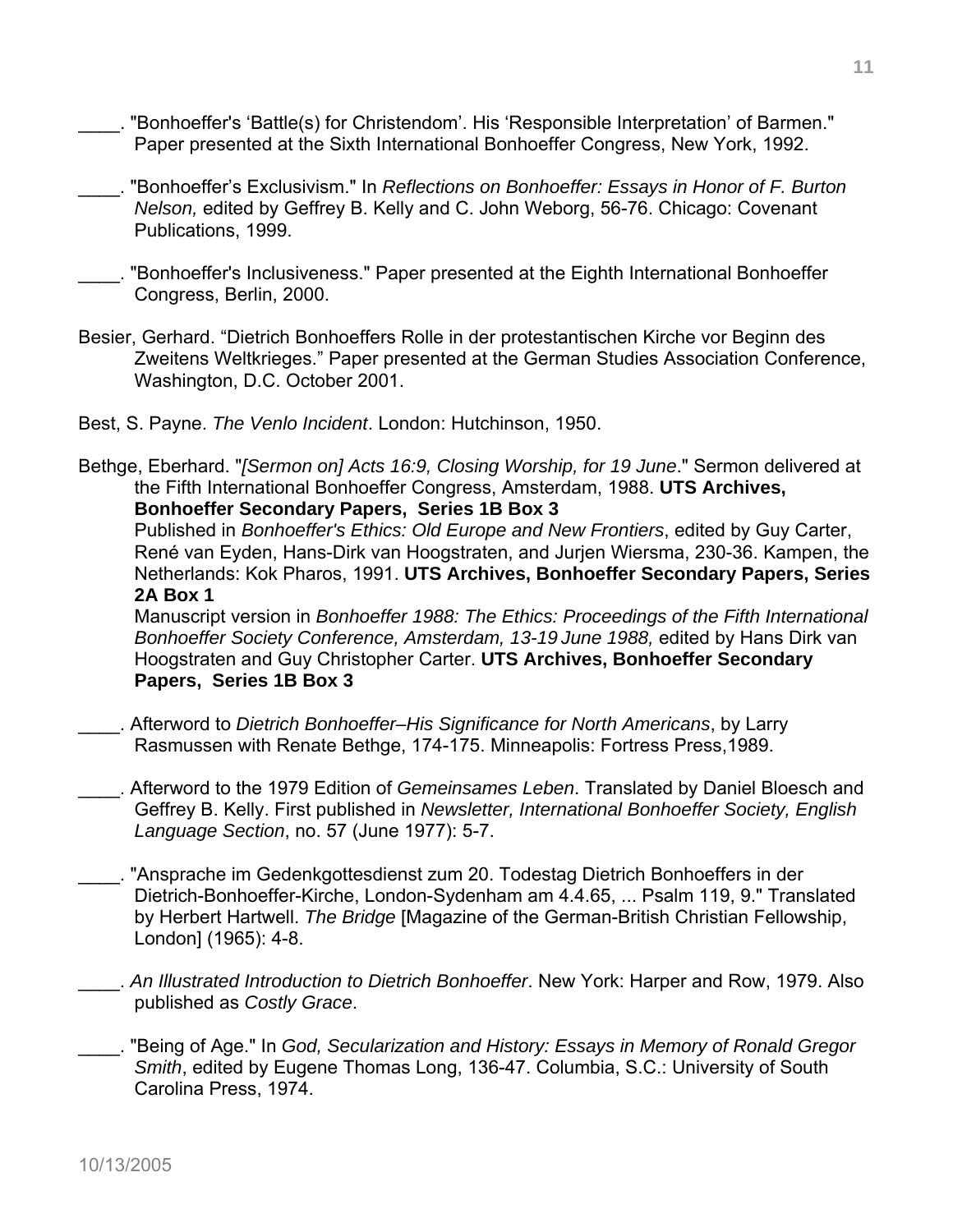- \_\_\_\_. "Bericht vom Roederprozess, Heilbronn, 27 Juli 1976." **UTS Archives, Bonhoeffer Secondary Papers, Series 2A Box 1**
- \_\_\_\_. "Bonhoeffer, Dietrich." In *Encyclopedia Britannica*. Vol. 3, 911. Chicago: Encyclopedia Britannica, Inc., 1960, 1965.
- \_\_\_\_. "Bonhoeffer, Dietrich." In *The Encyclopedia of Religion*, edited by Mircea Eliade. Vol. 2, 285-286. New York: Macmillan, 1987.
- \_\_\_\_. *Bonhoeffer: An Illustrated Introduction in Documents and Photographs.* Translated by Rosaleen Ockenden (London: Fount Paperbacks, Collins, 1979; London: HarperCollins, 1995). Also published as *Costly Grace. An Illustrated Introduction to Dietrich Bonhoeffe*r. New York: Harper & Row, 1979.
- \_\_\_\_. *Bonhoeffer: Exile and Martyr*. Edited by John W. de Gruchy. London: Collins, 1975; New York: Seabury, 1976.
- \_\_\_\_. "Bonhoeffer's Assertion of Religionless Christianity—Was He Mistaken?" In A Bonhoeffer Legacy: Essays in Understanding, edited by A. J. Kassen, 3-11. Grand Rapids, Mich.: William B. Eerdmans, 1981. Also published as "Religionless Christianity: A Mistake?" Translated and edited by Barbara and Martin Rumscheidt. Studies in Religion/Sciences Religieuses 12.1 (1983):19-26.
- \_\_\_\_. "Bonhoeffer's Christology and His 'Religionless Christianity.'" *Union Seminary Quarterly Review* 23, no. 1 (1967): 61-77. Also published in Peter Vorkink, II ed., *Bonhoeffer in a World Come of Age,* (Philadelphia: Fortress, 1968) 238-43.
- \_\_\_\_. "Bonhoeffer's Pacifism: Some Comments." *Newsletter, International Bonhoeffer Society, English Language Section,* no. 12 (April 1977): 6-7.
	- \_\_\_\_. "The Challenge of Dietrich Bonhoeffer's Life and Theology." *The Chicago Theological Seminary Register* 51, no. 2 (1961): 1-38. Also published in Ronald Gregor Smith ed., *World Come of Age*, (Philadelphia: Fortress, 1967; London: Collins, 1967), 22-88.
- \_\_\_\_. "Christians and Jews in Germany Today and Bonhoeffer's Sustaining Legacy." In *Burning Memory: Times of Testing and Reckoning*, edited by Alice L. Eckhardt, 297-311. Oxford and New York: Pergamon, 1993.
- \_\_\_\_. "Christology and the First Commandment." Paper presented at the conference on the Holocaust, "Remembering for the Future," Oxford, 1-13 July 1988. Published in *Jews and Christians During and After the Holocaust*, Vol. 1 of *Remembering For the Future: Working Papers and Addenda,* edited by Y. Bauer, Alice L. Eckhardt, Franklin H. Littell, Elisabeth Maxwell, Robert Maxwell, and David Patterson, 690-701. Oxford and New York: Pergamon Press, 1989.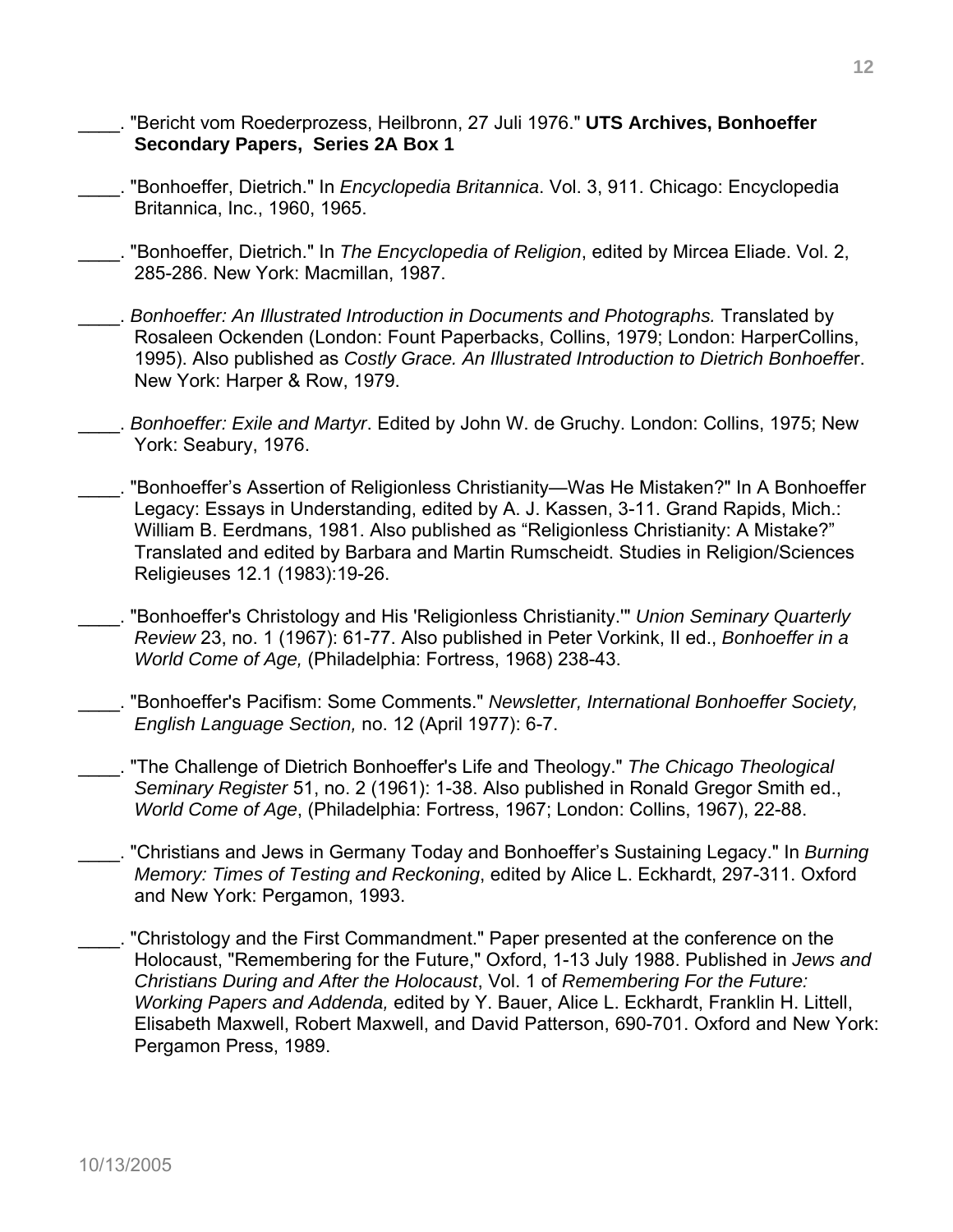- \_\_\_\_. "The Church Confessing, Then and Now: The Barmen Declaration 1934-84." *Union News 2* (September 1984): 6a-6b, 6k-6l.
- \_\_\_\_. "A Confessing Church in South Africa? Conclusions from a Visit." *Study Encounter* 9, no. 3 (1973): 1-8. Also published in John W. de Gruchy ed., *Bonhoeffer: Exile and Martyr,* (London: Collins, 1975; New York: Seabury, 1976), 167-78.
- \_\_\_\_. "The Confessing Church Then and Now: The Barmen Declaration 1934 and 1984." In T*he Barmen Confession: Papers from the Seattle Assembly*, edited by Hubert G. Locke, 197- 221. Lewiston, N.Y.: Edwin Mellen Press, 1986. Also published in *Newsletter, International Bonhoeffer Society, English Language Section,* no. 32 (May 1986): 3-9 and no. 33 (October 1986): 1-10.
- \_\_\_\_. "Dietrich Bonhoeffer." *Campus Lutheran* 6, no. 3 (1954): 20-23. Also published in The Student Movement 56, no. 3 (1954): 24-26.
- \_\_\_\_. "Dietrich Bonhoeffer." In *German Life and Letters*. 126-30. Oxford: Basil Blackwell, 1957. Also published in World Dominion 35, no. 2 (1957): 77-81.
- \_\_\_\_. "Dietrich Bonhoeffer: An Account of His Life." *The Plough* 3, no. 2 (1955): 35-42.
- \_\_\_\_. "Dietrich Bonhoeffer: A Biographical Sketch." In Bonhoeffer, *Psalms: The Prayer Book of the Bible (Gebetbuch der Bibel)*, translated by James H. Burtness, 66-86. Minneapolis: Augsburg, 1970.
- \_\_\_\_. "Dietrich Bonhoeffer and the Jews." Paper presented at the Third International Bonhoeffer Congress, Oxford, 1980. **UTS Archives, Bonhoeffer Secondary Papers, Series 1B Box 1**

Published in *Ethical Responsibility: Bonhoeffer's Legacy to the Churches*, vol. 6 of Toronto Studies in Theology, Bonhoeffer Series, no. 1, edited by John D. Godsey and Geffrey B. Kelly, 43-96. New York: Edwin Mellen Press, 1981. With abstract, "Bonhoeffer and the Jews."

\_\_\_\_. *Dietrich Bonhoeffer: Man of Vision, Man of Courage*. Translated and abridged from the third German edition, by Eric Mosbacher, et al. under the editorship of Edwin Robertson. New York: Harper and Row, 1970.

Also published as *Dietrich Bonhoeffer: Theologian, Christian, Contemporary.* London: Collins, 1970.

Revised and unabridged edition, *Dietrich Bonhoeffer: A Biography*, revised and edited by Victoria J. Barnett. Minneapolis: Fortress, 2000.

. "The Editing and Publishing of the Bonhoeffer Papers." Translated by S. Maclean Gilmour. *The Andover Newton Bulletin* 52, no. 2 (1959): 1-24.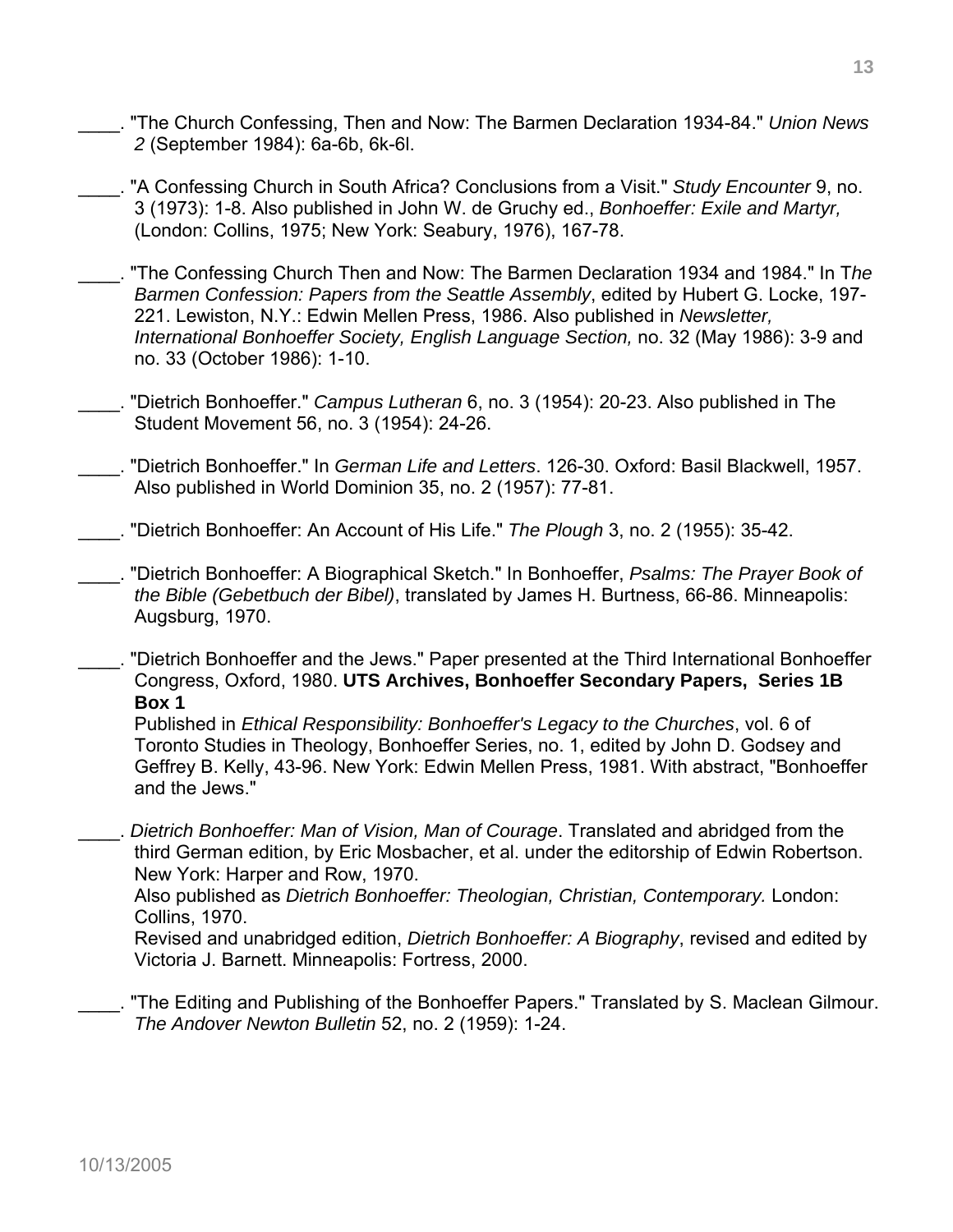\_\_\_\_. Editor's Foreword to *Letters and Papers from Prison (Widerstand und Ergebung)*, by Dietrich Bonhoeffer, translated by Reginald H. Fuller, 7-12. London: SCM, 1953, 1956; New York: Macmillan, 1967.

Also published in *Prisoner for God: Letters and Papers from Prison* (New York: Macmillan, 1953).

\_\_\_\_. Editor's Preface to *Ethics (Ethik)*, by Dietrich Bonhoeffer. First through fifth German editions, v-vii. Translated by Neville Horton Smith, xi-xiii. London: SCM, 1955; New York: Macmillan, 1955. Revised edition. 11-14. London: Collins, 1964; New York: Macmillan, 1965. New York:

Simon & Schuster, 1995, 11-14.

- \_\_\_\_. Editor's Preface to *Ethics (Ethik)*, by Dietrich Bonhoeffer. Newly Arranged Sixth German Edition, 11-14. London: Collins, 1964; SCM, 1971, 1985; New York: Macmillan, 1965. Gloucester, Mass.: Peter Smith, 1983. New York: Simon & Schuster, 15-18.
- \_\_\_\_. "Footnote on the Lectures and Lecture Notes." In *Christ the Center (Christologie)*, by Dietrich Bonhoeffer, translated by Edwin H. Robertson, 118. San Francisco: Harper & Row,1978.
- \_\_\_\_. Foreword to *A Patriotism for Today: Dialogue with Dietrich Bonhoeffer*, by Keith W. Clements, vii-viii. Bristol, England: Bristol Baptist College, 1984. Also published in 2nd. ed., *A Patriotism for Today: Love of Country in Dialogue With the Witness of Dietrich Bonhoeffer* (London: Collins, 1986), iv-vi.
- \_\_\_\_. Foreword to *A Testament to Freedom: The Essential Writings of Dietrich Bonhoeffer*, edited by Geffrey B. Kelly and F. Burton Nelson. xi-xii. San Francisco, Calif.: Harper SanFrancisco, 1990, rev. ed., 1995.
- \_\_\_\_. "Foreword" to Ian Stockton and Hugh Searle, eds., *Bonhoeffer: Fifty Years On*. Cambridge: International Bonhoeffer Society, British Section, 1994.
- \_\_\_\_. Foreword to I*n Pursuit of Dietrich Bonhoeffer,* by William Kuhns, ix-x. Dayton, Ohio: Pflaum Press, 1967; London: Burnes and Oates, 1968; New York: Doubleday, 1969.
- \_\_\_\_. Foreword to *Sanctorum Communio: A Dogmatic Inquiry into the of the Church*, by Dietrich Bonhoeffer, translated by Ronald Gregor Smith. London: Collins, 1963. Also published as *The Communion of Saints: A Dogmatic Inquiry into the Sociology of the Church* (New York: Harper and Row, 1963).
- \_\_\_\_. Foreword to *The Acquittal of God: A Theology for Vietnam Veterans*, by Uwe Siemon-Netto. New York: Pilgrim Press, 1990.
- \_\_\_\_. Foreword to *Worldly Preaching: Lectures on Homiletics by Dietrich Bonhoeffer*. Rev. ed. Edited and translated by Clyde E. Fant. New York: Crossroad, 1991.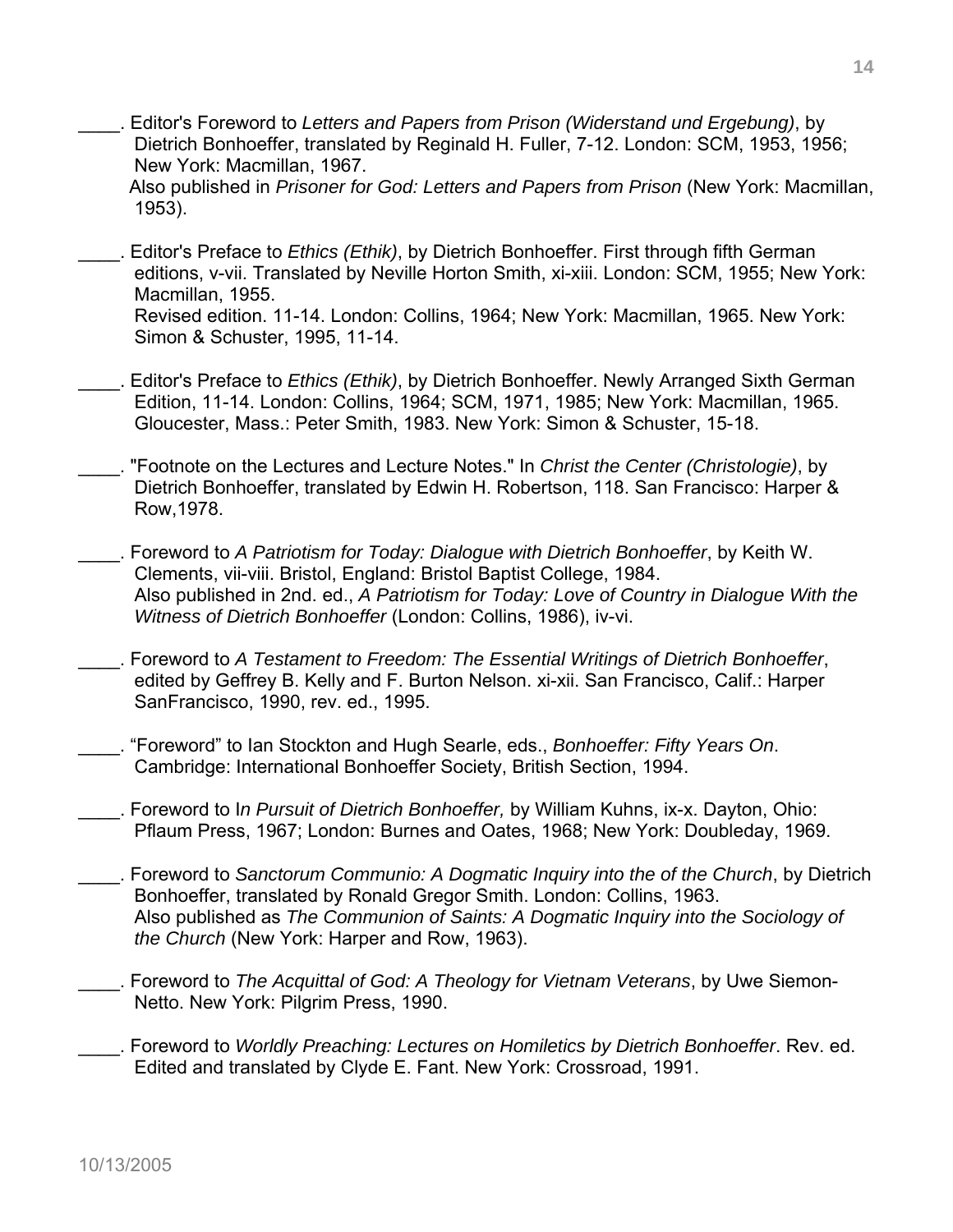"Freedom and Obedience in Dietrich Bonhoeffer." Carbon copy of first English draft and photocopy of second English draft, 1977. **UTS Archives, Bonhoeffer Secondary Papers, Series 2A Box 1**

 In Bethge, *Prayer and Righteous Action in the Life of Dietrich Bonhoeffer*. Belfast: Christian Journals; Ottawa: Canterbury House, 1979.

- \_\_\_\_. "Freiheit, Gewissen, Gehorsam. Dietrich Bonhoeffer." Paper presented at the Jahrestagung of the Reinhold-Schneider-Gesellschaft, 22 May 1976.
- \_\_\_\_. "Friends." In *I Knew Dietrich Bonhoeffer*, edited by Wolf-Dieter Zimmerman and Ronald Gregor Smith, translated by Käthe Gregor Smith, 46-52. London: Collins, 1966; New York: Harper and Row, 1967. Also published in *Dietrich Bonhoeffer: Man of Vision, Man of Courage*, edited by Eberhard Bethge, translated by Eric Mosbacher [et. al.] New York: Harper and Row, 1970, 1977, 1985; rev. ed., Minneapolis: Fortress Press, 2000.
- \_\_\_\_. *Friendship and Resistance: Essays on Dietrich Bonhoeffer*. Geneva: WCC Publications; Grand Rapids, Mich.: William B. Eerdmans, 1995.

\_\_\_\_. "George Bell and Germany." *The Bridge* [Magazine of the German-British Christian Fellowship, London]. Edited by H. Hartwell and F. De Jonge (April, 1958): 3-7.

- \_\_\_\_. "Gerstenmaiers Memoiren: Anmerkung zur ersten Hälfte." September 1981. **UTS Archives, Bonhoeffer Secondary Papers, Series 2A Box 1**
- \_\_\_\_. "The Holocaust and Christian Anti-Semitism: Perspectives of a Christian Survivor." *Union Seminary Quarterly Review* 32, no. 3-4 (1977): 141-155.
- \_\_\_\_. "How Bonhoeffer's Letters Survived." Translated by Barbara Green with material by J. Patrick Kelley. N.p., n.d. **UTS Archives, Bonhoeffer Secondary Papers, Series 2A Box 1.**

 Published in *Het Leven is meer dan Ethik.* (Festschrift for G. Th. Rothuizen) Kampen, 1987.

German version in Eberhard Bethge, *In Zitz gab es keine Juden: Erinnerugen aus meinen ersten vierzig Jahren* (Munich: Chr. Kaiser, 1989), 135-162.

\_\_\_\_. "How the Prison Letters Survived." *Newsletter, International Bonhoeffer Society, English Language Section,* no. 48 (1991): 9-12; no. 49 (1992): 24-27. Also published in Eberhard Bethge, *Friendship and Resistance: Essays on Dietrich Bonhoeffer* (Geneva: WCC Publications; Grand Rapids, Mich.: William B. Eerdmans, 1995); Also published in R. Annelie Brixus, comp., *Commemorating Dietrich Bonhoeffer: Pastor,* 

*Teacher, Theologian, Ethicist.* Papers Presented at the DBI Annual Conference on April 8, 1995 (Adelaide: Dietrich Bonhoeffer International Institute for Bioethical Studies, 1995), 36-56. **UTS Archives, Bonhoeffer Secondary Papers, Series 1D Box 1**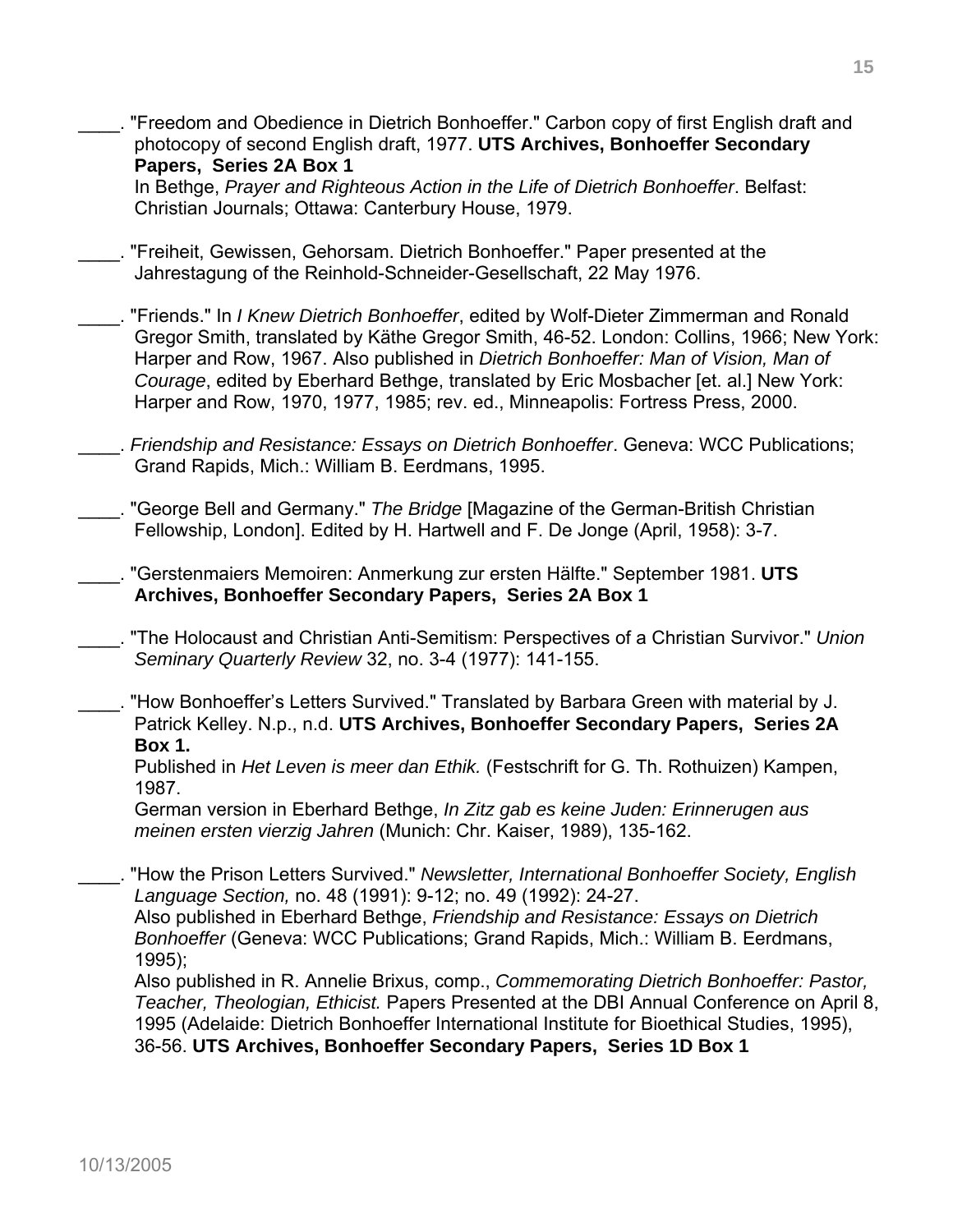- \_\_\_\_. Introduction to *Liberating Faith: Bonhoeffer's Message for Today*, by Geffrey B. Kelly. Minneapolis: Augsburg, 1984.
- \_\_\_\_. "Interpreter of Bonhoeffer." (E. Bethge interviewed by Kendig Brubaker Cully) *The New Review of Books and Religion* 2, no. 8 (April, 1978): 3.
- \_\_\_\_. "The Legacy of the Confessing Church." *Church and Society* 85 (July-August 1995): 78- 92.
- \_\_\_\_. "The Legacy of Dietrich Bonhoeffer." In Bethge, *Prayer and Righteous Action in the Life of Dietrich Bonhoeffer,* 29-43. Belfast: Christian Journals; Ottawa: Canterbury House, 1979.
- \_\_\_\_. "Living in Opposition." In *Reflections on Bonhoeffer: Essays in Honor of F. Burton Nelson*, edited by Geffrey B. Kelly and C. John Weborg, 25-31. Chicago: Covenant Publications, 1999.
- \_\_\_\_. "The Lord's Table in the Cell." *The Bridge* [Magazine of the German-British Christian Fellowship, London], no. 35 (1946): 4.
- \_\_\_\_. "My Friend Dietrich." Translated by Philip M. Hofinga. *Christian History* 10, no. 4 (1991): 40-41.
- \_\_\_\_. "My Friend Dietrich Bonhoeffer's Theology of Friendship." In T*he Changing Face of Friendship*, edited by Leroy S. Rouner, 133-53. Notre Dame: University of Notre Dame Press, 1994.
- \_\_\_\_. "The Nonreligious Scientist and the Confessing Theologian: The Influence of Karl-Friedrich Bonhoeffer on His Younger Brother Dietrich." Paper presented at the Spring Convocation of the Lutheran Theological Seminary at Philadelphia, 24 April 1995; Revised for the Seventh International Bonhoeffer Congress, Capetown, 1996. Published in *Bonhoeffer for a New Day: Theology in a Time of Transition*, edited by John W. de Gruchy, 39-56. Grand Rapids, Mich.: William B. Eerdmans, 1997.
- \_\_\_\_. Note on *Temptation*. Translated by Kathleen Downham. In *Creation and Fall: A Theological Interpretation of Genesis 1-3 (Schopfung und Fall; Versuchung)*, 96. London: SCM; New York: Macmillan, 1959, 1966.
- \_\_\_\_. "The November 9, 1938, Pogrom and Dietrich Bonhoeffer." Summary and excerpts. Translated by Nancy Lukens. *Newsletter,* International Bonhoeffer Society, English Language Section, no. 42 (1989): 9-11.
- \_\_\_\_. Opening address at the Second International Bonhoeffer Congress, Geneva, 1976. **UTS Archives, Bonhoeffer Secondary Papers, Series 1B Box 1**

\_\_\_\_. "Outside the Camp." Sermon preached at Coventry Cathedral, 14 May 1963. Published in *Coventry Cathedral Review* 3, no. 7 (1963): 12-13.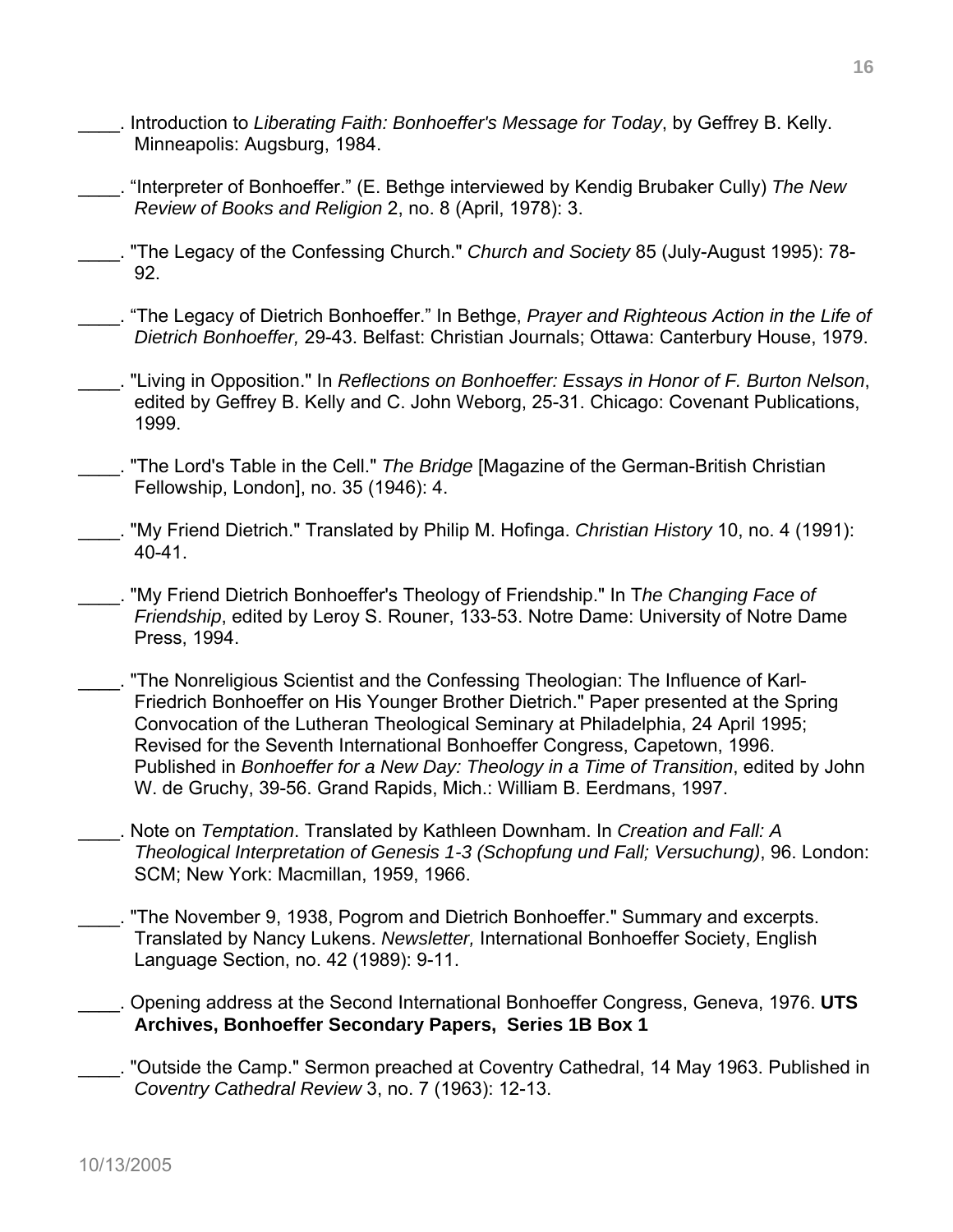- \_\_\_\_. "Paul Lehmann's Initiative." *Union Seminary Quarterly Review* 29, no. 3-4 (1974): 151- 152.
- \_\_\_\_. Postscript to *Love Letters from Cell 92: The Correspondence Between Dietrich Bonhoeffer and Maria von Wedemeyer (Brautbriefe Zelle 92)*, edited by Ruth-Alice von Bismarck and Ulrich Kabitz, translated by John Brownjohn. London: HarperCollins, 1994; Nashville, Tenn.: Abingdon Press, 1995.
- \_\_\_\_. "Prayer and Righteous Action." *Currents in Theology and Mission 4* (1977): 196-203. Also published in Eberhard Bethge, *Prayer and Righteous Action in the Life of Dietrich Bonhoeffer* (Belfast: Christian Journals; Ottawa: Canterbury House, 1979).
	- \_\_\_\_. *Prayer and Righteous Action in the Life of Dietrich Bonhoeffer*. Belfast: Christian Journals; Ottawa: Canterbury House, 1979.
- \_\_\_\_. Predigt von Prof. Dr. Eberhard Bethge D.D. im Gottesdienst zum 36. Gedenktag an den 20. July 1944 im Hinrichtungsschuppen Plötzensee am Sonntag den 20. Juli 1980.
- \_\_\_\_. Preface to *The Bonhoeffers: Portrait of a Family*, by Sabine Leibholz-Bonhoeffer. London: Sidgwick and Jackson, 1971.
- \_\_\_\_. Preface to *Letters and Papers from Prison (Widerstand und Ergebung)*, by Dietrich Bonhoeffer, translated by Reginald H. Fuller. Rev. 3rd ed. London: SCM, 1967, 1971; New York, Macmillan, 1967, 1972; London: Collins.
- \_\_\_\_. "The Reception and Interpretation of Dietrich Bonhoeffer." *Journal of Theology for Southern Africa 3* (1973): 6-17.
- \_\_\_\_. "Remembering for the Future. Jews and Christians During and After the Holocaust." Paper presented at the Oxford Conference on the Holocaust, "Remembering for the Future," Oxford, 1-13 July 1988.
- \_\_\_\_. Reply to "Bonhoeffer: Myth or Man of Destiny?" by T. F. Torrance. *The Scotsman* (10 June 1966): 10.
- \_\_\_\_. "Resistance and Terrorism: Dietrich Bonhoeffer's Move into the Field of Violence." Paper presented to the Bonhoeffer Group, American Academy of Religion Annual Meeting, 1978. **UTS Archives, Bonhoeffer Secondary Papers, Series 1A Box 1**
- \_\_\_\_. "'Status Confessionis' was ist das?" *EPD Dokumentation* 46/82 (4 October 1982). **UTS Archives, Bonhoeffer Secondary Papers, Series 2A Box 1**
- \_\_\_\_. "A Symphony of Letters." *Church and Society* 85.6 (July-August 1995): 10-22.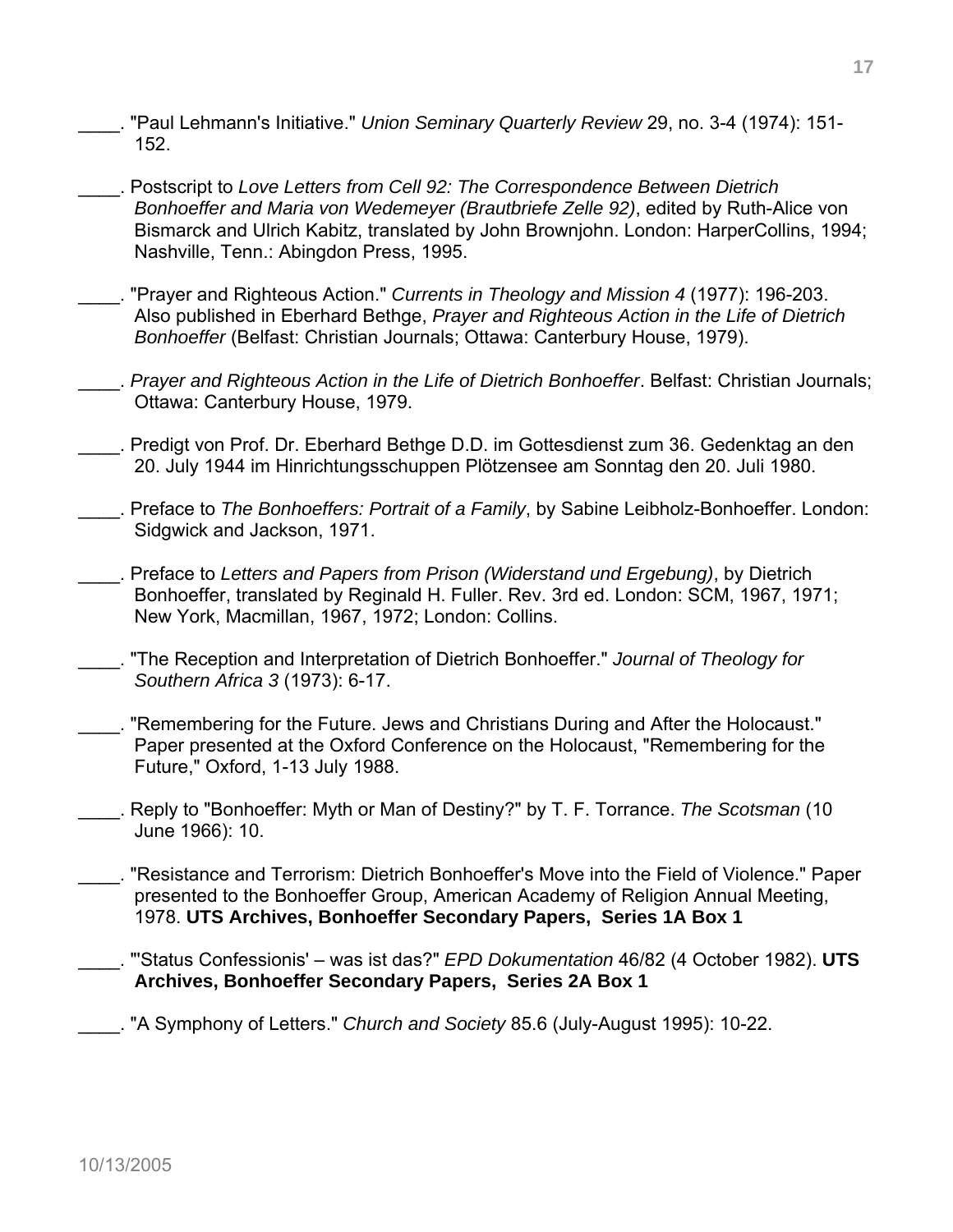- \_\_\_\_. "Troubled Self-Interpretation and Uncertain Reception in the Church Struggle." In *The German Church Struggle and the Holocaust*, edited by Franklin H. Littell and Hubert G. Locke, 167-84. Detroit: Wayne State University Press, 1974.
- \_\_\_\_. "Turning Points in Bonhoeffer's Life and Thought." *Union Seminary Quarterly Review* 23, no. 1 (1967): 3-21. Also published in Peter Vorlink, II ed., Bonhoeffer in a World Come of Age, (Philadelphia: Fortress Press, 1968), 73-102.
- \_\_\_\_. "Unfulfilled Tasks?" *Dialog: A Journal of Theology* 34 (1995): 30-31.

\_\_\_\_. "Von guten Mächten. Eine Pedigt." *Jahresgruss 1989*. Munich: Chr. Kaiser Verlag, 1989. **UTS Archives, Bonhoeffer Secondary Papers, Series 2A Box 1** 

\_\_\_\_. "Widerstand—damals und heute." *Süddeutsche Zeitung*, July 25/26, 1981. **UTS Archives, Bonhoeffer Secondary Papers, Series 2A Box 1** 

\_\_\_\_. "Zu Gast bei der japanischen Bonhoeffer-Gesellschaft, April 1981." (Upon Visiting the Japanese Bonhoeffer Society, April 1981.) **UTS Archives, Bonhoeffer Secondary Papers, Series 1D Box 1** 

- Bethge, Eberhard and Renate Bethge. Foreword to *Bonhoeffer and South Africa: Theology in Dialogue*, edited by John W. de Gruchy, vii-x. Grand Rapids, Mich.: William B. Eerdmans, 1984.
- Bethge, Eberhard, Renate Bethge and Christian Gremmels, eds. *Dietrich Bonhoeffer: A Life in Pictures*. Translated by John Bowden. London: SCM; Philadelphia: Fortress, 1986.
- Bethge, Renate. "The 8th of May, 1945 and the Years After." In *Burning Memory: Times of Testing and Reckoning*, edited by Alice L. Eckhardt, 221-40. Oxford and New York: Pergamon, 1993.
- \_\_\_\_. "Bonhoeffer and the Role of Women." *Church and Society* 85.6 (July-August, 1995), 34- 52.
- \_\_\_\_. "Bonhoeffer and the Role of Women." In *Reflections on Bonhoeffer: Essays in Honor of F. Burton Nelson*, edited by Geffrey B. Kelly and C. John Weborg, 169-184. Chicago: Covenant Publications, 1999.
- \_\_\_\_. "Bonhoeffers Familie und ihre Bedeutung für seine Theologie. *Beiträge zum Widerstand* 30 (1987): 2-47. **UTS Archives, Bonhoeffer Secondary Papers, Series 2A Box 1**  Translated by Geffrey B. Kelly and published as "Bonhoeffer's Family and Its Significance for His Theology" in *Dietrich Bonhoeffer–His Significance for North Americans*, edited by Larry Rasmussen and Renate Bethge, 1-30. Minneapolis: Fortress Press, 1989.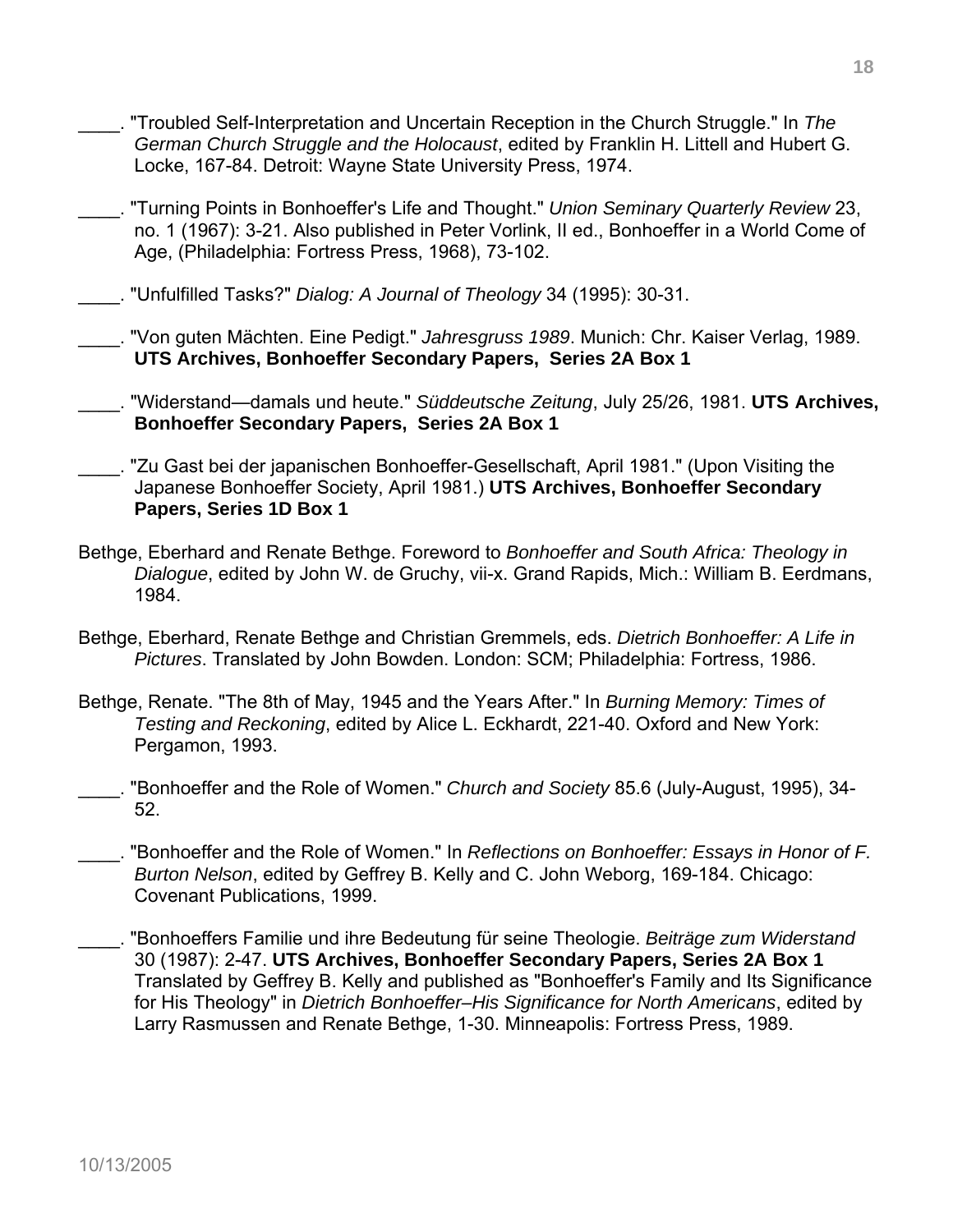- "Bonhoeffer's Picture of Women." Paper delivered as part of a panel discussion at the Fifth International Bonhoeffer Congress, Amsterdam, 1988. **UTS Archives, Bonhoeffer Secondary Papers, Series 1B Box 3** Published in *Bonhoeffer's Ethics: Old Europe and New Frontiers*, edited by Guy Carter, René van Eyden, Hans-Dirk van Hoogstraten, and Jurjen Wiersma, 194-199. Kampen, the Netherlands: Kok Pharos, 1991. **UTS Archives, Bonhoeffer Secondary Papers, Series 2A Box 1**  Manuscript version in *Bonhoeffer 1988: The Ethics*: *Proceedings of the Fifth International Bonhoeffer Society Conference, Amsterdam, 13-19 June 1988*, edited by Hans Dirk van Hoogstraten and Guy Christopher Carter. \_\_\_\_. *Dietrich Bonhoeffer. A Brief Life.* Translated by K. C. Hanson. Minneapolis: Fortress Press, 2004. \_\_\_\_. "Editor's Afterword" to Bonhoeffer, *Fiction from Tegel Prison (Fragmente aus Tegel)*, by Dietrich Bonhoeffer, edited by Clifford J. Green, translated by Nancy Lukens. Minneapolis: Fortress Press, 2000. \_\_\_\_. "The 8th of May, 1945 and the Years After." In Alice L. Eckhardt, ed., *Burning Memory: Times of Testing and Reckoning*, 221-40. Oxford and New York, 1993. \_\_\_\_. "'Elite' and 'Silence' in Bonhoeffer's Person and Thoughts." Paper presented at the Third International Bonhoeffer Congress, Oxford, 1980. German original, "'Elite' und 'Schweigen' in Bonhoeffers Gedanken und Persönlichkeit." **UTS Archives, Bonhoeffer Secondary Papers, Series 1B Box 1.** Published in *Ethical Responsibility: Bonhoeffer's Legacy to the Churches*, vol. 6 of Toronto Studies in Theology, Bonhoeffer Series, no. 1, edited by John D. Godsey and Geffrey B. Kelly, 293-306. New York and Toronto: Edwin Mellen Press, 1981. \_\_\_\_. "Gedanken zu 'Winter in Wien.'" In *Widerruf oder Vollendung. Reinhold Schneiders 'Winter in Wien' in der Diskussion.* (Freiburg im Breisgau, Basel, Vienna: Herder Verlag, 1981): 10-33. **UTS Archives, Bonhoeffer Secondary Papers, Series 2A Box 1** \_\_\_\_. "Reflections on My Uncle's Prison Letters." *Church and Societ*y 85 (July-August 1995), 23-33. Bethge, Renate and Eberhard Bethge. *Bonhoeffer: Memories and Reflections*. Lecture at the Spring Convocation of the Lutheran Theological Seminary at Philadelphia, 25 April 1995. 119 minutes. Videocassette. \_\_\_\_. "Introduction" to Bonhoeffer, *Fiction from Prison: Gathering up the Past (Fragmente aus Tegel)* 1-12. Edited by Clifford J. Green. Translated by Ursula Hoffmann. Philadelphia: Fortress Press, 1981.
	- Last Letters of Resistance: Farewells from the Bonhoeffer Family. Translated by Dennis Slabaugh. Philadelphia: Fortress Press, 1986.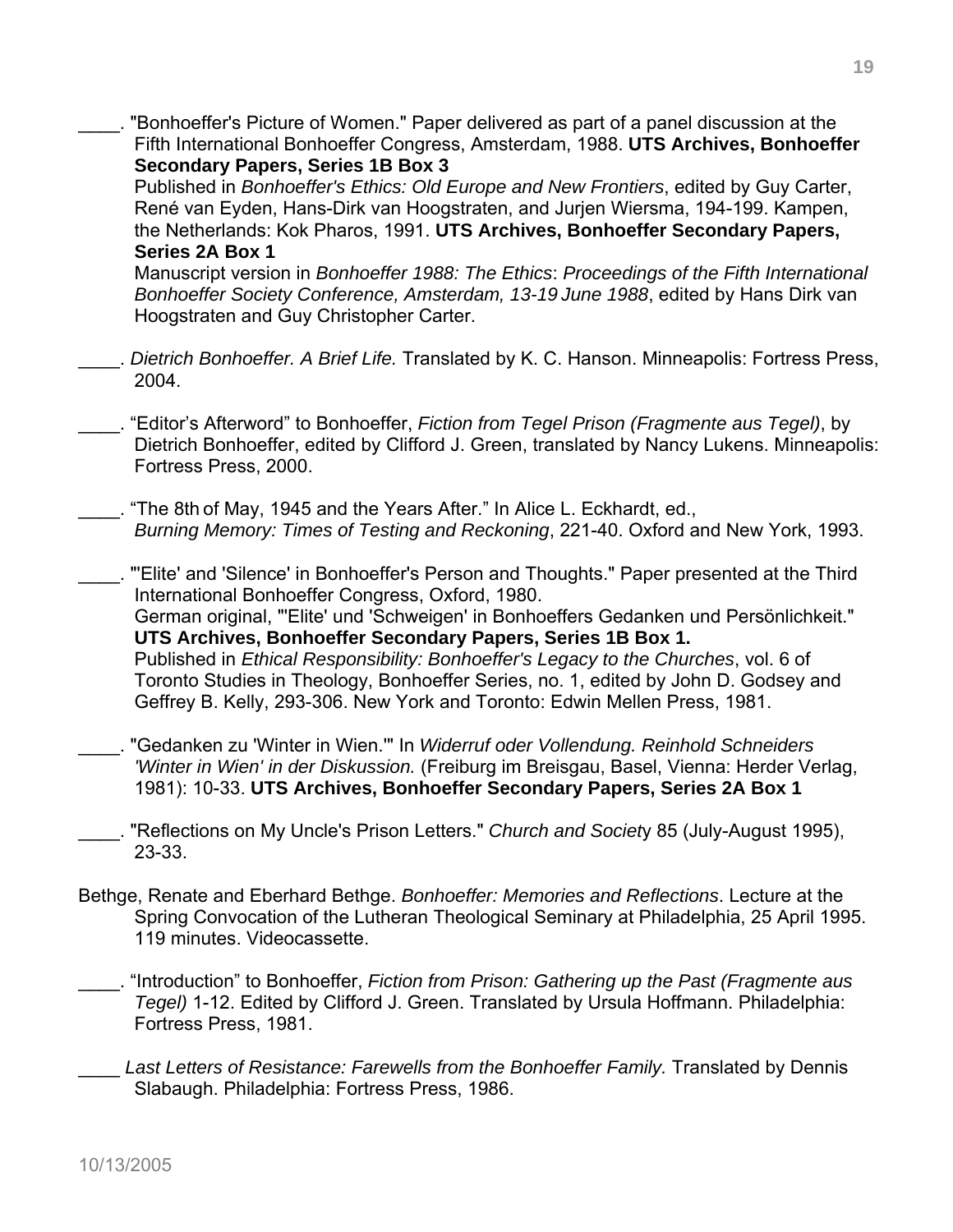- Bezner, Steven. "Christ in a World Come of Age: The Christological Connection Between Bonhoeffer's *Ethics* and his *Letters and Papers from Prison*." Master's thesis, Hardon Simmons University, 2000.
- Bhagat, Shantilal. "Global Issues and the Church (The Third World)." *Brethren Life and Thought*  27 (Spring 1982): 106-110.
- Bianchi, Eugene. "Bonhoeffer and the Church's Prophetic Mission." *Theological Studies* no. 4 (1967): 801-11.
- Birch, Bruce C. and Larry L. Rasmussen. "Which Way Now?" Chap. 8 in *The Predicament of the Prosperous*, 163-85. Philadelphia: Westminster Press, 1978.
- Birnie, Ian H. *Four Working for Humanity: Luther King, Huddleston, Symanowski and Bonhoeffer*. London: Edward Arnold, 1969.
- Bischoff, Paul. "Participation: Ecclesial Praxis with a Crucified God for the World." *Journal for Christian Theological Research* 8 (2003).
- Bishop, Jordan. "Bonhoeffer's Footnote and the Moral Absolute." *New Blackfriars* 62 (September 1981): 387-93.
- Blackburn, Vivienne. *Dietrich Bonhoeffer and Simone Weil: A Study in Christian Responsiveness.* Oxford: Peter Lang, 2004.
- Blanchette, Olivia. "Atheism and Christology." *Cross Currents* 19 (1969): 257-71.
- Bliese, Richard H. "Bonhoeffer and the Great Commission: Does Bonhoeffer Have a Theology of Mission?" In *Reflections on Bonhoeffer: Essays in Honor of F. Burton Nelson*, edited by Geffrey B. Kelly and C. John Weborg, 253-266. Chicago: Covenant Publications, 1999.
- \_\_\_\_. "Bonhoeffer: a Lutheran Confessor." *Lutheran Theological Journa*l 29 (May 1995): 20-32.
- \_\_\_\_. "Bonhoeffer and Modernity: Does Bonhoeffer's Lutheranism Embrace Modernity as a Theological Friend or a Philosophical Foe?" *Lutheran Forum* 27, no. 3 (1993): 24-27.
- Block, John G. "Discipleship in the Thought of Dietrich Bonhoeffer." Ph.D. diss., Pontificia Universitas Gregoriana, Rome, 1971.
- Bloesch, Daniel. Trans. "Come, O Rescuer," by Dietrich Bonhoeffer. *The Lutheran* 22.21 (December 1984): 15-16. **UTS Archives, Bonhoeffer Secondary Papers, Series 2A Box 1**
- \_\_\_\_. *The Christian Witness in a Secular Age: An Evaluation of Nine Contemporary Theologians*. Minneapolis: Augsburg, 1968.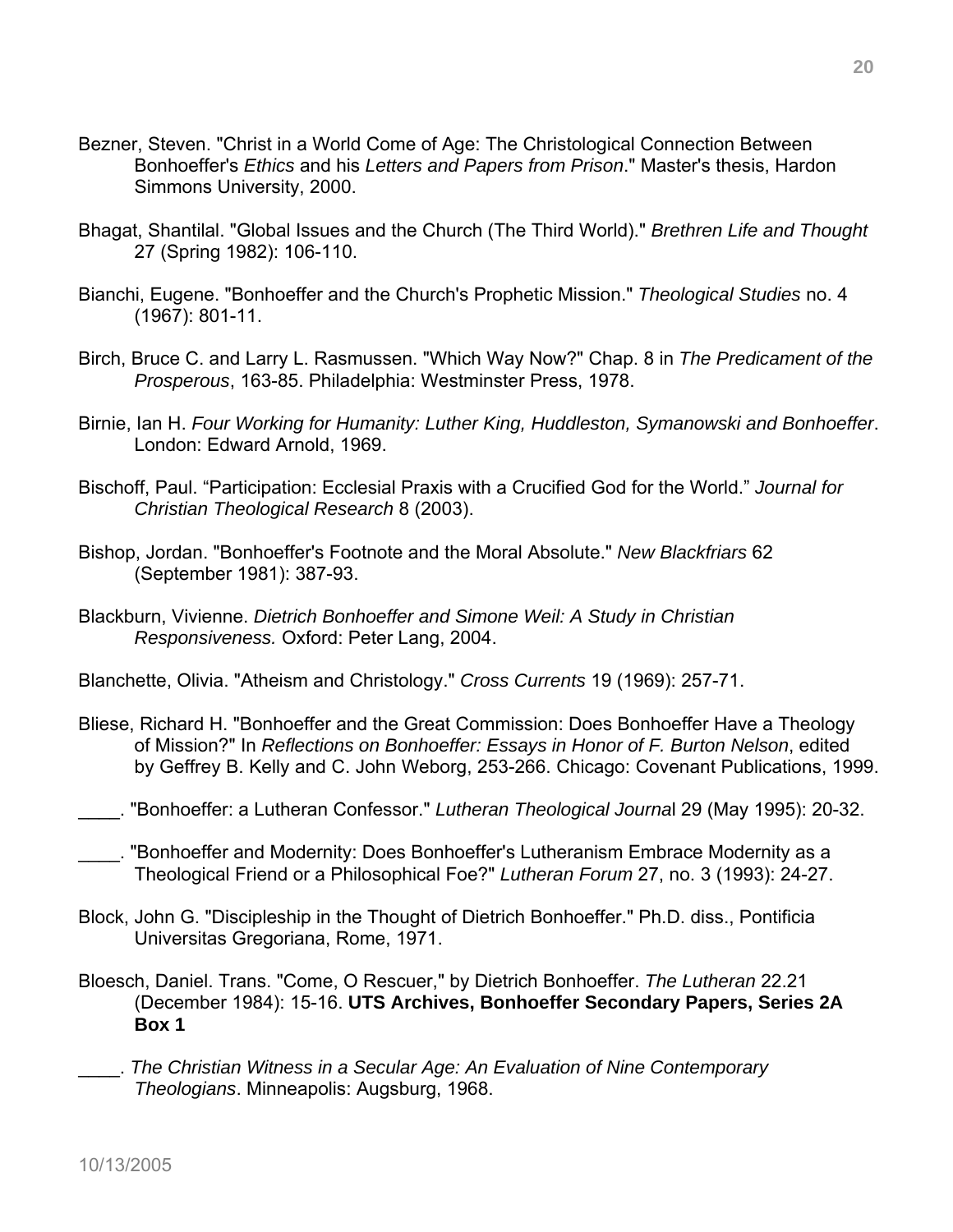\_\_\_\_. "Martyred for Christ." *Presbyterian Life* (1 August 1969): 34.

\_\_\_\_. "True and False Ecumenism." *Christianity Today* 14, no. 21 (17 July 1970): 3-5.

- Board of the Bonhoeffer House. "Bonhoeffer House: Memorial and Place of Encounter." Pamphlet. Berlin: Board of the Dietrich Bonhoeffer House, 1996. **UTS Archives, Bonhoeffer Secondary Papers, Series 3 Box 1**
- Board of the Bonhoeffer House. *Booklet for the Dietrich Bonhoeffer Berlin City Tour*. Translated by Ralph Zorn. Design by Claus P. Wagener. Berlin: Board of the Bonhoeffer House, 2000. **UTS Archives, Bonhoeffer Secondary Papers, Series 3 Box 1**  Originally published in German as *Textheft zur Dietrich Bonhoeffer-Stadtrundfahrt*, by Judith Ecker, Jean-Otto Stepf, Burkhardt Scheffler, Alexander Schulz, Claus P. Wagener, Wolfgang Weiss, and Benno M. Wildemann (Berlin: Board of the Dietrich Bonhoeffer House, 1993). **UTS Archives, Bonhoeffer Secondary Papers, Series 3 Box 1**
- Board of the Bonhoeffer House. *Catalog of the Exhibition*. Edited by Thomas Koch and Claus P. Wagener. Translations by James Patrick Kelley. Berlin: Board of the Dietrich Bonhoeffer House, 1996. **UTS Archives, Bonhoeffer Secondary Papers, Series 3 Box 1**
- Board of the Dietrich Bonhoeffer House. *Dietrich Bonhoeffer-Stadtrundfahrt (Street Tour)*. Berlin: The Board, 1993.**. UTS Archives, Bonhoeffer Secondary Papers, Series 3 Box 1**
- Bobert-Stützel, Sabine. *Abstract of Dietrich Bonhoeffers Pastoraltheologie (Pastoral Theology and the Politics of Discipleship). Newsletter, International Bonhoeffer Society, English Language Section* 61 (July 1995), 8-10.
- \_\_\_\_. "The 'Church for Others': Ecclesiological Concepts of D. Bonhoeffer in Dialogue with Concepts of L. Boff." Master's thesis, Pittsburgh Theological Seminary, 1991. **UTS Archives, Bonhoeffer Secondary Papers, Series 2B Box 1**
- \_\_\_\_. "'Kirche für andere' oder 'Spielraum der Freiheit.' Kritische Grundsätzüberlegungen zu einem Leitbild von missionarisch-diakonischem Gemeindeaufbau." *Evangelische Theologie* 55 (1995): 534-557. **UTS Archives, Bonhoeffer Secondary Papers, Series 2AB Box 1.**
- \_\_\_\_. "'Pastoral Counseling' in Dietrich Bonhoeffer: Considerations on a Pre-type of Counseling in Pastoral Care." Paper presented at the Seventh International Bonhoeffer Congress, Capetown, 1996. **UTS Archives, Bonhoeffer Secondary Papers, Series 1B Box 5**
- \_\_\_\_. "Pastoral Theology and the Politics of Discipleship: Bonhoeffer's Finkenwalde Reflections." Translated by Ulrike Ernst. **UTS Archives, Bonhoeffer Secondary Papers, Series 2A Box 1**. Introduction to *Dietrich Bonhoeffers Pastoraltheologie*. Gutersloh: Chr. Kaiser: Gutersloher Verlagshaus, 1995.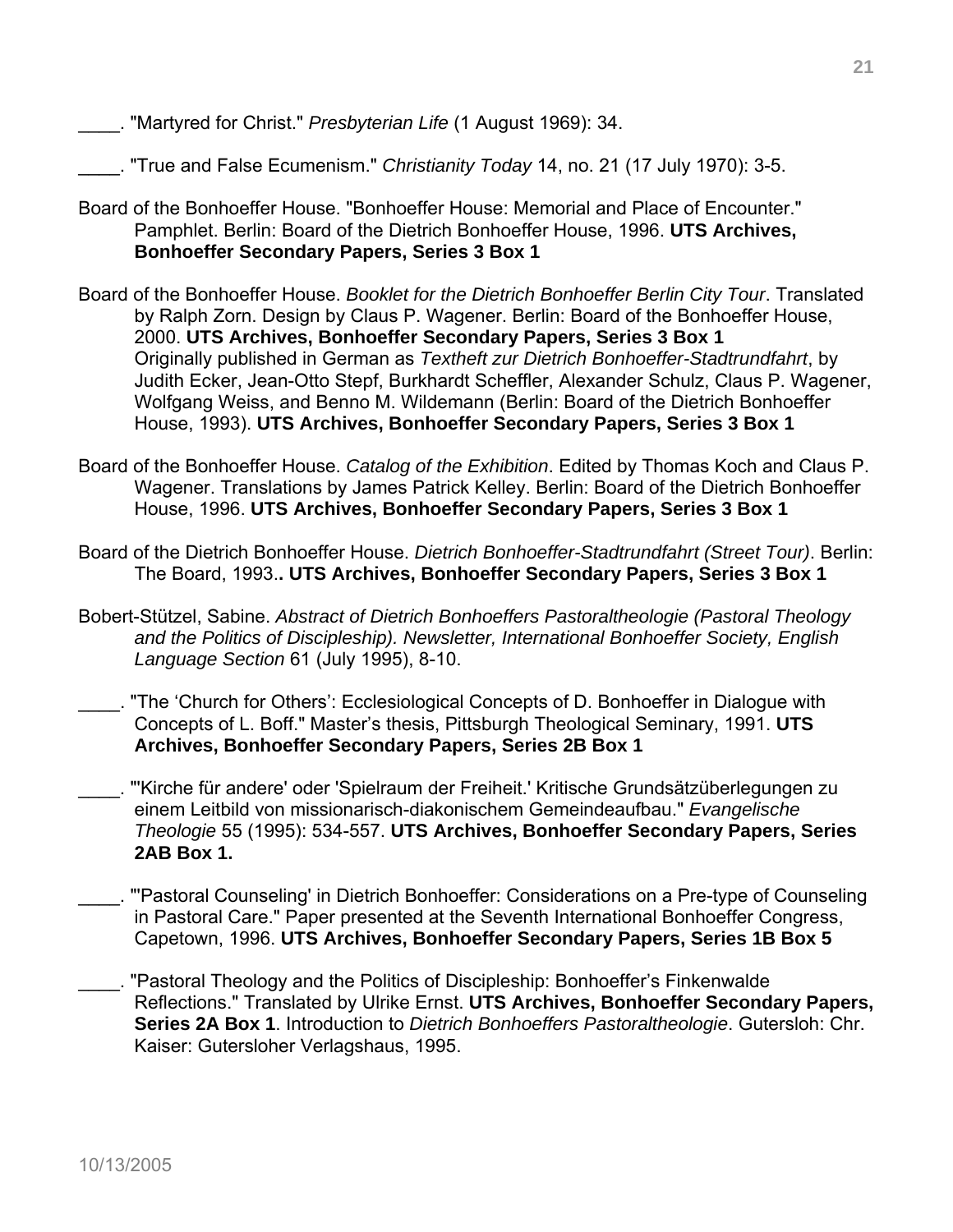Boehlke, Bain, dir. and prod. *Dietrich Bonhoeffer: Memories and Perspectives*. 90 min. Worcester, Pa.: Vision Video, 1983. Videocassette.

- Boesak, Alan A. "What Dietrich Bonhoeffer Has Meant to Me." Keynote address at the Fifth International Bonhoeffer Congress, Amsterdam, 1988. Published in *Bonhoeffer's Ethics: Old Europe and New Frontiers*, edited by Guy Christopher Carter, René van Eyden, Hans-Dirk van Hoogstraten, Jurjen Wiersma. Kampen, The Netherlands: Kok Pharos, 1991. **UTS Archives, Bonhoeffer Secondary Papers, Series 2A Box 1**  Manuscript version in *Bonhoeffer 1988: The Ethics: Proceedings of the Fifth International Bonhoeffer Society Conference, Amsterdam, 13-19 June 1988*, edited by Hans Dirk van Hoogstraten and Guy Christopher Carter. **UTS Archives, Bonhoeffer Secondary Papers, Series 1B Box 3**
- Bongmba, Elias. "The Priority of the Other: Ethics in Africa: Perspectives from Bonhoeffer and Levinas." Paper presented at the Seventh International Bonhoeffer Congress, Capetown, 1996. Published in *Bonhoeffer for a New Day: Theology in a Time of Transition*, edited by John W. de Gruchy, 190-208. Grand Rapids, Mich.: William B. Eerdmans, 1997.
- "Bonhoeffer." *Decision* (April, 1965): 2.
- *Bonhoeffer: Agent of Grace*. Directed by Eric Till. 90 min. Minneapolis: Augsburg Fortress, 1999. Videocassette.
- "Bonhoeffer, Dietrich." In *Contemporary Heroes and Heroines*, edited by Ray B. Browne, in association with Glenn J. Browne and Kevin O. Browne. Detroit, Mich: Gale Research Inc., 1990.
- "Bonhoeffer, Dietrich." In *Corpus Dictionary of Western Churches*, edited by T. C. O'Brien, 95-96. Washington: Corpus Publications, 1970.
- "Bonhoeffer, Dietrich." In *The Concise Oxford Dictionary of the Christian Church*, edited by Elizabeth A. Livingstone. Oxford: Oxford University Press, 1977.
- "Bonhoeffer, Dietrich." In D*ictionary of the Holocaust: Biography, Geography, and Terminology*. Edited by Erich Joseph Epstein, Philip Rosen. Foreword by Henry R. Huttenbach. Westport, CT: Greenwood Press, 1997.
- "Bonhoeffer, Dietrich." In *Encyclopedia of the Holocaust*, edited by Israel Gutman. New York: MacMillan, 1990.
- "Bonhoeffer, Dietrich." In *Modern Spiritual Writers: Their Legacies of Prayer*, edited by Charles J. Healey. Dearborn, MI: Alba-House, 1989.
- "Bonhoeffer, Dietrich." In *The Oxford Dictionary of the Christian Church*, 2nd ed., edited by F. L. Cross and E. A. Livingstone, 186-187. London: Oxford University Press, 1974.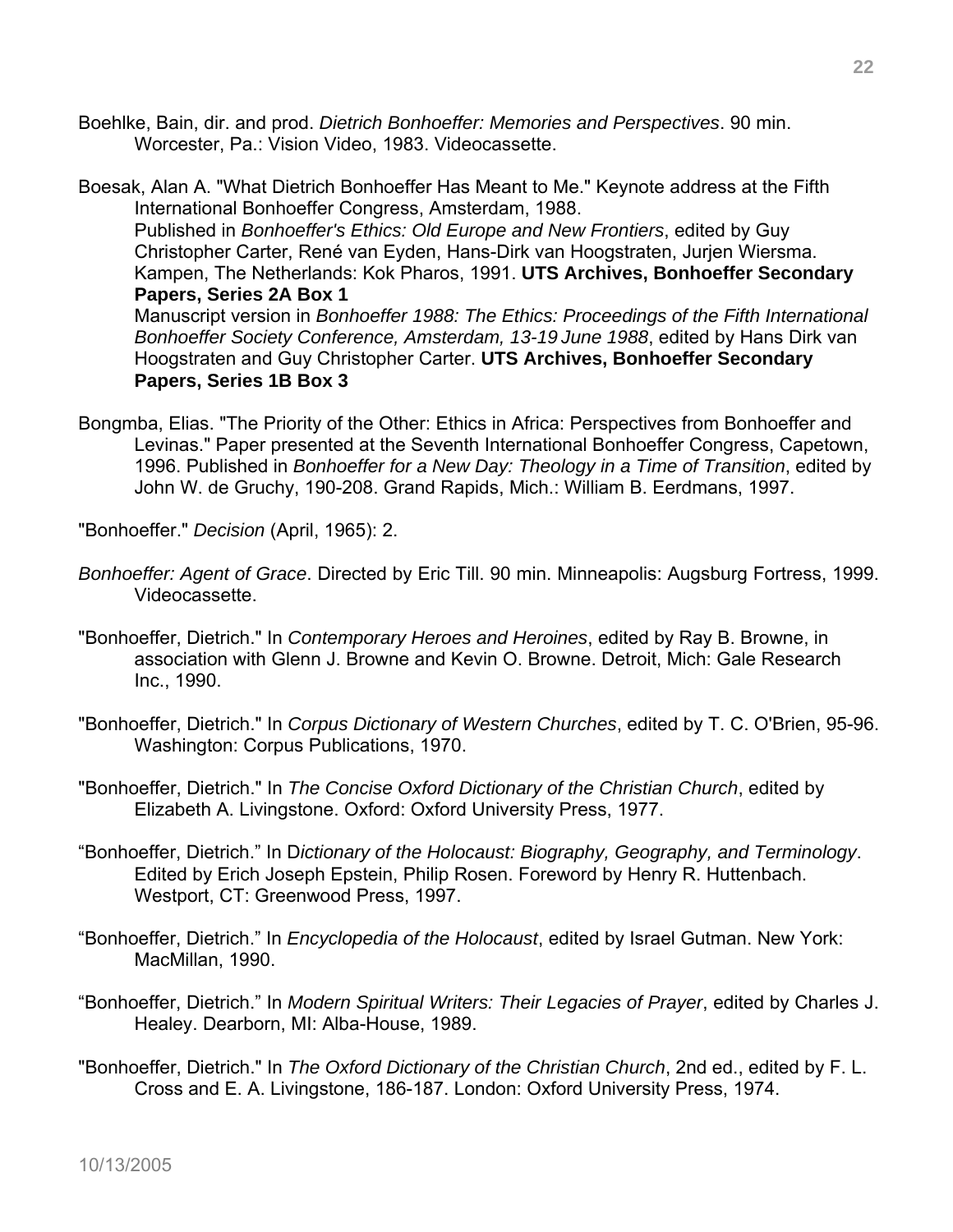- "Bonhoeffer, Dietrich." In *Thinkers of the Twentieth Century: A Biographical, Bibliographical, and Critical Dictionary*, edited by Elizabeth Devine. Detroit, MI: Gale Research, Inc., 1983.
- "Bonhoeffer, Dietrich." In *Who's Who in Nazi German*y, edited by Robert S. Wistrich. New York: Macmillan, 1982.
- Bonhoeffer, Emmi. "Professor's Children as Neighbours." In *I Knew Dietrich Bonhoeffer*, edited by Wolf-Dieter Zimmermann and Ronald Gregor Smith, translated by Käthe Gregor Smith, 34-37. London: Collins, 1966; New York: Harper & Row, 1967.

"Bonhoeffer and Judaism." *Jewish Spectator* 50/51, no. 65 (1986).

- Bonhoeffer, Karl-Friedrich. "Memories of a Survivor." In *Letters and Papers from Prison (Widerstand und Ergebung*), 4th ed., by Dietrich Bonhoeffer, edited by Eberhard Bethge, translated by Reginald H. Fuller, 409-10. London: SCM Press; New York: Macmillan, 1971. Also published in Eberhard Bethge, *Dietrich Bonhoeffer: Man of Vision. Man of Courage*, translated by Eric Mosbacher, et al. (New York: Harper & Row, 1970, 1977, 1985; revised and unabridged edition, Minneapolis: Fortress Press, 2000).
- Bonhoeffer Komitee of the DDR. Jahrestagung, Friedrichsroda, 21-24 September 1989. Conference program and correspondence. **UTS Archives, Bonhoeffer Secondary Papers, Series 1D Box 1**
- "Bonhoeffer Legacy: Forty Years After." Conference at Northwestern College, Orange City, Iowa, 18-20 April 1985. Brochure. **UTS Archives, Bonhoeffer Secondary Papers, Series 1D Box 1**
- Bonhoeffer Konzerte: Konzerte für Menschen und Ideen: Liederabend Stella Doufexis, program, 4 April 1998. **UTS Archives, Bonhoeffer Secondary Papers, Series 3 Box 1**
- "Bonhoeffer Love Letters Published." *National Catholic Reporte*r 4 (November, 29, 1967): 11.
- "Bonhoeffer Now." *The Religion and Society Report* 5, no. 10 (1988): 5; no. 11 (1988): 7; no. 12 (1988): 8; Vol. 6, no. 1 (1989): 6-7; no. 2 (1989): 7; no. 3 (1989): 7; no. 4 (1989): 7; no. 5 (1989): 7; no. 6 (1989): 8.
- Bonhoeffer, Paula. "Letter to Paul Lehmann, 10 December, 1949." In Clifford J. Green, *Bonhoeffer. A Theology of Socialit*y, rev. ed., 362-63. Grand Rapids, Mich.: William B. Eerdmans, 1999.

"Bonhoeffer: Representative Christian." *The Christian Century* 82 (April 7, 1965): 240.

"Bonhoeffer Shrine." *The Christian Century* 103, no. 8 (1986): 234.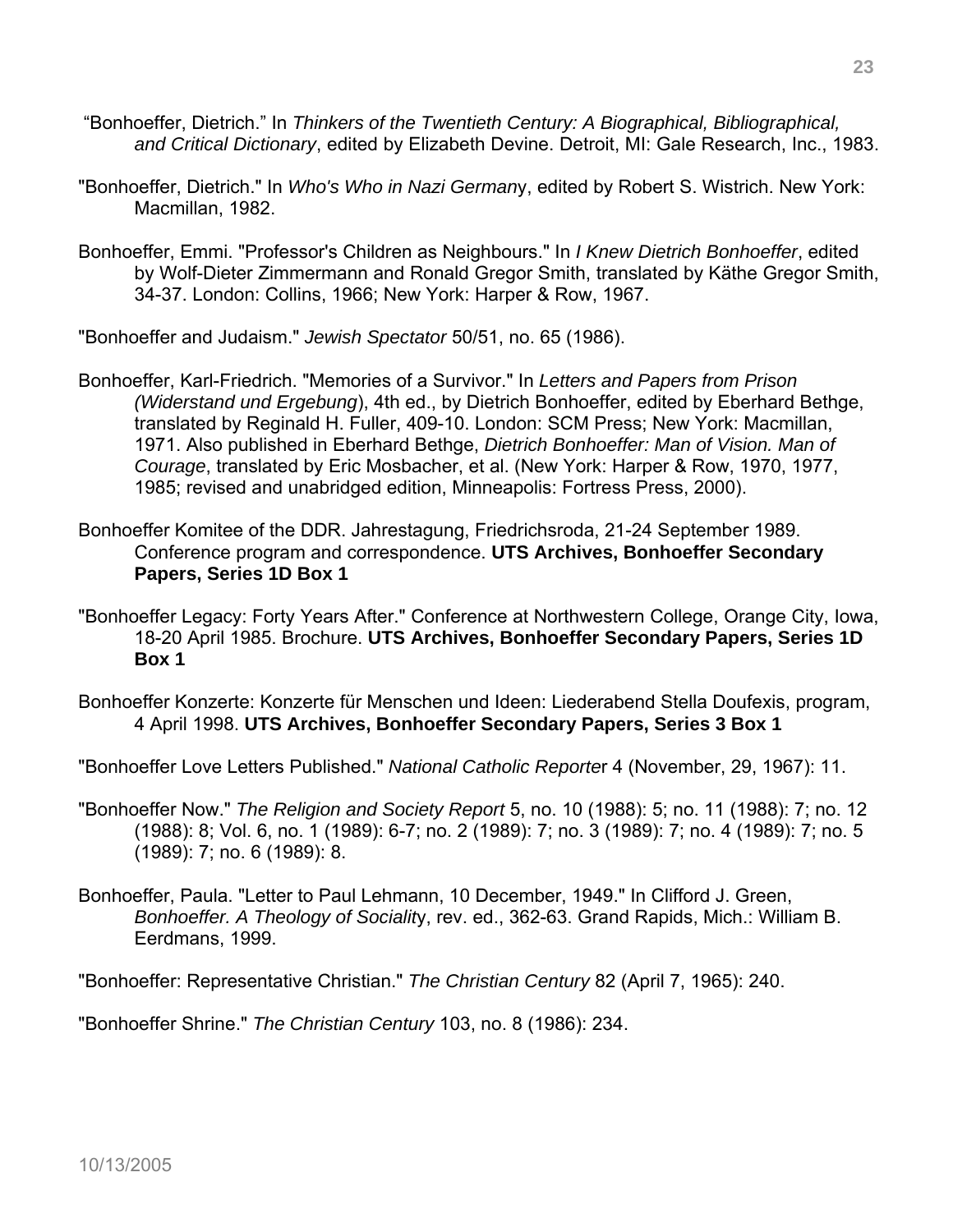"Bonhoeffer's Dilemma: The Ethics of Violence," Pennsylvania State University, 28-31 November 1999. Conference program, list of participants, opera program, correspondence. **UTS Archives, Bonhoeffer Secondary Papers, Series 1 Box 10.** 

"Bonhoeffer's Love Letters." *Time* 90 (December 1, 1967): 100.

- Boogaert, John. *Bonhoeffer: A Life of Challenge*. 16 mm and videocassette. Panagraph Film released by Heritage Media Productions, n.d.
- Booth, Harry. "Reflections on the Service of Nature from Bonhoeffer's *Creation and Fall and Ethics.*" Paper presented to the Bonhoeffer Group, American Academy of Religion Annual Meeting, 1975. **UTS Archives, Bonhoeffer Secondary Papers, Series 1 Box 1.**

Borowitz, Eugene B. "Bonhoeffer's World Comes of Age." *Judaism* 14, no. 1 (1965): 81-87. Borreson, Glenn L. "Bonhoeffer on Baptism: Discipline for the Sake of the Gospel." *Word and World* 1, no. 1 (1981): 20-31.

- \_\_\_\_. "Toward a Baptismal Discipline: A Study in the Theology of Dietrich Bonhoeffer." M.Th. diss., Luther Theological Seminary, St. Paul, Minn., 1978.
- \_\_\_\_. "Who Needs the Sponsor? Rethinking the Role." *Dialog: A Journal of Theology* 21, no. 1 (1982): 32-35.
- Bosanquet, Mary. *The Life and Death of Dietrich Bonhoeffer*. Stoughton, 1968; New York: Harper and Row, 1969. Also published as *Bonhoeffer: True Patriot* (London: Mowbrays, 1978).
- Botha, Johan. "On Dealing with South Africa's Past—Bonhoeffer and Guilt." Paper presented at the Seventh International Bonhoeffer Congress, Capetown, South Africa, 1996. **UTS Archives, Bonhoeffer Secondary Papers, Series 1B Box 5**
- Botman, H. Russel. "Afterword: Is Bonhoeffer Still of Any Use in South Africa?" In *Bonhoeffer for a New Day: Theology in a Time of Transition*, edited by John W. de Gruchy, 366-72. Grand Rapids, Mich.: William B. Eerdmans, 1997.
	- \_\_\_\_. "Who is 'Christ as Community' for us Today?" Paper presented at the Seventh International Bonhoeffer Congress, Capetown, 1996.
- Bouman, Stephen P. "Bonhoeffer, Youth and the Church: The Mundane '*Sanctorum Communio*.'" Lutheran Forum 27, no. 3 (1993): 60-62.
- Bowden, John S. "Martyr-theologian: 75th Anniversary Tribute to Dietrich Bonhoeffer." Church Times, 30 January 1981, 5. **UTS Archives, Bonhoeffer Secondary Papers, Series 2A Box 1**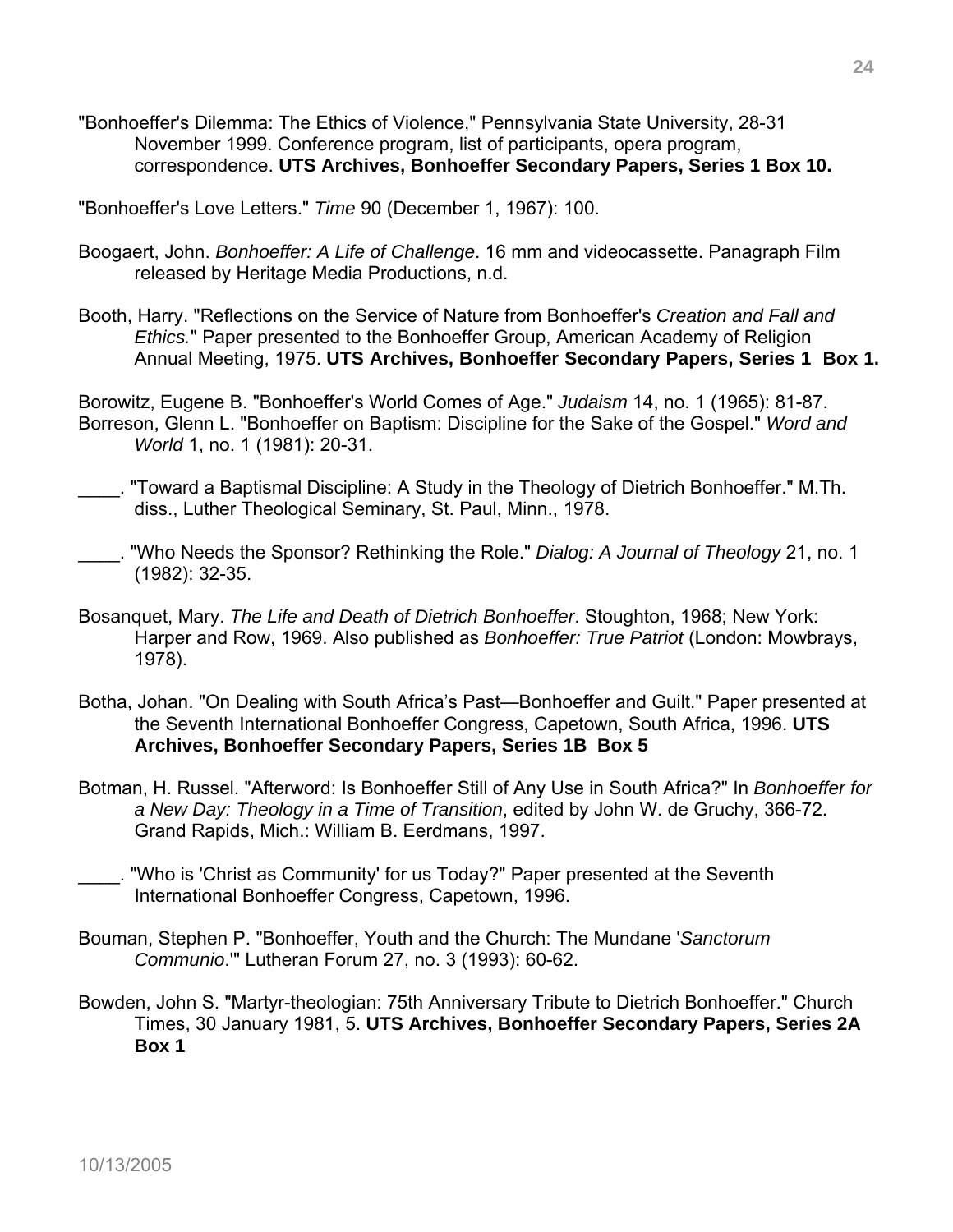- Bowden, John S. and James Richmond, eds. "Dietrich Bonhoeffer: The Non-Religious Interpretation of Biblical Concepts." In *A Reader in Contemporary Theology.* Philadelphia: Westminster, 1967.
- Bowman, Douglas C. "Bonhoeffer and the Possibility of Judaizing Christianity." In *A Bonhoeffer Legacy: Essays in Understanding,* edited by A. J. Klassen. Grand Rapids, Mich.: William B. Eerdmans, 1981.
- \_\_\_\_. "Bonhoeffer's Methodology for Describing the Nature of Man under Grace in the Modern Context." Ph.D. diss., San Francisco Theological Seminary, 1963.
- Boyd, W. J. P. "Teilhard de Chardin and Modern Protestant Theology." In *Teilhard Reassessed: A Symposium of Critical Studies in the Thought of Pere Teilhard de Chardin,* edited by Anthony T. Hanson, 113-55. London: Darton, Longman, and Todd, 1970.
- Braakman, Ary. "Dietrich Bonhoeffer, Jacques Maritain, and Christian Humanism." Paper presented at the Ninth International Bonhoeffer Congress, Rome, Italy, 6-11 June 2004.

\_\_\_\_\_\_\_\_. "For Everyone Who Has Faith." Opening sermon delivered at the Ninth International Bonhoeffer Congress, Rome, Italy, 6-11 June 2004.

- Bracher, Karl Dietrich. "Resistance in 'Right Dictatorships': The German Experience." In *Turning Points in Modern Times: Essays on German and European History*, translated by Thomas Dunlap, 153-68. Cambridge, Mass.: Harvard University Press, 1995.
- "The 'Bradford Declaration' and Letter of Pastor Fritz Werhan to the Reich Church Government, 3 December, 1933." Translated by John Sowden. In *Celebrating Critical Awareness: Bonhoeffer and Bradford 60 Years On: Conference Papers and Proceedings*, 39-42. Edited by David J. Moore. Bradford, England: Methodist Church Touchstone Centre, 1993. [Declaration signed by Bonhoeffer and five other pastors of German congregations in the United Kingdom; cf. DBW 12:41- 44. See also below, "Report on the Third Clergy Conference of the German Evangelical Clergy of Great Britain" which contains another translation of the "Declaration."]
- Braybrooke, Neville. "Dietrich Bonhoeffer, 1906-45." *The Aryan Path* [Bombay Theosophy Co.] 41, no.6 (1970): 280-82.
- Brian, P. L. "The Development of the Theology of Dietrich Bonhoeffer." Master's thesis, University of Hull, England, 1973.
- \_\_\_\_. "The Other Half of God." *Religion in Lif*e 42, no. 1 (1974): 68-78.
- Brightman, Robert S. "Dietrich Bonhoeffer and Greek Patristic Theology: Some Points of Contact." Manuscript, **UTS Archives, Bonhoeffer Secondary Papers, Series 2A Box 1.** *Lutheran Quarterly* 24:3 (August 1972), 261-72.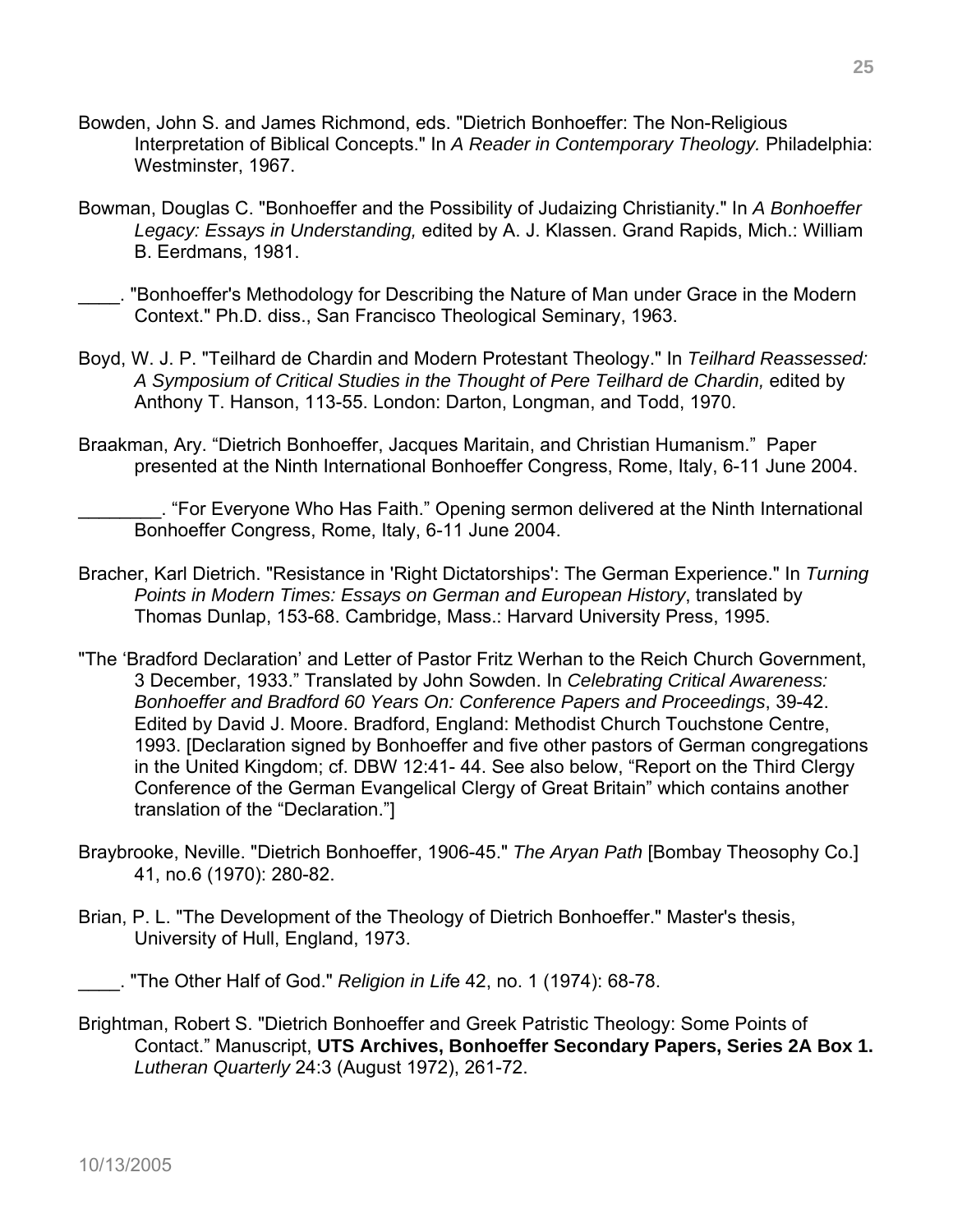- Brixius, R. Annelie, comp. *Commemorating Dietrich Bonhoeffer: Pastor, Teacher, Theologian, Ethicist. Papers Presented at the DBI Annual Conference on April 8, 1995.* Adelaide: Dietrich Bonhoeffer International Institute for Bioethical Studies, 1995. **UTS Archives, Bonhoeffer Secondary Papers, Series 1D Box 1**
- Briz, J. A. "Conmemoracion del 30 Aniversario de la Muerte de D. Bonhoeffer. *Estudios Eclesiasticos* 50 (1975): 301-304. **UTS Archives, Bonhoeffer Secondary Papers, Series 2A Box 1**
- Brocker, Mark S. "'Let God be the Judge: Who will Throw the First Stone?' Bonhoeffer's Ethics and the Contemporary Moral Issue of Physician-Assisted Suicide." Paper presented at the Eighth International Bonhoeffer Congress, Berlin, 2000. **UTS Archives, Bonhoeffer Secondary Papers, Series 1B Box 7**
- Brocker, Mark S. "Bonhoeffer's Appeal for Ethical Humility." In *Reflections on Bonhoeffer: Essays in Honor of F. Burton Nelson*, edited by Geffrey B. Kelly and C. John Weborg, 290-298. Chicago: Covenant Publications, 1999.
- \_\_\_\_. "The Church as the Responsible Community in Bonhoeffer's *Ethics*." Paper presented to the Bonhoeffer Group, American Academy of Religion Annual Meeting, 1993. **UTS Archives, Bonhoeffer Secondary Papers, Series 1A Box 2**
- The Community of God, Jesus Christ, and Responsibility: The Responsible Person and the Responsible Community in the *Ethics* of Dietrich Bonhoeffer." Ph.D. diss., University of Chicago Divinity School, 1996.
- Brockway, A. R. "Church and World." *Concern* 7 (October 1965): 12.
- Broholm, Richard R. "How Can You Believe You're a Minister When the Church Keeps Telling You You're Not?" In *The Laity in Ministry*, edited by George Peck and John S. Hoffman, 21-31. Valley Forge, Pa.: Judson Press, 1984. Also published in *American Baptist Quarterly* 3, no. 2 (1984): 175-183.
- Brosseder, J. "Luthers Lehre von den Zwei-Reichen." Paper presented at the First International Bonhoeffer Congress, Düsseldorf-Kaiserswerth, 1971. **UTS Archives, Bonhoeffer Secondary Papers, Series 1B Box 1**
- Brown, Colin. "Bonhoeffer." In *Philosophy and the Christian Faith*, 203-208. Downers Grove, Ill.: InterVarsity Press, 1968.
- Brown, Dale. "Bonhoeffer and Pacifism." Paper presented to the Bonhoeffer Group, American Academy of Religion Annual Meeting, 1976. **UTS Archives, Bonhoeffer Secondary Papers, Series 1A Box 1** Published in *Manchester College Bulletin of the Peace Studies Institute* 11, no. 1 (1981): 32-43.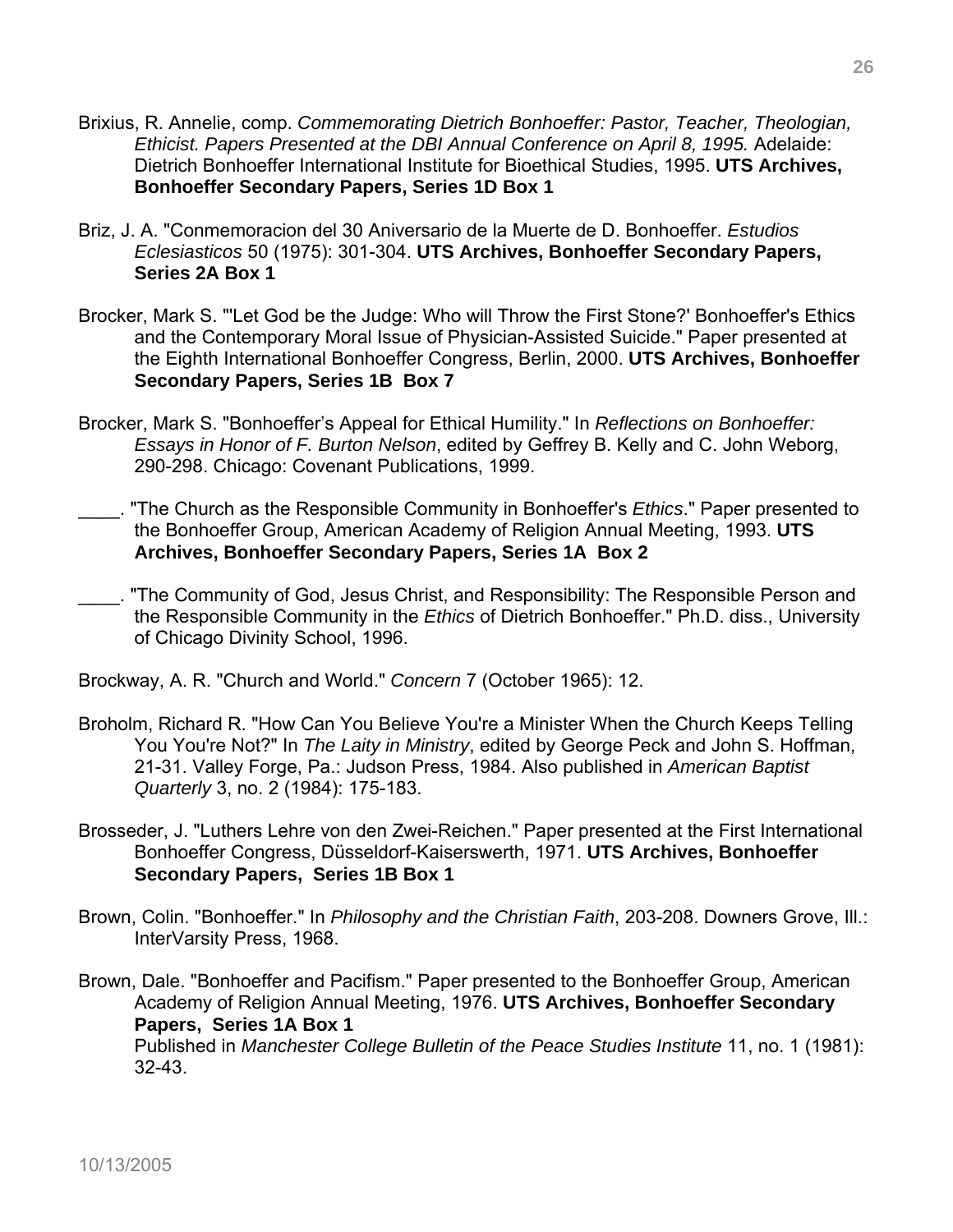- Brown, Joan Winmill, ed. *The Martyred Christian: 160 Readings from Dietrich Bonhoeffer*. New York: Macmillan, 1983.
- Brown, Robert McAfee. "ABC: Assy, Bonhoeffer, Carswell." *The Christian Century* 88, no. 12 (1971): 369-371. Also published in Robert McAfee Brown, *The Pseudonyms of God*  (Philadelphia: Westminster, 1972), 151-56.
- \_\_\_\_. Review of *Bonhoeffer: Exile and Martyr*, by Eberhard Bethge; *Bonhoeffer: Worldly Preaching: Lectures on Homiletics by Dietrich Bonhoeffer*, by Clyde E. Fant; and *A Dissent on Bonhoeffe*r, by David H. Hopper. *Theology Today* 33, no. 3 (1976): 291-96.
- \_\_\_\_. "New Data for a New Bonhoeffer." *Theology Today* 29, no. 3 (1972): 247-57.
	- \_\_\_\_. "What Kind of 'Patriotism'?" *Christianity and Crisis* 30, no. 11 (1970): 129-30.
- Bryant, Robert H. "Dietrich Bonhoeffer and Peter Hamilton: Two Different Ways of Reinterpreting the Contemporary Meaning of Christ." *Theological Markings* 6, no. 2 (1976): 19-34. **UTS Archives, Bonhoeffer Secondary Papers, Series 2A Box 1**
- Bube, Richard H. "Ethical Guidelines." *Journal of the American Scientific Affiliation* 30, no. 3 (1978): 134-41.
- \_\_\_\_. "Man Comes of Age: Bonhoeffer's Response to the God-of-the-Gaps." *Journal of the Evangelical Theological Society* 14 (1971): 203-20.
- Budden, Chris. "Response to "Dietrich Bonhoeffer's Christology," by Harry G. Aveling. *Colloquium: The Australian and New Zealand Theological Review* 16, no. 2 (1984): 92-42.
- Bultmann, Rudolf. "The Idea of God and Modern Man." In *World Come of Age*, edited by Ronald Gregor Smith, 256-73. Philadelphia: Fortress Press; London: Collins, 1967. Also published in Robert W. Funk, *Translating Theology into the Modern Age*, vol. 2 of *Journal for Theology and the Church* (New York: Harper & Row, 1965).
- Burgess, John P. "Moral, Spiritual Formation in *Nachfolge*: Does Bonhoeffer have a Third Use of the Law?" Paper presented to the Bonhoeffer Group, American Academy of Religion Annual Meeting, Nashville, 2000.
- \_\_\_\_. "Preparing for the Fall of 1989: Religion and Democratization in East Germany." *Soundings* 84, no. 1-2 (1991): 45-64.
- Burnell, Joel. "Dietrich Bonhoeffer and Polish Civil Society: 1968-1989." Paper presented at the Ninth International Bonhoeffer Congress, Rome, Italy, 6-11 June 2004.

Burtness, James H. "All the Fullness." *Dialog: A Journal of Theology* 3, no. 4 (1964): 57-63.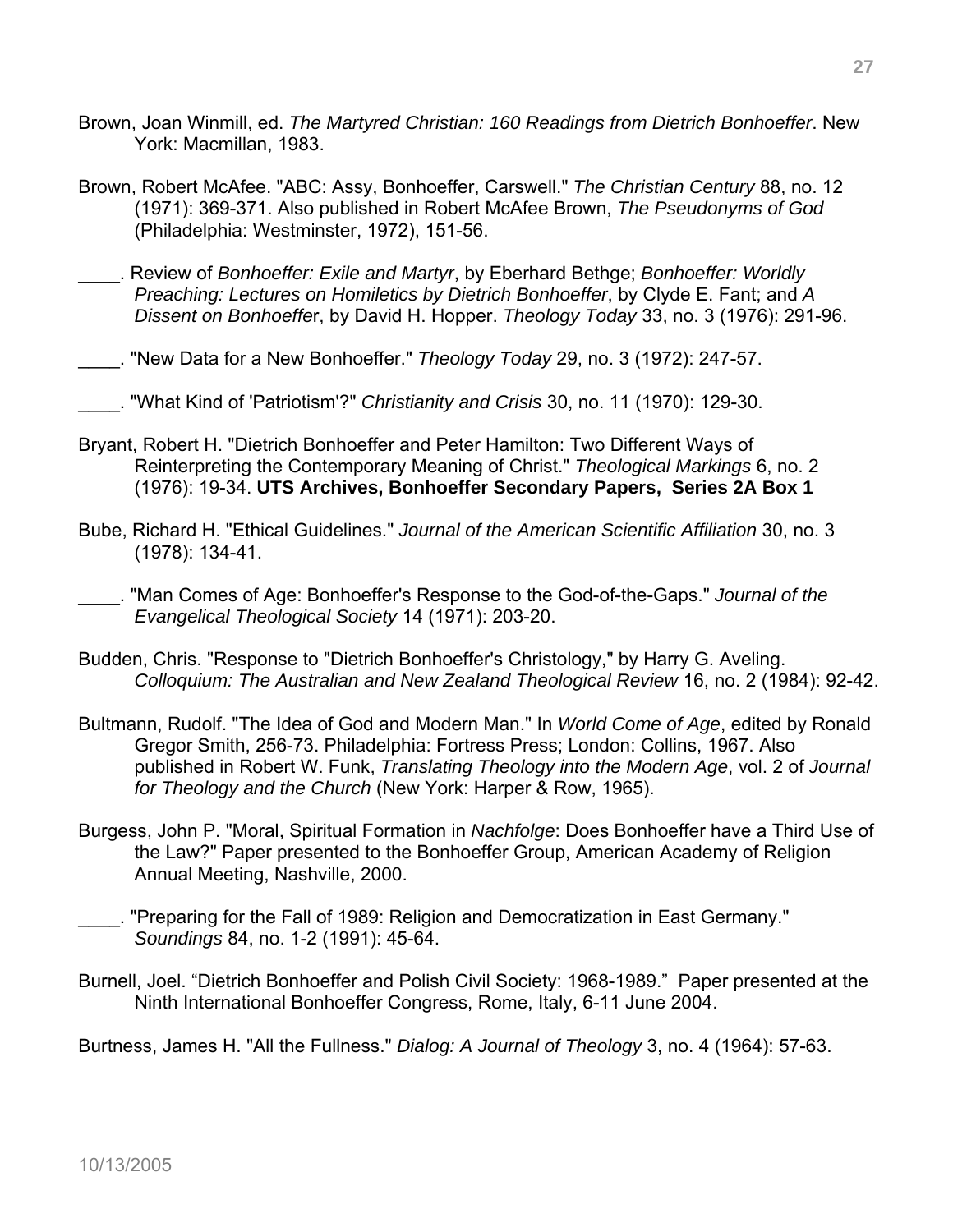- \_\_\_\_. "Barth, Bonhoeffer, and the *finitum capax infiniti*." Paper presented to the Bonhoeffer Group, American Academy of Religion Annual Meeting, 1979. **UTS Archives, Bonhoeffer Secondary Papers, Series 1B Box 1**
- \_\_\_\_. "Bonhoeffer, Dietrich." In *Baker's Dictionary of Christian Ethics*, edited by Carl F. H. Henry, 67-68. Grand Rapids, Mich.: Baker Book House, 1973.
- \_\_\_\_. "Bonhoeffer for Our Day." Two videotaped lectures: "Who is Jesus Christ for us Today?" and "What Does it Mean to Follow Jesus Christ Today?" Columbus, OH: Select (A Program fo the Division for Ministry, ELCA), 1998.
- \_\_\_\_. "Dietrich Bonhoeffer and Martin Luther: Another Look." Fall Convocation Lecture, The Lutheran Theological Seminary at Philadelphia, 14 September 1993. Videocassette.
- \_\_\_\_. "Dietrich Bonhoeffer Remembered." Two videotaped lectures: "His Life" and "His Theology." Columbus, OH: select (A Program of the Division for Ministry, ELCA), 1998.
- \_\_\_\_. "For the Sake of the Future." *The Lutheran Standard* 22, no. 7 (1982): 12-13.
- \_\_\_\_. "His Life" and "His Theology." In *Dietrich Bonhoeffer Remembered.* Columbus, OH: Evangelical Lutheran Church of America Division for Ministry, 1998. Videocassette.
- \_\_\_\_. "Law and Life." *Word and World. Supplement Series* 1 (1992): 155-64.

\_\_\_\_. "Matthew 6." *Word and World* 6, no. 2 (1986): 161-169.

- \_\_\_\_. "Reading Bonhoeffer: A Map to the Literature." *Word and World* 2, no. 3 (1982): 277-84.
- \_\_\_\_. "Report on S*haping the Future: The Ethics of Dietrich Bonhoeffer*." Paper presented at the Fifth International Bonhoeffer Congress, Amsterdam, 1988. Manuscript version in *Bonhoeffer 1988: The Ethics: Proceedings of the Fifth International Bonhoeffer Society Conference, Amsterdam, 13-19 June 1988,* edited by Hans Dirk van Hoogstraten and Guy Christopher Carter. Manuscript. **UTS Archives, Bonhoeffer Secondary Papers, Series 1B Box 3**
- \_\_\_\_. *Shaping the Future: The Ethics of Dietrich Bonhoeffer*. Philadelphia: Fortress Press, 1985.
- \_\_\_\_. "Shaping the Future: The Ethics of Dietrich Bonhoeffer." *Lutheran Theological Seminary Bulletin* 65, no. 4 (1985), 3-18.
- "Who is Jesus Christ for us Today?" and "What Does it Mean to Follow Jesus Christ Today?" In *Bonhoeffer For Our Day*. Columbus, Ohio: Evangelical Lutheran Church of America Division for Ministry, 1998. Videocassette.
- \_\_\_\_. "Why Bonhoeffer Now?" *Dialog: A Journal of Theology* 34 (Winter 1995): 3-4.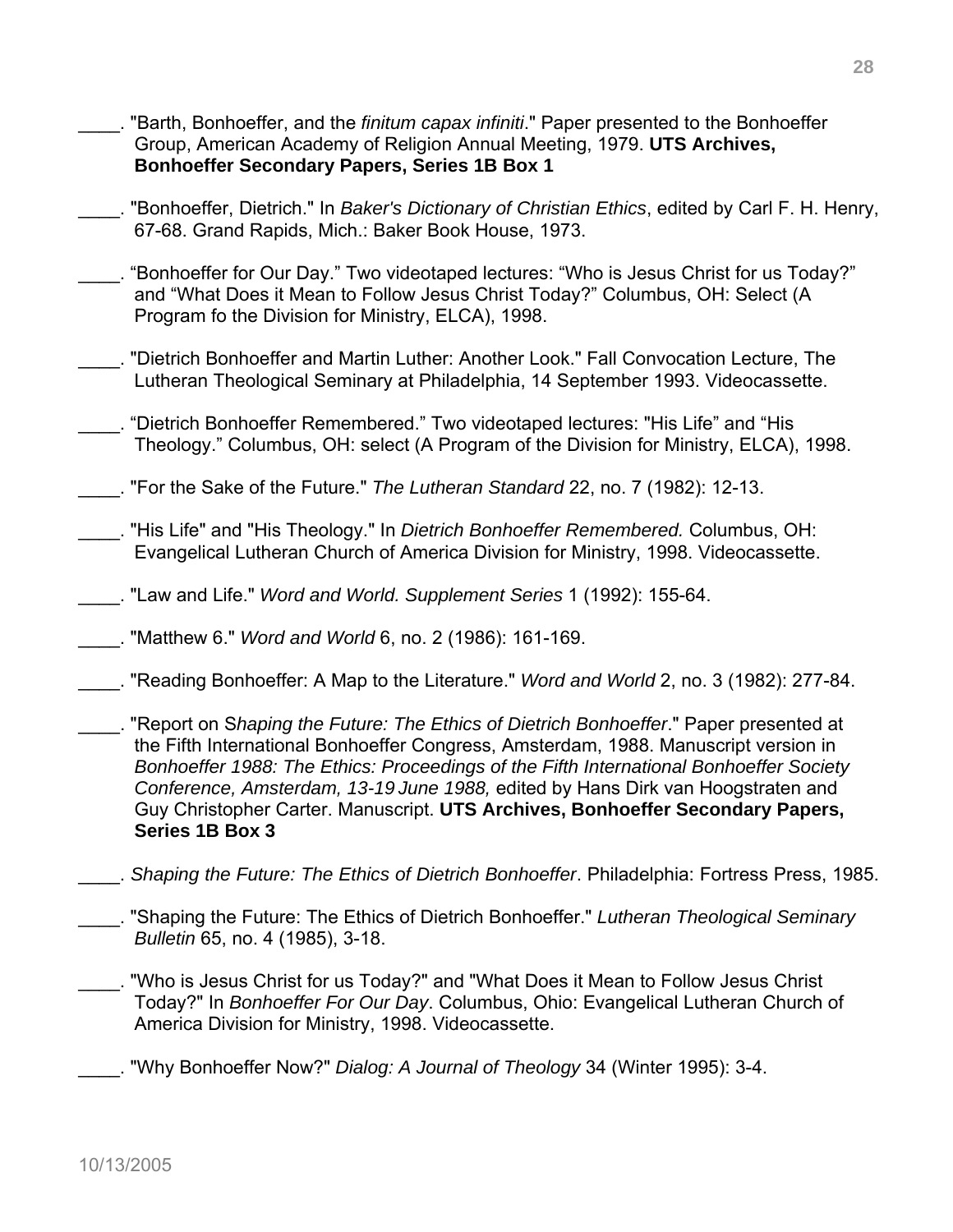Burtness, James H., ed. "Bonhoeffer." *Dialog: A Journal of Theology* 34 (Winter 1995): 7-38.

\_\_\_\_, ed. "Experience and Christian Faith." *Word and World* (Summer 1981): 215-301.

- Busing, Paul F. W. "Reminiscences of Finkenwalde." Manuscript. **UTS Archives, Bonhoeffer Secondary Papers, Series 2A Box 1.** Published in *The Christian Centur*y 78 (September 20, 1961): 1108-11.
- Butler, William Warren. "A Comparison of the Ethics of Emil Brunner and Dietrich Bonhoeffer with Special Attention to the Orders of Creation and the Mandates." Ph.D. diss., Marquette University, 1986.
- Campbell-Johnston, Michael, SJ. "Martyrdom and Resurrection in Latin America Today: Archbishop Oscar Arnulfo Romero." Address delivered at the Dedication of Twentieth Century Martyrs' Statues at Westminster Abbey, July 1998. Published in *Te Martyrum Candidatus Laudat Exercitus: Sermons, Lectures and Meditations, July 1998*, compiled by Westminster Abbey. **UTS Archives, Bonhoeffer Secondary Papers, Series 3 Box 2**
- Cannon, Darby. "Schleiermacher, Karl Barth and Dietrich Bonhoeffer." Ph.D. diss., Drew University, 1974.
- Capetown Bonhoeffer Doctoral Group. "Dietrich Bonhoeffer—A Post-Colonial Theologian." Paper presented at the Eighth International Bonhoeffer Congress, Berlin, Germany, 20- 25 August 2000.
- Carey, George. "Faith in Resistance, 1933-1945: A Tribute to the Bell-Bonhoeffer Tradition." *Theology* 98, no. 786 (1995): 424-31.
- Cargas, Harry James. "Protestant Martyr Canonization Fitting." *National Catholic Reporter* 19 (22 October 1982): 21.
- Carson, Ronald A. "Ethical Responsibility in Light of Bonhoeffer's Legacy." Paper presented at the Third International Bonhoeffer Congress, Oxford, 1980. With translation, "Mündigkeit und Verantwortlichkeit in Ruckblick auf Bonhoeffers Vermächtnis." With abstract. **UTS Archives, Bonhoeffer Secondary Papers, Series 1B Box 1**
- \_\_\_\_. "The Motifs of *Kenosis* and *Imitatio* in the Work of Dietrich Bonhoeffer, with an Excursus on the *Communicatio Idiomatum*." Paper presented to the Bonhoeffer Group, American Academy of Religion Annual Meeting, 1974. **UTS Archives, Bonhoeffer Secondary Papers, Series 1A Box 1.**

Published in J*ournal of the American Academy of Religion* 43, no. 3 (1975): 542-53.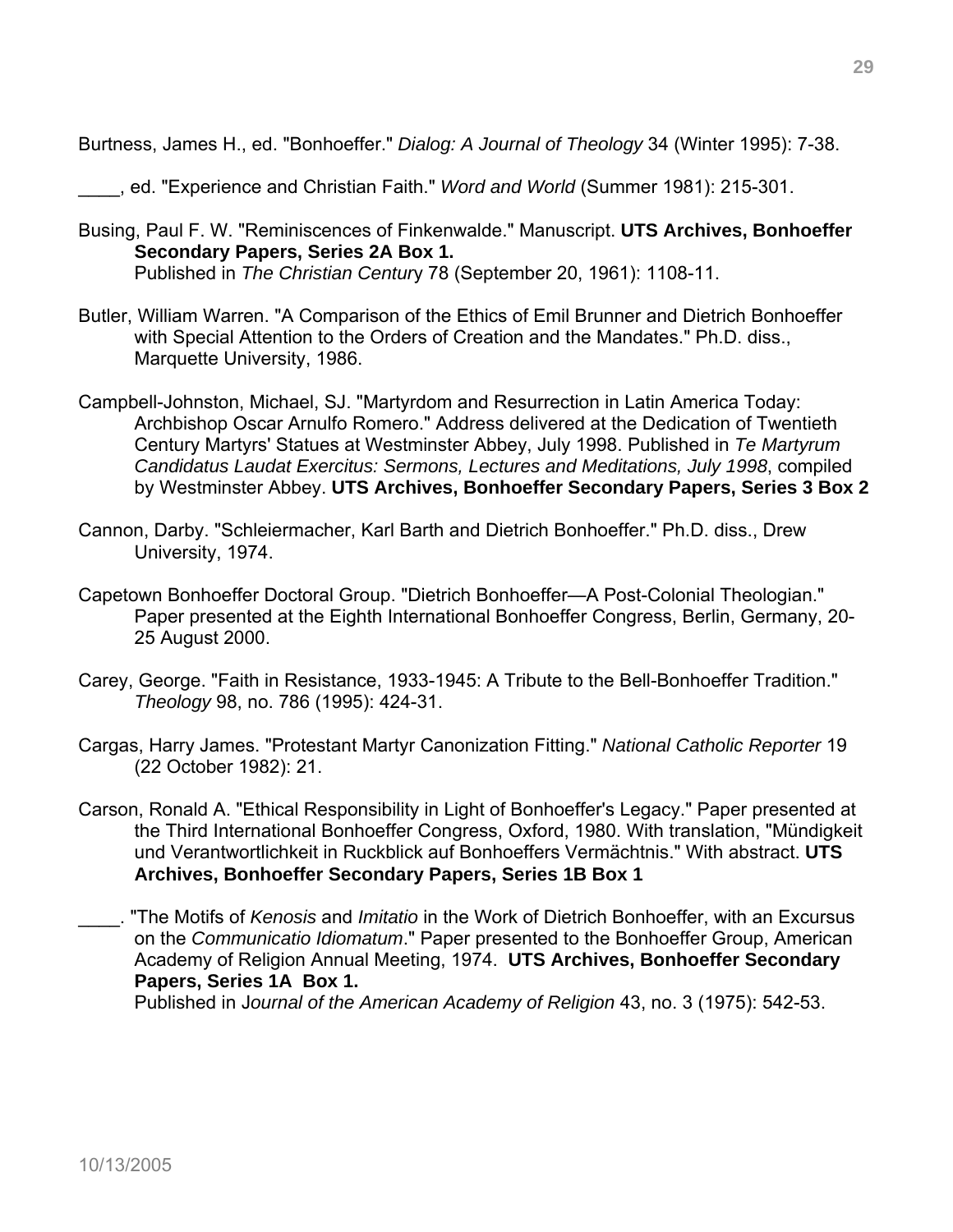- Carter, Dean J. "The Dreadful Day 20 July 1944: Bonhoeffer and the Dilemma of Tyrannicide." In *Commemorating Dietrich Bonhoeffer: Pastor, Teacher, Theologian, Ethicist, Papers Presented at the DBI Annual Conference on April 8, 1995*, compiled by Annelie R. Brixius, 12-25. Adelaide: Dietrich Bonhoeffer International Institute for Bioethical Studies, 1995. **UTS Archives, Bonhoeffer Secondary Papers, Series 1D Box 1**
- Carter, Guy Christopher. "Bekenntnis aus Bethel August 1933. Vorläufige Entwurf oder endgültige Zeugnis?" Paper presented at the Fourth International Bonhoeffer Congress, Hirschluch bei Storkow, 1984. **UTS Archives, Bonhoeffer Secondary Papers, Series 1A Box 2**
- \_\_\_\_. "Bonhoeffer, Dietrich." In Patrick W. Carey and Joseph T. Lienhard eds., *Biographical Dictionary of Christian Theologians*, 83-85. Westport, Connecticut: Greenwood Press, 2000.
- \_\_\_\_. "Confession at Bethel, 31 August 1933 Forgotten Witness." Paper presented to the Bonhoeffer Group, American Academy of Religion Annual Meeting, 1983. **UTS Archives, Bonhoeffer Secondary Papers, Series 1A Box 2** Also presented as "Confession from Bethel, August 1933: Provisional Draft or Definitive Witness? (Bekenntnis aus Bethel August 1933, Vorläufiger Entwurf oder Endgültiges Zeugnis?)," at the Fourth International Bonhoeffer Congress, Hirschluch bei Storkow, 1984. **UTS Archives, Bonhoeffer Secondary Papers, Series 1B Box 2**
- \_\_\_\_. "Confession at Bethel, August 1933 Enduring Witness." Ph.D. diss., Marquette University, 1986.
- \_\_\_\_. Editorial note to *Bonhoeffer's Ethics: Old Europe and New Frontiers*, p. 7, edited with René van Eyden, Hans-Dirk van Hoogstraten, Jurjen Wiersma. Kampen, the Netherlands: Kok Pharos, 1991. **UTS Archives, Bonhoeffer Secondary Papers, Series 2A Box 1**
- Carter, Guy Christopher, René van Eyden, Hans-Dirk van Hoogstraten, Jurjen Wiersma, eds. *Bonhoeffer's Ethics: Old Europe and New Frontiers*. Kampen, the Netherlands: Kok Pharos, 1991. **UTS Archives, Bonhoeffer Secondary Papers, Series 2A Box 1**
- Casalis, Georges. "Politik und Glaube." Paper presented at the First International Bonhoeffer Congress, Düsseldorf-Kaiserswerth, 1971. **UTS Archives, Bonhoeffer Secondary Papers, Series 1B Box 1**
- \_\_\_\_. "Resisting Conformity: Dietrich and Camilo." In *Catalysing Hope for Justice: Essays in Honour of C. I. Itty to Commemorate His Sixtieth Birthday*, edited by W. Schmidt, 20-25. Geneva: World Council of Churches, 1987.
- \_\_\_\_. "Theology Under the Sign of Martyrdom: Dietrich Bonhoeffer." In *Martyrdom Today,* edited by Johann-Baptist Metz and Edward C. Schillebeeckx. English language edition edited by Marcus Lefebure, translated by D. Couling, 80-84. New York: Seabury; Edinburgh: T & T Clark, 1983.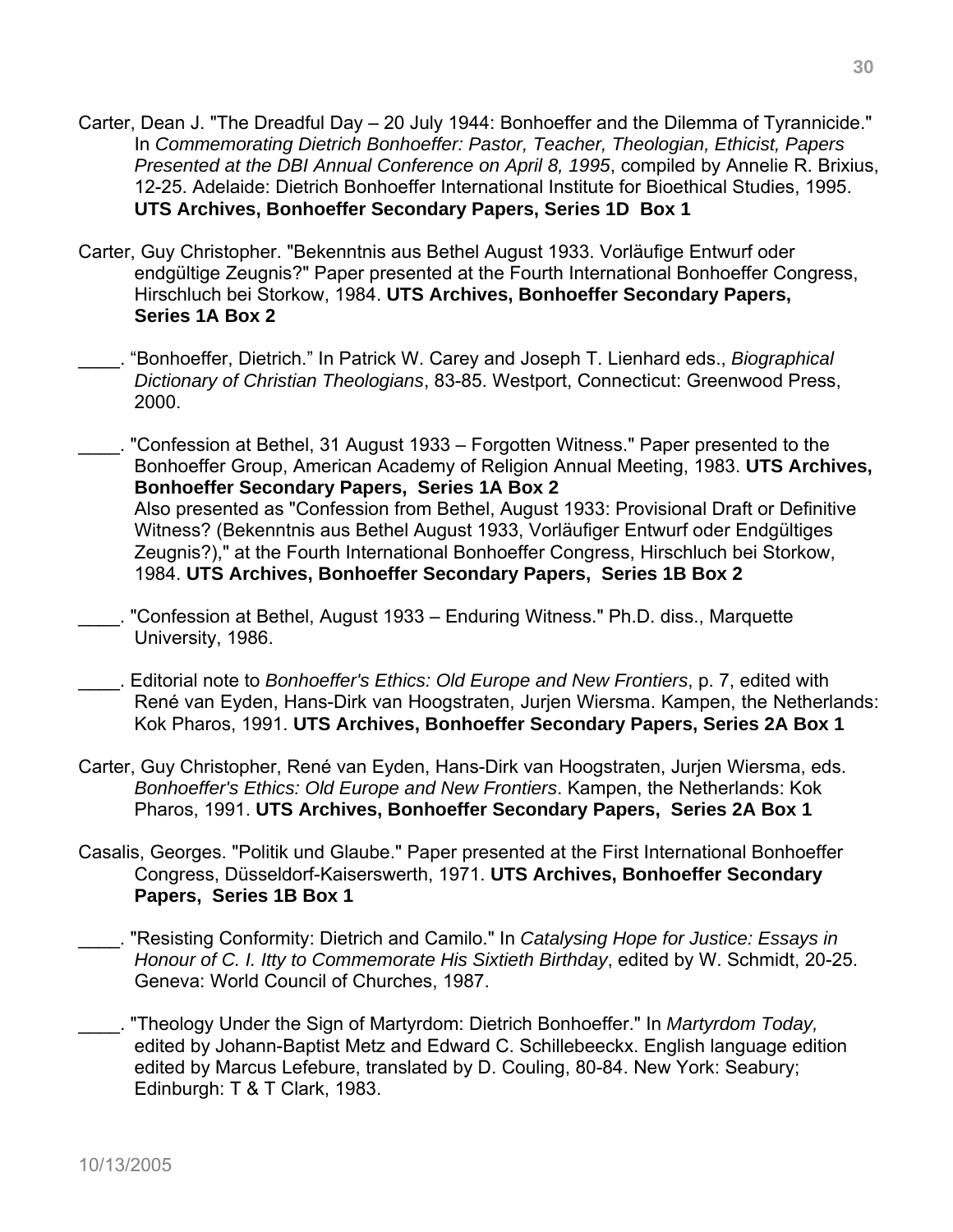- Castigador, Honorato. "Bonhoeffer On Responsibility." In *Benavides*, 22-26. Manila: Central Seminary, University of Santo Tomas, n.d.
- Cavnar, Cindy. "Dietrich Bonhoeffer: The Cost of Discipleship." *New Covenant* 11 (August 1981): 24-25.

Cehosh, Monika-Clare. "From Word to World." *The Teilhard Review* 18 (Fall 1983): 80-83.

- Champion, Maxwell Lloyd. "Knowledge of God as the Transformation of Human Existence in the Theology of Dietrich Bonhoeffer." Th.D. diss., Princeton Theological Seminary, 1988.
- Chandler, Andrew. *Christian Martyrs of the Twentieth Century: Ten New Statues on the West Front of Westminster Abbey*. Compiled and produced by Emma St. John-Smith. London: Dean and Chapter of Westminster Abbey, 1998. **UTS Archives, Bonhoeffer Secondary Papers, Series 3 Box 2**

Excerpt, "In an Age of Tyranny: Dietrich Bonhoeffer," *Westminster Abbey – Place of Worship, House of Kings*, 1998. http://westminster-abbey.org/tour/martyrs/7\_db.htm (16 August 2001).

\_\_\_\_. "The Death of Dietrich Bonhoeffer." *Journal of Ecclesiastical History*, 45:3, 449-50.

\_\_\_\_. "'The End, But Also the Beginning': The Death of Dietrich Bonhoeffer." School of History, University of Birmingham, 1993. **UTS Archives, Bonhoeffer Secondary Papers, Series 2A Box 1** 

\_\_\_\_. "Have We an Ethic of Resistance?" *Theology* (March-April 1995): 82-92.

Chandler, Andrew and Anthony Harvey, eds. *The Terrible Alternative: Christian Martyrdom in the Twentieth Century*. London: Cassell Academic, 1998.

Chapman, G. Clarke. "Bonhoeffer and Liberation Theology." Paper presented at the American Academy of Religion Annual Meeting, 1980. **UTS Archives, Bonhoeffer Secondary Papers, Series 1A Box 1**

 Published in *Ethical Responsibility: Bonhoeffer's Legacy to the Churches,* vol. 6 of Toronto Studies in Theology, Bonhoeffer Series, no. 1, edited by John D. Godsey and Geffrey B. Kelly, 147-95. New York: Edwin Mellen Press, 1981.

- \_\_\_\_. "Bonhoeffer, Liberation Theology, and the 1990's." In *Reflections on Bonhoeffer: Essays in Honor of F. Burton Nelson*, edited by Geffrey B. Kelly and C. John Weborg, 299-314. Chicago: Covenant Publications, 1999.
- \_\_\_\_. "Bonhoeffer: Resource for Liberation Theology." *Union Seminary Quarterly Review* 36, no. 4 (1981): 225-42.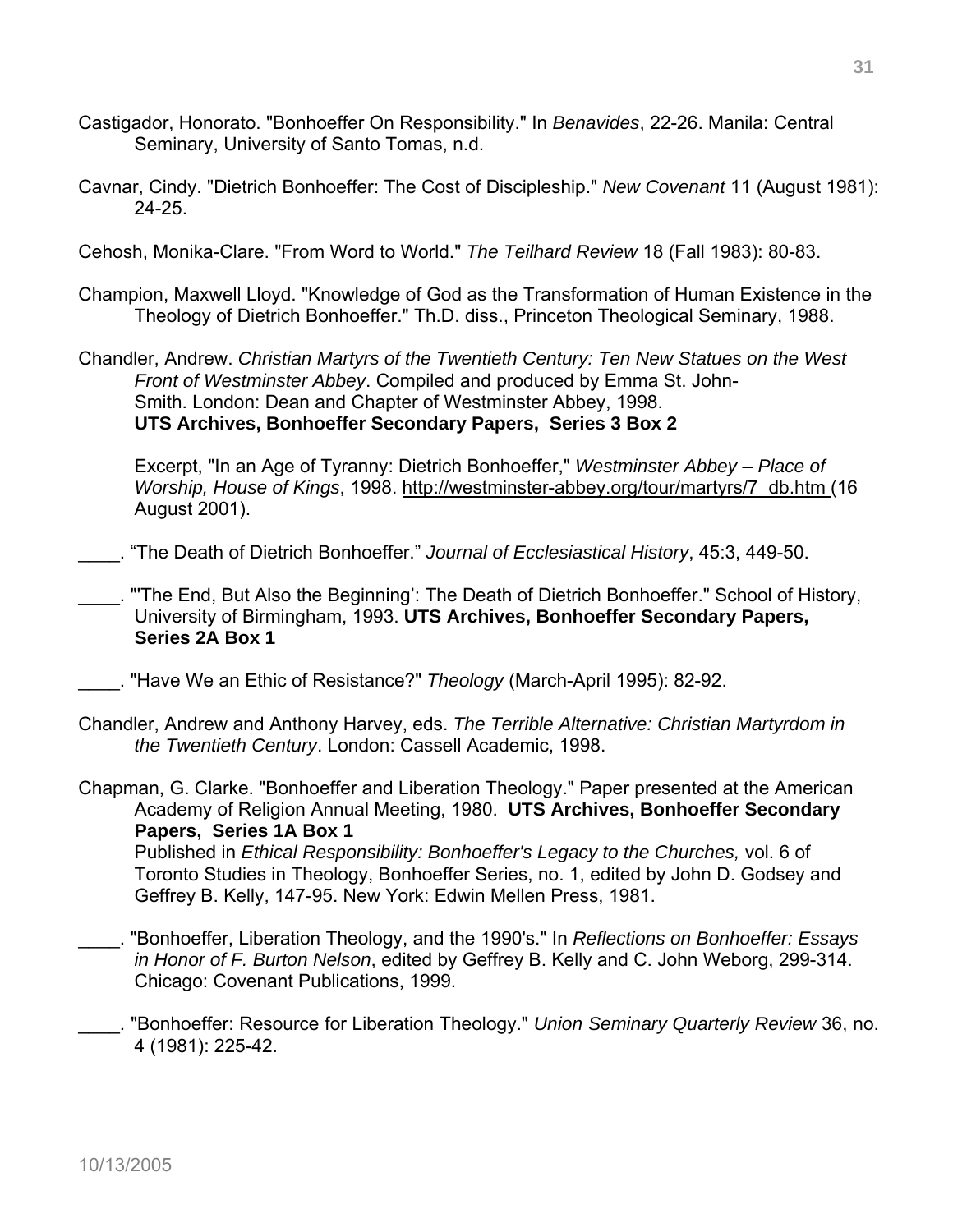- \_\_\_\_. "Hope and the Ethics of Formation: Moltmann as an Interpreter of Bonhoeffer." *Sciences Religieuses/Studies in Religion* 12, no. 4 (Fall 1983): 449-60.
- \_\_\_\_. "Lincoln, Bonhoeffer, and Providence: A Quest for Meaning in Wartime." *Union Seminary Quarterly Review* 55, nos. 3-4 (2001): 129-149.
- \_\_\_\_. "Moltmann as an Interpreter of Bonhoeffer." Paper presented at the American Academy of Religion Conference, San Francisco, 1980. **UTS Archives, Bonhoeffer Secondary Papers, Series 1A Box 1**
- \_\_\_\_. "Terrorism: A Problem for Ethics or Pastoral Theology?" *Cross Currents* 54, no. 1 (Spring 2004): 120-137.
- \_\_\_\_. "Vision for a New Day. Bonhoeffer, Moltmann, and Liberation Theology." Paper presented at the Third International Bonhoeffer Congress, Oxford, 1980. With summary. **UTS Archives, Bonhoeffer Secondary Papers, Series 1B Box 1**

\_\_\_\_. "What Would Bonhoeffer Say Today to Christian Peacemakers?" Paper presented at the Fifth International Bonhoeffer Congress, Amsterdam, 1988. **UTS Archives, Bonhoeffer Secondary Papers, Series 1B Box 3**  Published in *Bonhoeffer's Ethics: Old Europe and New Frontiers*, edited by Guy Carter, René van Eyden, Hans-Dirk van Hoogstraten, and Jurjen Wiersma, 226-229. Kampen, the Netherlands: Kok Pharos, 1991. **UTS Archives, Bonhoeffer Secondary Papers, Series 2A Box 1**  Manuscript version in *Bonhoeffer 1988: The Ethics: Proceedings of the Fifth International Bonhoeffer Society Conference, Amsterdam, 13-19 June 1988,* edited by Hans Dirk van Hoogstraten and Guy Christopher Carter.

Also published in *Theology; Politics; and Peace*, edited by Theodore Runyon, 167-75. Maryknoll N.Y.: Orbis, 1989.

- Chatterjea, Ipsita. "Bonhoeffer and Moral Resistance. Perceptions of Order, Assessments of Violence, and Community and Association." Paper presented to the Bonhoeffer Group, American Academy of Religion Annual Meeting, Nov. 1998. **UTS Archives, Bonhoeffer Secondary Papers, Series 1A Box 3**
- Chiba, Shin. "Christianity on the Eve of Postmodernity: Karl Barth and Dietrich Bonhoeffer." In *Christian Ethics in Ecumenical Context: Theology, Culture, and Politics in Dialogue, Festschrift for Charles C. West*, edited by Shin Chiba, George R. Hunsberger, and Lester Edwin J. Ruiz, 167-204. Grand Rapids, Mich.: William B. Eerdmans, 1995.
- "Chicago Church Celebrates Bonhoeffer Anniversary." *The Christian Century* 87, no. 2 (1970): 1444.
- "Christ the Center: The Legacy of Barth and Bonhoeffer for Today," Luther Seminary, St. Paul, Minn., 24-26 July 2000. Conference programs, list of participants, correspondence, and miscellaneous. **UTS Archives, Bonhoeffer Secondary Papers, Series 1D Box 1**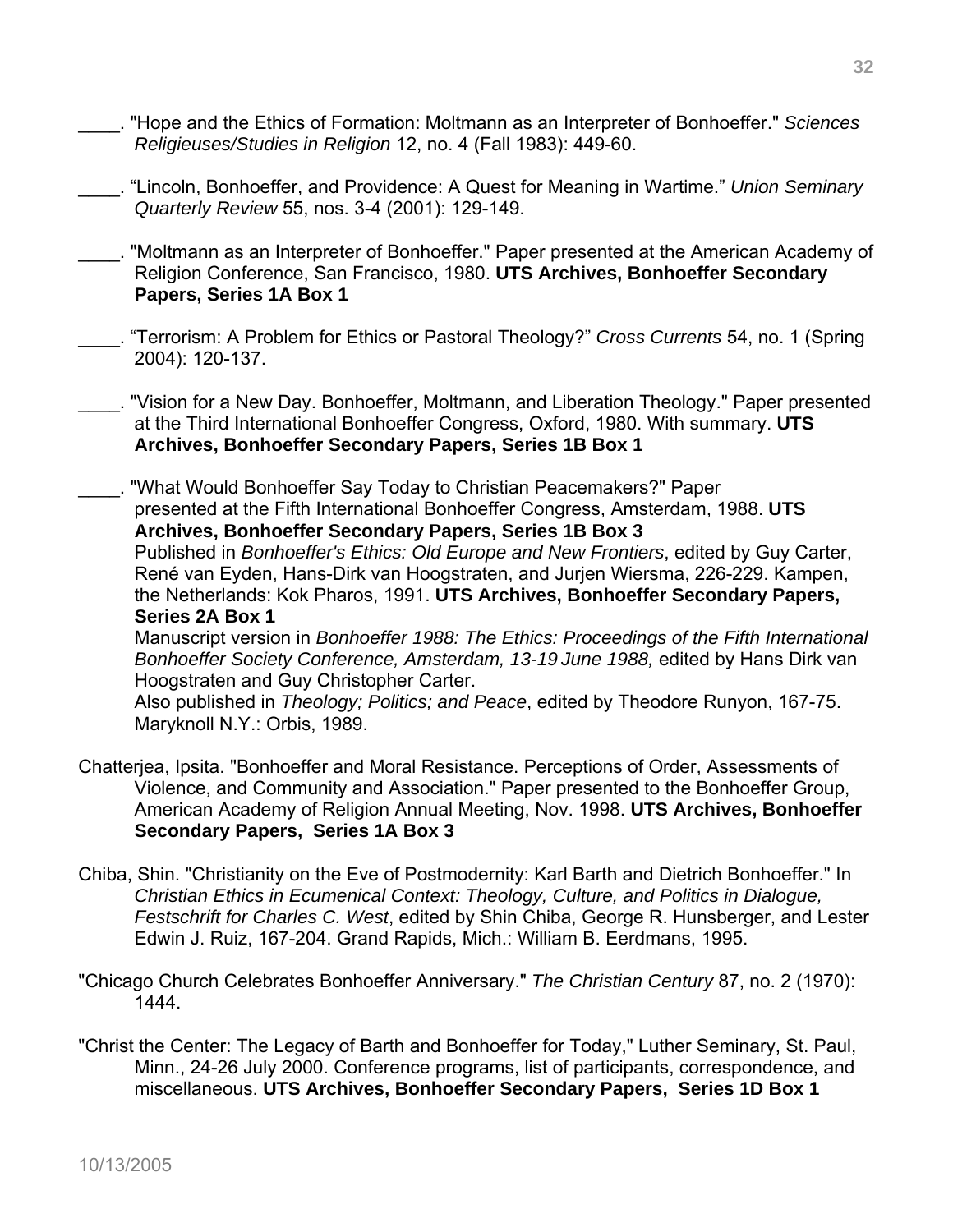- Christensen, Bernhard. *The Inward Pilgrimage: Spiritual Classics from Augustine to Bonhoeffer*. Minneapolis: Augsburg, 1976.
- Christian, Ronald F. "Dietrich Bonhoeffer: Community and Discipleship as Emphasized and Applied in the Life and Mission of a Covenant Church." M.Th. diss, Luther Theological Seminary, St. Paul, Minn., 1979.
- \_\_\_\_. "Discipleship and Community: As Described by Dietrich Bonhoeffer with Special Emphasis on the Congregation." D.Min. diss., Luther-Northwestern Seminaries, 1979.
- Chung, Hyun Kyung. "Dear Dietrich Bonhoeffer: A Letter from Chung Hyun Kyung." Paper presented at the Seventh International Bonhoeffer Congress, Capetown, 1996. Published in *Bonhoeffer for a New Day: Theology in a Time of Transition,* edited by John W. de Gruchy, 9-19. Grand Rapids, Mich.: William B. Eerdmans, 1997.
- Chung, Hyung E. "Bonhoeffer Research in Korea." Paper presented at the Third International Bonhoeffer Congress, Oxford, 1980. **UTS Archives, Bonhoeffer Secondary Papers, Series 1B Box 1**
- Clarke, B. L. "Bonhoeffer's Question and the Future of Theology." *The Personalist* 50 (1969): 60-74.
- Clements, Keith W. "Healing the Wound: A Return to China with Bonhoeffer." In *The Churches in Europe as Witnesses to Healing*. Geneva: WCC Publications, 2003.
- \_\_\_\_. *A Patriotism for Today: Dialogue with Dietrich Bonhoeffe*r. Bristol, England: Bristol Baptist College, 1984. Also published as *A Patriotism for Today: Love of Country in Dialogue With the Witness of Dietrich Bonhoeffer* (London: Collins, 1986).
- \_\_\_\_. "A Prophet Honoured." *The Tablet* (12 September 1992): 1142-43.
- \_\_\_\_. "Bonhoeffer, Barmen, and Anglo-Saxon Individualism." Paper presented at the Fourth International Bonhoeffer Congress, Hirschluch bei Storkow, 1984. **UTS Archives, Bonhoeffer Secondary Papers, Series 1B Box 2**  Published in *Journal of Theology for South Africa 54*, no. 15 (1986): 15-24.
- \_\_\_\_. "Bonhoeffer: Peacemaker and Liberator." Paper presented at the Day Conference of the International Bonhoeffer Society, British Section, "Bonhoeffer: Peacemaker. Liberator," Coventry Cathedral, 12 November 1988.
- \_\_\_\_. "Bonhoeffer: Theist or Moralist (Fundamental Ethical Nature of Christian Belief)." *Theology* 89 (May 1986): 203-209.
- \_\_\_\_. "Bonhoeffer: True Patriot." In *Dietrich Bonhoeffer: Man of Faith and Man of our Time.*  Worcester, England: Worcester Cathedral, 1995.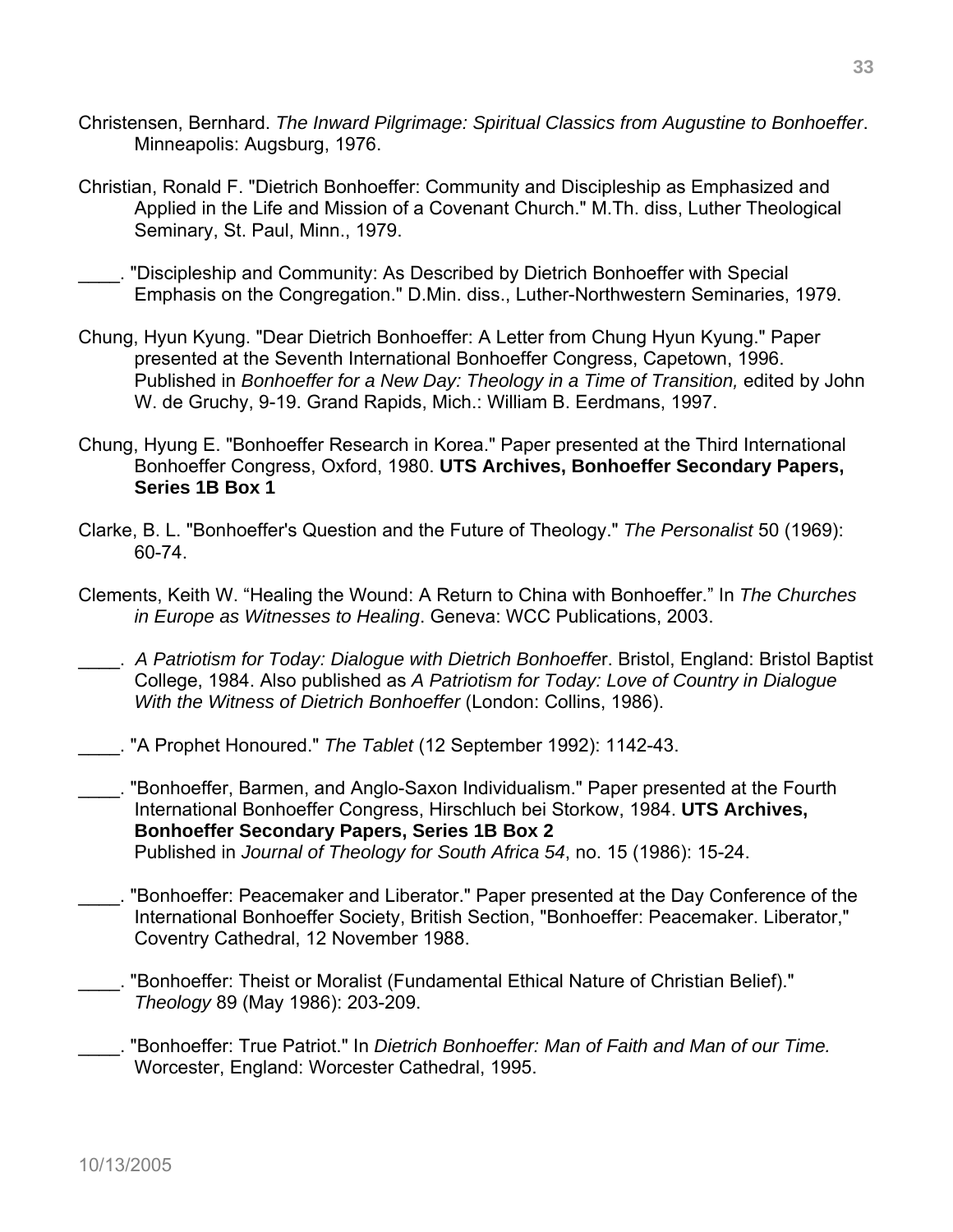- \_\_\_\_. "Community in the Ethics of Dietrich Bonhoeffer." *Studies in Christian Ethics* 10, no. 1 (1997): 16-17. **UTS Archives, Bonhoeffer Secondary Papers, Series 2A Box 1**
- \_\_\_\_. "Dialog with the Orthodox World: A Further Journey for Bonhoeffer." Paper presented at the Seventh International Bonhoeffer Congress, Capetown, 1996. In *Bonhoeffer for a New Day: Theology in a Time of Transition*, edited by John W. de Gruchy, 340-52. Grand Rapids, Mich.: William B. Eerdmans, 1997.
- \_\_\_\_. "Ecumenical Witness for Peace." In *A Cambridge Companion to Dietrich Bonhoeffer*, edited by John W. de Gruchy, 154-172. Cambridge, England: Cambridge University Press, 1999.
	- \_\_\_\_. "Face to Faith." *The Guardian* (16 July 1984): 21.
- \_\_\_\_. "The Freedom of the Church: Bonhoeffer and the Free Church Tradition." Paper presented at the Fifth International Bonhoeffer Congress, Amsterdam, 1988. **UTS Archives, Bonhoeffer Secondary Papers, Series 1B Box 3**  Published in Bonhoeffer's Ethics: Old Europe and New Frontiers, edited by Guy Carter, René van Eyden, Hans-Dirk van Hoogstraten, and Jurjen Wiersma, 155-72. Kampen, the Netherlands: Kok Pharos, 1991. **UTS Archives, Bonhoeffer Secondary Papers, Series 2A Box 1**  Manuscript version in *Bonhoeffer 1988: The Ethics: Proceedings of the Fifth International*

*Bonhoeffer Society Conference, Amsterdam, 13-19 June 1988*, edited by Hans Dirk van Hoogstraten and Guy Christopher Carter.

- \_\_\_\_. "Healing the Wound: A Return to China with Bonhoeffer." In *Reflections on Bonhoeffer: Essays in Honor of F. Burton Nelson*, edited by Geffrey B. Kelly and C. John Weborg, 267-278. Chicago: Covenant Publications, 1999.
- \_\_\_\_. "Integration, Conflict and the Ecumenical Quest. Bonhoeffer's Challenge to 21st Century Europe." Paper presented at the Eighth International Bonhoeffer Congress, Berlin, 2000. In *Religion im Erbe: Dietrich Bonhoeffer und die Zukunftsfähigkeit des Christentums*, 225- 241. Edited by Christian Gremmels and Wolfgang Huber. Gütersloh: Chr. Kaiser, 2002.
- \_\_\_\_. "International Peace-Making in a World Come of Age." Paper presented at the Sixth International Bonhoeffer Congress, New York, 1992.
- \_\_\_\_. "Lutheran Bonhoeffer and the Guilty Nation." *The Baptist Quarterly* 30 (October 1983): 183-96.
- \_\_\_\_. "Memorial to a Modern Martyr." *Baptist Times* (17 September 1992).

\_\_\_\_. "'No' to the Nazis." *The Tablet*, 16 July 1994, 887-888. **UTS Archives, Bonhoeffer Secondary Papers, Series 2A Box 1**

\_\_\_\_. *The Theology of Ronald Gregor Smith*. Leiden, The Netherlands: Brill, 1986.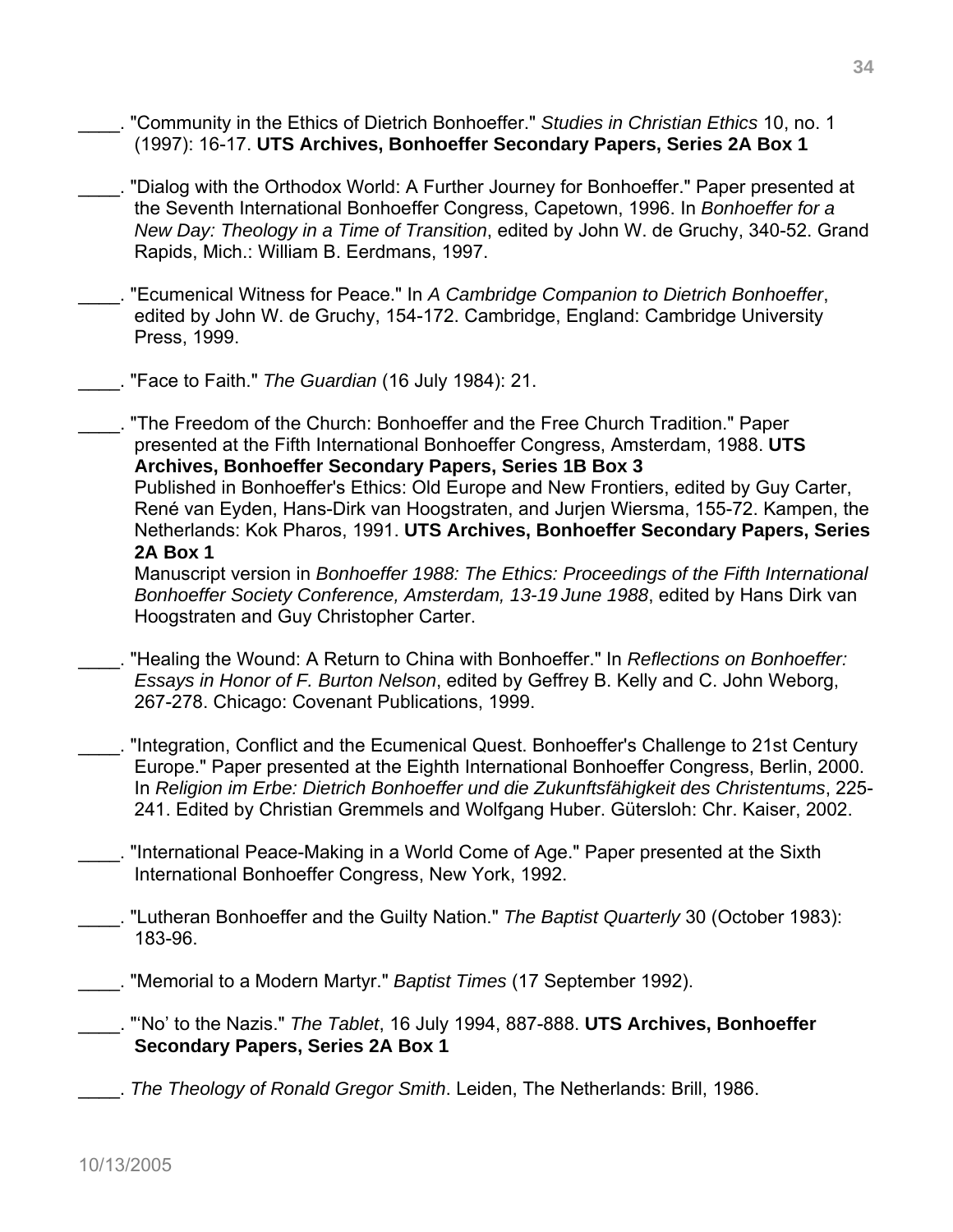- \_\_\_\_. *What Freedom? The Persistent Challenge of Dietrich Bonhoeffer*. Bristol, England: Bristol Baptist College Publications, 1990.
- \_\_\_\_. "Worldliness or Unworldliness? The Issue between Bonhoeffer and Bultmann as Seen by Ronald Gregor Smith." Paper presented at the Third International Bonhoeffer Congress, Oxford, 1980. With summary. **UTS Archives, Bonhoeffer Secondary Papers, Series 1B Box 1**

Published in *Scottish Journal of Theology* 34, no. 6 (1981): 531-49.

- Cochrane, Arthur C. "Bonhoeffer and Barth Versus Norman." *Christianity and Crisis* 39, no. 6 (1979): 86-88.
- Cochrane, James. "God and World: The Possibility of the New." Paper presented at the Seventh International Bonhoeffer Congress, Capetown, 1996. Published in *Bonhoeffer for a New Day: Theology in a Time of Transition*, edited by John W. de Gruchy, 112-33. Grand Rapids, Mich.: William B. Eerdmans, 1997.
- Coles, Norman. "Ethics and Politics: A Dispute About Interpreting Bonhoeffer's Ethics." *Friends Quarterly* (October 1970): 608-16.
- Coles, Robert. "Bonhoeffer's Courage–and Our Lives." In *Harvard Diary*, 31-34. New York: Crossroad, 1988.
- \_\_\_\_. "Dietrich Bonhoeffer: The Will and Moral Transcendence." In *Lives in Moral Leadership.* New York: Random House, 2000.
- \_\_\_\_. "Introduction: The Making of a Disciple." In *Dietrich Bonhoeffer*, 15-42. Modern Spiritual Masters Series. Writings selected with an introduction by Robert Coles. Maryknoll, NY: Orbis Books, 1998.
- \_\_\_\_. "Secular Days, Sacred Moments." *America* 178, no. 6 (28 February 1998): 4.
- Coles, Robert, ed. Introduction to *Dietrich Bonhoeffer, Writings Selected with an Introduction by Robert Coles*. Modern Spiritual Masters Series, 15-42. Maryknoll, NY: Orbis Books, 1998.
- Comstock, Richard. "Theology after the Death of God." *Cross Currents* 16, no. 3 (1966): 265- 305. Also published in Bernard Murchland ed., *The Meaning of the Death of God* (New York: Vintage Books, 1967) 212-265.
- \_\_\_\_. "Young Hegelians and Radical Theologians Revisited." *Religion in Life* 46 (Autumn 1977): 343-56.
- Conci, Alberto. "Dietrich Bonhoeffer. Frieden und Verantwortung. Das Problem der Gewalt." Paper presented at the Eighth International Bonhoeffer Congress, Berlin, Germany, 20- 25 August 2000.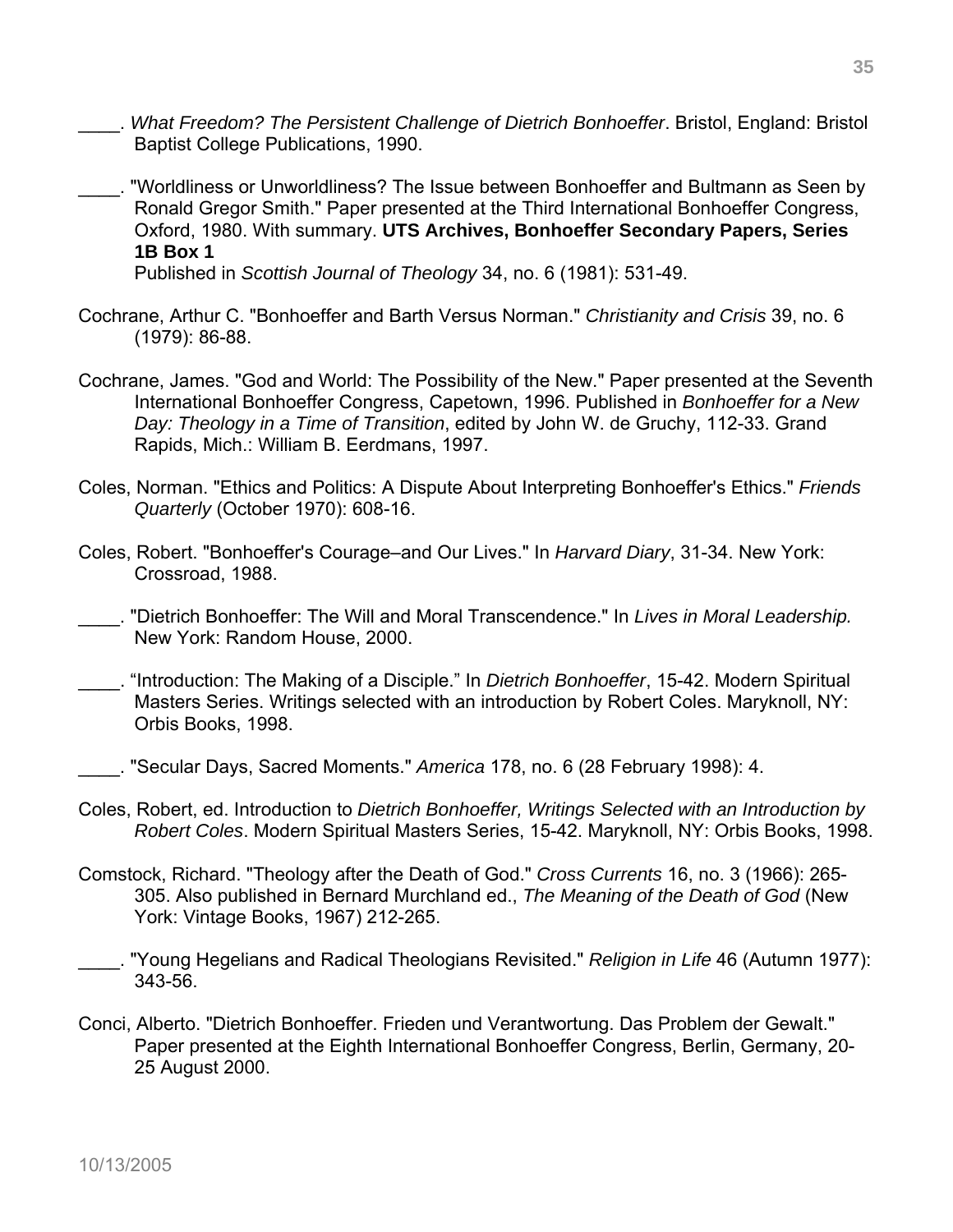- Conner, William Fulton. "The Laws of Life: A Bonhoeffer Theme with Variations." *Andover Newton Quarterly* 18, no. 2 (1977): 101-10. **UTS Archives, Bonhoeffer Secondary Papers, Series 2A Box 1**
- \_\_\_\_. "The Natural Life of Man and its Laws: Conscience and Reason in the Theology of Dietrich Bonhoeffer." Ph.D. diss., Vanderbilt University, 1973.
- Constant, Audrey. *No Compromise: The Story of Dietrich Bonhoeffer*. Faith in Action Series. Exeter, England: Religious and Moral Education, 1983.
- Conway, John S. "The Attitudes of English-speaking Churches to Developments in German Protestantism, 1933-1990." *Kirchliche Zeitgeschichte* 6, no.1 (1993): 147-59.
- \_\_\_\_. "Bonhoeffer, Dietrich." In *Encyclopedia of the Holocaus*t, edited by Israel Gutman, vol. 1, 230-31. New York: Macmillan, 1990.
- \_\_\_\_. "Coming to Terms with the Past: Interpreting the German Church Struggles, 1933-1990." *German History* 16, no. 3 (1998): 377-396.
- \_\_\_\_. "The End of a Legacy? Dietrich Bonhoeffer and East Germany." Paper presented to the Bonhoeffer Group, American Academy of Religion Annual Meeting, 1992.
- \_\_\_\_. "Friedrich Siegmund-Schultze: Pioneer, Patriot and Pacifist." Paper presented to the American Historical Society, 1977. **UTS Archives, Bonhoeffer Secondary Papers, Series 2A Box 1** Published in *Reconciliation Quarterly* 6.3 (1977): 19-24.
- \_\_\_\_. "The German Church Struggle and Its Aftermath." In J*ews and Christians After the Holocaust*, edited by Abraham Peck, 39-52. Philadelphia: Fortress Press, 1982.
- Conway, Martin. *The Undivided Vision: Students Explore a Worldly Christianity*. Philadelphia: Fortress Press, 1967.
- Cooper, Burton Z. "Why, God: A Tale of Two Sufferers." *Theology Today* 42 (January 1986): 423-434.
- Corcoran, Martha, trans. "The Finkenwalde Sermons," by Dietrich Bonhoeffer. Stanford University, 1976
- Coughlin, K. "The Concept of World in the Thought of Dietrich Bonhoeffer." *Insight* 7 (Summer 1969): 18-22.
- Courvoisier, Jacques. "Theological Existence." In *I Knew Dietrich Bonhoeffer*, edited by Wolf-Dieter Zimmermann and Ronald Gregor Smith, translated by Käthe Gregor Smith, 173- 175. London: Collins, 1966; New York: Harper & Row, 1967.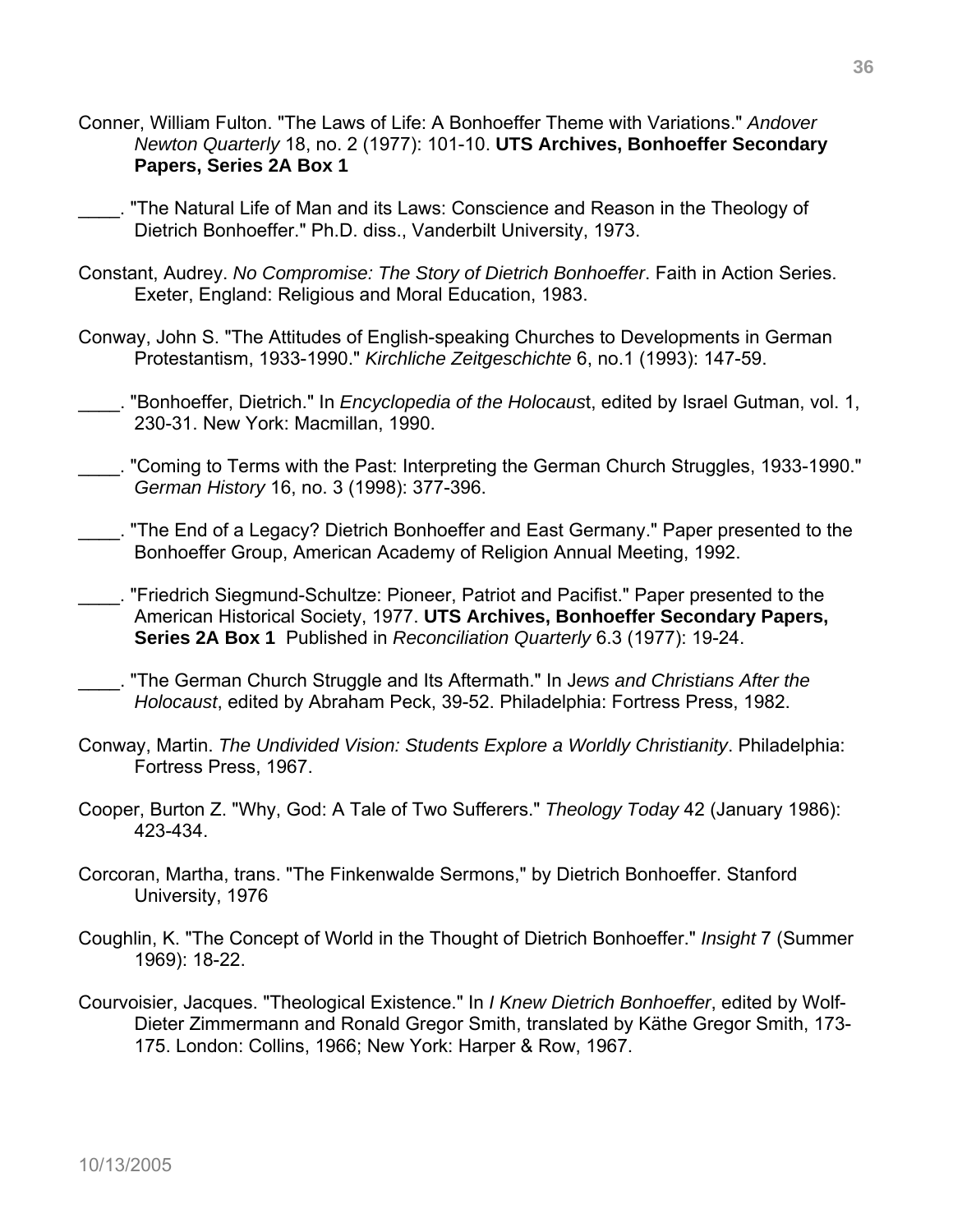- Covell, Ralph R., ed. "Thematic Issue: Anthropology and World Mission." *Missiology*: *An International Review* 14, no. 1 (1986).
- Cox, Harvey Gallagher. "Beyond Bonhoeffer?: The Future of Religionless Christianity." *Commonwea*l 43, no. 21 (1965): 653-57. **UTS Archives, Bonhoeffer Secondary Papers, Series 2A Box 1** Also published in Daniel Callahan, ed., *The Secular City Debate*, (New York: Macmillan, 1966), 205-14. Revised and expanded in Harvey Gallagher Cox, *The Seduction of the Spiri*t (New York: Simon & Schuster, 1973), 123-43.
- \_\_\_\_. Introduction and "To Speak in a Secular Fashion of God." In *The Secular City*, 1-12, 211- 36. New York: Macmillan, 1965; rev. ed., 1966.
- \_\_\_\_. "Maturity and Secularity." *Religion in Life* 35 (Spring 1966): 215-17.
- \_\_\_\_. "Using and Misusing Bonhoeffer." *Christianity and Crisis* 24, no. 17 (1964): 199-201.
- Craig, Mary. "Dietrich Bonhoeffer." Chap. 1 in *Candles in the Dark: Six Modern Martyrs*, 11-55. London: Hodder and Stoughton, 1984; New York: Crossroad, 1985.
- Crandall, G. Alan. "The Koinonia of the Cross: Jesus Christ as Basis and Pattern for Unity in a Heterogenous Christian Community." D.Min. thesis, San Francisco Theological Seminary, 1985.
- "'Creative Misuse' of Bonhoeffer." *Christianity Today* 11, no. 8 (1967): 30-40.
- Cresswell, Amos and Maxwell Tow. "Friendship with Dietrich Bonhoeffer." Chapter 11 in *Dr. Franz Hildebrandt. Mr. Valiant-For-Truth*. Macon, Georgia: Smyth & Helwys, 2000.
- Crichton, Douglas Alvin. "Guidance and Deputyship: Dietrich Bonhoeffer's Contribution to the Doctrine of Providence." Ph.D. diss., Drew University, 1968. Abstract in *Drew Gateway* 40, no. 3 (1970): 163-64.
- Cryer, N. "Dietrich Bonhoeffer–Witness to Christ." *Together* (April 1965): 27.
- Cully, Kendig Brubaker. "Eberhard Bethge: Interpreter of Bonhoeffer." *New Review of Books and Religion* 2, no. 8 (1978): 3.
- Cumaru, Luiz. "Missão e Discipulado." *Phil* 4:13 (Setembro 1998): 2. **UTS Archives, Bonhoeffer Secondary Papers, Series 2A Box 1**
- Cunningham, Thomas. "Bonhoeffer Under the Shadow of Apartheid: Pastoral Ministry in Dialogue with Bonhoeffer." Paper presented to the Bonhoeffer Group, American Academy of Religion Annual Meeting, 1985. **UTS Archives, Bonhoeffer Secondary Papers, Series 1A Box 2.**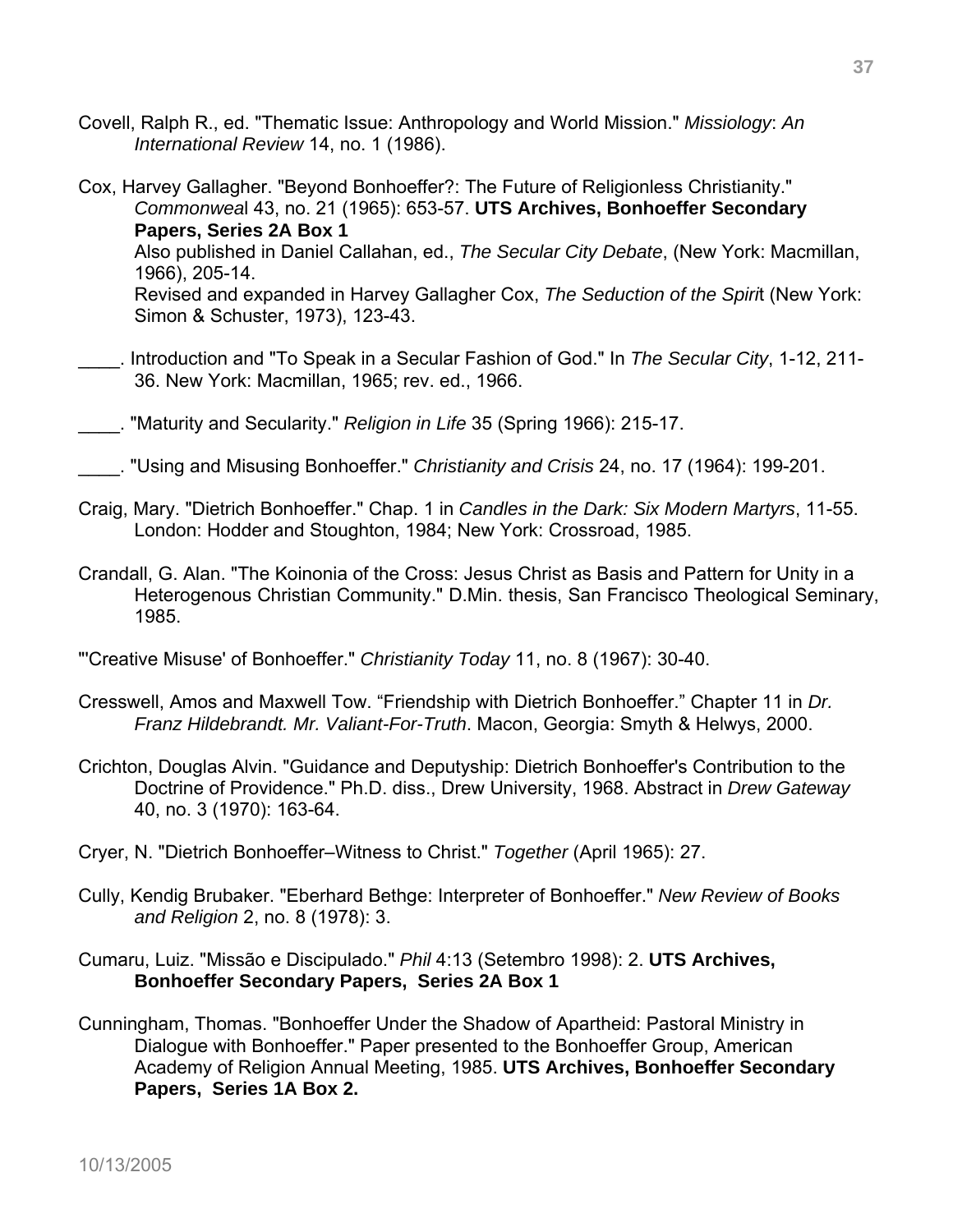- Currie, James Stuart. "Christianity and Marxism: A Historical Perspective on The Role of Ideology in the Thought of Hanfried Müller." Ph.D. diss., Rice University, 1997.
- Curtis, C. J. "Ecumenical Theology: Bonhoeffer." Chap. 2 in *Contemporary Protestant Thought*, 21-50. New York: Bruce Publishing Co., 1970.
- Czegledy, Alexander. "The Deconstruction of Metaphysics in the Thought of Dietrich Bonhoeffer." Master's thesis, International Baptist Theological Seminary of Rüschlikon, Switzerland, 1987.
- \_\_\_\_. "The Modern Paradox of Christ's Lordship." *Scottish Journal of Theology* 12, no. 4 (1959): 361-73.
- Dahill, Lisa E. "Probing the Will of God: Bonhoeffer and Discernment." *Dialog: A Journal of Theology* 41, no. 1 (2002): 42-49.

\_\_\_\_. "Reading from the Underside of Selfhood: Bonhoeffer and Spiritual Formation." Paper presented to the Bonhoeffer Group, American Academy of Religion Annual Meeting, 2000. *Spiritus: A Journal of Christian Spirituality* I no. 2 (2001): 186-203.

\_\_\_\_. "Response to Smith on Bonhoeffer." *Dialog: A Journal of Theology* 43, no. 3 (2004): 221- 222.

- Daly, Robert J., S. J. "Resistance to National Socialism Resistance to Evil." Comments for Panel Discussion. Bonhoeffer Symposium, Boston University, 2001. Draft. **UTS Archives, Bonhoeffer Secondary Papers, Series 1D Box 1**
- Davies, Alan T. "Dietrich Bonhoeffer and the Gods of the Nations." Paper presented at the conference "Bonhoeffer's Dilemma," Pennsylvania State University, 1999.

Davis, Dena S. "Gandhi and Bonhoeffer." Paper presented to the Bonhoeffer Group, American Academy of Religion Annual Meeting, 1980. **UTS Archives, Bonhoeffer Secondary Papers, Series 1A Box 1**  Published in *Manchester College Bulletin of the Peace Studies Institute* 11, no. 1 (1981): 44-49.

- Day, Katie, Paul Rajashekar, John Reumann and Michael Moller. "How Bonhoeffer Changed Our Minds." Panel Presentation at the Lutheran Theological Seminary at Philadelphia, 28 September 1993. Videocassette.
- Day, Thomas I. "Bonhoeffer's New Project." Paper presented at the Second International Bonhoeffer Congress, Geneva, 1976. **UTS Archives, Bonhoeffer Secondary Papers, Series 1B Box 1**

\_\_\_\_. "Communal Sense, Anyone?" *New Catholic World* 215, no. 1286 (1972): 225-226.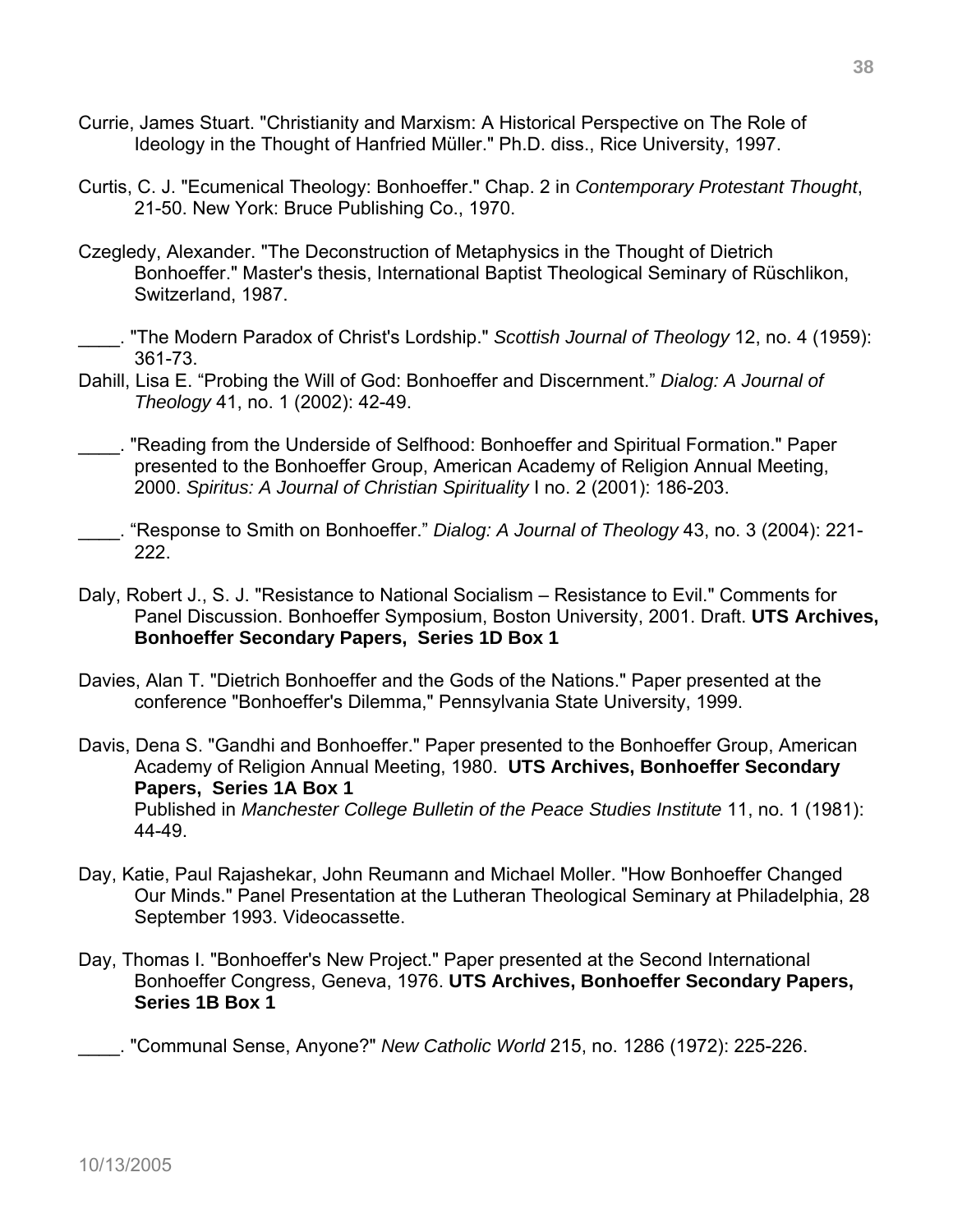- \_\_\_\_. "Conviviality and Common Sense: The Meaning of Christian Community for Dietrich Bonhoeffer." Ph.D. diss., Union Theological Seminary, New York, 1975.
- \_\_\_\_. "Conviviality and Common Sense: The Meaning of Christian Community for Dietrich Bonhoeffer." Paper presented to the Bonhoeffer Group, American Academy of Religion Annual Meeting, 1975. **UTS Archives, Bonhoeffer Secondary Papers, Series 1A Box 1**

 Published in *A Bonhoeffer Legacy: Essays in Understanding,* edited by A. J. Klassen, 213-36. Grand Rapids, Mich.: William B. Eerdmans, 1981.

- \_\_\_\_. *Dietrich Bonhoeffer on Christian Community and Common Sense*. Vol. 11 of Toronto Studies in Theology, Bonhoeffer Series, no. 2. Lewiston, New York: Edwin Mellen Press, 1982.
- \_\_\_\_. "The Social Theology of Dietrich Bonhoeffer's *Sanctorum Communio*." S.T.M. thesis, Union Theological Seminary, New York, 1971.
- De Gruchy, John W. "Acceptance Speech." Speech delivered at the Karl Barth Prize Ceremony, Berlin, 2000.

\_\_\_\_. "Are We Still of Any Use?" Paper presented at the Seventh International Bonhoeffer Congress, Capetown, 1996. Published in *Bonhoeffer for a New Day: Theology in a Time of Transition*, edited by John W. de Gruchy, 1-5. Grand Rapids, Mich.: William B. Eerdmans, 1997.

- \_\_\_\_. "Barmen: Symbol of Contemporary Liberation (South Africa)." *Journal of Theology for South Africa* 47 (June 84): 59-71. Also published in *The Barmen Confession: Papers from the Seattle Assembly*, vol. 26 of Toronto Studies in Theology, edited by Hubert G. Locke, 335-62. Lewiston, New York: Edwin Mellen Press, 1986.
- \_\_\_\_. "Bonhoeffer and Christian Witness in South Africa in a Time of Transition." Paper presented at the Sixth International Bonhoeffer Congress, New York, 1992. Published as "Christian Witness in South Africa in a Time of Transition" in *Theology and the Practice of Responsibility: Essays on Dietrich Bonhoeffer*, edited by Wayne Whitson Floyd Jr. and Charles R. Marsh, 283-93. Valley Forge, Pa.: Trinity Press International, 1994.
- \_\_\_\_. *Bonhoeffer and South Africa: Theology in Dialogue.* Grand Rapids, Mich.: William B. Eerdmans; London: Paternoster, 1984.
- \_\_\_\_. "Bonhoeffer and South Africa: With Special Reference to Calvinism and the Problems of Christian Civil Disobedience." In *Ethical Responsibility: Bonhoeffer's Legacy to the Churches,* vol. 6 of Toronto Studies in Theology, Bonhoeffer Series, no. 1, edited by John D. Godsey and Geffrey B. Kelly. New York: Edwin Mellen Press, 1981.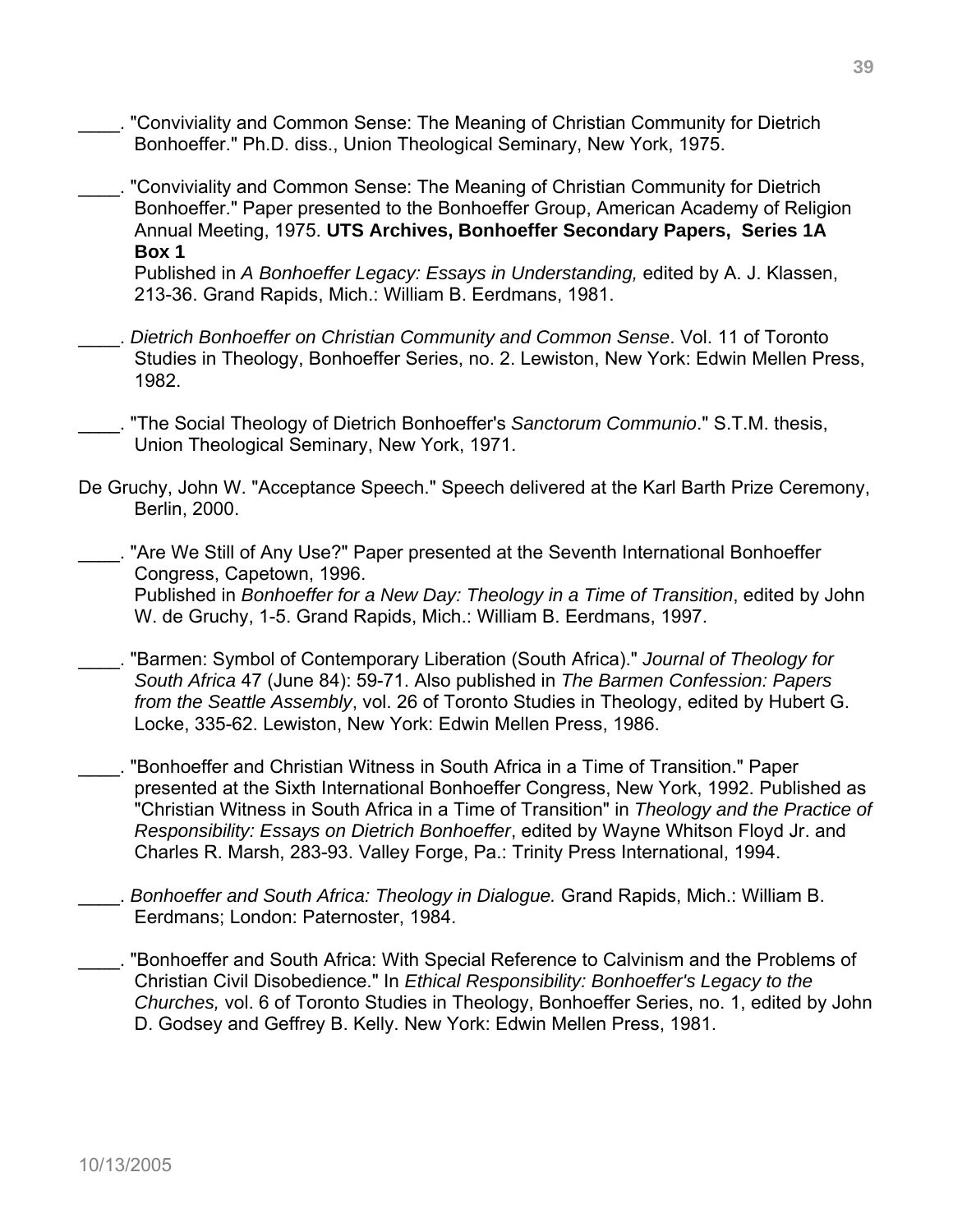- \_\_\_\_. "Bonhoeffer in South Africa: An Exploratory Essay." In *Bonhoeffer: Exile and Martyr*, by Eberhard Bethge. Edited by John W. de Gruchy, 26-42. London: Collins, 1975; New York: Seabury Press, 1976.
- \_\_\_\_. "Bonhoeffer, Apartheid, and Beyond: The Reception of Bonhoeffer in South Africa." Paper presented at the Seventh International Bonhoeffer Congress, Capetown, 1996. Published in *Bonhoeffer for a New Day: Theology in a Time of Transition*, edited by John W. de Gruchy, 353-65. Grand Rapids, Mich.: William B. Eerdmans, 1997.
- \_\_\_\_. "Bonhoeffer, Barmen und das Bekenntnis Christi heute." Paper presented at the Fourth International Bonhoeffer Congress, Hirschluch bei Storkow, 1984. **UTS Archives, Bonhoeffer Secondary Papers, Series 1B Box 2**
- \_\_\_\_. "Bonhoeffer, Calvinism and Christian Civil Disobedience in South Africa." Paper presented at the Third International Bonhoeffer Congress, Oxford, 1980. With summaries in German and English. **UTS Archives, Bonhoeffer Secondary Papers, Series 1B Box 2**

Published in *Scottish Journal of Theology* 34, no. 3 (1981): 245-62.

- \_\_\_\_. "Bonhoeffer's English Bible." July 1976. **UTS Archives, Bonhoeffer Secondary Papers, Series 2A Box 2**  Published in *Dialog: A Journal of Theology* 17, no. 3 (1978): 211-215; *Scriptura* no. 3 (1981): 9-18.
- \_\_\_\_. "Bonhoeffer's Legacy: A New Generation." *The Christian Century* 114, no. 11 (1997): 343- 45.
- \_\_\_\_."Bonhoeffer's Theological Legacy and South Africa: Some Implications for a Theology of White Liberation." Paper presented to the Bonhoeffer Group, American Academy of Religion Annual Meeting, 1977. **UTS Archives, Bonhoeffer Secondary Papers, Series 1A Box 1**
- \_\_\_\_. "A Concrete Ethic of the Cross: Interpreting Bonhoeffer's Ethics in North America's Backyard." *Union Seminary Quarterly Review* 58, nos. 1-2 (2004): 33-45.
- \_\_\_\_. [Closing Sermon at the Feast of St. Barnabas on Isaiah 42:5-12, Acts 11:19-30, 13:1-3, and Matthew 10:7-16]. Delivered at the Ninth International Bonhoeffer Congress, Rome, Italy, 6-11 June 2004.
- \_\_\_\_. "Confessing Guilt in South Africa Today in Dialogue with Dietrich Bonhoeffer." *Journal of Theology for Southern Africa* 67 (June 1989): 37-45.
- \_\_\_\_. "The Development of Bonhoeffer's Theology," Introduction to *Dietrich Bonhoeffer: Witness to Jesus Christ*, edited by John W. de Gruchy, 1-42. Making of Modern Theology Series. London and San Francisco: Collins, 1987, 1988; Minneapolis: Fortress Press, 1991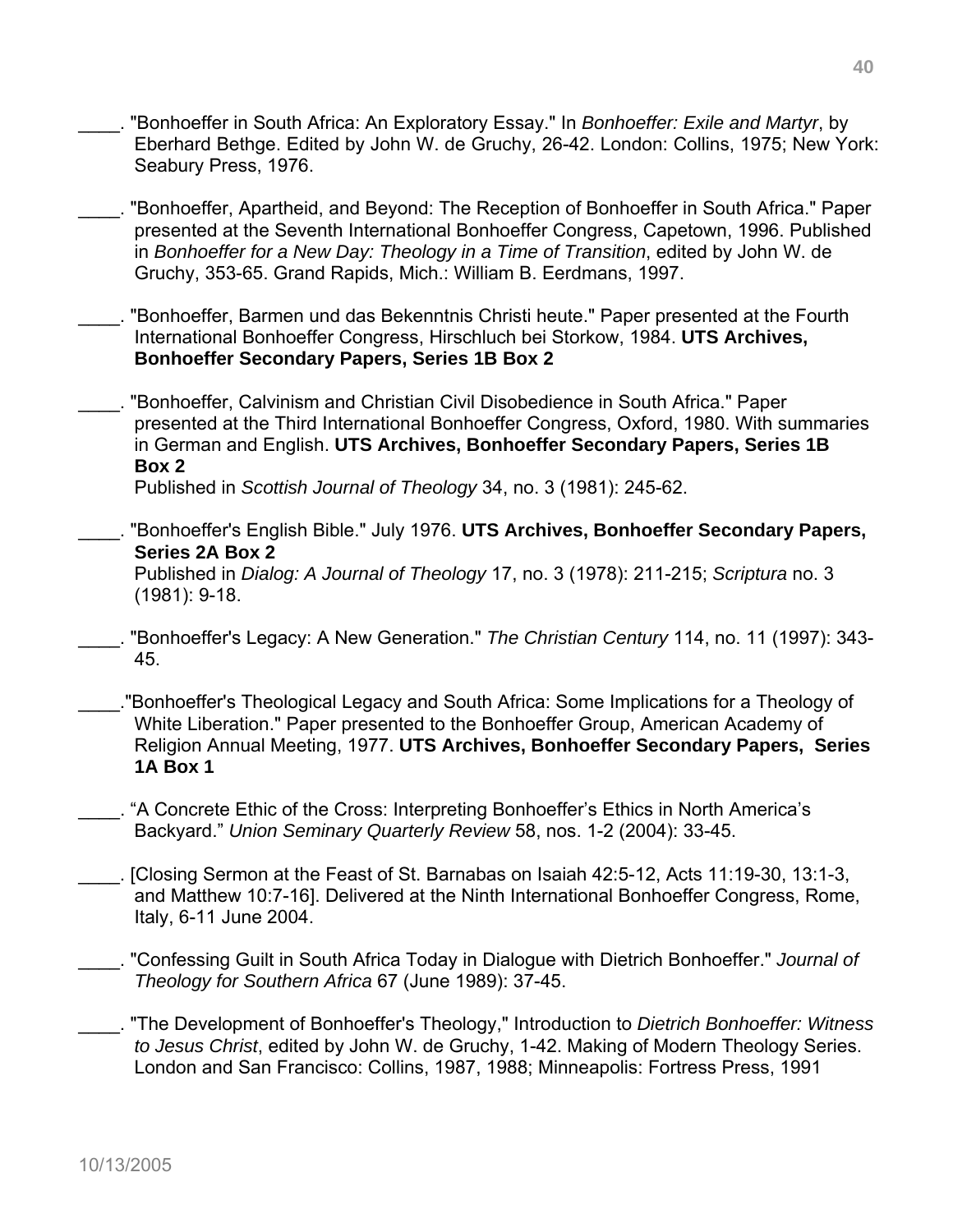- \_\_\_\_. "Dietrich Bonhoeffer." In *The Blackwell Companion to Modern Theology*. Ed. Gareth Jones. Malden, MA.: Blackwell, 2004.
- \_\_\_\_. "Dietrich Bonhoeffer and the Dilemma of Violent Resistance: the South African Experience." Paper presented at the Bonhoeffer Conference, Pennsylvania State University, 1999. **UTS Archives, Bonhoeffer Secondary Papers, Series 1D Box 1**
- \_\_\_\_. "Dietrich Bonhoeffer and the Transition to Democracy in the German Democratic Republic and South Africa." Paper presented to the Bonhoeffer Group, American Academy of Religion Annual Meeting, 1994. Published in *Modern Theology* 12, no. 3 (1996): 345-66.
- \_\_\_\_. "Dietrich Bonhoeffer as Christian Humanist." Paper presented at the Ninth International Bonhoeffer Congress, Rome, Italy, 6-11 June 2004.
- \_\_\_\_. "Dietrich Bonhoeffer's Recovery of 'Aesthetic Existence.'" Paper presented at the American Academy of Religion Annual Meeting, 1999. As "Restoring broken themes of praise" [Bonhoeffer's aesthetics]. In his *Christianity, Art and Transformation. Theological Aesthetics in the Struggle for Justice.* Cambridge: Cambridge University Press, 2001.
- \_\_\_\_. "The Dynamic Structure of the Church: An Exposition and Comparative Analysis of the Ecclesiologies of Karl Barth and Dietrich Bonhoeffer, and an Interpretation Based on this Exposition and Analysis of the Basic Principles Which Should Determine the Structure of the Church in our Situation Today." Ph.D. diss., University of South Africa, Pretoria, 1972.
- \_\_\_\_. "Editor's Introduction to the English Edition" to Bonhoeffer, *Creation and Fall: A Theological Exposition of Genesis 1-3 (Sch*ö*pfung und Fall)*, 3-17. Edited by John W. de Gruchy. Translated by Douglas Stephen Bax. Vol. 3, Dietrich Bonhoeffer Works. Minneapolis: Fortress Press, 1997.
- \_\_\_\_. "Freedom and Responsibility in Public Life: Exploring a Dialectic in Bonhoeffer's Ecclesiology and Ethics: A South African Case Study." Paper presented to the Bonhoeffer Group, American Academy of Religion Annual Meeting, 1988. **UTS Archives, Bonhoeffer Secondary Papers, Series 1A Box 2**
- \_\_\_\_. "The Freedom of the Church and the Liberation of Society. Bonhoeffer on the Free Church, and the 'Confessing Church' in South Africa." Paper presented at the Fifth International Bonhoeffer Congress, Amsterdam, 1988. **UTS Archives, Bonhoeffer Secondary Papers, Series 1B Box 3**

 Published in *Bonhoeffer's Ethics: Old Europe and New Frontiers*, edited by Guy Carter, René van Eyden, Hans-Dirk van Hoogstraten, and Jurjen Wiersma, 173-89. Kampen, The Netherlands: Kok Pharos, 1991. **UTS Archives, Bonhoeffer Secondary Papers, Series 2A Box 1**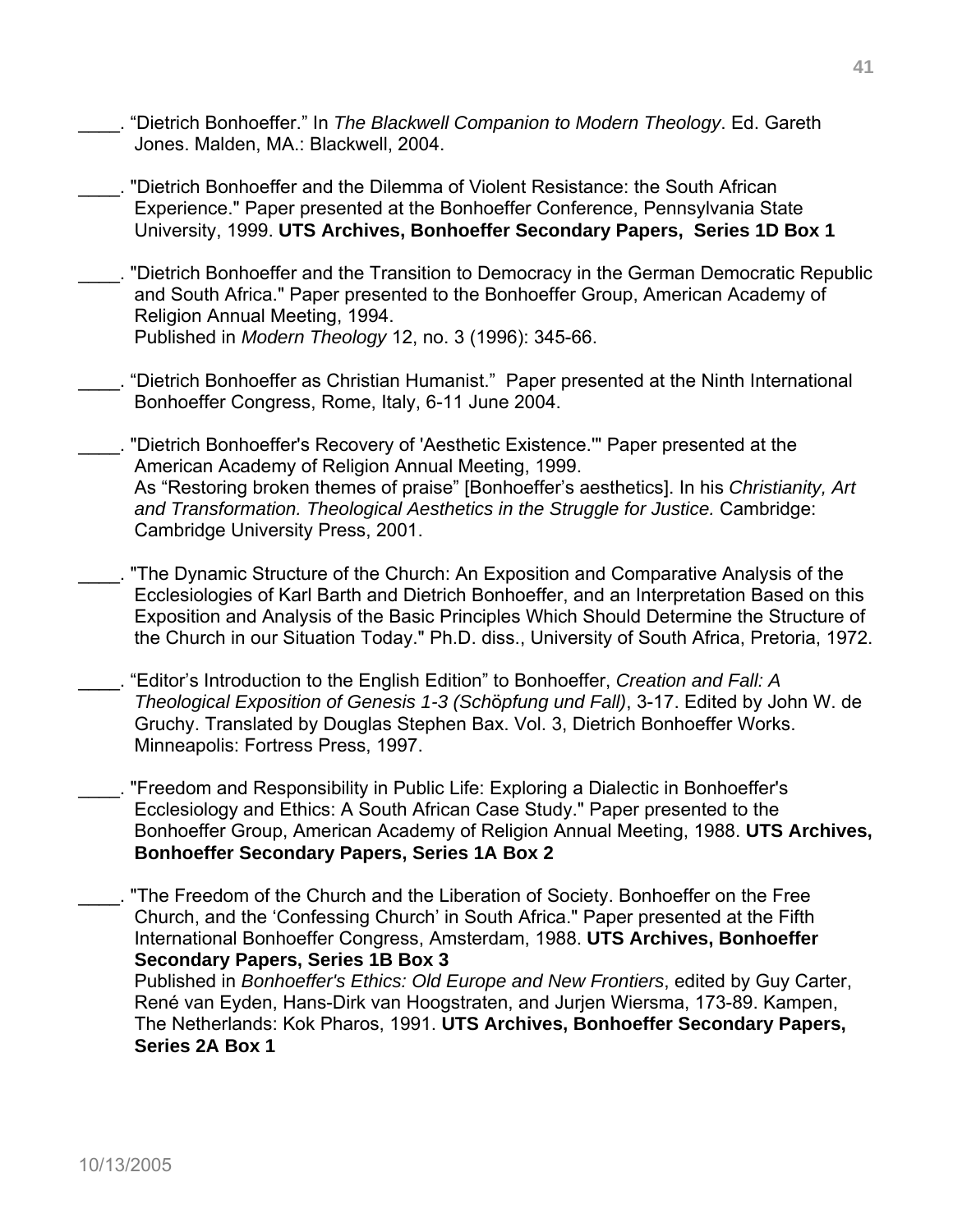Manuscript version in *Bonhoeffer 1988: The Ethics: Proceedings of the Fifth International Bonhoeffer Society Conference, Amsterdam, 13 -19 June 1988*, edited by Hans Dirk van Hoogstraten and Guy Christopher Carter.

- \_\_\_\_. "God's Desire for a Community of Human Beings. Religious Pluralism from the Perspective of Bonhoeffer's Legacy." In *Religion im Erbe: Dietrich Bonhoeffer und die Zukunftsfähigkeit des Christentums*, 147-163. Edited by Christian Gremmels and Wolfgang Huber. Gütersloh: Chr. Kaiser, 2002.
- \_\_\_\_. "Oppressive Suffering, Theological Reflection and Christian Solidarity." In *Theology and Ministry in Context and Crisis*, 96-124. Grand Rapids, Mich.: William B. Eerdmans, 1987.
- \_\_\_\_. "Patriotism, True and False: Reflections on Bonhoeffer, Oom bey and the Flag." In *Many Cultures, One Nation: Festschrift for Beyers Naudé*, edited by Charles Villa-Vicencio and Carl Niehaus, 55-68. Capetown: Human & Rousseau, 1995. **UTS Archives, Bonhoeffer Secondary Papers, Series 2A Box 2**
- \_\_\_\_. Preface to *A Cambridge Companion to Dietrich Bonhoeffer*, edited by John W. de Gruchy, xvii-xix. Cambridge, England: Cambridge University Press, 1999.
- \_\_\_\_. Preface to Eberhard Bethge, *Bonhoeffer: Exile and Martyr*, 9-10. London: Collins, 1975; New York: Seabury Press, 1976.
- \_\_\_\_. "Providence, Secularization and Hope. Bonhoeffer as Dialogue Partner in Doing Theology at This Time in South Africa." Paper presented at the Second International Bonhoeffer Congress, Geneva, 1976. Original and revised versions. **UTS Archives, Bonhoeffer Secondary Papers, Series 1B Box 1**
- .\_\_\_\_. "The Reception of Bonhoeffer's Theology." In *A Cambridge Companion to Dietrich Bonhoeffer*, edited by John W. de Gruchy, 93-109. Cambridge, England: Cambridge University Press, 1999.
- \_\_\_\_. "Recovering Ecumenical Vision and Commitment in a Post-ecumenical Era." In Reflections on *Bonhoeffer: Essays in Honor of F. Burton Nelson*, edited by Geffrey B. Kelly and C. John Weborg, 241-252. Chicago: Covenant Publications, 1999.
- \_\_\_\_. "Religious Pluralism from the Perspective of Bonhoeffer's Legacy." Paper presented at the Eighth International Bonhoeffer Congress, Berlin, Germany, 20-25 August 2000. As "God's Desire for a Community of Human Beings. Religious Pluralism from the Perspective of Bonhoeffer's Legacy." In Christian Gremmels and Wolfgang Huber eds., *Religion im Erbe. Dietrich Bonhoeffer unde die Zukunftsf*ä*higkeit des Christentums*, 147- 63. Gütersloh: Chr. Kaiser-Gutersloher Verlagshaus, 2002.
- ed. *The Cambridge Companion to Dietrich Bonhoeffer*. Cambridge Companion to Religion. Cambridge, England: Cambridge University Press, 1999.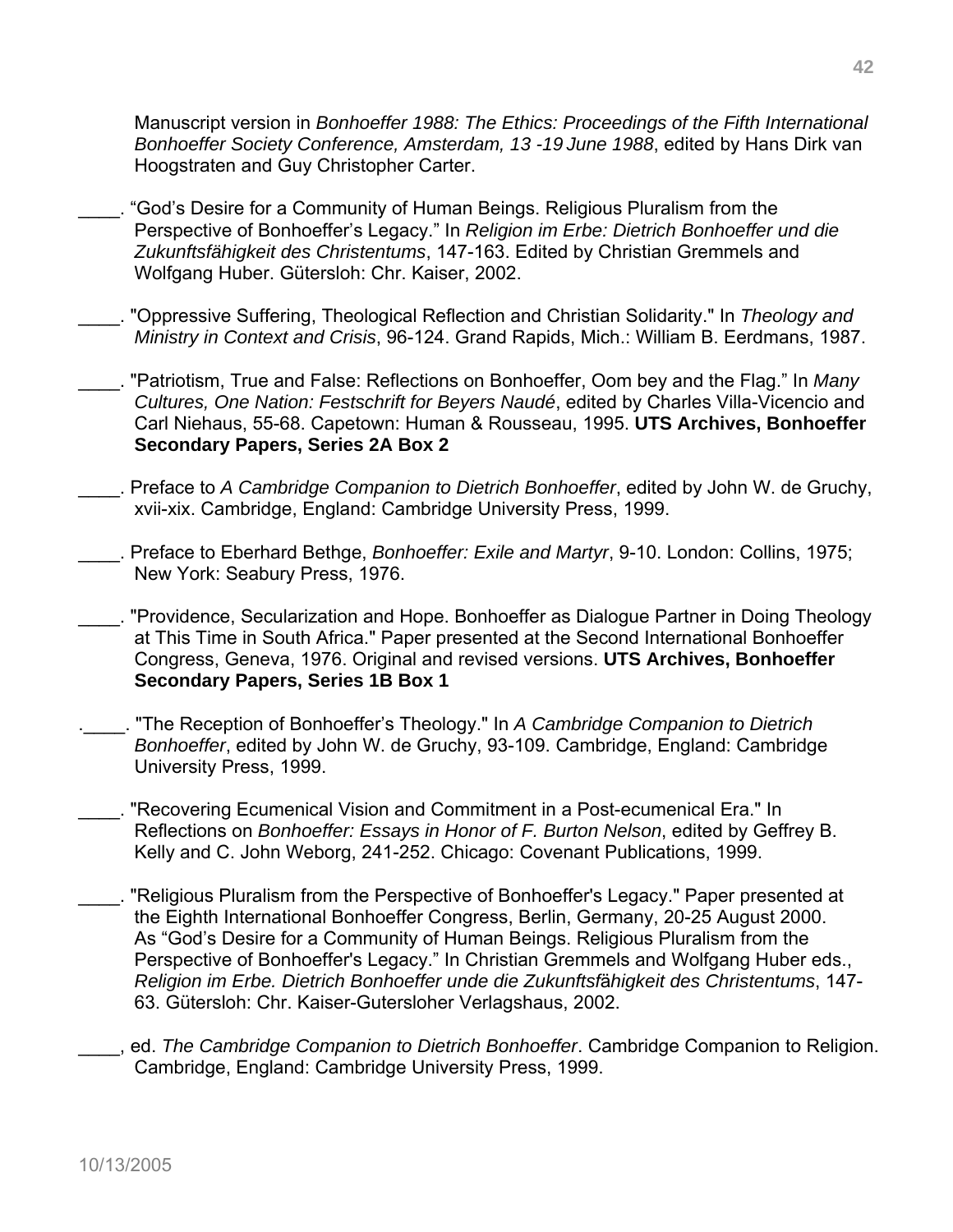- \_\_\_\_, ed. *Bonhoeffer for a New Day: Theology in a Time of Transition.* Grand Rapids, Mich.: William B. Eerdmans, 1997.
- \_\_\_\_, ed. Dietrich *Bonhoeffer: Witness to Jesus Christ*. Making of Modern Theology Series. London and San Francisco: Collins, 1987, 1988; Minneapolis: Fortress Press, 1991.
- De Jong, Pieter Y. "Camus and Bonhoeffer on the Fall." *Canadian Journal of Theology* 7, no. 4 (1961): 245-57.

\_\_\_\_. *Evangelism and Contemporary Theology.* Nashville: Tidings, 1962.

de Lange, Frits. "A Particular Europe, a Universal Faith. The Christian Humanism of Bonhoeffer's Ethics in its Context." Paper presented at the Fifth International Bonhoeffer Congress, Amsterdam, 1988. Translated by Wendela J. van Santen, 1989. **UTS Archives, Bonhoeffer Secondary Papers, Series 1B Box 3** 

Published in *Bonhoeffer's Ethics: Old Europe and New Frontiers,* edited by Guy Carter, René van Eyden, Hans-Dirk van Hoogstraten, and Jurjen Wiersma, 81-96. Kampen, The Netherlands: Kok Pharos, 1991. **UTS Archives, Bonhoeffer Secondary Papers, Series 2A Box 1** 

Manuscript version in *Bonhoeffer 1988: The Ethics: Proceedings of the Fifth International Bonhoeffer Society Conference, Amsterdam, 13-19 June 1988,* edited by Hans Dirk van Hoogstraten and Guy Christopher Carter.

- \_\_\_\_. "Aristocratic Christendom: On Bonhoeffer and Nietzsche." *Trouw* (The Netherlands), 9 September 2000. Author's English translation. **UTS Archives, Bonhoeffer Secondary Papers, Series 2A Box 2**
- \_\_\_\_. "On Classics and Saints: the Relevance of Dietrich Bonhoeffer." Address delivered at Augsburg College, Minneapolis, Minn. 9 January 2001. *Frits de Lange Homepage.* http://users.belgacom.net/fritsdelange/dbsaints.html (29 March 2001). **UTS Archives, Bonhoeffer Secondary Papers, Series 1C Box 1**

\_\_\_\_. "'The Spiritual Force is Lacking.' Bonhoeffer on Secularization, Technology, and Religion." Paper presented at the Eighth International Bonhoeffer Congress, Berlin, Germany, 20- 25 August 2000. *Frits de Lange Homepage*.

 http://users.belgacom.net/fritsdelange/dbberlin.htm (29 March 2001).**UTS Archives, Bonhoeffer Secondary Papers, Series 1B Box 7** 

In R*eligion im Erbe: Dietrich Bonhoeffer und die Zukunftsfähigkeit des Christentums*, 112- 124. Edited by Christian Gremmels and Wolfgang Huber. Gütersloh: Chr. Kaiser, 2002.

\_\_\_\_. "'Waiting for the Word': Bonhoeffer's 'Thoughts on the Day of the Baptism of Dietrich Wilhelm Rüdiger Bethge' and the Churches' Embarrassment in Speaking about God." Paper presented at the Seventh International Bonhoeffer Congress, Capetown, 1996. **UTS Archives, Bonhoeffer Secondary Papers, Series 1B Box 5** 

Published in *Bonhoeffer for a New Day: Theology in a Time of Transition,* edited by John W. de Gruchy, 94-111. Grand Rapids, Mich.: William B. Eerdmans, 1997.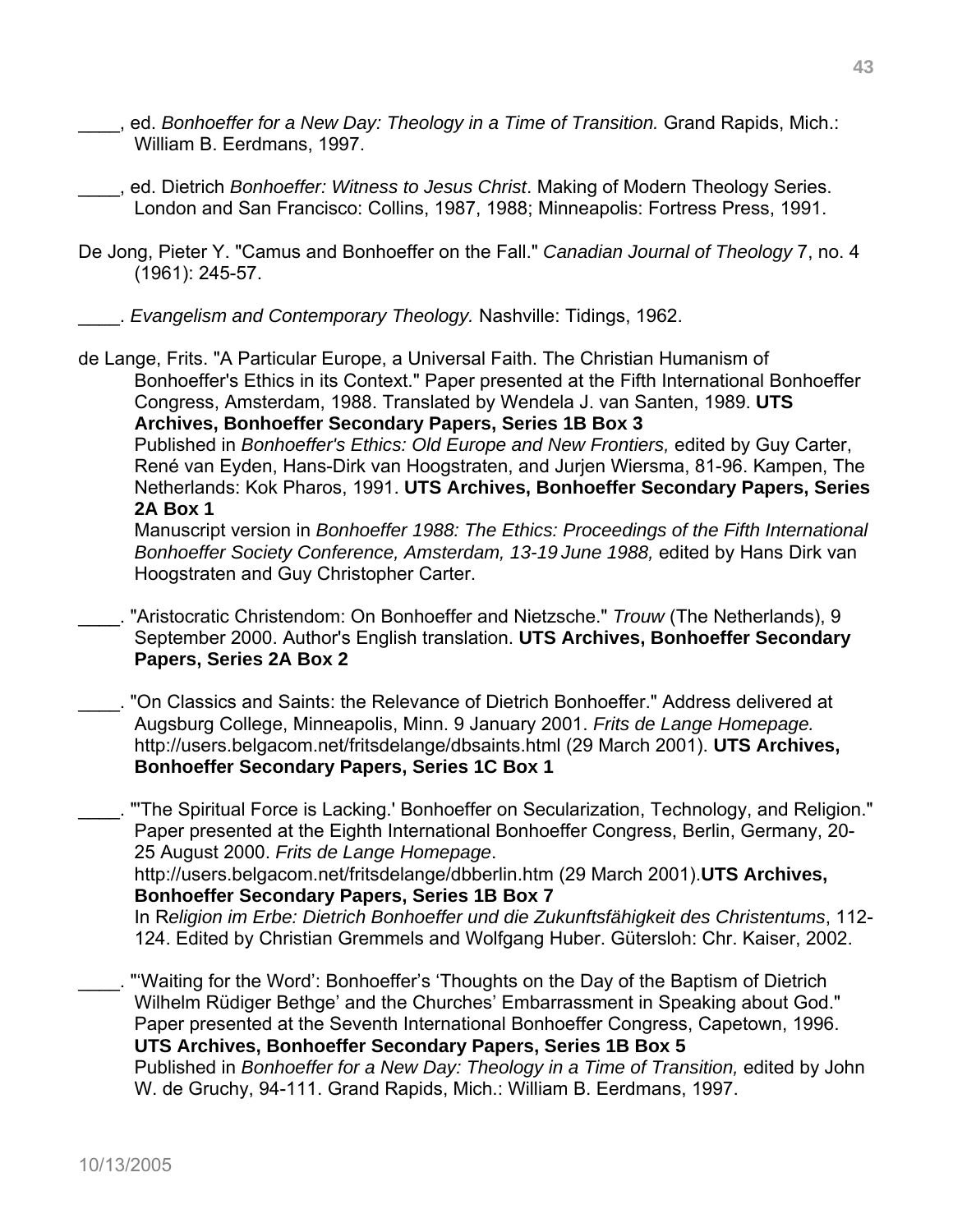- \_\_\_\_. "With Each Other, For Each Other, Against Each Other: Bonhoeffer's Theory of the Mandates as a Theological Contribution to Socio-Ethical Pluralism." Paper presented to the Bonhoeffer Group, American Academy of Religion Annual Meeting, 1996. **UTS Archives, Bonhoeffer Secondary Papers, Series 1A Box 3**
- de Santa Ana, Julio. "The Influence of Bonhoeffer on the Theology of Liberation." Paper presented at the Second International Bonhoeffer Congress, Geneva, 1976. **UTS Archives, Bonhoeffer Secondary Papers, Series 1B Box 1** Published in *The Ecumenical Review* 28, no. 2 (April 1976): 188-97.
- De Valk, A. "World Witness: Bonhoeffer." *Chelsea Journal* (May-June 1975): 160. Demarest, Bruce A. "Devotion, Doctrine, and Duty in Dietrich Bonhoeffer." *Bibliotheca Sacra* 148 (1991): 399-408.
- Deschner John. "Bonhoeffer Studies in English." *Perkins School of Theology Journal* 22, no. 2-3 (1969): 60-68.
- Deutsch, Harold C. *The Conspiracy Against Hitler in the Twilight War.* Minneapolis: University of Minnesota Press, 1968.
- Deutsch, Wilhelm Otto. "Ghetto and Diaspora: The Ministry of a Black Gathered Inner City Church to the Community." D. Min. diss., Wesley Theological Seminary, 1970.
- DeWolf, Shirley C. "Standing in the Gap. Viewing History from Below." Bonhoeffer Lectures on Public Ethics, Wesley Seminary, Washington DC, October 11-13, 2003.
- Dicker, Gordon Stanley. "The Concept '*Simul Iustus et Peccato*r' in Relation to the Thought of Luther, Wesley and Bonhoeffer, and its Significance for a Doctrine of Christian Life." Th.D diss., Union Theological Seminary, New York, 1971.
- "Dietrich Bonhoeffer." *Christianity Today* 14, no. 4 (1970): 34.
- "Dietrich Bonhoeffer: The Christian History Timeline." *Christian History* 10, no. 4 (1991): 26-27.
- "Dietrich Bonhoeffer: Questions for Today." *Christian History* 10, no. 4 (1991): 42.
- "Dietrich Bonhoeffer's Legacy: Eberhard Bethge Receives Union Medal." *Union News* 2 (September, 1984): 1.
- D'Isanto, Luca. "Bonhoeffer's Hermeneutical Model of Community: The Church as Ontological Mediation Between God and World." Paper presented at the Sixth International Bonhoeffer Congress, New York, 1992. **UTS Archives, Bonhoeffer Secondary Papers, Series 1B Box 4**

Published in Wayne Whitson Floyd Jr. and Charles R. Marsh eds., *Theology and the Practice of Responsibility: Essays on Dietrich Bonhoeffer* (Valley Forge, Pa.: Trinity Press International, 1994), 135-48.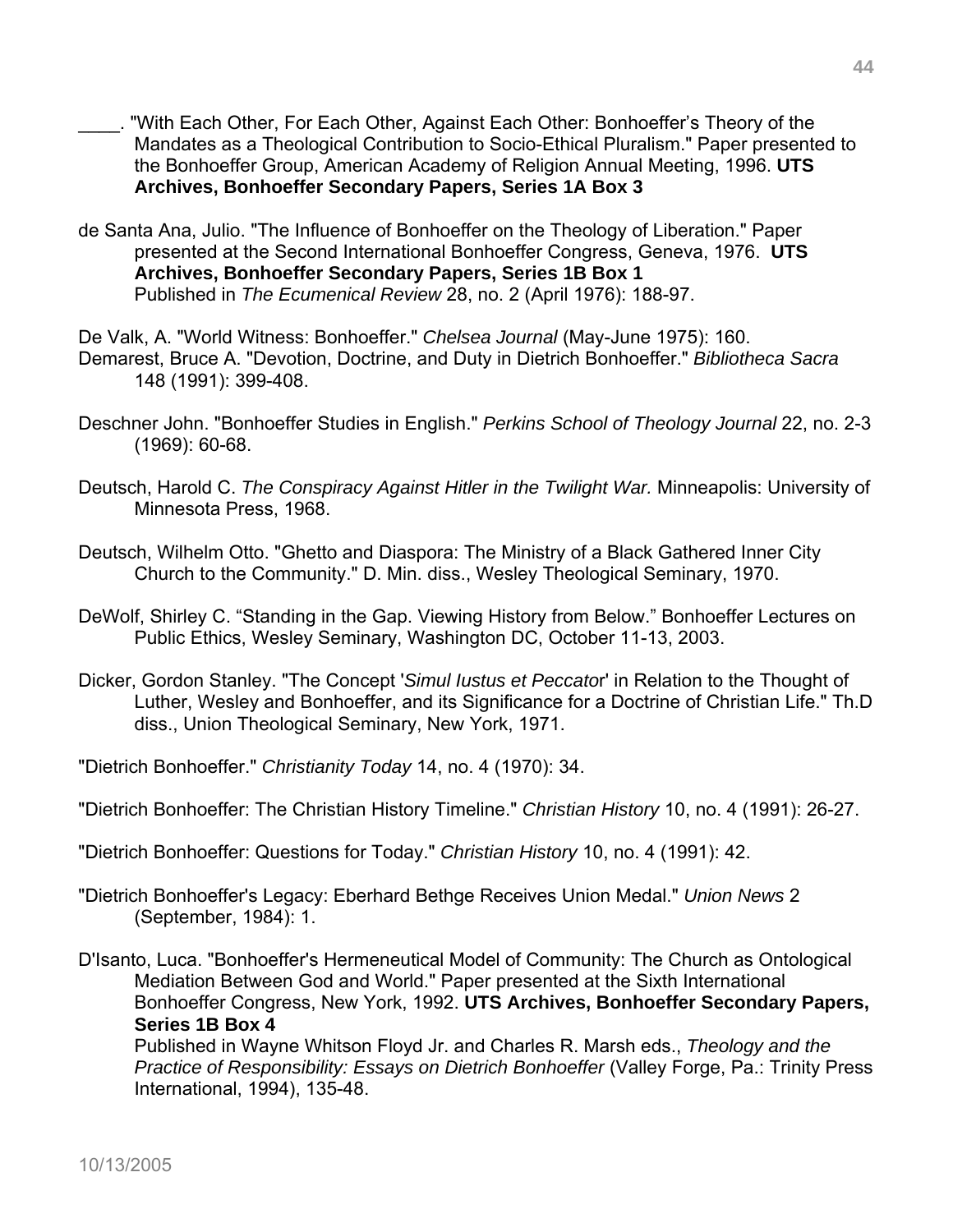- \_\_\_\_. "The Deconstruction of Metaphysics in the Thought of Dietrich Bonhoeffer." Master's thesis, International Baptist Theological Seminary of Rüschlikon, Switzerland, 1987.
- \_\_\_\_. "Theology, Narrative, and the Political: Revisiting Hannah Arendt and Dietrich Bonhoeffer." Paper presented to the Bonhoeffer Group, American Academy of Religion Annual Meeting, 1995.
- Dissmeyer, Timothy. "Discipleship Training Within the Local Church Using the Theological Models of Cheap Grace and Costly Grace from Dietrich Bonhoeffer." D.Min. diss., Wesley Theological Seminary, 1989. **UTS Archives, Bonhoeffer Secondary Papers, Series 2B Box 1**
- Doberstein, John W. "Introduction" to *Life Together (Gemeinsames Leben)*, by Dietrich Bonhoeffer, translated by John W. Doberstein, 7-13. New York; London: Harper & Row, 1954, 1989.
- Dohnanyi, Klaus von. "The Legacy of Anti-Hitler Resistance: Its Significance for Our Time." Audiotape of an address delivered at the Sixth International Bonhoeffer Congress, New York, 1992. **UTS Archives, Bonhoeffer Secondary Papers, Series 1B Box 4**
- Douglas, James W. "From Bonhoeffer to Gandhi: God as Truth." In *New Blackfriars* 48 (September 1967): 625-40. Also published in *The Non-Violent Cross: A Theology of Revolution and Peace,* 26-47. New York: Macmillan, 1968, 1969.
- Douglass, J. Robert. "Dietrich Bonhoeffer: The Violent Pacifist." *Ashland Theological Journal* 27 (1995): 41-53.
- Downing, F. Gerald. "Interdisciplinary Approaches to Theology and a Christian Faith for This World." Paper presented at the Third International Bonhoeffer Congress, Oxford, 1980. Summary. **UTS Archives, Bonhoeffer Secondary Papers, Series 1B Box 1**
- \_\_\_\_. "Man's Coming of Age: Dietrich Bonhoeffer and Christianity Without Religion." *Prism* 6, no. 8 (1962): 31-42. Also published in *The Honest to God Debate: Some Reactions to the Book 'Honest to God,*' edited by David L. Edwards and John A. T. Robinson, 126-33. London: SCM Press; Philadelphia: Westminster, 1963.
- Dramm, Sabine. "Dietrich Bonhoeffer's '*religionloses Christentum*.' eine überholte Denkfigur?" Paper presented at the Eighth International Bonhoeffer Congress, Berlin, Germany, 20- 25 August 2000.
- Dress, Susanne. "Meetings in Tegel." In *I Knew Dietrich Bonhoeffer*, edited by Wolf-Dieter Zimmermann and Ronald Gregor Smith, translated by Käthe Gregor Smith, 215-21. London: Collins, 1966; New York: Harper & Row, 1967.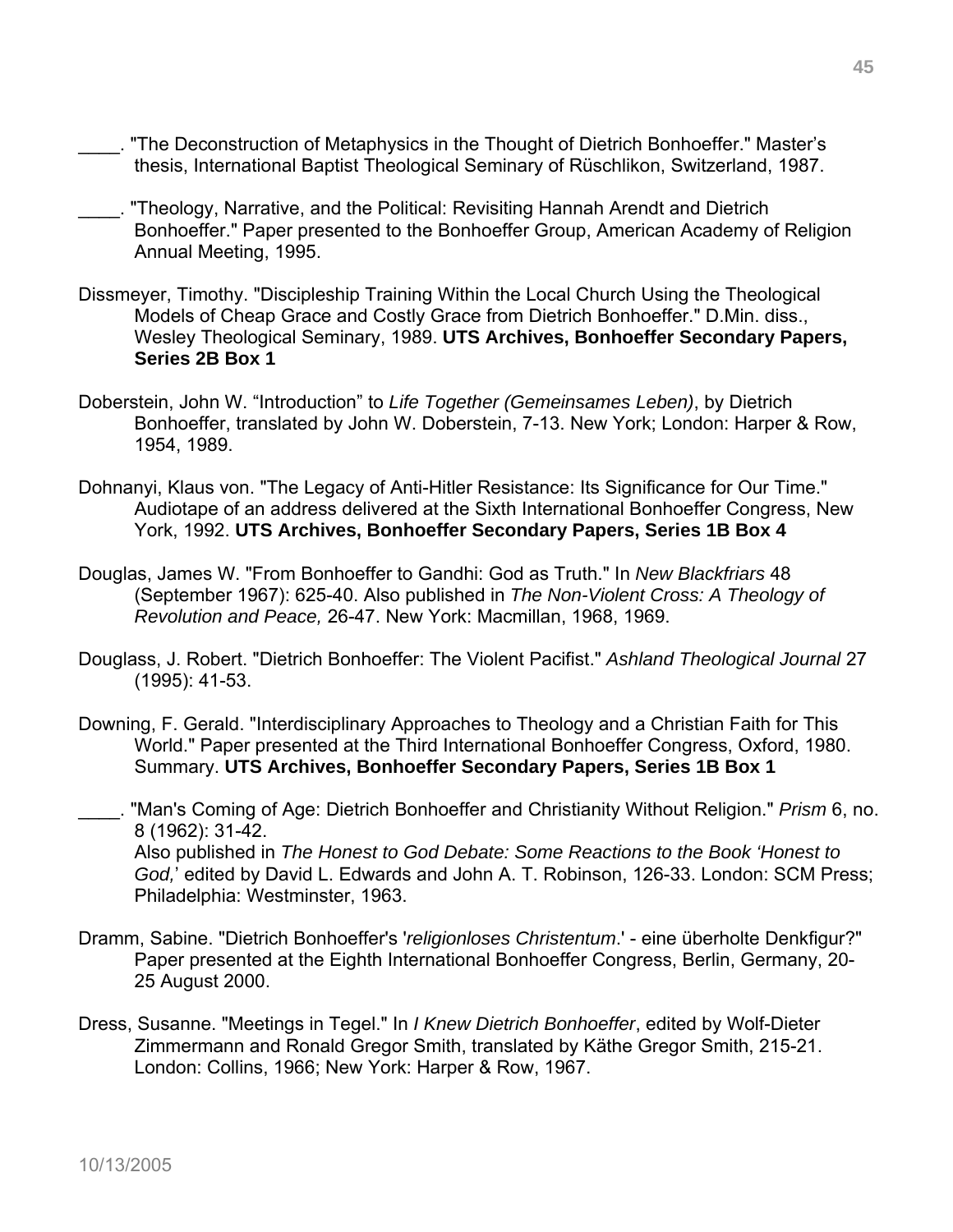. "Remarks on the Theology of Dietrich Bonhoeffer." Translated by Reginald and Ilse Fuller. *Union Seminary Quarterly Review* 25, no. 2 (1970): 131-49.

- Drewett, A. J. "Dietrich Bonhoeffer: Prophet and Martyr." *Modern Churchman*, n.s., 11 (April 1968): 137-43.
- Duane, James. "Dietrich Bonhoeffer, *Ethics*, and the *Abwehr*: His Means to an End." Proposal for a paper to be presented to the Bonhoeffer Group, American Academy of Religion Annual Meeting, 1979. [Paper not presented.]
- Duchrow, Ulrich. "The Confessing Church and the Ecumenical Movement." *The Ecumenical Review* 33, no. 3 (1981): 212-31.
- Dudzus, Otto. "Arresting the Wheel." In *I Knew Dietrich Bonhoeffer*, edited by Wolf-Dieter Zimmermann and Ronald Gregor Smith, translated by Käthe Gregor Smith, 82-90. London: Collins, 1966; New York: Harper & Row, 1967.
- . "Discipleship and Worldliness in the Thinking of Dietrich Bonhoeffer." Translated by Mrs. Kendrick Grobel. *Religion in Life* 35, no. 2 (1966): 230-40.
- Dudzus, Otto, ed. *Bonhoeffer for a New Generation (Lesebuch).* London: SCM Press, 1986.
- Dudzus, Otto and Ulrich Kabitz, eds. and trans. *Fedeltà al Mondo: Meditazioni*, by Dietrich Bonhoeffer. With an introduction by Rosino Gibellini. Brescia, Italia: Editrice Queriniana, 1978, 1996. Originally published as *True zur Welt: Meditationen* (München: Chr. Kaiser Verlag, 1971).
- Duke, David Nelson. "The Development of An Ethic of Racial Justice: The Formative Experiences of Bonhoeffer's American Education." Paper presented to the Bonhoeffer Group, Annual Meeting of the American Academy of Religion Annual Meeting, 1996. **UTS Archives, Bonhoeffer Secondary Papers, Series 1A Box 3**
- \_\_\_\_. "The Radical Social Gospel of Harry F. Ward and Dietrich Bonhoeffer's American Education." Paper presented at the Sixth International Bonhoeffer Congress, New York,1992. **UTS Archives, Bonhoeffer Secondary Papers, Series 1B Box 4**
- \_\_\_\_. Response to Josiah Ulysses Young, "'Is the White Christ, Too, Distraught by These Dark Skins His Father Wrought?': Dietrich Bonhoeffer and the Problem of the White Christ." Paper presented to the Bonhoeffer Group, American Academy of Religion Annual Meeting, 1998. **UTS Archives, Bonhoeffer Secondary Papers, Series 1A Box 3**
- Dulles, Avery Robert. "The Church in Bonhoeffer's 'Worldly Christianity'." Chap. 5 in *The Dimensions of the Church: A Postconciliar Reflection*, 87-111. Westminster, Md.: Newman, 1967.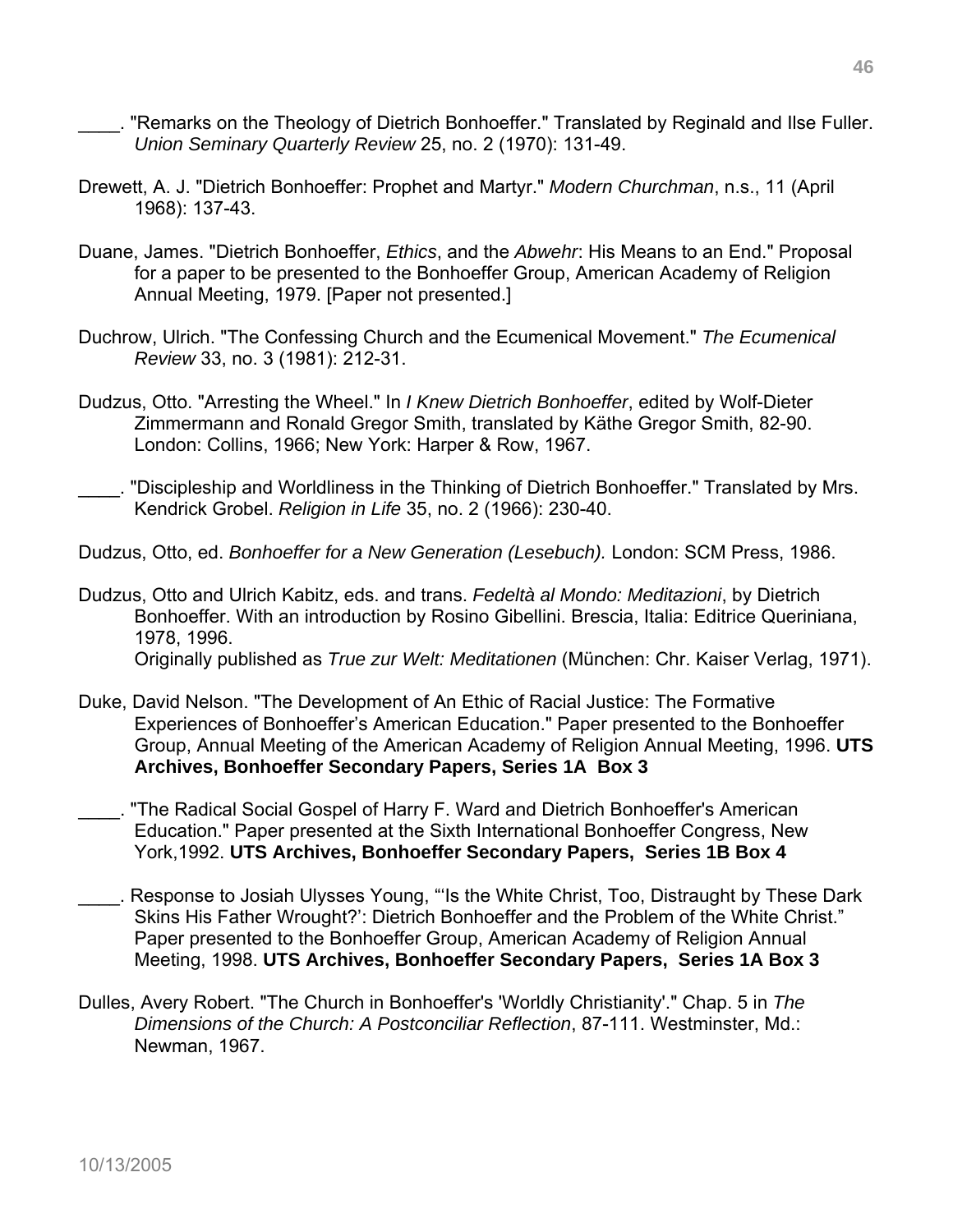- Dumas, André. Dietrich Bonhoeffer: *Theologian of Reality.* Translated by Robert McAfee Brown. New York: Macmillan, 1971.
- \_\_\_\_. "Religion and Reality in the Work of Bonhoeffer." In *A Bonhoeffer Legacy: Essays in Understanding*, edited by A. J. Klassen, 258-67. Grand Rapids, Mich.: William B. Eerdmans, 1981.
- Dutney, Andrew. "Dietrich Bonhoeffer, 'Patron Saint' of Lesbian Theology? An Improbable Trajectory in Religionless Ethics." *Colloquium: The Australian and New Zealand Theological Review* 30, no. 1 (1 May 1998): 61. Also published in *Commemorating Dietrich Bonhoeffer: Pastor, Teacher, Theologian, Ethicist, Papers Presented at the DBI Annual Conference on April 8, 1995*, compiled by R. Annelie Brixius, 57-61. Adelaide: Dietrich Bonhoeffer International Institute for Bioethical Studies, 1995. **UTS Archives, Bonhoeffer Secondary Papers, Series 1D Box 1**
- Ebeling, Gerhard. "Dietrich Bonhoeffer." Chap. 9 in *Word and Faith*, 282-87. Translated by James W. Leitch. Philadelphia: Fortress Press, 1963.
- \_\_\_\_. "The 'Non-Religious Interpretation of Biblical Concepts.'" Chap. 4 in *Word and Faith*, 98- 161. Translated by James W. Leitch. Philadelphia: Fortress Press, 1963.
- \_\_\_\_. "World Without Religion? Religionless Christianity?" Address given at Wesley Theological Seminary, September 1979. **UTS Archives, Bonhoeffer Secondary Papers, Series 1C Box 1**
- Ebersole, Marc C. "The Christian Faith Without Religion: Dietrich Bonhoeffer." Chap. 3 in *Christian Faith and Man's Religion,* 49-77. New York: Crowell, 1961.
- Ecclestone, Alan. "In the Time of God's Eclipse." Chap. 12 in *The Night Sky of the Lord*, 217- 221. London: Darton, Longman & Todd, 1980; New York: Schocken Books, 1982.
- Echlin, E. "The Legacy of Dietrich Bonhoeffer." *Homiletic and Pastoral Review* 69 (March 1969): 423-31.
- Edwards, David Lawrence. *Religion and Change*. London: Hodder and Stoughton, 1969.
- Ehlen, Henry Julius. "Dietrich Bonhoeffer on Worldly Christianity: His Proclamation of the Concrete Servanthood of Christ and the Church in the World." Master's thesis, Luther Theological Seminary, St. Paul, 1966.
- Ehrlich, Rudolf, T. "Some Observations on the 'New Theology' and on Dietrich Bonhoeffer and His Ecclesiology." *Scottish Journal of Theology* 22, no. 1 (1969): 30-59.
- Eighth International Bonhoeffer Congress, Berlin, 20-25 August, 2000. "Religion and the shape of Christianity in the 21st Century (Religion – und die Gestalt des Christentums im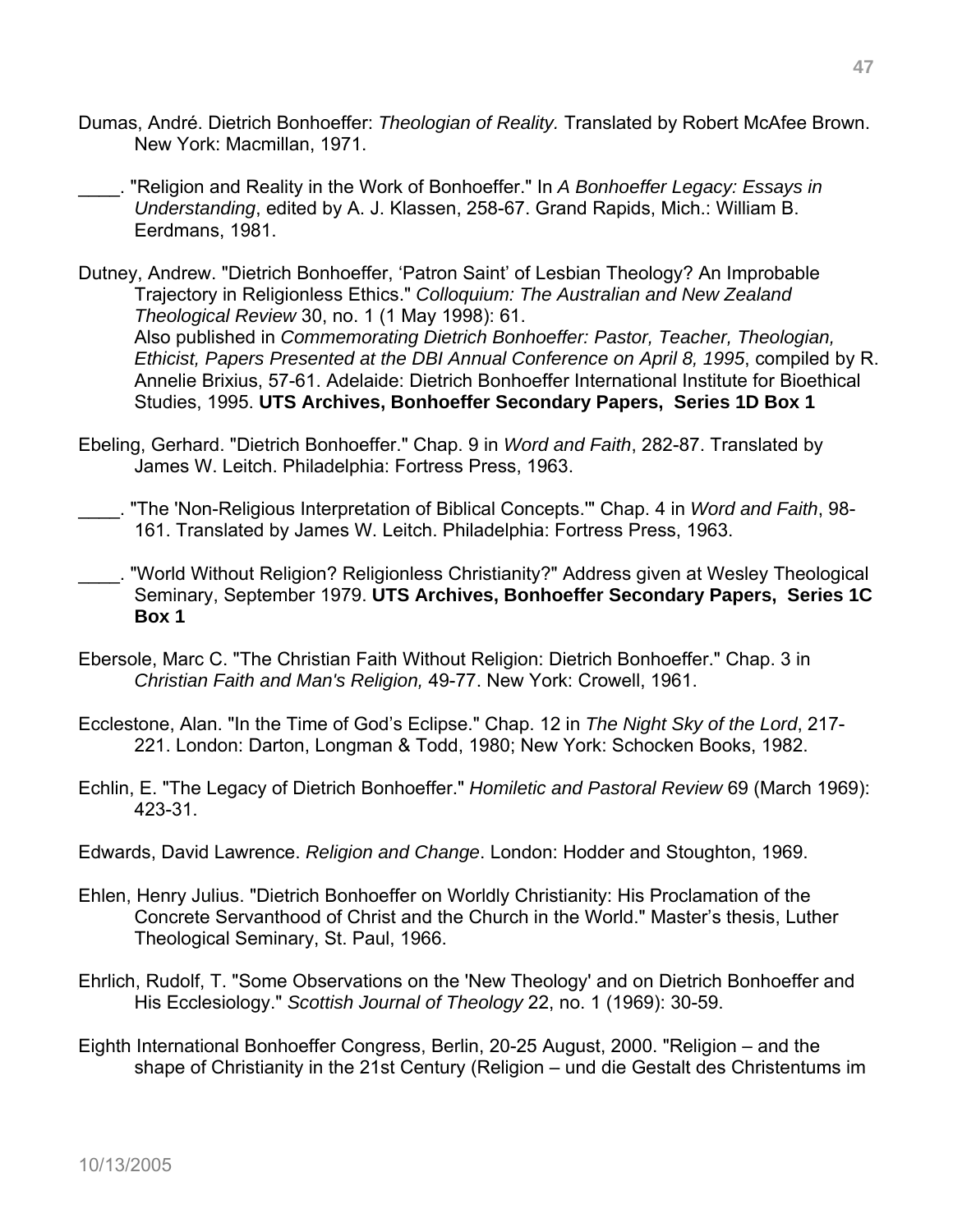21. Jahrhundert)." Conference program, supplementary program, correspondence, and miscellaneous papers. **UTS Archives, Bonhoeffer Secondary Papers, Series 1B Box 7**

Eller, Vernard. "The Course of Discipleship (Nachfolge) Without Apologies to Bonhoeffer." *Brethren Life* 26 (Winter, 1981): 7-13.

\_\_\_\_. "Dietrich Bonhoeffer: Almost Persuaded." In *Christian Anarchy*, 159-68. Grand Rapids, Michigan: Eerdmans, 1987.

- Ellingsen, Mark. "Bonhoeffer, Racism, and a Communal Model for Healing." Paper presented to the Bonhoeffer Group, American Academy of Religion Annual Meeting, 1996. **UTS Archives, Bonhoeffer Secondary Papers, Series 1A Box 3.**  Also published in *Journal of Church and State* 43 (Spring 2001): 235-49.
- Ellul, Jacques. "Bonhoeffer and the Sovereign State." *First Things: A Monthly Journal of Religion and Public Life* 65 (1 August 1996): 27-28.

\_\_\_\_. *The New Demons*. New York: Seabury Press, 1975.

- Elshtain, Jean Bethke. "Bonhoeffer and the Crisis of Authority in Late Modernity." A paper presented to the Bonhoeffer group, American Academy of Religion, 1996.
- \_\_\_\_. "Bonhoeffer and the Sovereign State." *First Things: A Monthly Journal of Religion and Public Life* 65 (August 1, 1996): 27ff.
- \_\_\_\_. "Bonhoeffer on Modernity: *Sic et Non*." Paper presented at the Eighth International Bonhoeffer Congress, Berlin, Germany, 20-25 August 2000. **UTS Archives, Bonhoeffer Secondary Papers, Series 1B Box 7**

Also published in *Journal of Religious Ethics* 29, no. 3 (2001): 345-366. In *Religion im Erbe: Dietrich Bonhoeffer und die Zukunftsfähigkeit des Christentums*, 75- 91. Edited by Christian Gremmels and Wolfgang Huber. Gütersloh: Chr. Kaiser, 2002.

\_\_\_\_. "Caesar, Sovereignty, and Bonhoeffer." Paper presented at the Seventh International Bonhoeffer Congress, Capetown, 1996.

 Published in *Caesar's Coin Revisited,* edited by Michael Cromartie, 45-57. Washington, D.C.: Ethics and Public Policy Center, 1996.

Also published in John W. de Gruchy, ed., *Bonhoeffer for a New Day: Theology in a Time of Transition*, (Grand Rapids, Mich.: William B. Eerdmans, 1997) 223-35. And as "Luther, Bonhoeffer, and the Public Realm," *Lutheran Theological Seminary Bulletin* 76, no. 4 (Fall 1995): 5-13.

- \_\_\_\_. "A Century in Books." [Reflection on Bonhoeffer's unfinished *Ethics*.] *First Things* 101 (March 2000): 43-44.
- \_\_\_\_. "Comments" in *Caesar's Coin Revisited*, edited by Michael Cromartie, 65-77. Washington, D.C.: Ethics and Public Policy Center, 1996.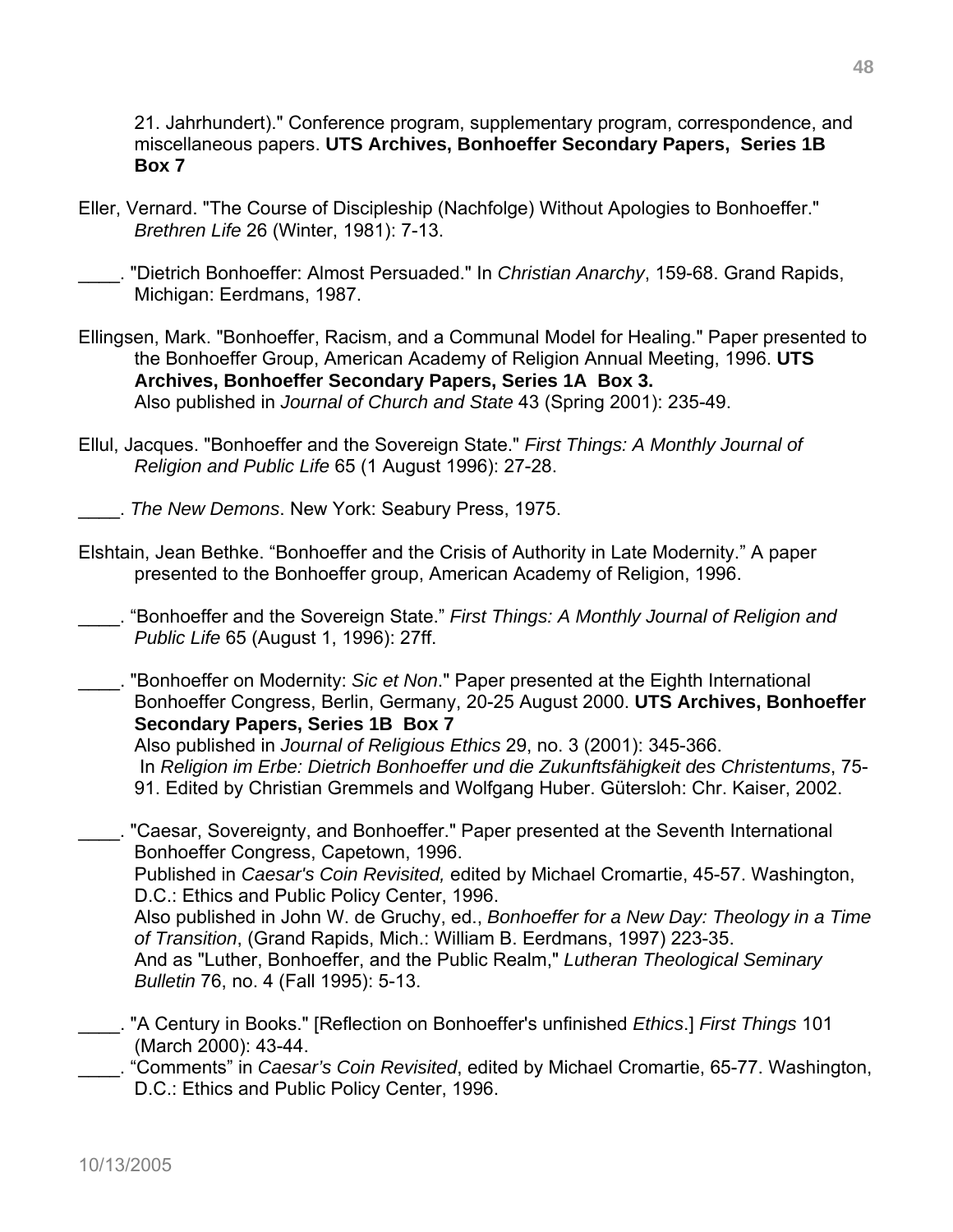- \_\_\_\_. "Freedom and Responsibility in a World Come of Age." Paper presented at the Sixth International Bonhoeffer Congress, New York, 1992. Also delivered as Fall Convocation Lecture, The Lutheran Theological Seminary at Philadelphia, 21 September 1993. Videocassette. Published in *Theology and the Practice of Responsibility: Essays on Dietrich Bonhoeffer*, edited by Wayne Whitson Floyd Jr.and Charles R. Marsh, 269-281. Valley Forge, Pa.: Trinity Press International, 1994.
- \_\_\_\_. "How Far Have We Fallen? Bonhoeffer and Pope John Paul II on Creation and Fall." Paper presented to the Bonhoeffer Group, American Academy of Religion Annual Meeting, 1996. Draft. **UTS Archives, Bonhoeffer Secondary Papers, Series 1A Box 3**  Published in *Who We Are: Critical Reflections and Hopeful Possibilities,* 7-35. Grand Rapids, Mich.: William B. Eerdmans, 2000.
- \_\_\_\_. Response to "Recent Church-State Relations in Germany in Light of Bonhoeffer's (Later) Theology," by Andreas Pangritz. Paper presented to the Bonhoeffer Group, American Academy of Religion Annual Meeting, 1993.
- \_\_\_\_. "Shame and Public Life." *Dialog: A Journal of Theology* 34 (Winter 1995): 18-21.
- \_\_\_\_. *Who are we? Critical Reflections and Hopeful Possibilities*. Grand Rapids, Mich.: Eerdmans, 2000.
- Elson, John, T. "Man for Others." *Life* 58 (May 1965): 108-109. Also published as "Bonhoeffer, Apostle the Nazis Killed," Dominion (December 1965): 7-14.
- Enquist, Roy J. "Sermon: 'Jesus Christ is Our Advocate.'" Luther, Bonhoeffer, and the Public Realm. *Lutheran Theological Seminary Bulletin* 76, no. 4 (Fall 1995): 41-48.
- EPD [Ecumenical Press Service] Dokumentation. "Vom Politischen Leben." Outline for a paper presented at the First International Bonhoeffer Congress, Düsseldorf-Kaiserswerth, 1971. **UTS Archives, Bonhoeffer Secondary Papers, Series 1B Box 1**
- Eriksen, Robert. Response to Richard Rubenstein: "Bonhoeffer, the Jews, and Judaism." Paper presented to the Bonhoeffer Group, American Academy of Religion Annual Meeting, Nashville, 2000.
- Eto, Naozumi. "Bonhoeffer's Idea of Religion: A Study of Dietrich Bonhoeffer's Idea of Religion and Religionlessness with Some Implications for the Interpretation of the Christian Faith in Japan Today." Th.D. diss., Lutheran School of Theology, Chicago, 1983.
- Evans, James. "Bonhoeffer and Black Liberation Theology." Paper presented at the conference "Bonhoeffer's Dilemma: The Ethics of Violence," Pennsylvania State University, 1999.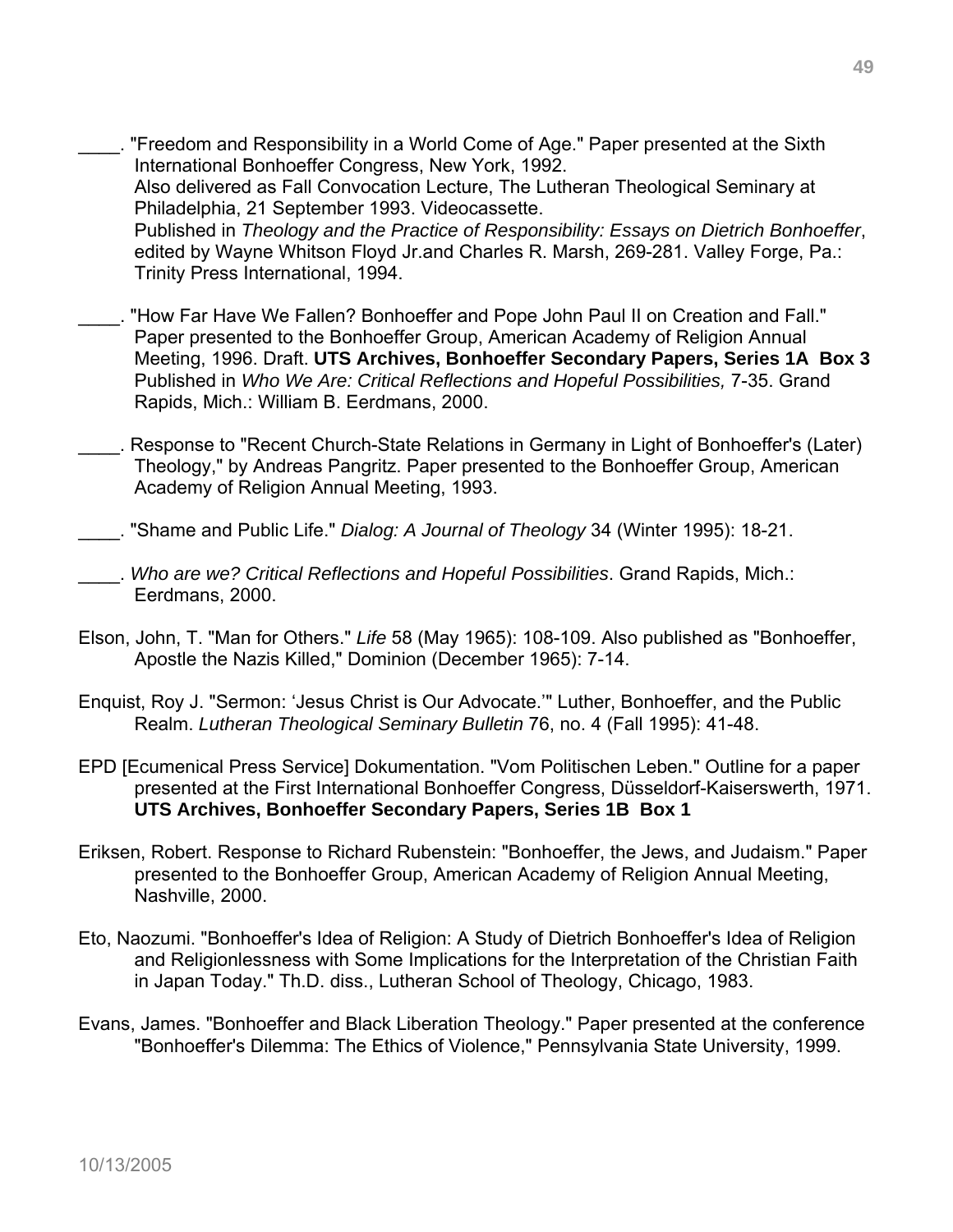Ewton, Barbara Morgan. "Soul Sense: A Preliminary Analysis of Dietrich Bonhoeffer's Poetry from Prison." Paper presented to the Bonhoeffer Group, American Academy of Religion Annual Meeting, 1999. **UTS Archives, Bonhoeffer Secondary Papers, Series 1A Box 3**

"Excerpts of Bonhoeffer Love Letters Disclosed." *World Outlook* 28 (January, 1968): 44.

- Fabro, Cornelio. "Death-of-God Theology and the End of Religion (Bonhoeffer)," "Bonhoeffer and the Meaninglessness of Metaphysico-Theological Language," and "Bonhoeffer's Diagnosis of Modern Atheism." In *God in Exile: Modern Atheism,* translated by Arthur Gibson, 1014-33, 1042-45, 1045-48. New York: Paulist Press, 1968.
- *Face to Face 4: Dietrich Bonhoeffer.* A TMJ4 [Television Station, Milwaukee, Wisconsin] discussion between Reginald Fuller and Ernst Ulrich Franzen of the Milwaukee Journal Sentinel. 1 videocassette (28 min., 36 sec.)
- Fackenheim, Emil. "Essay 18." In *Quest for Past and Future: Essays in Jewish Theology,* 318- 19. Bloomington, Indiana: Indiana University Press, 1968.
- \_\_\_\_. "On Bonhoeffer." *Newsletter, International Bonhoeffer Society, English Language Section,* no. 11 (1977): 2-4.
- ......... "On the Self-Exposure of Faith to the Modern Secular World: Philosophical Reflections in Light of Jewish Experience." *Daedalus* 96, no. 1 (1967): 193-219.
- \_\_\_\_. Review of *Konsequenzen: Dietrich Bonhoeffers Kirchenverständnis Heute*, edited by Ernst Feil and Ilse Tödt, and *Ethik im Ernstfall: Dietrich Bonhoeffers Stellung zu den Juden und ihre Aktualität*, edited by Wolfgang Huber and Ilse Tödt. In *The Challenge of Modernity and Jewish Orthodoxy, Studies in Contemporary Jewry,* no. 2, edited by Peter Y. Medding, 327-29. Bloomington: Indiana University Press, 1986. Originally published in *Internationale Bonhoeffer Gesellschaft Rundbrief* no. 20 (November 1985): 16-18.
- Fairclough, J. F. "Dietrich Bonhoeffer's Approach to Systematic Theology." Master's thesis, Durham University, England, 1968.
- "Faith and Resistance: The Struggle of a German Theologian Against Nazi Terror." Bonhoeffer Symposium, Boston University, 23 April 2001. Publicity poster.
- Faley, Roland J. "End Time and Christian Social Action." *Thought: A Review of Culture and Idea*  45 (Fall 1970): 391-406.
- Fant, Clyde E. and William M. Pinson. "Dietrich Bonhoeffer." In *Marshal to King*. 105-6. Vol. 2 of *Twenty Centuries of Great Preaching*. Waco, Texas: Word Books, 1971.

Farner, Konrad. "A Criticism of Christianity." *Communio Viatorum* 9, no. 1-2 (1966): 25-50.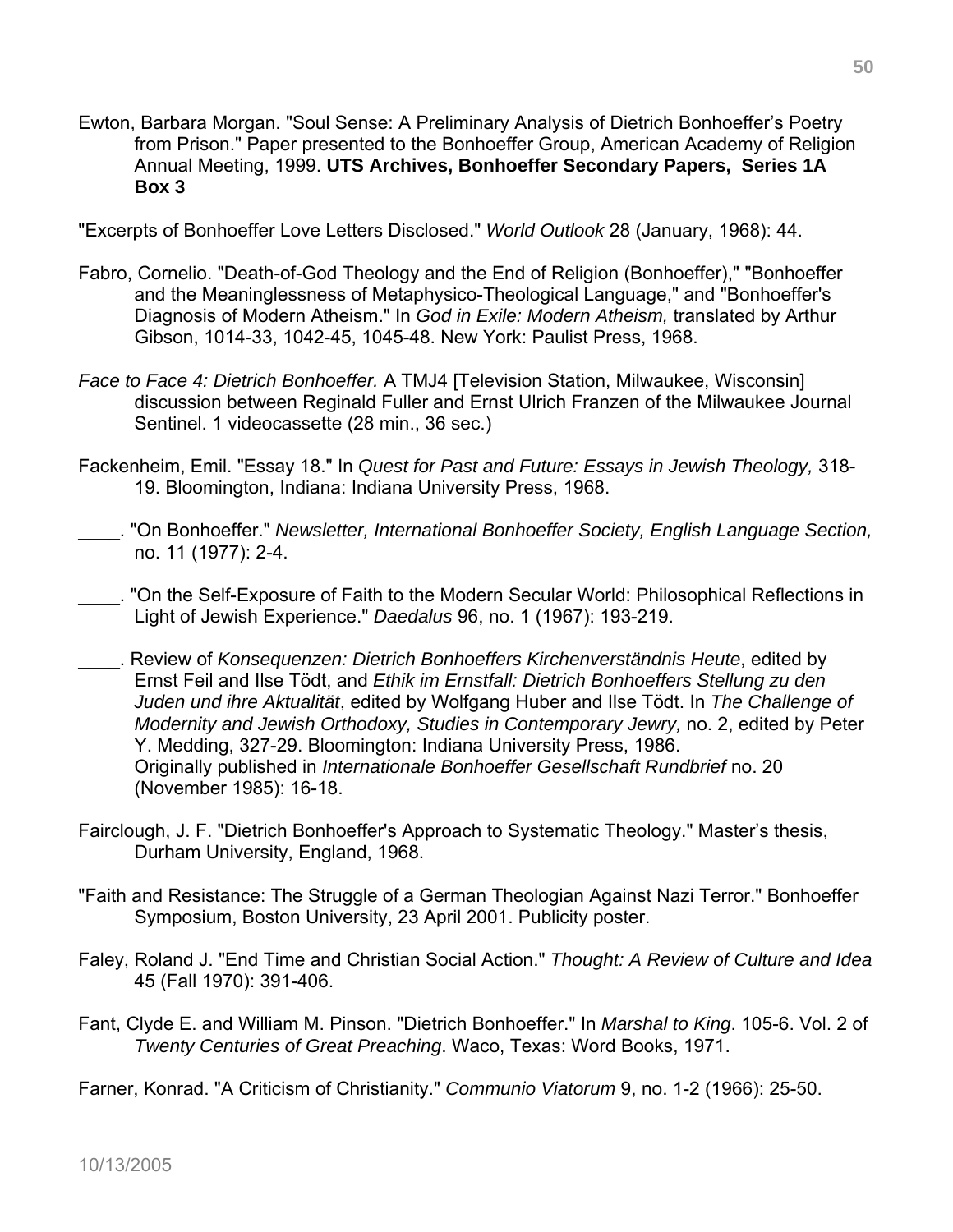- Feil, Ernst. "Bonhoeffer and the Future of Philosophical Theology." Paper presented at the Sixth International Bonhoeffer Congress, New York, 1992. **UTS Archives, Bonhoeffer Secondary Papers, Series 1B Box 4**
	- \_\_\_\_. *Bonhoeffer Studies in Germany: A Survey of Recent Literature*. Edited by James Burtness. Translated by Jonathan Sorum. Philadelphia: International Bonhoeffer Society, 1997.
- \_\_\_\_. "Bonhoeffer und die Zukunft der philosophischen Theologie." German text of paper delivered in English at the Fourth International Bonhoeffer Congress, 1992, New York. Revised and published in *Neue Zeitschrift für Systematische Theologie und Religionsphilosophie,* 150-75. New York and Berlin: Walter de Gruyter, 1993. **UTS Archives, Bonhoeffer Secondary Papers, Series 2A Box 1**
- "Bonhoeffer's Ecumenical Ethics in View of Restorative and Revolutionary Tendencies. A Contribution to the Discussion from a Catholic Perspective." Paper presented at the Fifth International Bonhoeffer Congress, Amsterdam, 1988. **UTS Archives, Bonhoeffer Secondary Papers, Series 1B Box 3**

 Published in *Bonhoeffer's Ethics: Old Europe and New Frontiers*, edited by Guy Carter, René van Eyden, Hans-Dirk van Hoogstraten, and Jurjen Wiersma, 142-152. Kampen, the Netherlands: Kok Pharos, 1991. **UTS Archives, Bonhoeffer Secondary Papers, Series 2A Box 1** 

Manuscript version in *Bonhoeffer 1988: The Ethics: Proceedings of the Fifth International Bonhoeffer Society Conference, Amsterdam, 13-19 June 1988,* edited by Hans Dirk van Hoogstraten and Guy Christopher Carter. **UTS Archives, Bonhoeffer Secondary Papers, Series 2A Box 1** 

- \_\_\_\_. "Dietrich Bonhoeffer's Understanding of the World." In *A Bonhoeffer Legacy: Essays in Understanding,* edited by A. J. Klassen, 237-55. Grand Rapids, Mich.: William B. Eerdmans, 1981.
- \_\_\_\_. "Religion statt Glaube Glaube statt Religion? Historisch-systematischer Exkurs zu Bonhoeffers Pläydoyer für ein 'religionloses Christentum.'" Paper presented at the Eighth International Bonhoeffer Congress, Berlin, Germany, 20-25 August, 2000.
- \_\_\_\_. "Religionsloses Christentum und nichtreligiöse Interpretation bei D. Bonhoeffer." *Theologische Zeitschrift* 24 (1968): 40-48. **UTS Archives, Bonhoeffer Secondary Papers, Series 2A Box 1**
- \_\_\_\_. "Standpunkte der Bonhoeffer-Interpretation. Versuch einer kritischen Zusammenfassung." *Theologische Revue* 64.1 (1968): columns 1-14. **UTS Archives, Bonhoeffer Secondary Papers, Series 2A Box 1**
- \_\_\_\_. *The Theology of Dietrich Bonhoeffer*. Translated by H. Martin Rumscheidt. Philadelphia: Fortress Press, 1985.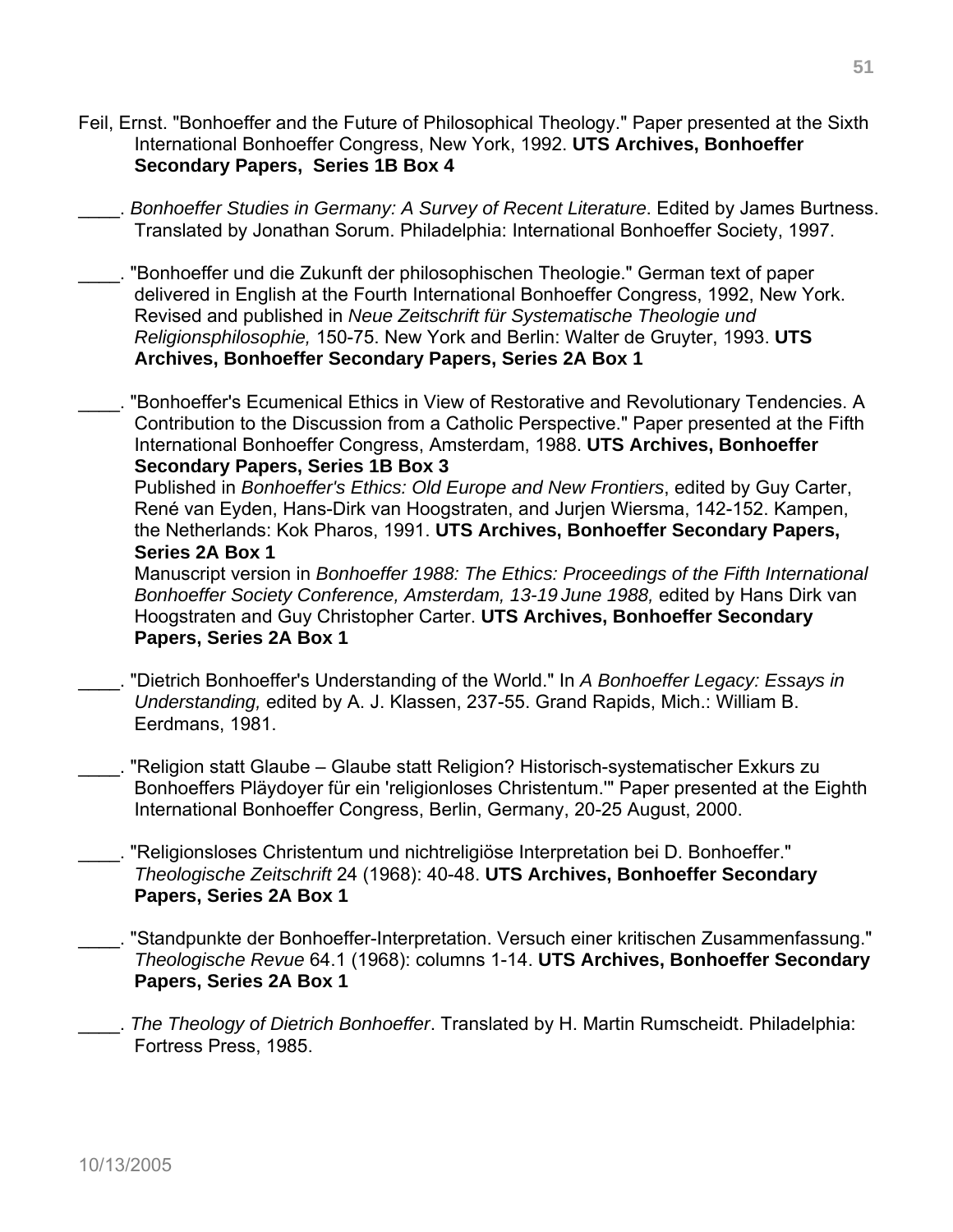- \_\_\_\_. "Das Weltverständnis Dietrich Bonhoeffers." Paper presented at the First International Bonhoeffer Congress, Düsseldorf-Kaiserwerth, 1971. **UTS Archives, Bonhoeffer Secondary Papers, Series 1B Box 1**
- \_\_\_\_, ed., assisted by Barbara E. Fink. *Internationale Bibliographie zu Dietrich Bonhoeffer. International Bibliography On Dietrich Bonhoeffer*. Introduction in German and English. Gütersloh: Chr. Kaiser, Gütersloh Verlagshaus, 1998.
- Feldman, Richard. "Bonhoeffer: Cash Value of the Ethics." *Religion in Life* 36, no. 4 (Winter, 1967): 557-62.
- Fennel, William O. "Dietrich Bonhoeffer. The Man of Faith in a World Come of Age." *Canadian Journal of Theology* 8 (July 1962): 172-80.
- \_\_\_\_. "The Theology of True Secularity." *Theology Today* (July 1964): 174-83. Also published in *New Theology*, No. 2, edited by Martin E. Marty and Dean G. Peerman, 28-38. New York: Macmillan, 1965.
- Ferrario, Fulvio. "From 'radical theology' to 'kirchliche Zeitgeschichte.' Bonhoeffer Interpretation in Italy, 1969-1995." Paper presented at the Ninth International Bonhoeffer Congress, Rome, Italy, 6-11 June 2004.
- Ferriby, Peter Gavin. "'I Will Give You Your Life as a Prize of War': Character and Language in Bonhoeffer's *Letters and Papers from Prison*." S.T.M. thesis, Drew University, 1990.
- Field, David. "Participating in the *Kenosis* of God: Christology and Discipleship in Euro-African Perspective." Paper presented to the Eighth International Bonhoeffer Congress, Berlin, Germany, 20-25 August, 2000. **UTS Archives, Bonhoeffer Secondary Papers, Series 1B Box 7**

In *Religion im Erbe: Dietrich Bonhoeffer und die Zukunftsfähigkeit des Christentums*, 164- 185. Edited by Christian Gremmels and Wolfgang Huber. Gütersloh: Chr. Kaiser, 2002.

- Fifth International Bonhoeffer Congress, Amsterdam, 13-19 June 1988. "Bonhoeffer and Europe. The History of a Book." Conference program, abstracts, list of participants, correspondence. **UTS Archives, Bonhoeffer Secondary Papers, Series 1B Box 3**
- Figur, Fritz. "At Zion Church." In *I Knew Dietrich Bonhoeffer*, edited by Wolf-Dieter Zimmermann and Ronald Gregor Smith, translated by Käthe Gregor Smith, 55-56. London: Collins, 1966; New York: Harper & Row, 1967.
- Finn, James. "Ethics, Violence, Revolution." *Church and Society* (January-February 1970): 15- 18.
- First International Bonhoeffer Congress, Düsseldorf-Kaiserwerth, 6-10 October 1971. "Praxis und Theorie des politischen Engagements der Kirche." Official conference papers and correspondence. **UTS Archives, Bonhoeffer Secondary Papers, Series 1B Box 1**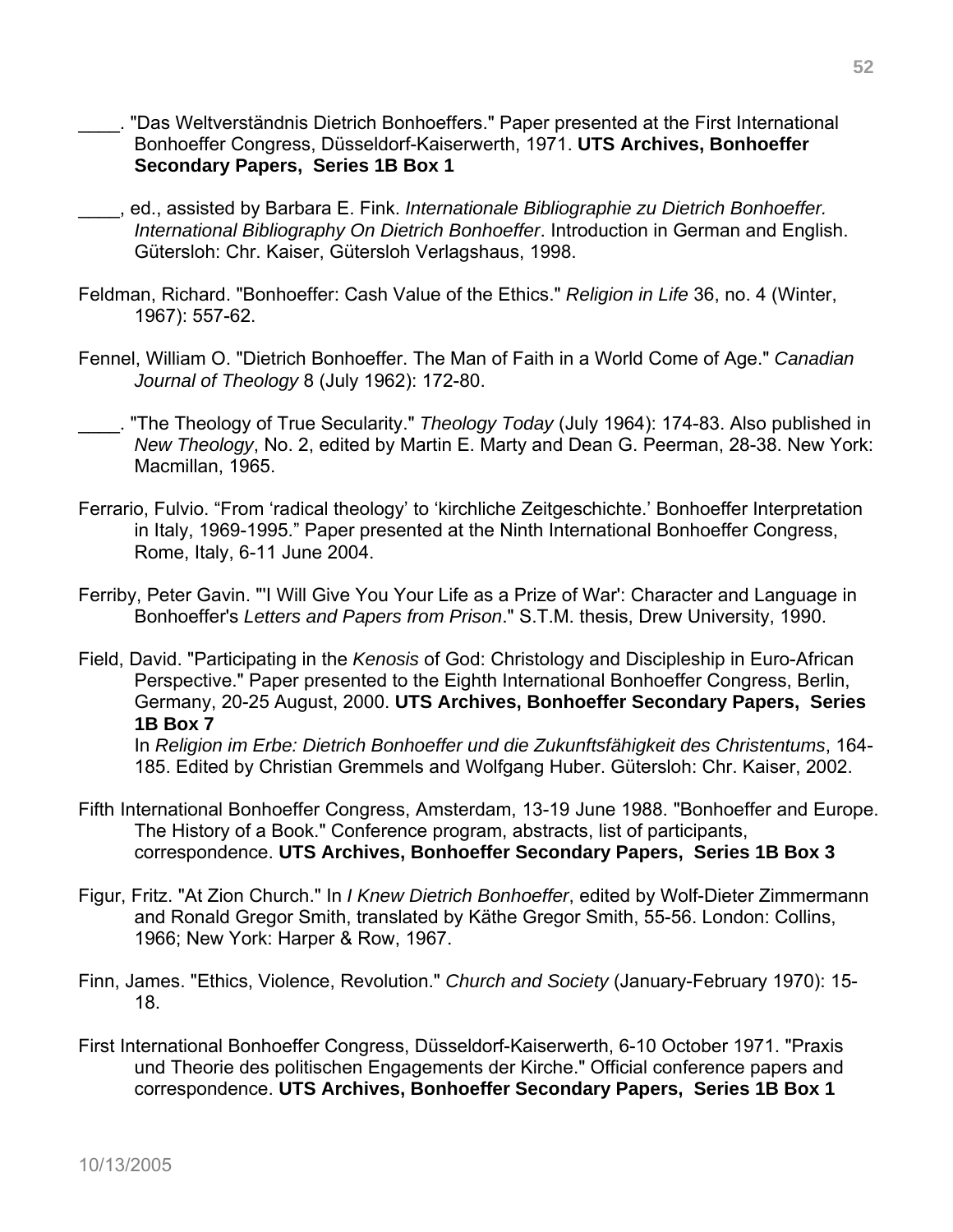- Fischer-Hüllstrung, H. "A Report from Flossenbürg." In *I Knew Dietrich Bonhoeffer*, edited by Wolf-Dieter Zimmermann and Ronald Gregor Smith, translated by Käthe Gregor Smith, 232. London: Collins, 1966; New York: Harper & Row, 1967.
- Fiske, Edward B. "New Letters Reveal Martyr's Hopes; Excerpts from Bonhoeffer's Letters to his Fiancée." *New York Times*, 20 November 1967. **UTS Archives, Bonhoeffer Secondary Papers, Series 2A Box 1**
- Fletcher, John. "Christianity in a Secular World: Bonhoeffer and Radical Theology." Seminar paper, Union Theological Seminary, New York. 5 April 1966. **UTS Archives, Bonhoeffer Secondary Papers, Series 2B Box 1**
- Floyd, Wayne Whitson. "Bonhoeffer and Critical Social Theory: The Search for an 'Ethical Sacrament.'" Paper presented to the Bonhoeffer Group, American Academy of Religion Annual Meeting, 1981. **UTS Archives, Bonhoeffer Secondary Papers, Series 1A Box 1**

See "The Search for an Ethical Sacrament: From Bonhoeffer to Critical Social Theory." *Modern Theology* 7, no. 2 (January 1991): 175-93.

- \_\_\_\_. Bonhoeffer Bibliography Updates. *Newsletter, International Bonhoeffer Society, English Language Section*, no. 29 (February 1985); no. 34 (February 1987); no. 37 (February 1988); no. 43 (February 1990); no. 46 (February 1991).
- \_\_\_\_. "Bonhoeffer, Democracy, and the Public Tasks of Theology." In *Reflections on Bonhoeffer: Essays in Honor of F. Burton Nelson,* edited by Geffrey B. Kelly and C. John Weborg, 279-289. Chicago: Covenant Publications, 1999.
- \_\_\_\_. "Bonhoeffer, Dietrich." In *The Dictionary of Existentialism*, edited by Haim Gordon. Westport, Conn.: Greenwood Publishing Group, 1999.
- \_\_\_\_. "Bonhoeffer's Literary Legacy." In *A Cambridge Companion to Dietrich Bonhoeffer*, edited by John W. de Gruchy, 71-92. Cambridge, England: Cambridge University Press, 1999.
- \_\_\_\_. "Christ, Concreteness and Creation in the Early Bonhoeffer." *Union Seminary Quarterly Review* 39, no. 1-2 (1984): 101-14.
- \_\_\_\_. "The Church for Others." *The Lutheran* 8, no. 4 (April 1995): 12-14.
- \_\_\_\_. "Commemorating Bonhoeffer After Auschwitz." Spring Convocation Lecture, Lutheran Theological Seminary at Philadelphia, April 25. 42 min. Videocassette.
- \_\_\_\_. "Compassionate Freedom For Others: Bonhoeffer and Luther in an Age of Resentment." The Dietrich Bonhoeffer Center, The Lutheran Theological Seminary at Philadelphia, n.d. **UTS Archives, Bonhoeffer Secondary Papers, Series 1C Box 1**
- \_\_\_\_. "Editor's Introduction to the English Edition" of Bonhoeffer, *Act and Being*, 1-24. Vol. 2, Dietrich Bonhoeffer Works. Minneapolis: Fortress Press, 1996.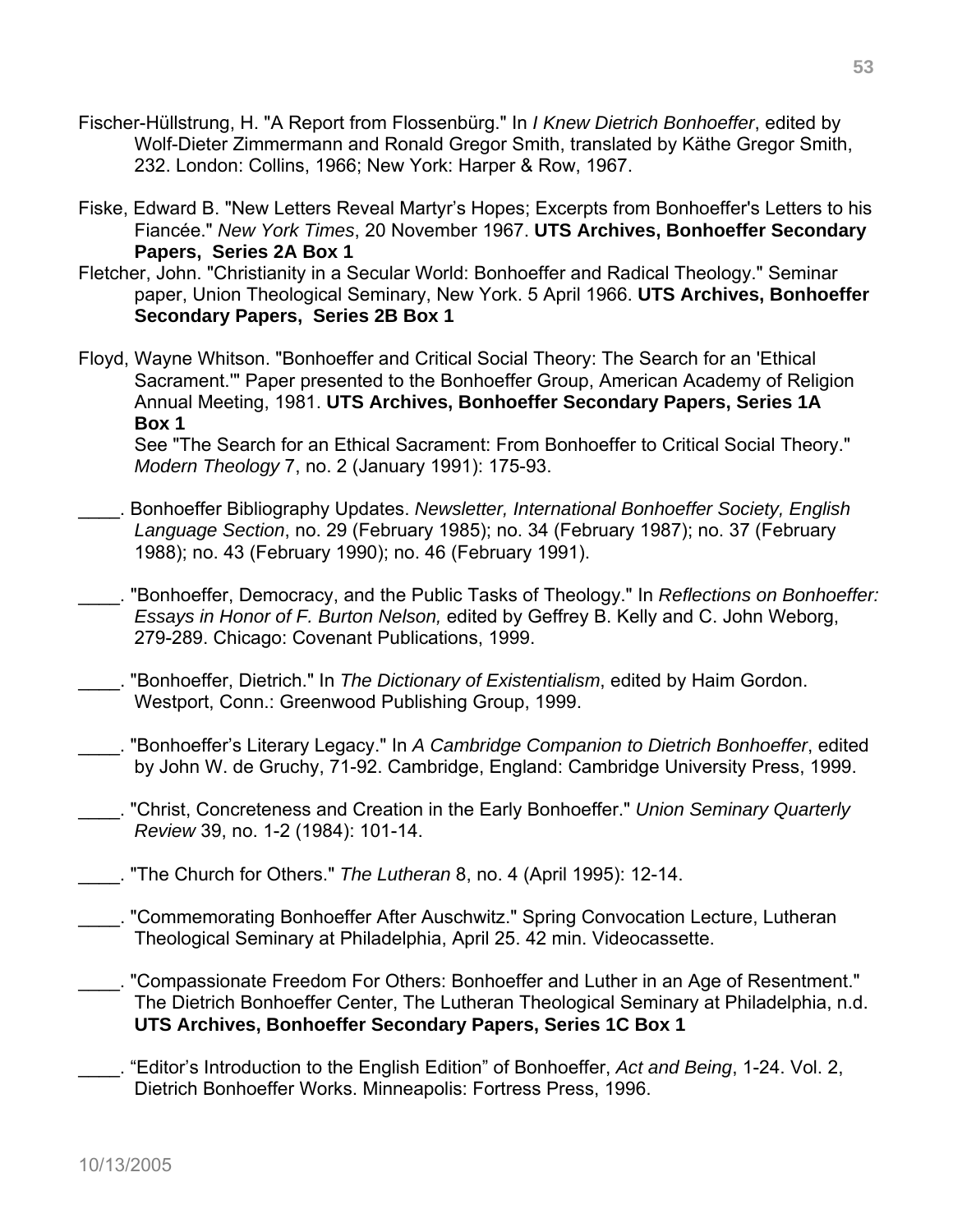\_\_\_\_. "The Function of the Person of Christ in Bonhoeffer's Doctrine of Creation." Paper presented to the Bonhoeffer Group, American Academy of Religion Annual Meeting, 1979. **UTS Archives, Bonhoeffer Secondary Papers, Series 1A Box 1** \_\_\_\_. "General Editor's Foreword" to the Dietrich Bonhoeffer Works. 17 vols., pagination varies. Minneapolis: Fortress Press, 1996- \_\_\_\_. Introduction and Conclusion to "Recent Bonhoeffer Scholarship in Europe and America [review article]." *Religious Studies Review* 23, no. 3 (1997): 219-21, 228-30. \_\_\_\_. "The Letter as Form: Style and the Critique of Metaphysics in Bonhoeffer and Adorno."

Paper presented at the Sixth International Bonhoeffer Congress, New York, 1992. **UTS Archives, Bonhoeffer Secondary Papers, Series 1B Box 4** Published as "Style and the Critique of Metaphysics: The Letter as Form in Bonhoeffer and Adorno." In *Theology and the Practice of Responsibility: Essays on Dietrich Bonhoeffer,* edited by Wayne Whitson Floyd Jr. and Charles R. Marsh, 239-51. Valley Forge, Pa.: Trinity Press International, 1994.

- \_\_\_\_. "On Being Christ For Others." In *On Spirituality for the Long Haul, Practically Speaking,* series 22, no. 4. Minneapolis: Augsburg Fortress, 1995.
- \_\_\_\_. "Other—Stranger—Enemy: Bonhoeffer and the Myth of Redemptive Violence." Paper presented at the Bonhoeffer Conference, Pennsylvania State University, 1999. **UTS Archives, Bonhoeffer Secondary Papers, Series 1D Box 1**
- \_\_\_\_. "Prospecting a Critical Theology: Sociality, Epistemology and Ethics in Bonhoeffer's *Act and Being* and Adorno's *Negative Dialectics*." Paper presented to the Ethics Section, American Academy of Religion Annual Meeting, 1983. **UTS Archives, Bonhoeffer Secondary Papers, Series 1A Box 2**
- \_\_\_\_. "Reductionism and Sectarianism in Barry Harvey's Bonhoeffer: A Response to Barry Harvey's 'Bonhoeffer and the Body Politic of Christ: Social Analysis from the Perspective of a Post-Protestant Ecclesiology.'" Paper presented to the Bonhoeffer Group, American Academy of Religion Annual Meeting, 1994. **UTS Archives, Bonhoeffer Secondary Papers, Series 1A Box 3**
- \_\_\_\_. "Remembering Bonhoeffer: A Theology for the Future." Fall Convocation Lecture, The Lutheran Theological Seminary at Philadelphia, 7 September 1993. **UTS Archives, Bonhoeffer Secondary Papers, Series 1C Box 1**  Also on videocassette (Philadelphia: Lutheran Theological Seminary at Philadelphia, 1993).
- \_\_\_\_. "Remembrance and Responsibility. Bonhoeffer's Many Faces." *The Christian Century* 112, no. 14, (26 April 1995): 444-45.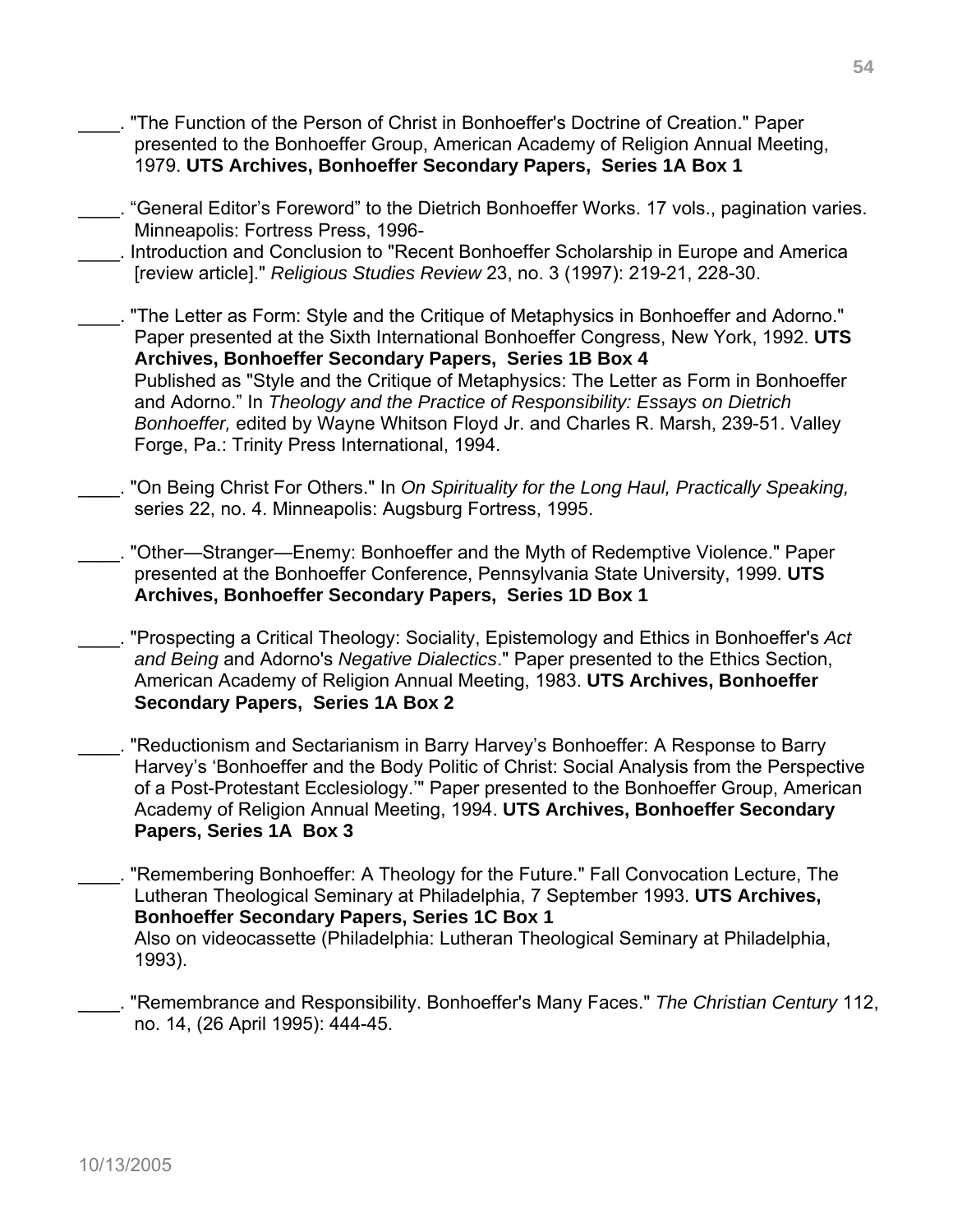- Response to "Bonhoeffer's Theory of Modernity and Gutierrez' Critique of Modern Theology," by Clifford J. Green. Paper presented to the Bonhoeffer Group, American Academy of Religion Annual Meeting, 1991.
- \_\_\_\_. Response to "Community, World and the Unity of Revelation: Bonhoeffer's Theological Critique of Hegel," by Charles R. Marsh, *Newsletter, International Bonhoeffer Society, English Language Section,* no. 45 (October 1990).
- \_\_\_\_. "Response to Glen Stassen and Renate Wind." A paper presented to the "Bonhoeffer: Theology and Social Analysis" Group, the American Academy of Religion, Denver, 17-20 November 2001.
- \_\_\_\_. Response to "Totalitarianism of the One–Church and State in Modernity: Focus on Nazi Germany," by Rolf Ahlers. Paper presented to the Bonhoeffer Group, American Academy of Religion Annual Meeting, 1993.
- \_\_\_\_. "Revisioning Bonhoeffer for the Coming Generation: Challenges in Translating the *Dietrich Bonhoeffer Works*." *Dialog: A Journal of Theology* 34 (Winter 1995): 32-38. **UTS Archives, Bonhoeffer Secondary Papers, Series 2A Box 1**
- \_\_\_\_. *The Wisdom and Witness of Dietrich Bonhoeffer.* Minneapolis: Fortress Press, 2000. \_\_\_\_. "Theology and the Dialectics of Otherness: Epistemology, Sociality and Ethics in Bonhoeffer's *Act and Being* and Adorno's *Negative Dialectics*." Ph.D. diss., Emory University, 1985.
- \_\_\_\_. T*heology and the Dialectics of Otherness: On Reading Bonhoeffer and Adorno*. Latham, Maryland: University Press of America, 1988.
- \_\_\_\_. "'These People I Have Loved Now Live': Bonhoeffer, Democracy, and Public Theology." L*uther, Bonhoeffer, and the Public Realm. Lutheran Theological Seminary Bulletin* 76, no. 4 (Fall 1995): 27-39.
- Floyd, Wayne Whitson, Jr., and Clifford J. Green. *Bonhoeffer Bibliography: Primary Sources and Secondary Literature in English.* Evanston: American Theological Library Association, 1992.
- \_\_\_\_. Bonhoeffer Bibliography Updates. Newsletter, International Bonhoeffer Society, English Language Section No. 52 (February 1993); No. 55 (February 1994); No. 59 (August 1995); No. 61 (July 1996); No. 63 (February 1997); No. 66 (February 1998); No. 69 (February 1999).
- \_\_\_\_. English-language citations in *Internationale Bibliographie zu Dietrich Bonhoeffer. International Bibliography on Dietrich Bonhoeffer*, edited by Ernst Feil and Barbara E. Fink. Gütersloh: Chr. Kaiser, 1998.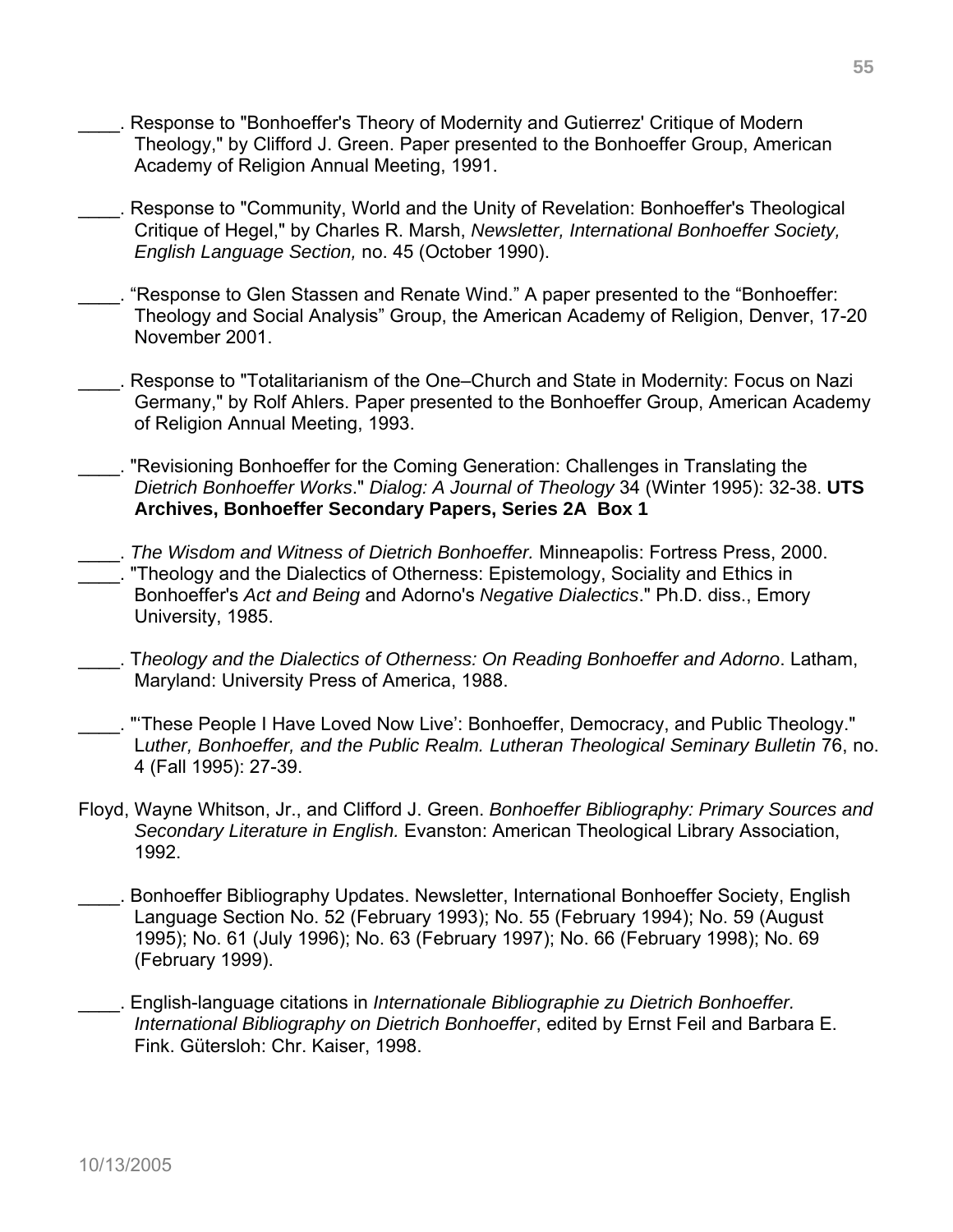- Floyd, Wayne Whitson, Jr., and Joel W. Huffstetler. Bonhoeffer Bibliography Update. Newsletter, International Bonhoeffer Society, English Language Section No. 40 (1989): 3-8.
- Floyd, Wayne Whitson, Jr. and Charles R. Marsh, eds. *Theology and the Practice of Responsibility: Essays on Dietrich Bonhoeffer.* Valley Forge, Pa.: Trinity Press International, 1994. Essays originally published in The Union Seminary Quarterly Review, 46, nos. 1-4 (1993).
- Floyd, Wayne Whitson, Jr., and William Jay Peck. "Bonhoeffer and the Social Theorists: A Critique of the Enlightenment and the Task of Ethics." Panel discussion before the Bonhoeffer Group, American Academy of Religion Annual Meeting, 1983.
- Foley, Grover. "Christianity, Religion and Humanism." *Austin Seminary Bulletin* 80, no. 1 (1964): 3-20.

\_\_\_\_. "Religionless Religion." *The Christian Century* 80 (11 September 1963): 1096-99.

- Ford, Charles E. "Bonhoeffer on Abortion." *Lutheran Forum* 24 (November 1990): 32-33.
- \_\_\_\_. "Dietrich Bonhoeffer: a discussion of the film 'Bonhoeffer: Agent of Grace' compared with the book *Dietrich Bonhoeffer: A Biography*." Saint Louis University, 28 July 2000. **UTS Archives, Bonhoeffer Secondary Papers, Series 1C Box 1**
- \_\_\_\_. "Dietrich Bonhoeffer, the Resistance, and the Two Kingdoms." *Lutheran Forum* 27, no. 3 (August, 1993): 28-34.
- \_\_\_\_. "Dietrich Bonhoeffer and the Russian Religious Renaissance." Paper presented at the Sixth International Bonhoeffer Congress, New York, 1992. **UTS Archives, Bonhoeffer Secondary Papers, Series 1B Box 4**
- \_\_\_\_. "Luther, Bonhoeffer, and Revolution." *Lutheran Forum* 25 (1991): 24-28.
- Ford, David. "Bonhoeffer, Holiness and Ethics." In *Holiness: Past and Present*. Ed. Stephen C. Barton. London: T & T Clark, 2003.
- \_\_\_\_. "Prayer and Righteous Action: Exploring Bonhoeffer's Suggestion." *New Blackfriars* 66 (July-August 1985): 336-47.
- Forell, George. "Realized Faith, the Ethics of Dietrich Bonhoeffer." In *The Place of Bonhoeffer: Problems and Possibilities in His Thought,* edited and introduced by Martin E. Marty, 199- 224. New York: Association Press, 1962.
- Forrest, Martin R. "Christology from Below: an examination of the Black Christology of TakatsoMofokeng in the context of the development of Black Theology in South Africa and in critical relation to the Christological ethic of Dietrich Bonhoeffer." MA thesis,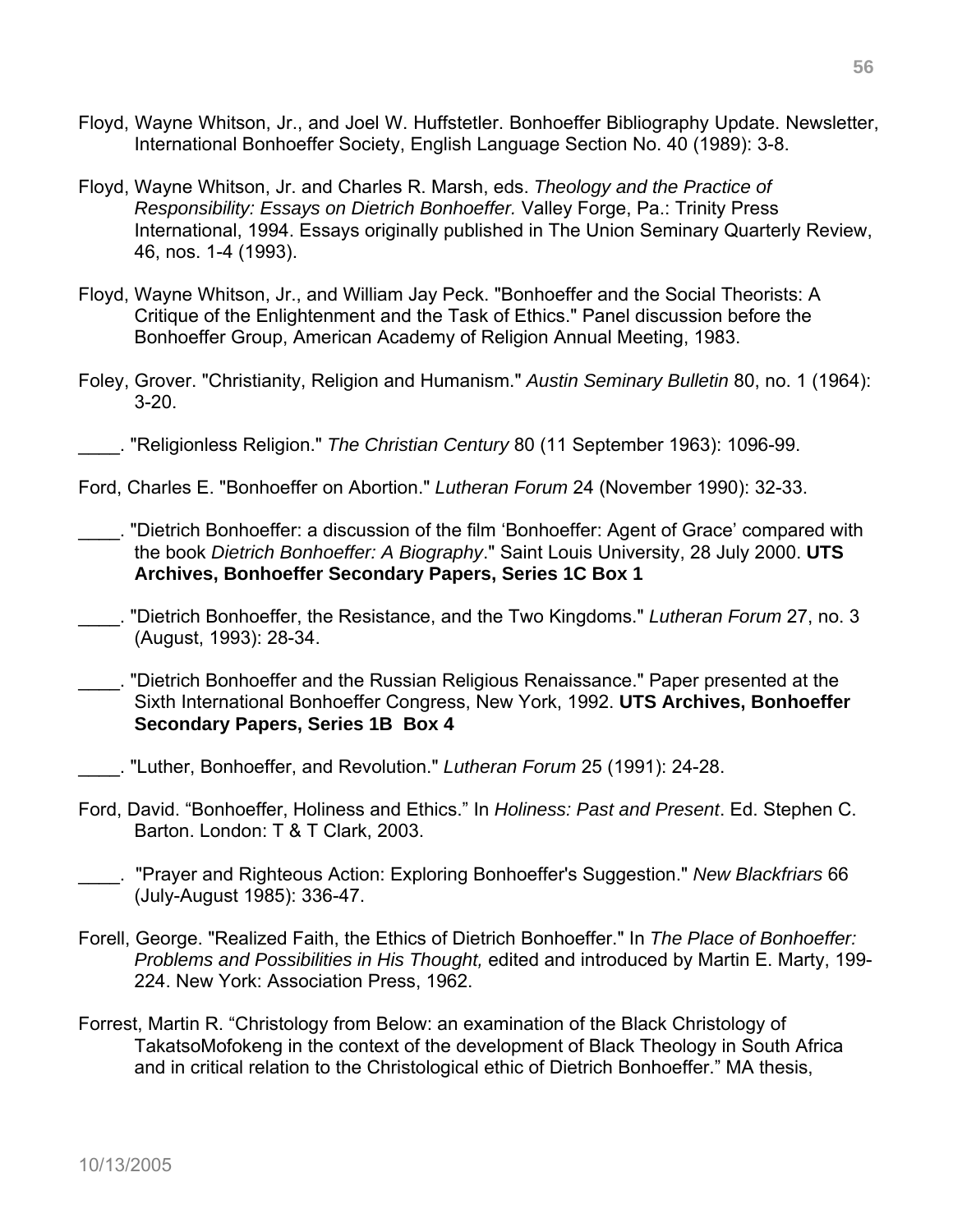University of Cape Town, SA, 1987. **UTS Archives, Bonhoeffer Secondary Papers, Series 2B Box 1**

- \_\_\_\_. "Learning from the Struggle in Bonhoeffer's Christological Ethic." *Journal of Theology for Southern Africa* 60 (Summer 1987): 57-72.
- Forrester, D. B. "Some Thoughts on 'Religionless Christianity.'" *Indian Journal of Theology* 13, no. 1 (1964): 11-19.
- Foster, Richard J. "Seeking a Contemporary Paradigm [of the Holiness Tradition]." In *Streams of Living Water: Celebrating the Great Traditions of Christian Faith*, 72-82. San Francisco: HarperSanFrancisco, 1998.
- Fourth International Bonhoeffer Congress, Hirschluch bei Storkow, DDR, 12-17 June 1984. "Lehre, Bekenntnis und verbindliche Kirche. Dietrich Bonhoeffer und die Bekenntnisse." Conference program, list of participants, correspondence. **UTS Archives, Bonhoeffer Secondary Papers, Series 1B Box 2-3**
- Fowl, Stephen E. and L. Gregory Jones. "Living and Dying in the Word: Dietrich Bonhoeffer as a Performer of Scripture." In *Reading in Communion. Scripture and Ethics in Christian Life*, 135-64. London: SPCK, 1991.
- **EXECT:** *Reading in Communion: Scripture and Ethics in Christian Life. Eugene, Ore.: Wipf and* Stock, 1998; London: SPCK, 1991.
- Francis, Mabel. *The Cost of Joy.* Audiotapes of the Julius Brown Gay Lecture Series presented at Southern Baptist Theological Seminary, Louisville, Ky., 8-10 October 1996. Louisville, Ky.: The Seminary, 1996.
- Franke, Christina-Maria. "The Concept of Shame—A Basic Commentary on the Reality of Sin." A paper presented to the combined session of the "Bonhoeffer: Theology and Social Analysis" and "Christian Systematic Theology" Groups, The American Academy of Religion, Toronto, 23-26 November 2002. **UTS Archives, Bonhoeffer Secondary Papers, Series 1A Box 3**
- Fredrick, Thomas W. "Bonhoeffer, Unplugged." Review of Eberhard Bethge, *Dietrich Bonhoeffer. A Biography.* Revised Edition. *Mars Hill Review,* No. 18: 134-137.
- Fremantle, Anne Jackson. "Christians and Unbelievers." In *The Protestant Mystics*. Boston: Little, Brown, 1964.
- Freudenberg, Adolf. "Visits to Geneva." In *I Knew Dietrich Bonhoeffe*r, edited by Wolf-Dieter Zimmermann and Ronald Gregor Smith, translated by Käthe Gregor Smith, 66-169.
- Fricke-Hein, Hans. "Dietrich Bonhoeffer: His Significance for Today." *On the Way*: Occasional Papers of the Wisconsin Conference of the United Church of Christ 12, no. 2 (Winter 1995-1996): 23-40. **UTS Archives, Bonhoeffer Secondary Papers, Series 2A Box 1**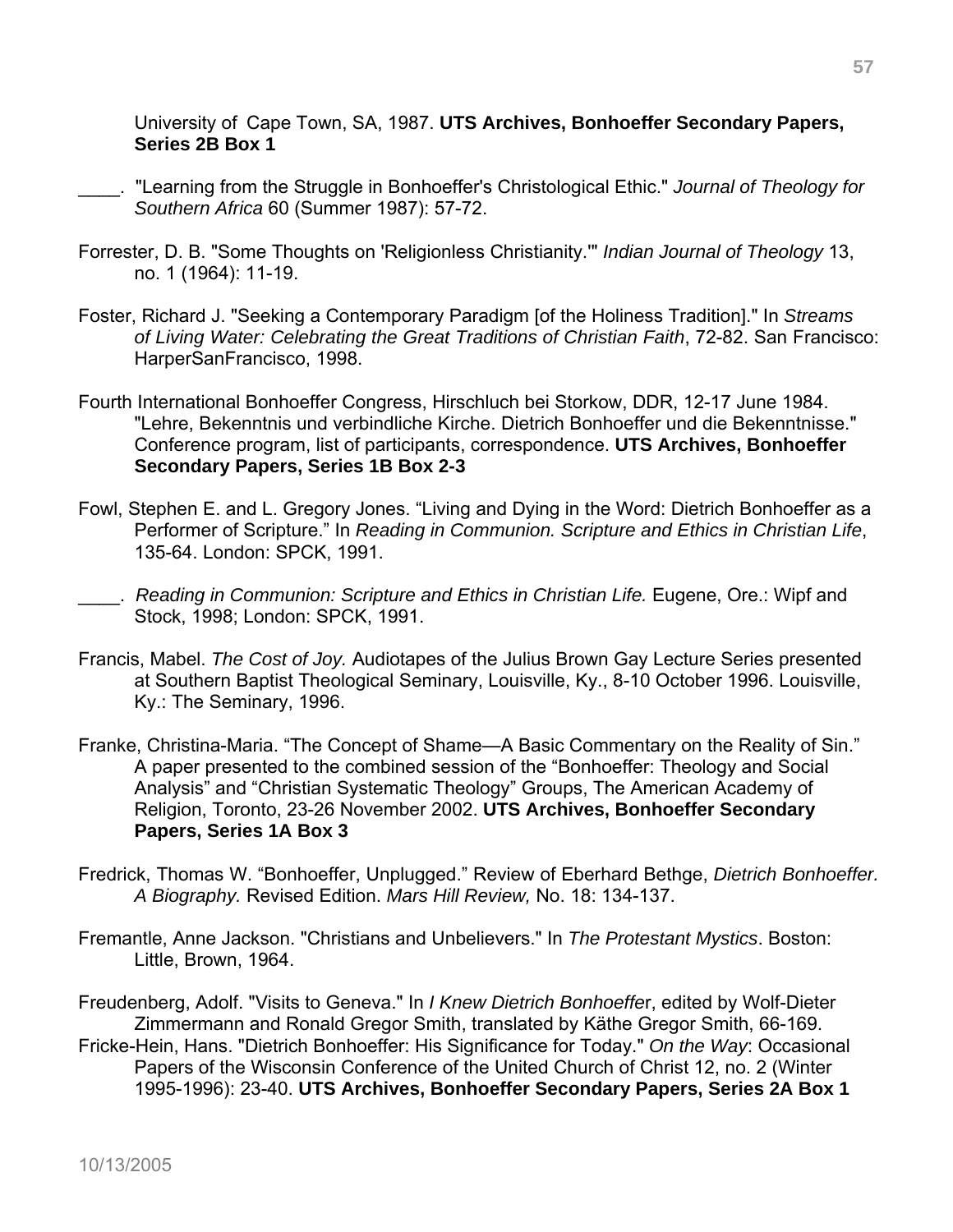Friedlander, Albert H. "Bonhoeffer and Baeck: Theology After Auschwitz." *European Judaism* 14 (Summer 1980): 26-32.

\_\_\_\_. "Israel and Europe." Paper presented at the Fifth International Bonhoeffer Congress, Amsterdam, 1988. Published in *Bonhoeffer's Ethics: Old Europe and New Frontiers*, edited by Guy Carter, René van Eyden, Hans-Dirk van Hoogstraten, and Jurjen Wiersma, 112-120. Kampen, the Netherlands: Kok Pharos, 1991. **UTS Archives, Bonhoeffer Secondary Papers, Series 2A Box 1**  Manuscript version in *Bonhoeffer 1988: The Ethics: Proceedings of the Fifth International Bonhoeffer Society Conference, Amsterdam, 13-19 June 1988*, edited by Hans Dirk van Hoogstraten and Guy Christopher Carter. **UTS Archives, Bonhoeffer Secondary Papers, Series 1B Box 3** 

- Friesen, Leroy Gene. "A Comparative Analysis of the Ethical Methodologies Employed by Dietrich Bonhoeffer in his Ethics Fragments." Ph.D. diss., University of Iowa, 1972.
- Fritz, William. "Symphonie Bonhoeffer: Dietrich Bonhoeffer and Music." *Journal of Church Music* 25, no. 7 (1983): 4-7.
- Frost, Brian. "What I Owe to Dietrich Bonhoeffer." *Newsletter, International Bonhoeffer Society, British Section*, 25 (April 1998): 3-4.
- Frostin, Per. "Marx's and Bonhoeffer's Criticism of Religion: Some Observations Towards a Synthesis Between Christianity and Marxism." In *Christian Faith and the Chinese Experience: Papers from an ecumenical colloquium, Louvain, Belgium, September 1974*, edited by Peter K. H. Lee, et al., 75-80. Geneva: Lutheran World Federation and Pro Mundi Vita, 1974.
- Fudge, Thomas A. "Bonhoeffer and Gutierrez: Unlikely Allies in Christian Revolution." *Colloquium: The Australian and New Zealand Theological Review* 28, no. 2 (1 November 1996): 31-32.
- Fuller, Reginald H. Introduction to *Two Studies in the Theology of Bonhoeffer*, by Jürgen Moltmann and Jürgen Weissbach, translated by Reginald H. Fuller and Ilse Fuller. New York: Scribner, 1967.
- \_\_\_\_. "Liturgy and Devotion." In *The Place of Bonhoeffer: Problems and Possibilities in His Thought*, edited and with an introduction by Martin E. Marty, 169-96. New York: Association Press, 1962; London: SCM, 1963; Westport, Conn: Greenwood Press, 1982.
- \_\_\_\_. "World Come of Age: A Second Look at Bonhoeffer." In *Conflicting Images of Man*, edited by William Nicholls, 133-63. New York: Seabury, 1966.
- Funamoto, Hiroki. "Dietrich Bonhoeffer's Ethics and the Church in Japan." *Kwansei Gakuin University Annual Studies* 36 (December 1987): 7-19. **UTS Archives, Bonhoeffer Secondary Papers, Series 2A Box 1**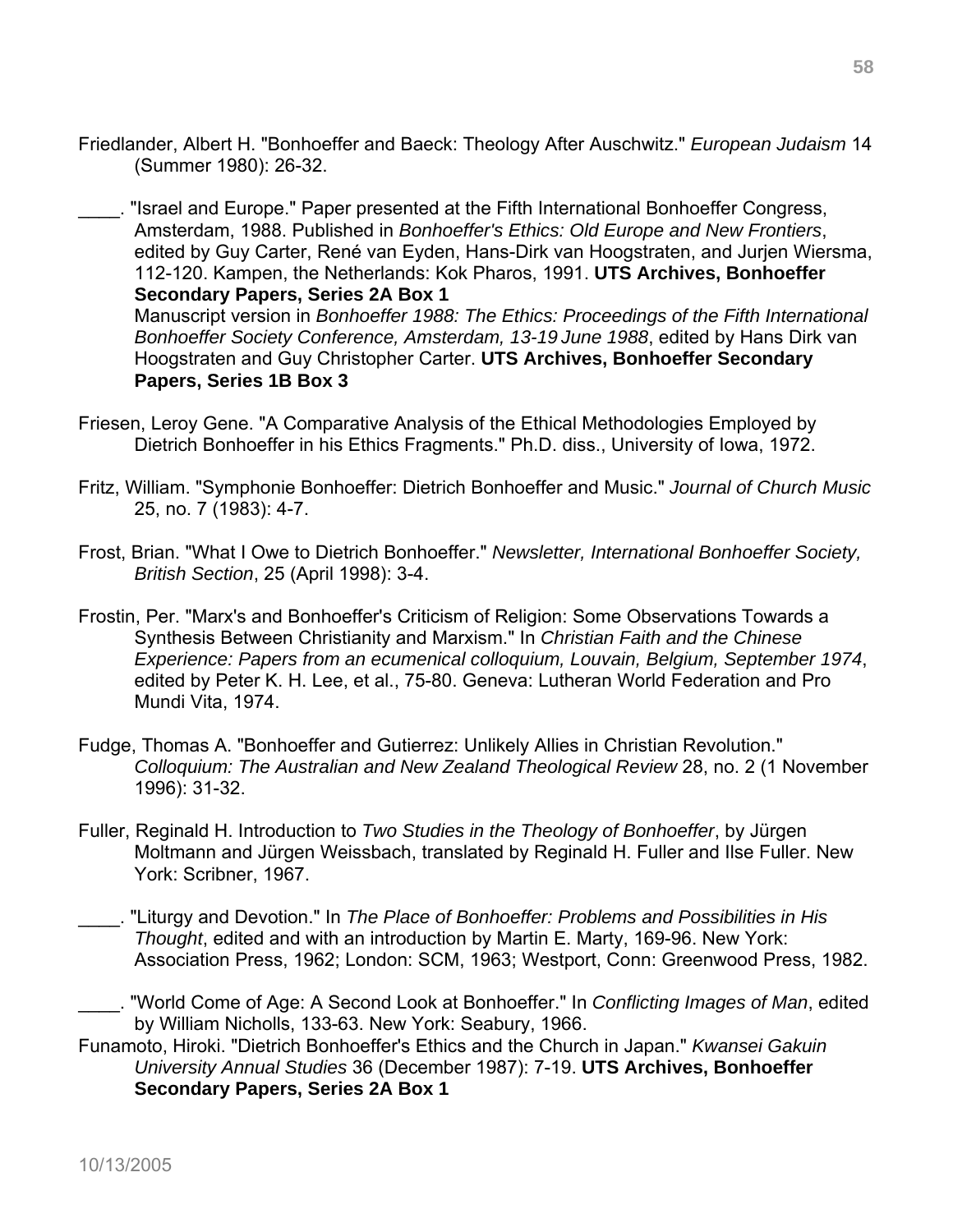- \_\_\_\_. "Penultimate and Ultimate in Dietrich Bonhoeffer's Ethics." In *Being and Truth*, edited by Alistair Kee and Eugene T. Long, 376-92. London: SCM Press Ltd., 1986. **UTS Archives, Bonhoeffer Secondary Papers, Series 2A Box 1**
- . "A Survey of the Fundamental Motifs of Dietrich Bonhoeffer's Ethics and Their Limitations, with Special Reference to his Importance to the Church in Japan." Ph.D. diss., St. Andrews, 1982.
- Furuya, Yasuo C. "Bonhoeffer and King: Two Twentieth Century Martyrs." *Humanities, Christianity and Culture* (Jimbun Kagaku Kenkyu) (International Christian University, Tokyo) 8 (1973): 1-22.
- Galli, Mark and Barbara Galli. "Did You Know? Little-known or Remarkable Facts about Dietrich Bonhoeffer (1906-1945)." *Christian History* 10, no. 4 (1991): 2-3.
- Gallimore, Amy Denise. "Bonhoeffer: An Original Historical Drama; or, Bonhoeffer: Coming of Age." B.A. thesis, James Madison University, 1986.
- Gardner, E. Clinton. *Christocentrism in Christian Social Ethics: A Depth Study of Eight Modern Protestants.* Washington, D.C.: University Press of America, 1983.
- \_\_\_\_. "Critique of Christocentric Models of Ethical Analysis." *Religion in Life* (Summer 1970): 205-20.
- Gardner, R. F. "Theology and Praxis: An Examination of the Praxis of Liberation of the Latin American Theologians and the Practice of Faith of Dietrich Bonhoeffer." Master's thesis, University of Birmingham, 1979.
- Gebuhr, Ann, composer, and Robert Hatten, librettist. *Bonhoeffer, An Opera in Two Acts.* Premiere Performance 19-22 May 2000, Moores Opera House, Houston Baptist University Department of Music: project proposal, 1998; programs; floppy disk of email from A. Gebuhr and photos from performance;correspondence;Libretto [English]; HBU News article, Sept. 2000. **UTS Archives, Bonhoeffer Secondary Papers, Series 3 Box 1**
- Geffré, Claude. "The Outlook for the Christian Faith in a World of Religious Indifference." In *Indifference to Religion*, edited by Jean-Pierre Jossua and Claude Geffre, 58-67. Edinburgh: T. & T. Clark; New York: Seabury Press, 1983.
- Gerlach, Wolfgang. "The Attitude of the Confessing Church toward German Jews in the Third Reich, and the Way After." In *The Barmen Confession: Papers from the Seattle Assembly,* vol. 26 of Toronto Studies in Theology, edited by Hubert G. Locke, 91-118. Lewiston, N. Y.: Edwin Mellen Press, 1987.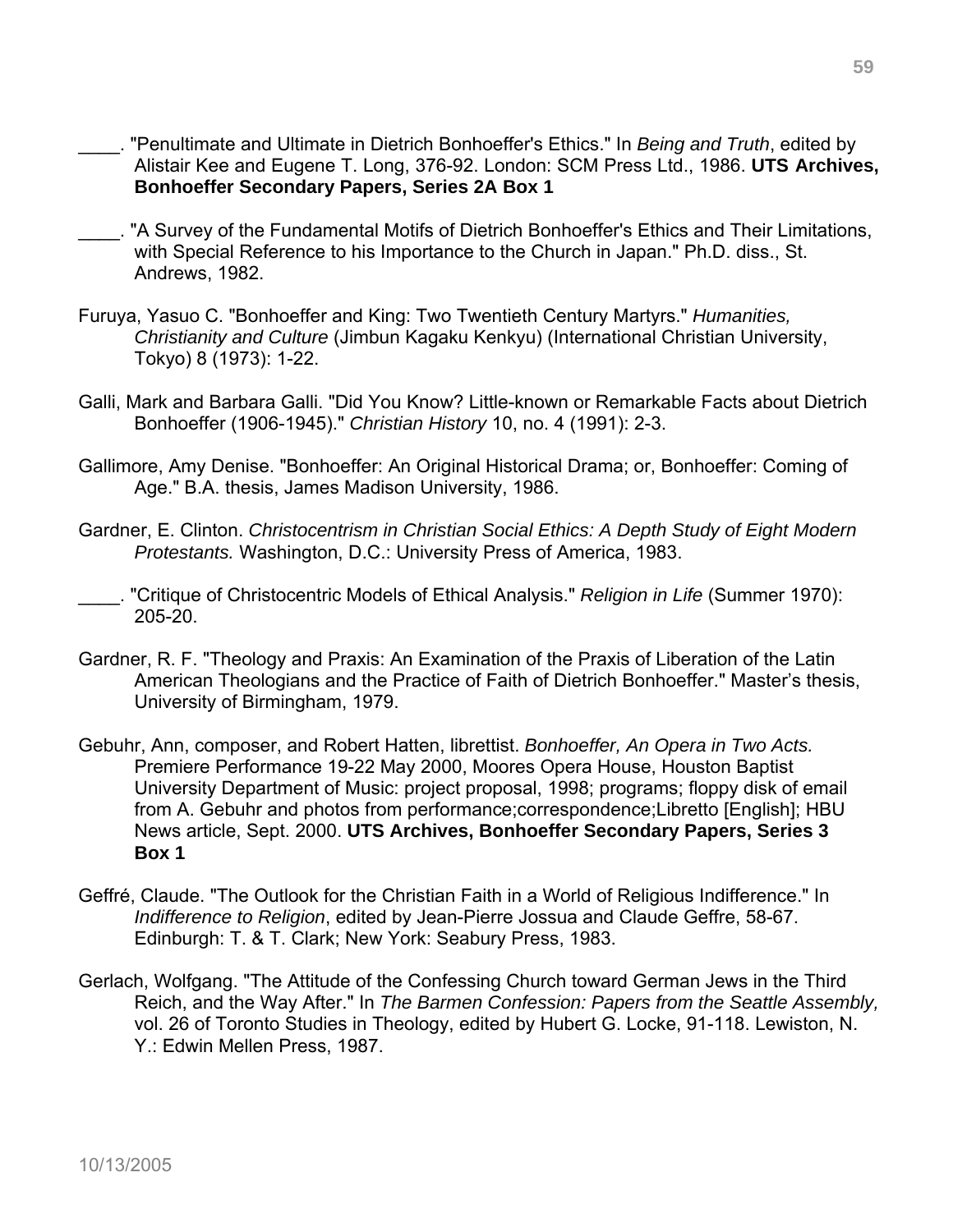- \_\_\_\_. "Der Jude hält die Christusfrage offen. Zu einer Theologie nach der Shoa im Gespräch mit Bonhoeffer." Paper presented at the Eighth International Bonhoeffer Congress, Berlin, Germany, 20-25 August 2000. Edited by Christian Gremmels and Wolfgang Huber. Gütersloh: Chr. Kaiser, 2002
- Gerrens, Uwe. "Psychiater unter der NS-Diktatur. Karl Bonhoeffers Einsatz für rassisch und politisch verfolgte Kollegen." n.d. **UTS Archives, Bonhoeffer Secondary Papers, Series 2A Box 2**

Gevers, Francis. "Theology of Revolution." *Silliman Journal* 18, no. 3 (1971): 243-257. Geyer, Alan. "Creation and Politics in Bonhoeffer's Thought." *Church and Society* 85, no. 6 (July-August 1995): 93-100.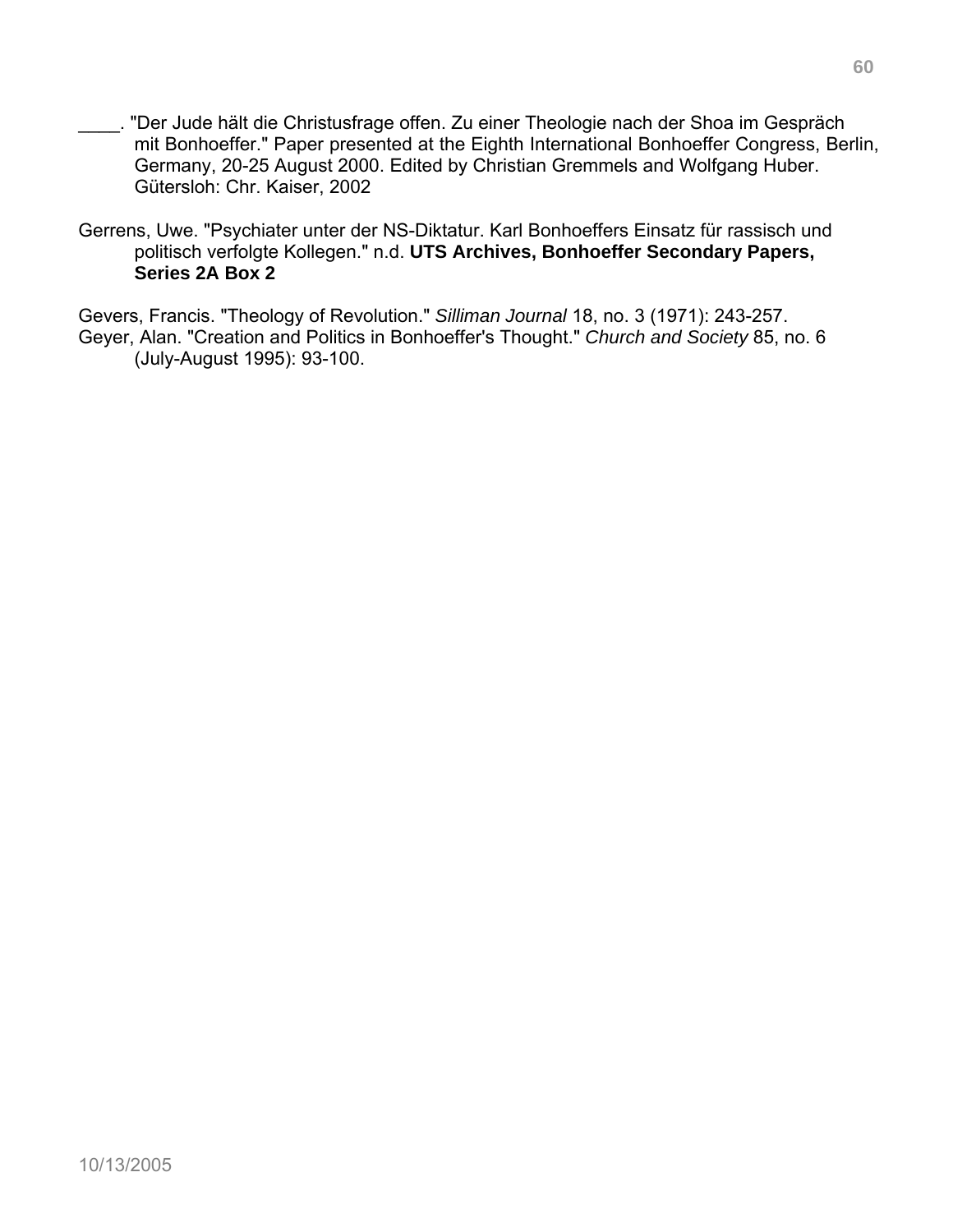- Geyer, Michael. "Resistance as Ongoing Project: Visions of Order, Obligations to Strangers, and Struggles for Civil Society, 1933-1990." In *Resistance Against the Third Reich, 1933- 1990*, edited by Michael Geyer and John W. Boyer, 325-50. Chicago: University of Chicago Press, 1994.
- Geyer, Michael and John W. Boyer, eds., *Resistance Against the Third Reich, 1933-1990.* Chicago: University of Chicago Press, 1994.
- Gibellini, Rosino. "The Confrontation between the Theology of the North and the Theology of the South." In *Beyond Borders,* 257-271. Edited by Timothy Matovina. Maryknoll: Orbis, 2001.
- \_\_\_\_. "Remember Bonhoeffer." *Berlino celebrazioni bonhoefferiane: Il Regno* 31., No. 547 (15 March 1986): 133-135. **UTS Archives, Bonhoeffer Secondary Papers, Series 2A Box 2**
- \_\_\_\_. "Studi so Bonhoeffer (editoriale)." In *Dossier Bonhoeffer: Giornale di Teologia* 50. Brescia, Italia: Editrice Queriniana, 1971, 1975. **UTS Archives, Bonhoeffer Secondary Papers, Series 2A Box 1 [Bethge, E.]**

Giardina, Denise. *Saints and Villains:* A novel. New York: W. W. Norton & Co., 1998.

- \_\_\_\_. Untitled excerpt from *Saints and Villains*. [Dietrich Bonhoeffer and T. S. Eliot in Chichester]. *Image* 18 (Winter, 1997-98): 5-16. **UTS Archives, Bonhoeffer Secondary Papers, Series 2A Box 2**
- Gibbs, John. "Dietrich Bonhoeffer." Chap. 2 in The New Theologians: Bultmann, Bonhoeffer, Tillich, Teilhard de Chardin, edited by Russell Robert Acheson, 11-25. London: Mowbray, 1964.
- Giddings, Laura. "Dietrich Bonhoeffer and André Trocmé: A Comparison of Their Lives and Thoughts on Nonviolence," Senior Project, 1984. **UTS Archives, Bonhoeffer Secondary Papers, Series 2B Box 1**
- Gilbert, Douglas and J. Martin Bailey. *The Steps of Bonhoeffer: A Pictorial Album*. Philadelphia and Boston: Pilgrim Press, 1969.
- Gilbert, Felix. "Dietrich Bonhoeffer." In his *A European Past. Memoirs 1905-1945*, 92-97. New York: W.W. Norton, 1988.
- Giles, John H. "Bonhoeffer and H. R. Niebuhr: Epistemological Relativity and its Impact on the Church's Task of Evangelism." Paper presented at the Third International Bonhoeffer Congress, Oxford, 1980. With abstract. **UTS Archives, Bonhoeffer Secondary Papers, Series 1B Box 2**

Gilkey, Langdon B. "Is God Dead?" *Notes from the Garage Door* 3, no. 1 (1966): 24-28.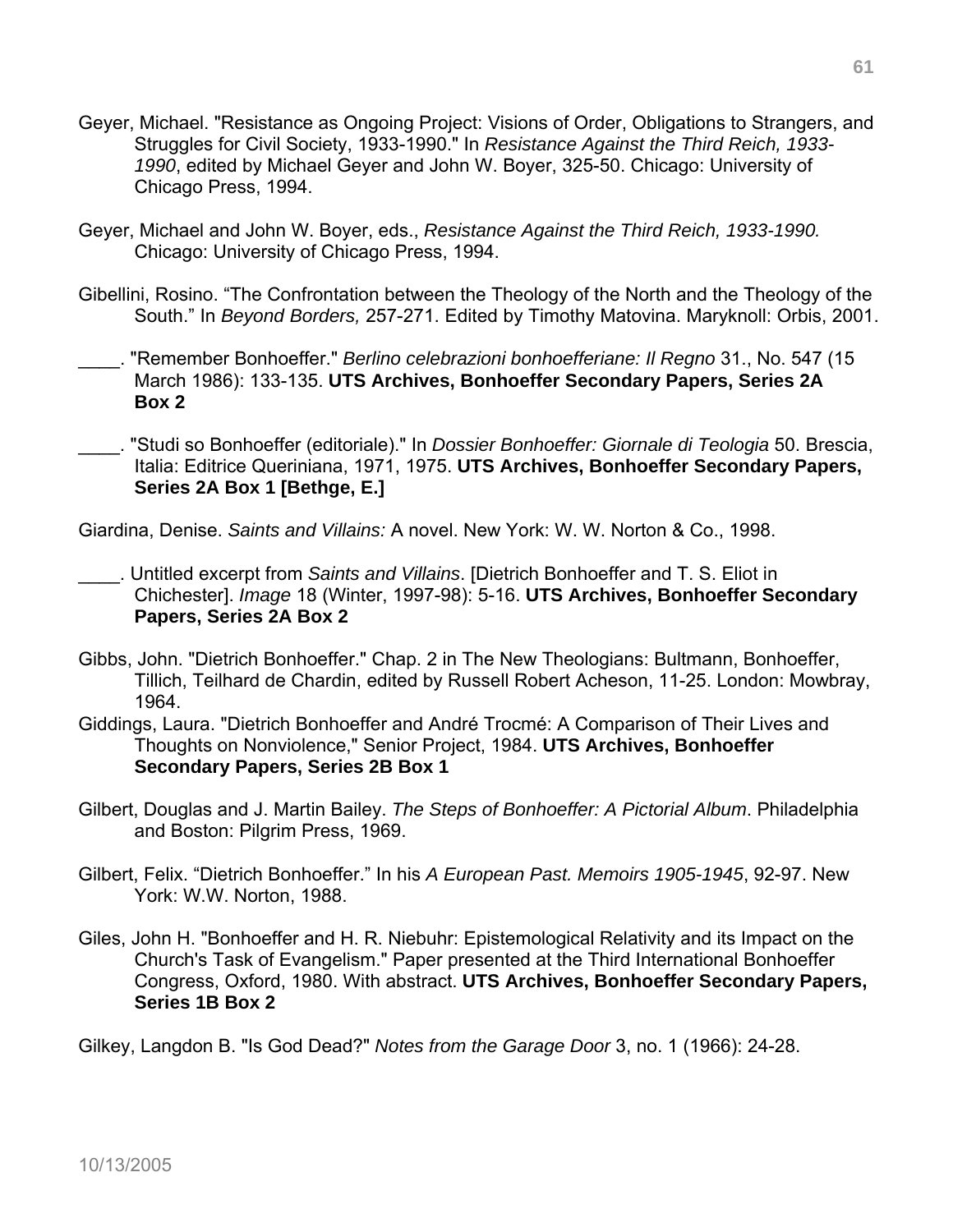- Gill, Robin, trans. "Ethics and Christian Ethics" [excerpt from Ethics], by Dietrich Bonhoeffer. In *A Textbook of Christian Ethics*, 100-101, 109-117, 166. Edinburgh: T & T Clark, 1985.
- Gill, Theodore A. "Bonhoeffer as Aesthete." Paper presented to the Bonhoeffer Group, American Academy of Religion Annual Meeting, 1975. **UTS Archives, Bonhoeffer Secondary Papers, Series 1A Box 1**
- \_\_\_\_. "Dietrich Bonhoeffer." Chap. 9, 93-100 in *Twelve Makers of Modern Protestant Thought*, edited by George L. Hunt. New York: Association Press, 1971.
- \_\_\_\_. *Memo for a Movie: A Short Life of Dietrich Bonhoeffer.* New York: Macmillan; London: SCM, 1971.
	- \_\_\_\_. "The World Has Come of Age." *The Chaplain* 16, no. 5 (1959): 49-55.
- Gilmour, S. Maclean. "Seven on Bonhoeffer." *The Christian Century* 89 (October 17, 1962): 1260.
- Glazener, Mary. "A Celebration of the Martyrs of the Church in the 20th Century." *Newsletter, International Bonhoeffer Society, English Language* Section 68 (October 1998): 1-3.
- \_\_\_\_. *The Cup of Wrath: The Story of Dietrich Bonhoeffer's Resistance to Hitler.* Savannah, Ga.: F. C. Beil, 1992; Macon, Ga.: Smith & Helwys, 1993.
- \_\_\_\_. "On Being a Christian Today: Dietrich Bonhoeffer's Personal Faith." Paper presented at the Seventh International Bonhoeffer Congress, Capetown, 1996. **UTS Archives, Bonhoeffer Secondary Papers, Series 1B Box 5**  Published in *Reflections on Bonhoeffer: Essays in Honor of F. Burton Nelson*, edited by Geffrey B. Kelly and C. John Weborg, 87-99. Chicago: Covenant Publications, 1999.
- \_\_\_\_. "The Twelve Year Experiences of Writing *The Cup of Wrath*. A Novel based on Dietrich Bonhoeffer's Resistance to Hitler: Learning for Life with Dietrich Bonhoeffer." Paper presented at the Eighth International Bonhoeffer Congress, Berlin, Germany, 20-25 August 2000. **UTS Archives, Bonhoeffer Secondary Papers, Series 1B Box 7**
- Glenthøj, Jørgen. "Dietrich Bonhoeffer and the Dassel Conference." Paper presented at the Fifth International Bonhoeffer Congress, Amsterdam, 1988. With "Niederschrift über die Verhandlungen der ökumenischen Arbeitstagung in Dassel, 6-10 März 1933." **UTS Archives, Bonhoeffer Secondary Papers, Series 1B Box 3**  In *Bonhoeffer 1988: The Ethics: Proceedings of the Fifth International Bonhoeffer Society Conference, Amsterdam, 13-19 June 1988*, edited by Hans Dirk van Hoogstraten and Guy Christopher Carter. Manuscript. **UTS Archives, Bonhoeffer Secondary Papers, Series 1B Box3**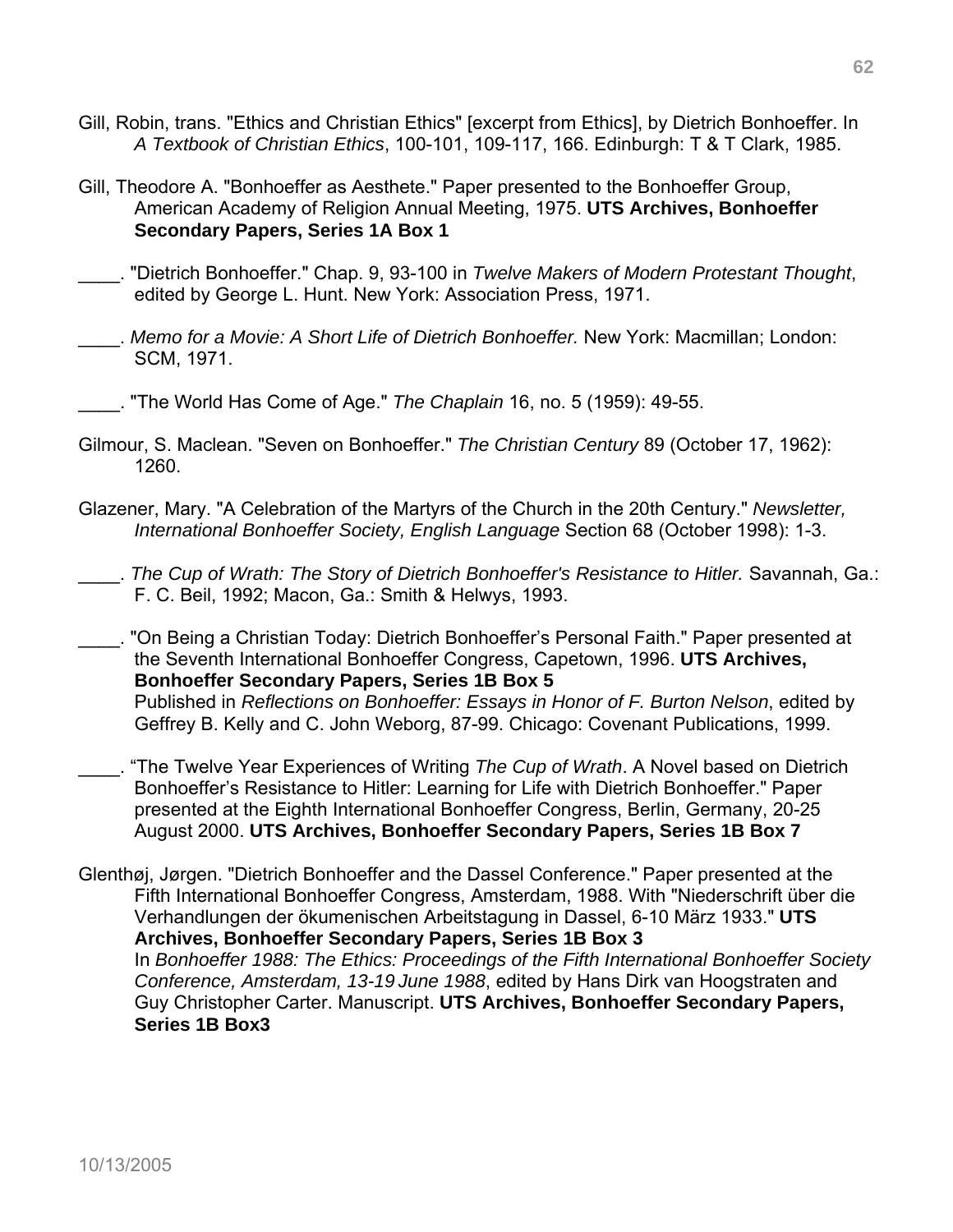- \_\_\_\_. "Dietrich Bonhoeffer's Way between Resistance and Submission." In *A Bonhoeffer Legacy: Essays in Understanding*, edited by A. J. Klassen, 170-77. Grand Rapids, Mich.: William B. Eerdmans, 1981.
- \_\_\_\_. *Dokumente zur Bonhoeffer Forschung*. [Contains material in English.] Munich: Christian Kaiser Verlag, 1969.
- \_\_\_\_. "Die Eideskrise 1938 und Dietrich Bonhoeffer." Paper presented at the Fourth International Bonhoeffer Congress, Hirschluch bei Storkow, 1984. First and second drafts. **UTS Archives, Bonhoeffer Secondary Papers, Series 1B Box 2**  Published as "Die Eideskrise in der Bekenneden Kirche 1938 und Dietrich Bonhoeffer" in *Zeitschrift für Kirchengeschichte* 96.3 (1985), 377-394. **UTS Archives, Bonhoeffer Secondary Papers, Series 2A Box 2**
- \_\_\_\_. "Niederschrift über die Verhandlungen der ökumenischen Arbeitstagung in Dassel vom 6. - 10. März 1933."
- \_\_\_\_. "'On a Much More Central Point': Karl Barth's Attitude to the Aryan Paragraph." Paper presented at the conference on the Holocaust, "Remembering for the Future," Oxford, 1- 13 July 1988. **UTS Archives, Bonhoeffer Secondary Papers, Series 1D Box 1**
- Goatley, L., and W. F. Graham. "Natural Theology and the Natural Sciences." *Religion in Lif*e 67 (Spring 1978): 23-24.
- Goddard, Donald. *The Last Days of Dietrich Bonhoeffer*. New York: Harper and Row, 1976.
- Godsell, Tommy. "Living Through the Crisis: Some Reflections on the Current Crisis in Which South African Christians Are Living, in Light of the Life and Thought of Dietrich Bonhoeffer." *Koers* 43, no. 5 (1978): 434-55.
- Godsey, John D. "After 50 Years: The Enduring Legacy of Dietrich Bonhoeffer." Address at Christ Church, Wilmington, Del., 9 April 1995. **UTS Archives, Bonhoeffer Secondary Papers, Series 1C Box 1**
- \_\_\_\_. "Barth and Bonhoeffer." *Christian History* 10, no. 4 (1991): 24.
- \_\_\_\_. "Barth and Bonhoeffer." *The Drew Gateway* 33, no. 1 (1962): 3-20.
- \_\_\_\_. "Barth and Bonhoeffer: The Basic Difference." Presidential address, American Theological Society, April 1986. Published in *Quarterly Review: A Scholarly Journal for Reflection on Ministry* 7, no. 1

(1987): 9-27. **UTS Archives, Bonhoeffer Secondary Papers, Series 1C Box 1**

\_\_\_\_. "Bonhoeffer, Dietrich." In *Funk and Wagnalls New Encyclopedia*, edited by Robert S. Phillips. Rev. ed. New York: Funk and Wagnalls, 1983.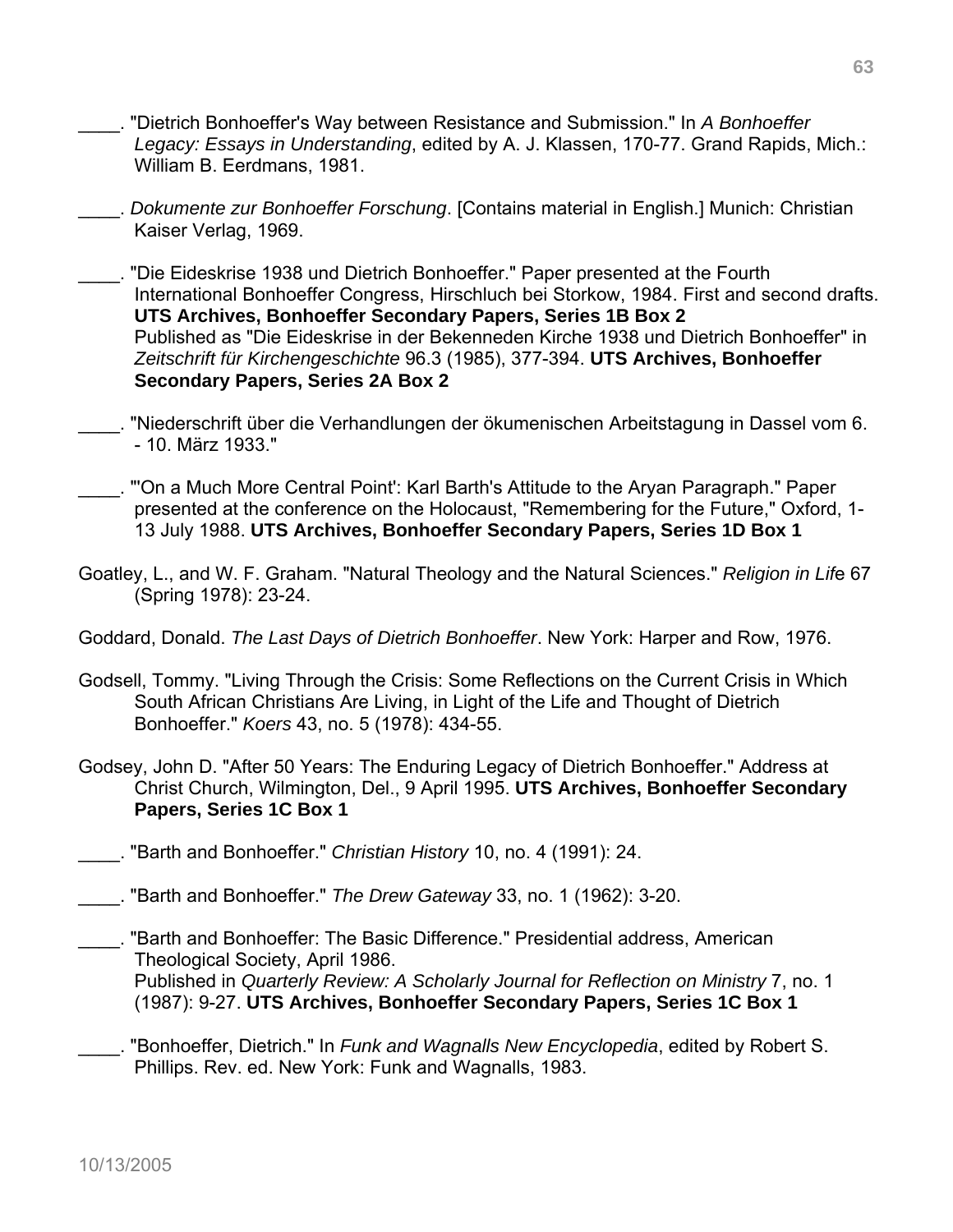- \_\_\_\_. *Bonhoeffer for the Eighties*. Shalom Paper, no. 8. Washington D.C.: Churches' Center for Theology and Public Policy, 1980. **UTS Archives, Bonhoeffer Secondary Papers, Series 2A Box 2**
- \_\_\_\_. "Bonhoeffer, The Greek Gods, and this worldly Christianity." Paper presented at the Sixth International Bonhoeffer Congress, New York, 1992. **UTS Archives, Bonhoeffer Secondary Papers, Series 1B Box 4**
- \_\_\_\_. "Bonhoeffer and the Third World: West Africa, Cuba, Korea." Paper presented at the Third International Bonhoeffer Congress, Oxford, 1980. Published in *Ethical Responsibility: Bonhoeffer's Legacy to the Churches*, edited by John D. Godsey and Geffrey B. Kelly, 257-65. Vol. 6 of Toronto Studies in Theology, Bonhoeffer Series, no. 1. New York and Toronto: Edwin Mellen Press, 1981.
- \_\_\_\_. "Bonhoeffer's Costly Theology." *Christian History* 10, no. 4 (1991): 22-25. **UTS Archives, Bonhoeffer Secondary Papers, Series 2A Box 2**
- "Bonhoeffer's Doctrine of Love." Paper presented at the Fifth International Bonhoeffer Congress, Amsterdam, 1988. Published as "The Doctrine of Love" in *New Studies in Bonhoeffer's Ethics*, edited by William J. Peck, 187-234. Vol. 30 of Toronto Studies in Theology, Bonhoeffer Series, no. 3. Lewiston, N.Y. and Queenston, Ontario: Edwin Mellen Press, 1987.) Summary published in Guy Carter, René van Eyden, Hans-Dirk van Hoogstraten, Jurjen Wiersma, eds., *Bonhoeffer's Ethics: Old Europe and New Frontiers*, Kampen, the Netherlands: Kok Pharos, 1991, p.40. **UTS Archives, Bonhoeffer Secondary Papers, Series 2A Box 1**
- \_\_\_\_. "Bonhoeffer's Non-Religious Christianity Revisited." Paulssen Convocation Address, Lutheran Theological Seminary, Gettysburg, Pa., April 1985. Published in *Lutheran Theological Seminary Bulletin* 65, no. 4 (1985): 19-33. **UTS Archives, Bonhoeffer Secondary Papers, Series 2A Box 2**
- \_\_\_\_. "Bonhoeffer's Question for American Churches." *The AME Zion Quarterly Review* 95, no. 1 (1983): 2-8.
- \_\_\_\_. "Dietrich Bonhoeffer." Chap. 2 in *The Modern Theologians: An Introduction to Christian Theology in the Twentieth Century*, vol. 1, edited by David Ford, 50-70. Oxford and New York: Basil Blackwell, 1989.
- \_\_\_\_. "Dietrich Bonhoeffer and Christian Spirituality." In *Reflections on Bonhoeffer: Essays in Honor of F. Burton Nelson*, edited by Geffrey B. Kelly and C. John Weborg, 77-86. Chicago: Covenant Publications, 1999.
- \_\_\_\_. "Dietrich Bonhoeffer: The Man and His Time." Sermon delivered at University Congregational Church, Missoula, Mont., 26 March 1995. **UTS Archives, Bonhoeffer Secondary Papers, Series 1C Box 1**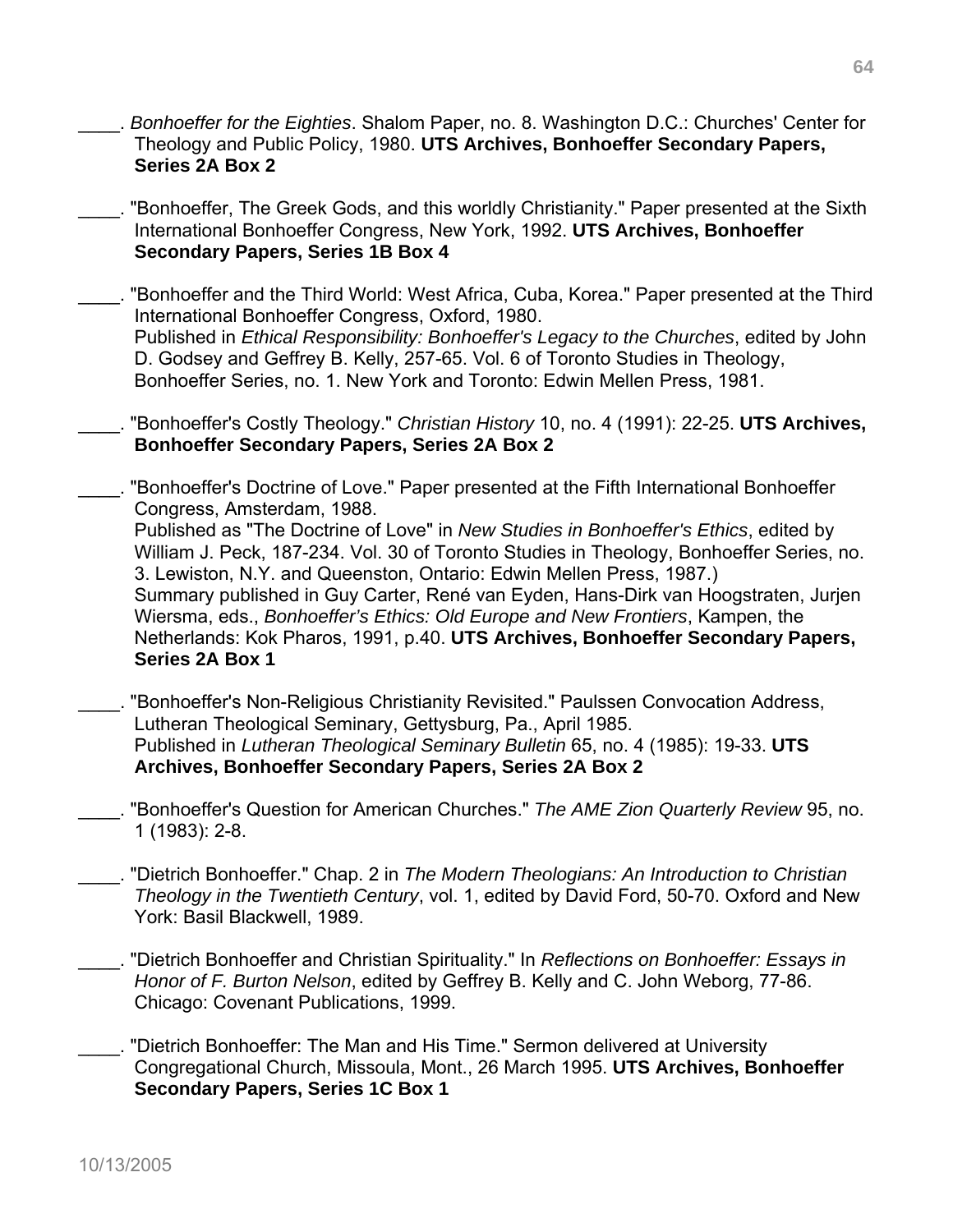- \_\_\_\_. "Dietrich Bonhoeffer on Suffering." *The Living Pulpit 4*, no. 2 (April-June 1995): 4-5.
- \_\_\_\_. "The Legacy of Dietrich Bonhoeffer." In *A Bonhoeffer Legacy: Essays in Understanding,*  edited by A. J. Klassen, 161-69. Grand Rapids, Mich.: William B. Eerdmans, 1981.
- \_\_\_\_. Preface to *Bonhoeffer: The Man and Two of His Shorter Writings.* Philadelphia: Fortress, 1965.
- \_\_\_\_. "Reading Bonhoeffer in English Translation: Some Difficulties." In *Bonhoeffer in a World Come of Age*, edited by Peter Vorkink, II, 114-31. Philadelphia: Fortress, 1968. Originally published in *Union Seminary Quarterly Review* 23, no. 1 (1967): 79-90.
- \_\_\_\_. "Remembering Franz Hildebrandt Bonhoeffer's Close Friend." Paper presented at the Eighth International Bonhoeffer Congress, Berlin, Germany, 20-25 2000. **UTS Archives, Bonhoeffer Secondary Papers, Series 1B Box 7**
- \_\_\_\_. "Response to Martin Rumscheidt, 'Two Voices from Prison: Boethius and Bonhoeffer.'" *Newsletter, International Bonhoeffer Society, English Language Section*, no. 16 (May 1979): 4-5.
- \_\_\_\_. *The Theology of Dietrich Bonhoeffer.* Philadelphia: Westminster; London: SCM, 1960.
- \_\_\_\_. "Theologian, Christian, Contemporary." Review of *Dietrich Bonhoeffer,* by Eberhard Bethge. *Interpretation* 25, no. 2 (1971): 208-11.
- \_\_\_\_. "Theology from a Prison Cell." *The Drew Gateway* 27, no. 3 (1957): 139-54.
- \_\_\_\_. "Toward a Theology of Maturity." Paper presented at the Second International Bohoeffer Congress, Geneva, 1976. With précis. **UTS Archives, Bonhoeffer Secondary Papers, Series 1B Box 1**
- Godsey, John D., ed. *Newsletter*, International Bonhoeffer Society, English Language Section, no. 40 (February 1989) – 51 (October 1992).
- Godsey, John D. and Geffrey B. Kelly, eds. *Ethical Responsibility: Bonhoeffer's Legacy to the Churches*. Vol. 6 of Toronto Studies in Theology, Bonhoeffer Series, no. 1. New York and Toronto: Edwin Mellen Press, 1981.
- Goebel, Johannes. "When He Sat Down at the Piano." In *I Knew Dietrich Bonhoeffer*, edited by Wolf-Dieter Zimmermann and Ronald Gregor Smith, translated by Käthe Gregor Smith, 123-35. London: Collins, 1966; New York: Harper & Row, 1967.
- Goldberg, Michael. "Bonhoeffer and the Limits of Jewish-Christian Dialogue." *Books in Religion* 14, no. 3 (March 1986): 3-4. **UTS Archives, Bonhoeffer Secondary Papers, Series 2A Box 2**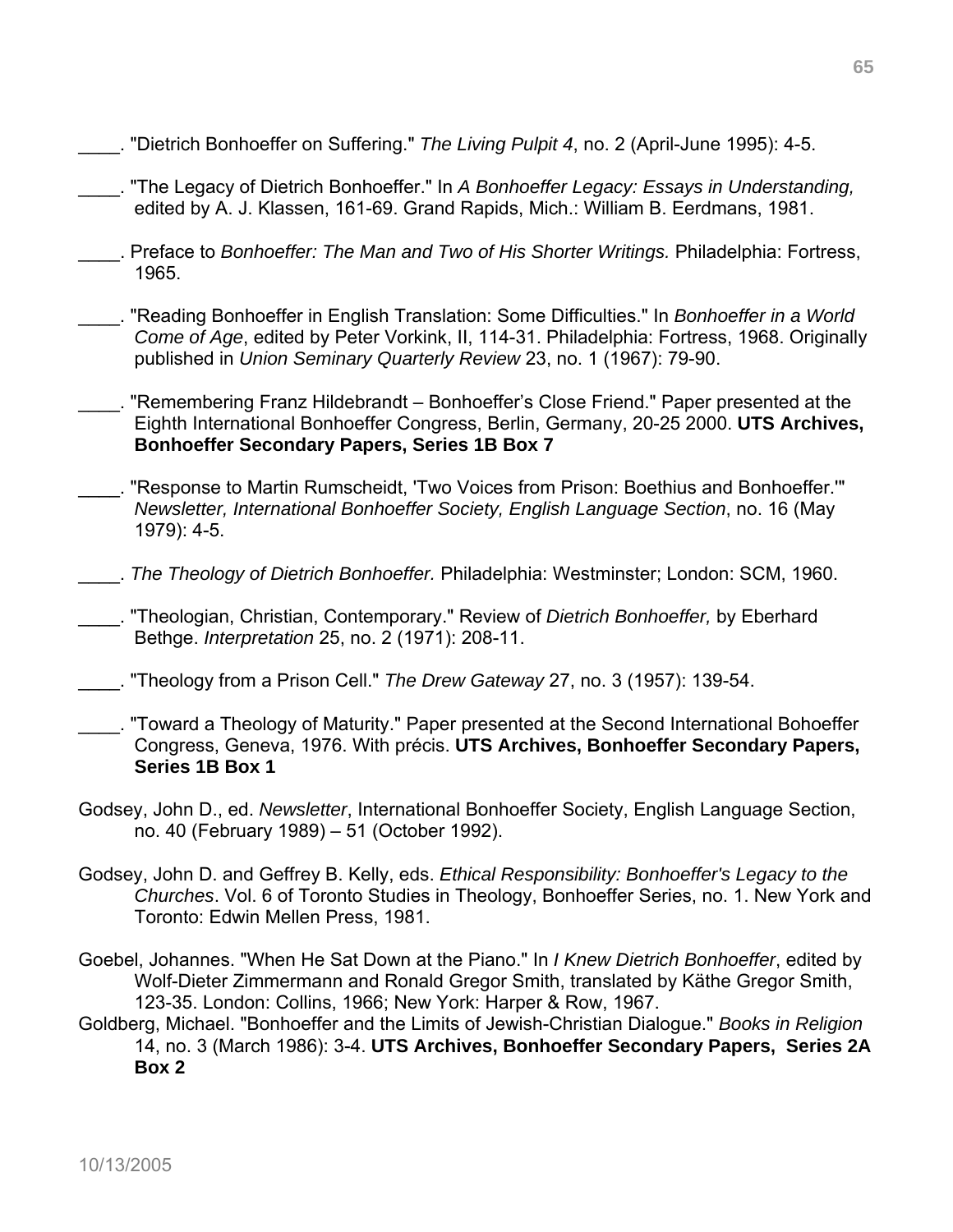- Goleman, Larry. "Christological Dasein. Bonhoeffer's Critique and Reconstruction of Heidegger." Paper presented to the Bonhoeffer Group, American Academy of Religion Annual Meeting, 1999.
- \_\_\_\_. "Dialectical Theology as Critical Theory. (Barth, Bonhoeffer and the Frankfurt School in an age of Globalization.)" Ph.D. Dissertation, Emory University, 1998.

Gollwitzer, Helmut, ed. *Dying We Live.* New York: Pantheon Books, 1956; Seabury, 1968.

- \_\_\_\_. "The Way of Obedience." In *I Knew Dietrich Bonhoeffer*, edited by Wolf-Dieter Zimmermann and Ronald Gregor Smith, translated by Käthe Gregor Smith, 138-44. London: Collins, 1966; New York: Harper & Row, 1967.
- Gordon, Arvan. "Hitler's Rise to Power: Party and Church Reactions in the GDR." *Religion in Communist Lands* 11 (Summer 1983): 170-77.
- Gordon, Ernest. *And I Will Walk at Liberty: An Eye-witness Account of the Church Struggle in Germany, 1933-1937.* Bungay, Suffolk: Morrow & Co., 1997.
- Gosser, Jonathan P. and Robin W. Lovin. "Dietrich Bonhoeffer: Witness in an Ambiguous World." In *Trajectories in Faith: Five Life Stories*, by James W. Fowler and Robin W. Lovin, with Katherine Ann Herzon, 147-84. Nashville: Abingdon, 1980. Also published in *Epiphany* 1 no. 3 (Spring 1981): 62-81.
- Gosser, Jonathan P. and Robin W. Lovin. "Encounter with Eberhard Bethge." *The Christian Century* 93 (March 21, 1976): 313-14.
- Gould, William Blair. "After Thirty Years: Bonhoeffer's Discipleship Revisited." Paper presented to the Bonhoeffer Group, American Academy of Religion Annual Meeting, 1978. **UTS Archives, Bonhoeffer Secondary Papers, Series 1A Box 1**
- \_\_\_\_. *The Worldly Christian: Bonhoeffer on Discipleship.* Philadelphia: Fortress, 1967.
- Gracie, David McI. "Our Need for God's Word." In *Meditating on the Word*, by Dietrich Bonhoeffer, translated by David McI. Gracie, 1-23. Cambridge, Mass.: Cowley, 1986; New York: Phoenix Press, 1987; Rev. ed., Boston: Cowley Publications, 2000.
- Graham, W. F. and L. Goatley. "Natural Theology and the Natural Sciences." *Religion in Life* 67 (Spring 1978): 23-24.
- Grant, Paul Lee. "Christ and Discipleship: The Thought of Dietrich Bonhoeffer as a Resource for Today's Church." D.Min. diss., Wesley Theological Seminary, 1985.

Gray, John R. "A Victorious Victim." *Expository Times* 65 (November 1953): 63-64.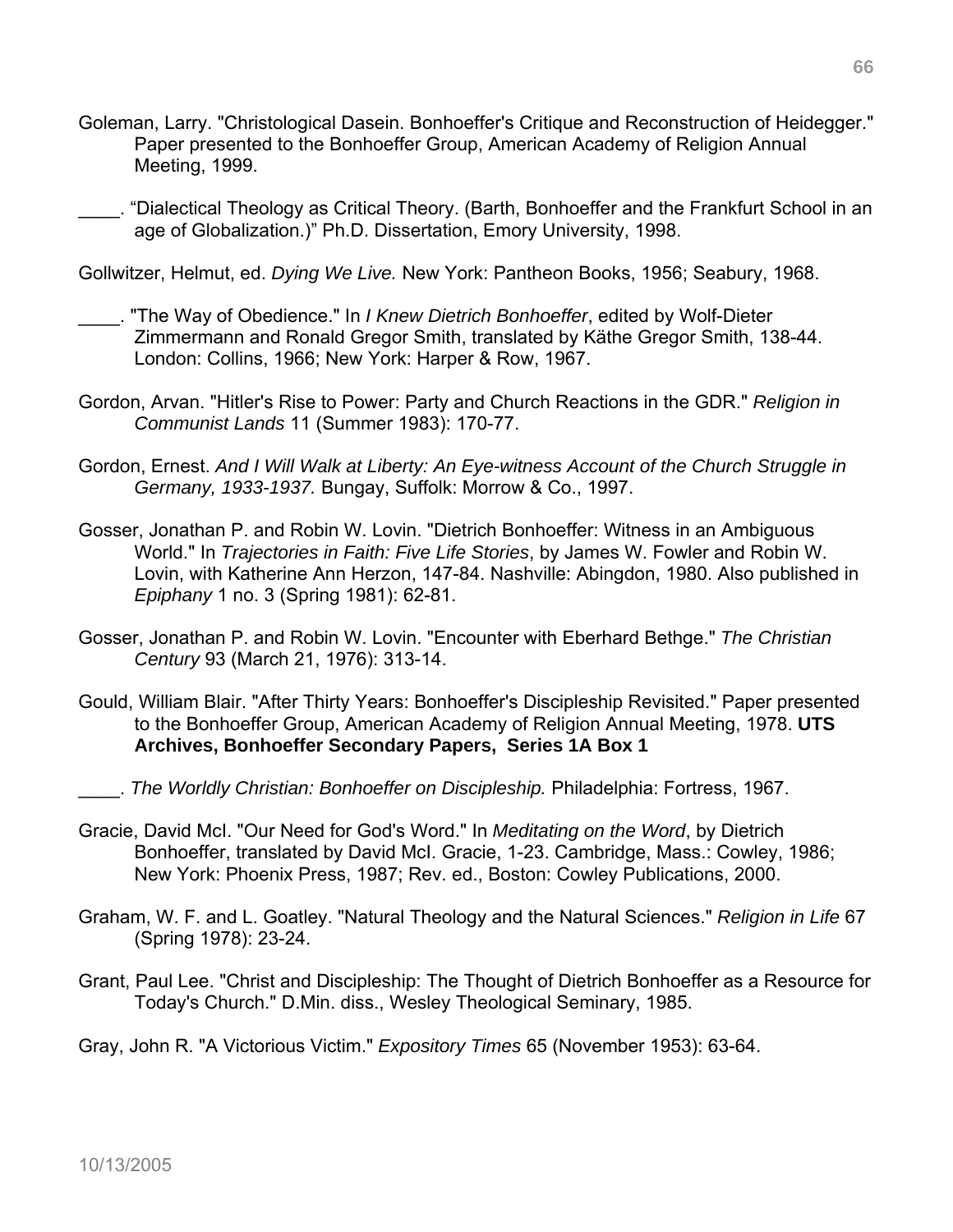- Green, Barbara. "Introduction: After Fifty Years." *Church and Society* 85, no. 6 (July- August, 1995): 1-7.
- \_\_\_\_. "Poore Foolische Friend: Bonhoeffer, Bethge, Vibrans, and a Theology of Friendship." Paper presented at the Bonhoeffer Conference, Houston, Tex., October 1995. **UTS Archives, Bonhoeffer Secondary Papers, Series 1C Box 1**  Published in *Reflections on Bonhoeffer: Essays in Honor of F. Burton Nelson,* edited by Geffrey B. Kelly and C. John Weborg, 185-198. Chicago: Covenant Publications, 1999.
- \_\_\_\_. "Reinterpreting Bonhoeffer as the New Europe Rethinks its Past." In "Recent Bonhoeffer Scholarship in Europe and America [review article]." *Religious Studies Review*, vol. 23, no. 3 (1997): 221-24.
- . Response to "The Church as the Responsible Community in Bonhoeffer's Ethics," by Mark S. Brocker. Paper presented to the Bonhoeffer Group, American Academy of Religion Annual Meeting, 1993.
- Green, Clifford J. "Becoming a Real Christian: Dietrich Bonhoeffer and Our Lenten Pilgrimage." Sermon delivered at Grace Lutheran Church, Hartford, Conn., 3 March 1996 (Second Sunday in Lent). **UTS Archives, Bonhoeffer Secondary Papers, Series 1C Box 1**
- \_\_\_\_. "Bethge's Bonhoeffer." Review of *Dietrich Bonhoeffer*, by Eberhard Bethge. *The Christian Century* 87, no. 26 (1 July 1970): 822-25.
- \_\_\_\_. "Beyond Individualism: From Bonhoeffer to a New Public Theology." Paper presented at the Bonhoeffer Conference, Northwestern College, Orange City, Iowa, 18-20 April 1985. **UTS Archives, Bonhoeffer Secondary Papers, Series 1D Box 1**
- \_\_\_\_. "Beyond the 'two-kingdoms' Doctrine. Bonhoeffer's Doctrine of Mandates." Paper presented at the German Studies Association Conference, Washington, D.C. October 2001.
- \_\_\_\_. "Bonhoeffer Bibliography: English Language Sources." *Union Seminary Quarterly Review* 31, no. 4 (Summer 1976): 227-60.
- \_\_\_\_. "Bonhoeffer in the Context of Erikson's Luther Study." In *Psychohistory and Religion: The Case of 'Young Man Luther,'* edited by Roger A. Johnson, 162-96. Philadelphia: Fortress Press, 1977.
- \_\_\_\_. "Bonhoeffer: Christian Humanist in Political Crisis." Paper presented at the Bonhoeffer Conference, Northwestern College, Orange City, Iowa, 18-20 April 1985. **UTS Archives, Bonhoeffer Secondary Papers, Series 1D Box 1**
- \_\_\_\_. "Bonhoeffer, Gutierrez and American Theology." Paper presented at the DDR Bonhoeffer Komitee Tagung, Friedrichsroda 1989. **UTS Archives, Bonhoeffer Secondary Papers, Series 1D Box 1**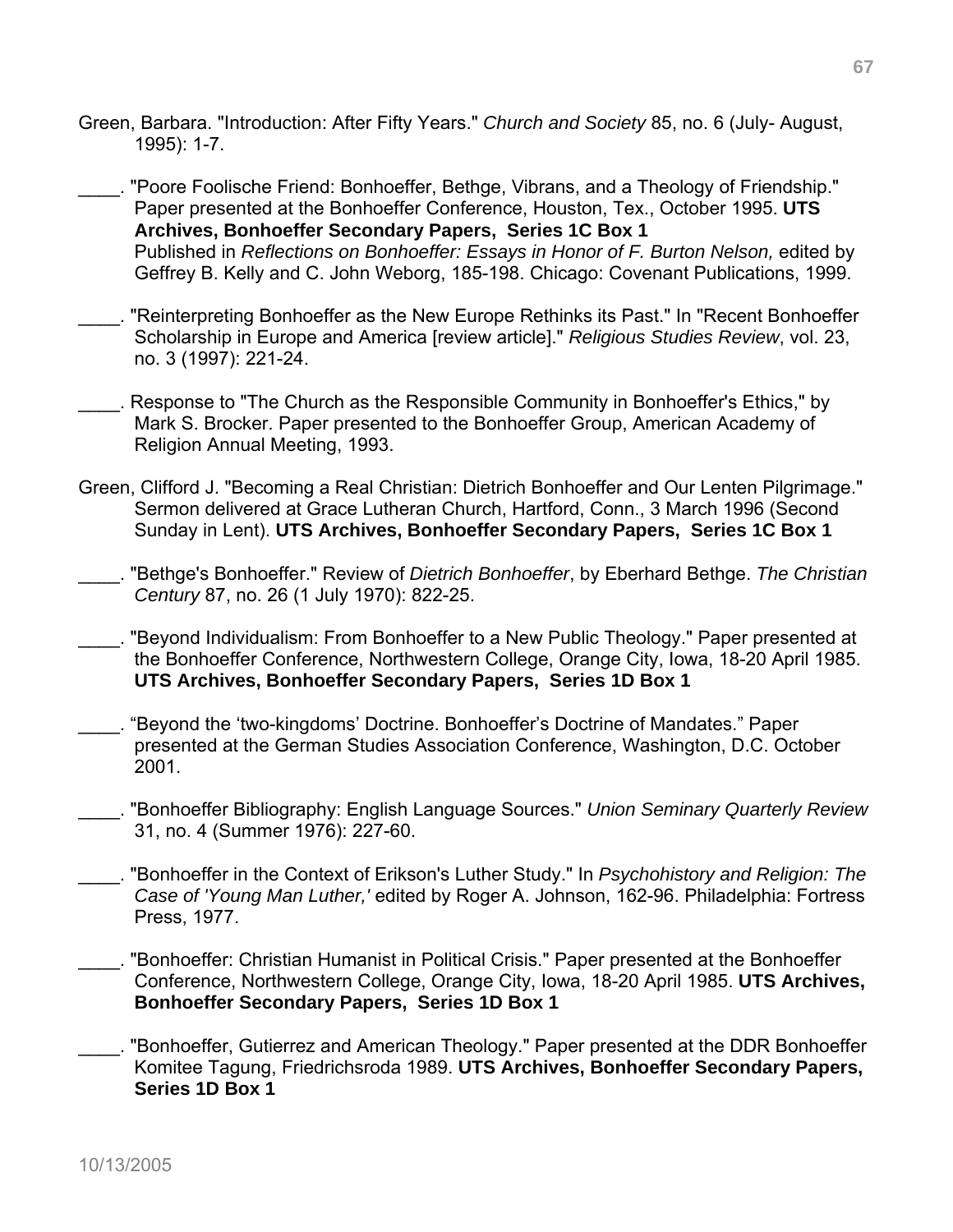- "Bonhoeffer, Modernity and Liberation Theology." Paper presented at the Sixth International Bonhoeffer Congress, New York, 1992. **UTS Archives, Bonhoeffer Secondary Papers, Series 1B Box 4**  Published in *Theology and the Practice of Responsibility: Essays on Dietrich Bonhoeffer,* edited by Wayne Whitson Floyd Jr. and Charles R. Marsh, 117-31. Valley Forge, Pa.: Trinity Press International, 1994. \_\_\_\_. "Bonhoeffer, Tyrannicide, and Lutheran Ethics." Paper presented at the Bonhoeffer Symposium, Boston University, 2001. \_\_\_\_. "Bonhoeffer's Christian Ethics in Resistance to Tyranny and Genocide." Paper presented at the Bonhoeffer Conference, Pennsylvania State University, 1999. **UTS Archives, Bonhoeffer Secondary Papers, Series 1D Box 1**
- \_\_\_\_. "Bonhoeffer's Concept of Religion." *Union Seminary Quarterly Review* 19, no. 1 (1963): 11-21. Summary published in *Theology Digest* 13 (Spring 1965): 47-51.
- "Bonhoeffer's Concept of Religion: An Essay in Interpretation." S.T.M. thesis, Union Theological Seminary, New York, 1964.
- \_\_\_\_. "Bonhoeffer's Ethics: A Research Brief." Paper presented at the Third International Bonhoeffer Congress, Oxford, 1980.
- \_\_\_\_. "Bonhoeffer's 'Non-Religious Christianity' as Public Theology." Paper presented to the Bonhoeffer Group, American Academy of Religion Annual Meeting, 1985. **UTS Archives, Bonhoeffer Secondary Papers, Series 1A Box 2**  Published in *Dialog: A Journal of Theology* 26, no. 4 (1987): 275-80.
- \_\_\_\_. "Bonhoeffer's Public Theology and the Quest for Peace with Justice." Paper presented at the Bonhoeffer Conference, Northwestern College, Orange City, Iowa, 18-20 April 1985. **UTS Archives, Bonhoeffer Secondary Papers, Series 1D Box 1** Also presented at the V Oekumenischen Symposium zu Friedensfragen: "Dietrich Bonhoeffer. Gefährdetes Erbe in Bedrohter Welt." Humboldt Universität, (East) Berlin, 6-7 February 1986.
- \_\_\_\_. "Bonhoeffer's Theory of Modernity and Gutierrez's Critique of Modern Theology." Paper presented to the Bonhoeffer Group, American Academy of Religion Annual Meeting, 1991. **UTS Archives, Bonhoeffer Secondary Papers, Series 1A Box 2**  \_\_\_\_. "'Church and World' and 'Religionless Christianity.'" Paper presented at the Fifth International Bonhoeffer Congress, Amsterdam, 1988. Summary published in *Bonhoeffer's Ethics: Old Europe and New Frontiers,* edited by Guy Carter, René van Eyden, Hans-Dirk van Hoogstraten, Jurjen Wiersma, p.42-43. Kampen, the Netherlands:
	- Kok Pharos, 1991. **UTS Archives, Bonhoeffer Secondary Papers, Series 2A Box 1**
	- \_\_\_\_. "Dietrich Bonhoeffer." In *The Encyclopedia of Christianity,* vol. 1, edited by Erwin Fahlbusch, et al., 26-27. Grand Rapids: William B. Eerdmans, 1998.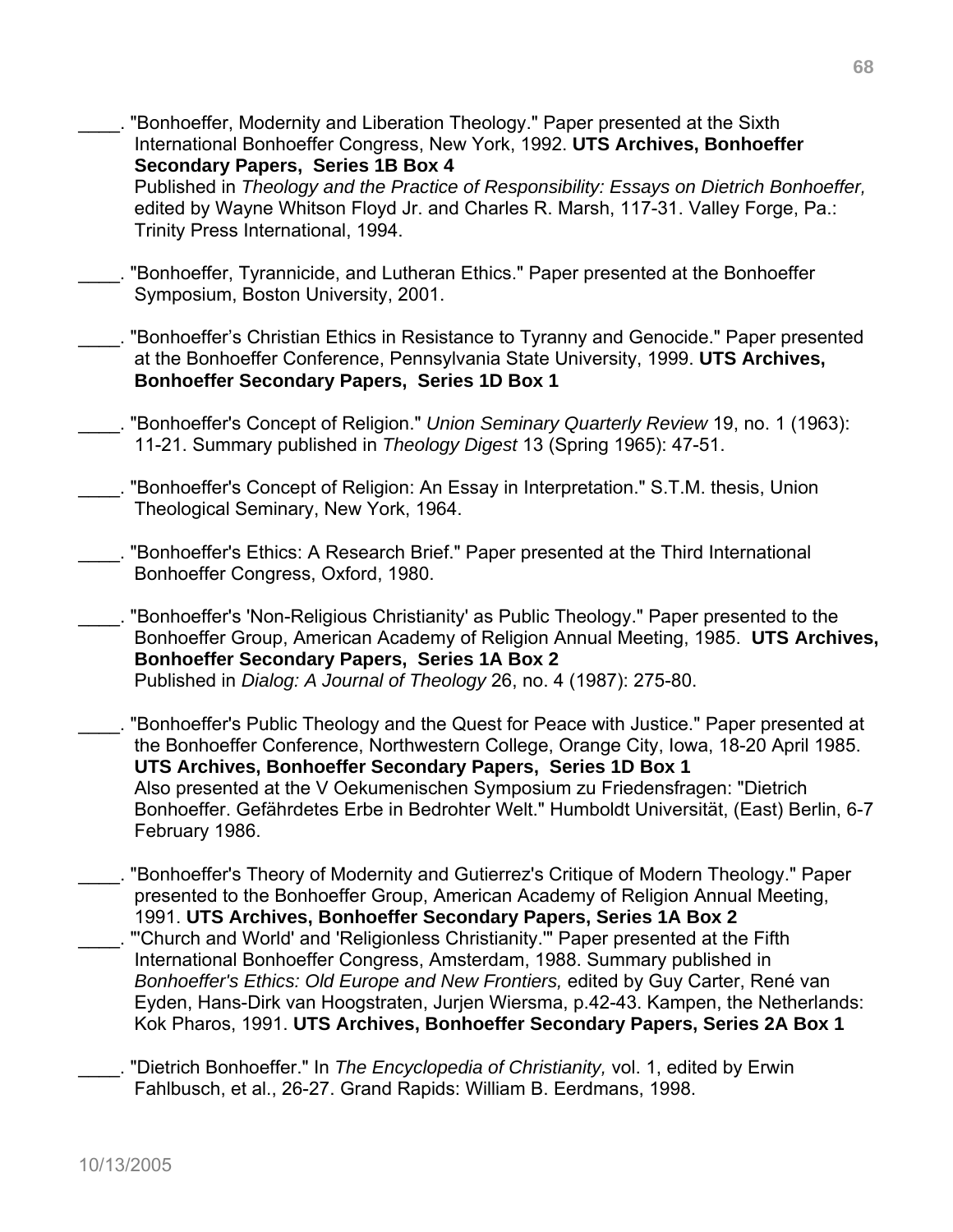- \_\_\_\_. Editor's introduction " to *Fiction from Tegel Prison (Fragmente aus Tegel),* by Dietrich Bonhoeffer, edited by Clifford Green, translated by Nancy Lukens, 1-23. Dietrich Bonhoeffer Works, Vol. 7.
- \_\_\_\_. "Editor's Introduction to the English Edition" of Bonhoeffer, *Sanctorum Communio: A Theological Study of the Sociology of the Church,* 1-20. Edited by Clifford J. Green. Translated by Reinhard Krauss and Nancy Lukens, 1-20. Vol. 1, Dietrich Bonhoeffer Works. Minneapolis: Fortress Press, 1998.
- \_\_\_\_. "Ethical Theology and Contextual Ethics: New Perspectives on Bonhoeffer's Ethics." Paper presented at Eighth International Bonhoeffer Congress, Berlin, Germany, 20-25 August 2000. **UTS Archives, Bonhoeffer Secondary Papers, Series 1B Box 7**  In *Religion im Erbe: Dietrich Bonhoeffer und die Zukunftsfähigkeit des Christentums*, 255- 269. Edited by Christian Gremmels and Wolfgang Huber. Gütersloh: Chr. Kaiser, 2002.
- \_\_\_\_. "Exploring Bonhoeffer's Writings." *Christian History* 10, no. 4 (1991): 34-36.
- \_\_\_\_. Foreword to *Ethical Responsibility: Bonhoeffer's Legacy to the Churches,* edited by John D. Godsey and Geffrey B. Kelly, 147-95. Vol. 6 of Toronto Studies in Theology, Bonhoeffer Series, no. 1. New York: Edwin Mellen Press, 1981.
- \_\_\_\_. "Freedom and Solidarity: Bonhoeffer's Social Theology and Our Theological Task." Paper presented at the Fourth International Bonhoeffer Congress, Hirschluch bei Storkow, 1984. **UTS Archives, Bonhoeffer Secondary Papers, Series 1B Box 2**
- \_\_\_\_. "The Holocaust and the First Commandment." Address at Hartford Seminary, 14 May 1992. **UTS Archives, Bonhoeffer Secondary Papers, Series 1C Box 1** \_\_\_\_. "Human Sociality and Christian Community." In *A Cambridge Companion to Dietrich Bonhoeffer*, edited by John W. de Gruchy, 113-133. Cambridge, England: Cambridge University Press, 1999.
- \_\_\_\_. "Interpreting Bonhoeffer: Reality or Phraseology?" Review of *Reality and Faith*, by Heinrich Ott, and *Dietrich Bonhoeffer: Theologian of Reality*, by André Dumas. *Journal of Religion* 55, no. 2 (1975): 270-75.
- \_\_\_\_. "Introduction to the English Edition" of *Fiction from Prison: Gathering up the Past,* edited by Renate and Eberhard Bethge with Clifford J. Green, translated by Ursula Hoffman, viixiv. Philadelphia: Fortress, 1981.
- \_\_\_\_. "Karl Barth's Treatment of the Man-Woman Relationship: Issues for Theological Method." In *Reflections on Bonhoeffer: Essays in Honor of F. Burton Nelson*, edited by Geffrey B. Kelly and C. John Weborg, 228-240. Chicago: Covenant Publications, 1999.
- \_\_\_\_. "Pacifism and Resistance." Notes of an address at the Dietrich Bonhoeffer Church Day of the New England Lutheran Clergy Association and the New England Synod, ELCA, New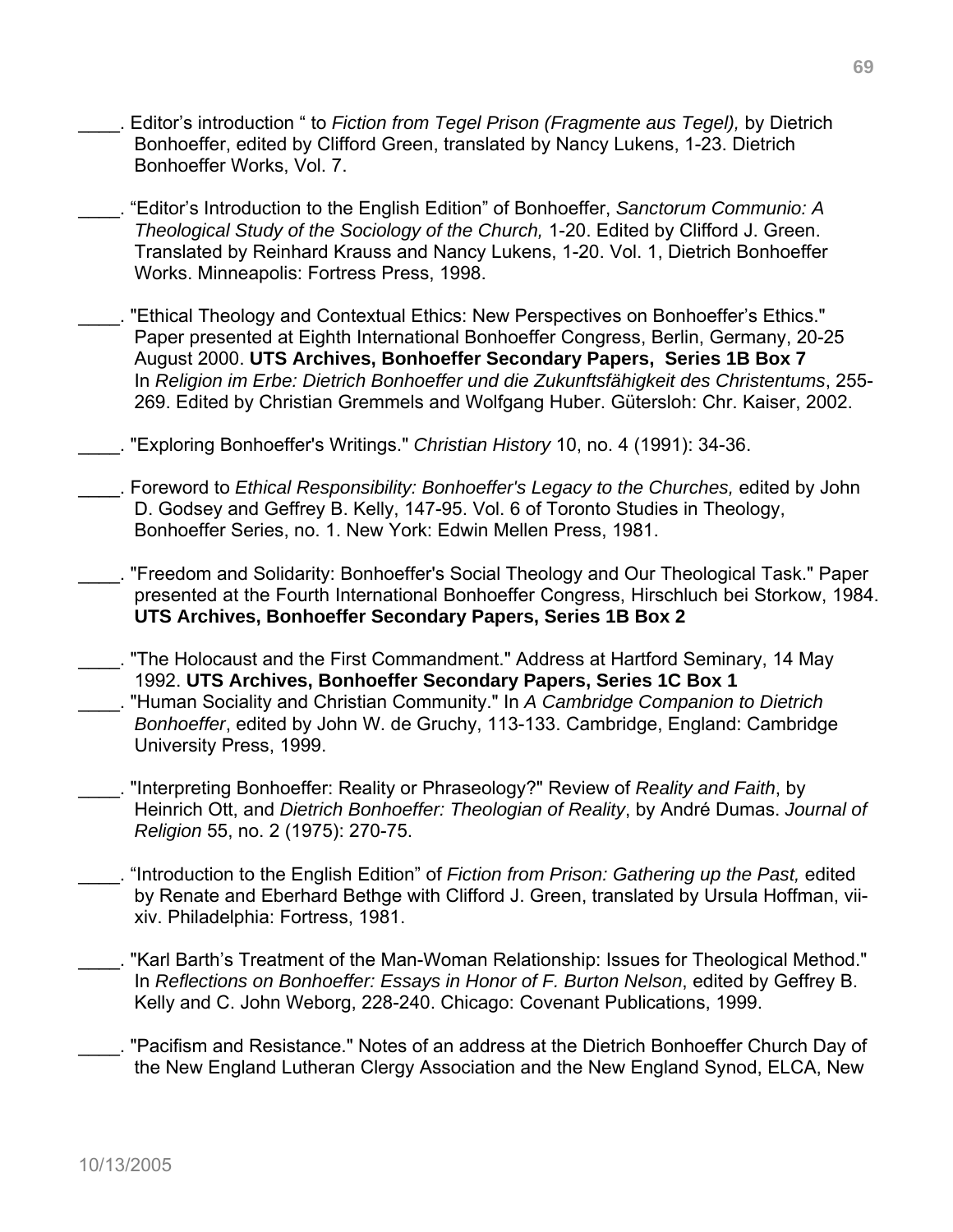Britain, Connecticut, 29 April 1995. **UTS Archives, Bonhoeffer Secondary Papers, Series 1C Box1**

"Recent Works about Bonhoeffer in English." In "Recent Bonhoeffer Scholarship in Europe and America [review article]." *Religious Studies Review* 23, no. 3 (1997): 225-28.

\_\_\_\_. "Recommended Resources." *Christian History* 10, no. 4 (1991): 4.

- \_\_\_\_. Response to "Dietrich Bonhoeffer and Martin Luther: Another Look," by James Burtness. Paper presented at The Lutheran Theological Seminary at Philadelphia, 7 September 1993. **UTS Archives, Bonhoeffer Secondary Papers, Series 1C Box 1.** Also on videocassette (The Lutheran Theological Seminary at Philadelphia, 1993).
- "Sharing the Sufferings of God: The Challenge of the Holocaust to Religious Faith." [Address delivered at the University of Hartford], 25 June 1985. **UTS Archives, Bonhoeffer Secondary Papers, Series 1C Box 1**
- \_\_\_\_. *The Sociality of Christ and Humanity: Dietrich Bonhoeffer's Early Theology, 1927-1933.* Th.D. diss., Union Theological Seminary, New York, 1971. Missoula, Mont.: Scholars Press, 1975 [without additional appendices and bibliography]. Revised edition: *Bonhoeffer: A Theology of Sociality*. Grand Rapids: Eerdmans, 1999.
- \_\_\_\_. "Sociality and Church in Bonhoeffer's 1933 Christology." *Scottish Journal of Theolog*y 21, no. 4 (1968): 416-34.
- \_\_\_\_. "Taming 'the Beast out of the Abyss.'" *Praxis: News from Hartford Seminary* (Summer 1992): 12-13.
- \_\_\_\_. "The Text of Bonhoeffer's Ethics." In *New Studies in Bonhoeffer's Ethics,* edited by William J. Peck, 3-66. Vol. 30 of Toronto Studies in Theology, Bonhoeffer Series, no. 3. Lewiston, N.Y. and Queenston, Ontario: Edwin Mellen Press, 1987.
- \_\_\_\_. "Textual Research for the New Edition of Bonhoeffer's Ethics." Panel Discussion at the Fifth International Bonhoeffer Congress, Amsterdam, 1988. Published in *Bonhoeffer's Ethics: Old Europe and New Frontiers,* edited by Guy Carter, René van Eyden, Hans-Dirk van Hoogstraten, and Jurjen Wiersma, 30-38. Kampen, the Netherlands: Kok Pharos, 1991. **UTS Archives, Bonhoeffer Secondary Papers, Series 2A Box 1**
- \_\_\_\_. "Theology and Autobiography: A Case Study in Dietrich Bonhoeffer." Paper presented to the Bonhoeffer Group, American Academy of Religion Annual Meeting, 1974. **UTS Archives, Bonhoeffer Secondary Papers, Series 1A Box 1**
- \_\_\_\_. "Theology, Psyche and Society: Bonhoeffer's Soteriology and Social Ethics in Light of the Lutheran Tradition." Paper presented at the First International Bonhoeffer Congress, Düsseldorf-Kaiserwerth, 1971. With abstract, "Theology, Psyche and Society in Bonhoeffer and Luther"; and Arbeitsthesen, "Bonhoeffer: Theology, Psyche and Society.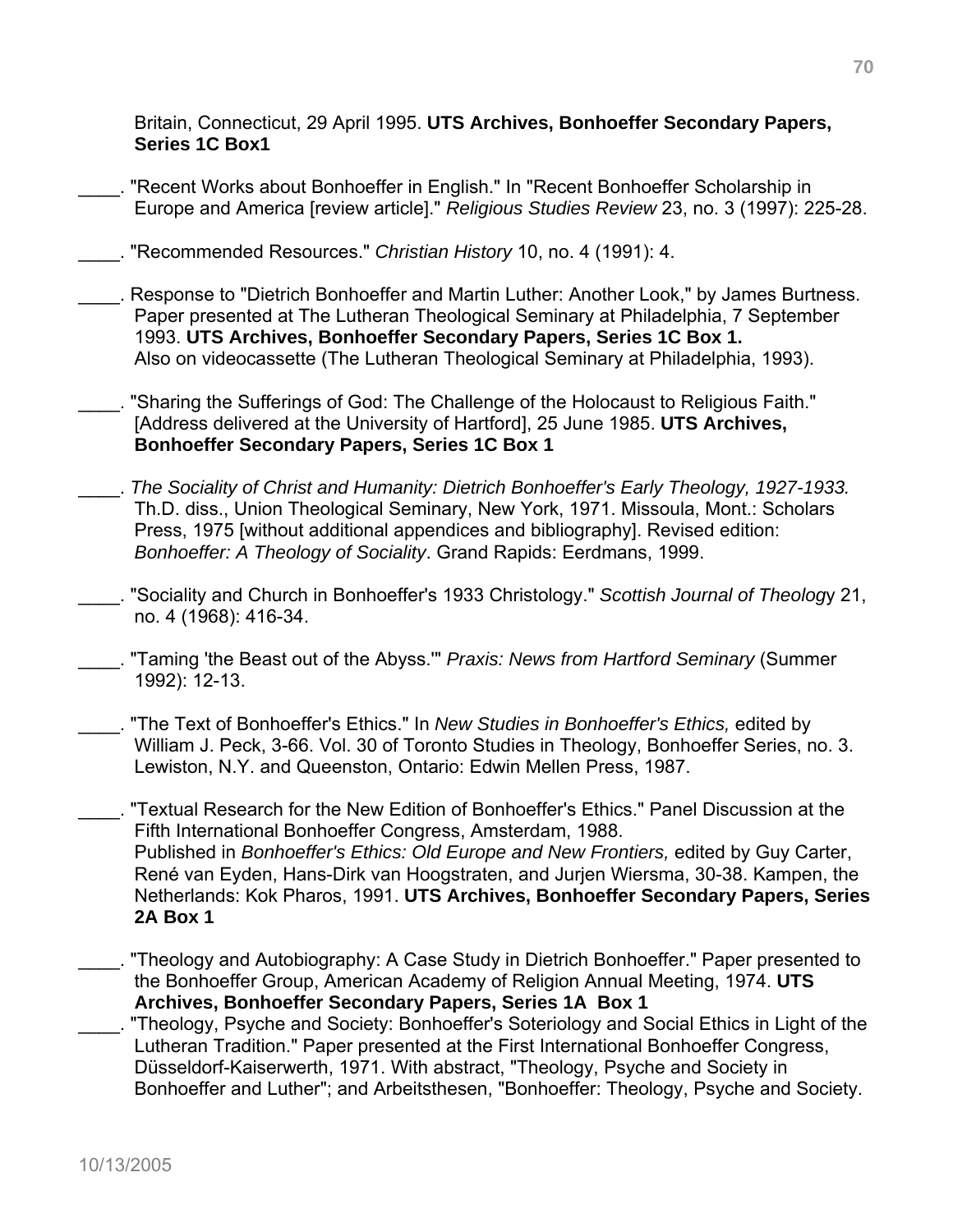Reflections in Relation to the Lutheran Tradition." **UTS Archives, Bonhoeffer Secondary Papers, Series 1B Box 1**

- \_\_\_\_. "A Theology of Sociality: Bonhoeffer's Sanctorum Communio." In T*he Context of Contemporary Theology: Essays in Honor of Paul Lehmann,* edited by Alexander J. McKelway and E. David Willis, 65-84. Atlanta: John Knox, 1974.
- \_\_\_\_. "Trinity and Christology in Bonhoeffer and Barth." Paper presented at the conference "Christ at the Center: The Legacy of Barth and Bonhoeffer for Today," Luther Seminary, Minneapolis, Minn., 24-26 July 2000. **UTS Archives, Bonhoeffer Secondary Papers, Series 1D Box 1**
- \_\_\_\_. "Two Bonhoeffers on Psychoanalysis." Paper presented to the Bonhoeffer Group, American Academy of Religion Annual Meeting, 1974. Published in *A Bonhoeffer Legacy: Essays in Understanding*, edited by A. J. Klassen, 58-75. Grand Rapids, Mich.: William B. Eerdmans, 1981.
- Green, Clifford J. "Bonhoeffer, Dietrich (1906-1945)." *Jesus in History, Thought, and Culture. An Encyclopedia*, 137-40. Edited by Leslie Houlden. Santa Barbara: ABC Clio, 2003.
- \_\_\_\_. "Editor's Introduction" to Bonhoeffer, *Ethics*, 1-44. Edited by Clifford J. Green. Translated by Reinhard Krauss, Charles West, and Douglass Stott. Minneapolis: Fortress Press, 2005.
- \_\_\_\_. "Bonhoeffer, Dietrich." *The Encyclopedia of Christianity*. Volume 1, 283-84. Grand Rapids: Eerdmans; Leiden: Brill, 1999.
- \_\_\_\_., ed. *Newsletter, International Bonhoeffer Society, English Language Section,* no. 1 (June 1973)- no. 24 (February 1983).
- \_\_\_\_., ed. "Textual Research for the New Edition of Bonhoeffer's *Ethics*." With Ilse Tödt, Heinz Eduard Tödt, Eberhard Bethge, and Ernst Feil. Panel discussion at the Fifth International Bonhoeffer Congress, Amsterdam, 1988.

Report published in *Bonhoeffer's Ethics: Old Europe and New Frontiers*, edited by Guy Christopher Carter, René van Eyden, Hans-Dirk van Hoogstraten, Jurjen Wiersma. Kampen, The Netherlands: Kok Pharos, 1991. **UTS Archives, Bonhoeffer Secondary Papers, Series 2A Box 1** 

Manuscript version in *Bonhoeffer 1988: The Ethics: Proceedings of the Fifth International Bonhoeffer Society Conference, Amsterdam, 13-19 June 1988,* edited by Hans Dirk van Hoogstraten and Guy Christopher Carter. **UTS Archives, Bonhoeffer Secondary Papers, Series 1B Box 3** 

Green, Clifford J. and Geffrey Kelly, eds. *Newsletter, International Bonhoeffer Society, English Language Section,* no. 38 (August 1988)-no. 39 (October 1988).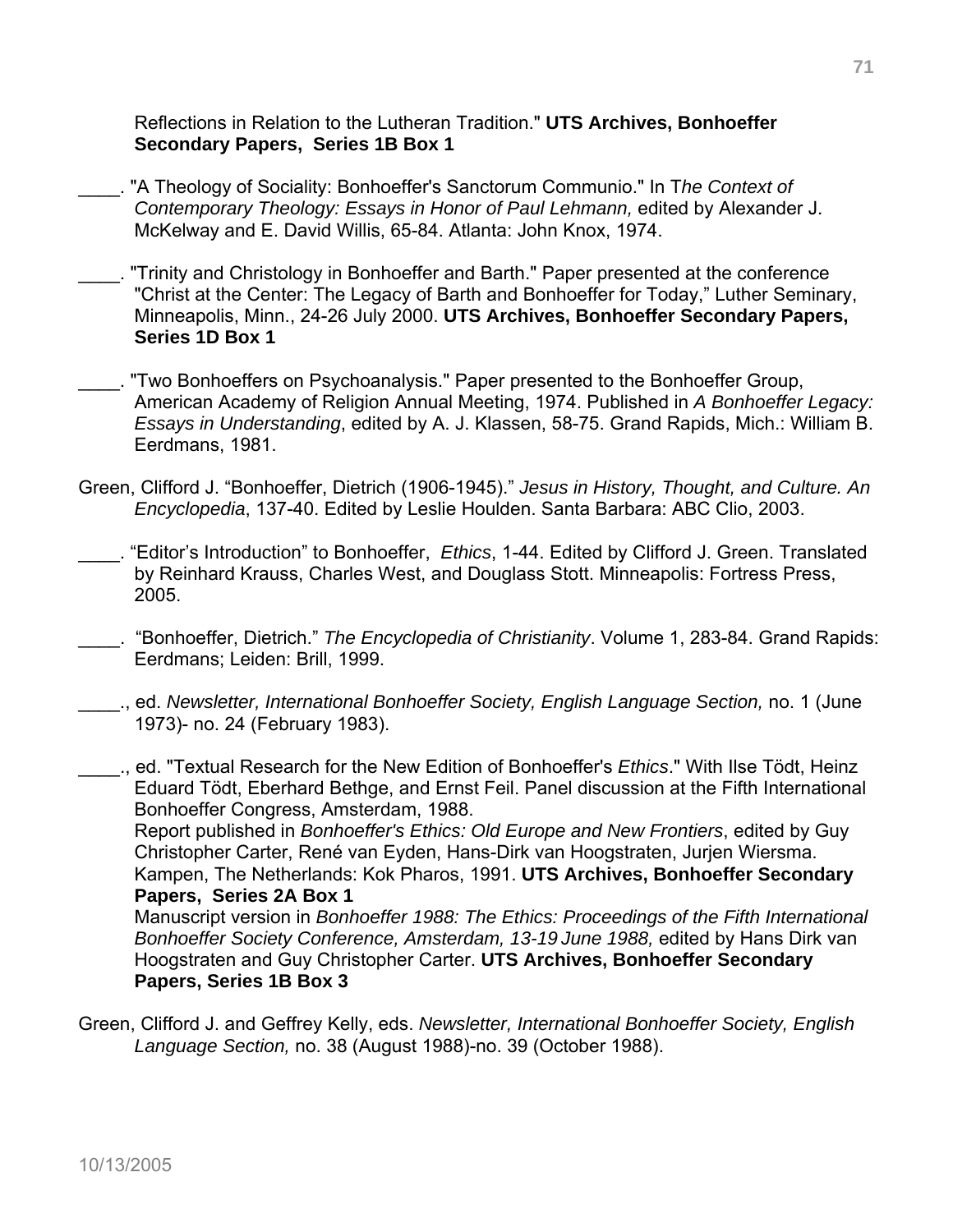- Green, Clifford J. and Wayne Whitson Floyd, *Bonhoeffer Bibliography: Primary and Secondary Sources in English.* Hartford, Conn.: International Bonhoeffer Society, English Language Section, 1986
- Green, Clifford J. and Wayne Whitson Floyd, English Language citations in *Internationale Bibliographie zu Dietrich Bonhoeffer.* Edited by Ernst Feil and Barbara E. Fink. Gutersloh: Chr. Kaiser/Gutersloher Verlagshus, 1998.
- Greenberg, Irving. "Partnership in the Covenant: Bonhoeffer and the Future of Jewish Christian Dialogue." Paper presented at the Sixth International Bonhoeffer Congress, New York, 1992. With "Bonhoeffer and Judaism," version edited by Clifford J. Green. . **UTS Archives, Bonhoeffer Secondary Papers, Series 1B Box 4**
- Gremmels, Christian. "Bonhoeffer, the Churches, and Jewish-Christian Relations." Paper presented at the Sixth International Bonhoeffer Congress, New York, 1992. Published in *Union Seminary Quarterly Review* 46, no. 1-4 (1992): 295-305. Also published in *Theory and the Practice of Responsibility: Essays on Dietrich Bonhoeffe*r, edited by Wayne Whitson Floyd, Jr. and Charles R. Marsh, Jr., 295-305. Valley Forge, Pa.: Trinity Press International, 1994.
- \_\_\_\_. "Mündigkeit Geschichte und Entfaltung eines Begriffs." *Die Mitarbeit. Zeitschrift zur Gesellschafts-und Kulturpolitik* 18 (1969): 360-72. **UTS Archives, Bonhoeffer Secondary Papers, Series 2A Box 2**
- Gremmels, Christian and Wolfgang Huber, eds. Religion im Erbe. Dietrich Bonhoeffer und die Zukunftsfähigkeit des Christentums, 147-63. Gütersloh: Chr. Kaiser-Gutersloher Verlagshaus, 2002.
- Grenz, Stanley J., and Roger E. Olson. "Dietrich Bonhoeffer: Transcendence in the Midst of Life." In *20th Century Theology: God and the World in a Transitional Age*, 146-56. Downers Grove, Ill.: InterVarsity Press, 1992.
- Griffin, Graeme Maxwell. "The Self and Jesus Christ: A Critical Consideration of the Nature of the Self and its Place in Christian Theology and Life, with Particular Reference to the Thought of Dietrich Bonhoeffer and Carl G. Jung." Th.D. diss., Princeton Theological Seminary, 1965.
- Grin, Edmond. "La Pensée d'un Prophète Contemporain." Review of *Une théologie de la realité: Dietrich Bonhoeffer*, by A. Dumas. *Etudes théologiques et religieuses* 44.2 (1969): 99- 113. **UTS Archives, Bonhoeffer Secondary Papers, Series 2A Box 2**
- Grislis, Egil. "Grace and Forgiveness: A Lutheran View in Ecumenical Perspective." *Consensus* 11, no. 2 (April 1985): 3-14.
	- \_\_\_\_. "The Meaning of Good Works: Luther and the Anabaptists." *Word and World* 6, no. 2 (Spring 1986): 170-180.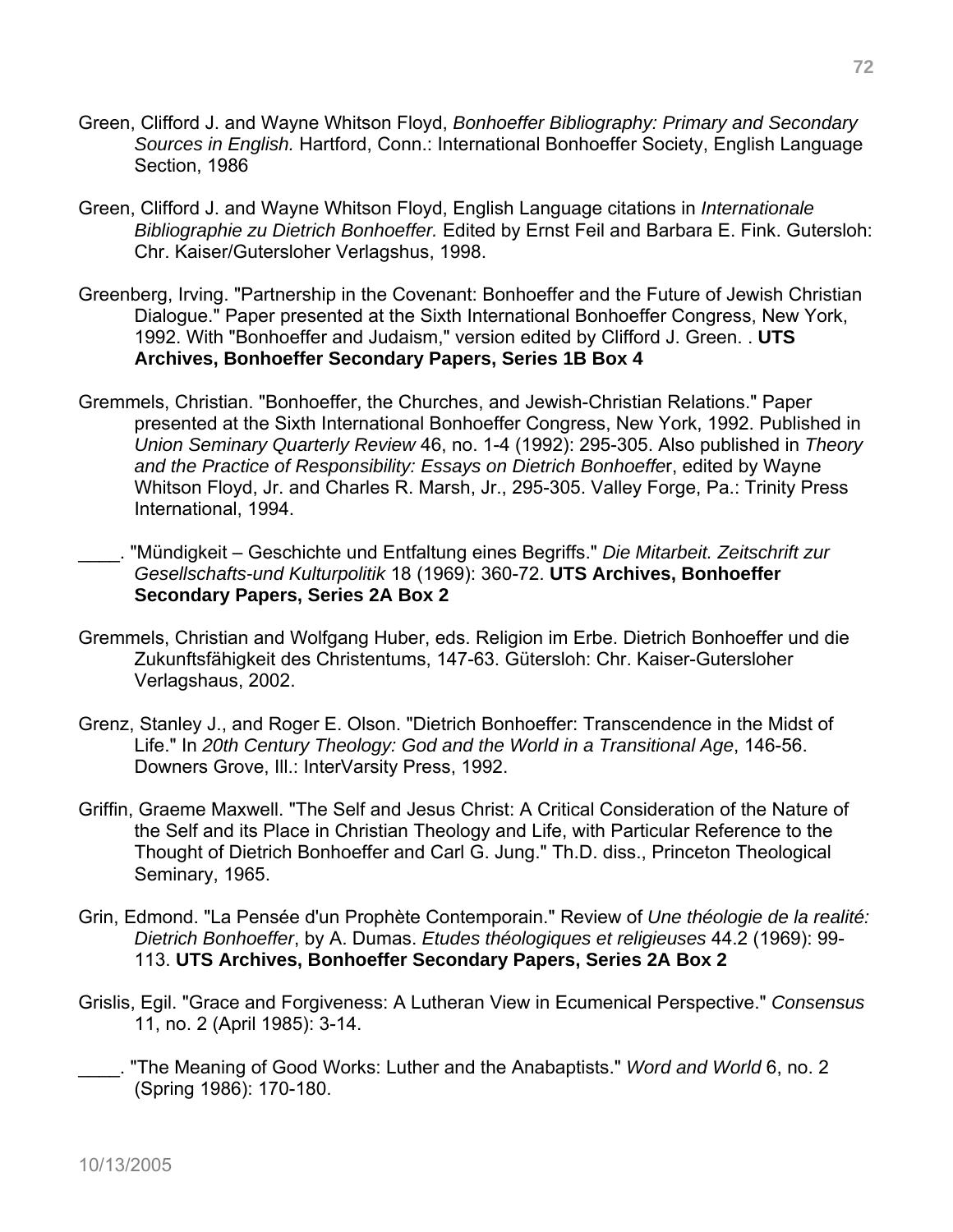- Gritsch, Eric W. "Barth, Barmen and America: Lesson of Hindsight (Reply to G. Hunsinger)." *Katallagete* 10, no. 1-3 (Fall 1987): 40-42.
- Grounds, Vernon C. "Pacesetters for the Radical Theologians of the 60's and 70's." In *Tensions in Contemporary Theology*, edited by Stanley N. Gundry and Alan F. Johnson, 45-101. Chicago: Moody Press, 1976. Originally published in *Journal of the Evangelical Theological Society* 18 (Summer 1975): 151-71.
- Groves, Richard Earl. "The Concept of Religion in the Writings of Dietrich Bonhoeffer and Paul Tillich." Ph.D. diss., Baylor University, 1974.
- Gualtieri, Antonio R. "Dietrich Bonhoeffer's Ethics: Law, Freedom, and Responsible Action." *Encounte*r 26, no. 3 (Summer 1965): 349-61.
- \_\_\_\_. "Law, Freedom, and Casuistry in the Ethics of Dietrich Bonhoeffer." Ph.D. diss., McGill University, Montreal, 1963.
- Guroian, Vigen. "Church and Nationhood: A Reflection on the 'National Church.'" Paper presented at the Sixth International Bonhoeffer Congress, New York, 1992. Published in *Theology and the Practice of Responsibility: Essays on Dietrich Bonhoeffer*, edited by Wayne Whitson Floyd Jr. and Charles R. Marsh, 171-95. Valley Forge, Pa.: Trinity Press International, 1994.

Gushee, David P. "Following Jesus to the Gallows." *Christianity Today* 39 (3 April 1995): 26-32.

- Gustafson, James. "Memories of a Friend." In *Reflections on Bonhoeffer: Essays in Honor of F. Burton Nelson*, edited by Geffrey B. Kelly and C. John Weborg, 3-6. Chicago: Covenant Publications, 1999.
- Gutierrez, Gustavo. "The Limitations of Modern Theology: On a Letter of Dietrich Bonhoeffer." In *The Power of the Poor in History*, 222-34. Maryknoll: Orbis, 1983.
- \_\_\_\_. "Theology from the Underside of History." In *The Power of the Poor in History*, 169-221. Maryknoll: Orbis, 1983.
- Haas, Pieter de. "The Church in the Theology of Dietrich Bonhoeffer." Chap. 2 in *The Church as an Institution: Critical Studies in the Relation between Theology and Sociology.*  Apeldoorn: Jonkes, 1972; Leiden: 1972; Seattle: Pacific National Bank, n.d.; Rijswijk: Amro Bank.

Haines, A. "His Convictions Met the Test." *The Link* (August 1971): 45.

Hakeem, Michael. "The Protestant Reaction to the Nazi Holocaust." Part 5 of "Holocaust." Freethought Today (October 1992-March 1993). www.ffrf.org/ffrf/fttoday/back/hakeem/index.html (10 December 1998).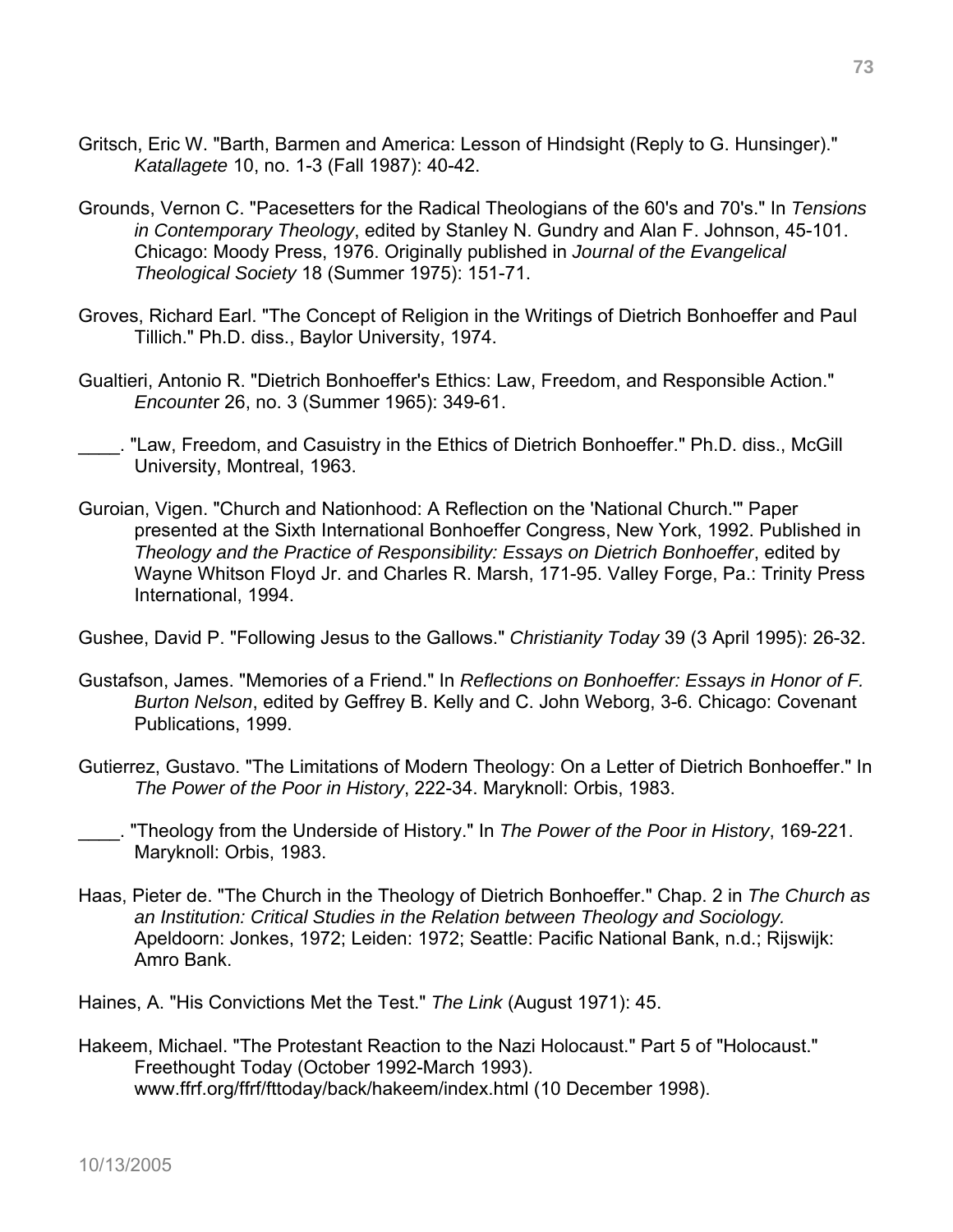## **UTS Archives, Bonhoeffer Secondary Papers, Series 2A Box 2**

- Halcomb, Harmon R. "How to Speak to God in a Secular Style." In *The Secular City Debate*, edited by Daniel Callahan, 168-76. New York: Macmillan, 1966.
- Hale, Lori Brandt. "Bonhoeffer's *Life Together* as an Instantiation of the Theology of *Sanctorum Communio.*" Paper presented to the Bonhoeffer Group, American Academy of Religion Annual Meeting, 1998. **UTS Archives, Bonhoeffer Secondary Papers, Series 1A Box 3**
- \_\_\_\_. "Dietrich Bonhoeffer and the Question of the 'Other.'" Paper presented at the Eighth International Bonhoeffer Congress, Berlin, Germany, 20-25 August 2000. **UTS Archives, Bonhoeffer Secondary Papers, Series 1B Box 7**
- \_\_\_\_. "From 'Love your Enemies' to 'Responsible Action': The Suffering of Others as a (Humanist) Call to Action for Bonhoeffer." Paper presented at the Ninth International Bonhoeffer Congress, Rome, Italy, 6-11 June 2004.
- \_\_\_\_. "Love Your Enemies? Dietrich Bonhoeffer and the Question of the Other." Ph.D. Dissertation, University of Virginia, 2004.
- Hall, Douglas John. "Dietrich Bonhoeffer: Discipleship as World Commitment." Chap. 4 in *Remembered Voices: Reclaiming the Legacy of "Neo-Orthodoxy,*" 63-74. Louisville: Westminster John Knox, 1998. **UTS Archives, Bonhoeffer Secondary Papers, Series 2A Box 2**
- \_\_\_\_. "*Ecclesia Crucis*: The Significance of Bonhoeffer's Vision of the Disciple Community for the Future of the Church in the North American Context." Paper presented at the Sixth International Bonhoeffer Congress, New York, 1992. Published in *Theology and the Practice of Responsibility: Essays on Dietrich Bonhoeffer*, edited by Wayne Whitson Floyd Jr. and Charles R. Marsh, 59-73. Valley Forge, Pa.: Trinity Press International, 1994.
- \_\_\_\_. "Rethinking Christ: Theological Reflections on Shusaku Endo's *Silence*." *Interpretation: A Journal of Bible and Theology* 33 (July 1979): 254-267.
- \_\_\_\_. *Thinking the Faith: Christian Theology in a North American Context.* Minneapolis: Augsburg, 1989.
- . "A Venerable Tradition: Looking Back at the New Theology (Bonhoeffer, Barth, and Niebuhr)." *Toronto Journal of Theology* 4, no. 2 (Fall 1988): 251-65.
- Hamilton, David Sage Millen. "Christology and Ethics: A Discussion of the Theological Foundations of Christian Ethics, With Special Reference to the Thought of Reinhold Niebuhr and Dietrich Bonhoeffer." S.T.M. thesis, Union Theological Seminary, New York, 1958.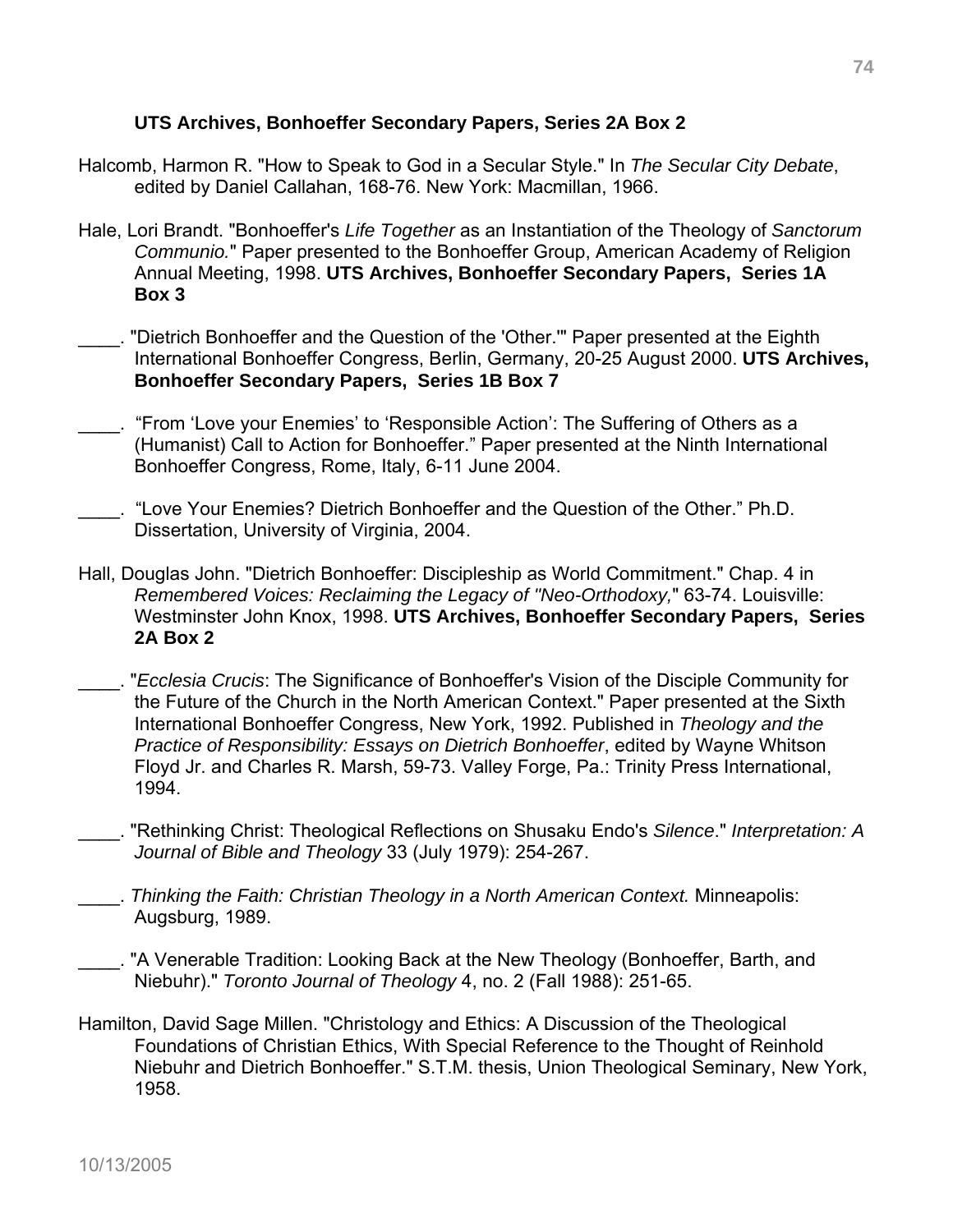Hamilton, Elizabeth. "With God, With Men." *Frontier* 12, no. 4 (November 1969): 301-3.

- Hamilton, Ian. "Bonhoeffer, Dietrich." *New Twentieth Century Encyclopedia of Religious Knowledge.* Edited by J. D. Douglas and Robert G. Clouse. Second edition. Grand Rapids: Baker Book House, 1991.
- Hamilton, Kenneth. "About Bonhoeffer's 'Worldly Christianity.'" Part 3 in *What's New in Religion? A Critical Study of New Theology, New Morality and Secular Christianity,* 67-87. Grand Rapids, Mich.: William B. Eerdmans, 1968.
- \_\_\_\_. "Dietrich Bonhoeffer." Chap. 15 in *Creative Minds in Contemporary Theology*, 2d ed., edited by Philip E. Hughes, 479-515. Grand Rapids, Mich.: William B. Eerdmans, 1969.
- \_\_\_\_. *God is Dead*. Grand Rapids, Mich.: Eerdmans, 1966.
- \_\_\_\_. *Life in One's Stride: A Short Study in Dietrich Bonhoeffer*. Grand Rapids, Mich.: William B. Eerdmans, 1968.
- \_\_\_\_. "A Voice Affirming Heaven." Chap. 3 in *Revolt Against Heaven*. Grand Rapids, Mich.: William B. Eerdmans, 1968.
- Hamilton, William. "Bonhoeffer: Christology and Ethic United." *Christianity and Crisis* 24, no. 17 (19 October 1964): 195-99.
- \_\_\_\_. "The Death of God Theology" *The Christian Scholar* 48, no. 1 (1965): 27-48. Also published as "The Death of God Theologies Today" in Thomas J. J. Altizer and William Hamilton, eds., *Radical Theology and the Death of God*, 23-50. Indianapolis and New York: Bobbs Merrill, 1966; Harmondsworth, England: Penguin, 1968.
- \_\_\_\_. "Faith and the Facts of Life" *The Nation* 200 (19 April 1965): 424-26. Also published as "Dietrich Bonhoeffer" in Thomas J. J. Altizer and William Hamilton, eds., *Radical Theology and the Death of God.* Indianapolis and New York: Bobbs Merrill, 1966, 113-18; Harmondsworth, England: Penguin, 1968.
- \_\_\_\_. *The New Essence of Christianity*. New York: Association Press, 1961.
- \_\_\_\_. "A Secular Theology for a World Come of Age" *Theology Today* 18, no. 4 (1962): 435-59. Also published as "'The Letters are a Particular Thorn.' Some Themes in Bonhoeffer's Prison Writings" in Ronald Gregor Smith, ed., *World Come of Age: A Symposium on Dietrich Bonhoeffer*, 131-60. Philadelphia: Fortress; London: Collins, 1967.
- \_\_\_\_. "Thursday's Child: The Theologian Today and Tomorrow." *Theology Today* 20, no. 4 (January 1964): 487-95. Also published as "Thursday's Child" in Thomas J. J. Altizer and William Hamilton eds., *Radical Theology and the Death of God*, 87-94. Indianapolis and New York: Bobbs Merrill, 1966; Harmondsworth, England: Penguin, 1968.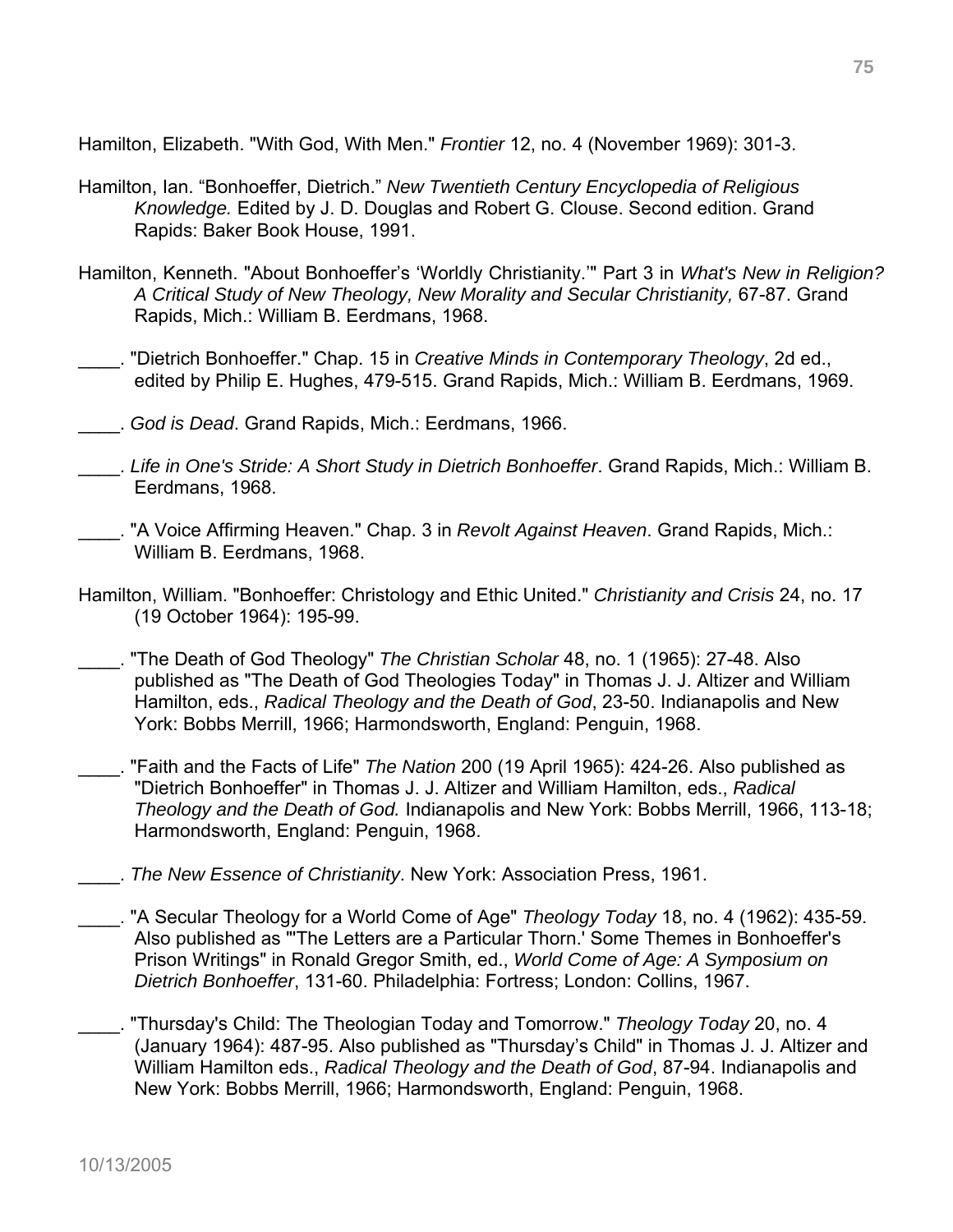- Hamilton, William and Thomas J. J. Altizer. *Radical Theology and the Death of God.*  Indianapolis and New York: Bobbs Merrill, 1966; Harmondsworth, England: Penguin, 1968.
- Hammelsbeck, Oskar. "Arbeitsthesen zum Bonhoeffer-Kongress (Neue Fassung)." Paper presented at the First International Bonhoeffer Congress, Düsseldorf-Kaiserwerth, 1971. **UTS Archives, Bonhoeffer Secondary Papers, Series 1B Box 1**
- \_\_\_\_. "In Discussion with Bonhoeffer." In *I Knew Dietrich Bonhoeffe*r, edited by Wolf-Dieter Zimmermann and Ronald Gregor Smith, translated by Käthe Gregor Smith, 179-88. London: Collins, 1966; New York: Harper & Row, 1967.
- Hampe, Johann Christoph. "An Interpretation." In *Prayers from Prison: Prayers and Poems (Von guten Mächten)*, 37-43. Interpreted by Johann Christoph Hampe. New material translated by John Bowden. London: Collins; Philadelphia: Fortress, 1978.
- Harakis, Stanley S. "An Orthodox Evaluation of the 'New Theology.'" *Greek Orthodox Theological Review* 12 (1967): 342-43.
- Harbaugh, Gregory P. "Brother Dietrich: Friend for the Journey." Sermon presented at the Bonhoeffer Conference, Pennsylvania State University, 1999. **UTS Archives, Bonhoeffer Secondary Papers, Series 1D Box 1**

Harbuck, Don B. "Bonhoeffer Speaks to Baptists." *The Baptist Program* (October 1966): 27-28. Hardin, Michael. "The Scapegoat: Christologies in Conflict." Paper presented at the Sixth International Bonhoeffer Congress, New York, 1992.

Hardwick, E. "The Place of Bonhoeffer." *Heythrop Journal* 5 (July 1964): 297-99.

- Harper, Howard V. "Dietrich Bonhoeffer." In *Profiles of Protestant Saints*, 191-200. New York: Fleet Publishing Corporation, 1968.
- Harper, Lois E. "The Morality of Resistance in the Life and Writing of Dietrich Bonhoeffer." M.T.S. thesis., Emory University, 1990.
- Harrelson, Walter. "Bonhoeffer and the Bible." In *The Place of Bonhoeffer: Problems and Possibilities in His Thought*, edited by Martin E. Marty, 115-42. New York: Association Press, 1962; London: SCM, 1963; Westport, Conn: Greenwood Press, 1982.
- Harrison, Wilfred. "Bonhoeffer: The Man." Sermon preached at Trinity College, Cambridge, 6 November, 1977. **UTS Archives, Bonhoeffer Secondary Papers, Series 1C Box 1**
- \_\_\_\_. *Coming of Age: A Play. Being an Introduction to the Life and Thought of Dietrich Bonhoeffer.* Trotton, England: Fernhurst Press, 1973; Melbourne, Australia: Studio Plays, no. 6, Department of English, Monash University, 1986.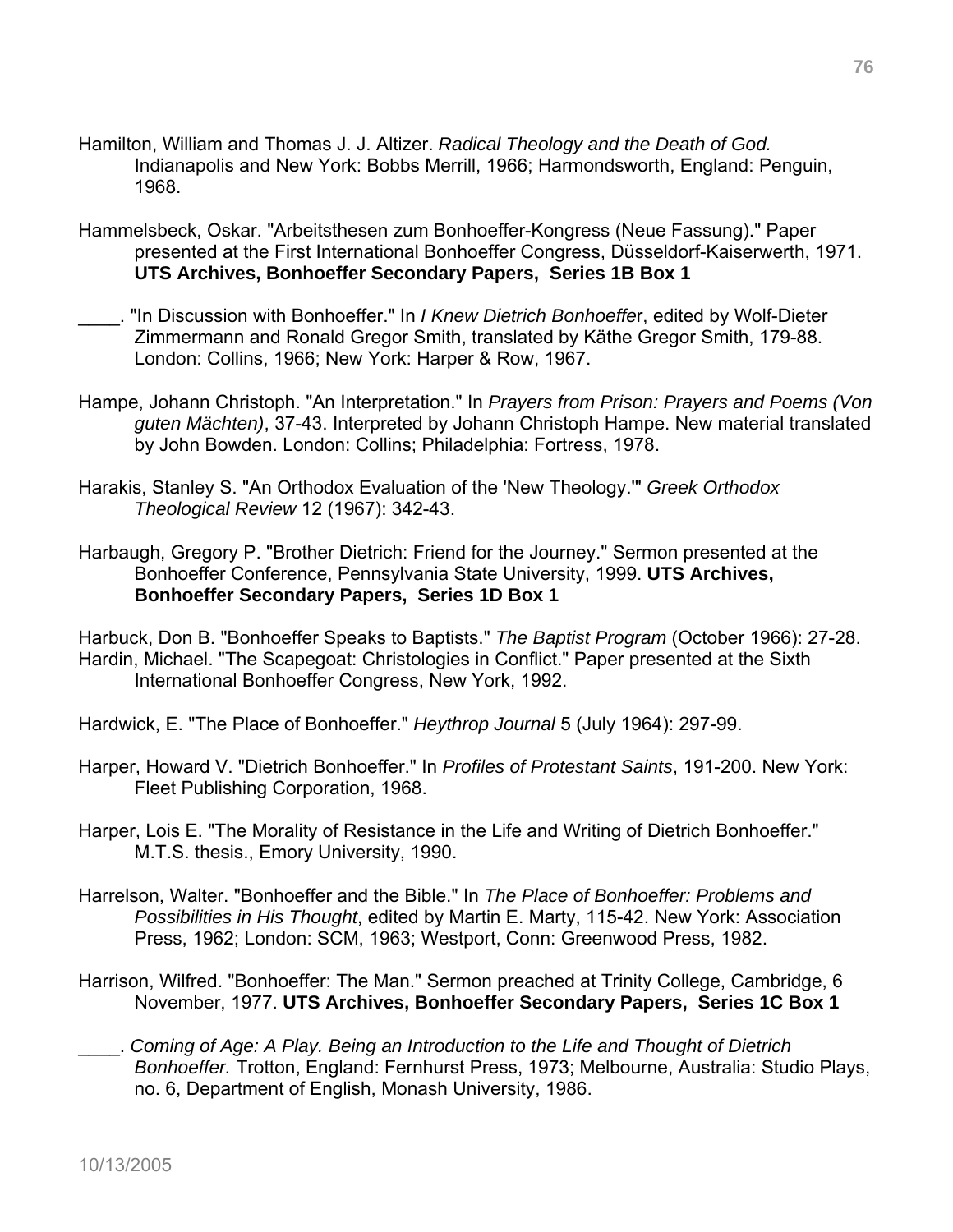\_\_\_\_. "Dietrich Bonhoeffer and the German Resistance." A public lecture sponsored by the College of Behavioral and Social Sciences, Humboldt State University, 1996. Videocassette.

\_\_\_\_. "Lecture-Recitals of Distinction", promotional leaflet and letter, 2000 **UTS Archives, Bonhoeffer Secondary Papers, Series 1C Box 1**

- \_\_\_\_. "A Portrait of the Man." In Edward Hanton Robertson, *The Shame and the Sacrifice: The Life and Martyrdom of Dietrich Bonhoeffer*, 11-18. London: Hodder and Stoughton, 1987; New York: Macmillan, 1989.
- Harrison-Zehelein, Ruth. "The Position of the German Congregations and Their Ministers at the Time of the Church Struggle in Germany." In *Celebrating Critical Awareness: Bonhoeffer and Bradford 60 Years On. Conference Papers and Proceedings*, comp. by David J. Moore, 3-5. Bradford, England: Methodist Church Touchstone Centre, 1994. **UTS Archives, Bonhoeffer Secondary Papers, Series 1D Box 1**
- Harvey, Anthony. "Three Meditations." Delivered at the Martyrs' Concert, Westminster Cathedral, 8 July 1998. Published in *Te Martyrum Candidatus Laudat Exercitus: Sermons, Lectures and Meditations, July 1998*, compiled by Westminster Abbey. **UTS Archives, Bonhoeffer Secondary Papers, Series 3 Box 2**
- Harvey, Barry A. "Battling with Truth in Berlin: Deliberating with Dietrich Bonhoeffer and Albert Speer." Paper presented at the Eighth International Bonhoeffer Congress, Berlin, Germany, 20-25 August 2000.
- \_\_\_\_. "Dietrich Bonhoeffer and the Body Politic of Christ: Social Analysis from the Perspective of a Post-Protestant Ecclesiology." Paper presented to the Bonhoeffer Group, American Academy of Religion Annual Meeting, 1994. Published as "The Body Politic of Christ: Theology, Social Analysis, and Bonhoeffer's Arcane Discipline," *Modern Theology* 13, no. 3 (1997): 319-46.
- \_\_\_\_. "God's 'Beyond' in a Post(modern) World: A Post-Critical Approach to 'Religionless Christianity.'" Paper presented at the Sixth International Bonhoeffer Congress, New York, 1992. **UTS Archives, Bonhoeffer Secondary Papers, Series 1B Box 4** Published as "A Post-Critical Approach to a 'Religion-less Christianity.'" in *The Union Seminary Quarterly Review* 46, nos. 1-4 (1993) 39-58. Also published in Wayne Whitson Floyd Jr. and Charles R. Marsh eds., *Theology and the Practice of Responsibility: Essays on Dietrich Bonhoeffer* (Valley Forge, Pa.: Trinity Press International, 1994), 39-58. \_\_\_\_. "On Becoming and Staying Human in a World Come of Age: Dietrich Bonhoeffer's
- Contribution to an Ecclesial *Modus Vivendi* for a Postmodern World." Paper presented at the Ninth International Bonhoeffer Congress, Rome, Italy, 6-11 June 2004.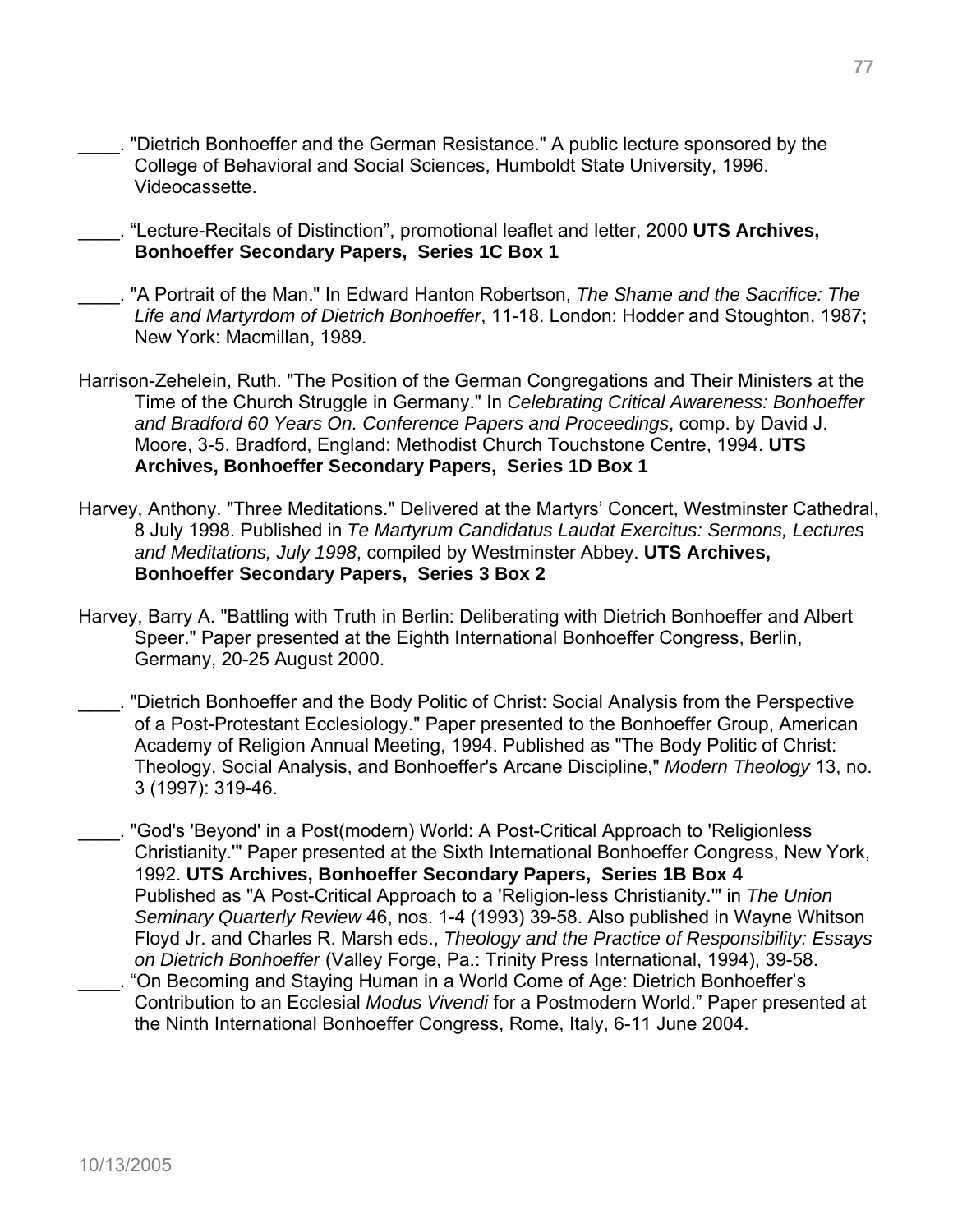- "Response to Jeffrey Robbins and Connie Lasher." A paper presented to the "Bonhoeffer: Theology and Social Analysis" Group, The American Academy of Religion, Denver, 17-20 November 2001.
- \_\_\_\_. "'The Wound of History': Reading Bonhoeffer After Christendom." Paper presented at the Seventh International Bonhoeffer Congress, Capetown, 1996. Published in *Bonhoeffer for a New Day: Theology in a Time of Transition*, edited by John W. de Gruchy, 72-93. Grand Rapids, Mich.: William B. Eerdmans, 1997.
- Hauerwas, Stanley. "Bonhoeffer on Truth and Politics." In *Dietrich Bonhoeffer Revisited*. Taproot Series, no. 17. Columbia, SC.: Lutheran Theological Southern Seminary, 2004.
- \_\_\_\_. "Dietrich Bonhoeffer." *In The Blackwell Companion to Political Theology*. Eds. Peter Scott and William T Cavanaugh. Malden, MA: Blackwell, 2004.
- \_\_\_\_. "Dietrich Bonhoeffer's Political Theology." In *Dietrich Bonhoeffer Revisited*. Taproot Series, no. 17. Columbia, SC.: Lutheran Theological Southern Seminary, 2004.
- \_\_\_\_. *Performing the Faith. Bonhoeffer and the Practice of Nonviolence.* Grand Rapids: Brazos Press, 2004.
- Haynes, Stephen R. "Bonhoeffer in Post-Holocaust Perspective." Paper presented at the Conference on "Bonhoeffer's Dilemma: The Ethics of Violence," Pennsylvania State University, 1999.
- \_\_\_\_. *The Bonhoeffer Phenomenon: Portraits of a Protestant Saint.* Minneapolis: Fortress Press, 2004.
- \_\_\_\_. "Bystander, Resistor, Victim: Dietrich Bonhoeffer's Response to Nazism." Paper presented at the Bonhoeffer Conference, Pennsylvania State University 1999. **UTS Archives, Bonhoeffer Secondary Papers, Series 1D Box 1**
- \_\_\_\_. "Christian Humanism vs. Christian Philo-Semitism: Bonhoeffer and the Phenomenon of Rescue." Paper presented at the Ninth International Bonhoeffer Congress, Rome, Italy, 6-11 June 2004.
- \_\_\_\_. "A Man for Others and for Us: Bonhoeffer and Holocaust Education." Paper presented to the Bonhoeffer Group, American Academy of Religion Annual Meeting, 1995. **UTS Archives, Bonhoeffer Secondary Papers, Series 1A Box 3**
- Healey, Charles J. "Dietrich Bonhoeffer (1906-1945)." In *Modern Spiritual Writers: Their Legacies of Prayer*. Dearborn, Mich. and New York: Alba House, 1989.

Hebert, Hugh. "Be Green, Be Good, Be Naff." *Guardian* (7 May 1992): 29:1.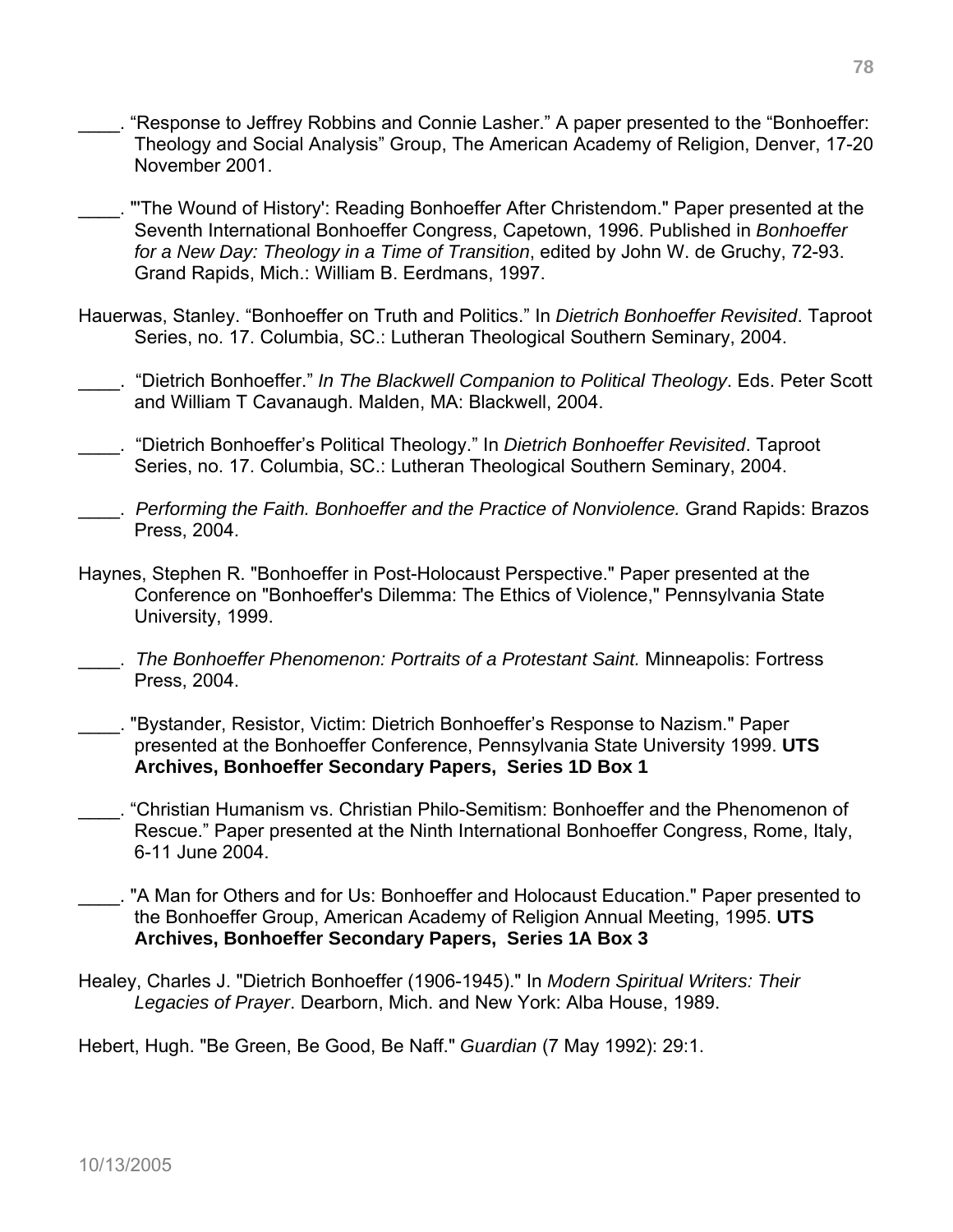- Heering, Herman J. "The Meaning of Authority and Autonomy for Modern Man." *Congregational Quarterly* 34 (January 1956): 20-27.
- Hegarty, Charles M. "Bonhoeffer and Teilhard: Christian Prophets of Secular Sanctity." *Catholic World* 207, no. 1237 (1968): 31-34.
- \_\_\_\_. "Bonhoeffer and Teilhard on Worldly Christianity." *Science et Esprit* 21, no. 1 (1969): 35- 70.
- \_\_\_\_. "Christ in the Theology of Bonhoeffer." *Anglican Theological Review* 49, no. 4 (1967): 339-70.
- Heick, O. W. "Reflections on Bonhoeffer's Theology." *Concordia Theological Monthly* 40 (April 1969): 203-17.
- Heim, Karl. Reply to Dietrich Bonhoeffer's review of his *Glaube und Denken*. In *God Transcendent: Foundation for a Christian Metaphysic*, edited by E. P. Dickie, 235-39. London: Nisbet, 1935; New York: Charles Scribner's Sons, 1936.
- Hein, Susanne. "The Public Witness of Women in the Confessing Church, 1934-1945." *On the Way*: Occasional Papers of the Wisconsin Conference of the United Church of Christ Vol. 12, no. 2 (Winter 1995-1996): 41-54.
- Held, Hans Joachim and Bishop Albrecht Schöhnherr. Welcome address at the Second International Bonhoeffer Congress, Geneva, 1976. **UTS Archives, Bonhoeffer Secondary Papers, Series 1B Box 1**
- Henkys, Jürgen. "Zu Bonhoeffer's Gefängnisdichtung: Hinweise auf ihre Wirkungs-und Vorgeschichte." Paper presented at the Fourth International Bonhoeffer Congress, Hirschluch bei Storkow, 1984. **UTS Archives, Bonhoeffer Secondary Papers, Series 1B Box 2**
- Henry, Marilyn. "Who, exactly, is a 'Righteous Gentile?" *The Jerusalem Post*. Features (22 April 1998): 12. Also published in *Newsletter, International Bonhoeffer Society, English Language* Section 67 (June 1998): 1-3.

Herman, Bruce. "Art—Elegy for Bonhoeffer." *Christian Century* 121, no. 16 (2004): 42.

- Heron, Alasdair. "Theologies Secular, Radical and Political." Chap. 7 in *A Century of Protestant Theology*, 152-68. Philadelphia: Westminster, 1980.
- Heyward, Isabel Carter. "The Redemption of God. A Theology of Mutual Relation." [Appendix on the Christology of Bonhoeffer.] Ph.D. diss, Union Theological Seminary, New York, 1980.
- Hildebrandt, Franz. "Dietrich Bonhoeffer." [Sermon at the Memorial Service in Holy Trinity Church, Kingsway, London, 27 July 1945.] Appendix 2 in Amos Cresswell and Maxwell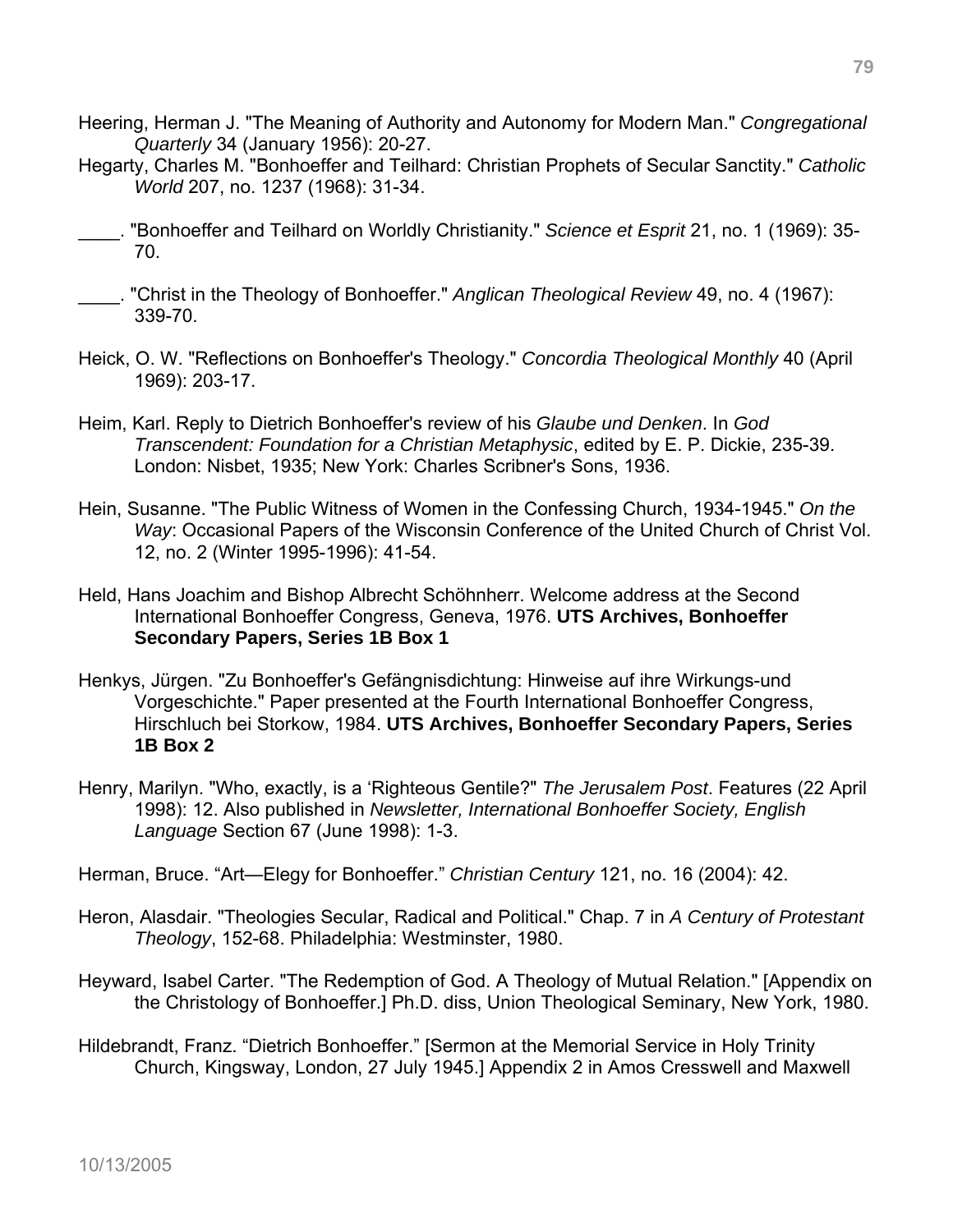Tow, *Dr. Franz Hildebrandt. Mr. Valiant-For-Truth*, 223-227. Macon, Georgia: Smyth & Helwys, 2000.

- \_\_\_\_. "An Oasis of Freedom." In *I Knew Dietrich Bonhoeffer*, edited by Wolf-Dieter Zimmermann and Ronald Gregor Smith, translated by Käthe Gregor Smith, 38-40. London: Collins, 1966; New York: Harper & Row, 1967.
- Hilgert, E. E. "The Cost of Discipleship." *Insight* 7 (5 October 1976): 14-16.
- Hill, D. "Dietrich Bonhoeffer: Witness." *Conquest* (May 1965): 36.
- Hill, Geoffrey. "Christmas Trees." [Poem on Bonhoeffer.] *Tenebrae*, 4. Boston: Houghton Mifflin, 1979.
- Hill, George G. "Bonhoeffer: Bridge Between Liberalism and Orthodoxy." *The New Christian Advocate* 1 (June 1957): 80-83.
- Hillerbrand, Hans J. "Dietrich Bonhoeffer and America." *Religion in Life* 30, no. 4 (Autumn 1961): 568-79.
- Hinchliff, Peter. "A Good Political Animal." Chap. 5 in *Holiness and Politics*, 90-113. London: Darton, Longman and Todd, 1982.
- Hinlicky, Paul R. "The Human Predicament in Emergent Post-Modernity." *Dialog: A Journal of Theology* 23 (Summer 1984): 167-73.
- Hinson, E. Glenn. "Chapel Address: A Memorial Service Commemorating the Life and Witness of Dietrich Bonhoeffer, April 25, 1990." Alumni Memorial Chapel, Southern Baptist Theological Seminary, Louisville, Ky. Audio cassette; Videocassette.
- \_\_\_\_. "Spiritual Preparation for Apocalypse: Learning from Bonhoeffer." *Cistercian Studies* 23, no. 2 (1988): 156-68.
- Hite, Anthony L. "Non-Religious Interpretation of the Gospel: Some Preliminary Considerations." *Dimension* 1 (1966): 10-20.
- Hix, Duane E. "Discipleship in a World Come of Age: 'Representation' in the Theology of Dietrich Bonhoeffer." Ph.D. diss., McMaster University, 1981.
- Hodgson, Andrew. "An Emerging New World." *Theology* 82 (July 1979): 265-71.
- Hodgson, Peter C. "The Death of God and the Crisis in Christology." *Journal of Religion* 46, no. 4 (1966): 446-62.
- Hoffman, J. C. "Providence in a World Come of Age." *Canadian Journal of Theolog*y 14 (April 1968): 89-101.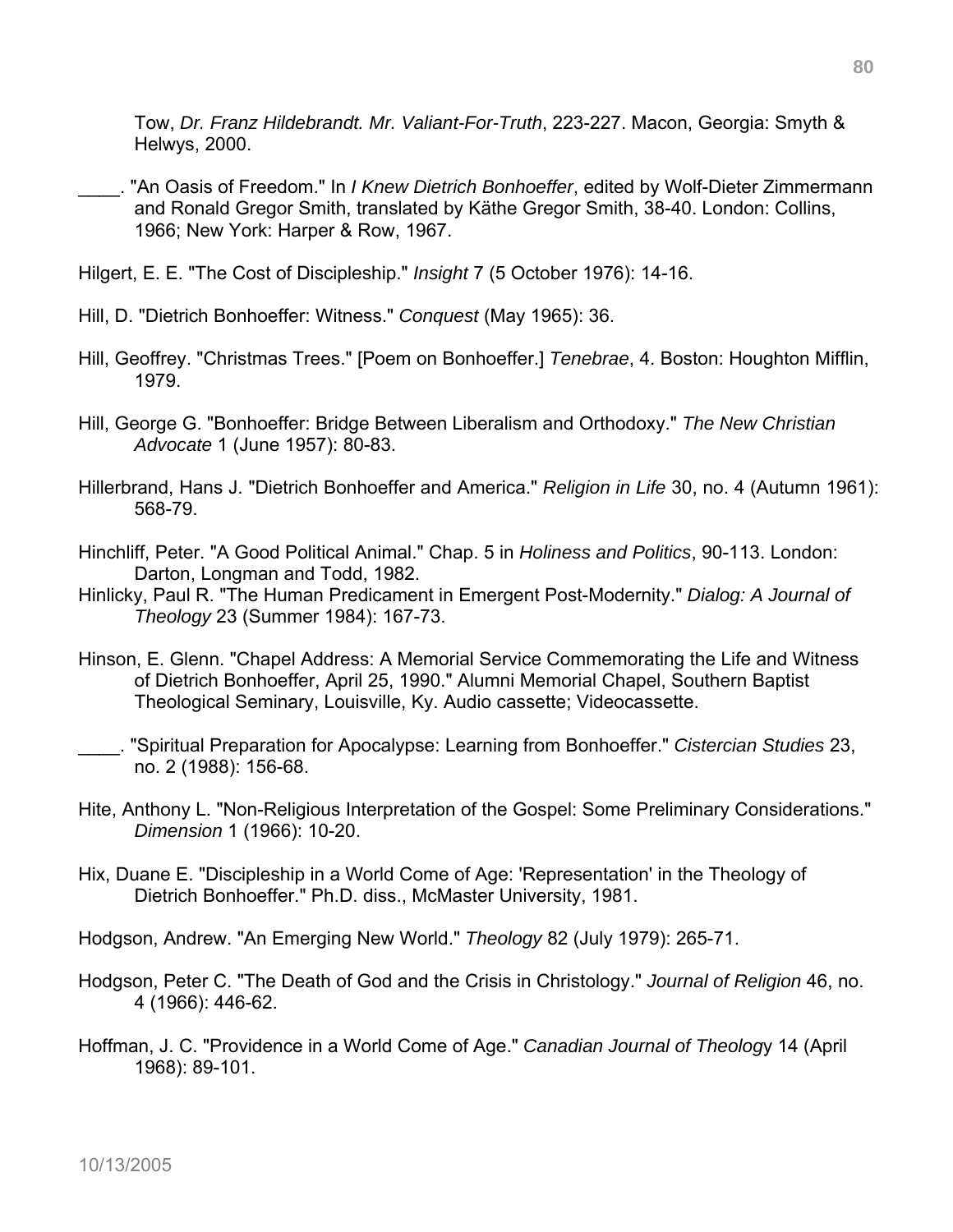- Hoffmann, Peter. "Peace Through coup d' état: The Foreign Contacts of the German Resistance, 1933-44." *Central European History* 19 (March 1986): 3-44.
- Holbrook, Clyde A. "The Problem of Authority in Christian Ethics." *Journal of the American Academy of Religion* 37, no. 1 (March 1969): 26-48.
- Holland, Scott. "First we take Manhattan, then we take Berlin: The Story of Dietrich Bonhoeffer's Theopoetics of Resistance." Paper presented at the Eighth International Bonhoeffer Congress, Berlin, Germany, 20-25 August 2000. Published in *Cross Currents* 50, no. 3 (2000): 369-382.
- Hollenweger, Walter. *Bonhoeffer Requiem*. Musical production originally performed at Birmingham University, England.
- \_\_\_\_. "Intercultural Theology." *Theology Today* 43, no. 1 (1986): 28-35.
- Holm, Jacob. "Theology and Religions from the Perspective of Dietrich Bonhoeffer and his Liberal Heritage." Paper presented at the Ninth International Bonhoeffer Congress, Rome, Italy, 6-11 June 2004.
- Holness, Lyn. "Hail, Mary! Full of Costly Grace." Paper presented at the Ninth International Bonhoeffer Congress, Rome, Italy, 6-11 June 2004.
- Holyer, Robert. "Toward an Eschatology of the Past." *Theology 89* (1986): 209-218.
- Honoré, J. "Who is Bonhoeffer? The Meaning of a Testimony." *Lumen Vitae* 25, no. 3 (1970): 485-502.
- Hoogstrate, A. "Dietrich Bonhoeffer: Who Was He?" *Banner* (August 22, 1969): 4.
- Hook, Brian S. and Russell R. Reno. "Twentieth Century Antiheroism: Camus and Bonhoeffer." In *Heroism and the Christian Life: Reclaiming Excellence*. Louisville: Westminster John Knox, 2002.
- Hopper, David H. "Bonhoeffer, Barth and the Problem of Immediacy." *Metanoia* [Prague] 3/4 (1991): 214-21. **UTS Archives, Bonhoeffer Secondary Papers, Series 2A Box 2**
- \_\_\_\_. "Bonhoeffer's 'Love of the World,' 'The Dangers of that Book', and the Kierkegaard Question." Paper presented to the Bonhoeffer Group, American Academy of Religion Annual Meeting, 1989. **UTS Archives, Bonhoeffer Secondary Papers, Series 1A Box 2**
- \_\_\_\_. *A Dissent on Bonhoeffer.* Philadelphia: Westminster, 1975.
- \_\_\_\_. "Metanoia: Bonhoeffer on Kierkegaard." *Metanoia* [Prague] 2/3 (1991): 70-75. **UTS Archives, Bonhoeffer Secondary Papers, Series 2A Box 2**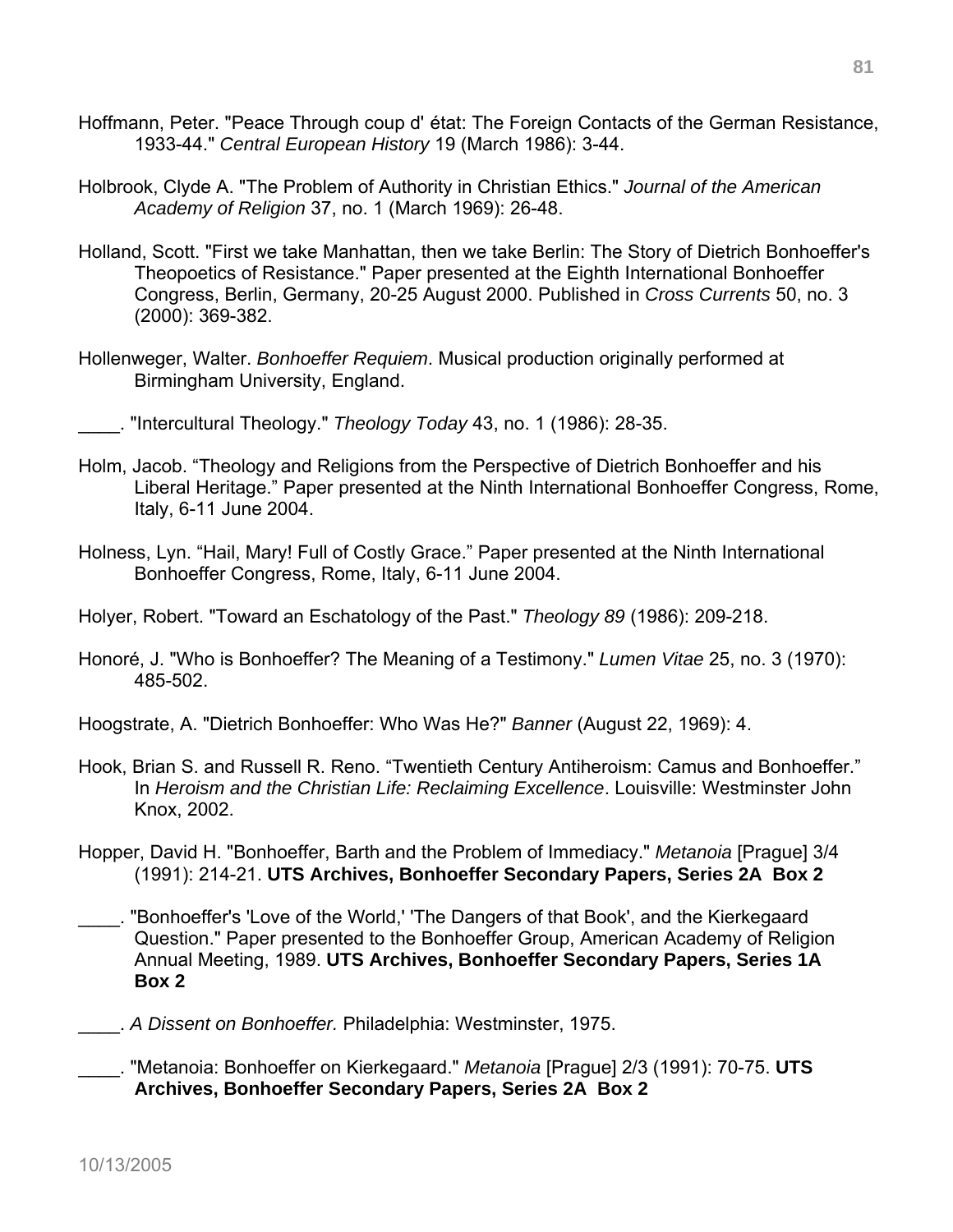- \_\_\_\_. "The Second Trip to America and the Limits of Theology as Autobiography." Paper presented to the Bonhoeffer Group, American Academy of Religion Annual Meeting, 1975. **UTS Archives, Bonhoeffer Secondary Papers, Series 1A Box 1**
- Hordern, Richard P. "Lutheran Theology and the Witness of Peace." [1st Prize, Essay Contest on `Lutheran Pacifism,' University Lutheran Church of Hope, Minneapolis.] *Word and World* 6, no. 2 (Spring 1986): 133-160.
- Hordern, William E. "Beyond Religion to Worldly Theology." In *New Directions in Theology Today*, vol. 1, 114-35. Philadelphia: Westminster; London: Lutterworth, 1966.

\_\_\_\_. "Dietrich Bonhoeffer and Worldly Christianity." Chap. 10 in *A Layman's Guide to Protestant Theology*. Rev. ed. New York: Macmillan, 1968.

Horne, C. "What is Bonhoeffer Theology?" *Moody Monthly* 66 (May 1966): 40-42.

- Horner, Avril. "Geoffrey Hill, Dietrich Bonhoeffer, and Christmas Trees." *Notes and Queries* 36 (June 1989): 209-10.
- House, Francis H. "The Barrier of Impassibility (of God)." *Theology* 83 (November 1980): 409-15.
- Houtman, Marcia K. "Making Visible the Inwardness: A Brief Study of Dietrich Bonhoeffer's 'Night Voices in Tegel' as a Psalm of Lament." *Newsletter, International Bonhoeffer Society, English Language Section*, no. 47 (May 1991): 5-7.
- Howald, John Thomas. "Dietrich Bonhoeffer and the Hypothesis of the Future." Ph.D. diss., Pennsylvania State University, 1968.
- Howard, Evan Drake. "Bonhoeffer's Legacy for American Christians." *The Reformed Journa*l 35, no. 4 (1985): 14-17.

\_\_\_\_. "Bonhoeffer's Paradox and Ours." *The Christian Century* 102, no. 12 (1985): 343.

- Howell, Leon. "A Time of Trials: The Tribulations of Dietrich Bonhoeffer." *Sojourners* 24 (May-June 1995): 50-51, 53.
- Huber, Wolfgang. "Die Aktualität christlicher Freiheit in den gesellschaftlichen Herausforderungen unserer Zeit." Paper presented at the Eighth International Bonhoeffer Congress, Berlin, Germany, 20-25 August 2000. Published as "Freiheit als Form der Liebe. Die Aktualität christlicher Freiheit in den gesellschaftlichen Herausforderungen unserer Zeit." Edited by Christian Gremmels and Wolfgang Huber. Gütersloh: Chr. Kaiser, 2002.
- \_\_\_\_. "Answering for the Past, Shaping the Future: In Memory of Dietrich Bonhoeffer." *The Ecumenical Review* 47, no.3 (July 1995): 252-62.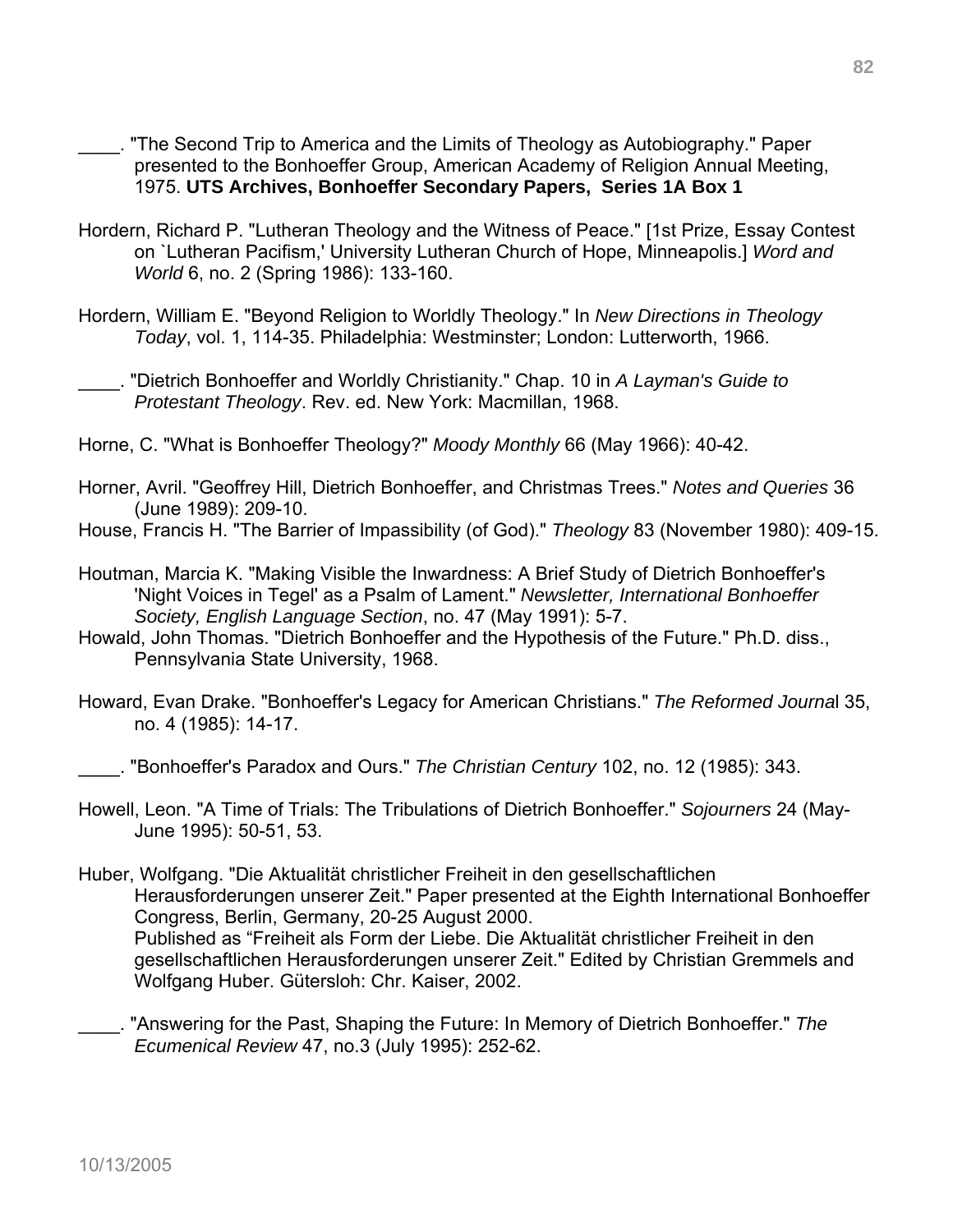"Bonhoeffer and Modernity." Paper presented at the Sixth International Bonhoeffer Congress, New York, 1992.

 In *Theology and the Practice of Responsibility: Essays on Dietrich Bonhoeffer,* edited by Wayne Whitson Floyd Jr. and Charles R. Marsh, 5-19. Valley Forge, Pa.: Trinity Press International, 1994.

- \_\_\_\_. "Bonhoeffer from the Perspective of the End of a Century." Lecture at the Spring Convocation of the Lutheran Theological Seminary at Philadelphia, 25 April 1995. 90 min. Videocassette.
- \_\_\_\_. "Laudatio auf John W. de Gruchy bei der Verleihung des Karl-Barth-Preises." Speech delivered at the Karl Barth Prize ceremony, Berlin, 20 August 2000. [Two copies.] **UTS Archives, Bonhoeffer Secondary Papers, Series 1B Box 7**
- \_\_\_\_. "Sozialethik als Verantwortungsethik." In *Ethos des Alltags. Festgabe für Stephan H. Pfürtner zum 60*, edited by Alberto Bondolfi, Werner Heierle and Dietmar Mieth. Zurich: Benziger Verlag, 1983. **UTS Archives, Bonhoeffer Secondary Papers, Series 2A Box 2**
- Hudnut, W. H., III. Reply to "Camus, Bonhoeffer and the World Come of Age," by Peter Berger. *The Christian Century* 76 (20 May 1959): 618-19.
- Hübinger, Gangholf. "Bürgertum und Bildungswissen im frühen 20. Jahrhundert." Paper presented at the Ninth International Bonhoeffer Congress, Rome, Italy, 6-11 June 2004.
- Hübner, Harry. "Contemporary Christian Ethics and the Biblical Structure of Justice." *Theodolite* 8, no. 3 (1988): 2-15.
- Hüneke, Martin. "Brotherly Ethics: The Theological relevance of Dietrich Bonhoeffer's Change to Pacifism" Paper presented at the Seventh International Bonhoeffer Congress, Capetown, South Africa, January 1996. **UTS Archives, Bonhoeffer Secondary Papers, Series 1B Box 5**
- Huenemann, Edward M. "Die Kirche als Anwalt." Paper presented at the First International Bonhoeffer Congress, Düsseldorf-Kaiserwerth, 1971. **UTS Archives, Bonhoeffer Secondary Papers, Series 1B Box 1**
- Huldschiner, R. E. "The Quest for the Historical Bonhoeffer." *Lutheran Forum* 3 (September 1969): 12-13.

Hultgren, Arland J., ed. "The Human Venture." *Word and World* 2 (Summer 1982): 211-84.

*Hundert Jahre Deutsche Evangelische Gemeinde Sydenham (London)*, *1875-1975*. London: Der Londoner Bote, 1975. **UTS Archives, Bonhoeffer Secondary Papers, Series 2A Box 2**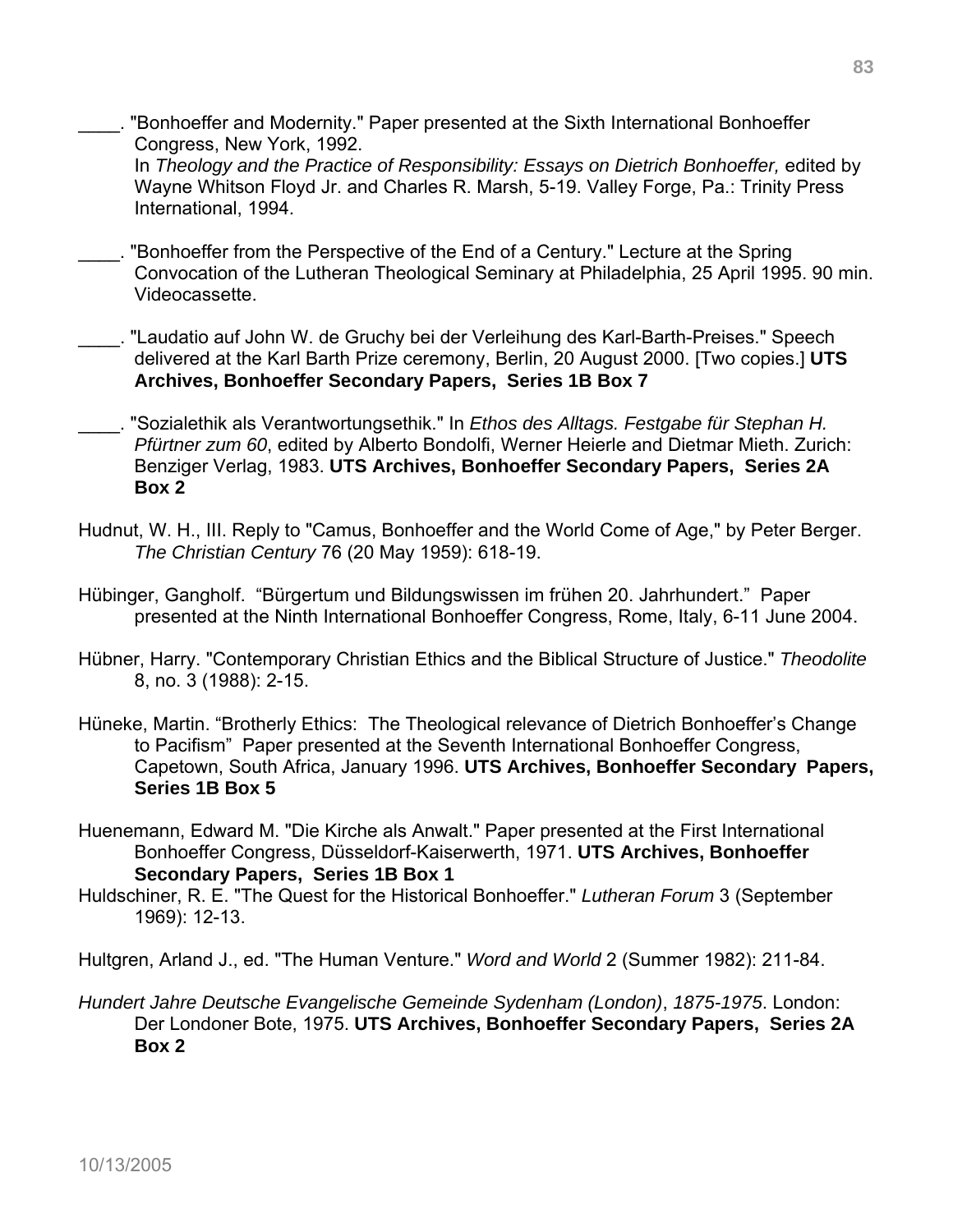- Hunnex, M. D. "Religionless Christianity: Is It a New Form of Gnosticism?" *Christianity Today* 10, no. 7 (7 January 1966): 7-9.
- Hunsinger, George. "Barth, Barmen and the Confessing Church Today: Political Apathy and Guilt." *Katallagete* 9 (Summer 1985): 14-27.
- \_\_\_\_. "Barth, Barmen and the Confessing Church Today: Summary of the Original Text." With replies and rejoinders by D. Berrigan and others. *Katallagete* 10, nos. 1-3 (Fall 1987): 10- 11.
- \_\_\_\_. "Karl Barth and Radical Politics: Some Further Considerations." *Studies in Religion/Sciences R*e*ligieuses* 7, no. 2 (Spring 1978): 167-91.
- \_\_\_\_. "Koinonia between Christ and his Community: Two Views of the Church." Paper presented at the conference "Christ at the Center: the Legacy of Barth and Bonhoeffer for Today," Luther Seminary, Minneapolis, Minn., 24-26 July 2000.

Hunt, George W. "Of Many Things." *America* 152 (March 30, 1985): inside cover.

- Huntemann, Georg. *The Other Bonhoeffer: An Evangelical Reassessment of Dietrich Bonhoeffer.* Translated by Todd Huizinga. Grand Rapids, Mich.: Baker Books, 1993.
- Hunter, Robert L. "Dietrich Bonhoeffer: A Vision and a Voice for Our Times." *Saturday Evening Post* (Sept/Oct 1997): 50-51.
- \_\_\_\_. "Hitler's Would-Be Assassin." *Saturday Evening Post* (Nov/Dec 1997): 44-47.
- Hutchins, Charles H. "Spiritual Care: Getting at the Heart of Ministry. Individual Accountability within a Corporate Identity." Paper presented at the Sixth International Bonhoeffer Congress, New York, 1992. **UTS Archives, Bonhoeffer Secondary Papers, Series 1B Box 4**
- Huttenbach, Henry R. "Bonhoeffer, Dietrich." In *Dictionary of the Holocaust: Biography, Geography, and Terminology,* edited by Eric Joseph Epstein and Philip Rosen. Westport, Conn.: Greenwood Press, 1997.
- Hyun, Yo-han. "The Holy Spirit and the Problem of the *Cor Curvum in Se* in Dietrich Bonhoeffer's Early Theology." Ph.D. diss., Princeton Theological Seminary, 1992.
- Invitation to the Second Annual Dietrich Bonhoeffer Lectures: "Fifty Years after the End of World War II—Guilt and Forgiveness in A Political Perspective." Theological faculty, Humboldt University. Berlin, 2-3 February 1995. **UTS Archives, Bonhoeffer Secondary Papers, Series 1C Box 1**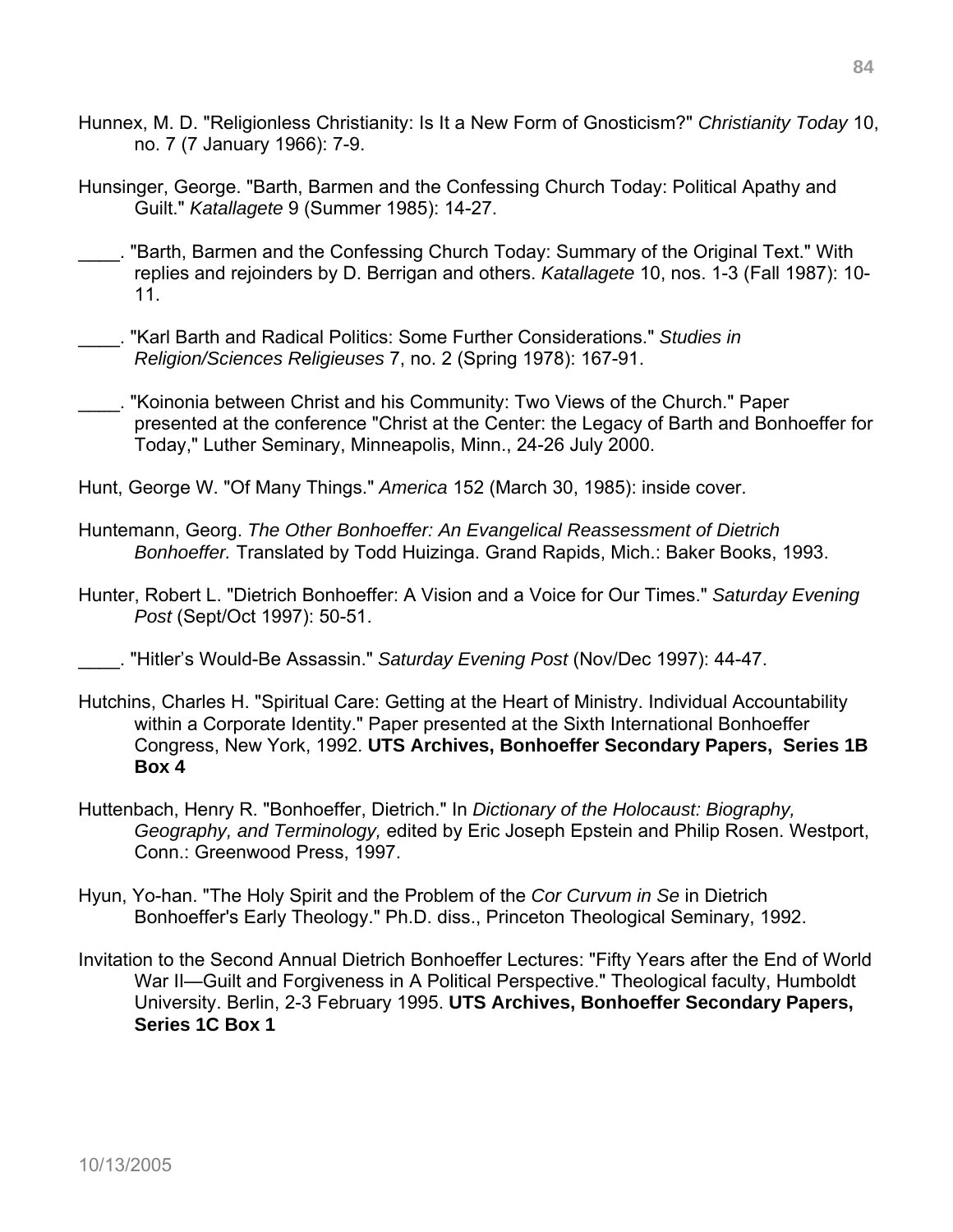- Jacobi, Gerhard. "Drawn Towards Suffering." In *I Knew Dietrich Bonhoeffer*, edited by Wolf-Dieter Zimmermann and Ronald Gregor Smith, translated by Käthe Gregor Smith, 71-74. London: Collins, 1966; New York: Harper & Row, 1967.
- James, Emmanuel E. "Bonhoeffer, Radhakrishnan and Modern Secularism." *Indian Journal of Theology* 19, no. 3-4 (July-December 1970): 127-44.
- James, Eric. "The Growth of the Convictions of Dietrich Bonhoeffer Concerning War and Peace." *Christian Action Journal* [London] (Winter 1974-75): 5-12.
- Jansen, Hans. "Anti-semitism in the amiable guise of theological philo-semitism in Karl Barth's Israel theology before and after Auschwitz." Paper presented at the Conference on the Holocaust, "Remembering for the Future," Oxford, 1-13 July 1988. **UTS Archives, Bonhoeffer Secondary Papers, Series 1D Box 1**
- Janz, Paul. "Redeeming Modernity: Rationality, Justification, and Penultimacy in the Theology of Dietrich Bonhoeffer." Ph.D. diss., Cambridge University, 2000. **UTS Archives, Bonhoeffer Secondary Papers, Series 2B Box 1**
- Japan Bonhoeffer Society. "Confession of Guilt by Today's Japanese Church (5 November 1985)." Translated from the Japanese by Rev. Anri Morimoto, 1988. With letter from of 14 November, 1988 from Charles C. West, Princeton, N.J. to Clifford J. Green. **UTS Archives, Bonhoeffer Secondary Papers, Series 1D Box 1**Also distributed in German at the Fifth International Bonhoeffer Congress, Amsterdam, 1988. Published as "Documentation: Confession of Guilt by the Japanese Church." In *Bonhoeffer's Ethics: Old Europe and New Frontiers*, edited by Guy Carter, René van Eyden, Hans-Dirk van Hoogstraten, and Jurjen Wiersma, 222-25. Kampen, the Netherlands: Kok Pharos, 1991. **UTS Archives, Bonhoeffer Secondary Papers, Series 2A Box 1**
- Jaquenoud, René. "Bonhoeffer and Tillich. Some Considerations." Master's thesis, Princeton Theological Seminary, 1963.
- Jeanrond, Werner. "From Resistance to Liberation Theology: German Theologians and the Non/Resistance to the National Socialist Regime." *Journal of Modern History* 64, suppl. (December 1992): s187-s203j. **UTS Archives, Bonhoeffer Secondary Papers, Series 2A Box 2**

Also published in *Resistance Against the Third Reich 1933-1990*, edited by Michael Geyer and John W. Boyer, 295-311. Chicago: University of Chicago Press, 1994.

Jeffery, Robert. "Bonhoeffer and the Future of the Church." In *Dietrich Bonhoeffer: Man of Faith and Man of our Time*. See Worcester Cathedral, 1995.

\_\_\_\_. "Bonhoeffer: His understanding of the Church." In *Dietrich Bonhoeffer: Man of Faith and Man of our Time*. See Worcester Cathedral, 1995.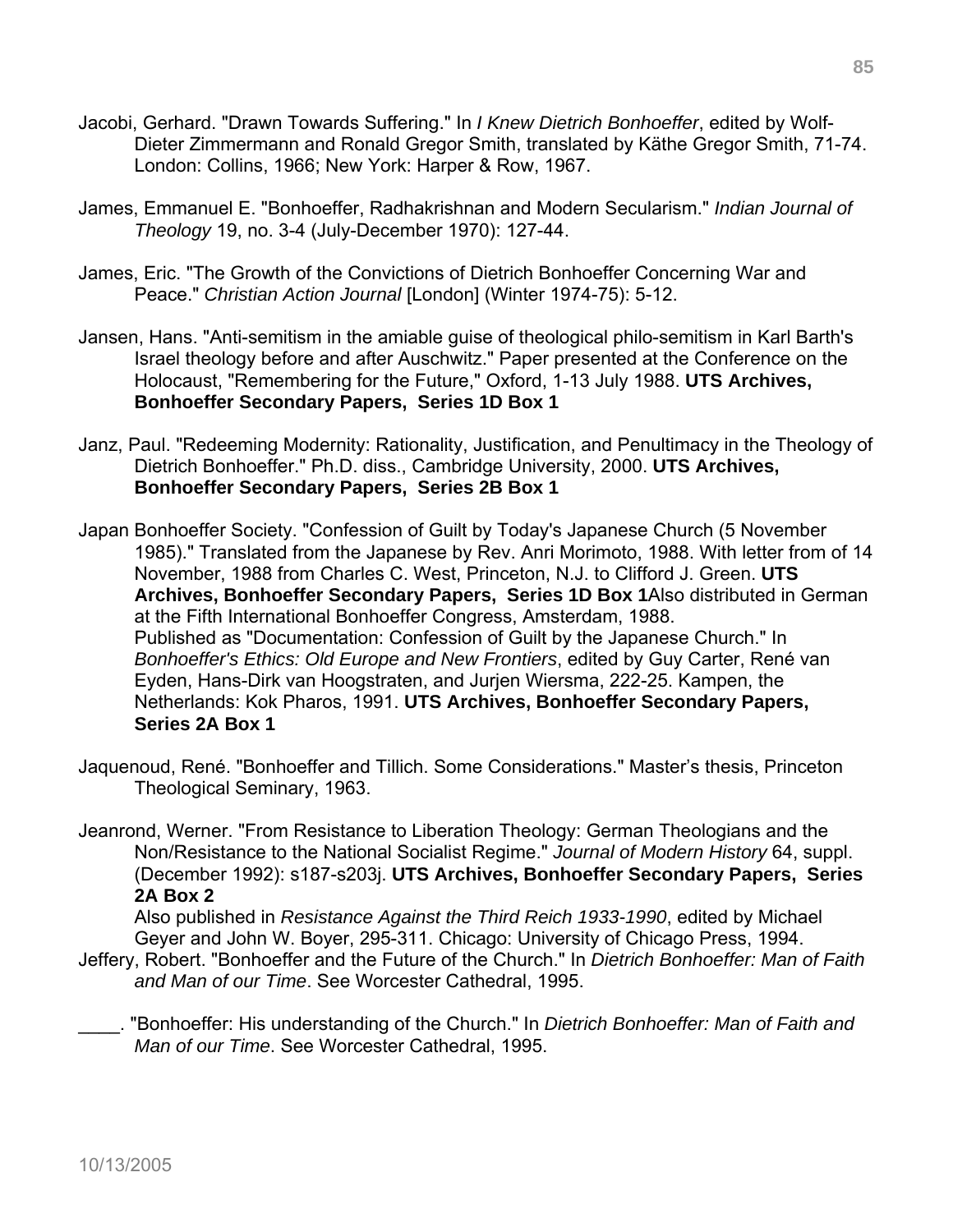- Jehle, Herbert. "Dietrich Bonhoeffer on War and Peace." In *A Bonhoeffer Legacy: Essays in Understanding*, edited by A. J. Klassen, 362-66. Grand Rapids, Mich.: William B. Eerdmans, 1981.
- \_\_\_\_. Interview by Larry Rasmussen, Charlottesville, VA, 1 March 1968. Transcript. **UTS Archives, Bonhoeffer Secondary Papers, Series 1C Box 1**
- \_\_\_\_. Untitled note on Dietrich Bonhoeffer, in German, begins "Der Kirchenkamp trieb die Bekennende...". Washington, D.C., [1970]. **UTS Archives, Bonhoeffer Secondary Papers, Series 2A Box 2**
- Jenkins, Daniel. "Bonhoeffer on the End of Religion." In *Beyond Religion: The Truth and Error in 'Religionless Christianity,*' 33-38. Philadelphia: Westminster, 1962.
- \_\_\_\_. "Faith in Opposition to Nazi Idealism." *Times* [London]. 2 March 1968, p. 10.
- \_\_\_\_. "Religion and Coming of Age." In T*he Honest to God Debate: Some Reactions to the Book 'Honest to God'*, edited by David L. Edwards and John A. T. Robinson, 207-14. London: SCM Press; Philadelphia: Westminster, 1963.
- Jenkins, David E. "Bonhoeffer and the Mistake of Looking to Data About God." In *Guide to the Debate about God*, edited by David E. Jenkins, 90-106. Philadelphia: Westminster, 1966.
- Jennings, Willie J. "Harlem on My Mind: Dietrich Bonhoeffer, Racial Reasoning, and Theological Reflection." Paper presented to the Bonhoeffer Group, American Academy of Religion Annual Meeting, 1996. **UTS Archives, Bonhoeffer Secondary Papers, Series 1A Box 3**
- Jensen, David. "Religionless Christianity and the Religionless Other: Bonhoeffer's Invitation to Interreligious Encounter." Paper presented to the American Academy of Religion Annual Meeting, 1999. Also published in *Brethren Life and Thought* 47, no. 3-4 (Summer-Fall 2002): 113-119.
- Jensen, Hans-Werner. "Life Together." In *I Knew Dietrich Bonhoeffer*, edited by Wolf-Dieter Zimmermann and Ronald Gregor Smith, translated by Käthe Gregor Smith, 152-55. London: Collins, 1966; New York: Harper & Row, 1967.
- Jensen, Janine C. "In Isolation for Others: Christ, Scripture, and Action in the Theology and Life of Dietrich Bonhoeffer." B.A. honors thesis, Rollins College, 1990.
- Jenson, Robert W. *A Religion Against Itself.* Richmond, Va.: John Knox, 1967.
- Johnson, Roger A. "Dietrich Bonhoeffer: Religionless Christianity? Maturity, Transcendence and Freedom." In *Critical Issues in Modern Religion*, edited by Roger A. Johnson, Ernest Wallwork, Clifford J. Green, H. Paul Santinire and Harold Y. Vanderpool. Englewood Cliffs, N.J.: Prentice-Hall, 1973; 2nd ed., 1990.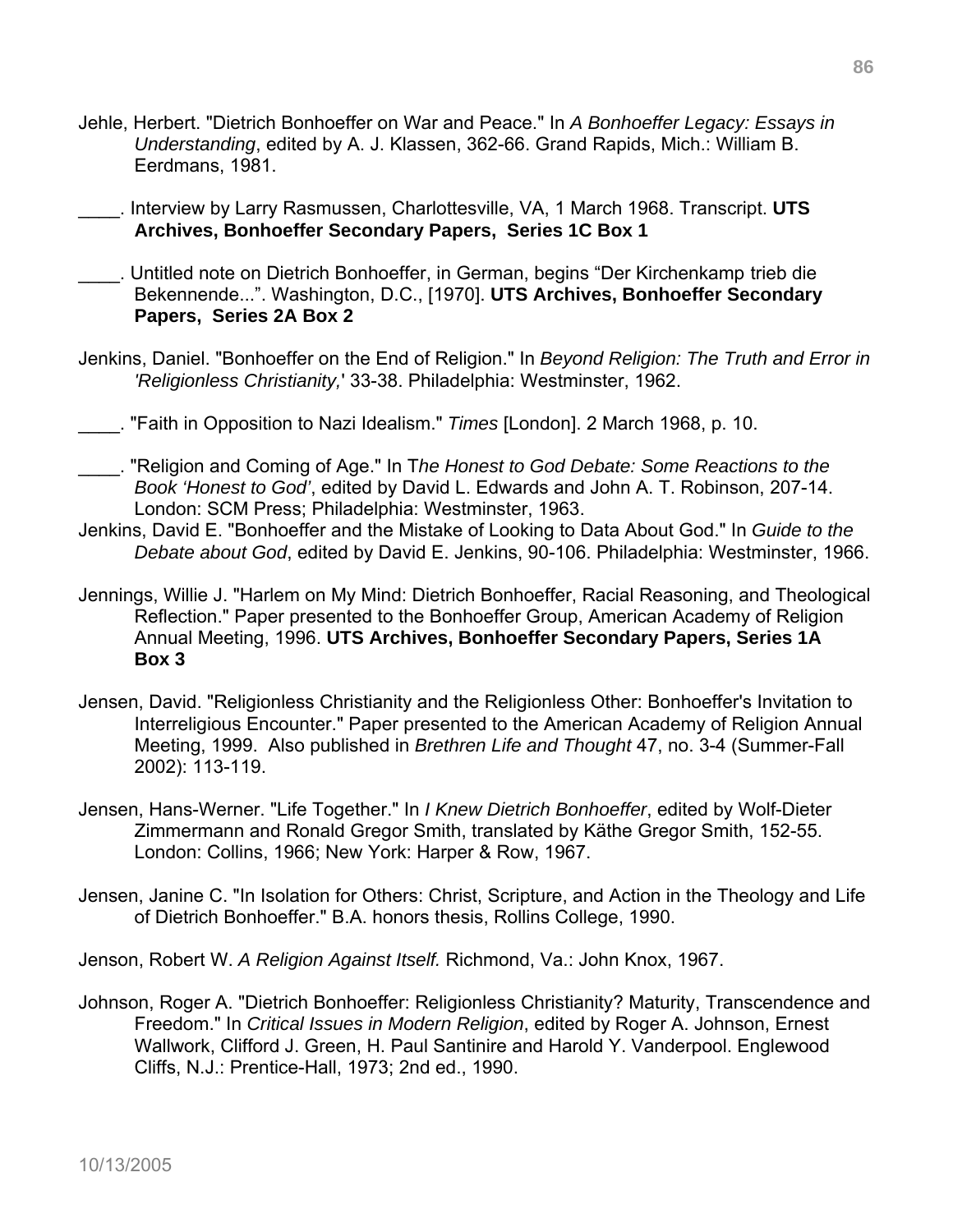- \_\_\_\_. "Religious Mythology and a Secular Faith: The Weakness of Man and the Weakness of God." Paper for New Haven Theological Discussion Group, 1967. **UTS Archives, Bonhoeffer Secondary Papers, Series 1C Box 1.**
- Johnson, William V. "A Narrative Reading of Bonhoeffer's Theology of Suffering." Paper presented to the Bonhoeffer Group, American Academy of Religion Annual Meeting, 1992. **UTS Archives, Bonhoeffer Secondary Papers, Series 1A Box 2**
- \_\_\_\_. "Responding to the Trail of Tears: Repentance and Responsibility toward the Chickasaw Nation" Paper presented at the Sixth International Bonhoeffer Congress, New York, 1992. **UTS Archives, Bonhoeffer Secondary Papers, Series 1B Box 4**

\_\_\_\_. "Suffering in the Theology of Dietrich Bonhoeffer: A Critical Analysis." Ph.D. diss., Southwestern Baptist Theological Seminary, 1992.

- Johnston, Robert K. "F. Burton Nelson: Theologian of the Church." In *Reflections on Bonhoeffer: Essays in Honor of F. Burton Nelson*, edited by Geoffrey B. Kelly and C. John Weborg, 9- 24. Chicago: Covenant Publications, 1999.
- Jones, Carolyn M. "Dietrich Bonhoeffer's *Letters and Papers from Prison*: Rethinking the Relationship of Theology and Arts, Literature and Religion." *Literature and Theology* 9 (1995): 243-259.
- Jones, Hugh Oldbury. "Conscience and Transcendence: An Interpretive Inquiry into the Thought of Freud, Ebeling, Tillich and Bonhoeffer." Ph.D. diss., University of Otago, Dunedin, New Zealand, 1973.
- Jones, L. Gregory. "The Cost of Forgiveness. Dietrich Bonhoeffer and the Reclamation of a Christian Vision and Practice." In his *Embodying Forgiveness*, 3-33. Grand Rapids: Eerdmans, 1995.
- "The Cost of Forgiveness: Grace, Christian Community and the Politics of Worldly Discipleship." Paper presented at the Sixth International Bonhoeffer Congress, New York, 1992. **UTS Archives, Bonhoeffer Secondary Papers, Series 1B Box 4**  Published in *Theology and the Practice of Responsibility: Essays on Dietrich Bonhoeffer,* edited by Wayne Whitson Floyd Jr. and Charles R. Marsh, 149-69. Valley Forge, Pa.: Trinity Press International, 1994.
- \_\_\_\_. Response to "The Church as the Responsible Community in Bonhoeffer's *Ethics*," by Mark Brocker. Paper presented to the Bonhoeffer Group, American Academy of Religion Annual Meeting, 1993.
	- \_\_\_\_. "Welcome Interruption." *Christian Century* 121, no. 11 (June 1, 2004): 31.
- Jonsen, Albert R., S.J. "Dietrich Bonhoeffer." In *Responsibility in Modern Religious Ethics*, 107- 32. Washington: Corpus Books, 1968.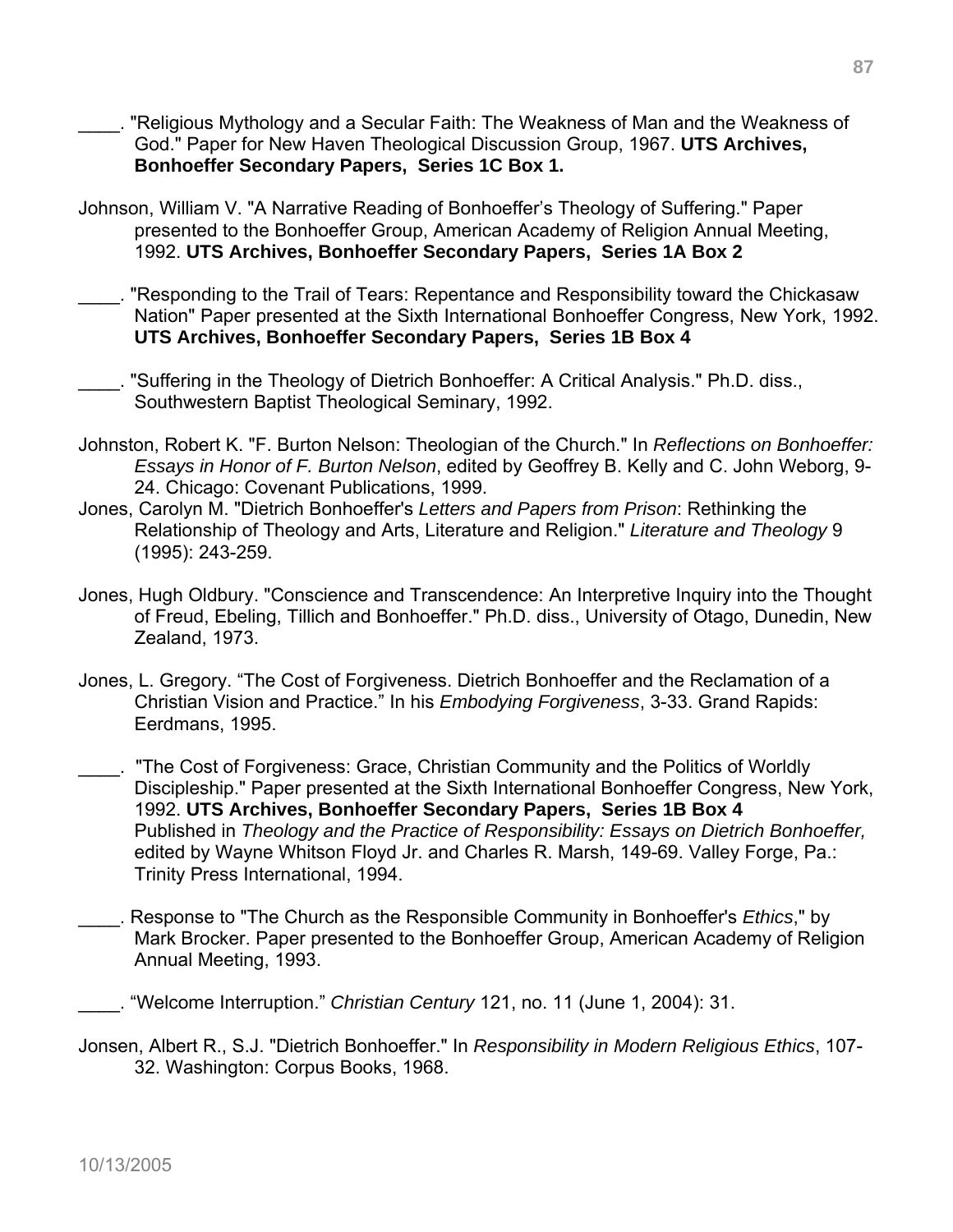\_\_\_\_. "Responsibility as a Principle in Contemporary Religious Ethics." Ph.D. diss., Yale University, 1967.

- Jordan-Simpson, Emma. "Structural Poverty in Bedford Stuyvesant: Church and Community Challenge." Paper delivered at the University of Greifswald, Bonhoeffer Faculty Exchange Program, May 1997. **UTS Archives, Bonhoeffer Secondary Papers, Series 1C Box 1**
- Joubert, John. "Four Stations on the Road to Freedom." Musical setting (Opus 73). Translated by Frank Clarke. Borough Green, England, 1974.
- Judy, Jonathan C. "Ecclesiology, Christian Ethics, and Dietrich Bonhoeffer." Master's thesis, Southwestern Baptist Theological Seminary, 1999.
- Jung, Carl G. "Religionless Christianity." *Journal of the American Academy of Religion* 39, no. 1 (March 1971): 43-47.
- Jüngel, Eberhard. "Bonhoeffer's Contribution to the Return of 'Death of God' Talk in Theology." In *God as the Mystery of the World: On the Foundation of Theology of the Crucified in the Dispute Between Theism and Atheism (Gott als Geheimnis der Welt)*, translated by Darrell L. Guder, 57-63. Grand Rapids, Mich.: Eerdmans, 1983.
- Kaltenborn, Carl Jürgen. "Adolf von Harnack and Bonhoeffer." In *A Bonhoeffer Legacy: Essays in Understanding*, edited by A. J. Klassen, 48-57. Grand Rapids, Mich.: William B. Eerdmans, 1981.
- \_\_\_\_. "Dietrich Bonhoeffer in der Protestantischen Theologie Kubas." Paper presented at the Third International Bonhoeffer Congress, Oxford, 1980. **UTS Archives, Bonhoeffer Secondary Papers, Series 1B Box 2**
- Kang, Sung Mo. The Church "come of age": An Analysis of Bonhoeffer's "non-religious interpretation" for the Religiously Pluralistic World. Ph.D. dissertation. Fuller Theological Seminary, 2001.
- Kanitz, Joachim. "Thesen zu einer Anthropologie des Friedens." Paper presented at the First International Bonhoeffer Congress, Düsseldorf-Kaiserwerth, 1971. **UTS Archives, Bonhoeffer Secondary Papers, Series 1B Box 1**

Kaptainis, Arthur. "A Concert to Courage." *Christianity and Crisis* 52, no. 7 (1992): 157-58.

- \_\_\_\_. "Christoph von Dohnanyi: Dietrich Bonhoeffer Benefit Concert." *American Record Guide* 55, no. 4 (1992): 65-66.
- Keane, J. "Report on Seventh International Bonhoeffer Congress." *Colloquium: The Australian and New Zealand Theological Review* 28 (1996): 64-65.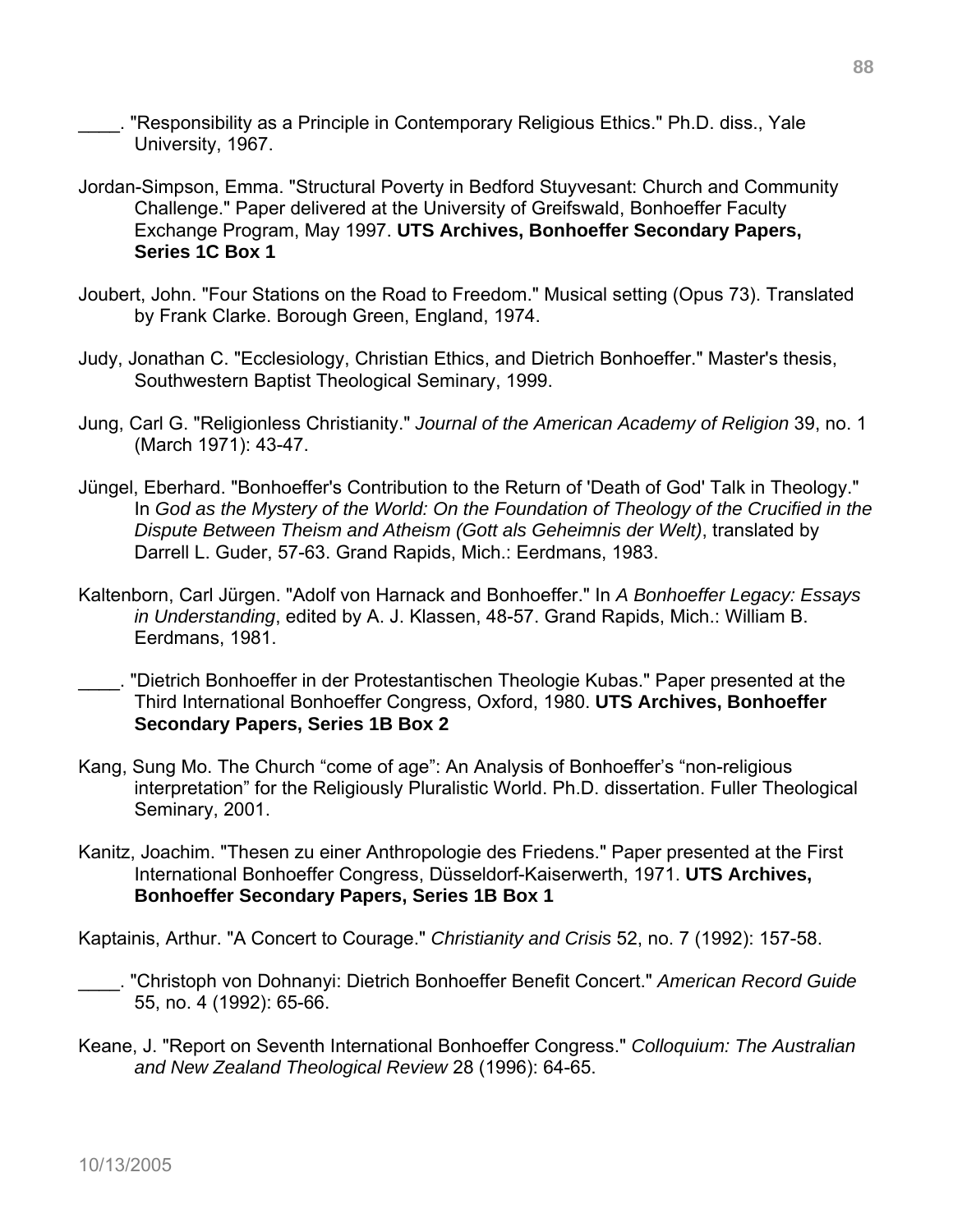- Kee, Alistair. "I Did Not Know Dietrich Bonhoeffer." *The Christian Century* 89, no. 38 (1972): 1064-68.
- Kellerman, Bill. "Apologist of Power: The Long Shadow of Reinhold Niebuhr's Christian Realism." *Sojourners* 16 (March 1987): 14-20.
- Kelley, James Patrick "Bonhoeffer Studies in English: How Theologians Become Popular." *Lexington Theological Quarterly* 3, no. 1 (January 1968): 12-19.
- \_\_\_\_. "Bonhoeffer's Abkehr vom Phraseologischen zum Wirklichen: One Factor Often Misused in Interpretations of His Theological Legacy." Paper presented at the Fourth International Congress, Hirschluch bei Storkow, 1984. **UTS Archives, Bonhoeffer Secondary Papers, Series 1B Box 3**
- \_\_\_\_. "Bonhoeffer's Legacy 'After its Bloom': A Review." *Journal of Religious Thought* 39, no. 1 (1982): 46-52.
- "Christological Concretion and Everyday Events in Three of Bonhoeffer's Sermons: A Conceptual Pattern of Theological Discourse." In *Reflections on Bonhoeffer: Essays in Honor of F. Burton Nelson*, edited by Geffrey B. Kelly and C. John Weborg, 100-113. Chicago: Covenant Publications, 1999.
- \_\_\_\_. "Covenant and Ethics: Bonhoeffer and Political Rights in the Early Years of the Third Reich." Paper presented at the Fifth International Bonhoeffer Congress, Amsterdam, 1988. **UTS Archives, Bonhoeffer Secondary Papers, Series 1B Box 3**  In *Bonhoeffer 1988: The Ethics: Proceedings of the Fifth International Bonhoeffer Society Conference, Amsterdam, 13-19 June 1988,* edited by Hans Dirk van Hoogstraten and Guy Christopher Carter. Manuscript.
- \_\_\_\_. "Dietrich Bonhoeffer (1906-1945) as one of the 'Best of the German Gentiles': Some Necessary Clarifications and Corrections." In *Proceedings of the First Biannual Conference on Christianity and the Holocaust. The Christian Response: Before, During and After.* vol. 1, 144-89. Lawrenceville, New Jersey: Rider College, 1990.
- \_\_\_\_. "Eberhard Bethge and the U. S. Scholars Conference on the Holocaust and the German Church Struggle." In *Lebendige Freundschaft: Beiträge zum 80. Geburtstag von Eberhard Bethge,* edited by Ernst-Albert Scharffenorth and Ilse Tödt. Heidelberg: Teste und Materialien der Forshungsstätte der Evangelischen Studiengemeinschaft, Reihe B, Nr. 16, 1992.
- \_\_\_\_. "Recent Bonhoeffer Research: On Making Sense of Bonhoeffer's Ethics" Convocation at Lexington Seminary, 20 April, 1990. Published in *Lexington Theological Quarterly* 25 (October 1990): 112-115. **UTS Archives, Bonhoeffer Secondary Papers, Series 2A Box 2**
- . "Revelation and the Secular in the Theology of Dietrich Bonhoeffer." Ph.D. diss., Yale University, 1980.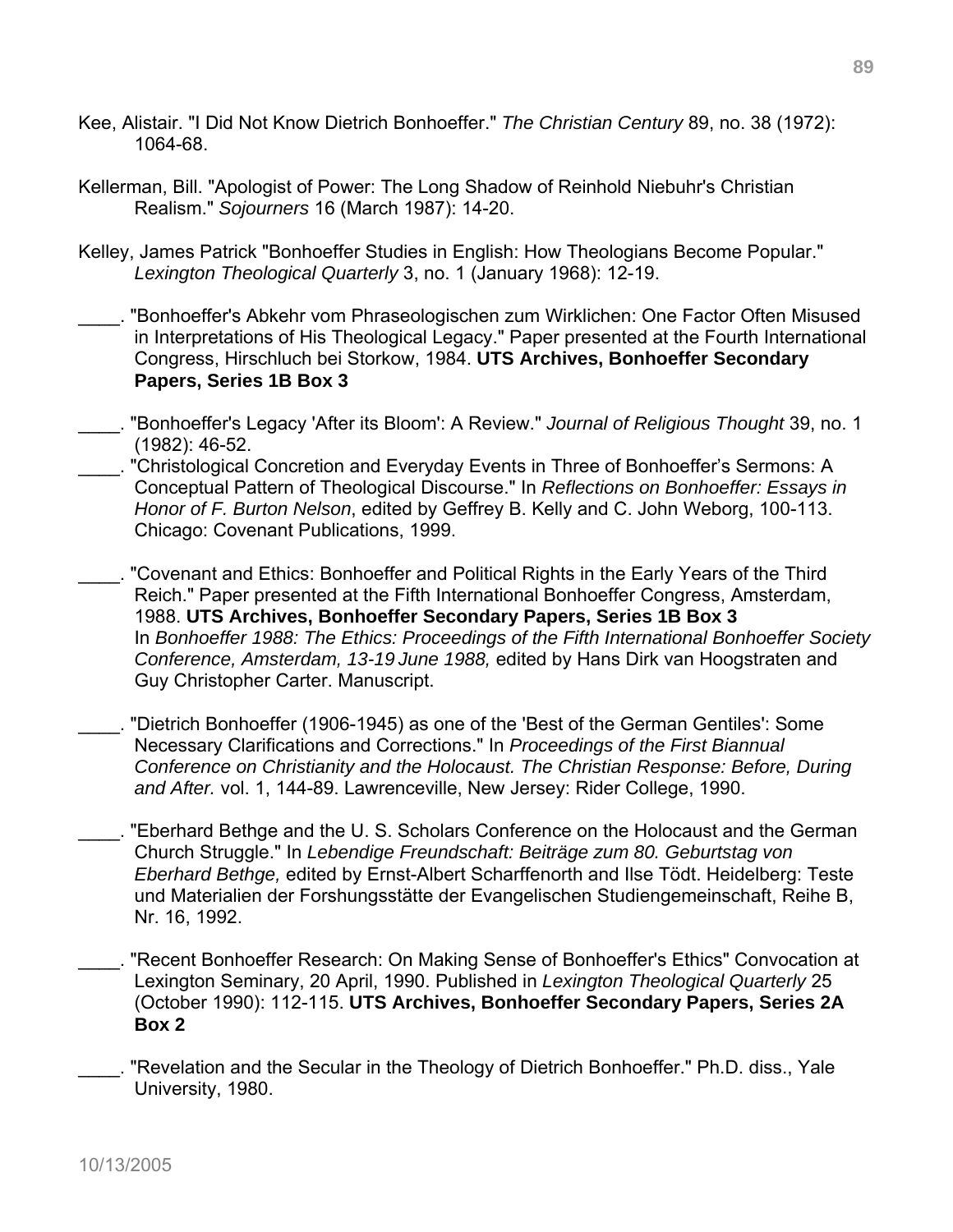"The Best of the German Gentiles: Dietrich Bonhoeffer and the Rights of Jews in Hitler's Germany." Paper presented at the Conference on the Holocaust, "Remembering for the Future," Oxford, 1-13 July 1988.

Published in J*ews and Christians During and After the Holocaust,* vol. 1 of *Remembering for the Future: Working Papers and Addenda,* edited by Yehuda Bauer, Alice L. Eckhardt, Franklin H. Littell, Elisabeth Maxwell, Robert Maxwell and David Patterson, 80-92. New York and Oxford: Pergamon Press, 1989. **UTS Archives, Bonhoeffer Secondary Papers, Series 2A Box 2** 

- \_\_\_\_. "Two Continents–One Lord," 1987. **UTS Archives, Bonhoeffer Secondary Papers, Series 1C Box 1**
- Kelley, James Patrick, ed. *Newsletter, International Bonhoeffer Society, English Language Section,* nos. 25 (July 1983) - 31 (March 1986).
- Kelly, Geffrey B. "Bonhoeffer and Barth: A Study of the Interaction with Karl Barth in Bonhoeffer's Theology of Revelation." Licentiate thesis, Université Catholique de Louvain, 1970.

\_\_\_\_. "Bonhoeffer and the Jews: Implications for Jewish-Christian Relations." In *Reflections on Bonhoeffer: Essays in Honor of F. Burton Nelson.* 133-168. Edited by Geffrey B. Kelly and C. John Weborg. Chicago: Covenant Publications, 1999.

\_\_\_\_. "Bonhoeffer and Romero: Prophets of Justice for the Oppressed." Paper presented at the Sixth International Bonhoeffer Congress, New York, 1992. **UTS Archives, Bonhoeffer Secondary Papers, Series 1B Box 4**  Published in Wayne Whitson Floyd Jr. and Charles R. Marsh eds., *Theology and the Practice of Responsibility: Essays on Dietrich Bonhoeffer* (Valley Forge, Pa.: Trinity Press International, 1994), 85-105.

\_\_\_\_. "Bonhoeffer: A Witness to Christ." *New Blackfriars* 57 (September 1976): 393-402.

- \_\_\_\_. "Bonhoeffer's Critique of Freedom and the Idolatrous Enchainment of Church and State in the United States." Paper presented at the Seventh International Bonhoeffer Congress, Capetown, 1996. With expanded version and a letter from the author to Clifford J. Green, 11 April 1996. **UTS Archives, Bonhoeffer Secondary Papers, Series 1B Box 5**  Published in *Bonhoeffer for a New Day: Theology in a Time of Transition,* edited by John W. de Gruchy, 298-318. Grand Rapids, Mich.: William B.Eerdmans, 1997.
- \_\_\_\_. "Bonhoeffer's Legacy Today." *America* 143, no. 3 (1980): 49-53.
- \_\_\_\_. "Bonhoeffer's 'Non-religious Christianity': Antecedents and Critique." *Bijdragen* 37 (1976): 118-48. **UTS Archives, Bonhoeffer Secondary Papers, Series 2A Box 2**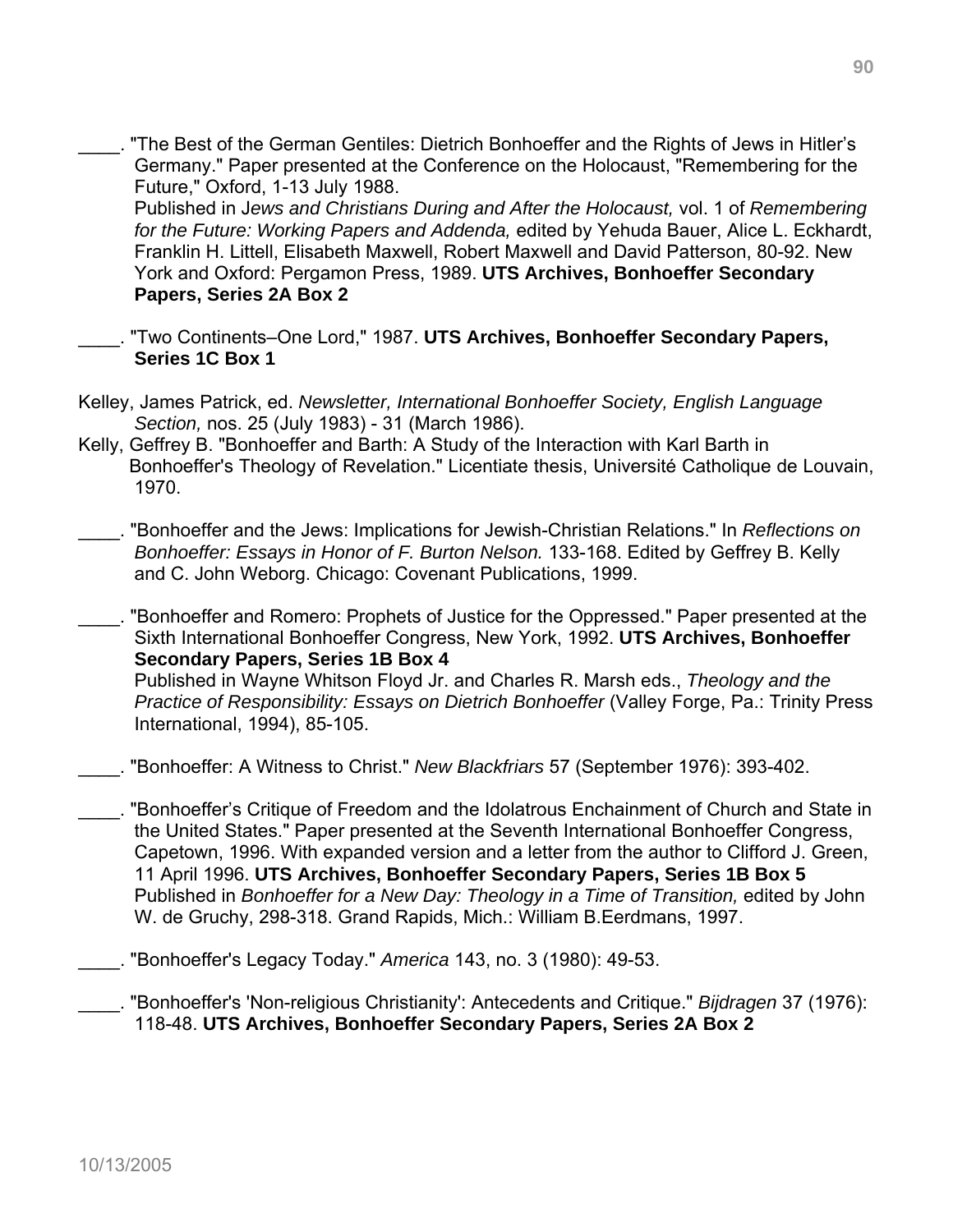- \_\_\_\_. "Bonhoeffer's Theology of History and Revelation." In *A Bonhoeffer Legacy: Essays in Understanding,* edited by A. J. Klassen, 89-130. Grand Rapids, Mich.: William B. Eerdmans, 1981.
- \_\_\_\_. "The Christocentric Theology of Dietrich Bonhoeffer: a Challenge to Modern Catechetics." *Our Apostolate* [Australia] 23, no. 4 (November 1975): 238-60. **UTS Archives, Bonhoeffer Secondary Papers, Series 2A Box 2**
- \_\_\_\_. "Cry Faithfulness!" *The Other Side* 28, no. 5 (1992): 56-60.
- \_\_\_\_. "Le défi de Dietrich Bonhoeffer." *Catéchistes* 23.92 (October 1972): 1-26. **UTS Archives, Bonhoeffer Secondary Papers, Series 2A Box 2**
- \_\_\_\_. "Dietrich Bonhoeffer." In *A New Handbook of Christian Theologians*, edited by Donald W. Musser and Joseph L. Price, 85-98. Nashville: Abingdon, 1996.
- \_\_\_\_. "Dietrich Bonhoeffer's Theology of Liberation." *Dialog: A Journal of Theology* 34 (Winter 1995), 22-29.
- \_\_\_\_. "Editor's Introduction to the English Edition" of Bonhoeffer, *Life Together (Gemeinsames Leben)*, 3-23. Translated by Daniel W. Bloesch. Vol. 5, Dietrich Bonhoeffer Works. Minneapolis: Fortress Press, 1996.
- \_\_\_\_. "Editor's Introduction to the English Edition" of Bonhoeffer, *The Prayerbook of the Bible: An Introduction to the Psalms (Das Gebetbuch der Bibel),* 143-154. Translated by James H. Burtness. Vol. 5, *Dietrich Bonhoeffer Works*. Minneapolis: Fortress Press, 1996. \_\_\_\_. Foreword to *Reflections on Bonhoeffer: Essays in Honor of F. Burton Nelson,* edited by
	- Geffrey B. Kelly and C. John Weborg, viii. Chicago: Covenant Publications, 1999.
- \_\_\_\_. "Freedom and Discipline: The Rhythms of Bonhoeffer's Christocentric Spirituality." Paper presented at the Third International Bonhoeffer Congress, Oxford, 1980. With abstract. **UTS Archives, Bonhoeffer Secondary Papers, Series 1B Box 2**  Published as "Freedom and Discipline: Rhythms of a Christocentric Spirituality," in *Ethical Responsibility: Bonhoeffer's Legacy to the Churches,* vol. 6 of Toronto Studies in Theology, Bonhoeffer Series, no. 1, edited by John D. Godsey and Geffrey B. Kelly, 307- 36. New York: Edward Mellen Press, 1981.
- \_\_\_\_. "Freedom and Obedience: Reflections on the Spiritual Legacy of Dietrich Bonhoeffer."  *Weavings* 3, no. 3 (May-June 1988): 14-25.
- \_\_\_\_. "Der frühe Glaubensbegriff Bonhoeffers und die Möglichkeit der Reflexion auf das Ich in dem Glaubensakt." Paper presented at the Second International Bonhoeffer Congress, Geneva, 1976. **UTS Archives, Bonhoeffer Secondary Papers, Series 1B Box 1**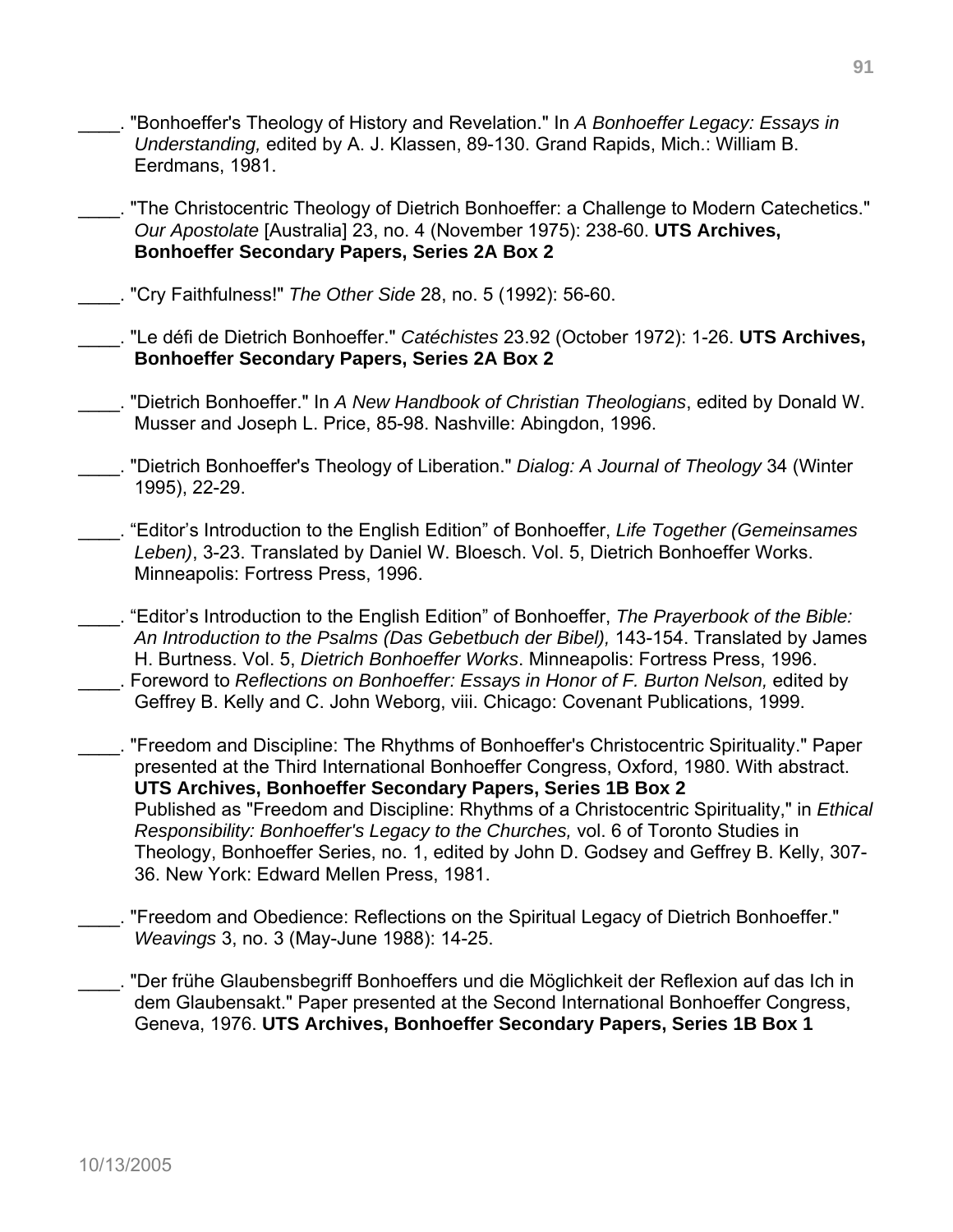- \_\_\_\_. "The Influence of Kierkegaard on Bonhoeffer's Concept of Discipleship." *The Irish Theological Quarterly* 41, no. 2 (April 1974): 148-54. **UTS Archives, Bonhoeffer Secondary Papers, Series 2A Box 2**
- \_\_\_\_. "An Interview with Jean Laserre." *Union Seminary Quarterly Review* 27, No. 3 (Spring 1972): 149-60.
- \_\_\_\_. *Liberating Faith: Bonhoeffer's Message for Today.* Minneapolis: Augsburg, 1984.
- \_\_\_\_. "The Life and Death of a Modern Martyr." *Christian History* 10, no. 4 (1991): 8-17.
- \_\_\_\_. "Marxist Interpretations of Bonhoeffer." *Dialog: A Journal of Theology* 10 (Summer 1971): 207-20.
- \_\_\_\_. "A 'Mysticism of Joy' in the Lord—In Life as in Death." [Rahner and Bonhoeffer on the meaning of Joy]." *The Living Pulpit* 5, no. 4 (1996): 26-27. **UTS Archives, Bonhoeffer Secondary Papers, Series 2A Box 2**
- \_\_\_\_. "The New Edition of *Life Together* and Eberhard Bethge's Afterword." *Newsletter, International Bonhoeffer Society, English Language Section,* No. 57 (October 1994), 2-7.
- \_\_\_\_. "One Against Hitler." *Sign* 60, no. 6 (1981): 14-21, 54.
- \_\_\_\_. "That Other Germany, Those Other Germans." *America* 163, no. 3 (1990): 59-61.
- \_\_\_\_. "Pneumatology: The Tacit Dimension of Dietrich Bonhoeffer's Orthopraxic Theology For the Coming Generations." Paper presented at the Eighth International Bonhoeffer Congress, Berlin, 2000. **UTS Archives, Bonhoeffer Secondary Papers, Series 1B Box 7**
- \_\_\_\_. "Prayer and Action for Justice: Bonhoeffer's Spirituality." In *A Cambridge Companion to Dietrich Bonhoeffer,* edited by John W. de Gruchy, 246-268. Cambridge, England: Cambridge University Press, 1999.
- \_\_\_\_. "The Prayerbook of the Bible: Dietrich Bonhoeffer's Introduction to the Psalms." *Weavings*  6, no. 5 (September/October 1991): 36-41.
- \_\_\_\_. "Radical Faith and Social Liberation of the 'Little People' in the Americas." *The Princeton Seminary Bulletin* 12, no. 2 (1991): 214-30.
- \_\_\_\_. "Reality and Resistance: Thoughts for the Churches on the Ethical Issues of 'Modern' Warfare." *Covenant Quarterly* 40 (November 1982): 3-15.
- \_\_\_\_. Response to "Freedom and Responsibility in a World Come of Age," by Jean Bethke Elshtain. The Lutheran Theological Seminary at Philadelphia (21 September 1993). Videocassette.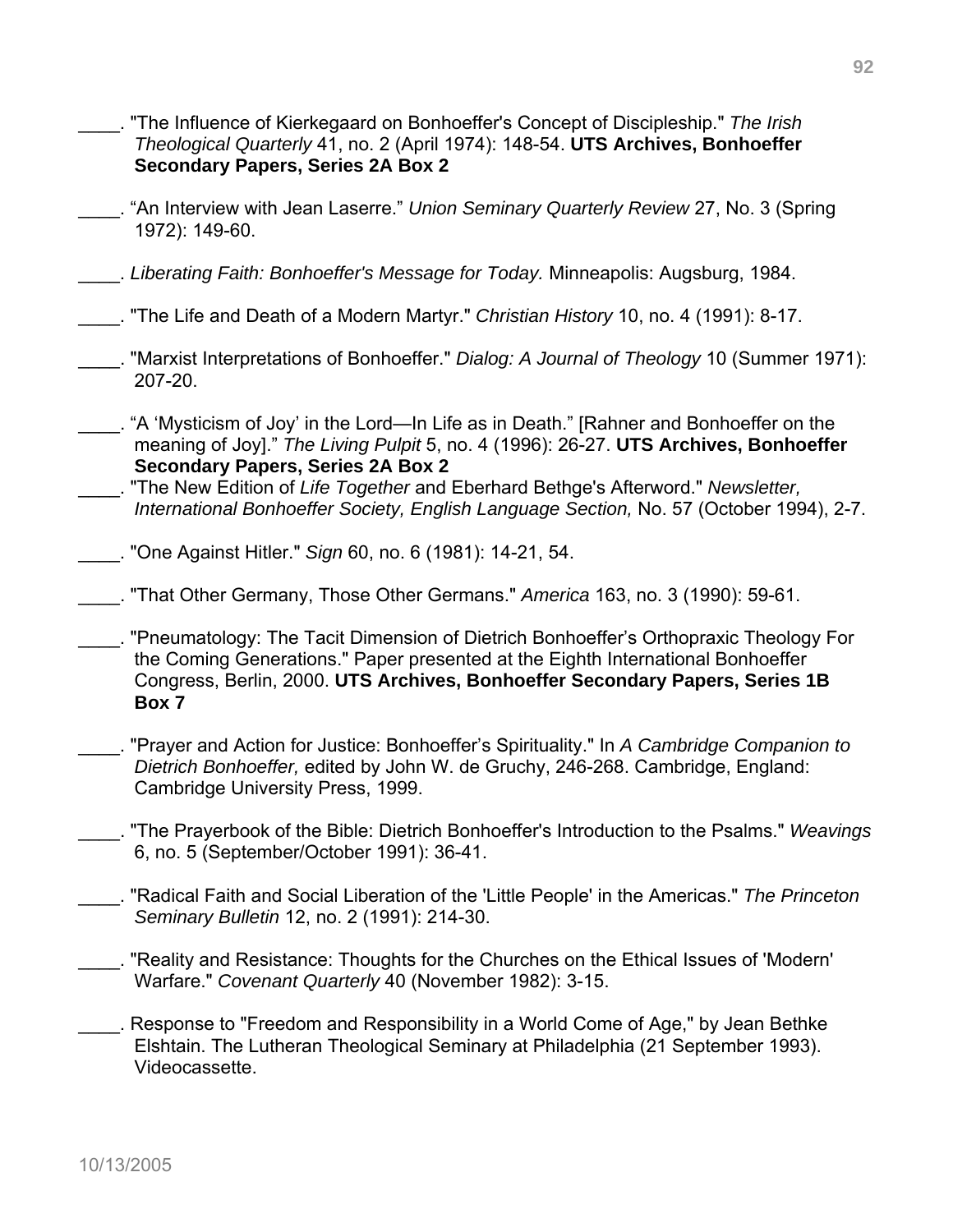- Response to "The Second Trip to America and the Limits of Theology as Autobiography," by David H. Hopper. Paper presented to the Bonhoeffer Group, American Academy of Religion Annual Meeting, 1975. **UTS Archives, Bonhoeffer Secondary Papers, Series 1A Box 1**
- \_\_\_\_. Response to "What Is Christianity For Us Today? Dietrich Bonhoeffer and Theological Construction," by Jeffrey C. Pugh. Paper presented to the Bonhoeffer Group, American Academy of Religion Annual Meeting, 1991. **UTS Archives, Bonhoeffer Secondary Papers, Series 1A Box 2**
- \_\_\_\_. "Revelation in Christ: A Study of Bonhoeffer's Theology of Revelation." *Ephemerides Theologicae Lovanienses* 50, no. 1 (May 1974): 39-74.

\_\_\_\_. "Revelation in Christ: A Study of Dietrich Bonhoeffer's Theology of Revelation." Ph.D. diss., Université Catholique de Louvain, 1972.

\_\_\_\_. "Sharing in the Pain of God: Dietrich Bonhoeffer's Reflections on Christian Vulnerability." *Weavings* 8, no. 4 (July/August 1993): 6-15.

\_\_\_\_. "Solidarity with the Oppressed: Bonhoeffer the Man." Editor's Introduction to *A Testament to Freedom: The Essential Writings of Dietrich Bonhoeffer*, 1-46. San Francisco: Harper, 1990.

- \_\_\_\_. "Who Stands Firm?" *Weavings: A Journal of Spiritual Life* 15, no. 2 (November/December 2000): 33-39.
- Kelly, Geffrey B. and John D. Godsey. "Editors' Introduction to the English Edition" of Bonhoeffer, *Discipleship*, 1-33. Vol. 4, Dietrich Bonhoeffer Works. Minneapolis: Fortress Press, 2000.
- Kelly, Geffrey B. and John D. Godsey, eds. *Ethical Responsibility: Bonhoeffer's Legacy to the Churches.* Vol. 6 of Toronto Studies in Theology, Bonhoeffer Series, no. 1. New York: Edward Mellen Press, 1981.
- Kelly, Geffrey B. and Clifford J. Green, eds. *Newsletter, International Bonhoeffer Society, English Language Section,* no. 38 (August 1988) - no. 39 (October 1988).
- Kelly, Geffrey B. and F. Burton Nelson. *The Cost of Moral Leadership: The Spirituality of Dietrich Bonhoeffer.* Forward by Renate Bethge. Grand Rapids: William B. Eerdmans, 2002.
- Kelly, Geffrey B. and F. Burton Nelson, eds. *A Testament to Freedom: The Essential Writings of Dietrich Bonhoeffer.* With editors' introduction. San Francisco: Harper, 1990.
- Kelly, Geffrey B., Gerhard Müller and Wayne Whitson Floyd, "Life Together: Bonhoeffer's Challenge to the Churches." Panel discussion before the Bonhoeffer Group, American Academy of Religion Annual Meeting, 1995.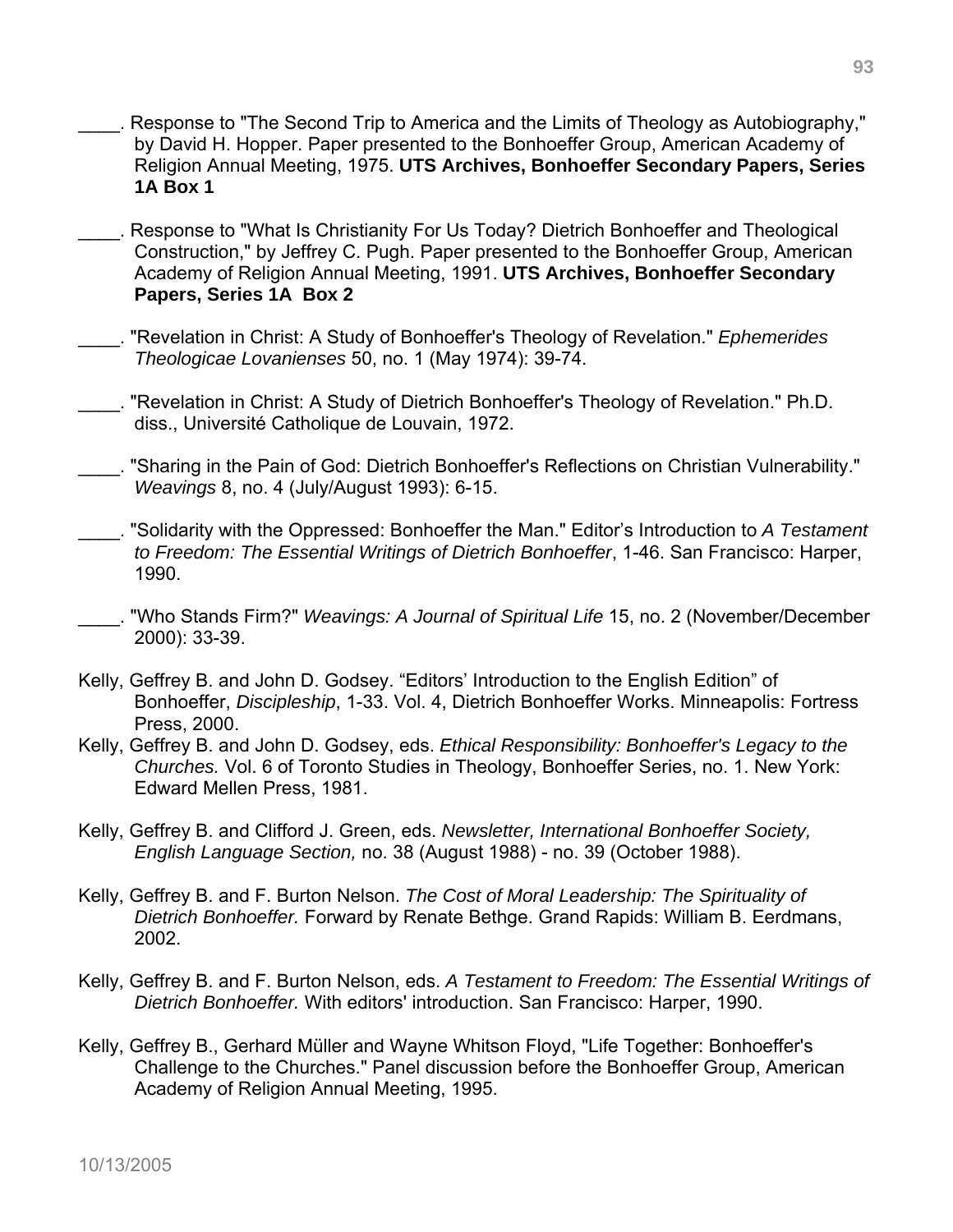- Kelly, Geffrey B. and C. John Weborg, eds. *Reflections on Bonhoeffer: Essays in Honor of F. Burton Nelson*. With editors' preface, ix-xv. Chicago: Covenant Publications, 1999.
- Kemp, Walter H. "Polyphonous Christian Community of Dietrich Bonhoeffer." *Lutheran Quarterly*  28, no. 1 (February 1976): 6-20.
	- \_\_\_\_. "'The Polyphony of Life': References to Music in Bonhoeffer's Letters and Papers from Prison." In *Vita Laudanda: Essays in Memory of Ulrich S. Leupold,* edited by Erich Schultz, 137-54. Waterloo: Wilfrid Laurier University Press, 1976.
- Kenyon, Karen. "20th Century Martyrs at Westminster Abbey." *British Heritage* 20, no. 2 (Feb/Mar 1999): 15.
- Kerr, Hugh T. "Suffering as a Christian." *Theology Today* 12 (1955): 98-99.
- Kgatla, S. T. "The Church for Others: The Relevance of Dietrich Bonhoeffer for the Dutch Reformed Church Today." *Missionalia* 17 (November 1989): 151-61.
- Kibble, David G. "Moral Education: Whatever Would Bonhoeffer Say?" *Theology* 80, no. 673 (1977): 37-43.
- Kilcourse, George. "Pieces of the Mosaic, Earth: Thomas Merton and the Christ." In *Getting It All Together,* edited by T. Mulhearn, 81-109. Wilmington, Del.: Michael Glazier, 1984.
- Kim, Richard C. C. "The Two Bonhoeffers: Love's Dilemma." [Guest editorial.] *Journal of Church and State* 17, no. 2 (Spring 1975): 185-89.
- King, Peter C. "Bonhoeffer the Contemplative." Paper presented at the Sixth International Bonhoeffer Congress, New York, 1992. **UTS Archives, Bonhoeffer Secondary Papers, Series 1B Box 4**
- \_\_\_\_. "Dark Night Spirituality: Thomas Merton, Dietrich Bonhoeffer, Etty Hillesum." *Contemplation and the New Paradigm.* London: SPCK, 1995; Nashville: Abingdon Press, 1995.
- Klan, J. S. "Luther's Resistance Teaching and the German Church Struggle Under Hitler." *The Journal of Religious History* 14, no. 4 (1987): 432-43.
- Klassen, Abram John. "Discipleship in Anabaptism and Bonhoeffer." Ph.D. diss., Claremont Graduate School, 1971.
- \_\_\_\_. "Discipleship in a Secular World." In *Consultation on Anabaptist Mennonite Theology,* edited by A. J. Klassen, 100-26. Fresno, California: Council on Mennonite Studies, 1970.
- \_\_\_\_. Preface to *A Bonhoeffer Legacy: Essays in Understanding*, edited by A. J. Klassen, vii. Grand Rapids, Mich.: William B. Eerdmans, 1981.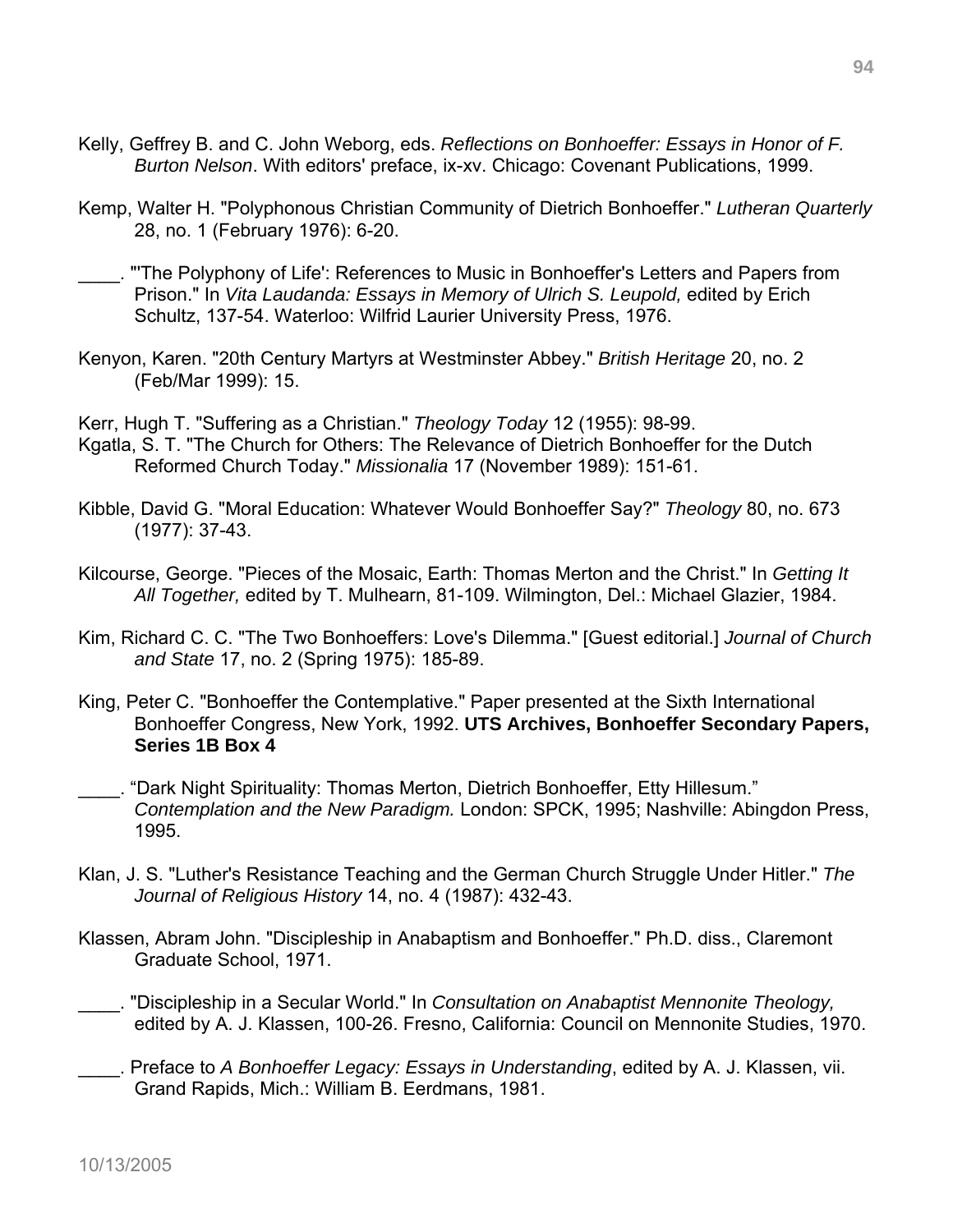- \_\_\_\_. ed. *A Bonhoeffer Legacy: Essays in Understanding*. Grand Rapids, Mich.: William B. Eerdmans, 1981.
- Klassen, William. "The Novel Element in the Love Commandment of Jesus." In *The New Way of Jesus: Essays Presented to Howard Charles*, edited by W. Klassen, 100-14. Newton, Kan.: Faith and Life Press, 1980.
- Klein, Leonard R., ed. "The Gender Question." *Lutheran Forum* 29 (May 1995): 26-49.
- Kleinhans, Theodore J. *Till the Night Be Past: The Life and Times of Dietrich Bonhoeffer.* St. Louis: Concordia Publishing House, 2002.
- Koch, Robert F. "The Theological Responses of Karl Barth and Dietrich Bonhoeffer to Church-State Relations in Germany, 1933-1945." Ph.D. diss., Northwestern University, 1988.
- Koch, Werner. "The Acceptance of Guilt by Dietrich Bonhoeffer." Paper presented at the Fifth International Bonhoeffer Conference, Amsterdam, 1988.
- \_\_\_\_. "Dietrich Bonhoeffer in Pomerania." In *I Knew Dietrich Bonhoeffer,* edited by Wolf-Dieter Zimmermann and Ronald Gregor Smith, translated by Käthe Gregor Smith, 112-22. London: Collins, 1966; New York: Harper & Row, 1967.
- Kockelmans, Joseph. "Bonhoeffer, Dietrich." In *Thinkers of the Twentieth Century: A Biographical, Bibliographical and Critical Dictionary*, edited by Elizabeth Devine, 77-78. London: Macmillan; Detroit, Mich: Gale Research, 1983.
- Kohler, R. F. "The Christocentric Ethics of Dietrich Bonhoeffer." *Scottish Journal of Theology* 23, no. 1 (1970): 27-40.
- Koopman, Niko. "Bonhoeffer's Anthropology and the African Anthropology of *ubuntu*." Paper present at the Ninth International Bonhoeffer Congress, Rome, Italy, 6-11 June 2004.
- Koops, Hugh A. "The Ethics of Dietrich Bonhoeffer and the Crisis of Nuclear Power." *Reformed Review* 19, no. 1 (1965): 25-39.
- Kothmann, Thomas. "The Confessional Legacy of Dietrich Bonhoeffer." *Lutheran Forum* 27, no. 3 (1993): 34-41.

Kozinn, Allan. "Bonhoeffer Tribute." *New York Times.* 18 August 1992, sec. C, p. 12.

Krätschell, Werner. Sermon delivered at the Dedication of Twentieth Century Martyrs' Statues at Westminster Abbey, July 1998. Published in *Te Martyrum Candidatus Laudat Exercitus: Sermons, Lectures and Meditations, July 1998,* compiled by Westminster Abbey.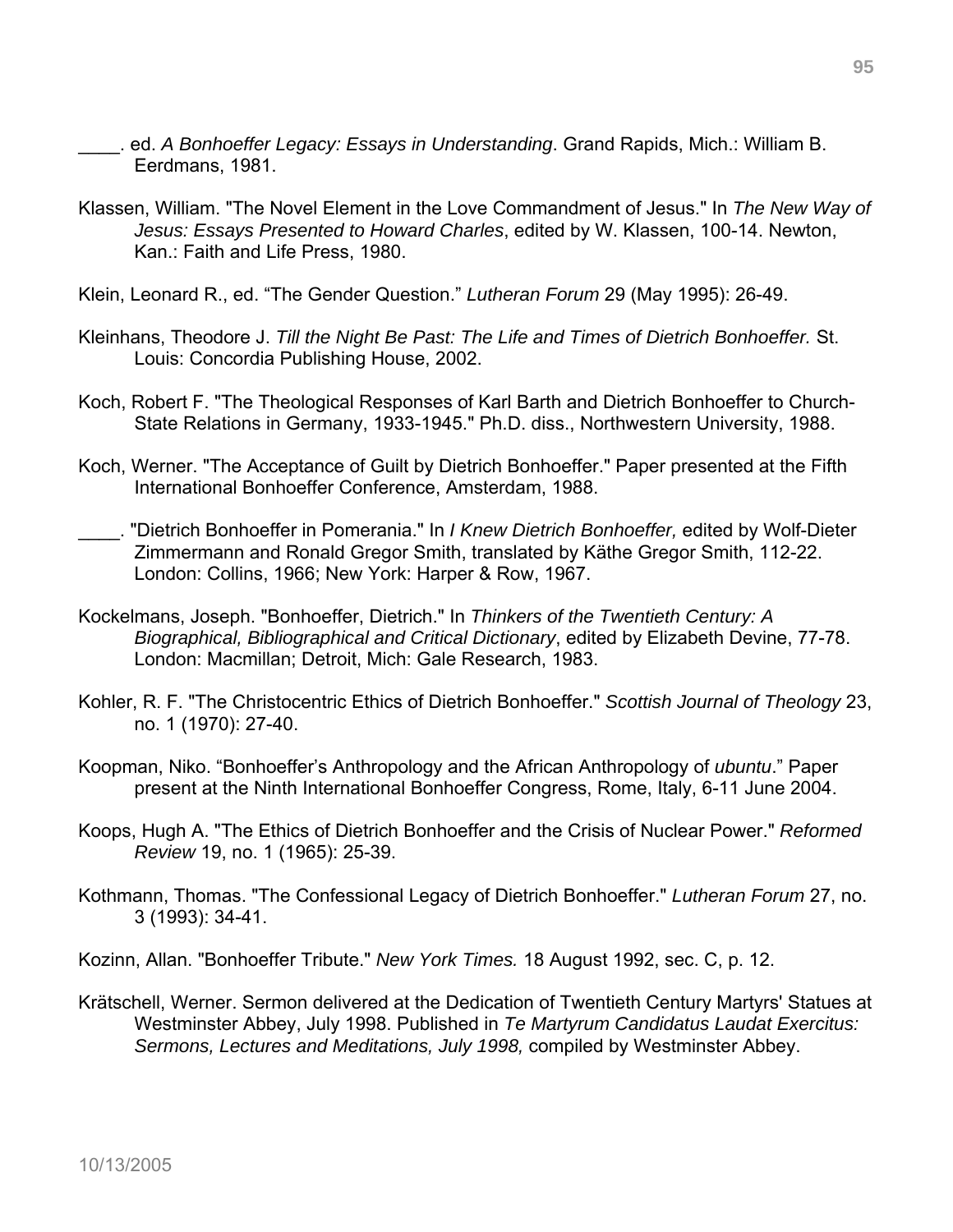- Krause, Gerhard. "Dietrich Bonhoeffer and Rudolf Bultmann." In *The Future of our Religious Past: Essays in Honour of Rudolf Bultmann,* edited by James M. Robinson, 279-305. New York: Harper and Row, 1971.
- Kreilkamp, Hermes Donald. "Dietrich Bonhoeffer: Prophet of Human Solidarity." *Spirituality Today* 36 (1984): 151-61.

Krieg, Carl E. "Bonhoeffer's Letters and Papers." *Religious Studies* 9, no. 1 (1973): 81-92.

\_\_\_\_. "From Bonhoeffer to Cone: A New Theological Agenda," 1973.

- Krötke, [D.] Wolf. "Die Barmer Theologische Erklärung und die Theologie Dietrich Bonhoeffers." Paper presented at the Fourth International Bonhoeffer Congress, Hirschluch bei Storkow, Germany, 1984. **UTS Archives, Bonhoeffer Secondary Papers, Series 1B Box 3**
- \_\_\_\_. "The Meaning of 'God's Mystery' for D. Bonhoeffer's Understanding of the Religions and the Religionless World." Paper presented at the Third International Bonhoeffer Congress, Oxford, 1980. With translation, "Die Bedeutung von Gottes Geheimnis für Dietrich Bonhoeffers Verständnis der Religionen und der Religionslosigkeit." **UTS Archives, Bonhoeffer Secondary Papers, Series 1B Box 2**
- \_\_\_\_. "Nur das ganze Wort ist mutig." Paper presented at the Ninth International Bonhoeffer Congress, Rome, Italy, 6-11 June 2004.

Kruithof, B. "The Real Bonhoeffer." *The Church Herald* (11 July 1969): 13.

- Krupp, Hans-Jürgen. "Aid by Trade: The Responsibility of the Rich Nations." Bonhoeffer Lectures, Union Theological Seminary, New York, 1996. **UTS Archives, Bonhoeffer Secondary Papers, Series 1C Box 1**
- Kuebler, Jean. "Confession and Hope: Reflections on Bonhoeffer and El Salvador." *Seminary Ridge Review* 4, no. 2 (Spring 2002): 4f.
- Kuhn, Harold B. "But Which Bonhoeffer?" *Christianity Today* 16, no. 14 (13 April 1972): 49-50.
- \_\_\_\_. "The Old 'New Worldliness.'" *Christianity Today* 12, no. 5 (8 December 1967): 56.
- Kuhns, William. "A Catholic Looks at Bonhoeffer." *The Christian Century* 94, no. 28 (28 June 1967): 830-32.
- \_\_\_\_. *In Pursuit of Dietrich Bonhoeffer*. Dayton, Ohio: Pflaum Press, 1967; London: Burnes and Oates, 1968; New York: Doubleday, 1969.

\_\_\_\_. "Who is Dietrich Bonhoeffer?" *U.S. Catholic and Jubilee* 33 (December 1967): 19-24.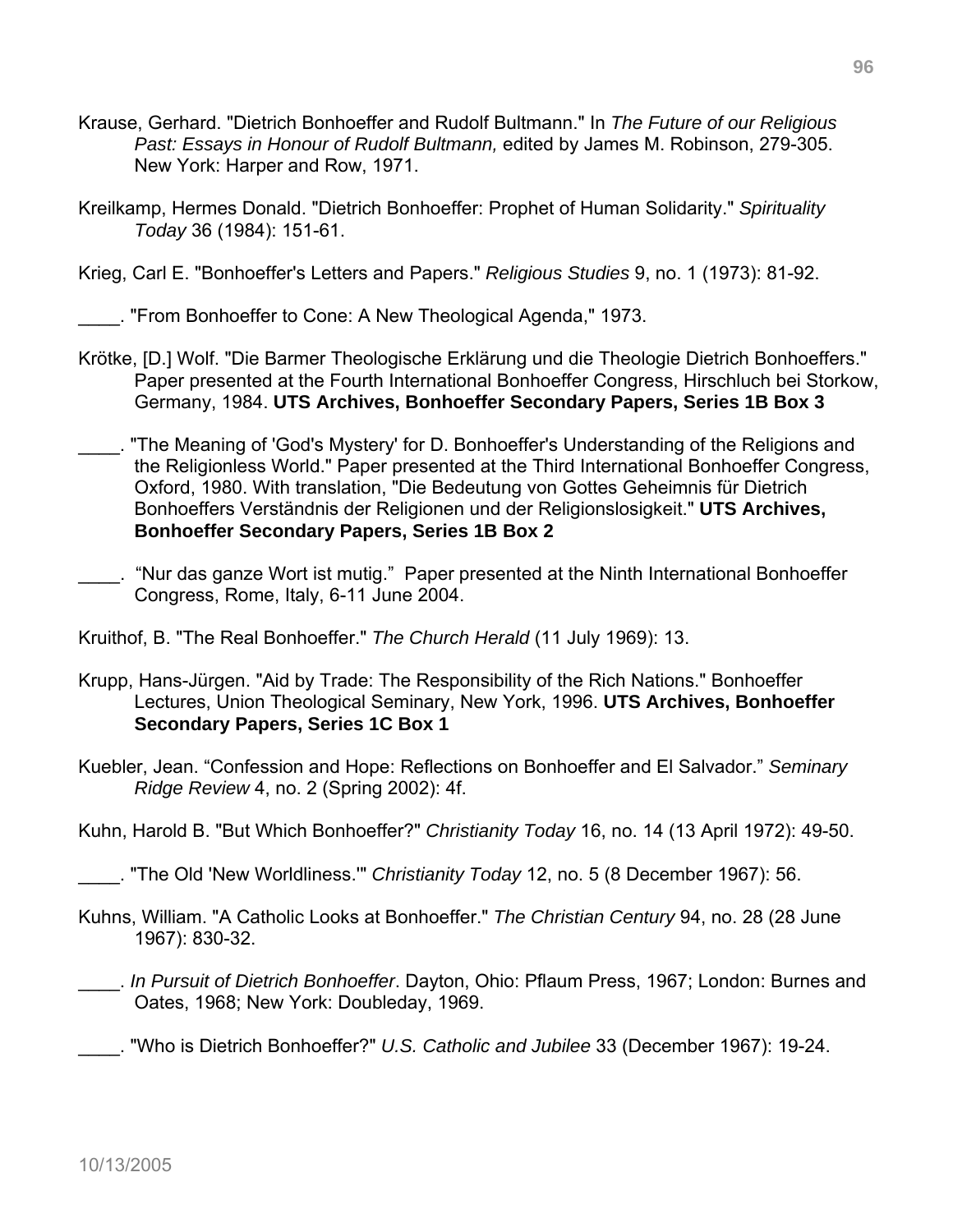Kunitz, Stanley. "Around Pastor Bonhoeffer." [poem.] *The Atlantic* 226, no. 5 (1970): 94-95. Also published in Eva Fleischner, ed., *Auschwitz: Beginning of a New Era?* (New York: KTAV Publishing House, 1977).

Kuske, Martin. "Godlessness without Hope and Full of Promise." Paper presented at the Fifth International Bonhoeffer Congress, Amsterdam, 1988. Proposal: "Hoffnunglose und verheissungsvolle Gottlosigkeit" with translation "Hopeless and Promising Godlessness" **UTS Archives, Bonhoeffer Secondary Papers, Series 1B Box 3**  Published as "Hopeless and Promising Godlessness." In *Bonhoeffer's Ethics: Old Europe and New Frontiers,* edited by Guy Carter, René van Eyden, Hans-Dirk van Hoogstraten, and Jurjen Wiersma, 190-193. Kampen, The Netherlands: Kok Pharos, 1991. **UTS Archives, Bonhoeffer Secondary Papers, Series 2A Box 1**  Manuscript version in *Bonhoeffer 1988: The Ethics: Proceedings of the Fifth International Bonhoeffer Society Conference, Amsterdam, 13-19 June 1988,* edited by Hans Dirk van Hoogstraten and Guy Christopher Carter.

\_\_\_\_. *The Old Testament as the Book of Christ: An Appraisal of Bonhoeffer's Interpretation.*  Translated by S. T. Kimbrough. Philadelphia: Westminster Press, 1976.

\_\_\_\_. "Religionlos-weltlich Christsein und Abendmahl." Paper presented at the Third International Bonhoeffer Congress, Oxford, 1980. Abstract. **UTS Archives, Bonhoeffer Secondary Papers, Series 1B Box 2** 

- Kuske, Martin and Ilse Tödt. "Editors' Afterword to the German Edition" of Bonhoeffer, *Discipleship*, 289-314. Edited by Geffrey B. Kelly and John D. Godsey. Translated by Barbara Green and Reinhard Krauss. Vol. 4, Dietrich Bonhoeffer Works. Minneapolis: Fortress Press, 2001.
- Kwiran, Manfred. *Index to Secondary Literature on Karl Barth, Dietrich Bonhoeffer and Rudolf Bultmann.* Basel: Reinhardt, 1977.
- Laney, James Thomas. "A Critique of Radical Contextual Ethics." Ph.D. diss., Yale University, 1966.

\_\_\_\_. "An Examination of Bonhoeffer's Ethical Contextualism." In *A Bonhoeffer Legacy: Essays in Understanding,* edited by A. J. Klassen, 294-313. Grand Rapids, Mich.: William B. Eerdmans, 1981.

- Lang, C. E. "Bonhoeffer: Modern Martyr." *The Episcopalian* (May 1966): 48.
- Lantz, Charles Craig. "The Role of Faith and Grace in the Life and Theology of Dietrich Bonhoeffer (1906-1945)." Ph.D. diss., International Seminary, 1998. **UTS Archives, Bonhoeffer Secondary Papers, Series 2B Box 2.**
- Lapsley, Michael. "Dietrich Bonhoeffer and the Struggle for Liberation in Southern Africa." Paper presented at the Fifth International Bonhoeffer Congress, Amsterdam, 1988. **UTS Archives, Bonhoeffer Secondary Papers, Series 1B Box 3**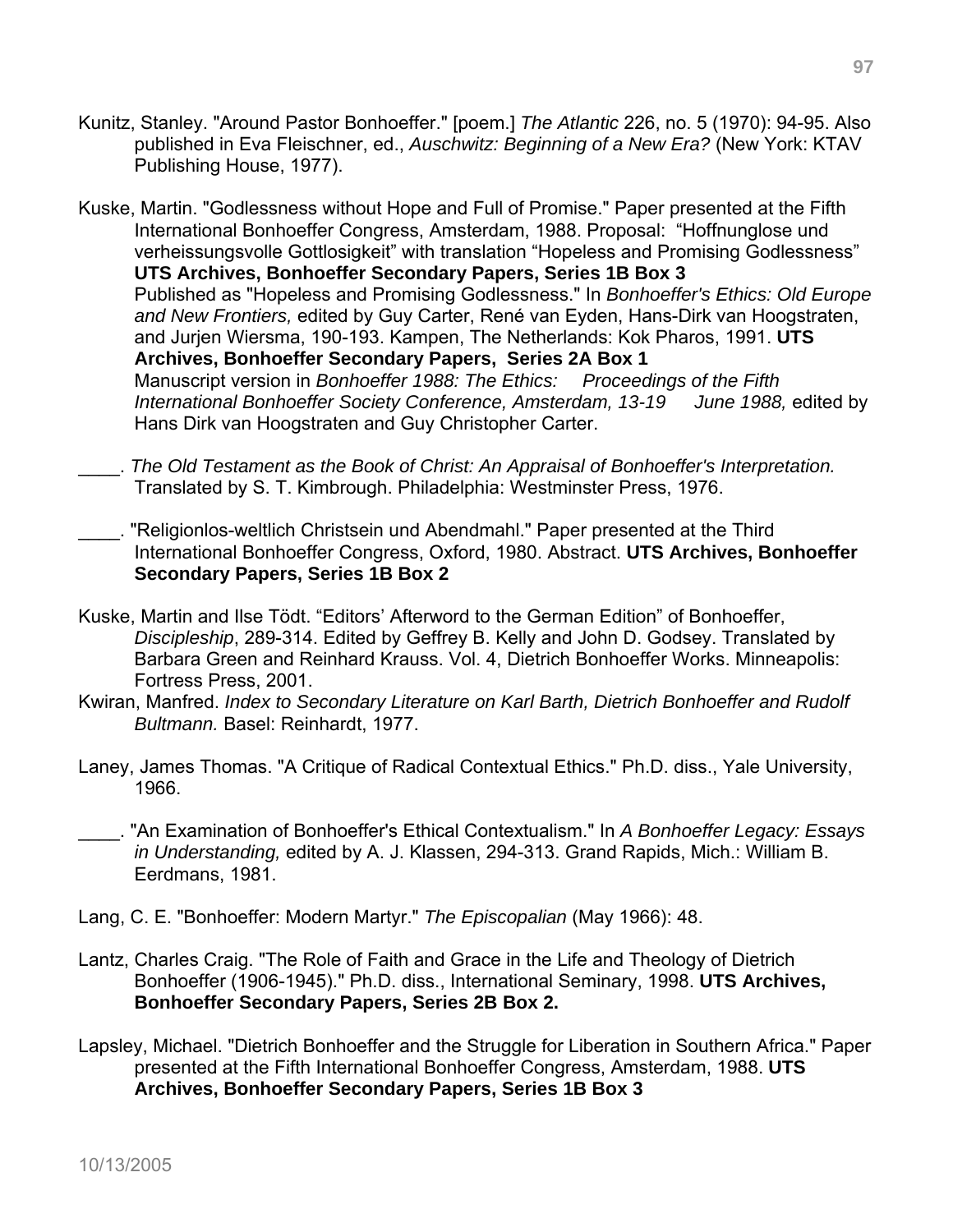In *Bonhoeffer 1988: The Ethics: Proceedings of the Fifth International Bonhoeffer Society Conference, Amsterdam, 13-19 June 1988,* edited by Hans Dirk van Hoogstraten and Guy Christopher Carter. Manuscript. **UTS Archives, Bonhoeffer Secondary Papers, Series 1B Box 3** 

Also published in *Bonhoeffer's Ethics: Old Europe and New Frontiers,* edited by Guy C. Carter, René van Eyden, Hans-Dirk van Hoogstraten, and Jurjen Wiersma. Kampen, The Netherlands: Kok Pharos, 1991. **UTS Archives, Bonhoeffer Secondary Papers, Series 2A Box 1** 

- Larsen, Dale. *Dietrich Bonhoeffer: Costly Grace.* 6 Studies for Individuals or Groups with Study Notes. Christian Classics Bible Studies. Downers Grove: Intervarsity Press, 2002.
- Larsen, Lillian. "The Letter Kills but the Spirit Gives Life: An Analysis of the Contexts from which Rescuing/Resistance Behavior Emerged During the Jewish Holocaust." Master's thesis, Catholic Theological Union at Chicago, 1998.
- Lasher, Connie. "'Fellowship in Destiny': Christological Aesthetics and the 'Dialectics of Otherness'." A paper presented to the "Bonhoeffer: Theology and Social Analysis" Group, The American Academy of Religion, Dennver, 17-20 November 2001.
- Lasserre, Jean. "Remembrances of Dietrich Bonhoeffer." Translated by Allen Hackett. *Newsletter, International Bonhoeffer Society, English Language Section*, no. 31 (February 1986): 1-4. Originally published in La Vie Chretienne (October-November 1981).
- Latmiral, Gaetano. Letter to British Broadcasting Service (German Service), London, 30 January 1946 and letter to Professor G. Leibholz, Oxford, 6 March 1946. Intenationalen Bonhoeffer-Komitee, *Bonhoeffer Rundbrief*, no. 31 (December 1989): 6-10.
- Law, David R. "Christian Discipleship in Kierkegaard, Hirsch, and Bonhoeffer." *The Downside Review* 120, no. 421 (2002): 293f.
- Lawrence, Joel. "A Humiliated Humanism? The Compatibility of Bonhoeffer's Notions of Sin, Humiliation, and Death with Christian Humanism." Paper presented at the Ninth International Bonhoeffer Congress, Rome, Italy, 6-11 June 2004.
- Lechner, Emil Theodore. "Experiences of the Numinous in Yeats, Jung, and Bonhoeffer." Ph.D. diss., Rice University, 1974.
- Lee, Hak Joon. "The Church as a Perichoretic Solidarity: A Trinitarian-Covenantal Reconstruction of Bonhoeffer's Ecclesiology." Paper presented to the Bonhoeffer Group, American Academy of Religion Annual Meeting, 1998. **UTS Archives, Bonhoeffer Secondary Papers, Series 1A Box 3**
- Lefevre, Perry D. "Political Theology: Dorothee Soelle." *Chicago Theological Seminary Register*  72, no. 2 (Spring 1982): 7-21.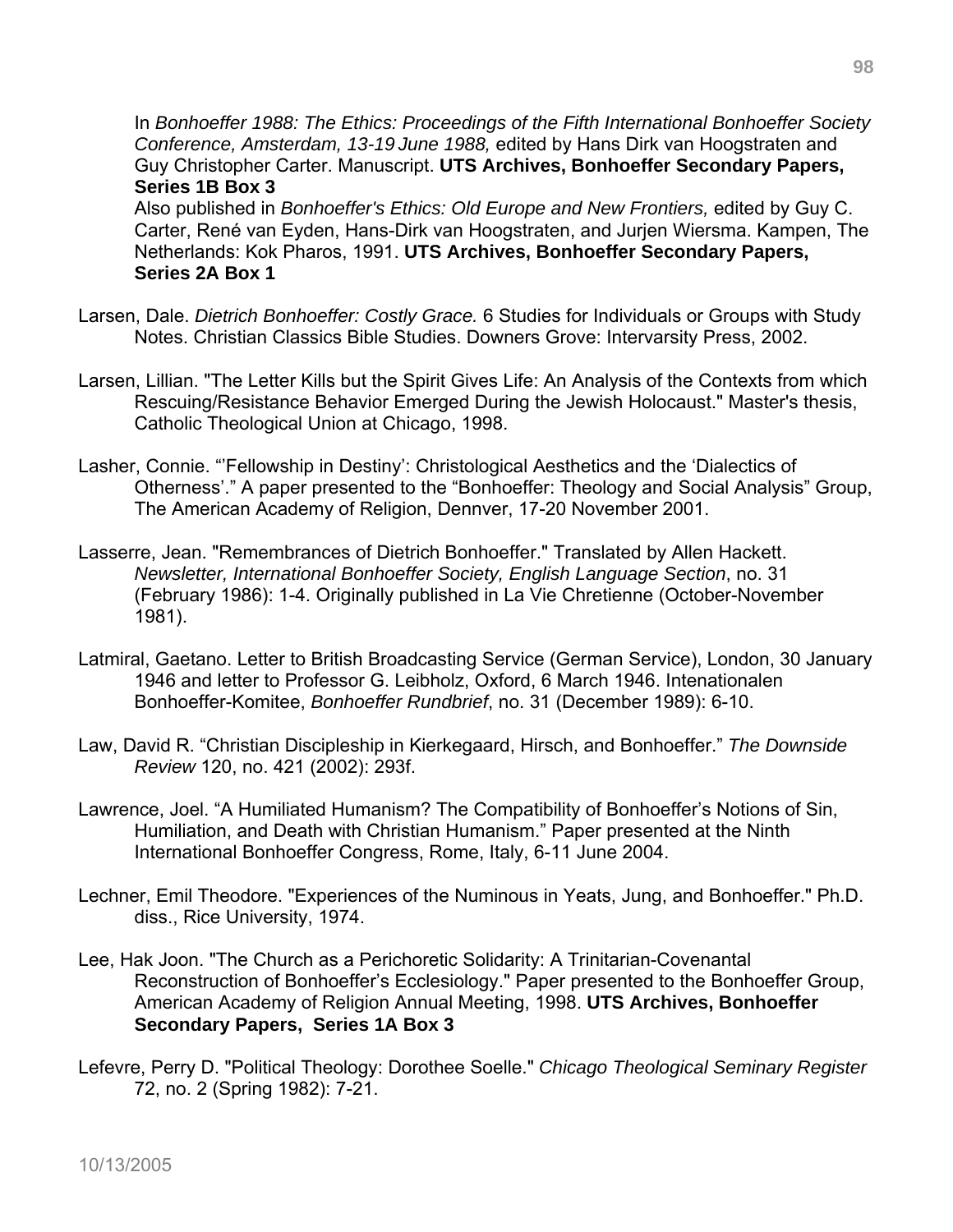- \_\_\_\_. "Secular Theology: John A. T. Robinson." *Chicago Theological Seminary Register* 72, no. 2 (Spring 1982): 1-6.
- Lehel, Ferenc. "Seen with the Eyes of a Pupil." In *I Knew Dietrich Bonhoeffer,* edited by Wolf-Dieter Zimmermann and Ronald Gregor Smith, translated by Käthe Gregor Smith, 68-70. London: Collins, 1966; New York: Harper & Row, 1967.
- Lehmann, Paul Louis. "Bonhoeffer: Real and Counterfeit." Review of *The Communion of Saints and No Rusty Swords*, by Dietrich Bonhoeffer. *Union Seminary Quarterly Review* 21, no. 3 (March 1966): 364-69.
- \_\_\_\_. "Commentary: Dietrich Bonhoeffer in America." *Religion in Life* 30, no. 4 (Autumn 1961): 616-18.
- \_\_\_\_. "The Concreteness of Theology: Reflections on the Conversation Between Barth and Bonhoeffer." In *Footnotes to a Theology: The Karl Barth Colloquium of 1972,* edited by H. Martin Rumscheidt, 53-76. Waterloo, Ontario: The Corporation for the Publication of Academic Studies in Religion in Canada, 1971.
- \_\_\_\_. "Dietrich Bonhoeffer." First lecture in the series "Four Theological Giants Influence Our Faith." January Lectures, Union Theological Seminary, 8 January 1968. Transcription. **UTS Archives, Bonhoeffer Secondary Papers, Series 1C Box 1**
- \_\_\_\_. "Eine Politik der Nachfolge." Paper presented at the First International Bonhoeffer Congress, Düsseldorf-Kaiserwerth, 1971. **UTS Archives, Bonhoeffer Secondary Papers, Series 1B Box 1**
- \_\_\_\_. "Faith and Worldliness in Bonhoeffer's Thought." *Union Seminary Quarterly Review* 33, no. 1 (Fall 1967): 31-44. Also published in Peter Vorkink, II, ed. *Bonhoeffer in a World Come of Age* (Philadelphia: Fortress, 1968), 25-45.
- \_\_\_\_. "Jesus Christ and Theological Symbolization." In *Proceedings from an Invitational Workshop on Religious Studies in Higher Education, Chicago, Illinois, March 2-4, 1967,* Part I, 12-16. Philadelphia: Division of Higher Education, United Presbyterian Church, 1967.
- \_\_\_\_. "Karl Barth and the Future of Theology." *Religious Studies* 6, no. 2 (June 1970): 105-20.
- \_\_\_\_. Letters to Dietrich Bonhoeffer, 2 August 1941; Karl and Paula Bonhoeffer, 19 November 1948; Sabine Leibholz, 1 January 1947; Samuel Press, 30 May 1939; Erwin Sutz, 4 August 1941. Published in Clifford J. Green, *Bonhoeffer: A Theology of Sociality* (Grand Rapids, Mich.: William B. Eerdmans, 1999), 334ff.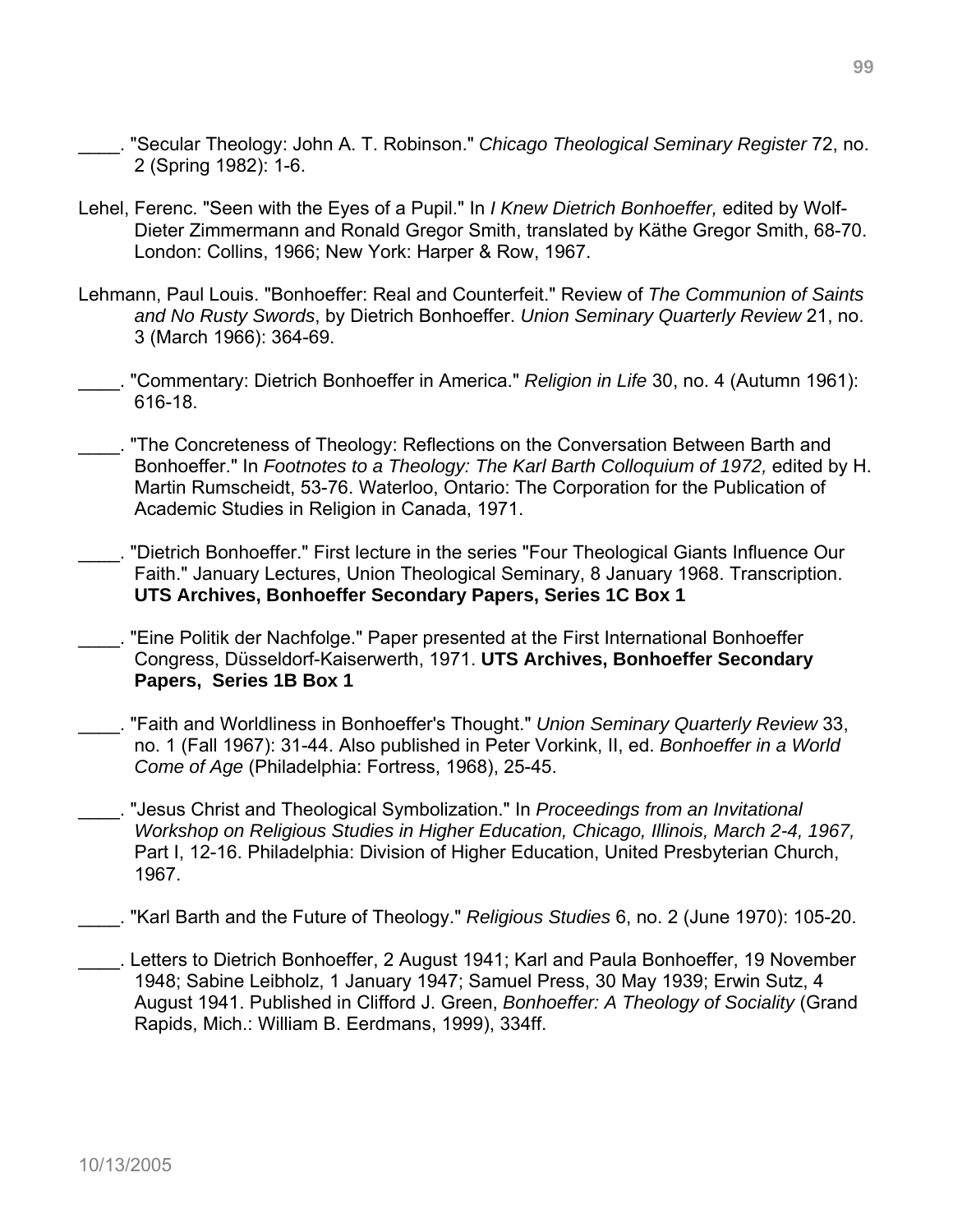- \_\_\_\_. "Paradox of Discipleship." In *I Knew Dietrich Bonhoeffer*, edited by Wolf-Dieter Zimmermann and Ronald Gregor Smith, translated by Käthe Gregor Smith, 41-45. London: Collins, 1966; New York: Harper & Row, 1967.
- \_\_\_\_. "Piety, Power and Politics: Church and Ministry Between Ratification and Resistance." University Lecture, Vanderbilt University Divinity School, Nashville, Tenn., 22 February 1982. **UTS Archives, Bonhoeffer Secondary Papers, Series 1C Box 1** Published in *Journal of Theology for Southern Africa* 44 (September 1983): 58-72.
- \_\_\_\_. "The Politics of Easter." *Dialog: A Journal of Theology* 19 (Winter, 1980): 37-43. \_\_\_\_. Review of Dietrich Bonhoeffer, by Eberhard Bethge. *Union Seminary Quarterly Review* 23, no. 1 (Fall 1967): 97-105.
- Leibholz, Gerhard. "Memoir." In T*he Cost of Discipleship (Nachfolge),* translated by R.H. Fuller, 9-27. London: SCM, 1948; New York: Macmillan, 1949. Also published as "Memoir of Dietrich Bonhoeffer" in *Politics and Law* (Leyden: A.W. Synthoff, 1965), 139-153. **UTS Archives, Bonhoeffer Secondary Papers, Series 2A Box 2**
- \_\_\_\_. "The Opposition Movement in Germany." *The New English Weekly,* 19 October, 1944, 4- 5. **UTS Archives, Bonhoeffer Secondary Papers, Series 2A Box 2**
- Leibholz-Bonhoeffer, Sabine. *The Bonhoeffers: Portrait of a Family.* Foreword by Francis Aungier Pakenham, Lord Longford. Preface by Eberhard Bethge. London: Sidgwick & Jackson; New York: St. Martin's Press, 1971. Reprint, Chicago: Covenant Publications, 1994.
- \_\_\_\_. "Childhood and Home." In "Dietrich Bonhoeffer: A Glimpse into our Childhood," translated by Louise Pettibone Smith and Walter Mosse, *Union Seminary Quarterly Review* 20, no. 4 (May 1965): 319-31. Also published as *I Knew Dietrich Bonhoeffer,* edited by Wolf-Dieter Zimmermann and Ronald Gregor Smith, translated by Käthe Gregor Smith, 19-33. London: Collins, 1966; New York: Harper & Row, 1967.
- \_\_\_\_. Foreword to *The Life and Death of Dietrich Bonhoeffer,* by Mary Bosanquet, 5-6. London: Hodder & Stoughton, 1968; New York: Harper & Row, 1969.
- \_\_\_\_. Letters to Paul Empie, 19 May 1946; Mrs. Boericke, 20 June 1946; Paul Lehmann, 10 January 1947. Published in Clifford J. Green, *Bonhoeffer: A Theology of Sociality* (Grand Rapids, Mich.: William B. Eerdmans, 1999), 348ff.
- Leibholz-Bonhoeffer, Sabine and Marianne Leibholz. "Letter." In *Reflections on Bonhoeffer: Essays in Honor of F. Burton Nelson*, 7-8. Chicago: Covenant Publications, 1999.
- Leiper, Henry Smith. "The Acts of the Apostle—Dietrich Bonhoeffer." In *I Knew Dietrich Bonhoeffer,* edited by Wolf-Dieter Zimmermann and Ronald Gregor Smith, translated by Käthe Gregor Smith, 91-94. London: Collins, 1966; New York: Harper & Row, 1967.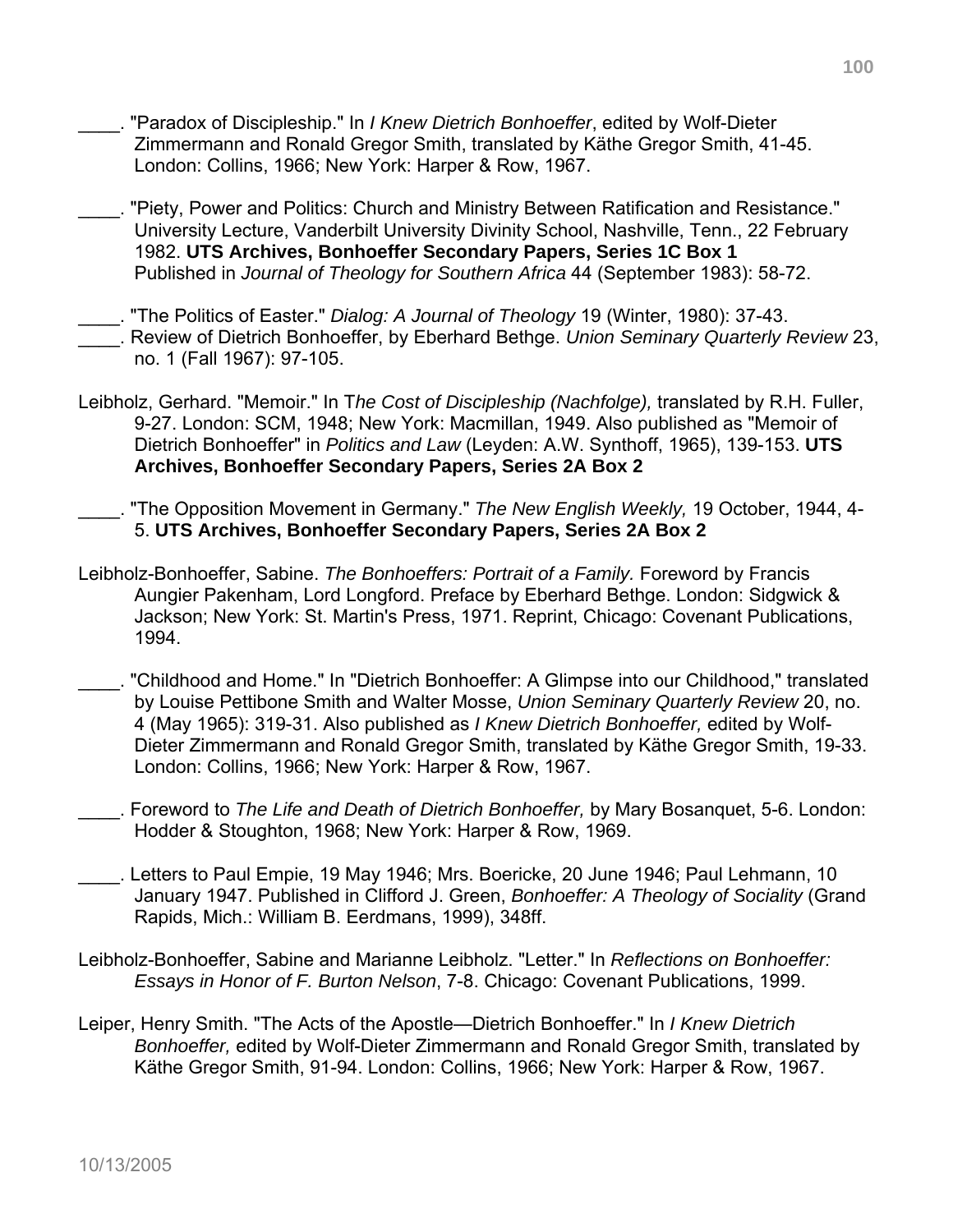- Leitch, Addison. "Three Barthians: Brunner, Bonhoeffer, and Niebuhr." In *Winds of Doctrine*, 31- 42. Westwood, N.J.: Revell Co., 1966.
- "Lessons of the Holocaust: Landmarks and Landmines." The 31 st Annual Scholars' Conference on the Holocaust and the Churches, St. John's University, Philadelphia, Penn., 3-6 March 2001. Provisional program. **UTS Archives, Bonhoeffer Secondary Papers, Series 1D Box 1**
- Levi, Anthony. "Bonhoeffer and Delp: Papers from Prison." *The Month*, n.s., 31, pt. 6 [217, no. 1161] (June 1964): 328-36.
- Liderbach, Daniel. "Martin Luther's Theology of Suffering in Modern Translation: A Comparative Study in the Roots of Dietrich Bonhoeffer's Theology of Suffering." Ph.D. diss., University of St. Michael's College, 1979.
- Ligon, Greg, ed. *Bonhoeffer's "Cost of Discipleship.*" Shepherd's Notes, Christian Classics, David R. Shepherd, editor-in-chief. Nashville: Broadman & Holman, 1998.
- Ligus, Ján. "Bonhoeffers Theologie zwischen Religion und Christentum." Paper presented at the Eighth International Bonhoeffer Congress, Berlin, 2000.
- \_\_\_\_. "Dietrich Bonhoeffer and European Democracy. Bonhoeffer's Legacy and His Struggle for Democracy." Paper presented at the Sixth International Bonhoeffer Congress, New York, 1992. **UTS Archives, Bonhoeffer Secondary Papers, Series 1B Box 4**

\_\_\_\_. "Dietrich Bonhoeffer: Ultimate, Penultimate and Their Impact. The Origin and the Essence of *Ethics*." Paper presented at the Fifth International Bonhoeffer Congress, Amsterdam, 1988. **UTS Archives, Bonhoeffer Secondary Papers, Series 1B Box 3**  Published in *Bonhoeffer's Ethics: Old Europe and New Frontiers,* edited by Guy Carter, René van Eyden, Hans-Dirk van Hoogstraten, and Jurjen Wiersma, 59-72. Kampen, the Netherlands: Kok Pharos, 1991. **UTS Archives, Bonhoeffer Secondary Papers, Series 2A Box 1**  Manuscript version in *Bonhoeffer 1988: The Ethics: Proceedings of the Fifth International Bonhoeffer Society Conference, Amsterdam, 13-19 June 1988*, edited by Hans Dirk van

Hoogstraten and Guy Christopher Carter. **UTS Archives, Bonhoeffer Secondary Papers, Series 1B Box 3** 

Lillie, W. "Worldliness of Christianity." *Expository Times* 75 (February 1964): 132-37.

Lindbeck, George A. "Demythologizing of Dietrich Bonhoeffer." *Commonweal* 96 (29 September 1972): 527-28.

Lindsay, Mark. "The Righteous of the Nations. Bonhoeffer and the Beatitudes: Beyond םשו די and the Church." Paper presented at the Ninth International Bonhoeffer Congress, Rome, Italy, 6-11 June 2004.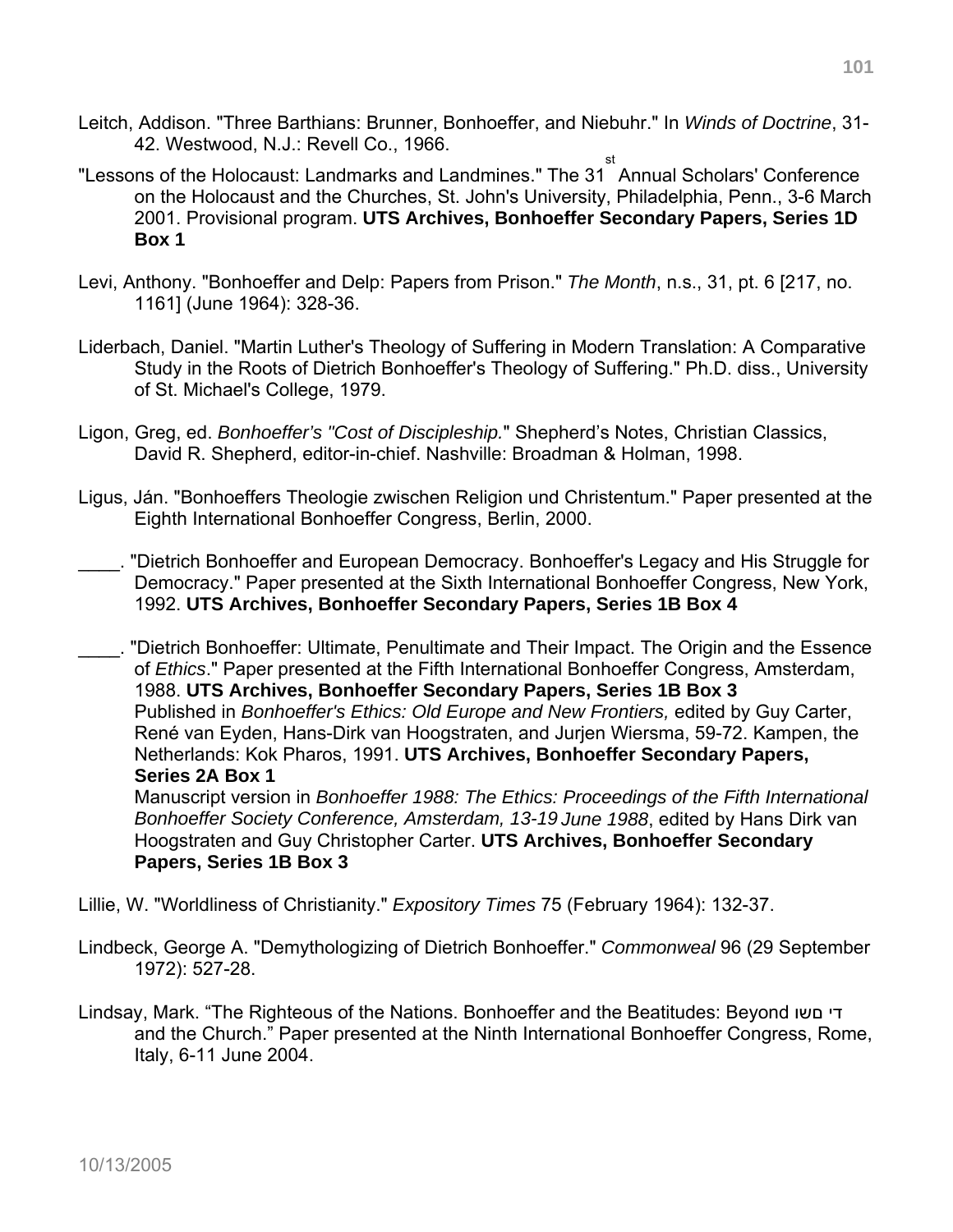- Ling, Sheilah Ward. "Dietrich Bonhoeffer." In *Your Glory Reflected: Twenty Outstanding Christians of the Twentieth Century,* 187-202. Middlegreen, Slough, UK: St. Pauls, 1993.
- Littell, Franklin H. "Bonhoeffer's History, Church and World." In *The Place of Bonhoeffer: Problems and Possibilities in His Thought,* edited and with an introduction by Martin E. Marty, 27-50. New York: Association Press, 1962; Westport, Conn: Greenwood Press, 1982.
- \_\_\_\_. "Bonhoeffer's Impact." Paper presented at the conference "Bonhoeffer's Dilemma: The Ethics of Violence," Pennsylvania State University, 1999.
- \_\_\_\_. "The Churches and the Body Politic." *Daedalus* 96, no. 1 (Winter, 1967): 22-42.
	- \_\_\_\_. "The Protestant Churches and Totalitarianism in Germany, 1933-1945." In *Totalitarianism,* edited and introduced by Carl J. Friedrich, 108-19. New York: Grosset and Dunlap, 1964.
- Littell, Franklin H. and Hubert G. Locke, eds. *The German Church Struggle and the Holocaust.*  Detroit: Wayne State University Press, 1974.
- Little, G. C. "Last Thoughts, April 9, 1945, Flossenburg, Germany." [Poem.] *Prairie Schooner* 56, no. 4 (1982).
- Little, G. Daniel. "Not an Ideal, but a Divine Reality." *McCormick Perspectives* (Fall 1995): 3-5.
- Livingstone, James C. Chap. 16 in *Modern Christian Thought: From the Enlightenment to Vatican II,* 478-479. New York: Macmillan, 1971.
- Loades, Ann. "Editorial: On Letters to Cell 92, Tegel Prison, Berlin." *Theology* (March-April 1995), 81-82.
- Lochman, Jan M. "From the Church to the World: On the Bonhoeffer Monograph by Hanfried Müller." In *New Theology,* No. 1, edited by Martin E. Marty and Dean G. Peerman, 169- 81. New York: Macmillan, 1964.
- Locigno, J. P. "Religion in the Thought of Dewey and Bonhoeffer." *Religious Education* 65 (January-February 1970): 5-8.
- Lockley, Harold. *Dietrich Bonhoeffer: His "Ethics" and its Value for Christian Ethics Today.* Swansea: The Phoenix Press, 1993.
- \_\_\_\_. "Dietrich Bonhoeffer: Thinker and Man of Action." *Church Quarterly* 2 (April 1970): 292- 301.
- \_\_\_\_. "Responsible Living." Paper presented to the Bonhoeffer Society, British Section Day Conference, "Bonhoeffer: Peacemaker, Liberator," Coventry Cathedral, 12 November 1988.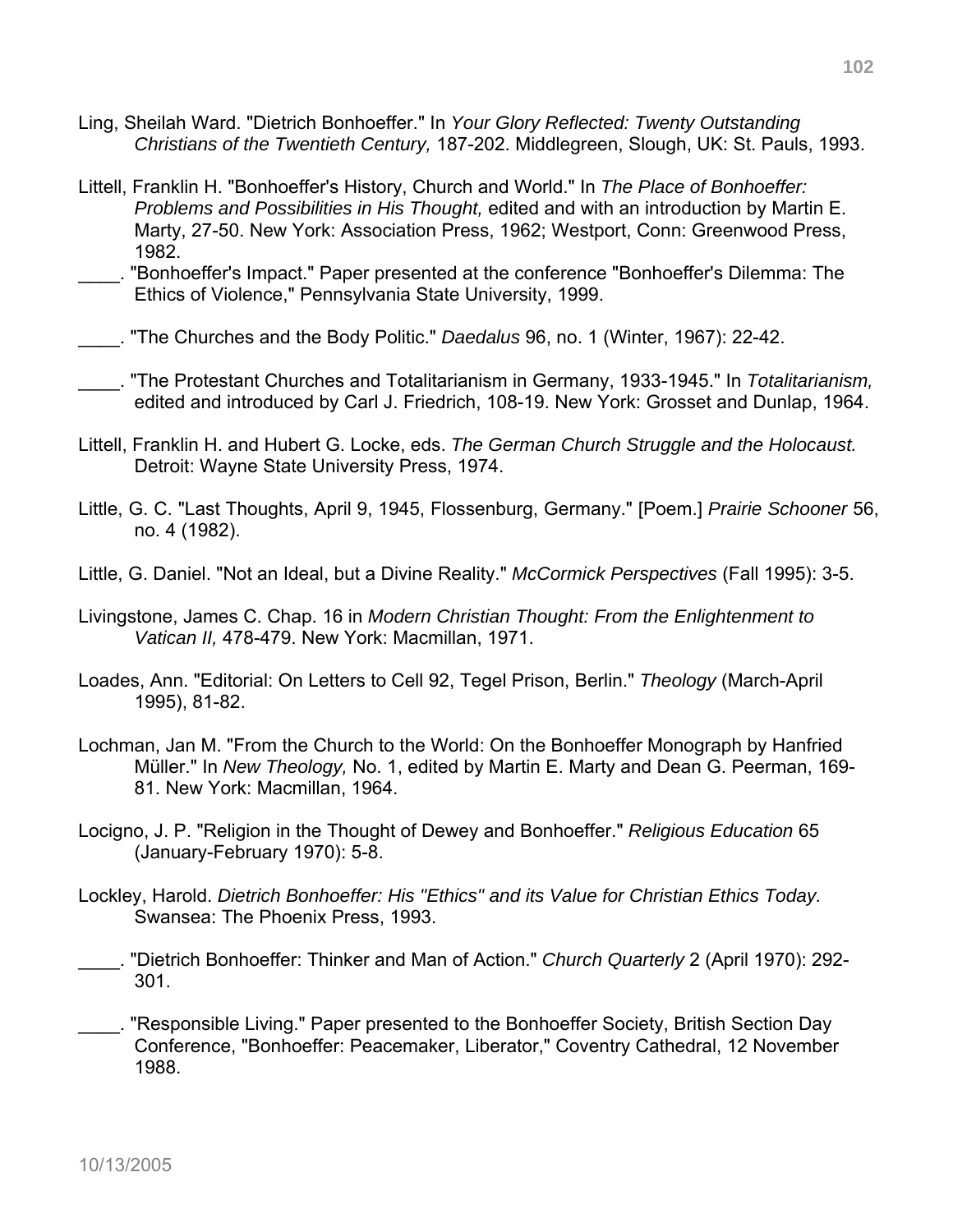Loeffler, Paul. "Bonhoeffer versus Congar." *Frontier* 7 (Summer 1964): 130-33.

- Loen, Arnold. "Dietrich Bonhoeffer: Religionless Christianity." Chap. 29 in *Secularization: Science without God?* 188-94. London: SCM Press, 1967.
- Logan, James Cecil. "The Secular as a Theological Problem: A Study in the Theologies of Karl Heim, Dietrich Bonhoeffer, and Friedrich Gogarten." Ph.D. diss., Boston University, 1966.

\_\_\_\_. "World Come of Age." *Christian Action* 23, no. 10 (June 1968): 32-35.

- Long, Edward LeRoy, *A Survey of Christian Ethics*. London and New York: Oxford University Press, 1967.
- Longford, Lord. See Pakenham, Francis Aungier.
- Lovat, Terence J. "Dietrich Bonhoeffer's 'Non-Religious Interpretation': 'Who is Christ for Us Today?'" M.Th. thesis, Melbourne College of Divinity, 1979.
- Lovin, Robin W. "Biographical Context." In *New Studies in Bonhoeffer's Ethics*, edited by William J. Peck, 67-101. Vol. 30 of Toronto Studies in Theology, Bonhoeffer Series, no. 3. Lewiston, N.Y. and Queenston, Ontario: Edwin Mellen Press, 1987.
- The Biographical Context of Bonhoeffer's Ethics." Paper presented at the Fifth International Bonhoeffer Congress, Amsterdam, 1988. Summary published in *Bonhoeffer's Ethics: Old Europe and New Frontiers*, edited by Guy Carter, René van Eyden, Hans-Dirk van Hoogstraten and Jurjen Wiersma, 44-45. Kampen, the Netherlands: Kok Pharos, 1991. **UTS Archives, Bonhoeffer Secondary Papers, Series 2A Box 1**
- \_\_\_\_. "Bonhoeffer's Ethics: A Complex Obedience." *The Christian Century* 112, no.14, (April 26, 1995): 446-47.

\_\_\_\_. "The Christian and the Authority of the State: Bonhoeffer's Reluctant Revisions." Paper presented at the Third International Bonhoeffer Congress, Oxford, 1980. **UTS Archives, Bonhoeffer Secondary Papers, Series 1B Box 2** With translation, "Der Christ und die Autorität des Staates: Bonhoeffers vorsichtige Veränderungen," and abstract. Published in *Ethical Responsibility: Bonhoeffer's Legacy to the Churches,* vol. 6 of Toronto Studies in Theology, Bonhoeffer Series, no. 1, edited by John D. Godsey and Geffrey B. Kelly, 103-30. New York: Edward Mellen Press, 1981.

Also published in *Journal of Theology for Southern Africa* 34 (March 1981): 32-48.

\_\_\_\_. "Commandment and Criticism." Paper presented to the Bonhoeffer Group, American Academy of Religion, 1986. **UTS Archives, Bonhoeffer Secondary Papers, Series 1A Box 2**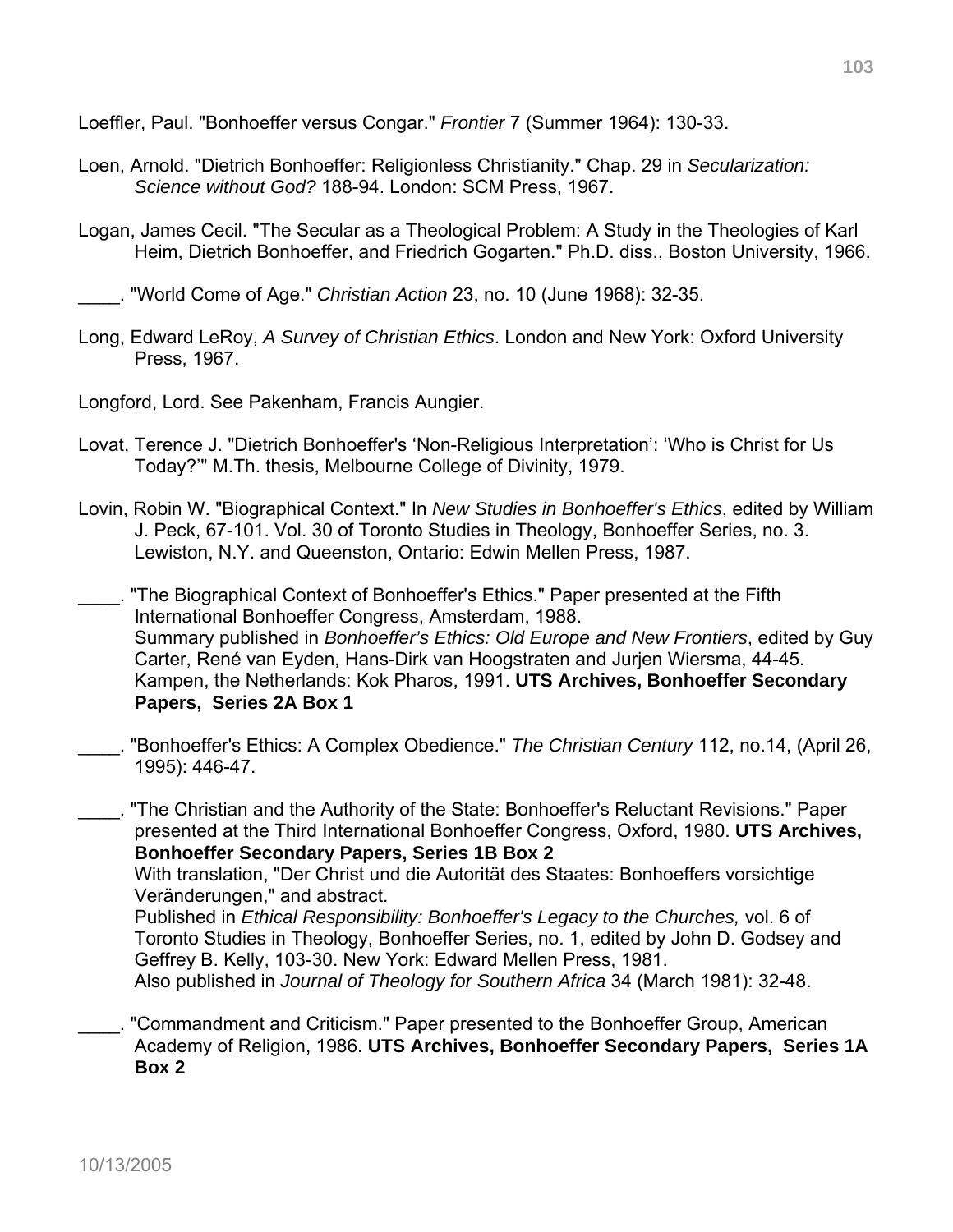- \_\_\_\_. "Dietrich Bonhoeffer: Responsibility and Restoration." In *Christian Faith and Public Choices: The Social Ethics of Barth, Brunner and Bonhoeffer*, 126-158. Philadelphia: Fortress Press, 1984.
- Lovin, Robin W., ed. *Newsletter, International Bonhoeffer Society, English Language Section,* no. 32 (May 1986) - no. 37 (February 1988).
- Lovin, Robin W. and Jonathan P. Gosser. "Bonhoeffer and the Trajectories of Faith." Paper presented to the Bonhoeffer Group, American Academy of Religion Annual Meeting, 1976. With appendix, "Music and Art in the Bonhoeffer Family," and translation of "The Death of Moses," by Dietrich Bonhoeffer. **UTS Archives, Bonhoeffer Secondary Papers, Series 1A Box 1**
- \_\_\_\_. "Dietrich Bonhoeffer: Witness in an Ambiguous World." In *Trajectories in Faith: Five Life Stories,* by James W. Fowler and Robin W. Lovin, with Katherine Ann Herzog, 147-84. Nashville: Abingdon, 1980. Also published in *Epiphany* 1, no. 3 (1981): 62-81.
- \_\_\_\_. "Encounter with Eberhard Bethge." *The Christian Century* 93 (21 March 1976): 313-14.
- Lowe, Walter. "Bonhoeffer and Deconstruction: Toward a Theology of the Crucified Logos." Paper presented at the Sixth International Bonhoeffer Congress, New York, 1992. **UTS Archives, Bonhoeffer Secondary Papers, Series 1B Box 4**  Published in *Theology and the Practice of Responsibility: Essays on Dietrich Bonhoeffer,* edited by Wayne Whitson Floyd Jr. and Charles R. Marsh, 207-21. Valley Forge, PA: Trinity Press International, 1994.
	- \_\_\_\_. "The Critique of Philosophy in Bonhoeffer's *Act and Being*," Seminar paper, 1966. **UTS Archives, Bonhoeffer Secondary Papers, Series 2B Box 2**
- Luecke, Richard. *New Meaning for New Beings*. Philadelphia: Fortress.
- Lukens, Nancy. "Ethical Responsibility in the Life and Work of Adam von Trott (1909-1944)." Paper presented at the Third International Bonhoeffer Congress, Oxford, 1980. **UTS Archives, Bonhoeffer Secondary Papers, Series 1B Box 2**
- \_\_\_\_. "Narratives of Creative Displacement: Bonhoeffer the Reader and the Construction of 'Unconscious Christianity' in *Fiction from Tegel Prison*." Paper presented at the Ninth International Bonhoeffer Congress, Rome, Italy, 6-11 June 2004.
- Lull, Timothy. "Bonhoeffer's Witness and Easter Faith." The Lutheran Theological Seminary at Philadelphia, 1985. Cassette.

Lussier, Ernest. "Biblical Faith." *Chicago Studies* (Spring 1970): 81-98.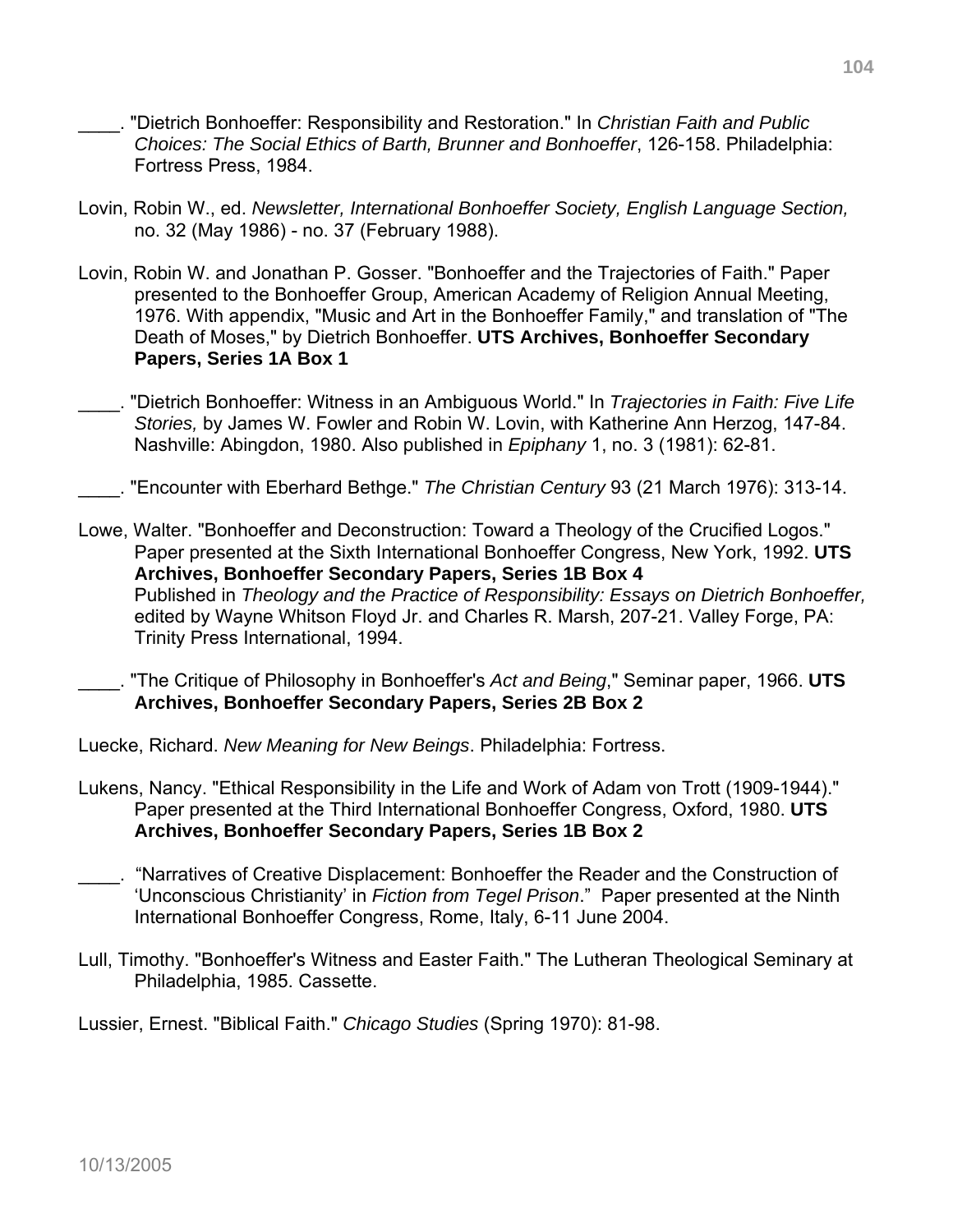- Luther Seminary. Videorecording of Lectures and Papers given at the 24-26 July 2000 Conference "Christ the Center: The Legacy of Barth and Bonhoeffer for Today." Luther Seminary, St. Paul, Minnesota, 24-26 July 2000. 4 VHS videocassettes.
- MacIntyre, Alasdair. "God and the Theologians." *Encounter* 21, no. 3 (1963): 3-10. Also published in David L. Edwards and John A.T. Robinson, eds., *The Honest to God Debate: Some Reactions to the Book* "Honest to God" (London: SCM Press; Philadelphia: Westminster, 1963), 215-228.

MacLelland, Steve. "A Conversation with Eberhard Bethge." *Union News* 2 (September 1984): 9.

- Macquarrie, John. "Bonhoeffer, Dietrich." In *Academic American Encyclopedia*. New York: Grolier, Inc., 1983.
	- \_\_\_\_. "A German Theologian. D. Bonhoeffer." Chap. 20 in *Twentieth Century Religious Thought: The Frontiers of Philosophy and Theology,* 1900-1960, 330-32. Rev. ed. New York: Harper & Row, 1971; New York: Scribner, 1981.
- \_\_\_\_. "Religionless Christianity." Chap. 5 in *God and Secularity*, 72-85. Vol. 2 of *New Directions in Theology Today*. Philadelphia: Westminster, 1967.
- \_\_\_\_. Review of *Dietrich Bonhoeffer: Man of Vision, Man of Courage*, by Eberhard Bethge. *New York Times Book Review*, 21 June 1970, 5, 30. **UTS Archives, Bonhoeffer Secondary Papers, Series 2A Box 2**
- Maduro, Otto. "The Modern Nightmare: A Latin American Christian Indictment." Paper presented at the Sixth International Bonhoeffer Congress, New York, 1992. **UTS Archives, Bonhoeffer Secondary Papers, Series 1B Box 5**  Published in *Theology and the Practice of Responsibility: Essays on Dietrich Bonhoeffer*, edited by Wayne Whitson Floyd Jr. and Charles R. Marsh, 77-84. Valley Forge, Pa.: Trinity Press International, 1994.
- Major, David. *Dietrich Bonhoeffer*. CEM Student Theology Series. London: Christian Education Movement, 1979.
- Malcolm, Lois. "The 'Exchange' and the Christ of Faith: Revisiting Barth's Christology." Paper presented at the conference "Christ at the Center," Luther Seminary, St. Paul, Minn., 2000. Outline.
- Maltusch, Gottfried. "When the Synagogues Burnt." In *I Knew Dietrich Bonhoeffer*, edited by Wolf-Dieter Zimmermann and Ronald Gregor Smith, translated by Käthe Gregor Smith, 150-151. London: Collins, 1966; New York: Harper & Row, 1967.

Manning, Francis V. "Bonhoeffer's Ethical Concepts." *Louvain Studies* 2, no. 4 (1969): 315-28.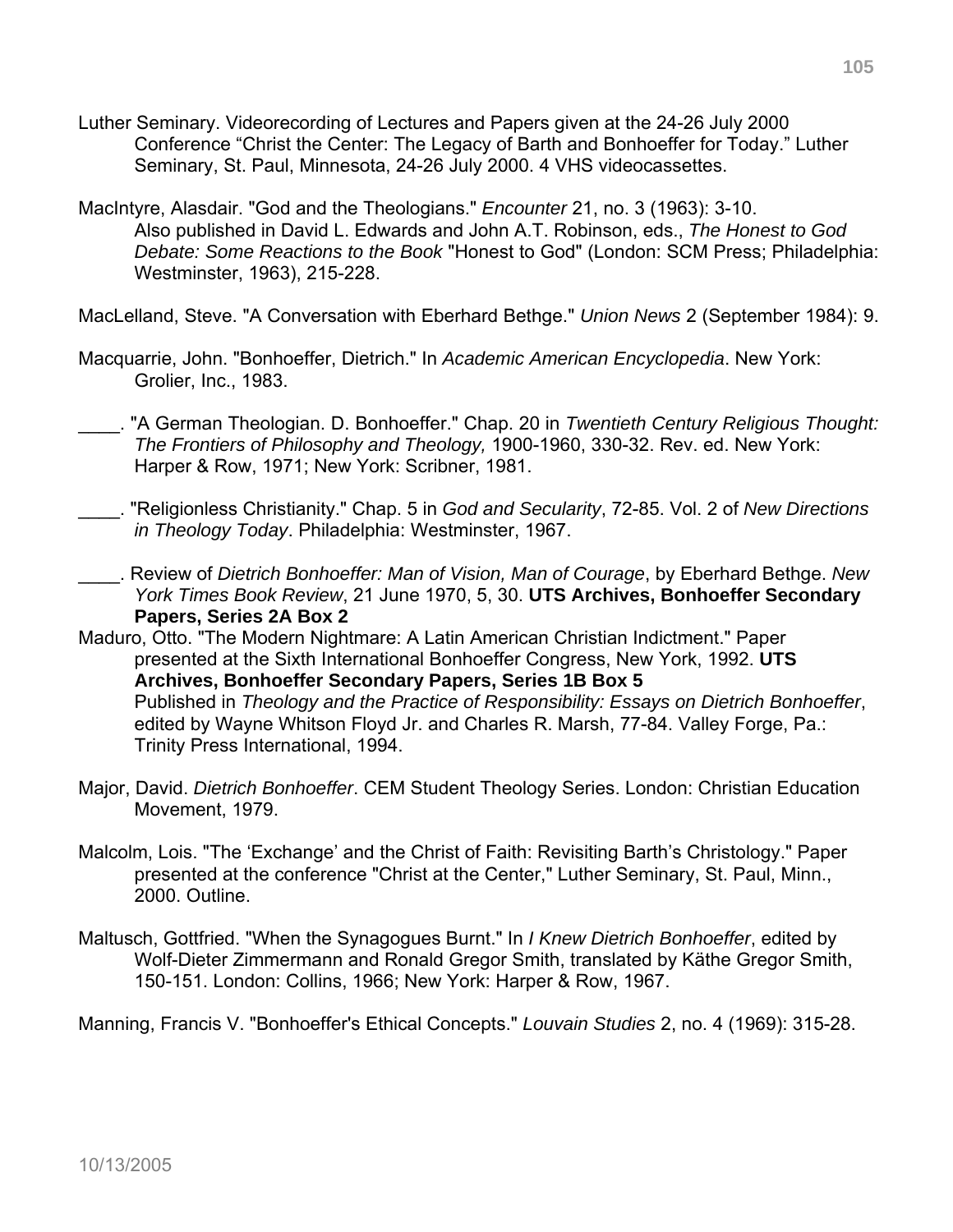- \_\_\_\_. Letter to the Archivist concerning "The Significance of Religion and of Metaphysics in the Theology of Dietrich Bonhoeffer," PhD diss., Academia Alfonsiana, Rome, 1969). Bedford, TX, n.d.
- \_\_\_\_. "Religion and Ethics in the Theology of Dietrich Bonhoeffer, Bishop John Robinson, and Harvey Cox." Ph.D. diss., Pontificia Universitas Lateranensis, Academia Alfonsiana, Rome, 1969.
- \_\_\_\_. "The Significance of Religion and of Metaphysics in the Theology of Dietrich Bonhoeffer." Abstract of Ph.D. diss., Academic Alfonsiana, Rome, March 1969.
- Manrodt, David H. "The Role of Eschatology in the Theology of Dietrich Bonhoeffer." Ph.D. diss., Ecumenical Institute, St. Mary's Seminary and University, Baltimore, 1978. **UTS Archives, Bonhoeffer Secondary Papers, Series 2B Box 2**
- Maple, D. F., et al. "Accepting the Paradox of Bonhoeffer." [Reply to "I Did Not Know Dietrich Bonhoeffer," by A. Kee]. *The Christian Century* 90 (10 January 1973): 49-50.
- Marble, Sally. "Dietrich Bonhoeffer: Life of Faith." *Cross Talks* 5, no. 1 (March-April-May 1976).
- Margerie, Bertrand de. "The Early Bonhoeffer: The Christ-Logos anti-logos" and "The Later Bonhoeffer: The This-World Christ, Man-for-others," Chap. 6 and 7 in *Christ for the World, the Heart of the Lamb: A Treatise on Christology.* Translated by Malachy Carroll, 140-169. Chicago: Franciscan Herald Press, 1973.
- Mark, James. "Bonhoeffer from Prison: Man's Coming of Age." Parts I and II. *Prism* 6, no. 1 (January 1962): 67-72; 6, no. 2 (February 1962): 57-64.
- \_\_\_\_. "Bonhoeffer Reconsidered." Review article. Theology 76 (November 1973): 586-93.
- \_\_\_\_. "Bonhoeffer Today." *Theology* (July 1984): 272-76.
- \_\_\_\_. "The Last Thoughts of Dietrich Bonhoeffer." *Quarterly Review of the Community of the Resurrection* 240 (1963): 11-14.
- \_\_\_\_. "Religionless Christianity." *Prism* 7, no. 2 (February 1963): 63-65.
- Markus, R. A. "A Relevant Pattern of Holiness: Dietrich Bonhoeffer's *Ethics*." *Hibbert Journal* 55 (July 1957): 387-92.
- Marlé, René. "Bonhoeffer: The Exigency of His Message." *Continuum* 4, no. 1 (Spring 1966): 13-24.
- \_\_\_\_. *Bonhoeffer: The Man and His Wor*k. Translated by Rosemary Sheed. New York: Newman Press; London: Geoffrey Chapman, 1968.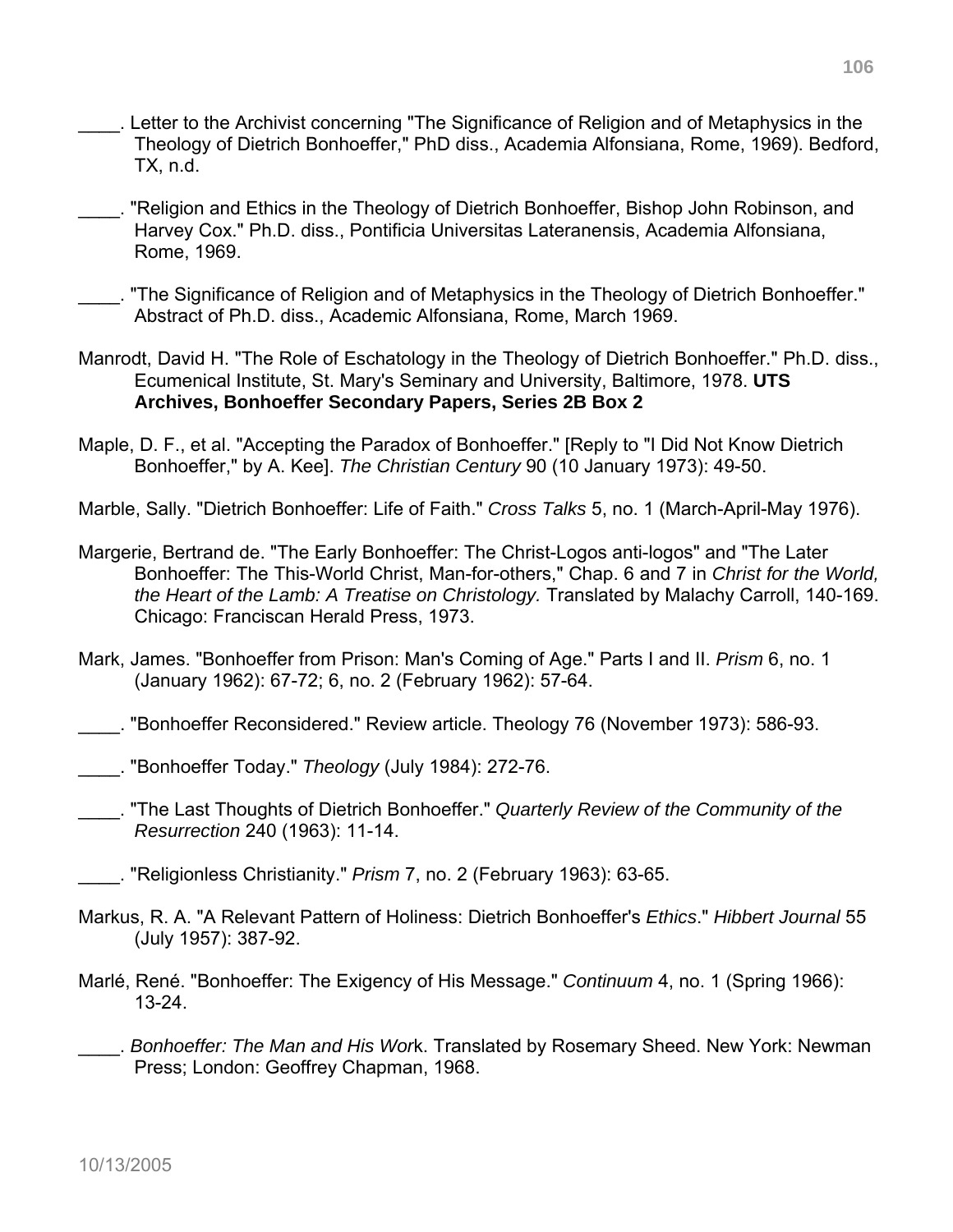\_\_\_\_. "Secularization." *Lumen Vitae* 23, no. 4 (1968): 583-96 [589-90 on Bonhoeffer].

- Marsh, Charles R. "Barth and Bonhoeffer on the Worldliness of Revelation." Paper presented at the Sixth International Bonhoeffer Congress, New York, 1992. **UTS Archives, Bonhoeffer Secondary Papers, Series 1B Box 5**
- \_\_\_\_. "Bonhoeffer on Heidegger and Togetherness." Paper delivered to the Bonhoeffer Group, American Academy of Religion Annual Meeting, 1991. Draft. **UTS Archives, Bonhoeffer Secondary Papers, Series 1A Box 2** Published in *Modern Theology* 8, no. 3 (July 1992): 263-83.
- \_\_\_\_. "Community, World and the Unity of Revelation: Bonhoeffer's Theological Critique of Hegel." Paper presented to the Bonhoeffer Group, American Academy of Religion Annual Meeting, 1989. **UTS Archives, Bonhoeffer Secondary Papers, Series 1A Box 2**
- . "In Defense of a Self: The Theological Search for a Postmodern Identity." Paper presented to the Bonhoeffer Group, American Academy of Religion Annual Meeting, 1998. **UTS Archives, Bonhoeffer Secondary Papers, Series 1A Box 3**
- \_\_\_\_. "Human Community and Divine Presence: Bonhoeffer's Theological Critique of Hegel." *Scottish Journal of Theology* 45, no. 4 (1992): 427-48.
- \_\_\_\_. "The Overabundant Self and the Transcendental Tradition: Bonhoeffer and Luther Against the Self-Reflective Subject." Paper presented to the Bonhoeffer Group, American Academy of Religion Annual Meeting, 1990. **UTS Archives, Bonhoeffer Secondary Papers, Series 1A Box 2**  Published in *Journal of the American Academy of Religion* 60, no. 4 (Winter, 1992): 659- 72.
- . "Philosophy and Community in the Early Theology of Dietrich Bonhoeffer." Ph.D. diss., University of Virginia, 1989.
- \_\_\_\_. "A Quiet Revolution: Bonhoeffer's Reading of Heidegger in *Akt und Sein*." Paper presented at the Fifth International Bonhoeffer Congress, Amsterdam, 1988. **UTS Archives, Bonhoeffer Secondary Papers, Series 1B Box 3**  In *Bonhoeffer 1988: The Ethics: Proceedings of the Fifth International Bonhoeffer Society Conference, Amsterdam, 13-19 June 1988,* edited by Hans Dirk van Hoogstraten and Guy Christopher Carter. **UTS Archives, Bonhoeffer Secondary Papers, Series 2A Box 2**
- \_\_\_\_. Response to "Totalitarianism of the One—Church and State in Modernity: Focus on Nazi Germany," by Rolf Ahlers. Presented to the Bonhoeffer Group, American Academy of Religion Annual Meeting, 1993.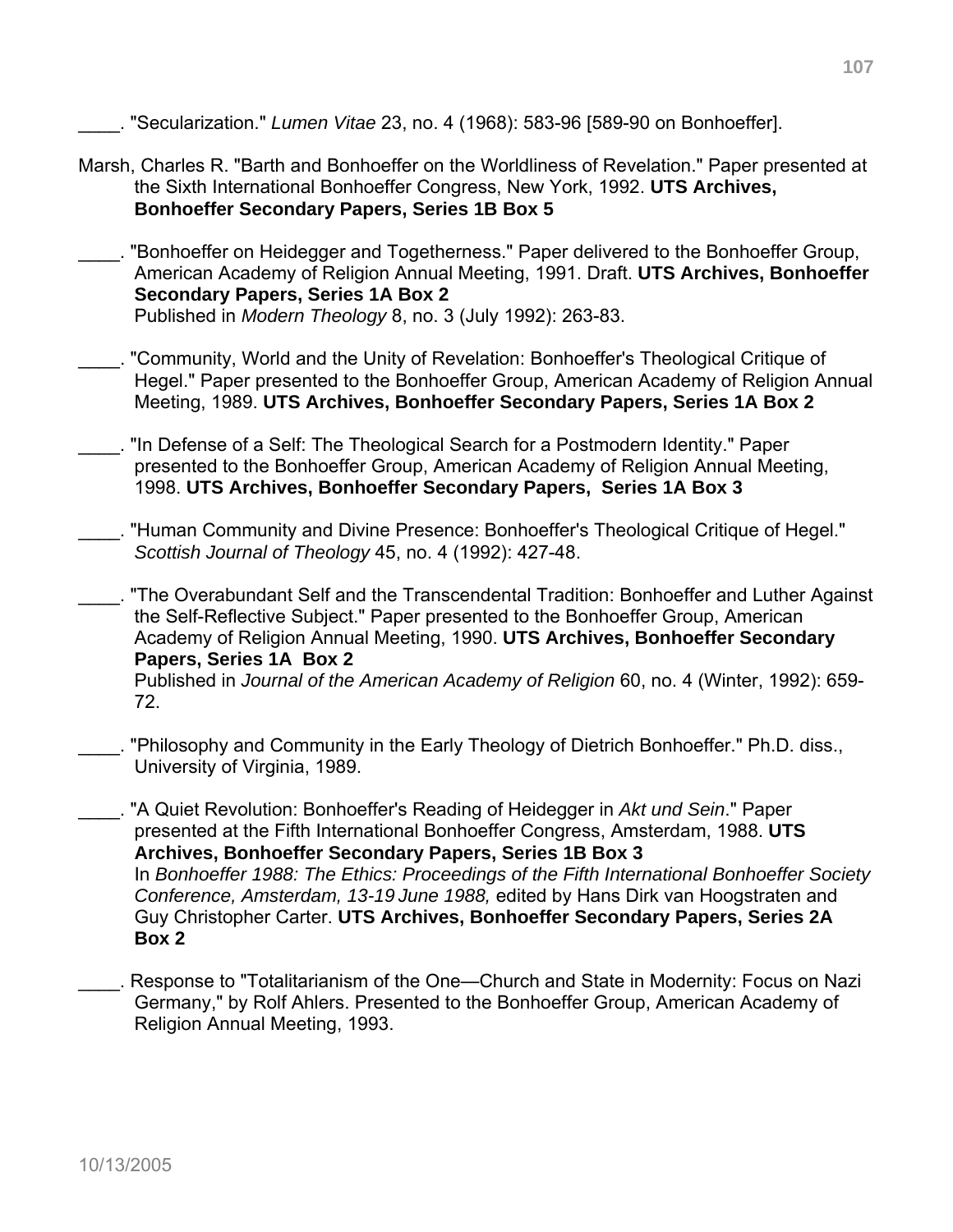- \_\_\_\_. "The Self for Others in Lived Experience: Questions to Bonhoeffer from the American Civil Rights Movement." Paper presented at the Seventh International Bonhoeffer Congress, Capetown, January 1996.
- Martin, Donna J. "Empowering Small Town/Rural Congregations to Shape the Future of Their Churches." Thesis, Wesley Theological Seminary, 1995.
- Martin, Marguerite Louise. "Religion and Unbelief in the Theologies of Barth, Bonhoeffer and Tillich." Master's thesis, Columbia University, New York, 1968.
- Martinson, David L. "Dietrich Bonhoeffer and Communicating 'The Truth': Words of Wisdom for Journalists." *Journal of Mass Media Ethics* 15, no. 1 (2000): 5-16.
- Marty, Martin E. "Bonhoeffer, Dietrich." In *Encyclopedia of Philosophy,* Vol. 1, edited by Paul Edwards, 344-345. New York: Macmillan Co. & Free Press; London: Collier-Macmillan, 1967.
- \_\_\_\_. "Bonhoeffer: Seminarians' Theologian." *The Christian Century* 77 (20 April 1960): 467-69.
- \_\_\_\_. "Bonhoeffer, Twenty Years Later." *Presbyterian Survey* (April 1965): 26.
- \_\_\_\_. "A Christian Witness After 20 Years." *Covenant Companion* (23 April 1965): 8.
- \_\_\_\_. "Dietrich Bonhoeffer." *This Day* (April 1965): 46.
- \_\_\_\_. Foreword to Benjamin Reist, *The Promise of Bonhoeffer*. Philadelphia: Lippincott, 1969.
- \_\_\_\_. Introduction to *The Place of Bonhoeffer: Possibilities in His Thought*. New York: Association Press, 1962; London: SCM, 1963; Westport, Conn.: Greenwood Press, 1982. \_\_\_\_, ed. *New Theology,* No. 2. New York: Macmillan, 1965.
- \_\_\_\_, ed. *The Place of Bonhoeffer: Problems and Possibilities in His Thought.* New York: Association Press, 1962; London: SCM, 1963; Westport, Conn: Greenwood Press, 1982.
- \_\_\_\_. "Problems and Possibilities in Bonhoeffer's Thought." In *The Place of Bonhoeffer: Problems and Possibilities in His Thought*, 9-23. New York: Association Press, 1962; London: SCM, 1963. Westport, Conn: Greenwood Press, 1982.
- \_\_\_\_. "A Witness After Twenty Years." *Presbyterian Life* (1 April 1965): 10.
- \_\_\_\_. "Witness After Twenty Years—Dietrich Bonhoeffer." *Christian Advocate* 9 (8 April 1965): 7.
- \_\_\_\_. "A Witness After Twenty Years—Dietrich Bonhoeffer." *The Messenger* (1 April 1965); Vital Christianity (April 4, 1965).

Marty, Martin E. and Dean G. Peerman, eds. *New Theology*, No. 1. New York: Macmillan, 1964.

"Martyr's Love." *Newsweek* 70 (December 4, 1967): 84.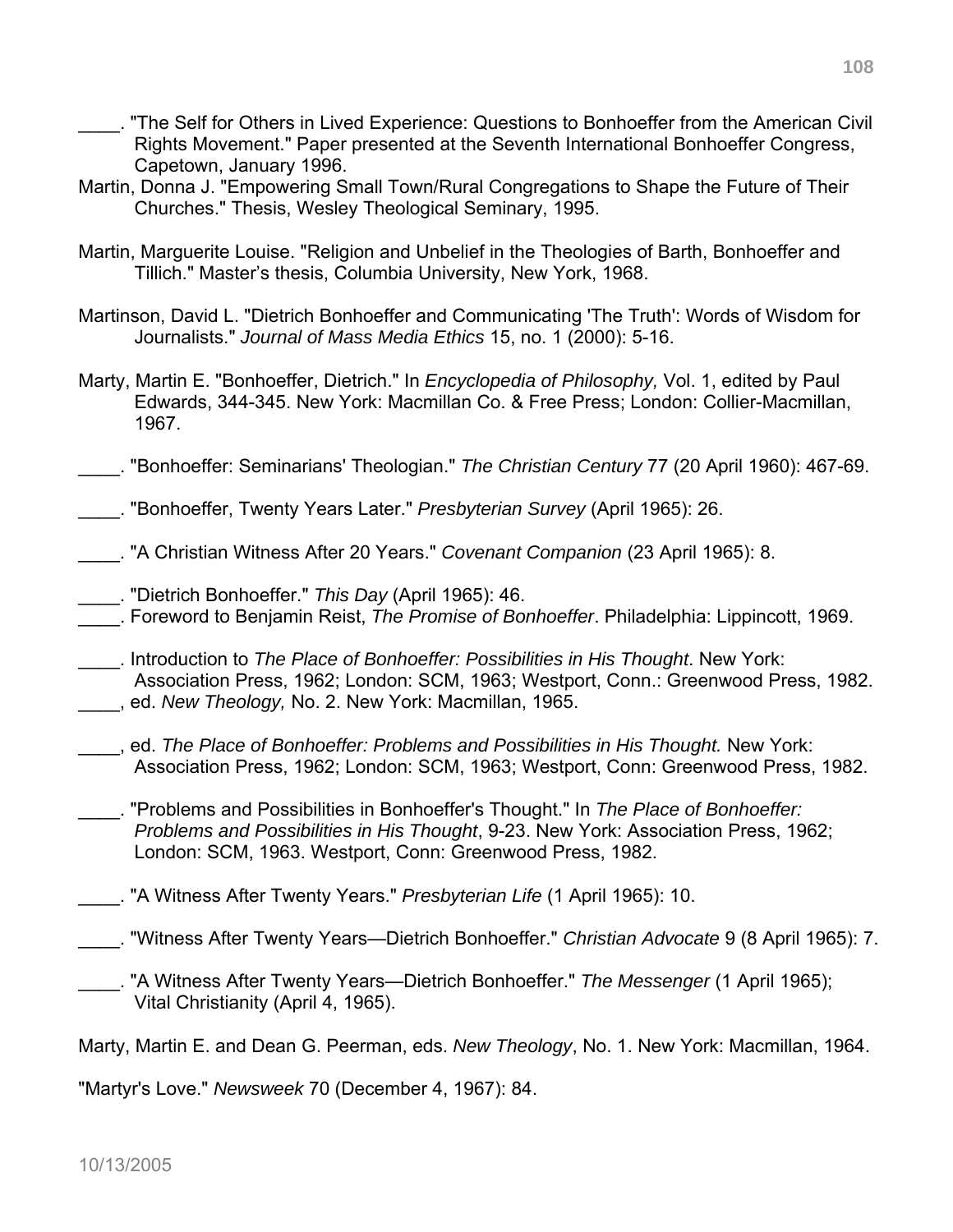- Marx, Bernhard." Dialogik als ethisches Prinzip (Dialogue as an Ethical Principle." Paper presented at the Fifth International Bonhoeffer Congress, Amsterdam, 1988. **UTS Archives, Bonhoeffer Secondary Papers, Series 1B Box 3**  Manuscript in *Bonhoeffer 1988: The Ethics: Proceedings of the Fifth International Bonhoeffer Society Conference, Amsterdam, 13-19 June 1988,* edited by Hans Dirk van Hoogstraten and Guy Christopher Carter. **UTS Archives, Bonhoeffer Secondary Papers, Series 1B Box 3**
- Mary, Sister Isabel SLG. Trans., *The Psalms: Prayer Book of the Bible*, by Dietrich Bonhoeffer. Oxford: SLG Press, 1982.
- Mascall, E. L. *The Secularization of Christianity*. New York: Holt, Rinehart & Winston, 1966.
- Matheny, Paul D. "Editor's Introduction to the English Edition" of Bonhoeffer, *The Young Bonhoeffer: 1918-1927*, 1-16. Edited by Paul Duane Matheny, Clifford J. Green and Marshall D. Johnson. Translated by Mary Nebelsick with the assistance of Douglas W. Stott. Vol. 9, Dietrich Bonhoeffer Works. Minneapolis: Fortress Press, 2002.
- Mathewes, Charles T. "A Tale of Two Judgments: Bonhoeffer and Arendt on Evil, Understanding, and Limits, and the Limits of Understanding Evil." Paper presented to the Bonhoeffer Group, American Academy of Religion Annual Meeting, 1997. **UTS Archives, Bonhoeffer Secondary Papers, Series 1A Box 3**  Published in *The Journal of Religion* 80, no. 3 (July 2000): 375-404.
- Matthews, John V. "Bonhoeffer's Ethics and their Christological Center." M.Litt. thesis, University of Bristol, 1982.
- Matthews, John W. "The 'Arcani Disciplina' in the Life of the Early Church and in the Theology of Dietrich Bonhoeffer: A Comparative Study of Responsible Sharing of the Mystery of Christian Faith." M.Th. thesis, Luther Theological Seminary, St. Paul, Minnesota, 1982.
- \_\_\_\_. Editor, *Newsletter, International Bonhoeffer Society, English Language Section*, Nos. 62- 77 (October 1996- October 2001).
- \_\_\_\_. "Responsible Sharing of the Mystery of Christian Faith: Disciplina Arcani in the Life and Theology of Dietrich Bonhoeffer." *Dialog: A Journal of Theology* 25, no. 1 (1986): 19-25. Also published in Geffrey B. Kelly and C. John Weborg, eds., *Reflections on Bonhoeffer: Essays in Honor of F. Burton Nelson* (Chicago: Covenant Publications, 1999), 114-128.
- Mayer, Rainer. "Christology: The Genuine Form of Transcendence." In *A Bonhoeffer Legacy: Essays in Understanding*, edited by A. J. Klassen, 179-92. Grand Rapids, Mich.: William B. Eerdmans, 1981.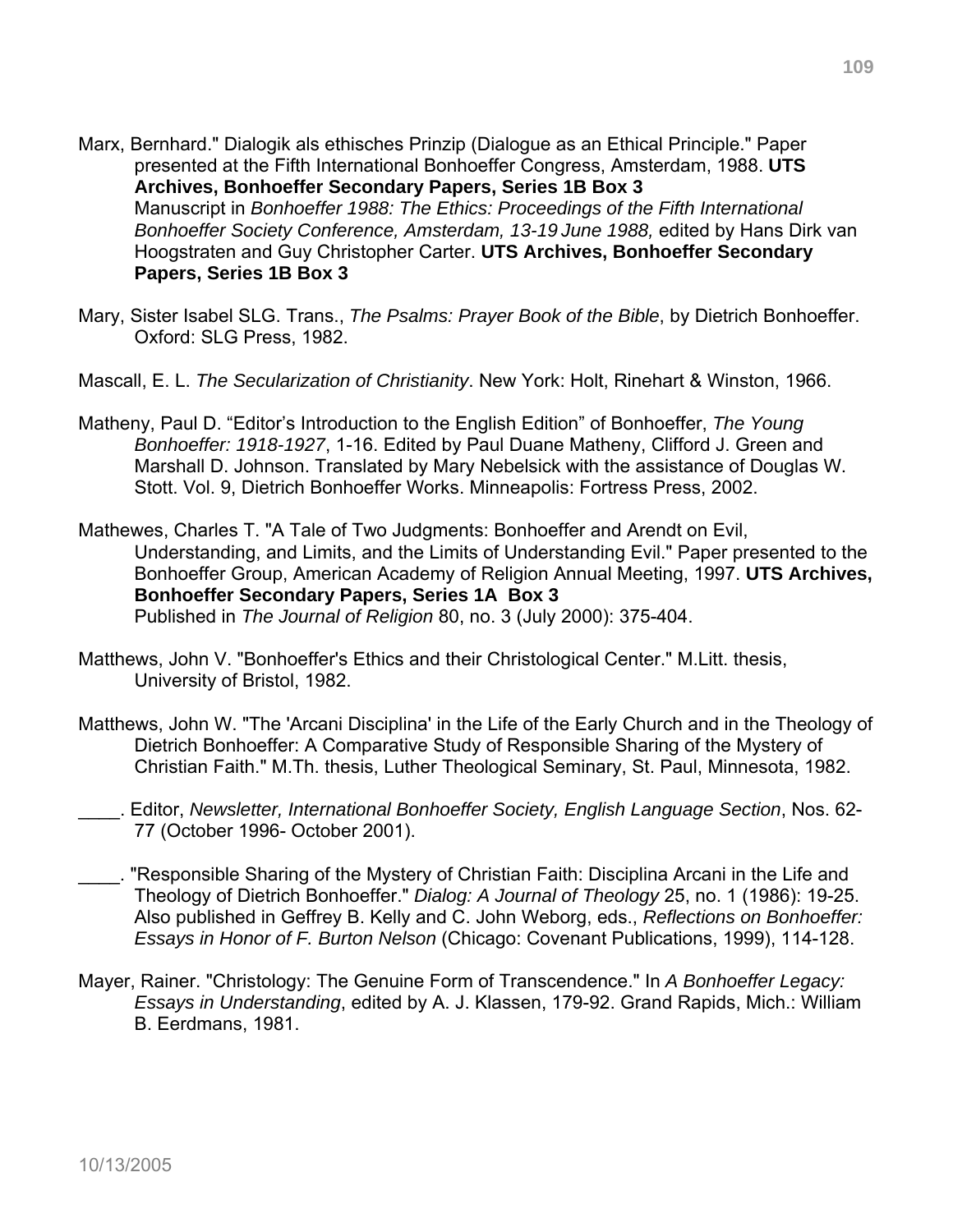- \_\_\_\_. "Die Relevanz von Bonhoeffers Mandatenlehre für eine freiheitliche Gesellschaft." Paper presented at the Eighth International Bonhoeffer Congress, Berlin, Germany, 20-25 August 2000.
- McClay, Wilfred M. "Response" to Jean Bethke Elshtain's "Caesar, Sovereignty and Bonhoeffer." In *Caesar's Coin Revisited,* 58-63. Edited by Michael Cromartie. Washington, DC: Ethics and Public Policy Center.
- McClendon, James William, "Dietrich Bonhoeffer." Chap. 7 in *Systematic Theology: Ethics,* 187- 208. Nashville: Abingdon Press, 1986.
- McCoy, Alban. "Martyrdom in the Twentieth Century." Sermon delivered at the Dedication of Twentieth Century Martyrs' Statues at Westminster Abbey, July 1998. Published in *Te Martyrum Candidatus Laudat Exercitus: Sermons, Lectures and Meditations, July 1998,* compiled by Westminster Abbey. **UTS Archives, Bonhoeffer Secondary Papers, Series 3 Box 2**
- McCurry, Jeffrey M. "You are not your own . . . for you were bought with a price: Hermeneutics and the Politics of Grace in Dietrich Bonhoeffer's *Discipleship*." Paper presented to the Bonhoeffer Group, American Academy of Religion Annual Meeting, Nashville, 2000.
- McCusker, Paul. *Bonhoeffer: The Cost of Freedom.* Radio Play. Focus on the Family, Colorado Springs, Colo. Cassette, 1997. Compact Disk, 1999.
- McCutcheon, W. J. "Protestantism without Reformation, or, Can a Church be Great?" *The Christian Century* 89, no. 138 (1972): 1061-64.
- McDonald, H. D. "Bonhoeffer, Dietrich." In *The New International Dictionary of the Christian Church,* edited by J. D. Douglas, 142. Grand Rapids, Mich.: Zondervan, 1974.
- McEachran, F. "The Ideas Behind Honest to God." *Hibbert Journal* 67 (Summer 1964): 247.
- McElyea, Hugh M. "Tenebrae: The Passion of Dietrich Bonhoeffer (A liturgical music-drama)", script from performance by UTS Schola Cantorum and Choir, 2001. **UTS Archives, Bonhoeffer Secondary Papers, Series 3 Box 2**
- McFadyen, A. I. "The Call to Discipleship: Reflections on Bonhoeffer's Theme 50 Years On." *Scottish Journal of Theology* 43, no. 4 (1990): 461-83.
- McGaughy, William A. "Ethics and Eschatology: A Comparison of Dietrich Bonhoeffer and Oscar Cullman." *Dimension* 1 (1966): 21-35.
- McLaren, D. M. "A Study in the Theology of Dietrich Bonhoeffer with Particular Reference to Christian Spirituality." M.Th. thesis, Glasgow University, 1976.
- McLellan, Joseph. "The Modern Martyr: Elegies for an Anti-Nazi Churchman." *Washington Post*  24 August 1992, sec. B, p. 8.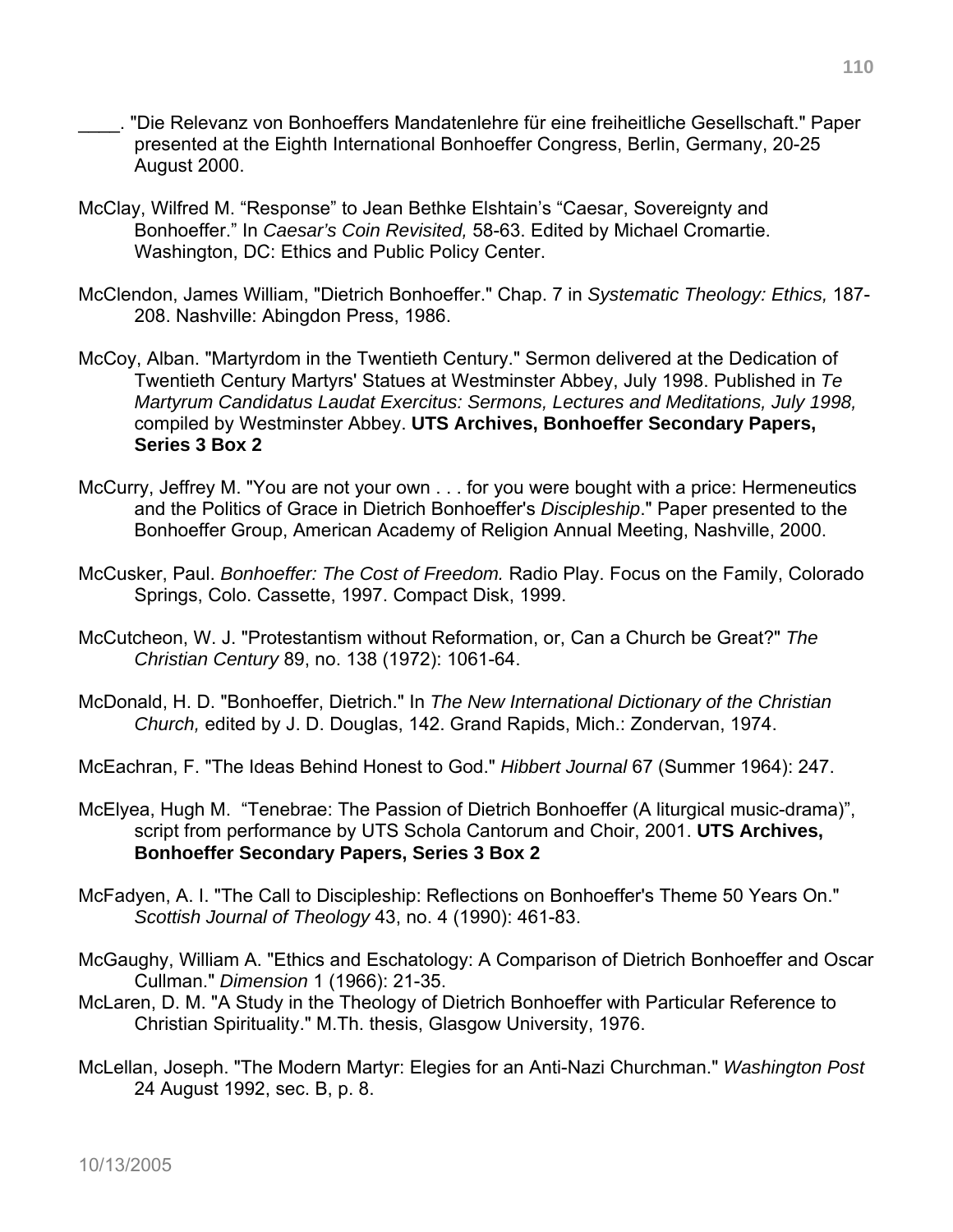- Mealand, David L. "Text of Bonhoeffer's Last Message." *Modern Churchman* 20, no. 3 (1977): 121-22.
- Mechem, James L. "The Problem of Freedom in the Ethics of Dietrich Bonhoeffer." S.T.M. thesis, Lutheran Theological Seminary, Philadelphia, 1966.
- Medhurst, Ken. "Bonhoeffer and Europe," in David J. Moore, *Celebrating Critical Awareness, Bonhoeffer and Bradford 60 Years On, Conference Papers and Proceedings,* 24-28. Bradford, England: Methodist Church Touchstone Centre, 1993. **UTS Archives, Bonhoeffer Secondary Papers, Series 1D Box 1**

Mehta, Ved. "Pastor Bonhoeffer." Part three of "Profiles: The New Theologian." *The New Yorker* 41 (November 27, 1965): 65-69. **UTS Archives, Bonhoeffer Secondary Papers, Series 2A Box 3**

Also published in *The New Theologian (*London: Weidenfeld & Nicholson, 1965; New York: Harper, 1966).

Meier, Hans. "Bonhoeffer's Later Beliefs." *The Plough* 6 (September 1984): 7-8.

Meijer, Irene. "Bonhoeffer's View on the Position of Male and Female in Society." Paper delivered as part of panel discussion at the Fifth International Bonhoeffer Congress, Amsterdam, 1988.

 In *Bonhoeffer 1988: The Ethics: Proceedings of the Fifth International Bonhoeffer Society Conference, Amsterdam, 13-19 June 1988,* edited by Hans Dirk van Hoogstraten and Guy Christopher Carter. Manuscript.

Melano, Beatriz. "The Influence of Dietrich Bonhoeffer, Paul Lehmann, and Richard Shaull in Latin America." Translated by Alan Neely. *The Princeton Theological Seminary Bulletin*  XXII.I, (2001): 64-84. **UTS Archives, Bonhoeffer Secondary Papers, Series 2A Box 3**

Mengus, Raymond. "Bonhoeffer and the French Revolution." Paper presented at the Fifth International Bonhoeffer Congress, Amsterdam, 1988. **UTS Archives, Bonhoeffer Secondary Papers, Series 1B Box 3**

 Published in *Bonhoeffer's Ethics: Old Europe and New Frontiers*, edited by Guy Carter, René van Eyden, Hans-Dirk van Hoogstraten, and Jurjen Wiersma, 131-141. Kampen, the Netherlands: Kok Pharos, 1991. **UTS Archives, Bonhoeffer Secondary Papers, Series 2A Box 1** 

Manuscript version in *Bonhoeffer 1988: The Ethics: Proceedings of the Fifth International* Bonhoeffer Society Conference, Amsterdam, 13-19 June 1988, edited by Hans Dirk van Hoogstraten and Guy Christopher Carter.

\_\_\_\_. "Bonhoeffer's Utopia of Modern Christian Responsibility." Paper presented at the Sixth International Bonhoeffer Congress, New York, 1992. **UTS Archives, Bonhoeffer Secondary Papers, Series 1B Box 5**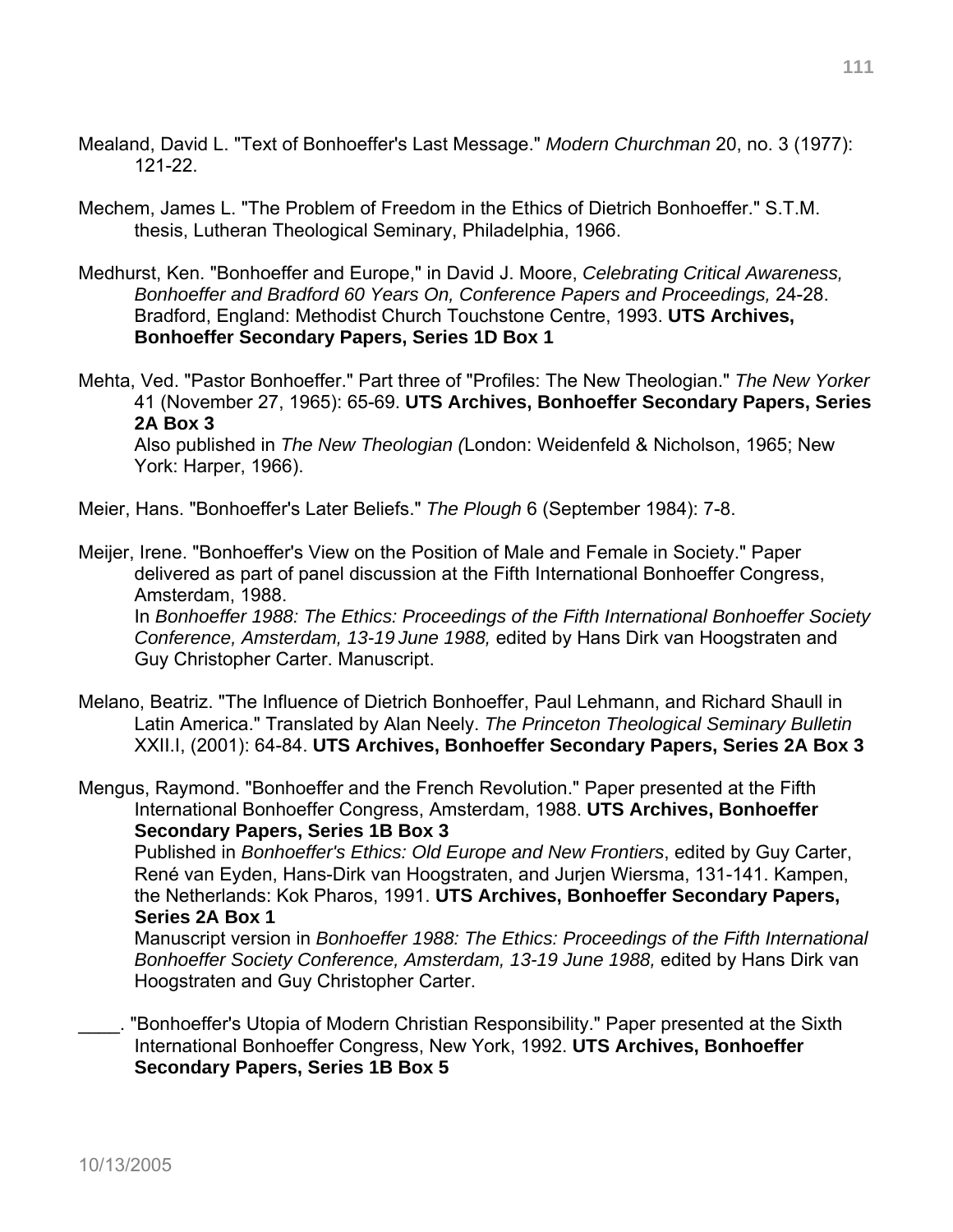- \_\_\_\_. "Dietrich Bonhoeffer and the Decision to Resist." In *Resistance Against the Third Reich, 1933-1990,* ed. by Michael Geyer and John W. Boyer, 201-213. Chicago: University of Chicago Press, 1994.
- Merton, Thomas. "Godless Christianity." *Katallagete* (Winter, 1967-68): 15-21.
- Metz, Johanes Baptist. "Für eine Ökumene der Compassion." Paper presented at the Eighth International Bonhoeffer Congress, Berlin, Germany, 20-25 August 2000.
- Metz, Johannes Baptist and Edward C. Schillebeeckx, eds. *Martyrdom Today*. New York: Seabury Press, 1983.
- Meyers, Leonard Lee. "Reactions to Relativism: An Investigation into the Ethical Thought of Reinhold Niebuhr and Dietrich Bonhoeffer." Ph.D. diss., University of Iowa, 1967.
- Micallel, P. J. "Contemporary Trends in the Philosophy of Religion." *Melita Theologica* 29, nos. 1-2 (1977): 3-18.
- Michalson, Carl. Worldly Theology: *The Hermeneutical Focus of an Historical Faith*. New York: Scribners, 1967.
- Mickey, Paul A. "Bonhoeffer and Hartshorne: A Complementary View of Community?" *Dimension* 4 (1967): 112-31.
- Milhaven, John Giles. "Dietrich Bonhoeffer on Earthly Desire" Paper presented at the Third International Bonhoeffer Congress, Oxford, 1980. With abstract. **UTS Archives, Bonhoeffer Secondary Papers, Series 1A Box 2**
- \_\_\_\_. "The Enjoyment of Earthly Goods for Its Own Sake." Paper presented to the Bonhoeffer Group, American Academy of Religion Annual Meeting, 1979. Proposal for paper, 1979 **UTS Archives, Bonhoeffer Secondary Papers, Series 1A Box 1**
- \_\_\_\_. "How Far Has God Shared His Dominion With Man?" *American Ecclesiastical Review* (January 1970): 57-63.
- Milhaven, J. Giles and Terrence Reynolds. "Human Longing in the Later Theology of Dietrich Bonhoeffer." *Thought* 64, no. 255 (December 1989): 326-43.
- Miller, Ed. L and Stanley Grenz. "Religionless Christianity. Dietrich Bonhoeffer." In their *Fortress Introduction to Contemporary Theologies*, 69-78. Minneapolis: Fortress Press, 1998.
- Miller, L. and Stanley J. Grenz, eds. "Religionless Christianity: Dietrich Bonhoeffer." Chap. 5 in *Fortress Introduction to Contemporary Theologies,* 69-78. Minneapolis: Fortress Press, 1998.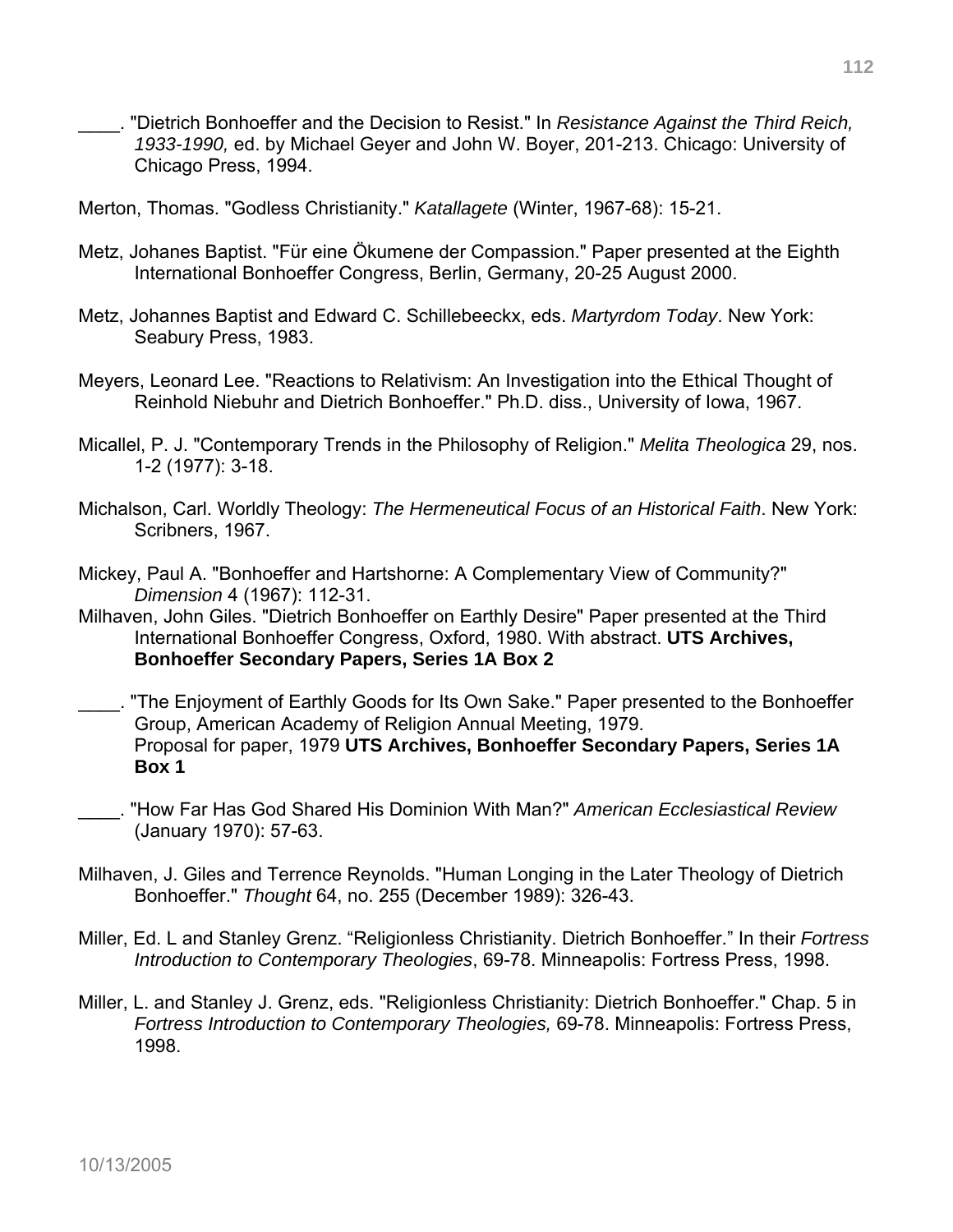- Miller, Susan Martins. Dietrich Bonhoeffer: The Life Martyrdom of a Great man who Counted the Cost of Discipleship. Minneapolis: Bethany House Publishers, 2002.
- Minor, J. E. "The Theology of Dietrich Bonhoeffer: An Inquiry into its Nature and an Assessment of its Significance for Christian Theory and Practice in the Late Twentieth Century." Master's thesis, University of Manchester, 1978.
- Minthe, Eckhard. "Bonhoeffer's Influence on the Younger Generation of Ministers in Germany." *The Andover Newton Quarterly*, n.s., 2, no. 1 (September 1961): 13-45.
- Miskotte, Kornelis H. "Man Come of Age." In *When the Gods are Silent,* translated by John Doberstein, 79-84. New York: Harper; London: Collins, 1967.
- Moffett, Sabine Bethge. "The Next Generation Commemorates a Failure." *Church and Society*  85, no. 6 (July-August 1995): 53-57.

Mogabgab, John S. "Active Waiting." *Weavings* 2 (January-February 1987): 2-43.

\_\_\_\_. "The Freedom of the Christian." *Weavings* 3 (May-June 1988): 2-44.

- Mohan, T. N. *Hanged on a Twisted Cross: The Life, Convictions and Martyrdom of Dietrich Bonhoeffer*. 120 min. Worcester, Pa.: Gateway Films/Vision Video, 1996. Videocassette.
- Moller, Michael F. "The Child, the Fool, the Sufferer. Dietrich Bonhoeffer: A Reflection on His Life and Ministry." Address at Church Day, New Britain, Conn., 29 April 1995. Printed by Clergy Association, New England Synod, Evangelical Lutheran Church in America. **UTS Archives, Bonhoeffer Secondary Papers, Series 1C Box 1**
- Moller, Michael F., Nancy Fuchs-Kreimer, Eberhard Bethge and Renate Bethge. "Bonhoeffer's Impact on Contemporary Religious Life." Panel discussion at the Spring Convocation of the Lutheran Theological Seminary at Philadelphia, 26 April 1995. 98 minutes. Videocassette.
- Moltmann, Jürgen. "The Lordship of Christ and Human Society." In *Two Studies in the Theology of Bonhoeffer,* edited by Jürgen Moltmann and Jürgen Weissbach, translated by Reginald and Ilse Fuller, 21-94. New York: Charles Scribner's Sons, 1967.
- Moltmann, Jürgen and Jürgen Weissbach. Two Studies in the Theology of Bonhoeffer. Translated by Reginald and Ilse Fuller. Introduction by R. H. Fuller. New York: Charles Scribner's Sons, 1967.

Mondin, Battista. "Atheism and Christianity." *Doctor Communis* 33 (May-August 1980): 210-21.

Moore, David J. "Background to the Conference." In *Celebrating Critical Awareness: Bonhoeffer and Bradford 60 Years On: Conference Papers and Proceedings*, 1-2. Bradford, England: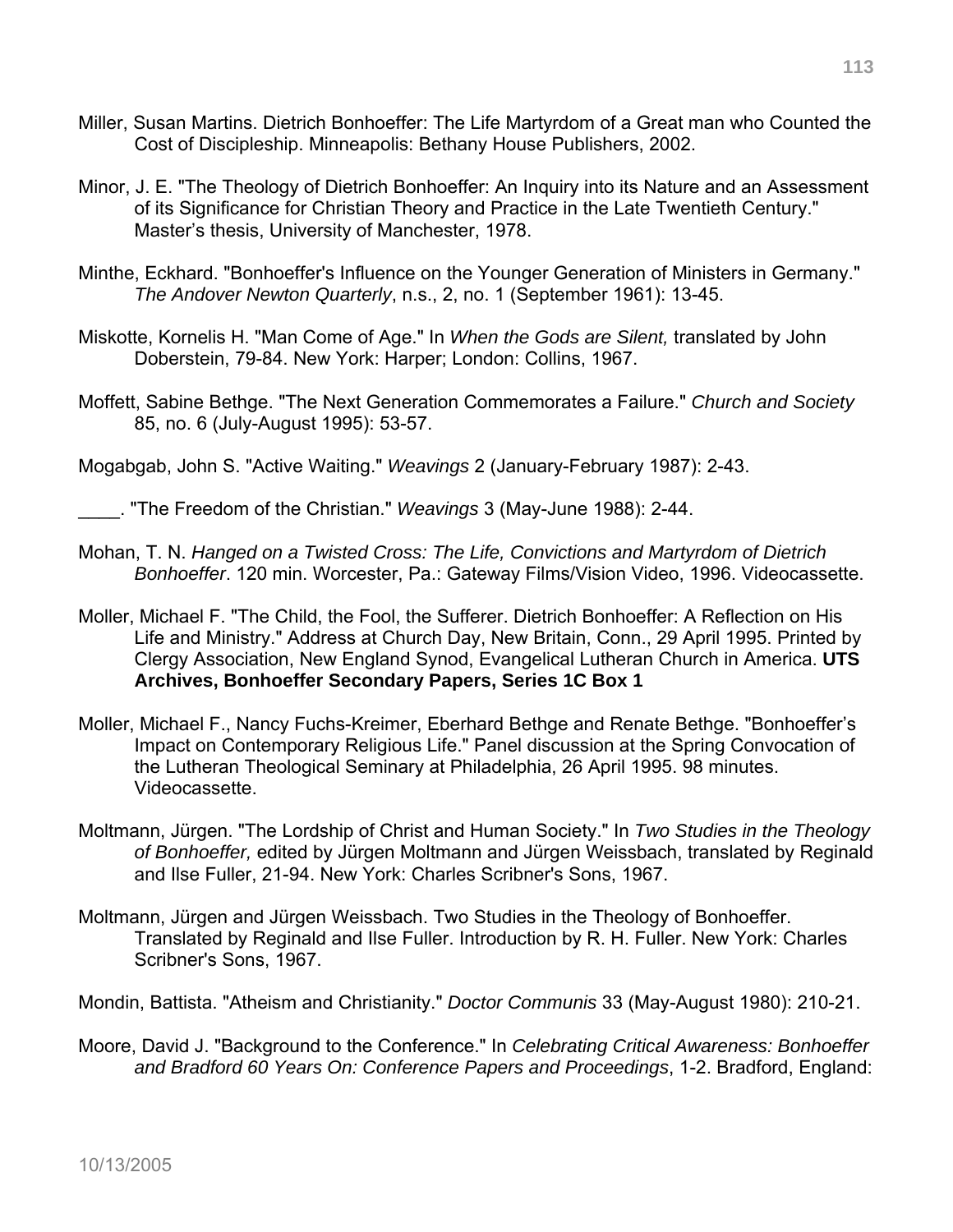Methodist Church, Touchstone Centre, 1993. **UTS Archives, Bonhoeffer Secondary Papers, Series 1D Box 1** 

- \_\_\_\_. "Bonhoeffer, Me and Religionless Christianity," [199?] **UTS Archives, Bonhoeffer Secondary Papers, Series 1C Box 1**
- \_\_\_\_. "Bonhoeffer's Theology and Our History." In *Celebrating Critical Awareness: Bonhoeffer and Bradford 60 Years On: Conference Papers and Proceedings*, 32-33. Bradford, England: Methodist Church Touchstone Centre, 1993. **UTS Archives, Bonhoeffer Secondary Papers, Series 1D Box 1**
- Moore, David J., compiler. *Celebrating Critical Awareness: Bonhoeffer and Bradford 60 Years On. Conference Papers and Proceedings.* Bradford, England: Methodist Church, Touchstone Centre, 1993. **UTS Archives, Bonhoeffer Secondary Papers, Series 1D Box 1**
- Morgan, John Henry. "'The Spiritual Community' (Dietrich Bonhoeffer)." Chap. 7 in *In Search of Meaning: From Freud to Teilhard de Chardin,* with bibliographical essay, 72-84. Washington: University Press of America, 1977.
- Morris, Kenneth Earl. "Authority and the Ethic of Discipleship: Family and Faith in the Life of Dietrich Bonhoeffer." Ph.D. diss., University of Georgia, 1983.
- \_\_\_\_. "Bonhoeffer's Critique of Totalitarianism." *Journal of Church and State* 26, no. 2 (1984): 255-72.
- \_\_\_\_. *Bonhoeffer's Ethic of Discipleship: A Study in Social Psychology, Political Thought, and Religion.* University Park: Pennsylvania State University Press, 1986.
- Morris, Leon. *The Abolition of Religion: A Study in 'Religionless Christianity.*' Chicago: InterVarsity Press, 1964.
- Morrison, Melanie. "As One Who Stands Convicted: Bonhoeffer's Witness." *Sojourners* 8, no. 5 (1979): 15-19.
- Morrison, Melanie and Chris Walters-Bugbee. "Bonhoeffer: A Kind of Brokenness. A Conversation with Eberhard Bethge." *Sojourners* 8, no. 5 (May 1979): 16-19.
- Morrow, John W. "Introduction" to Eberhard Bethge, *Prayer and Righteous Action in the Life of Dietrich Bonhoeffer*, 7-11. Belfast: Christian Journals; Ottawa: Canterbury House, 1979.
- Morse, Christopher. "Bonhoeffer's Dialogue with America: 1939-1995." Paper presented to the Bonhoeffer Group, American Academy of Religion Annual Meeting, 1995. **UTS Archives, Bonhoeffer Secondary Papers, Series 1A Box 3**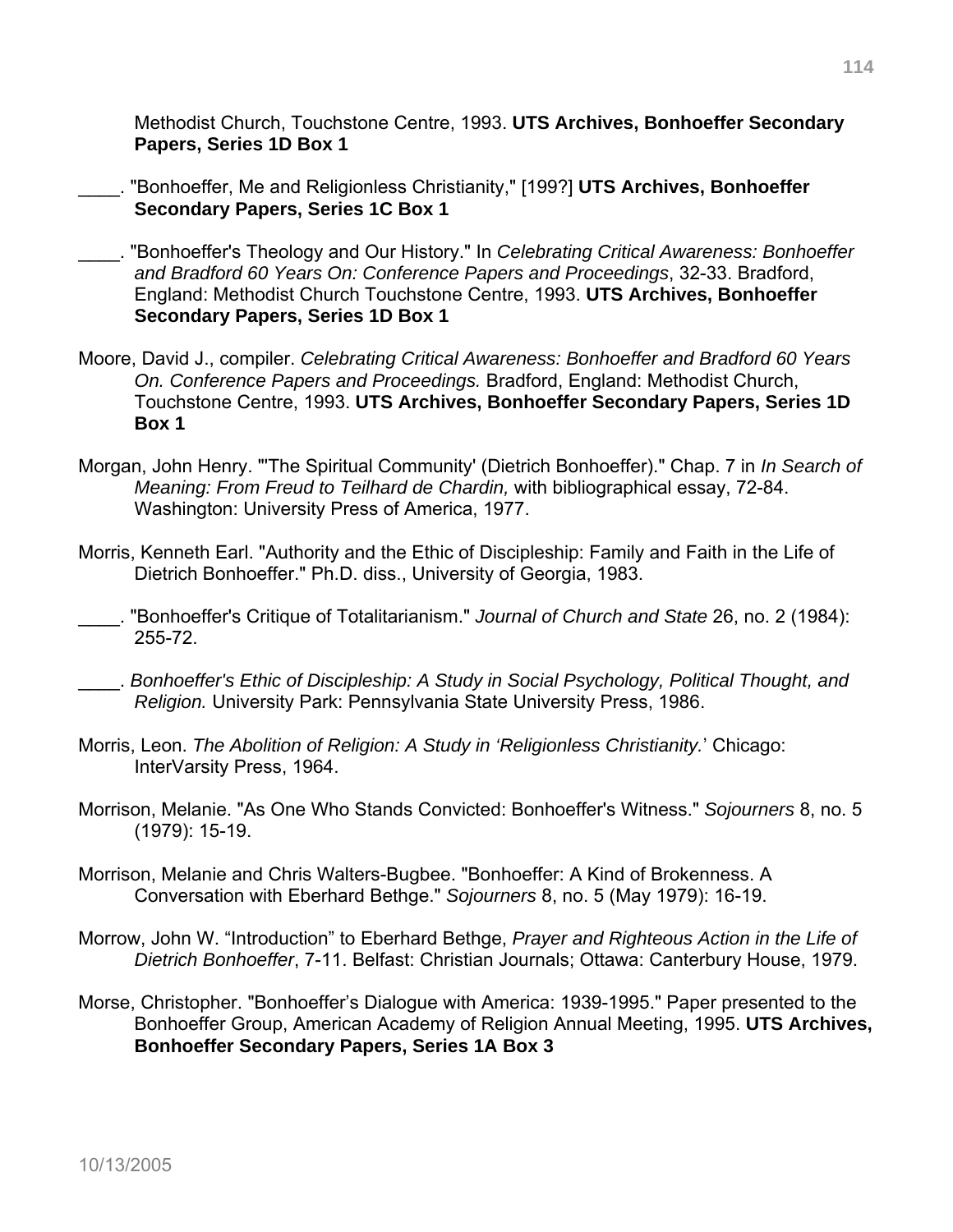"The Need for Dogmatic Theology: Bonhoeffer's Challenge to the United States in the 1930s and 1990s." *The Ecumenical Review* 47, no.3 (1995), 263-67. **UTS Archives, Bonhoeffer Secondary Papers, Series 2A Box 3**

Moseley, N. "Religionless Christianity." *Prism* 6, no. 6 (October 1962): 1-3.

- Moseley, Romney M. "Bonhoeffer and Erikson on the Concept of Community: Encounter Between Theology and the Social Sciences." Paper presented to the Bonhoeffer Group, American Academy of Religion Annual Meeting, 1978. **UTS Archives, Bonhoeffer Secondary Papers, Series 1A Box 1**
- Moses, John A. "Bonhoeffer's Germany: the Political Context." In *A Cambridge Companion to Dietrich Bonhoeffer.* Edited by John W. de Gruchy. 3-21. Cambridge, England: Cambridge University Press, 1999.
- \_\_\_\_. "Bonhoeffer's Reception in East Germany." Paper presented at the Seventh International Bonhoeffer Congress, Capetown, 1996. **UTS Archives, Bonhoeffer Secondary Papers, Series 1B Box 5**  Published in *Bonhoeffer for a New Day: Theology in a Time of Transition,* edited by John W. de Gruchy, 278-97. Grand Rapids, Mich.: William B. Eerdmans, 1997.
- \_\_\_\_. "Bonhoeffer's Reception in the Former German Democratic Republic." Canberra, 1995.

\_\_\_\_. "Dietrich Bonhoeffer's Prioritization of Church Unity (Oekumene)." *The Journal of Religious History* (Sydney) 24, no. 2 (June 2000): 196-212.

- \_\_\_\_. "Dietrich Bonhoeffer's Struggle for the 'True Church' in Germany under Nazi Rule." Paper prepared for a seminar at St. Mark's National Theological Center, Canberra, Australia, 23 May 1996. **UTS Archives, Bonhoeffer Secondary Papers, Series 2B Box 3**
- Moss, David. "Bonhoeffer and the Non-Religious Interpretation of Christianity." In *Dietrich Bonhoeffer: Man of Faith and Man of our Time.* See Worcester Cathedral, 1995.
- \_\_\_\_. "Dietrich Bonhoeffer as Critic of his Class." Paper presented at the Ninth International Bonhoeffer Congress, Rome, Italy, 6-11 June 2004.
- Mottu, Henry. "Bonhoeffer and Our Theological Existence Today." Commemorative address, Union Theological Seminary, New York, 8 April, 1970. **UTS Archives, Bonhoeffer Secondary Papers, Series 1C Box 1** Published in *A Bonhoeffer Legacy: Essays in Understanding,* edited by A. J. Klassen, 204-12. Grand Rapids, Mich.: William B. Eerdmans, 1981.
- \_\_\_\_. "Critique Théologique de la Religion et Religion Populaire." Address delivered at the Second International Bonhoeffer Congress, Geneva, 1976. With abstract in translation, "The Theological Critique of Religion and Popular Religion." **UTS Archives, Bonhoeffer Secondary Papers, Series 1B Box 1**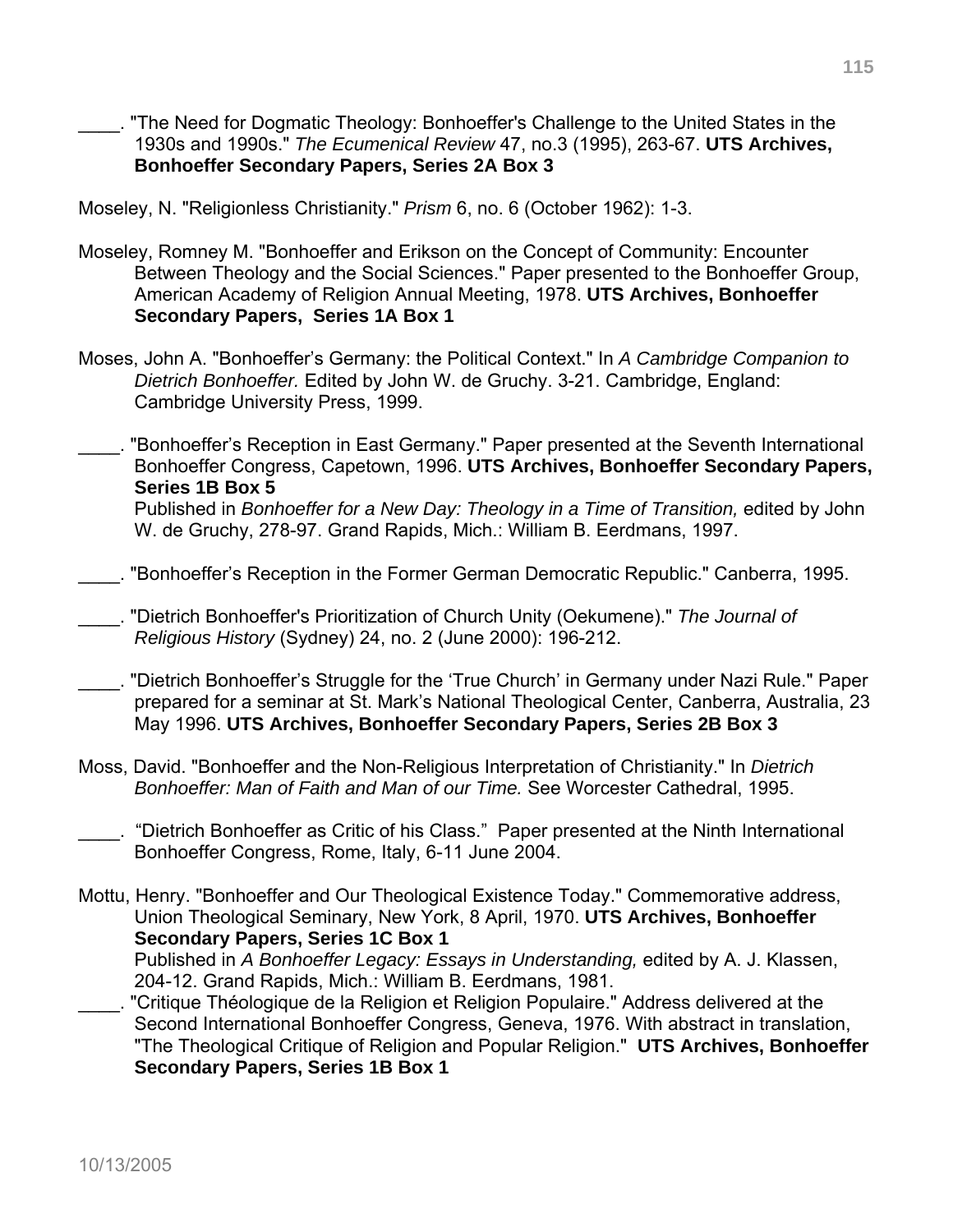- \_\_\_\_. "Feuerbach and Bonhoeffer: Criticism of Religion and the Last Period of Bonhoeffer's Thought." Translated by David Lewis. *Union Seminary Quarterly Review* 25, no. 1 (Fall 1969): 1-18.
- \_\_\_\_. "Das Thema 'Vorbild' bei Dietrich Bonhoeffer und seine Wirkungsgeschichte." Paper presented at the Eighth International Bonhoeffer Congress, Berlin, Germany, 20-25 August 2000.
- \_\_\_\_. "Theological Critique of Religion and Popular Religion." Translated by L. Hironaka. *Radical Religion* 4, no. 1 (1978): 4-15.
- Mount, Charles Eric, *Conscience and Responsibility.* Richmond, Va.: John Knox Press, 1969.
	- \_\_\_\_. "Conscience and Responsibility: A Study in Contemporary Christian Ethical Theory." Ph.D. diss., Duke University, 1966.
- Muers, Rachel. "The Hearing Mind: Bonhoeffer on Wisdom and Folly." A paper presented to the "Bonhoeffer: Theology and Social Analysis" Group, The American Academy of Religion, Toronto, 23-26 November 2002. **UTS Archives, Bonhoeffer Secondary Papers, Series 1A Box 3**
- Muggeridge, Malcolm. *A Third Testamen*t. Boston: Little, Brown, 1976.
- Muller, Denis G. "Bonhoeffer's Ethic of Responsibility and Its Meaning for Today." *Theology* 100 (March-April 1997):108-17.
- Müller, Gerhard Ludwig and Albrecht Schönherr. "Editor's Afterword to the German Edition" of Bonhoeffer, *Life Together (Gemeinsames Leben),* 119-40. Edited by Geffrey B. Kelly. Translated by Daniel W. Bloesch and James H. Burtness. Vol. 5, Dietrich Bonhoeffer Works. Minneapolis: Fortress Press, 1995.
- Müller, Gerhard Ludwig and Albrecht Schönherr. "Editor's Afterword to the German Edition" of Bonhoeffer, *Prayerbook of the Bible: An Introduction to the Psalms,* 178-81., Edited by Geffrey B. Kelly. Translated by Daniel W. Bloesch and James H. Burtness. Vol. 5, Dietrich Bonhoeffer Works . Minneapolis: Fortress Press, 1995.
- Müller, Hanfried. "The Problem of the Reception and Interpretation of Dietrich Bonhoeffer." In *World Come of Age,* edited by Ronald Gregor Smith, 182-214. Philadelphia: Fortress; London: Collins, 1967.
- Murakami, Hiroshi. "Remember Bonhoeffer" In *Lebendige Freundschaft: Beiträge zum 80 Geburtstag von Eberhard Bethge*. Edited by Ernst-Albert Scharffenorth and Ilse Tödt. Heidelberg: Texte und Materialien der Forschungsstätte der Evangelischen Studiengemeinschaft, Reihe B, Nr. 16, 1992.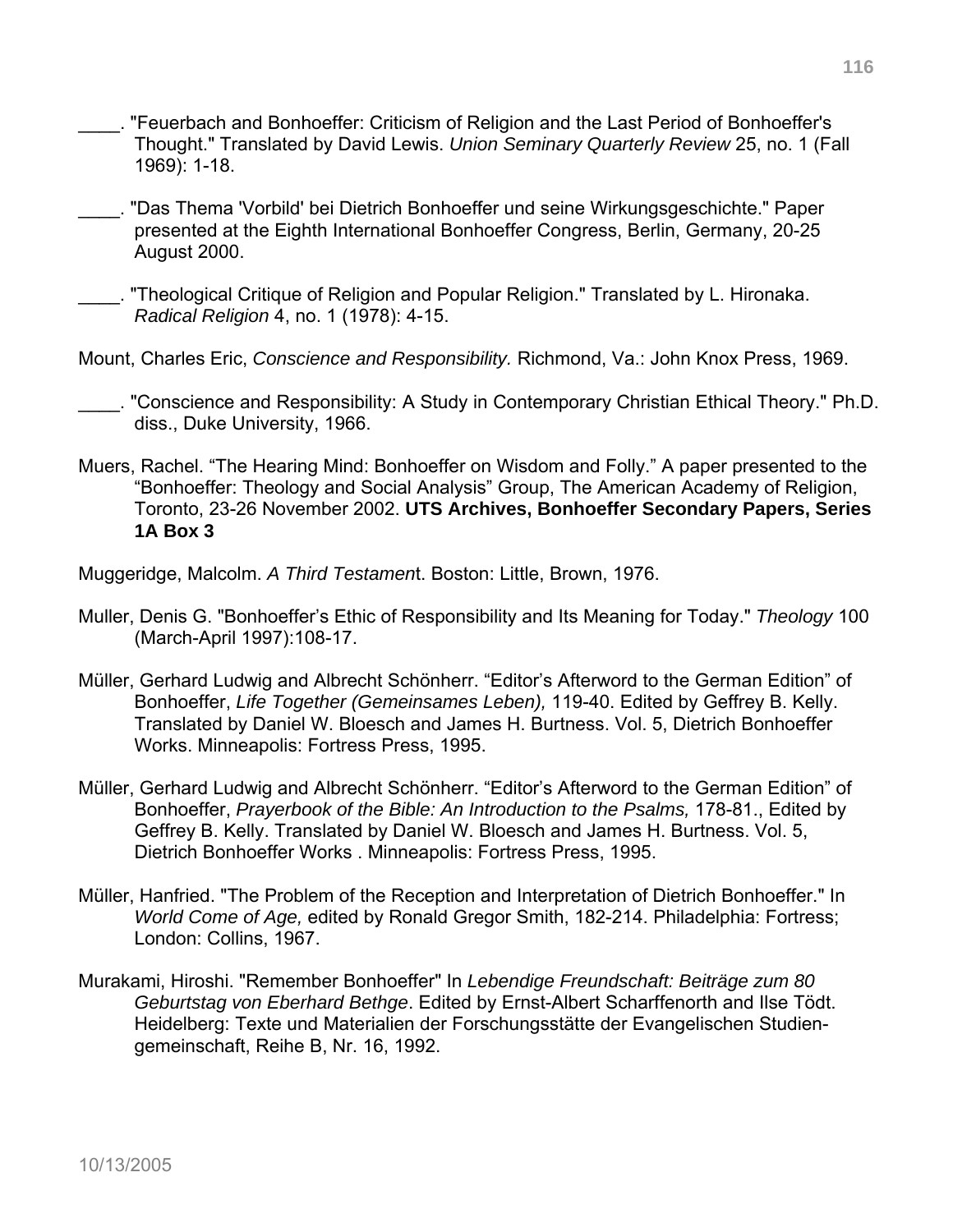\_\_\_\_. "What has the Japanese Church Learned from Dietrich Bonhoeffer?" Paper presented at the Fifth International Bonhoeffer Congress, Amsterdam, 1988. **UTS Archives, Bonhoeffer Secondary Papers, Series 1B Box 3** 

Published in *Bonhoeffer's Ethics: Old Europe and New Frontiers,* edited by Guy Carter, René van Eyden, Hans-Dirk van Hoogstraten, and Jurjen Wiersma, 217-221. Kampen, the Netherlands: Kok Pharos, 1991. **UTS Archives, Bonhoeffer Secondary Papers, Series 2A Box 1** 

Manuscript version in *Bonhoeffer 1988: The Ethics: Proceedings of the Fifth International Bonhoeffer Society Conference, Amsterdam, 13-19 June 1988*, edited by Hans Dirk van Hoogstraten and Guy Christopher Carter.

- Murakami, Shin. "Dietrich Bonhoeffer and Suzuki Masahisa on Death." Translated by R. Terhune. *The Japanese Christian Quarterly* 52, no. 3 (Summer 1986): 174-178.
- Musteric, Matthew D. "Dietrich Bonhoeffer's Ecclesiology and the Lutheran Tradition." In *Dietrich Bonhoeffer Revisited*. Taproot Series, no. 17. Columbia, SC.: Lutheran Theological Southern Seminary, 2004.
- Nassau Presbyterian Church. "The Legacy of Dietrich Bonhoeffer." Music Festival at Nassau Presbyterian Church, Princeton, N.J., 4-6 March 1994. Brochure and concert program. **UTS Archives, Bonhoeffer Secondary Papers, Series 3 Box 1**
- Nation, Mark Thiessen. "Discipleship in a World Full of Nazis: Dietrich Bonhoeffer's Polyphonic Pacifism as Social Ethics." In *The Wisdom of the Cross: Essays in Honor of John Howard Yoder*, 249-277, eds. Stanley Hauerwas, Chris K. Huebner, Harry J. Huebner and Mark Thiessen Nation. Grand Rapids: Eerdmans, 1999.
- \_\_\_\_. "'Incognito' as key to the Future Church's Way of Being in the World." Paper presented at the Eighth International Bonhoeffer Congress, Berlin, 2000.
- \_\_\_\_. "'Pacifist and Enemy of the State': Bonhoeffer's 'Straight and Unbroken Course' from Costly Discipleship to Conspiracy." Christian Theological Seminary, Indianapolis, 1989. **UTS Archives, Bonhoeffer Secondary Papers, Series 2B Box 3**  Abbreviated version published in *Journal of Theology for Southern Africa* 77 (December, 1991), 61-77.
- \_\_\_\_. "The Politics of Compassion. A Study of Christian Nonviolent Resistance in the Third Reich." Master's thesis, 1981.
- Neel, Eleanor S. "Bonhoeffer's *Ethics* and the Death Penalty in the U.S.A.: A Supposition." Paper presented at the Fifth International Bonhoeffer Congress, Amsterdam, 1988. **UTS Archives, Bonhoeffer Secondary Papers, Series 1B Box 3**  In *Bonhoeffer 1988: The Ethics: Proceedings of the Fifth International Bonhoeffer Society Conference, Amsterdam, 13-19 June 1988,* edited by Hans Dirk van Hoogstraten and Guy Christopher Carter.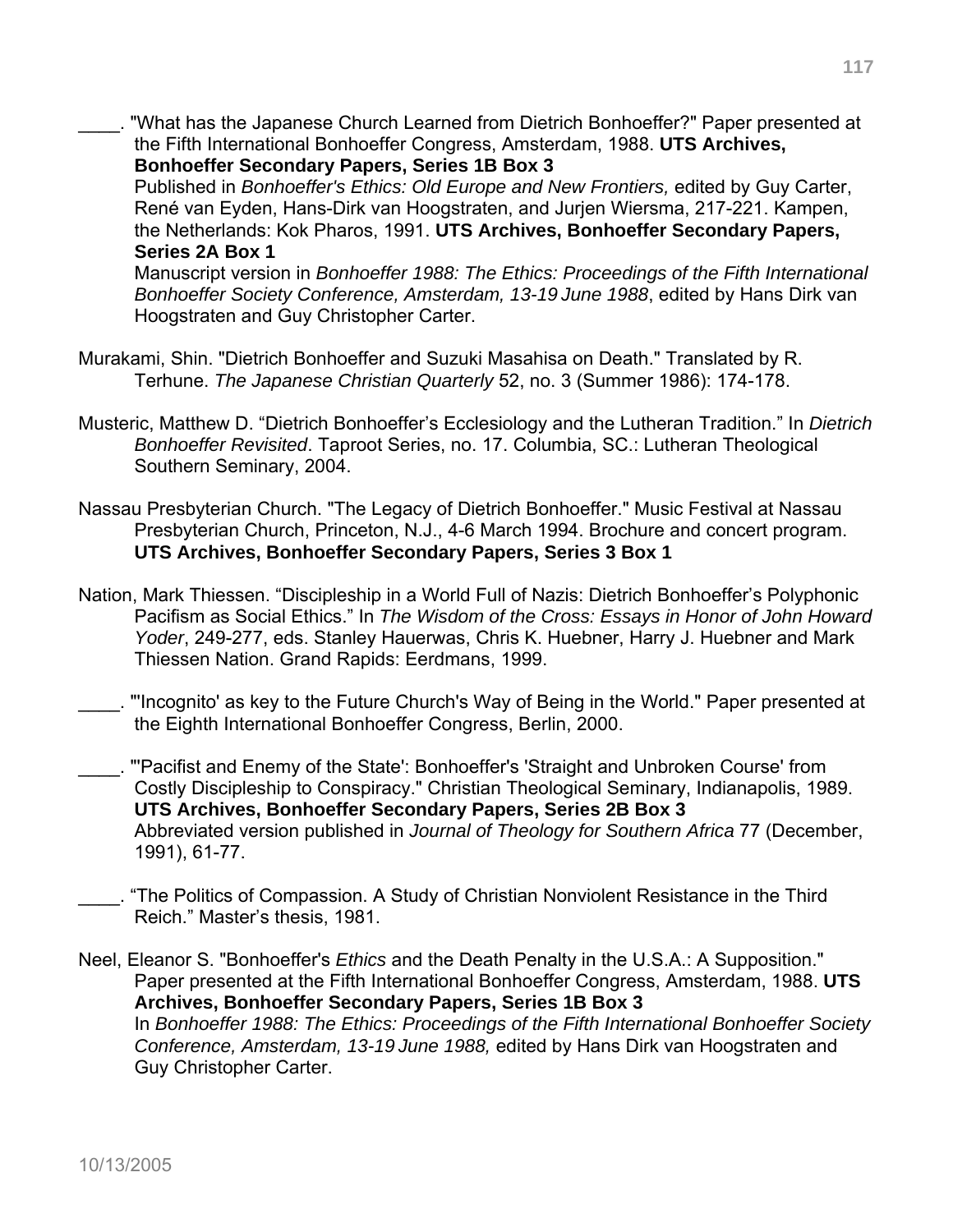- \_\_\_\_. "A Comparison of the Spiritual Principles Operative in the Sanctorum Communio with Those of Contemporary Secular Organizations such as Amnesty International as Evidence of the Non-Religious Interpretation of the Gospel." Paper presented at the Fourth International Bonhoeffer Congress, Hirschluch bei Storkow, 1984. **UTS Archives, Bonhoeffer Secondary Papers, Series 1B Box 3**
- \_\_\_\_. "'Incognito' as a Key to the Future Church's Way of Being and Working in the World." Paper presented at the Eighth International Bonhoeffer Congress, Berlin, Germany, 20- 25 August 2000. **UTS Archives, Bonhoeffer Secondary Papers, Series 1B Box 7**
- Neill, Stephen C. "Dietrich Bonhoeffer and Worldly Christianity." Chap. 9 in *Men of Unity,* 118- 129. London: SCM, 1960. Also published as *Brothers of the Faith* (Nashville: Abingdon, 1960), 119-130.
- Nelson, F. Burton. "1934: Pivotal Year of the Church Struggle." In *Remembering for the Future: Working Papers and Addenda.* Vol. 3, edited by Y. Bauer, et al., 2986-2999. New York: Pergamon Press, 1989. Also published in *Holocaust and Genocide Studies* 4, no. 3 (1989): 283-97.
- \_\_\_\_. "Bonhoeffer at Fanö, 1934: A Case Study in the Ecumenical Struggle." Paper presented at the Second International Bonhoeffer Congress, Geneva, 1976.
- . "A Bonhoeffer Pilgrimage in Europe." Paper presented at the Fourth International Bonhoeffer Congress, Hirschluch bei Storkow, 1984. Published in *The Northparker* [Alumni Magazine of North Park Theological Seminary, Chicago] 45, no. 5 (December 1979): 3.
- \_\_\_\_, ed. "A Bonhoeffer Sermon (on a Psalm of Vengeance; Ps. 58; 1937)." Translated by D. Bloesch. *Theology Today* 38 (January 1982): 465-71.
- \_\_\_\_. "Bonhoeffer at Sigtuna, 1942: A Case Study in the Ecumenical Church Struggle." Paper presented at the Third International Bonhoeffer Congress, Oxford, 1980. With summary. **UTS Archives, Bonhoeffer Secondary Papers, Series 1B Box 2**  Published in *Ethical Responsibility: Bonhoeffer's Legacy to the Churches*, vol. 6 of Toronto Studies in Theology, Bonhoeffer Series, no. 1, edited by John D. Godsey and Geffrey B. Kelly, 131-42. New York: Edward Mellen Press, 1981.
- \_\_\_\_. "Bonhoeffer and the Spiritual Life: Some Reflections." *The Covenant Companion* 67, no. 11 (June 1, 1978): 3-5. **UTS Archives, Bonhoeffer Secondary Papers, Series 2A Box 3**

Also published in *Journal of Theology for Southern Africa* 30 (March 1980): 34-38.

\_\_\_\_. "Christian Faith and Public Policy: The View From Below." *Covenant Quarterly* 40 (May 1982): 31-41.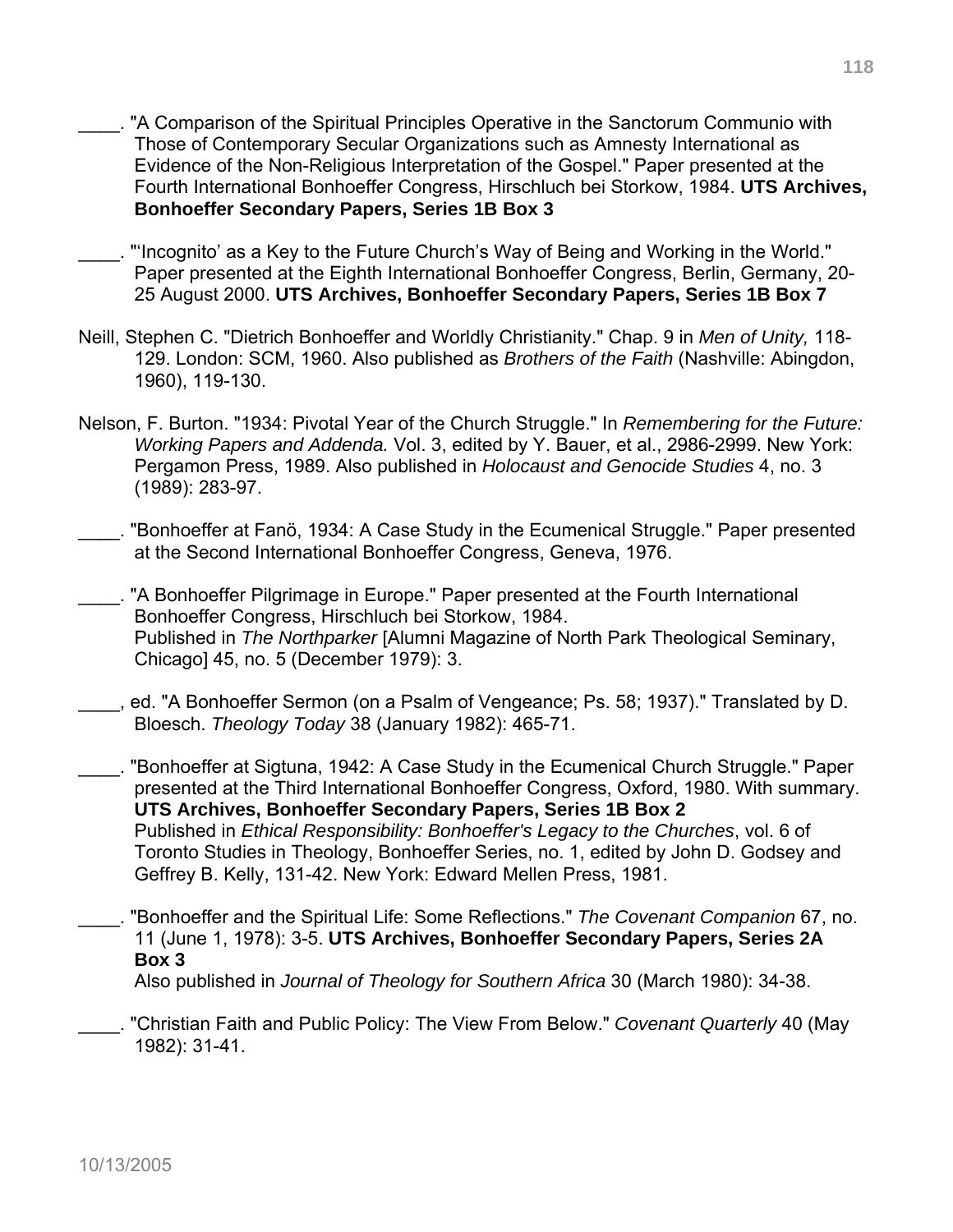- \_\_\_\_. "The Church as Servant." *Covenant Companion* (November 1972). Also published as "The Church for Others," *The Post-American* (March-April 1973); *Church Herald* (26 October 1973).
- \_\_\_\_. "Dietrich Bonhoeffer and the Jews: An Agenda for Exploration and Contemporary Dialogue." In *The Holocaust Forty Years After,* edited by Marcia S. Littell, Richard Libowitz and Evelyn Bodek Rosen, 87-93. Lewiston, N.Y. and Queenston, Ontario: Edwin Mellen Press, 1989.
- \_\_\_\_. "Dietrich Bonhoeffer: Man of Vision, Man of Courage." *Covenant Companion* (1 August 1970).
- \_\_\_\_. "Family, Friends and Co-Conspirators." *Christian History* 10, no. 4 (1991): 18-21.
- \_\_\_\_. "Friends He Met in America." *Christian History* 10, no. 4 (1991): 37.
- \_\_\_\_. "God's Guest on Earth: A Model for Sojourning Discipleship." *Sojourners* 13, no. 5 (May 1984): 27.
- \_\_\_\_. "The Holocaust and the *Oikoumene*: An Episode for Remembrance (The Fanö Conference, 1934)." In *Faith and Freedom: A Tribute to Franklin H. Littell,* edited by R. Libowitz, 71-81. New York: Pergamon Press, 1987.
- \_\_\_\_. "The Life of Dietrich Bonhoeffer." In *A Cambridge Companion to Dietrich Bonhoeffer,*  edited by John W. de Gruchy, 22-29. Cambridge, England: Cambridge University Press, 1999.
- . "On Keeping Dietrich Bonhoeffer Human: Some Notes." Paper presented to the Bonhoeffer Group, American Academy of Religion Annual Meeting, 1977. **UTS Archives, Bonhoeffer Secondary Papers, Series 1A Box 1**
- \_\_\_\_. "Pastor Bonhoeffer." *Christian History* 10, no. 4 (1991): 38-39.

\_\_\_\_. "The Relationship of Jean Lasserre to Dietrich Bonhoeffer's Peace Concerns in the Struggle of the Church and Culture." Paper presented at the Fourth International Bonhoeffer Congress, Hirschluch bei Storkow, 1984 **UTS Archives, Bonhoeffer Secondary Papers, Series 1B Box 3**

Published in *Union Seminary Quarterly Review* 40, nos. 1-2 (1985): 71-84.

- Nelson, John Oliver. "Bonhoeffer, Dietrich." In *Encyclopedic Dictionary of Religion*. Washington: Corpus Publications, 1979.
- Neuhaus, Richard John. "A Martyr [D. Bonhoeffer]." *First Things: A Monthly Journal of Religion and Public Life* 53 (May 1995): 76-77.
	- \_\_\_\_. "Wealth and Whimsey: On Economic Creativity [Theology of Wealth]." *First Things: A Monthly Journal of Religion and Public Life* 5 (August-September 1990): 23-30.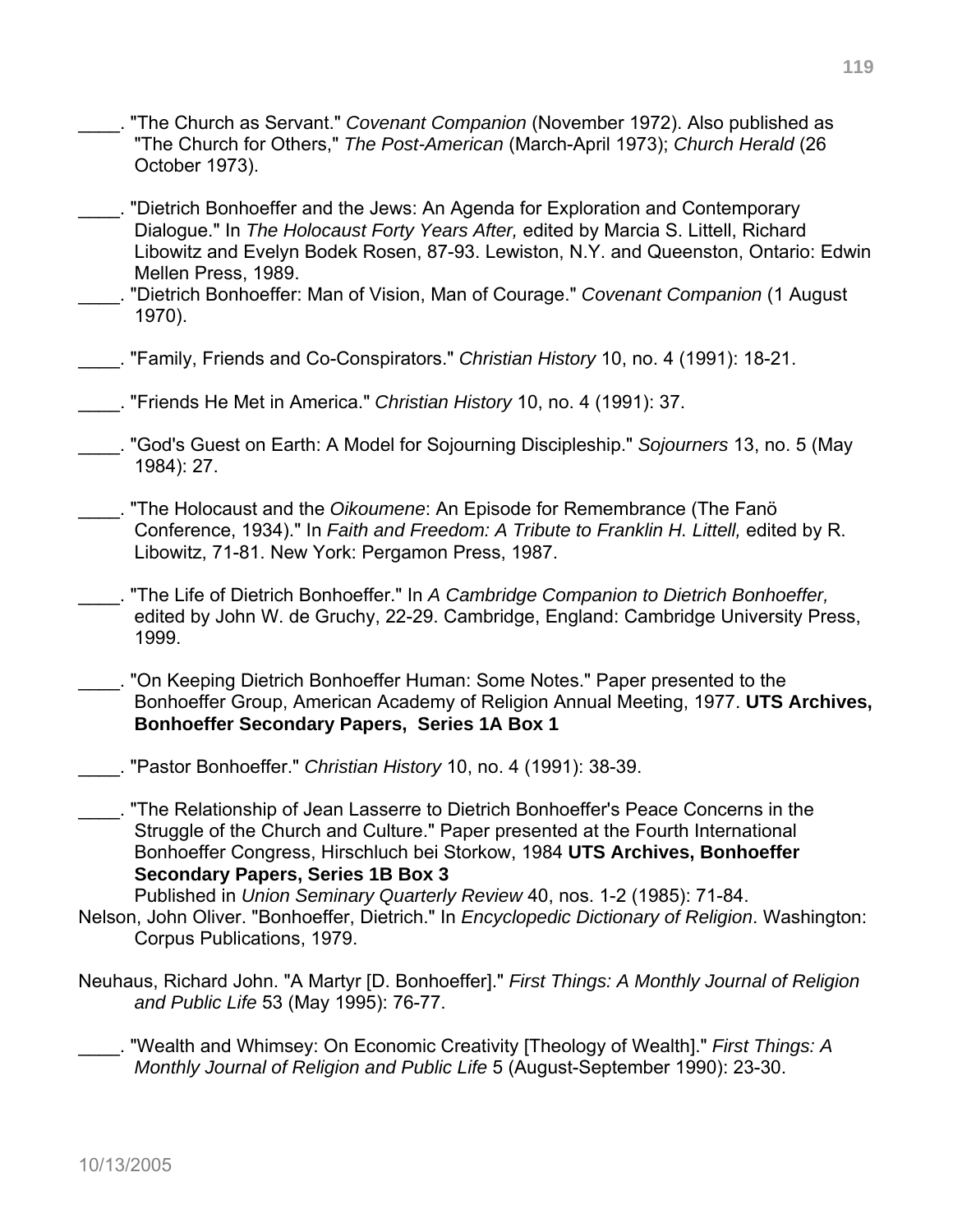- Neven, Gerrit W. "Bonhoeffer, Theologian of the Cross." Paper presented at the Sixth International Bonhoeffer Congress, New York, 1992. **UTS Archives, Bonhoeffer Secondary Papers, Series 1B Box 5**
- Newbigin, James Edward Lesslie. *Honest Religion for Secular Man*. London: SCM; Philadelphia: Westminster, 1966.
- Newman, Jay. "The Motivation of Martyrs: A Philosophical Perspective." *The Thomist* 35 (October 1971): 581-600.
- Newton, David W. *The End, the Beginning of Life: The Prison Experiences of Dietrich Bonhoeffer*. A Play in One Act.
- Nichol, Frank. "An Unmistakable Accent: Remembering Dietrich Bonhoeffer." In *Faith and Freedom: Christian Ethics in a Pluralist Culture.* Eds. David Neville and Philip Matthews. Australian Theological Forum. Adelaide: ATF Press, 2003.
- Nicholls, William. "Dietrich Bonhoeffer: Religionless Christianity." Chap. 4 in *Systematic and Philosophical Theology.* Vol. 1 of *The Pelican Guide to Modern Theology*, 192-232. Harmondsworth, England and Baltimore, Maryland: Penguin Books, 1969.
- Nickson, Ann Louise. *Bonhoeffer on Freedom. Courageously Grasping Reality.* Ashgate New Critical Thinking in Theology and Biblical Studies. Aldershot: Ashgate Publishing, 2002.

\_\_\_\_\_\_\_\_. "Divine and Human Freedom in the Theology of Dietrich Bonhoeffer." Ph.D. Thesis. Cambridge, 1998.

- Niebuhr, Gustav. "Remembering Theologian Slain by Nazis." *New York Times,* 8 April 1995. **UTS Archives, Bonhoeffer Secondary Papers, Series 2A Box 3**
- Niebuhr, Reinhold. "The Death of a Martyr." *Christianity and Crisis* 5, no. 11 (1945): 6-7. Also published in Charles C. Brown, comp. and ed., *A Reinhold Niebuhr Reader: Selected Essays, Articles, and Book Reviews* (Philadelphia: Trinity Press International, 1992), 167- 69.
- \_\_\_\_. "Dietrich Bonhoeffer." *Union Seminary Quarterly Review* 1, no. 3 (1946): 3.
- \_\_\_\_. Preface to *The Cost of Discipleship (Nachfolge),* by Dietrich Bonhoeffer. Translated by R. H. Fuller. New York: Macmillan, 1949.
- \_\_\_\_. Review of *Ethics*, by Dietrich Bonhoeffer. *Union Seminary Quarterly Review* 11 (May 1956): 57-58.
- \_\_\_\_. "To America and Back." In *I Knew Dietrich Bonhoeffer,* edited by Wolf-Dieter Zimmermann and Ronald Gregor Smith, translated by Käthe Gregor Smith, 165. London: Collins, 1966; New York: Harper & Row, 1967.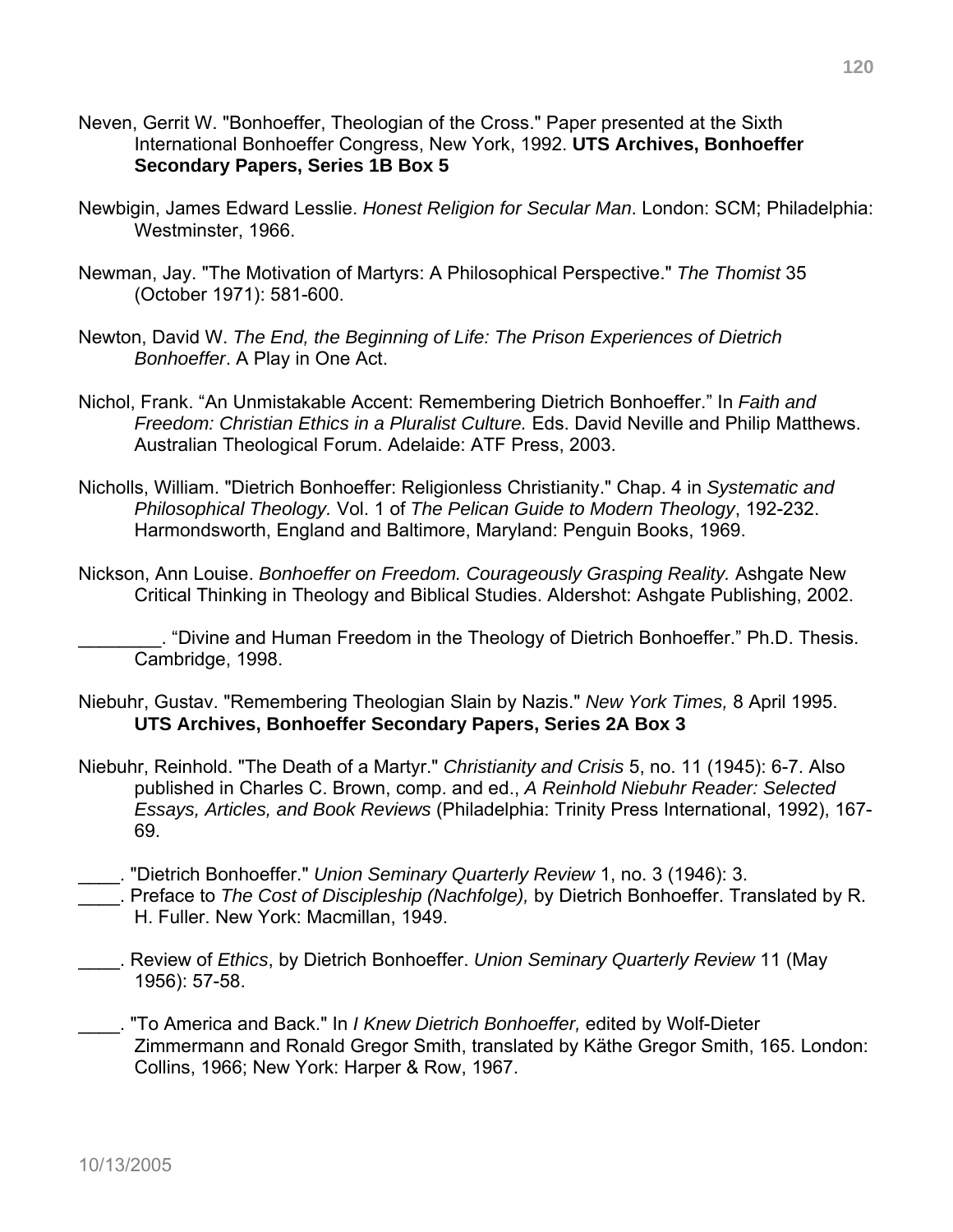- Nielsen, Kirsten Busch. "The Concept of Religion and Christian Doctrine." A paper presented to the combined session of the "Bonhoeffer: Theology and Social Analysis" and "Christian Systematic Theology" Groups, The American Academy of Religion, Toronto, 23-26 November 2002. **UTS Archives, Bonhoeffer Secondary Papers, Series 1A Box 3**  Published in *Studia Theologica* 57, no. 1 (2003): 4-19.
- \_\_\_\_. "The Banality of Evil—The Banality of Sin." Paper presented at the Ninth International Bonhoeffer Congress, Rome, Italy, 6-11 June 2004.
- Nielson, Paul. "The Concepts of Responsibility and Vocation in the Theological Ethics of Dietrich Bonhoeffer." Ph.D. diss., University of Chicago, 1998.
- Niesel, Wilhelm. "From Keelson to Principal of a Seminary." In *I Knew Dietrich Bonhoeffer,*  edited by Wolf-Dieter Zimmermann and Ronald Gregor Smith, translated by Käthe Gregor Smith, 145-148. London: Collins, 1966; New York: Harper & Row, 1967.
- Niles, D. Preman. "Channels of God's Peace: Remembering Dietrich Bonhoeffer." *Union Seminary Quarterly Review* 56, no. 3-4 (2002): 1-10.
- Nilsen, Barbara. "A Reflection on Suffering and Responsibility: Suffering Requires Us to be Both Pastoral and Prophetic." *The Living Pulpit* 4 (1995): 2, 8-9.
- Nissen, Ulrik Becker. "Disbelief and Christonomy of the World." Paper presented at the Ninth International Bonhoeffer Congress, Rome, Italy, 6-11 June 2004.
- Noll, Mark. "Feuerbach: His Thought and Influence upon Religion." *Themelios* 10, no. 3 (Winter, 1974): 8-24.
- Norton, Robert Charles. "Building Bridges for God: Culturally Sensitive Paradigms in Worship and Preaching." D. Min. Thesis, Fuller Theological Seminary, 1999.
- Nouwen, Henri J. M. "Solitude and Community." *Worship* 52 (January 1978): 13-23.
- Novak, Michael. "Bonhoeffer's Way." *Book Week* (19 February 1967): 5.
- \_\_\_\_. "Christianity: Renewed or Slowly Abandoned?" *Daedalus* 96 (Winter 1967). Also published in *A Time to Build* (New York: Macmillan, 1967), 17-48.
- \_\_\_\_. "Dietrich Bonhoeffer." Critic 25 (June-July 1967): 38-45. Also published in *A Time to Build*  (New York: Macmillan, 1967), 266-84.
- \_\_\_\_. "Theologizing When Men Don't Need God." *National Catholic Reporter* (19 September 1955): 6.
- \_\_\_\_. *A Time to Build*. New York: Macmillan, 1967.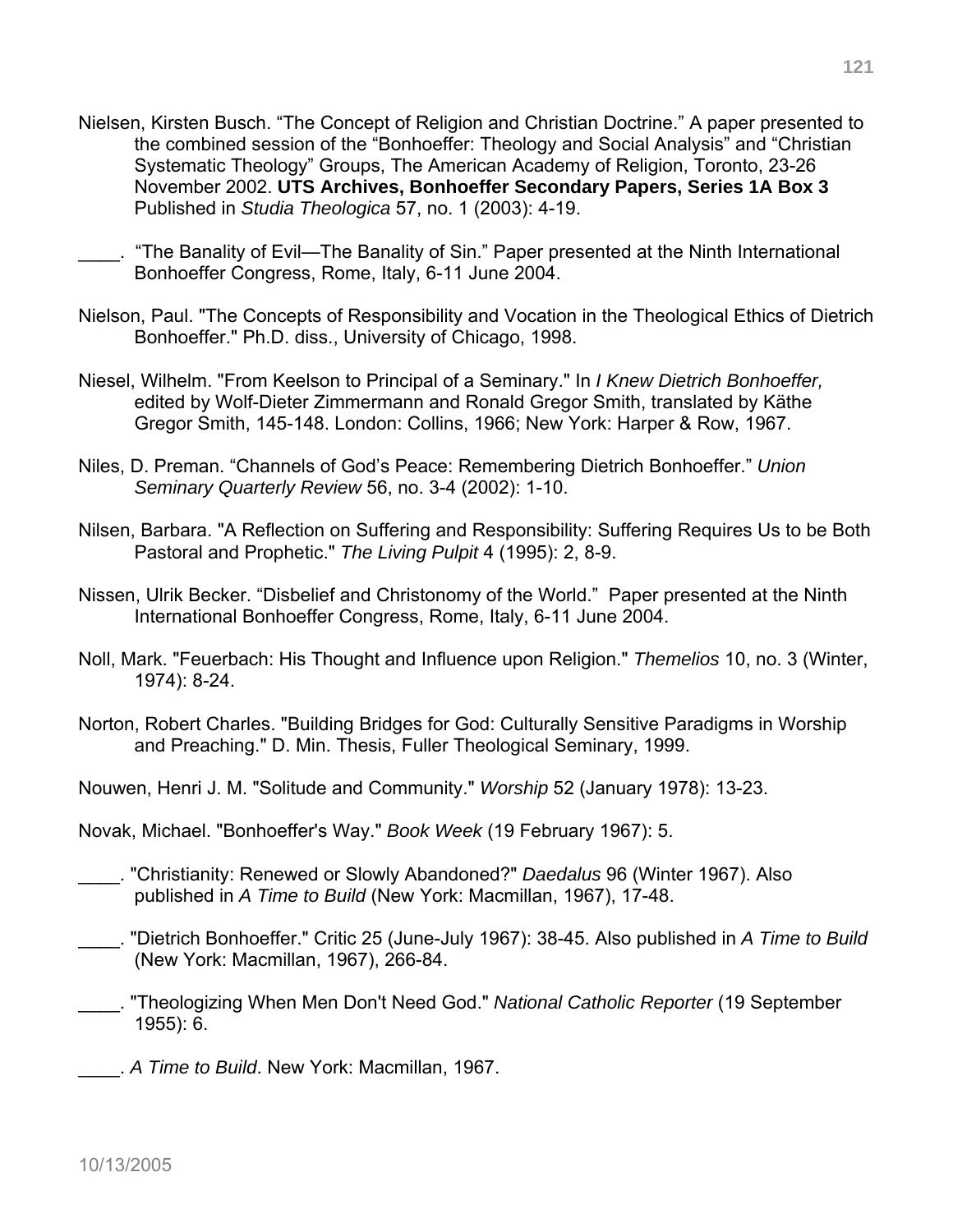Oates, W. "He Dared to Live." *The Link* (July 1969): 26.

- Obayashi, Hiroshi. "Bonhoeffer's Kantianism." Rutgers University, New Brunswick, N.J. [197?]. **UTS Archives, Bonhoeffer Secondary Papers, Series 2A Box 3**
- \_\_\_\_. "Implicit Kantianism in Bonhoeffer's Conception of Religionless Christianity." *Northeast Asian Journal of Theology* 5-6 (March-September 1971): 107-26.
	- \_\_\_\_. "'The World Come of Age': Cultural Fact or Faith's Demand?" *Union Seminary Quarterly Review* 26, no. 2 (Winter 1971): 99-116.
- O'Collins, Gerald. "Dietrich Bonhoeffer's Christology." *Heythrop Journal* 8 (1967): 89.
- \_\_\_\_. "Neglected Source for the Theology of Revelation." *Gregorianum* 57, no. 4 (1976): 756-67.
- Oden, Thomas C. "Theology and Therapy: A New Look at Bonhoeffer." *Dialog: A Journal of Theology* 5 (Spring 1966): 98-111. Modified and published as "Bonhoeffer's Theology and Religionless Psychotherapy," Chap. 2 in *Contemporary Theology and Psychotherapy* (Philadelphia: Westminster, 1967).
- Oestreich, James R. "A Hero Celebrated." *New York Times*. 5 April 1992, sec. 2, p. 31 col. 1.
- Oestreicher, Paul. "Christians as Political Dissenters." *The Way* 28, no. 2 (April 1988): 127-37.
- \_\_\_\_. "Martyrdom of a Pastor Who Wanted to Kill Hitler." *Guardian* (8 April 1985), p. 11.
- Ogletree, Thomas W. "The Church's Mission to the World in the Theology of Dietrich Bonhoeffer." *Encounter* 25 (Autumn 1964): 457-69.
- \_\_\_\_. The Death of God Controversy. New York: Abingdon, 1966.
- \_\_\_\_. "From Anxiety to Responsibility: The Shifting Focus of Theological Reflection." *Chicago Theological Seminary Register* 58, no. 3 (1968): 1-23.
- "Ola Dietricha Bonhoeffera/Für Dietrich Bonhoeffer." Seminar at the dedication of the monument at Bonhoeffer's birthplace, Wroclaw [Breslau], Poland, 23-24 April 1999. Program, schedule, and speeches. **UTS Archives, Bonhoeffer Secondary Papers, Series 3 Box 1**
- Oravec, Christian R. "The Ecclesiology of Dietrich Bonhoeffer: Exposition, Evolution and Analysis." Th.D. diss., Université de Louvain, 1969. **UTS Archives, Bonhoeffer Secondary Papers, Series 2B Box 3.**
- Ordnung, Carl. "Bonhoeffers Vermächtnis für unser Friedensengagement." Paper presented at the V. Ökumenischen Symposium zu Friedensfragen: "Dietrich Bonhoeffer. Gefährdetes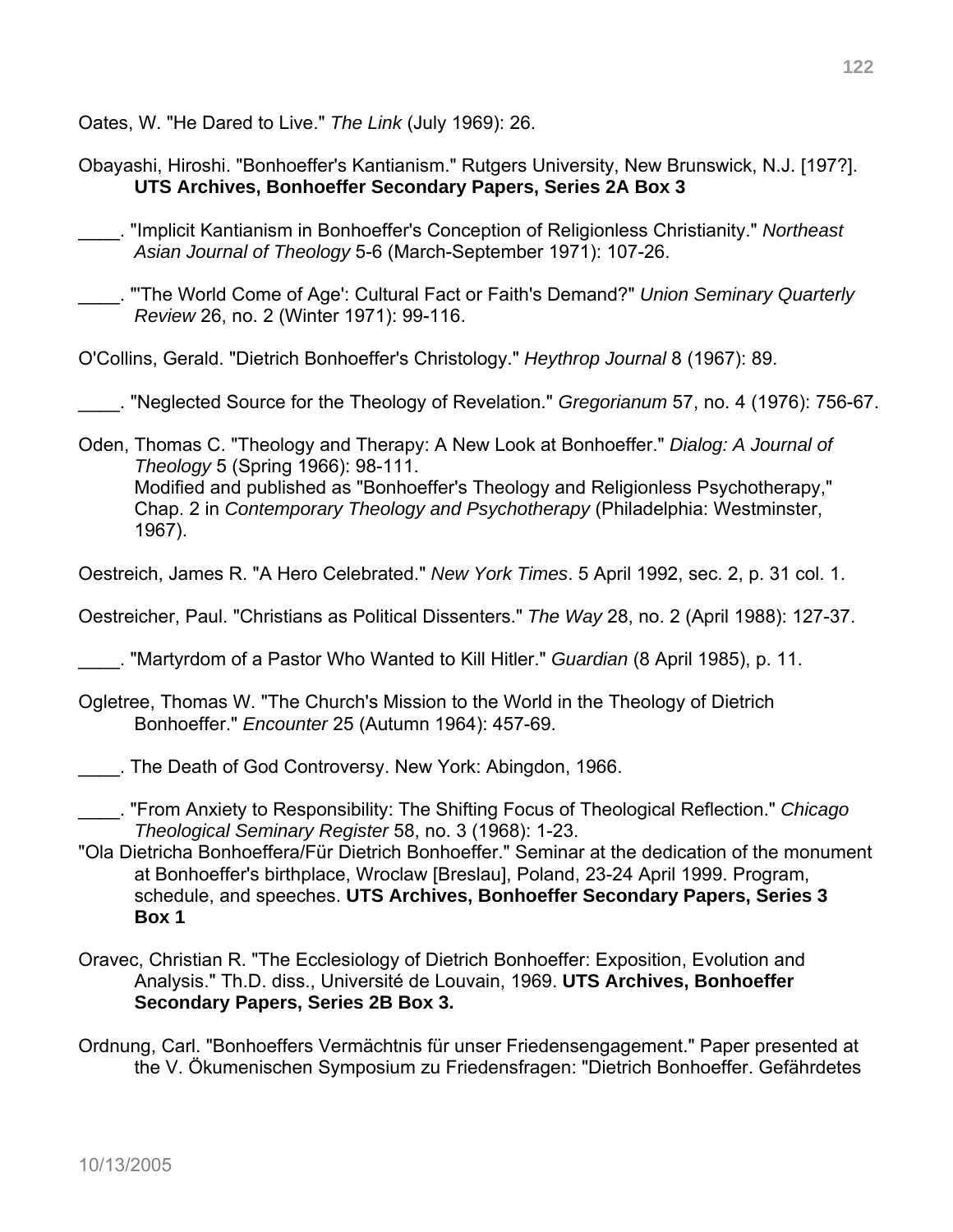Erbe in Bedrohter Welt." (Conference celebrating the 80th. Anniversary of Dietrich Bonhoeffer's Birth), Humboldt Universität, East Berlin, 6-7 February 1986. **UTS Archives, Bonhoeffer Secondary Papers, Series 1D Box 1**

- Osborn, Robert T. "The Christian Blasphemy." *Journal of the American Academy of Religion* 53 (Summer 1985): 339-63.
- \_\_\_\_. "A 'Personalistic' Appraisal of Barth's Political Ethics (Reply to Criticisms by G. Hunsinger)." S*tudies in Religion/Sciences Religieuses* 12, no. 3 (1983): 313-24.
- \_\_\_\_. "Positivism and Promise in the Theology of Karl Barth." *Interpretation* 25, no. 3 (1971): 283-302.
- \_\_\_\_. "The Rise and Fall of the Bible in Recent American Theology." *Duke Divinity Review* 41 (Spring 1977): 57-72.
- Osterbauer, Steven R. "Leadership in Extreme Moral Situations: Bonhoeffer, Moltke, and Active Christianity." Master's thesis, Bethel College, 1998.
- Ott, Heinrich. "The Difference: What Practical Difference Does it Make if We Believe in God?" Translated by John Winslow. *Drew Gateway* 40, no. 3 (1970): 122-34.
- \_\_\_\_. *Reality and Faith: The Theological Legacy of Dietrich Bonhoeffer.* Translated by Alex A. Morrison. London: Lutterworth, 1971; Philadelphia: Fortress, 1972.
- Owen, J. M. "Why Church Dogmatics?" *Reformed Theological Review* 29, no. 2 (1970): 46-55.
- Pakenham, Francis Aungier (Lord Longford). Foreword to *The Bonhoeffers: Portrait of a Family*, by Sabine Leibholz-Bonhoeffer, vii-ix. London: Sidgwick & Jackson; New York: St. Martin's Press, 1971.
- Palmer, Russell W. "The Christology of Dietrich Bonhoeffer." *Evangelical Quarterly* 49, no. 3 (1977): 132-40.
- \_\_\_\_. "Demythologizing and Non-Religious Interpretation: A Comparison of Bultmann and Bonhoeffer." *Iliff Review* 31 (Spring 1974): 3-15.
- \_\_\_\_. "Religionless Religion: Religious Experience in Bonhoeffer's Thought and Life." *American Ecclesiastical Review* 169, no. 5 (May 1975): 316-28.
- Pambrun, James R. "Eberhard Jungel's *Gott als Geheimnis der Welt:* An Interpretation with Bibliography compiled by K. C. Russell." *Église et Théologie* 15 (October 1984): 321-46.
- Pangritz, Andreas. "Continuity and Discontinuity in Dietrich Bonhoeffer's Theological Development. Some Remarks on a German Debate." Paper presented at the Sixth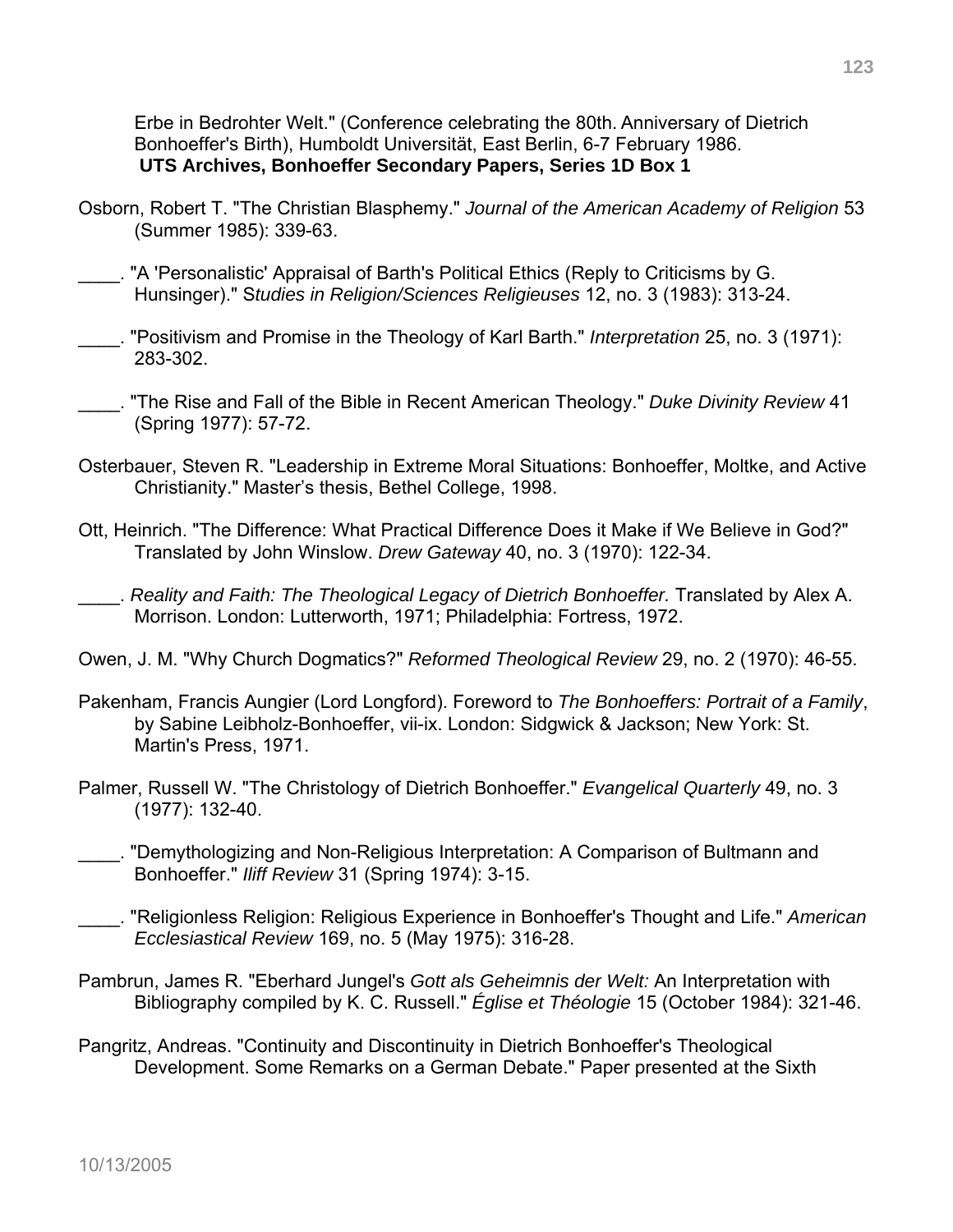International Bonhoeffer Congress, New York, 1992. **UTS Archives, Bonhoeffer Secondary Papers, Series 1B Box 5** 

- \_\_\_\_. *Karl Barth in the Theology of Dietrich Bonhoeffer: A Clarification Whose Time Has Come.* Grand Rapids, Mich.: William B. Eerdmans, 1999.
- \_\_\_\_. "Mystery and Commandment in Leo Baeck's and Dietrich Bonhoeffer's Thinking." Paper presented to the Bonhoeffer Group, American Academy of Religion Annual Meeting, 1997. Published in *European Judaism: A Journal for the New Europe* 30 (Autumn 1997): 44-57.
- \_\_\_\_. "Point and Counterpoint Resistance and Submission. Dietrich Bonhoeffer on Theology and Music in Times of War and Social Crisis." In *Theology in Dialogue: The Impact of the Arts, Humanities, and Science on Contemporary Religious Thought. Essays in Honor of John W. de Gruchy,* 28-42. Edited by Lyn Holness and Ralf K. Wüstenberg. Grand Rapids: William B. Eerdmans, 2002.
- \_\_\_\_. "Recent Church-State Relations in Germany in Light of Bonhoeffer's (Later) Theology." Paper presented to the Bonhoeffer Group, American Academy of Religion Annual Meeting, 1993. **UTS Archives, Bonhoeffer Secondary Papers, Series 1A Box 2**
- \_\_\_\_. "Sharing the Destiny of His People." Paper presented at the Seventh International Bonhoeffer Congress, Cape Town, 1996. Published in *Bonhoeffer for a New Day: Theology in a Time of Transition*, edited by John W. de Gruchy, 258-77. Grand Rapids, Mich.: William B. Eerdmans, 1997.
- \_\_\_\_. "Theological Motives in Dietrich Bonhoeffer's Decision to Participate in Political Resistance." In *Reflections on Bonhoeffer: Essays in Honor of F. Burton Nelson*, edited by Geffrey B. Kelly and C. John Weborg, 32-49. Chicago: Covenant Publications, 1999.
- \_\_\_\_. "Who is Jesus Christ for us, Today?" In *A Cambridge Companion to Dietrich Bonhoeffer,* edited by John W. de Gruchy, 134-153. Cambridge, England: Cambridge University Press, 1999.
- Parsons, Eric. *Man Against Oppression -- Dietrich Bonhoeffer*. Illustrated by Tony Mathews. Guildford and London: Lutterworth Educational, 1973.
- "Past and Future: The Transformation of Dietrich Bonhoeffer's View of History." *Neue Zeit*  (December 3 & 12, 1967).
- Patrick, Graham A. "Starting with Oneself: Spiritual Confessions 9. Dietrich Bonhoeffer: *Letters and Papers from Prison*." *Expository Times* 101 (August 1990): 323-27.

Paulsell, William O. *Tough Minds, Tender Hearts*. New York: Paulist Press, 1990.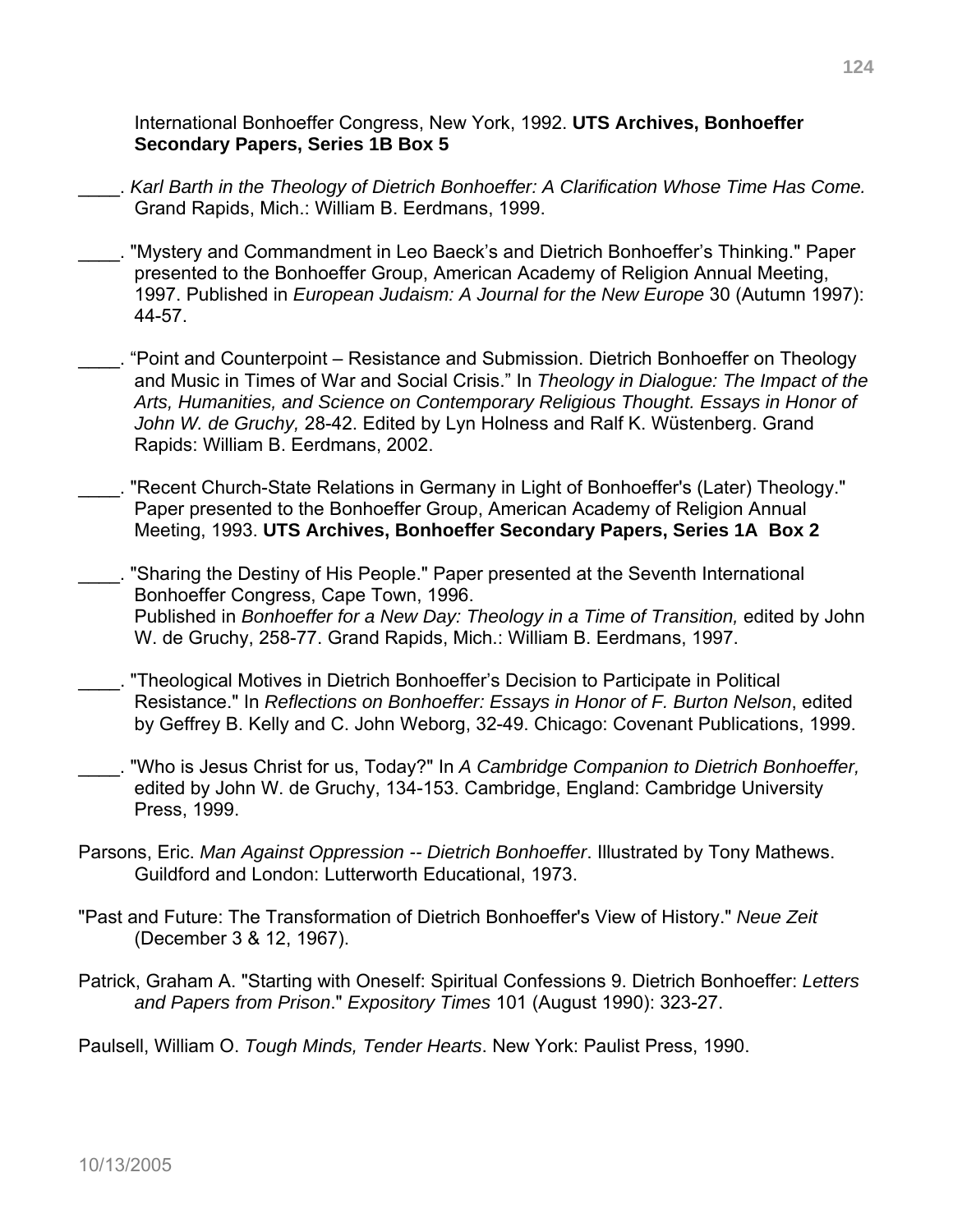- Paulson, Konikkara Antony. "A Bonhoefferian Corrective of Karl Marx's Critique of Religion." Th.D. diss., Graduate Theological Union, 1976. See also Poulose, Poulose Mar.
- Pawlikowski, John T., OSM. "Bonhoeffer: Catholic Perspectives." Paper presented at the "Bonhoeffer's Dilemma: The Ethics of Violence" Conference, Pennsylvania State University, 1999.

Peabody, S. Walton. "Concept of Community." *Candler Advocate* 4, no. 5 (12 February 1963).

- Peck, William Jay. "Bonhoeffer's Medical Ethics." Paper presented at the Third International Bonhoeffer Congress, Oxford, 1980. **UTS Archives, Bonhoeffer Secondary Papers, Series 1B Box 2**
- \_\_\_\_. "The Euthanasia Text-Segment." In *New Studies in Bonhoeffer's Ethics,* edited by William J. Peck, 141-65. Vol. 30 of Toronto Studies in Theology, Bonhoeffer Series, no. 3. Lewiston, N.Y. and Queenston, Ontario: Edwin Mellen Press, 1987. Summary published in Guy Carter, René van Eyden, Hans-Dirk van Hoogstraten, and Jurjen Wiersma, eds., *Bonhoeffer's Ethics: Old Europe and New Frontiers* (Kampen, the Netherlands: Kok Pharos, 1991), 39-40. **UTS Archives, Bonhoeffer Secondary Papers, Series 2A Box 1**
- \_\_\_\_. "Interpersonal Simplicity in Theology and Psychiatry: A Comparison of the Writings of Dietrich Bonhoeffer and Harry Stack Sullivan." Ph.D. diss., The Divinity School, Harvard University, 1962.
- \_\_\_\_, ed. *New Studies in Bonhoeffer's Ethics.* Vol. 30 of Toronto Studies in Theology, Bonhoeffer Series, no. 3. With a preface by the editor, ix-xv. Lewiston, New York & Queenston, Ontario: Edwin Mellen Press, 1987.
- \_\_\_\_. "Preliminary Considerations on Bonhoeffer's Relation to Hegel." Paper presented at the Fourth International Bonhoeffer Congress, Hirschluch bei Storkow, 1984. **UTS Archives, Bonhoeffer Secondary Papers, Series 1B Box 2**
- \_\_\_\_. "A Proposal Concerning Bonhoeffer's Concept of the Person." *Anglican Theological Review* 50, no. 4 (October 1968): 311-29.
- \_\_\_\_. "Psychohistory and Bonhoeffer Scholarship." Paper presented to the Bonhoeffer Group, American Academy of Religion Annual Meeting, 1976. **UTS Archives, Bonhoeffer Secondary Papers, Series 1A Box 1**
- \_\_\_\_. Response to "Dietrich Bonhoeffer and the Jews," by Eberhard Bethge. In *Ethical Responsibility: Bonhoeffer's Legacy to the Churches,* edited by John D. Godsey and Geffrey B. Kelly, 97-102. Vol. 6 of Toronto Studies in Theology, Bonhoeffer Series, no. 1, New York: Edwin Mellen Press, 1981.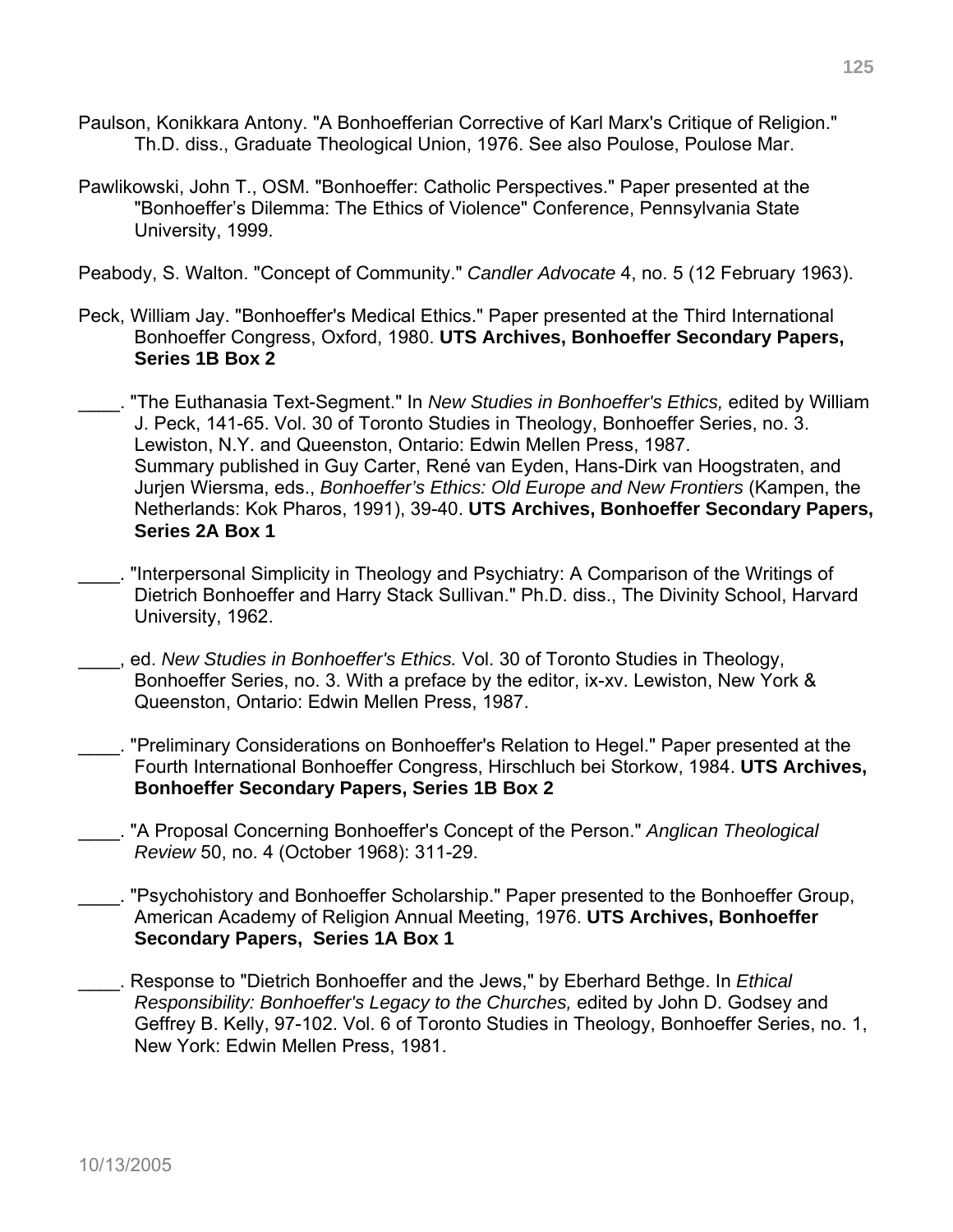- \_\_\_\_. "The Role of the 'Enemy' in Bonhoeffer's Life and Thought." In *A Bonhoeffer Legacy : Essays in Understanding*, edited by A. J. Klassen, 345-61. Grand Rapids, Mich.: William B. Eerdmans, 1981.
- \_\_\_\_. "The Significance of Bonhoeffer's Interest in India." *Harvard Theological Review* 61 (July 1968): 431-50.

\_\_\_\_. "Theology and Politics in Bonhoeffer's Relation to the Jews." Paper presented at the First International Bonhoeffer Congress, Düsseldorf-Kaiserwerth, 1971. **UTS Archives, Bonhoeffer Secondary Papers, Series 1B Box 1**  Revised and enlarged version published as "From Cain to the Death Camps: An Essay on Bonhoeffer and Judaism." *Union Seminary Quarterly Review* 28, no. 2 (1973): 158- 176.

Also published as "Bonhoeffer's View of Judaism" *Christian Attitudes on Jews and Judaism* (August-October 1973): 31-52.

Peck, William Jay, John D. Godsey, Clifford J. Green, Robin Lovin, Larry Rasmussen, and Charles C. West. "New Studies in Bonhoeffer's *Ethics*." Panel discussion at the Fifth International Bonhoeffer Congress, Amsterdam, 1988. Published in *Bonhoeffer's Ethics: Old Europe and New Frontiers,* edited by Guy Christopher Carter, René van Eyden, Hans-Dirk van Hoogstraten, Jurjen Wiersma. Kampen, The Netherlands: Kok Pharos, 1991. **UTS Archives, Bonhoeffer Secondary Papers, Series 2A Box 1**  Manuscript version in *Bonhoeffer 1988: The Ethics: Proceedings of the Fifth International Bonhoeffer Society Conference, Amsterdam, 13-19 June 1988,* edited by Hans Dirk van Hoogstraten and Guy Christopher Carter. **UTS Archives, Bonhoeffer Secondary**

**Papers, Series 1B Box 3** 

Pederson, Steve. *Testament: The Life and Death of Dietrich Bonhoeffer*. Play. 1985.

Peerman, Dean G. and Martin E. Marty, eds. *New Theology*, No. 1. New York: Macmillan, 1964.

\_\_\_\_. *New Theology*, No. 2. New York: Macmillan, 1965.

- Pejsa, Jane. "A Bonding for Honor in the Midst of Dishonor: The Deepening Ties between Dietrich Bonhoeffer and One Family from Germany's Conservative Aristocracy." Paper presented at the Sixth International Bonhoeffer Congress, New York, 1992.
- \_\_\_\_. "Dietrich Bonhoeffer and the Prussian Ruth." Paper presented at the Fifth International Bonhoeffer Congress, Amsterdam, 1988. **UTS Archives, Bonhoeffer Secondary Papers, Series 1B Box 4**

Also presented to the Bonhoeffer Group, American Academy of Religion Annual Meeting, 1989. **UTS Archives, Bonhoeffer Secondary Papers, Series 1A Box 2** 

\_\_\_\_. "Dietrich Bonhoeffer's Letter to an Unknown Woman." Paper presented to the Bonhoeffer Group, American Academy of Religion Annual Meeting, 1992. Published in *Newsletter, International Bonhoeffer Society, English Language Section,* no. 52 (February 1993): 3-5.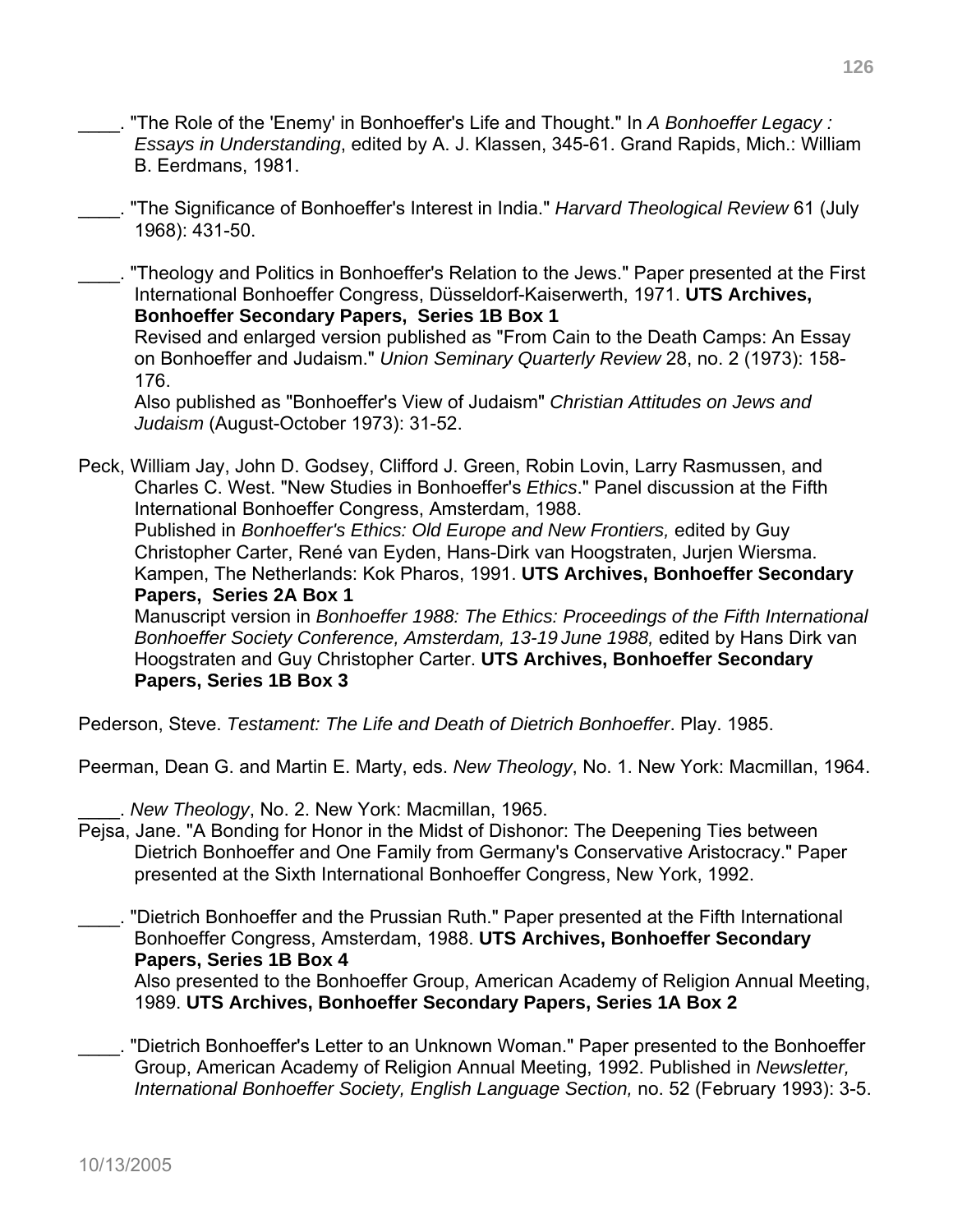- \_\_\_\_. *Matriarch of Conspiracy: Ruth Von Kleist 1867-1945.* Minneapolis: Kenwood Publishing, 1991; Updated ed., 1998.
- \_\_\_\_. *Mission to Pomerania: Where Bonhoeffer Met the Holocaust. A History and Travelor's Journal.* Minneapolis: Kenwood Publishing, 2000. **UTS Archives, Bonhoeffer Secondary Papers, Series 2A Box 3**
- \_\_\_\_, comp. *To Pomerania in Search of Dietrich Bonhoeffer: A Traveler's Companion and Guide for Those Who Venture East of the Oder River, Seeking Markers of Bonhoeffer's Life and Ministry, 1935-1943*. Minneapolis, Minn.: Kenwood, 1965.
- \_\_\_\_. ". . . they burned all the meeting places of God in the Land." In *Reflections on Bonhoeffer: Essays in Honor of F. Burton Nelson*, edited by Geffrey B. Kelly and C. John Weborg, 129-132. Chicago: Covenant Publications, 1999.
- Pelikan, Jaroslav. "Bonhoeffer's Christologie of 1933." In *The Place of Bonhoeffer: Problems and Possibilities in His Thought*, 145-65. New York: Associated Press, 1962; London: SCM, 1963.
- \_\_\_\_. "He Inspired the Death of God." *Saturday Review* 50, no. 30 (1967).
- Pelphrey, Brant. "Prayer in the Study of Theology." *Theology and Life* 6 (1983): 45-60.
- Perlberg, Mark. "To Dietrich Bonhoeffer: Executed by the Nazis in April 1945." *The Christian Century* 84, no. 26 (1967): 832.
- Peters, Tiemo Rainer. "Doing Theology as a Political Prisoner: The Example of Dietrich Bonhoeffer." In *Doing Theology in New Places,* edited by J. P. Jossua and J. B. Metz, translated by Francis McDonagh, 78-83. New York: Seabury, 1979.
- \_\_\_\_. "Orders and Interventions: Political Ethics in the Theology of Dietrich Bonhoeffer." In *A Bonhoeffer Legacy: Essays in Understanding,* edited by A. J. Klassen, 314-29. Grand Rapids, Mich.: William B. Eerdmans, 1981.
- Pfeifer, Hans. "Editor's Afterword to the German Edition" of *Bonhoeffer, The Young Bonhoeffer: 1918-1927,* 563-78. Edited by Paul Duane Matheny, Clifford J. Green and Marshall D. Johnson. Translated by Mary Nebelsick with the assistance of Douglas W. Stott. Vol. 9, Dietrich Bonhoeffer Works. Minneapolis: Fortress Press, 2002.
- \_\_\_\_. "Ethics for the Renewal of Life" A Reconstruction of Its Concept." Paper presented at the Seventh International Bonhoeffer Congress, Capetown, South Africa., January 1996. In *Bonhoeffer for a New Day. Theology in a Time of Transition,* 137-54. Edited by John W. de Gruchy.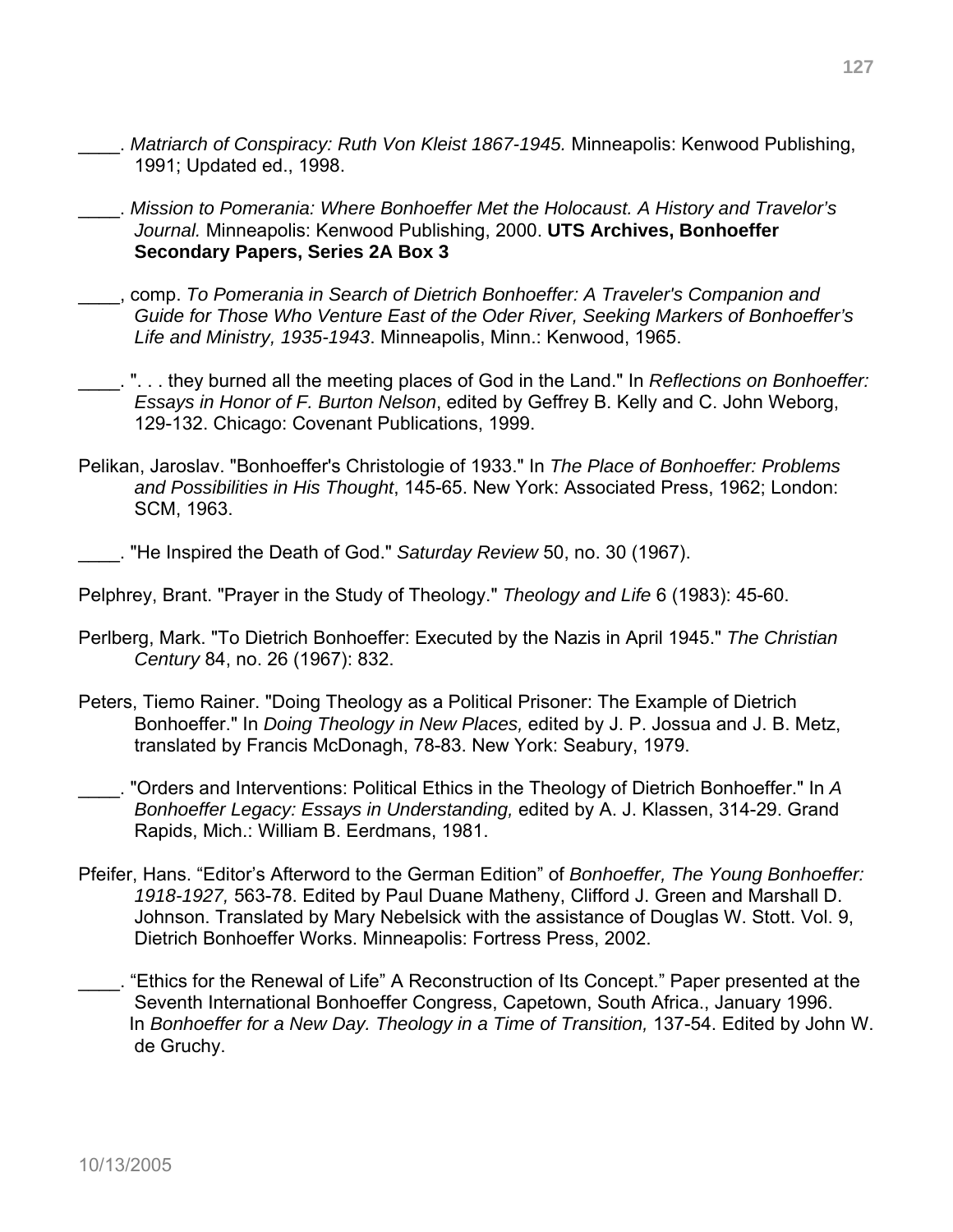- \_\_\_\_. "Ethik als Eneurerung. Bonhoeffers Entwurf einer christlichen Ethik." Paper presented at the Eighth International Bonhoeffer Congress, Berlin, Germany, 20-25 August 2000.
- "The Forms of Justification: On the Question of Structure in Dietrich Bonhoeffer's Theology." In *A Bonhoeffer Legacy: Essays in Understanding*, edited by A. J. Klassen, 14-47. Grand Rapids, Mich.: William B. Eerdmans, 1981.
- \_\_\_\_. "The Humanist Element in Dietrich Bonhoeffer's Early Development: A Biographical Essay." Paper presented at the Ninth International Bonhoeffer Congress, Rome, Italy, 6- 11 June 2004.
- . "Shaping Reality: Bonhoeffer's Ethics for the Renewal of Life— Essay on a Possible Reconstruction of Its Concept." Paper presented at the Seventh International Bonhoeffer Congress, Capetown, 1996. **UTS Archives, Bonhoeffer Secondary Papers, Series 1B Box 5**

Published as "Ethics for the Renewal of Life: A Reconstruction of its Concept," in *Bonhoeffer for a New Day: Theology in a Time of Transition,* edited by John W. de Gruchy, 137-54. Grand Rapids, Mich.: William B. Eerdmans, 1997.

\_\_\_\_. "Theologie und Psychoanalyse in der Bonhoeffer-Forschung. Die Einführung psychohistorischer Methoden in die Bonhoeffer-Biographie durch Clifford Green." Paper presented at the Third International Bonhoeffer Congress, Oxford, 1980. **UTS Archives, Bonhoeffer Secondary Papers, Series 1B Box 2** 

Phieler, Gabriele. "Ethics is Not Everything." Paper presented at the Fifth International Bonhoeffer Congress, Amsterdam, 1988. **UTS Archives, Bonhoeffer Secondary Papers, Series 1B Box 4** 

Published in *Bonhoeffer's Ethics: Old Europe and New Frontiers*, edited by Guy Carter, René van Eyden, Hans-Dirk van Hoogstraten, and Jurjen Wiersma, 73-77. Kampen, the Netherlands: Kok Pharos, 1991. **UTS Archives, Bonhoeffer Secondary Papers, Series 2A Box 1** 

Manuscript version in *Bonhoeffer 1988: The Ethics: Proceedings of the Fifth International Bonhoeffer Society Conference, Amsterdam, 13-19 June 1988*, edited by Hans Dirk van Hoogstraten and Guy Christopher Carter.

Phillips, John A. "The Christology of Dietrich Bonhoeffer: The Development, Fruition, Place and Legacy of his Thought as Seen from a Christological Perspective." Ph.D. diss., University of Glasgow, 1964. Published as *Christ for Us in the Theology of Dietrich Bonhoeffer* (New York: Harper,

1967). And as *The Form of Christ in the World: A Study of Bonhoeffer's Christology*  (London: Collins, 1967).

\_\_\_\_. "Dietrich Bonhoeffer: The Letters and the Legacy." *Motive* 27, no. 5 (1967): 39-44.

\_\_\_\_. "The Killing of Brother Dietrich." *Christianity and Crisi*s 29, no. 2 (1969): 24-26.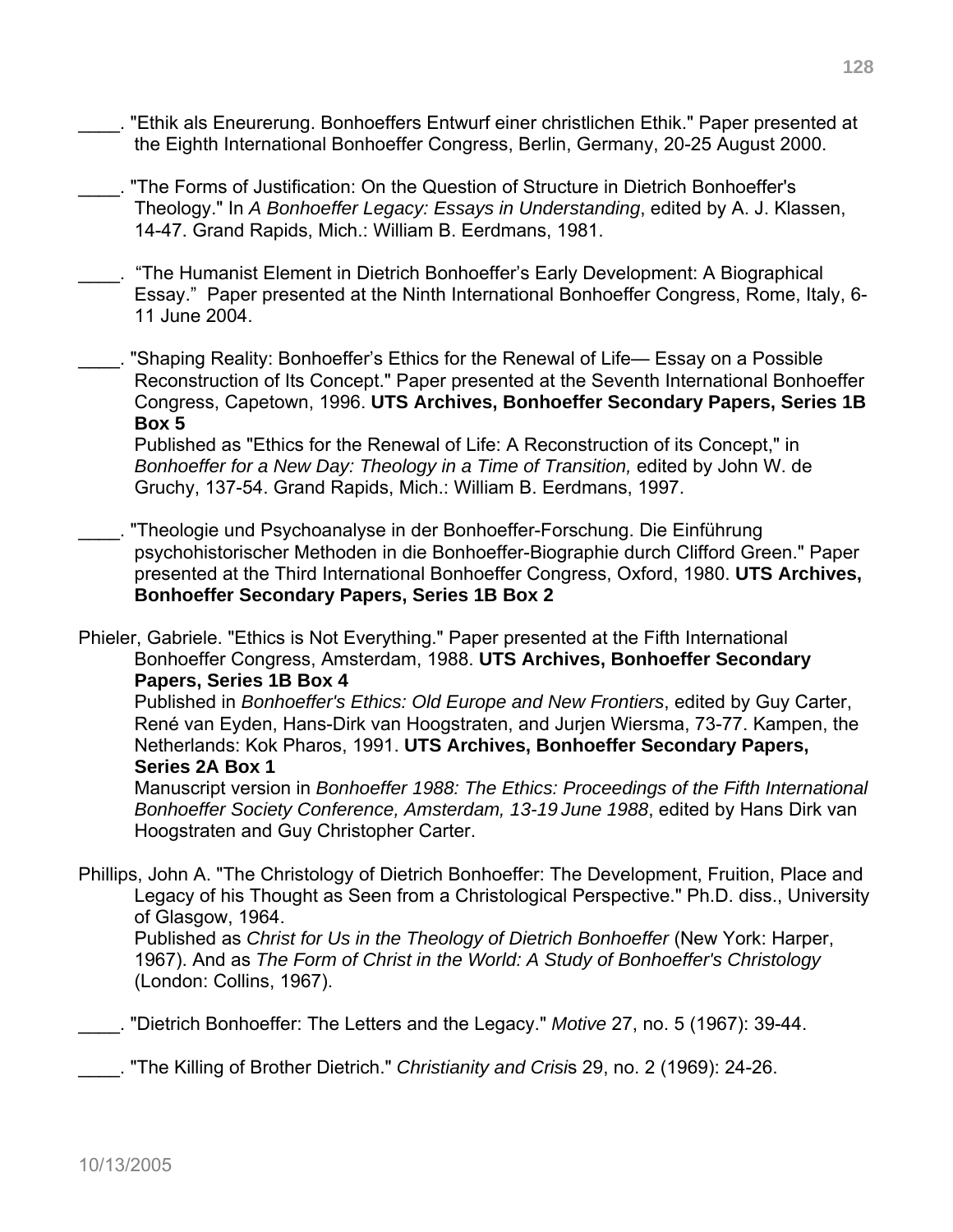\_\_\_\_. "Radical Christology: Jesus and the Death of God." *Cross Currents* 19 (Summer 1969): 273-96.

- Picken, Stuart D. B. "Kant and Man's Coming of Age." *Scottish Journal of Theology* 26 (Fall 1973): 63-70.
- Pielke, Robert. "Bonhoeffer's Concept of Religion: An Analysis and Critique." Ph.D. diss., Claremont Graduate School, 1971.
- Pierard, Richard V. "Dietrich Bonhoeffer: The Struggle Against Hitler." In *Great Leaders of the Christian Church,* edited by John Woodbridge, 351-54. Chicago: Moody Press, 1988.

\_\_\_\_. "Radical Resistance." *Christian History* 10, no. 4 (1991): 30-33.

Pietsch, Michael. "An Annotated Chronology of Dietrich Bonhoeffer (with particular reference to the context of German Protestant Resistance to Nazism)" In *Commemorating Dietrich Bonhoeffer: Pastor, Teacher, Theologian, Ethicist. Papers Presented at the DBI Annual Conference on April 8, 1995,* compiled by R. Annelie Brixius, 80-88. Adelaide, Australia: Dietrich Bonhoeffer International Institute for Bioethical Studies, 1995. **UTS Archives, Bonhoeffer Secondary Papers, Series 1D Box 1** 

\_\_\_\_. "The Implications of Dietrich Bonhoeffer's Theology for Chaplains Ministering in the Community." Paper presented at the DBI Annual Conference, 1995. Published in *Commemorating Dietrich Bonhoeffer: Pastor, Teacher, Theologian, Ethicist. Papers Presented at the DBI Annual Conference on April 8, 1995,* compiled by R. Annelie Brixius, 71-79. Adelaide, Australia: Dietrich Bonhoeffer International Institute for Bioethical Studies, 1995. **UTS Archives, Bonhoeffer Secondary Papers, Series 1D Box 1** 

\_\_\_\_. "Revisiting Dietrich Bonhoeffer." *Vita* 10, no. 1 (March 1995): 12.

- Pinner, Michael R. "The Responsible Community: Ecclesiology in the Thought of H. Richard Niebuhr and Dietrich Bonhoeffer." Ph.D. diss., Florida State University, 1990.
- Pinson, William M., and Clyde E. Fant. "Dietrich Bonhoeffer." In *Marshal to King*, vol.12 of *Twenty Centuries of Great Preaching*. Waco, Texas: Word Books, 1971.
- Pityana, N. Barney. "The Ethics of Responsibility: Human Rights in South Africa." Paper presented at the Seventh International Bonhoeffer Congress, Capetown, 1996. Published in *Bonhoeffer for a New Day: Theology in a Time of Transition,* edited by John W. de Gruchy, 209-19. Grand Rapids, Mich.: William B. Eerdmans, 1997.
- Plag, Albrecht. "'Der Verschwörer'–Ein Schauspiel von Don Shaw über Dietrich Bonhoeffer." *Der Londoner Bote. Evangelisches Monatsblatt* 396 34.12 (December 1981): 12-14. **UTS Archives, Bonhoeffer Secondary Papers, Series 2A Box 3**

Plant, Stephen J. *Bonhoeffer.* London: Continuum Books, 2004.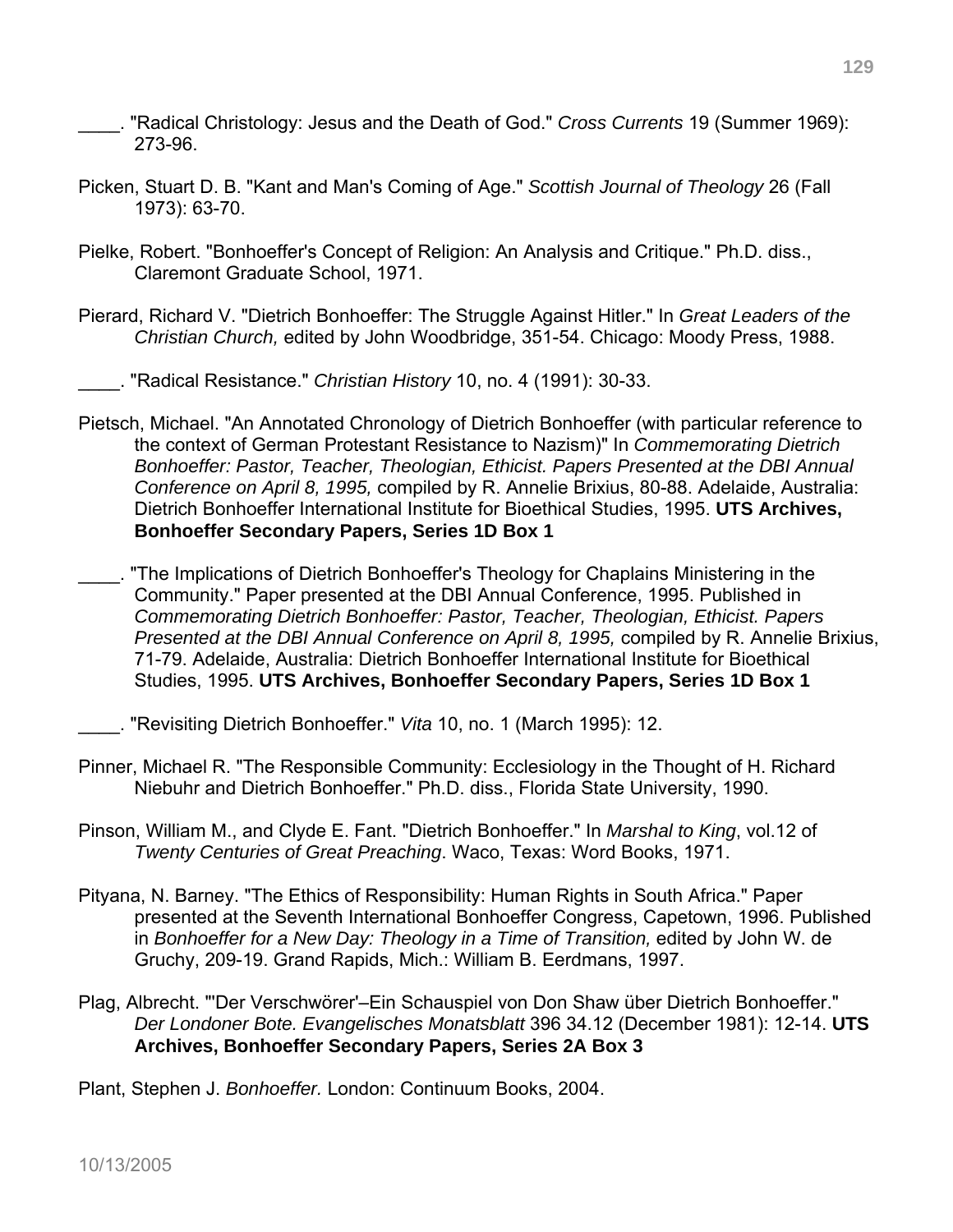- \_\_\_\_. "Dietrich Bonhoeffer's Interfaith Encounters." *Discernment* 3, no. 2 (1988): 19-23.
- \_\_\_\_. "'A Dying Man to Dying Men': The Nature of Christian Ministry to the Dying." *Theology* 93, no. 754 (July-August, 1990): 297-301.
- \_\_\_\_. "How Theologians Decide: German Theologians on the Eve of Nazi Rule." In *A Great Commission: Christian Hope and Religious Diversity. Papers in Honour of Kenneth Cracknell on his 65th Birthday*, edited by Martin Forward, Stephen J. Plant and Susan White, 12-14. Oxford, Bern, New York: Peter Lang, 2000. **UTS Archives, Bonhoeffer Secondary Papers, Series 2A Box 3**
- \_\_\_\_. "'A Suggestion of North German Patriarchalism': A Materialist Duologue with the *Ethics* of Dietrich Bonhoeffer." Paper presented at the Sixth International Bonhoeffer Congress, New York, 1992. **UTS Archives, Bonhoeffer Secondary Papers, Series 1B Box 5**  Published as "Ethics and Materialist Hermeneutics" in *Theology and the Practice of Responsibility: Essays on Dietrich Bonhoeffer,* edited by Wayne Whitson Floyd Jr., and Charles R. Marsh, 107-15. Valley Forge, Pa.: Trinity Press International, 1994.
- \_\_\_\_. "Uses of the Bible in the *Ethics* of Dietrich Bonhoeffer." Ph.D. diss., Cambridge University, 1993. **UTS Archives, Bonhoeffer Secondary Papers, Series 2B Box 3**
- Plant, Stephen J. and D. Woesthoff. "*Bonhoeffer Study Centre* [London]: Catalogue of Books."
- \_\_\_\_, comp. "Bonhoeffer Study Centre Catalogue of Books." Bonhoeffer Study Center, Dietrich Bonhoeffer Kirche, London. November 1988.
- Platten, Stephen. "Europe--Come of Age." *Theology* (March-April 1995): 100-110.
- Plonz, Sabine. "'The View from Below.' Some Approaches from A German Perspective." Bonhoeffer Lectures on Public Ethics, Wesley Seminary, Washington DC, October 11-13, 2003. **UTS Archives, Bonhoeffer Secondary Papers, Series 1D Box 1**
- Poelchau, Harald. "The Freedom of the Prisoner." In *I Knew Dietrich Bonhoeffer,* edited by Wolf-Dieter Zimmermann and Ronald Gregor Smith, translated by Käthe Gregor Smith, 222-25. London: Collins, 1966; New York: Harper & Row, 1967.
- Pohl, A. "The Service of the Pastor in a World Come of Age." *Foundations* 18, no. 2 (1975): 1020-1106.
- Pongratz, Walter. "Suggestions for a Public Theology. Dietrich Bonhoeffer's Work as a Stimulus for a Public Theology." Ph.D. diss., Drew University, 1991.
- Poole, Roger. "Bonhoeffer and the Arcane Discipline." Paper presented at the Third International Bonhoeffer Congress, Oxford, 1976. Published in *Ethical Responsibility: Bonhoeffer's Legacy to the Churches,* edited by John D. Godsey and Geffrey B. Kelly,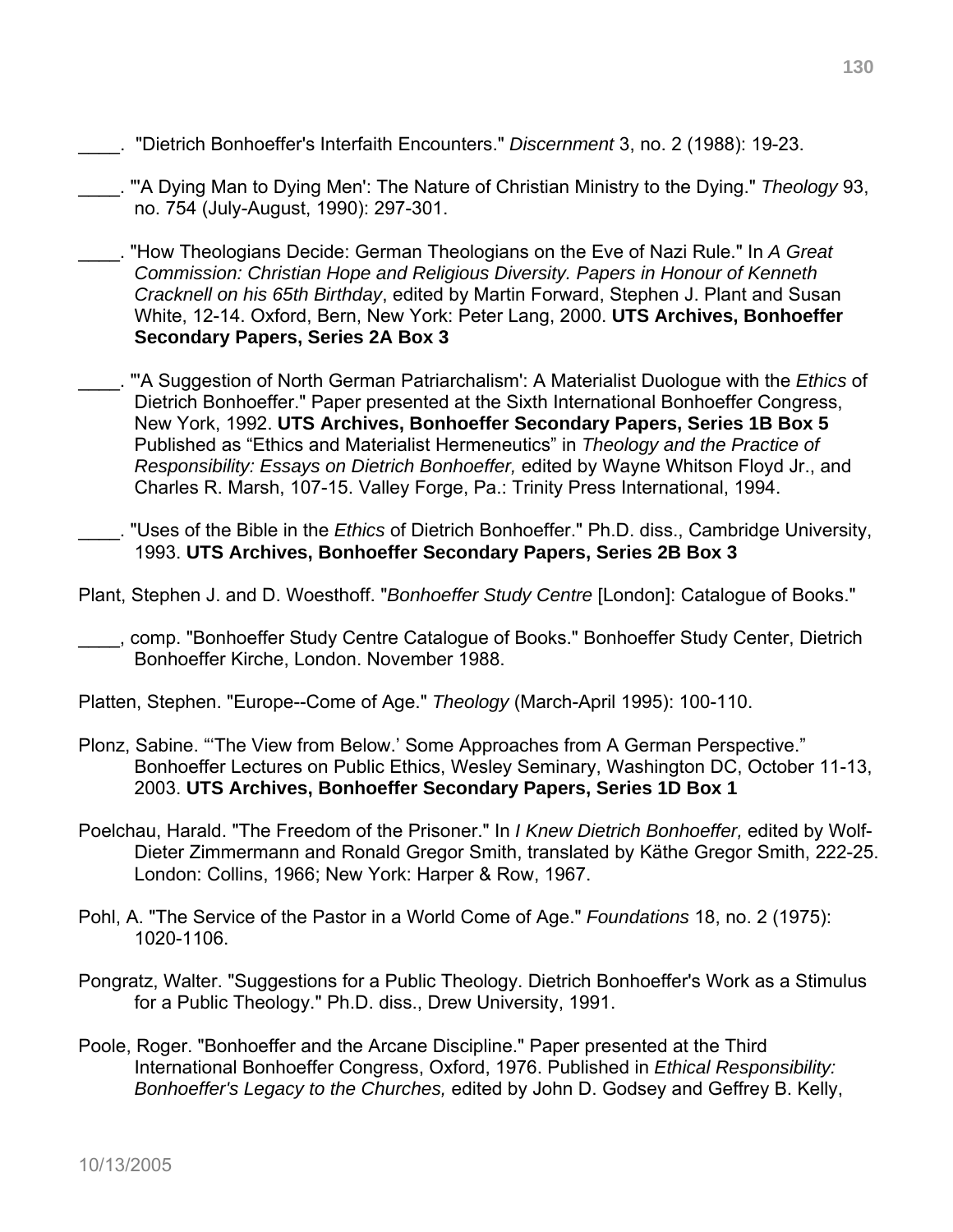271-91. Vol. 6 of Toronto Studies in Theology, Bonhoeffer Series, no. 1. New York: Edwin Mellen Press, 1981.

- \_\_\_\_. "Essay 9." In *What it Means to be Human: Essays in Philosophical Anthropology, Political Philosophy and Social Psychology,* edited by Ross Fitzgerald, 164-185. Rushcutters Bay, Australia: Pergamon Press, 1978.
- Porteous, A. C. "Dietrich Bonhoeffer: Worldliness as a Christian Stance." Chap. 6 of *Prophetic Voices in Contemporary Theology.* Nashville: Abingdon, 1966.
- Poulose, Poulose Mar. "The Understanding of Bonhoeffer in India." Paper presented at the Fifth International Bonhoeffer Congress, Amsterdam, 1988. **UTS Archives, Bonhoeffer Secondary Papers, Series 1B Box 4**

Published in *Bonhoeffer's Ethics: Old Europe and New Frontiers,* edited by Guy Carter, René van Eyden, Hans-Dirk van Hoogstraten, and Jurjen Wiersma, 212-216. Kampen, the Netherlands: Kok Pharos, 1991. **UTS Archives, Bonhoeffer Secondary Papers, Series 2A Box 1** 

Manuscript version in *Bonhoeffer 1988: The Ethics: Proceedings of the Fifth International Bonhoeffer Society Conference, Amsterdam, 13-19 June 1988,* edited by Hans Dirk van Hoogstraten and Guy Christopher Carter.

- Prenter, Regin. "Bonhoeffer and the Young Luther." In *World Come of Age*, edited by Ronald Gregor Smith, 161-181. Philadelphia: Fortress; London: Collins, 1967.
- \_\_\_\_. "Dietrich Bonhoeffer and Karl Barth's Positivism of Revelation." In *World Come of Age,* edited by Ronald Gregor Smith, 93-130. Philadelphia: Fortress; London: Collins, 1967.
- Prichard, Rebecca Button. "Genre, Metaphor, and Theology: The Interpretation of Form and Content in Theological Texts." Ph.D. diss., Graduate Theological Union, 1990. "The Prison Prophet." *Time* 87, no. 21 (1966): 58-61.
- Pugh, Jeffrey C. "Bonhoeffer, Nietzsche, and the Future of Theology." Paper presented at the Eighth International Bonhoeffer Congress, Berlin, 2000.
	- \_\_\_\_. "Suffering with God. Bonhoeffer and Post-Modern Theology." In his *The Matrix of Faith. Reclaiming a Christian Vision,* 140-163. New York: Crossroad, 2001.
- \_\_\_\_. "What is Christianity for us Today? Dietrich Bonhoeffer and Contemporary Theology." Paper presented at the Seventh International Bonhoeffer Congress, Capetown, 1996.
- \_\_\_\_. "What Is Christianity For Us Today? Dietrich Bonhoeffer and Theological Construction." Paper presented to the Bonhoeffer Group, American Academy of Religion Annual Meeting, 1991. **UTS Archives, Bonhoeffer Secondary Papers, Series 1A Box 2**
- \_\_\_\_. "What is Christianity for us Today? Dietrich Bonhoeffer and Theological Reflection." Paper presented at the Sixth International Bonhoeffer Congress, New York, 1992. **UTS Archives, Bonhoeffer Secondary Papers, Series 1B Box 5**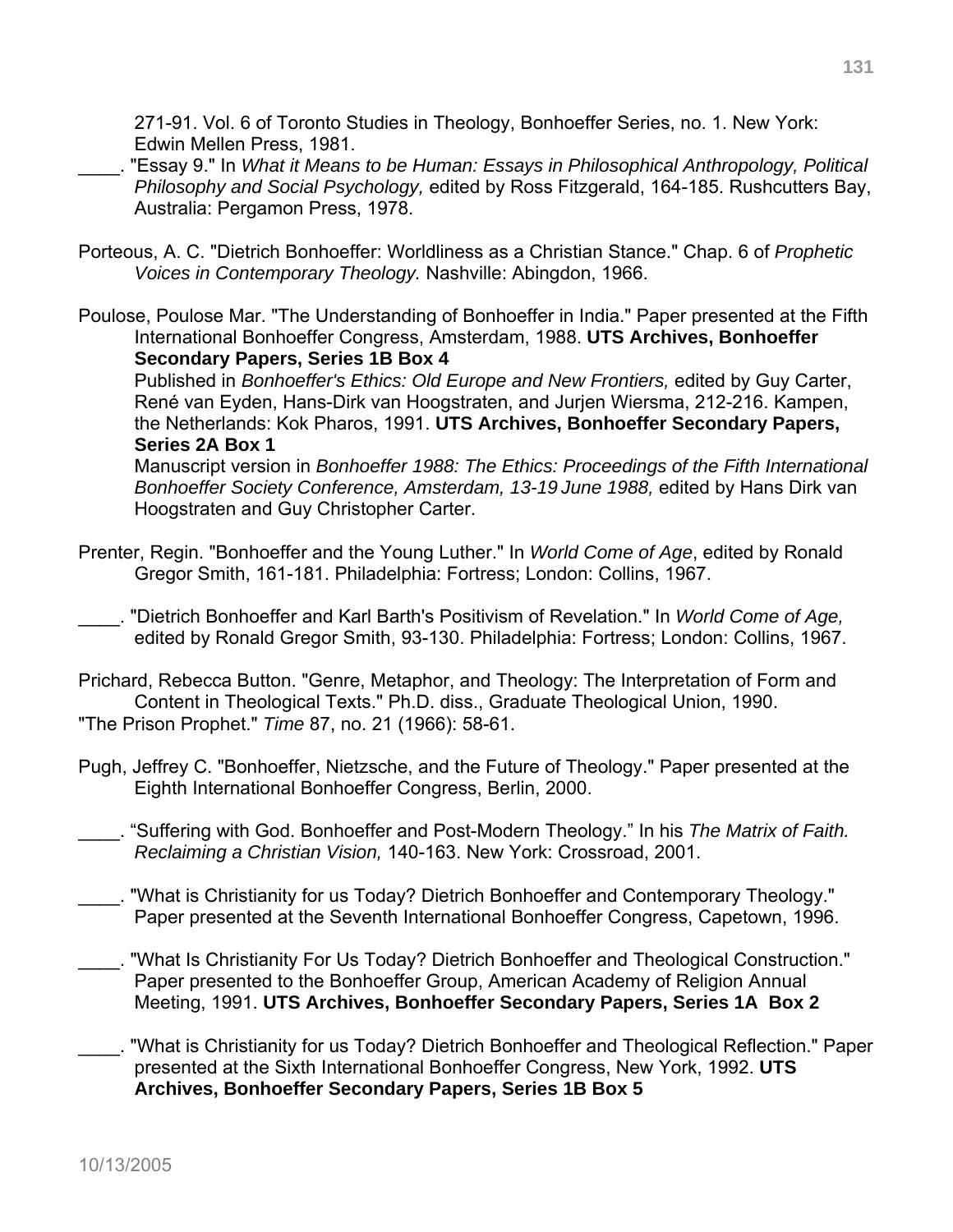- Purcell, William. "Voice from Prison." In *Martyrs of Our Time*, edited by Herbert Lambert, 79-87. St. Louis: CBP Press, 1985.
- Quaintance, Susan. "Dietrich Bonhoeffer and Benedictine Monasticism: *Life Together.*" *The American Benedictine Review* 48, no. 4 (1997): 347-348.
- Rades, Jörg Alfred. Draft Chapters for a Bonhoeffer dissertation, University of St. Andrews, Scotland ca. 1986-1989. See following mss on Bonhoeffer and Hegel, Metaethics, Kierkegaard, Luther, and Nietzsche
- \_\_\_\_. "Bonhoeffer and Hegel: from *Sanctorum Communio* to the Hegel Seminar with some Perspectives for the Later Works. With first draft and quotations. [ca. 1983-1989] University of St. Andrews, Scotland. **UTS Archives, Bonhoeffer Secondary Papers, Series 2A Box 3**
- \_\_\_\_. "Bonhoeffer, Metaethics, Deconstruction and Insanity." [c. 1983-1989] Drafts and comments. University of St. Andrews, Scotland. **UTS Archives, Bonhoeffer Secondary Papers, Series 2A Box 3**
- \_\_\_\_. Correspondence and assorted papers, c. 1986-1989. University of St. Andrews, Scotland. With explanatory note by Clifford J. Green, **UTS Archives, Bonhoeffer Secondary Papers, Series 2A Box 3**
- \_\_\_\_. "Kierkegaard and Bonhoeffer." Second Draft. [c. 1983-1989] University of St. Andrews, Scotland. **UTS Archives, Bonhoeffer Secondary Papers, Series 2A Box 3**
- \_\_\_\_. "Luther and Bonhoeffer." [c. 1983-1989] University of St. Andrews, Scotland. **UTS Archives, Bonhoeffer Secondary Papers, Series 2A Box 3**
- \_\_\_\_. "Nietzsche and Bonhoeffer." Second Draft. [c. 1983-1989] University of St. Andrews, Scotland. **UTS Archives, Bonhoeffer Secondary Papers, Series 2A Box 3**
- Raiser, Konrad. "Bonhoeffer and the Ecumenical Movement." Paper presented at the Seventh International Bonhoeffer Congress, Capetown, 1996. **UTS Archives, Bonhoeffer Secondary Papers, Series 1B Box 5**  Published in *Bonhoeffer for a New Day: Theology in a Time of Transition,* edited by John W. de Gruchy, 319-39. Grand Rapids, Mich.: William B. Eerdmans, 1997.
- \_\_\_\_. "Bonhoeffer's Legacy: A Prophet of the 20th Century." *One World* 207 (July 1995): 10-12.
- Ramsey, A. M. "Religionless Christianity." Chap. 4 in *Sacred Secular: A Study in the Otherworldly and This-Worldly Aspects of Christianity,* 47-58. London: Longmans, 1965.

Rasmussen, Carl J. "Justice, Justification and Responsibility in Bonhoeffer's Ethics."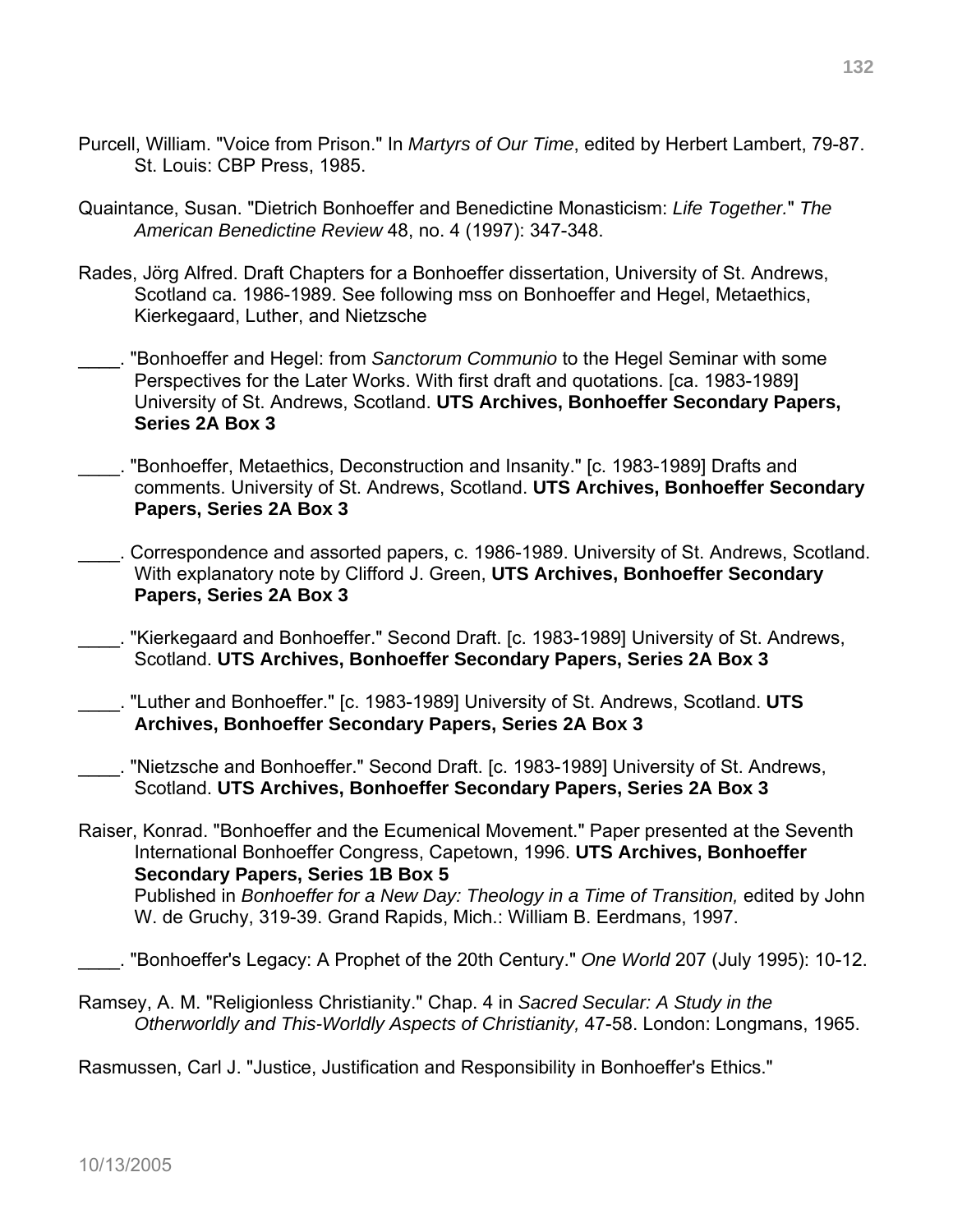In On the Way: Occasional Papers of the Wisconsin Conference of the United Church of *Christ* 9, nos. 1-2 (1992): 1-36. **UTS Archives, Bonhoeffer Secondary Papers, Series 2A Box 3**

Revised version published in G*raven Images: A Journal of Culture, Law, and the Sacred* 4 (1998): 86-105. **UTS Archives, Bonhoeffer Secondary Papers, Series 2A Box 3** Also published as "Gerechtigkeit, Rechtfertigung und Veranteortung in Dietrich Bonhoeffers 'Ethik'" in *Berliner Theologische Zeitschrift* 12.1 (1995): 119-143. **UTS Archives, Bonhoeffer Secondary Papers, Series 2A Box 3**

- Rasmussen, Larry L. "Arbeitsthesen: Bonhoeffer as a Moral Profile of the Military/Political Conspiracy." Paper presented at the First International Bonhoeffer Congress, Düsseldorf-Kaiserwerth, 1971. **UTS Archives, Bonhoeffer Secondary Papers, Series 1B Box 1** \_\_\_\_. "Bonhoeffer, Gandhi, and Resistance." In *Reflections on Bonhoeffer: Essays in Honor of F. Burton Nelson,* edited by Geffrey B. Kelly and C. John Weborg, 50-55. Chicago: Covenant Publications, 1999.
- \_\_\_\_. "Bonhoeffer and the Public Vocation of an Eschatological Community." Paper presented to the Bonhoeffer Group, American Academy of Religion Annual Meeting, 1986. **UTS Archives, Bonhoeffer Secondary Papers, Series 1A Box 2**
- \_\_\_\_. "Bonhoeffer's 'Song of Songs': 21st Century Christianities as Earth Faiths." Paper presented at the Eighth International Bonhoeffer Congress, Berlin, Germany, 20-25 August 2000. **UTS Archives, Bonhoeffer Secondary Papers, Series 1B Box 7**  In *Religion im Erbe: Dietrich Bonhoeffer und die Zukunftsfähigkeit des Christentums,* 186- 193. Edited by Christian Gremmels and Wolfgang Huber. Gütersloh: Chr. Kaiser, 2002.
- "Bonhoeffer and Worship in a 'World-Come-of-Age."" Paper presented at the Second International Bonhoeffer Congress, Geneva, 1976. With summary. **UTS Archives, Bonhoeffer Secondary Papers, Series 1B Box 1**

\_\_\_\_. "Clues from Dietrich Bonhoeffer: Towards an Ethic of the Cross." Paper presented to thr Third International Bonhoeffer Congress, Oxford, 1980. **UTS Archives, Bonhoeffer Secondary Papers, Series 1B Box 2** Presented to the Bonhoeffer Group, American Academy of Religion Annual Meeting,

1981. With draft. **UTS Archives, Bonhoeffer Secondary Papers, Series 1A Box 1**

\_\_\_\_. "Daniel Berrigan and Dietrich Bonhoeffer: Parallels and Contrasts in Resistance." *Dialog: A Journal of Theology* 11, no. 4 (1972): 264-72.

\_\_\_\_. "Dietrich Bonhoeffer and the Holocaust: Lessons for Lutherans." In *Planning for the Future -- LECNA at 85*, 6-17. Washington, D.C.: Lutheran Educational Conference of North America, 1995. **UTS Archives, Bonhoeffer Secondary Papers, Series 2A Box 3**

\_\_\_\_. "Dietrich Bonhoeffer: Reality and Resistance, Christology and Conspiracy." Th.D. diss., Union Theological Seminary, New York, 1970. Published as *Dietrich Bonhoeffer: Reality and Resistance* (Nashville: Abingdon, 1972).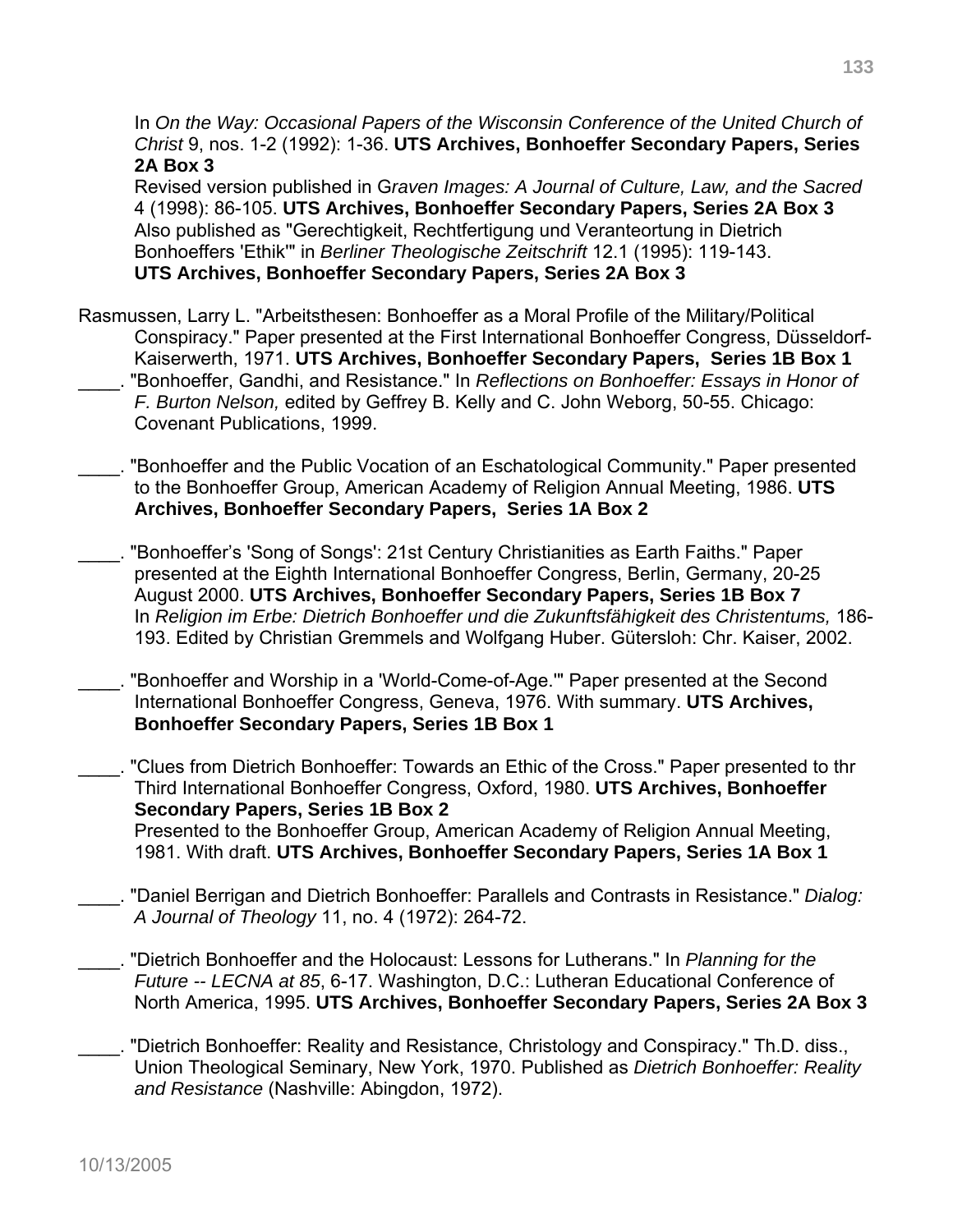- \_\_\_\_. "Earth and its Distress: the Christian's 'Song of Songs.'" Paper presented at the Seventh International Bonhoeffer Congress, Capetown, 1996. With draft. **UTS Archives, Bonhoeffer Secondary Papers, Series 1B Box 5**
- \_\_\_\_. "The Ethics of Responsible Action." In *A Cambridge Companion to Dietrich Bonhoeffer,*  edited by John W. de Gruchy, 206-225. Cambridge, England: Cambridge University Press, 1999.
- \_\_\_\_. "Human Power and Divine Presence in a New Era: a Comparison of Dietrich Bonhoeffer and Irving Greenberg." Paper presented at the Fifth International Bonhoeffer Congress, Amsterdam, 1988. **UTS Archives, Bonhoeffer Secondary Papers, Series 1B Box 4**  In *Bonhoeffer 1988: The Ethics: Proceedings of the Fifth International Bonhoeffer Society Conference, Amsterdam, 13-19 June 1988,* edited by Hans Dirk van Hoogstraten and Guy Christopher Carter. Manuscript.
- \_\_\_\_. "The Laughter of Hell." *Event* 11, no. 8 (1971): 8-11.
- \_\_\_\_. "Patriotism Lived: Lessons from Bonhoeffer." *Christianity and Crisis* 45, no. 11 (1985): 249-54.
- \_\_\_\_. "*A Question of Method*." Paper presented at the Fifth International Bonhoeffer Congress, Amsterdam, 1988.

 Published in *New Studies in Bonhoeffer's Ethics,* edited by William J. Peck 103-38. Vol. 30 of Toronto Studies in Theology, Bonhoeffer Series, no. 3. Lewiston, New York & Queenston, Ontario: Edwin Mellen Press, 1987.

Summary published in Guy Carter, René van Eyden, Hans-Dirk van Hoogstraten, and Jurjen Wiersma, eds., *Bonhoeffer's Ethics: Old Europe and New Frontiers (*Kampen, the Netherlands: Kok Pharos, 1991), 43-44. **UTS Archives, Bonhoeffer Secondary Papers, Series 2A Box 1** 

\_\_\_\_. "The Sufferings of God." *Church and Society* 85, no. 6 (July-August 1995): 114-123.

- \_\_\_\_. "A Theologian of Transition: Middle America and Bonhoeffer." *Church and Society* 85, no. 6 (July-August 1995): 101-113.
- \_\_\_\_. "The Whole of Earthly Life." In *Theology in Dialogue: The Impact of the Arts, Humanities, and Science on Contemporary Religious Thought. Essays in Honor of John W. de Gruchy,* 68-78. Edited by Lyn Holness and Ralf K. Wüstenberg. Grand Rapids: William B. Eerdmans, 2002.
- \_\_\_\_. "Worship in a World-Come-of-Age." In *A Bonhoeffer Legacy: Essays in Understanding,*  edited by A. J. Klassen, 268-80. Grand Rapids, Mich.: William B. Eerdmans, 1981.
- Rasmussen, Larry L. with Renate Bethge. Dietrich Bonhoeffer: *His Significance for North Americans*. Minneapolis: Fortress, 1989.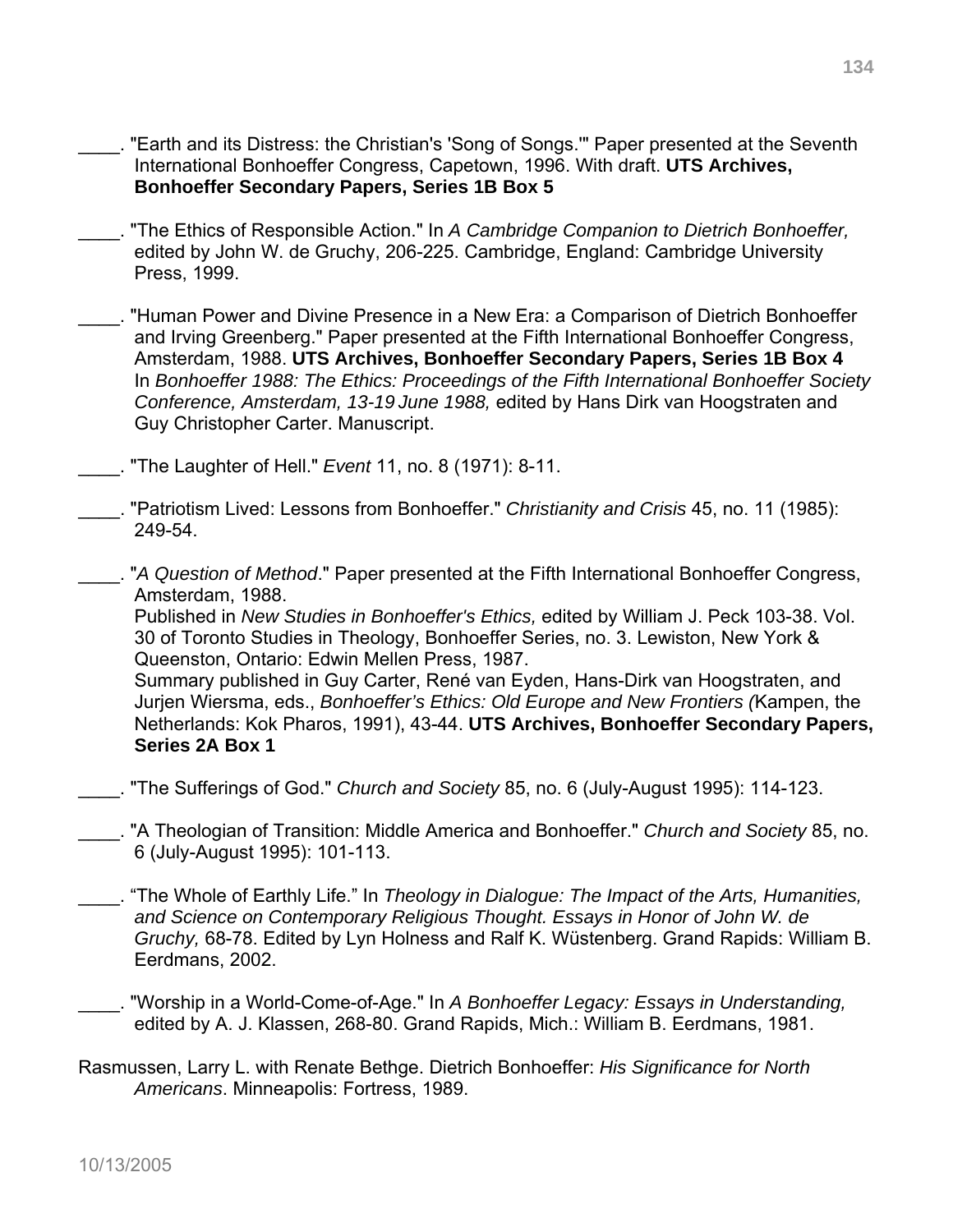- Rasmussen, Larry L. and Bruce C. Birch. "Which Way Now?" Chap. 8 in *The Predicament of the Prosperous,* 163-85. Philadelphia: Westminster Press, 1978.
- Rasmussen, Robert Arthur. "The Development of a Caring Ministry for Suicide Survivors." D.Min. thesis, Eastern Baptist Theological Seminary, 1980.
- Raum, Elizabeth. *Dietrich Bonhoeffer: Called by God.* London: Continuum, 2002.
- Ray, Stephen Gene, Jr., "Race and Christian Identity: A Consideration of Bonhoeffer's Treatment of the Jewish Question." Paper presented to the Bonhoeffer Group, American Academy of Religion Annual Meeting, 1996. **UTS Archives, Bonhoeffer Secondary Papers, Series 1A Box 3**  As published, "Dietrich Bonhoeffer and the Jewish Question." In *Do No Harm: Social Sin and Christian Responsibility*. Minneapolis: Fortress Press, 2003.
- \_\_\_\_. Silenced by the Night: A constructive reconstrual of the Protestant doctrine of sin. Ph.D. Dissertation. Yale University, 2000.
- Raymond, Ernest. *Good Morning, Good People: An Autobiography--Past and Present.* Fort Lauderdale, FL.: Cassel Communications, 1970.
- Reese, G. "We Can't Save Ourselves." *The Lutheran* (4 December 1968): 16-17.
- Reid, Alan Forbes. "Social and Theological Interpretation of the Church: An Examination and Critique of the Early Writing of Dietrich Bonhoeffer, Especially *Sanctorum Communio*." Th.M. thesis, Divinity School, Harvard University, 1966.
- Reid, Duncan. "Bonhoeffer's Critique of Metaphysics." In *Commemorating Dietrich Bonhoeffer: Pastor, Teacher, Theologian, Ethicist. Papers Presented at the DBI Annual Conference on April 8, 1995,* compiled by R. Annelie Brixius, 26-35. Adelaide, Australia: Dietrich Bonhoeffer International Institute for Bioethical Studies, 1995. **UTS Archives, Bonhoeffer Secondary Papers, Series 1D Box 1**
- Reihlen, Helmut. "The Rich and Poor Worlds: Is There a Way to Global Justice? The Example of Western Europe and its Eastern Neighbors." Bonhoeffer Public Lectures, Union Theological Seminary, New York, 1996. **UTS Archives, Bonhoeffer Secondary Papers, Series 1C Box 1**
- Rein, Gerhard. "Die Bedeutung Dietrich Bonhoeffers und Ernst Langes für die Ökumenisches Bewegung und der Einfluss der Ökumene auf die Theologie dieser beiden deutschen Theologen." Paper presented at the Second International Bonhoeffer Congress, Geneva, 1976.
- Reist, Benjamin A. *The Promise of Bonhoeffer.* Philadelphia: Lippincott, 1969.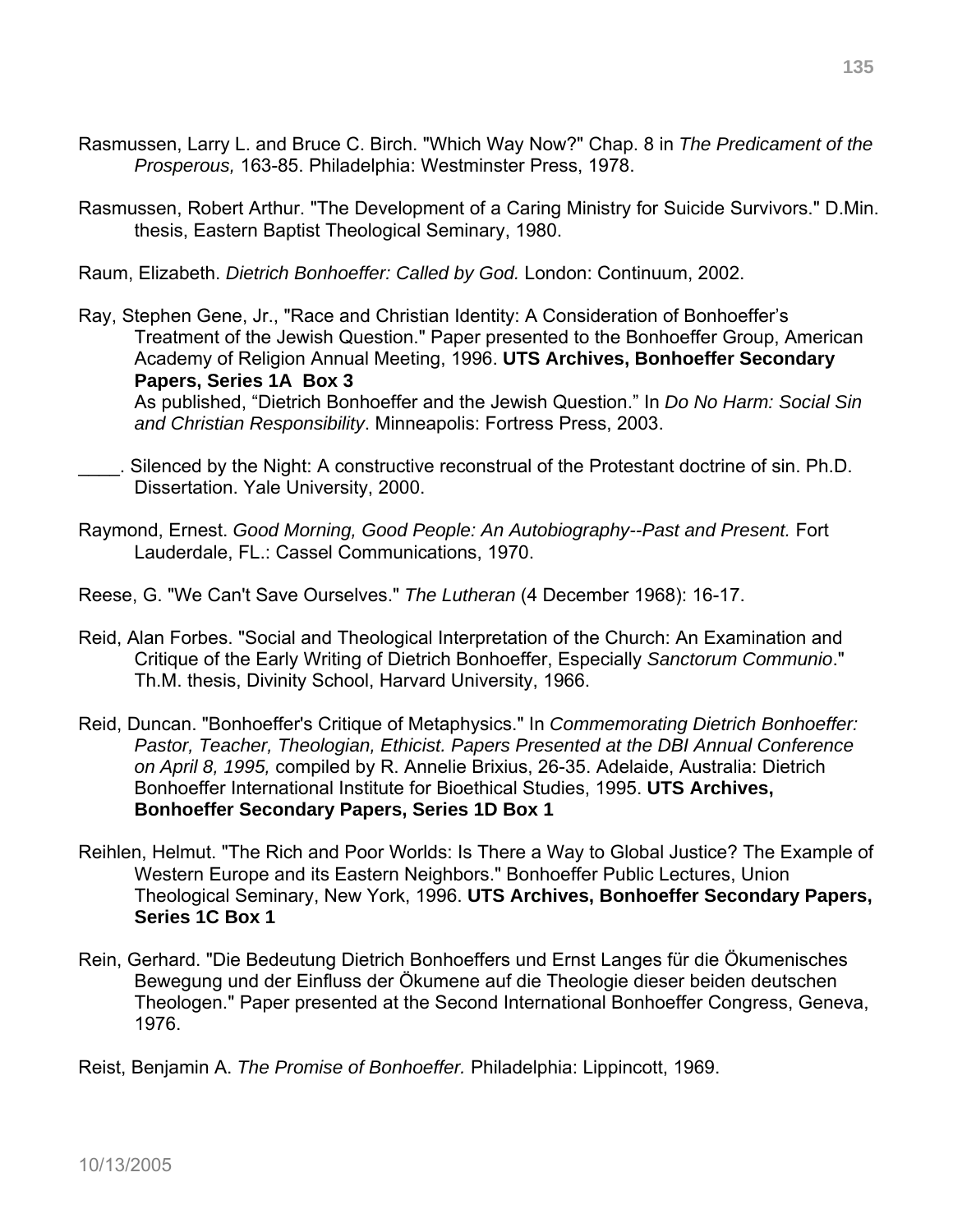- Reisz, Jr., H. Frederick. "Polarities and Paradox in Presence: Bonhoeffer's Christology." In *Dietrich Bonhoeffer Revisited*. Taproot Series, no. 17. Columbia, SC.: Lutheran Theological Southern Seminary, 2004.
- "Report on the Third Clergy Conference of the German Evangelical Clergy of Great Britain, from 27-29 November 1933 at Bradford, Yorkshire." Translated by Rowland Smith. In *Celebrating Critical Awareness: Bonhoeffer and Bradford 60 Years On: Conference Papers and Proceedings,* 34-38. Edited by David J. Moore. Bradford, England: Methodist Church Touchstone Centre, 1993. [The "Report" contains an alternative translation of the "Declaration"; see above, "The 'Bradford Declaration'…" and DBW 12:41-44.] **UTS Archives, Bonhoeffer Secondary Papers, Series 1D Box 1**
- Reuter, Hans-Richard. "Editor's Afterword to the German Edition" of Bonhoeffer, *Act and Being (Akt und Sein).* 162-83. Edited by Wayne Whitson Floyd, Jr. Translated by Martin Rumscheidt. Vol. 2, Dietrich Bonhoeffer Works. Minneapolis: Fortress Press, 1996.
- Reynolds, Terrence. *The Coherence of Life Without God Before God: The Problem of Earthly Desires in the Later Theology of Dietrich Bonhoeffer*. Lanham, Md.: University Press of America, 1989. Originally written as Ph.D. diss., Brown University, 1983.
	- \_\_\_\_. "Dietrich Bonhoeffer's Encouragement of Human Love: A Radical Shift in His Later Theology." *Union Seminary Quarterly Review* 41, nos. 3-4 (1987): 55-76.
- Rhoades, Yolande Jaqueline Muris. "Faith and Responsibility in H. Richard Niebuhr and Dietrich Bonhoeffer: A Comparison of Their Concepts of God and Their Understandings of Christian Ethics." Ph.D. diss., Emory University, 1969.
- Riccardi, Constantino V. "Ecology, Demonic or Divine: A Study of Volkishness and its Correctives, 1873-1973." *Reformed Review* 27, no. 3 (1974): 166-175.
- \_\_\_\_. *Egmont and the Theologian: A Vision in the Dialectic of Hope.* In *The Agony of Shopping and Other Plays*. Redlands, Cal.: Contra Mundum Productions, 1986. Includes translations of the poems "Who Am I?", "Sorrow and Joy," "Stations on the Way to Freedom" and a fragment of "The Death of Moses," all by Dietrich Bonhoeffer. **UTS Archives, Bonhoeffer Secondary Papers, Series 3 Box 1.**
- Richards, Glyn. "Faith and Praxis in Liberation Theology, Bonhoeffer and Gandhi." *Modern Theology* 3 (July 1987): 359-73.
- Richards, Jeffrey J. *Bonhoeffer: The Connection with Bultmann and Protest in Nazi Germany.* Eugene, OR.: Wipf and Stock, 2003.
- Richards, Robert L. *Secularization Theology*. New York: Herder & Herder, 1967.
- Richardson, Alan. "Is Religion a Good Thing?" In *Religion in Contemporary Debate*, 13-19. London: SCM; Philadelphia: Westminster, 1966.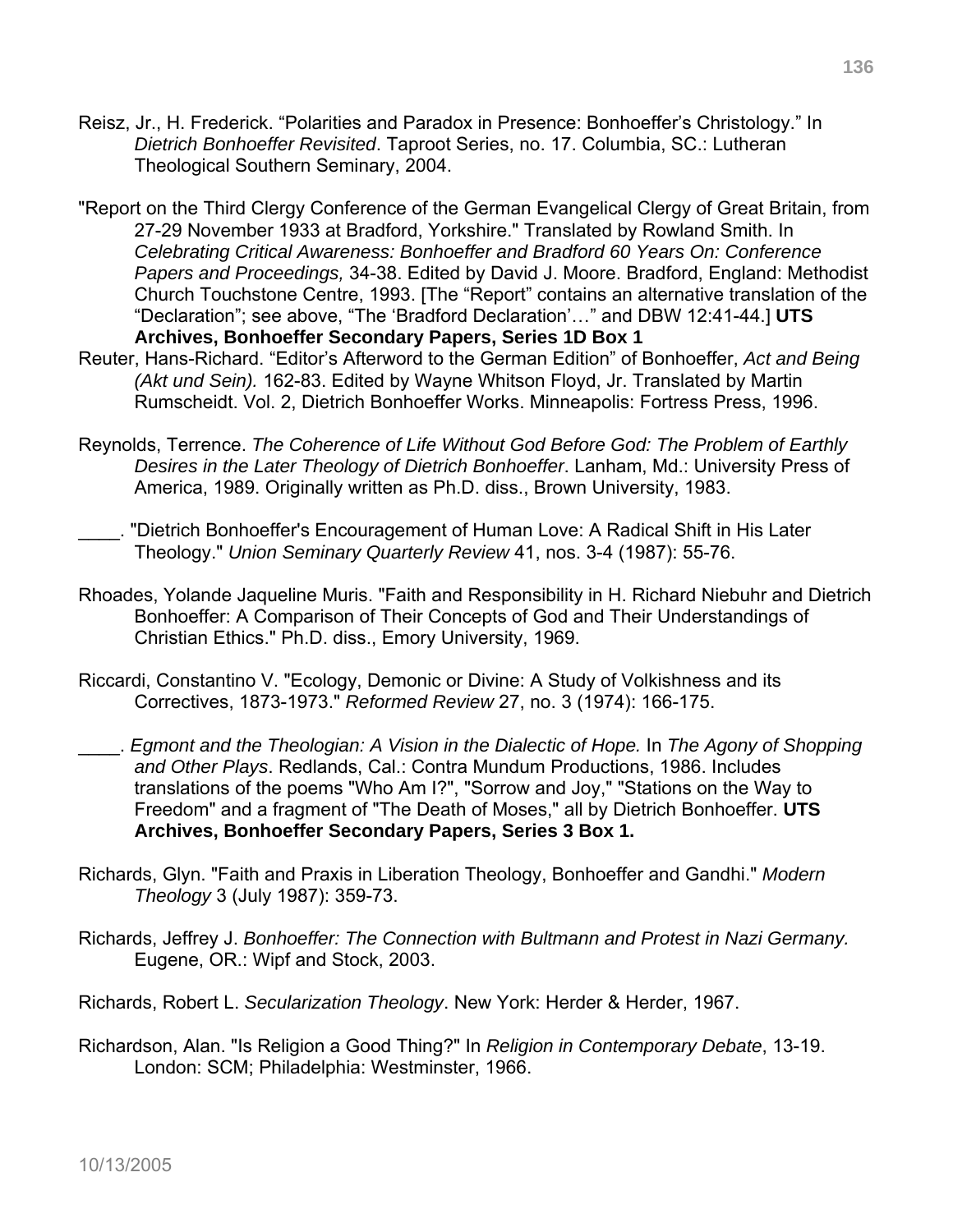- Richardson, Neville. "Apartheid, Heresy and the Church in South Africa (Bibliography)." J*ournal of Religious Ethics* 14, no. 1 (1986): 1-21.
- Riches, J. K. Review of International Commission of Jurists, *The Trial of Beyers Naudé,* and Eberhard Bethge, *Bonhoeffer: Exile and Martyr. Scottish Journal of Theology* 30, no. 3 (1977): 271-98.
- Richmond, James. "Beyond all Reason." In *Four Anchors from the Stern*, edited by Alan Richardson, 36-46. London: SCM, 1963.
- \_\_\_\_. "Bonhoeffer, Dietrich." In *A Dictionary of Christian Theology*, edited by Alan Richardson, 38-39. London: SCM; Philadelphia: Westminster, 1969.
- \_\_\_\_. "Dietrich Bonhoeffer's Attack on Christian Existentialism." *Renaissance and Modern Studies* 8 (1964): 92-108. **UTS Archives, Bonhoeffer Secondary Papers, Series 2A Box 3**
- Richmond, James and John S. Bowden, eds. "Dietrich Bonhoeffer: The Non-Religious Interpretation of Biblical Concepts." In *A Reader in Contemporary Theology*. Philadelphia: Westminster, 1967.
- Ricoeur, Paul. "L'interprétation non religieuse du christianisme chez Bonhoeffer." *Les Cahiers du Centre Protestant de L'Ouest* 7 (1966): 3-20. **UTS Archives, Bonhoeffer Secondary Papers, Series 2A Box 3**
- Ridd, J. Carl. "A Message from Bonhoeffer." *The Christian Century* 88, no. 26 (29 June 1966): 827-29.
- Rieger, Julius. "Contacts with London." In *I Knew Dietrich Bonhoeffer*, edited by Wolf-Dieter Zimmermann and Ronald Gregor Smith, translated by Käthe Gregor Smith, 95-104. London: Collins, 1966; New York: Harper & Row, 1967.
- Rieman, T. W. "If We Took Bonhoeffer Seriously—What Then?" *Brethren Life* 15, no. 3 (1970): 136-43.
- Ringma, Charles. *Seize the Day with Dietrich Bonhoeffe*r. Sutherland, Australia: Albatross Books; Littlemore, Oxford: Lion Publishing, 1991; Colorado Springs: Pinon Press, 2000.
- Rivera-Pagán, Luis N. "A View from Below. Female Lament and Defiance in Times of War. Bonhoeffer Lectures on Public Ethics, Wesley Seminary, Washington DC, October 11-13, 2003.
- Ro, Young Chan. "The Place of Ethics in the Christian Tradition and the Confucian Tradition: A Methodological Prolegomenon." *Religious Studies* 22, no. 1 (March 1986): 51-62.

Roark, Dallas M. Dietrich Bonhoeffer. Waco, Texas: Word Books, 1972.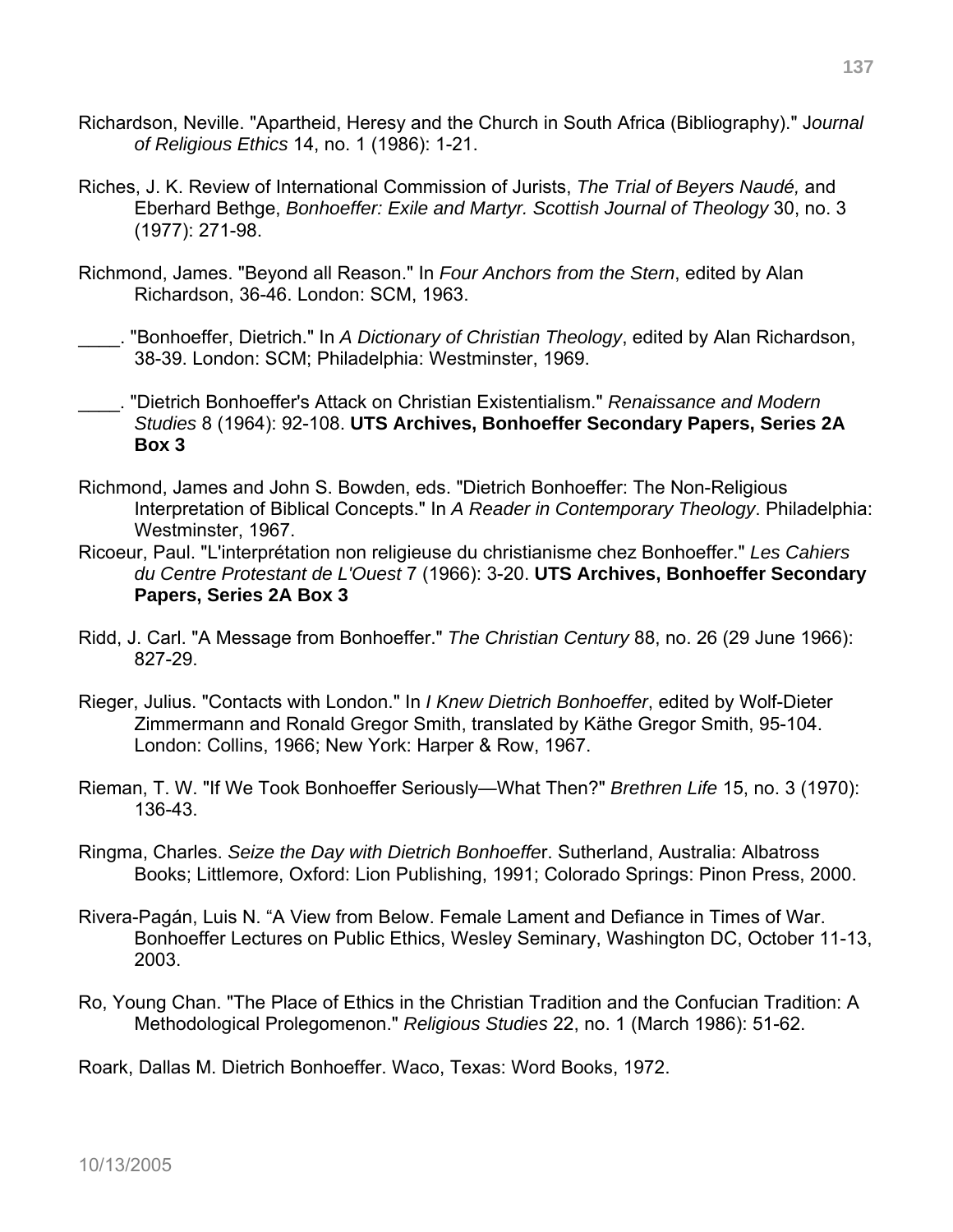\_\_\_\_. "The Significance of Dietrich Bonhoeffer for Today." *Catalyst Cassettes* 7, no. 8 (August 1975). 13 min. Cassette.

- Robbins, Jeffrey W. "The Advance of a Theological Ontology: The Continuing Contribution of Bonhoeffer for Continental Theology of Religion." A paper presented to the "Bonhoeffer: Theology and Social Analysis " Group, The American Academy of Religion, Denver, 17- 20 November 2001.
- \_\_\_\_. "Advancing Theological Ontology: The Unfinished Legacy of Dietrich Bonhoeffer." Chapter 2 from "The Problem of Philosophical Theology," Ph.D. diss., Syracuse University. **UTS Archives, Bonhoeffer Secondary Papers, Series 2B Box 3**
- \_\_\_\_. "The Path of Theology: A Study of Dietrich Bonhoeffer." In Jeffrey W. Robbins, *Between Faith and Thought: An Essay on the Ontotheological Condition.* Charlottesville: University of Virginia Press, 2003.
- \_\_\_\_. "Theology without Religion? An Historical Sketch of a *Thinking* Come of Age." Paper presented at the American Academy of Religion Eastern International Regional Conference, 2000. **UTS Archives, Bonhoeffer Secondary Papers, Series 1A Box 3**
- Robbins, Keith. "Martin Niemöller, the German Church Struggle and English Opinion." *Journal of Ecclesiastical History* 21, no. 2 (April 1970): 149-70.
- Roberts, J. Deotis. "Bonhoeffer and King: Their Message for Today." Paper presented at the Seventh International Bonhoeffer Congress, Capetown, 1996. **UTS Archives, Bonhoeffer Secondary Papers, Series 1B Box 5**
- \_\_\_\_. "Response to Van Ness, 'Bonhoeffer, Secularity, and the Spiritual Life.'" Paper presented to the Bonhoeffer Group, American Academy of Religion Annual Meeting, 1990. **UTS Archives, Bonhoeffer Secondary Papers, Series 1A Box 2**
- \_\_\_\_. "Violence/Non-violence in Bonhoeffer and Martin Luther King, "Paper presented at the conference "Bonhoeffer's Dilemma: The Ethics of Violence," Pennsylvania State University, 1999.
- Robertson, Edwin Hanton. "Bonhoeffer and the Peace Initiatives of George Bell." Paper presented at the Sixth International Bonhoeffer Congress, New York, 1992. **UTS Archives, Bonhoeffer Secondary Papers, Series 1B Box 5**
- \_\_\_\_, ed. and trans. "A Bonhoeffer Sermon of 1932." *Expository Times* 88 (February 1977): 146-49.
	- \_\_\_\_. "The Bonhoeffer Society of Japan." *Newsletter, International Bonhoeffer Society, British Section,* 20 (October 1995).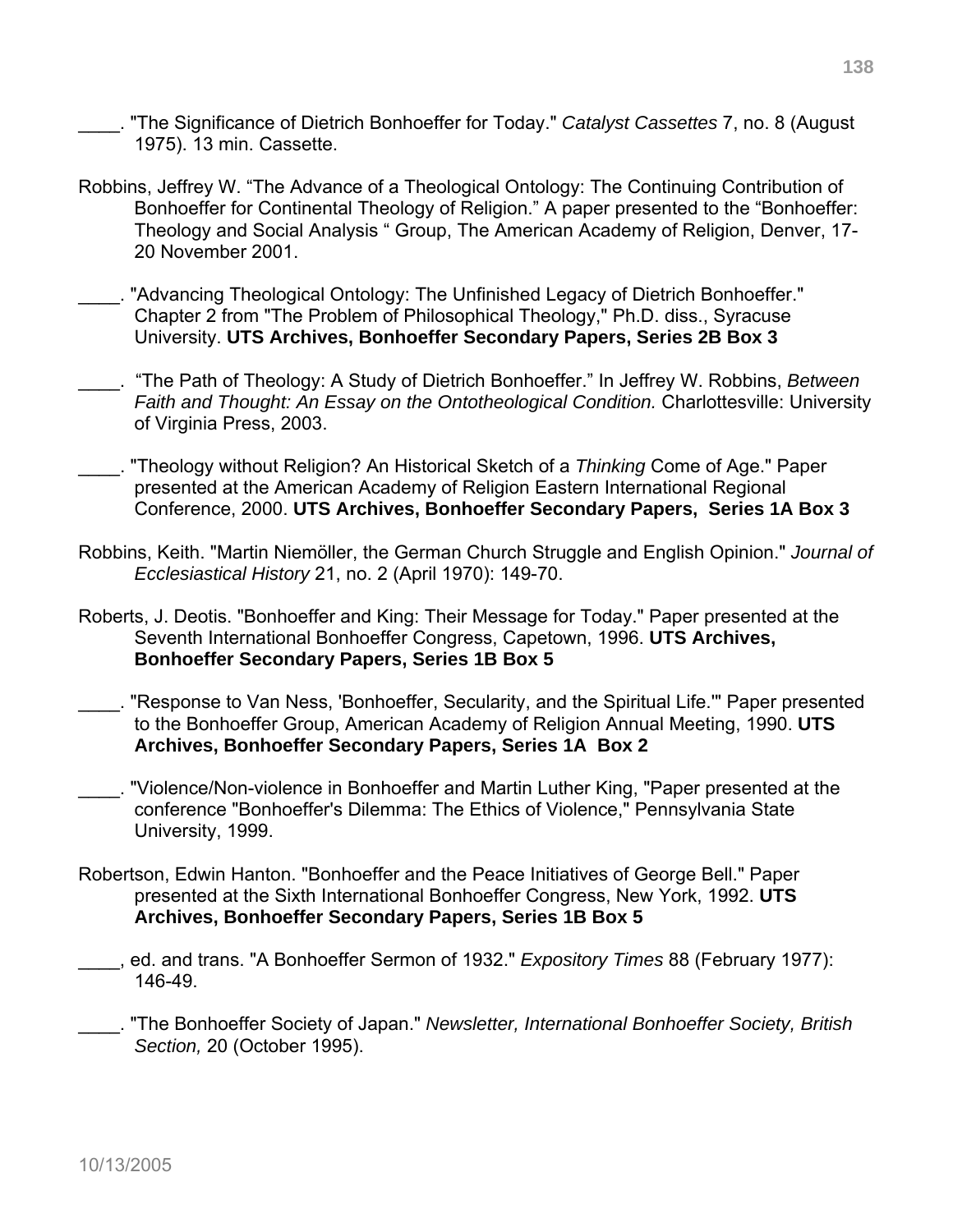\_\_\_\_. "Bonhoeffer's Christology." In *Christology (Wer is und Wer War Jesus Christus?)*, by Dietrich Bonhoeffer, translated by John Bowden, 7-24. London: Collins, 1966; Fontana Paperbacks, 1971.

Also published as *Christ the Center* (New York: Harper & Row, 1966).

- \_\_\_\_. *Bonhoeffer's Heritage: The Christian Way in a World Without Religion.* London: Hodder & Stoughton, 1989. Also published as *Bonhoeffer's Legacy* (New York: Collier Books, 1991).
- \_\_\_\_. *Christians Against Hitler.* London: SCM Press, 1962.
- \_\_\_\_. *Dietrich Bonhoeffer.* London: Carey Kingsgate Press; Richmond Va.: John Knox, 1966.
- . "An Imaginary Conversation" [Between H. Richard Niebuhr and Dietrich Bonhoeffer.] In *The Way to Freedom: Letters, Lecture and Notes, 1935-1939.* Vol. 2 of *The Collected Works of Dietrich Bonhoeffer*, edited and introduced by Edwin H. Robertson, translated by John Bowden, 265-280. London: Collins, 1966.
- \_\_\_\_. Introduction to *Dietrich Bonhoeffer: Selected Writings*. London: Harper Collins, 1995.
- \_\_\_\_. Introduction to *I Knew Dietrich Bonhoeffer*, edited by Wolf-Dieter Zimmermann and Ronald Gregor Smith, translated by Käthe Gregor Smith, 34-37. London: Collins Paperback, 1973; Cleveland: Collins-World, 1977.
- \_\_\_\_. Introduction to *The Narrow Path*, edited by Aileen Taylor. London: Darton, Longman and Todd, 1990.

Also published as *Dietrich Bonhoeffer: Selections from His Writings* (Springfield, Ill.: Templegate Publishers, 1992).

- \_\_\_\_. Introduction to *No Rusty Swords: Letters, Lectures and Notes, 1928-1936.* Vol. 1 of T*he Collected Works of Dietrich Bonhoeffer*, translated by John Bowden. London: Collins, 1965, 1972; New York: Harper & Row, 1965; Cleveland: Collins-World, 1977.
- \_\_\_\_. Introduction to *True Patriotism: Letters, Lectures and Notes, 1939-1945.* Vol. 3 of *The Collected Works of Dietrich Bonhoeffer*, translated by John Bowden, 9-24. London: Collins; New York: Harper and Row, 1973; London: Collins, 1973; Cleveland: Collins-World, 1977.
- \_\_\_\_. Introduction to *The Way to Freedom: Letters, Lecture and Notes, 1935-1939*. Vol. 2 of *The Collected Works of Dietrich Bonhoeffer*, translated by John Bowden, 11-24. London: Collins, 1966.
- \_\_\_\_. "Proclaiming the Word of God Today." Paper presented to the International Bonhoeffer Society, British Section, November 1989.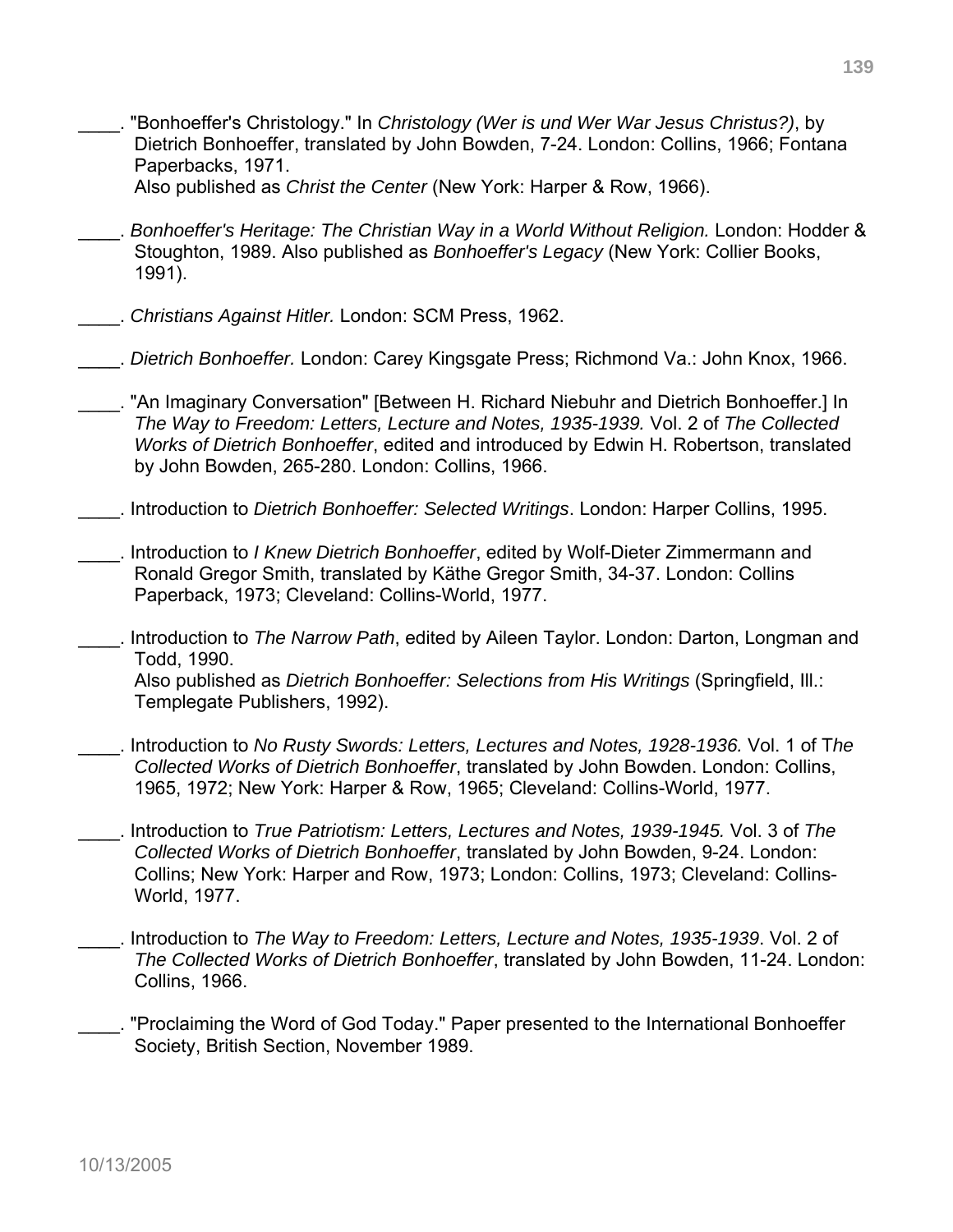- \_\_\_\_. *The Shame and the Sacrifice: The Life and Martyrdom of Dietrich Bonhoeffer.* London: Hodder and Stoughton, 1987; New York: Macmillan, 1989.
- . "A Study of Dietrich Bonhoeffer and the Jews, January April 1933. "Paper presented at the Fifth International Bonhoeffer Congress, Amsterdam, 1988. Published in *Bonhoeffer's Ethics: Old Europe and New Frontiers,* edited by Guy Carter, René van Eyden, Hans-Dirk van Hoogstraten, and Jurjen Wiersma, 121-130. Kampen, the Netherlands: Kok Pharos, 1991. **UTS Archives, Bonhoeffer Secondary Papers, Series 2A Box 1**  Manuscript version in *Bonhoeffer 1988: The Ethics: Proceedings of the Fifth International Bonhoeffer Society Conference, Amsterdam, 13-19 June 1988,* edited by Hans Dirk van Hoogstraten and Guy Christopher Carter. **UTS Archives, Bonhoeffer Secondary Papers, Series 1B Box 3**  Also published in Y. Bauer, ed., "Jews and Christians During and After the Holocaust,"

Vol. 1 of *Remembering for the Future*, edited by Y. Bauer, et. al. (Oxford: Pergamon Press, 1989), 121-29.

- Robinson, Elaine A. A narrative of hope: Renewing Christian hope through the imaginative practice of ecclesial theology. Ph. D. dissertation. Emory University, 2000.
- \_\_\_\_ . "Suffering in the Wilderness: Dietrich Bonhoeffer's *Stellvertreter* Meets Delores Williams' Sister Hagar." A paper presented to the "Bonhoeffer: Theology and Social Analysis" Group, The American Academy of Religion, Toronto, 23-26 November 2002.
- Robinson, John A. T. *The Difference in Being a Christian Today*. Philadelphia: Westminster, 1972.
- \_\_\_\_. *Exploration into God.* Stanford: Stanford University Press, 1967.
- \_\_\_\_. *Honest to God.* London: SCM; Philadelphia: Westminster, 1963.
- \_\_\_\_. The New Reformation? London: SCM; Philadelphia: Westminster, 1963.
- \_\_\_\_. "The Saint of the Secular." In *Letters and Papers from Prison (Widerstand und Ergebung),* by Dietrich Bonhoeffer, 3rd ed., revised and enlarged. London: Collins, Fontana Books; New York, Macmillan, 1967.
- Robinson, John A. T. and David L. Edwards, eds. *The Honest to God Debate: Some Reactions to the Book "Honest to God"*. London: SCM Press; Philadelphia: Westminster, 1963.
- Robinson, John. "Appreciation of Judaism in the Theology of Ronald Gregor Smith, Dietrich Bonhoeffer and Eberhard Bethge." Ph.D. diss., Glasgow University, 1990.

Robinson, Joseph. "An Oboist's Bonhoeffer." *Union News,* no. 21 (Winter 1992): 1-4.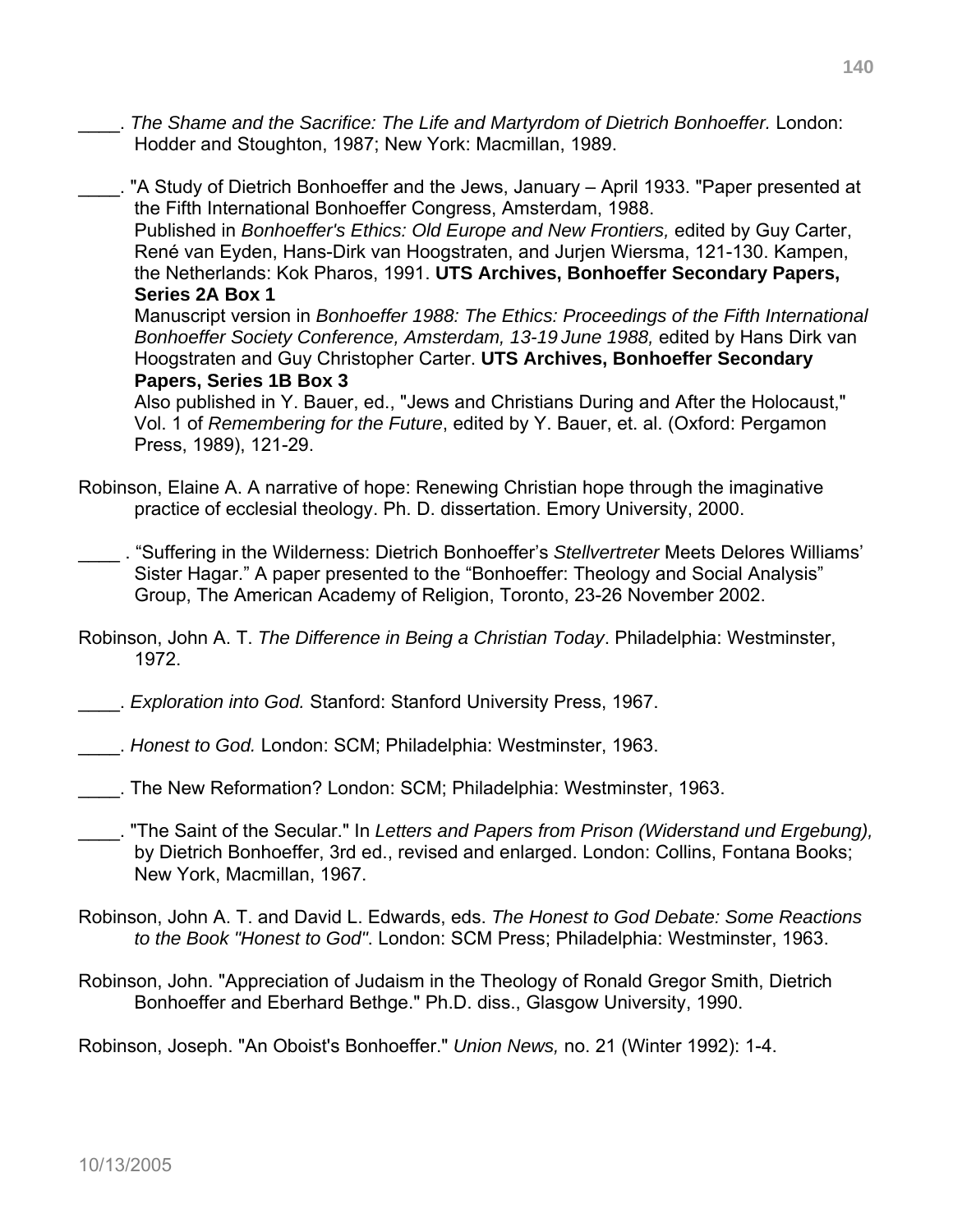- Robinson, Marilynne. "Dietrich Bonhoeffer: Watching with Christ in Gethsemane." In *The Death of Adam: Essays on Modern Thought,* 108-125. Boston: Houghton Mifflin, 1998. Also published in Susan Bergman, ed., *Martyrs: Contemporary Writers on Modern Lives of Faith* (San Francisco: Harper San Francisco, 1996), 155-168.
- Rochelle, Jay C. "Bonhoeffer and Biblical Interpretation: Reading Scripture in the Spirit." *Currents in Theology and Mission* 22, no. 2 (April 1995): 85-95.
- \_\_\_\_. "Gospel in a Secular World: Mystery and Relationship." In *Reflections on Bonhoeffer: Essays in Honor of F. Burton Nelson*, edited by Geffrey B. Kelly and C. John Weborg, 315-336. Chicago: Covenant Publications, 1999.
- \_\_\_\_. Introduction to *Spiritual Care (Seelsorge)*, by Dietrich Bonhoeffer, translated by Jay C. Rochelle, 7-29. Philadelphia: Fortress Press, 1985.
- Rosenau, Hartmut. "Bonhoeffer's Doctrine of Instructions (Mandate) as a Basic Model of an Earth-Bound Ethics." *Panorama: International Journal of Comparative Religious Education and Values* 6 (1994): 92-103.
- Rosenau, Ronald F. "Biographical Theology as a Resource for Adult Education in the Church." D.Min. thesis, Northern Baptist Theological Seminary, 1985.
- Rosenbaum, Stanley R. "Dietrich Bonhoeffer: A Jewish View." *Journal of Ecumenical Studies* 18, no. 2 (1981): 301-307. Also published in *Christian-Jewish Relations* 15, no. 3 (1982): 56- 63.
- Rother, Richard. "A Confirmation Class in Wedding." In *I Knew Dietrich Bonhoeffer*, edited by Wolf-Dieter Zimmermann and Ronald Gregor Smith, translated by Käthe Gregor Smith, 57-58. London: Collins, 1966; New York: Harper & Row, 1967.
- Rothfels, Hans. Editor's introduction to *I Loved This People: Testimonies of Responsibility,* by Dietrich Bonhoeffer, translated by Keith R. Crim. Richmond: John Knox Press; London: SPCK, 1965.
- Rothuizen, Gerard Theodore. "Arbeitsthesen zum Bonhoeffer-Kongress." Paper presented at the First International Bonhoeffer Congress, Düsseldorf-Kaiserwerth, 1971. **UTS Archives, Bonhoeffer Secondary Papers, Series 1B Box 1**
- \_\_\_\_. "Dietrich Bonhoeffer and John A. T. Robinson: Similarities and Differences." Paper presented at the Third International Bonhoeffer Congress, Oxford, 1980. With summary. **UTS Archives, Bonhoeffer Secondary Papers, Series 1B Box 2**
- \_\_\_\_. "Powers of God." In *Apologetics in Oxford: The Theology of Maurice F. Wiles*, translated by Vikas Sonak, 55-66. Kampen, The Netherlands: Kok Pharos, 1987.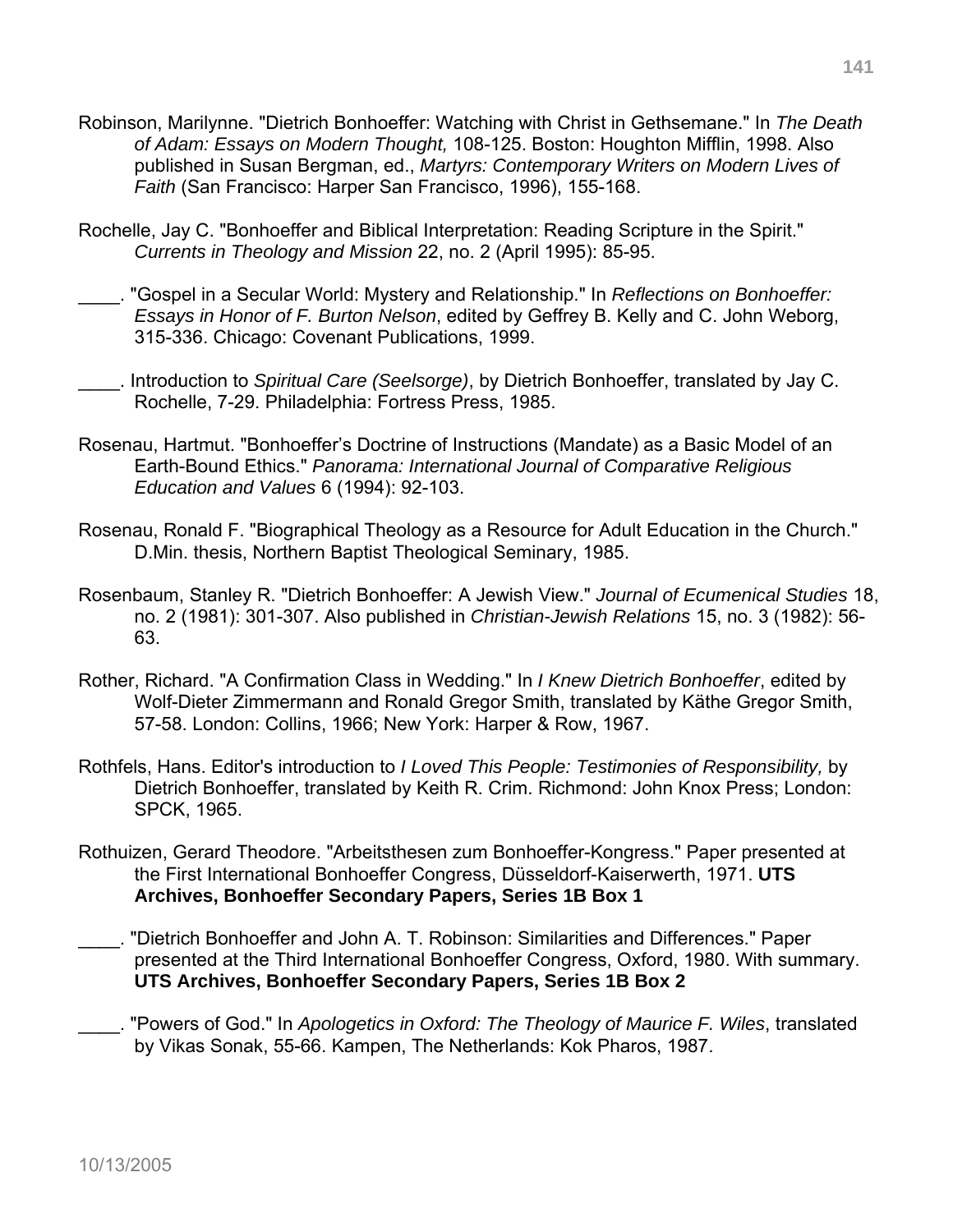- \_\_\_\_. "Who Am I? Bonhoeffer and Suicide." In *New Studies in Bonhoeffer's Ethics*, edited by William J. Peck, 167-185. Vol. 30 of Toronto Studies in Theology, Bonhoeffer Series, no. 3. Lewiston, New York & Queenston, Ontario: Edwin Mellen Press, 1987.
- Rott, Wilhelm. "Something Always Occurred to Him." In *I Knew Dietrich Bonhoeffer*, edited by Wolf-Dieter Zimmermann and Ronald Gregor Smith, translated by Käthe Gregor Smith, 130-137. London: Collins, 1966; New York: Harper & Row, 1967.
- Rouner, L. S. Reply to John A. Phillips. *Christianity and Crisis* 39 (14 April 1969): 104-5.
- Routley, Erik. *The Man for Others*. New York: Oxford University Press, 1964.
- Rowthorn, Jeffery. "What Would Bonhoeffer Have Said?" *The Tower* [Alumni/ae magazine, Union Theological Seminary, New York] 17, no. 2 (Spring 1971): 3, 12.
- Rubenstein, Richard. "Bonhoeffer, the Jews, and Judaism." Paper presented to the Bonhoeffer Group, American Academy of Religion Annual Meeting, Nashville, 2000.
- \_\_\_\_. "Was Dietrich Bonhoeffer a 'Righteous Gentile'?" *International Journal on World Peace* 17, no. 2 (June 2000): 33-46.
- Rudin, James A. "Dietrich Bonhoeffer, A Jewish Perspective." Paper presented at the Evangelische Akademie Nordelbien, Hamburg, Germany, 1987.
- Ruether, Rosemary. "Christian Ministry as Encounter." Chap. 10 in *The Church Against Itself*. New York: Herder, 1967.
- \_\_\_\_. "A Query to Daniel Sullivan: Bonhoeffer on Sexuality." *Continuum* 4, no. 3 (1966): 457-60.
- Rumscheidt, H. Martin. "Bonhoeffer for a New Generation in Germany." In "Recent Bonhoeffer Scholarship in Europe and America." *Religious Studies Review*, Vol. 23, no. 3 (July 1997): 224-35.
- \_\_\_\_. "'Friss, Vogel oder Stirb'. An Interpretation of Bonhoeffer's Gloss on Barth in Light of a Gestapo Memorandum on the Church and Public Life in Germany." Paper presented to the Bonhoeffer Group, American Academy of Religion, 1987. **UTS Archives, Bonhoeffer Secondary Papers, Series 1 ABox 2**
- \_\_\_\_. "The Letters of Dietrich Bonhoeffer and Maria von Wedemeyer: An Attempt to Understand Them." Paper presented at the Seventh International Bonhoeffer Congress, Capetown, South Africa, January 1996. **UTS Archives, Bonhoeffer Secondary Papers, Series 1B Box 5**
- \_\_\_\_. *Revelation and Theology: An Analysis of the Barth-Harnack Correspondence of 1923.* [See esp. footnote 187, pp. 209-12, on Bonhoeffer's "positivism of revelation" critique of Barth.] Cambridge: Cambridge University Press, 1972.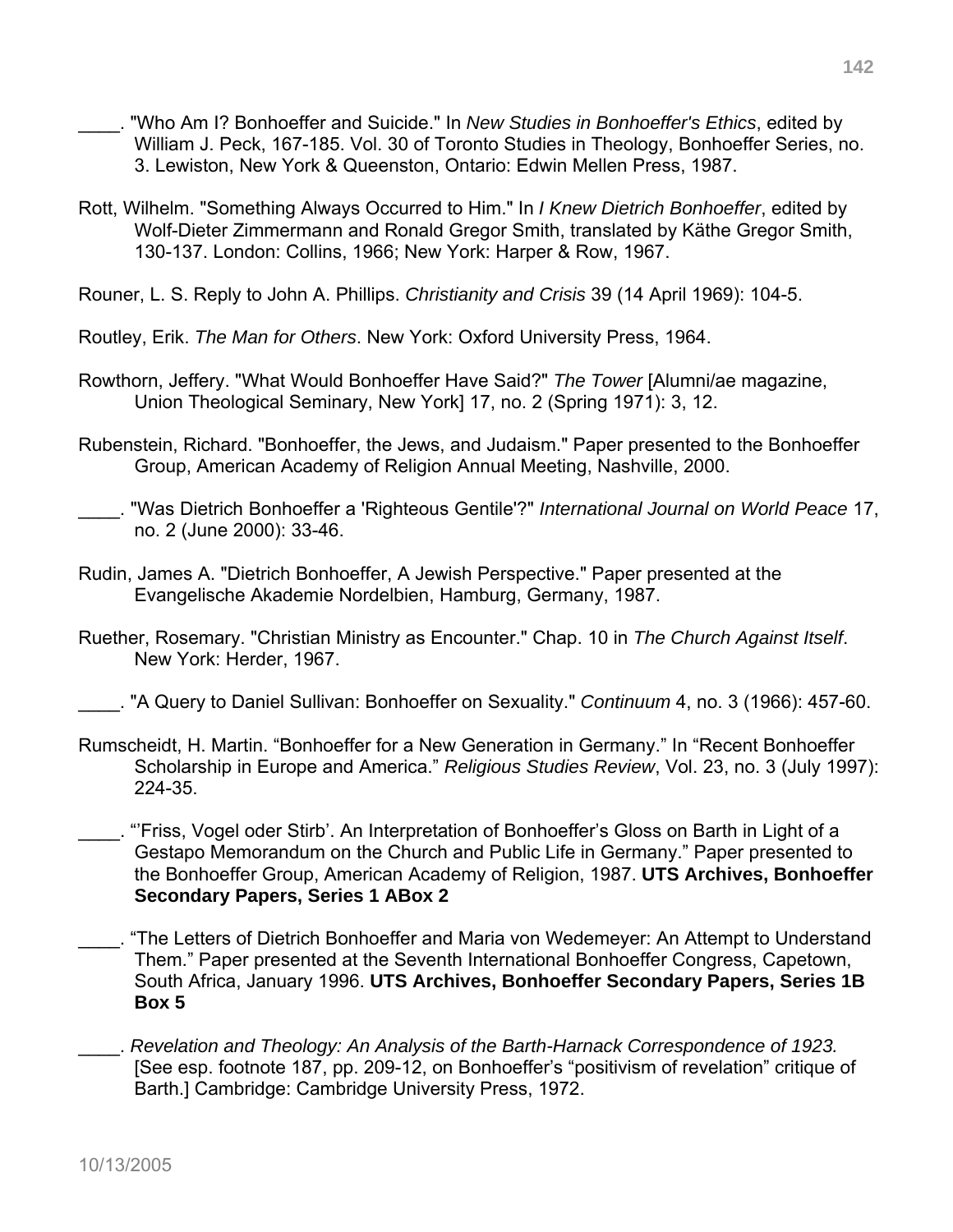- \_\_\_\_. "Translator's Preface" to Ernst Feil, *The Theology of Dietrich Bonhoeffer*. Philadelphia: Fortress Press, 1985.
- \_\_\_\_. "Two Voices from Prison: Boethius and Bonhoeffer." Paper presented to the Bonhoeffer Group, American Academy of Religion Annual Meeting, 1978. **UTS Archives, Bonhoeffer Secondary Papers, Series 1A Box 1**  Published as "Voices from Prison: Boethius and Bonhoeffer." *Studies in Religion/Sciences Religieuses* 10, no. 4 (1981): 463-71.

Runia, Klaas. "Bonhoeffer and His Political Stance." *Themelios* 8, no. 1 (1972): 3-9.

\_\_\_\_. "Dietrich Bonhoeffer: The Man and His Beliefs." *Eternity* 16 (December 1965): 11-14.

- Rupp, E. Gordon. *I Seek My Brethren: Bishop George Bell and the German Churches.* London: Epworth Press, 1975.
- Rüter, Martin and Ilse Tödt. "Editors' Afterword to the German Edition" of Bonhoeffer, *Creation and Fall: A Theological Exposition of Genesis 1-3 (Schöpfung und Fall)*, 147-73. Edited by John W. de Gruchy. Translated by Douglas Stephen Bax. Vol. 3, Dietrich Bonhoeffer Works. Minneapolis: Fortress Press, 1997.
- Ryan, Michael D. Christianity in Crisis, 1933-1937: Conversations with Franz Hildebrandt, Edinburgh, Scotland, June 2000. Photocopy. **UTS Archives, Bonhoeffer Secondary Papers, Series 2A Box 3**
- \_\_\_\_. "Vengeance for Versailles: How Hitler Co-opted the Churches." Mitchell, South Dakota.: Dakota Goose Publications, 2000. Manuscript. **UTS Archives, Bonhoeffer Secondary Papers, Series 2A Box 3**
- Salomon, Otto. "The Guest." In *I Knew Dietrich Bonhoeffer,* edited by Wolf-Dieter Zimmermann and Ronald Gregor Smith, translated by Käthe Gregor Smith, 170-72. London: Collins, 1966; New York: Harper & Row, 1967.
- Schäfer, Rolf. "Communion in Lutheran Ecclesiology." *LWF [Lutheran World Fellowship] Documentation* 42 (1997): 133-61.

Schalk, A. "A Second Look at a Modern Martyr." *U.S. Catholic and Jubilee* 37 (July 1972): 19-26.

- Scharffenorth, Ernst-Albert. "Bonhoeffer zur politischen Verantwortung der Kirche angesichts der 'Judenfrage.'" Paper presented at the Third International Bonhoeffer Congress, Oxford, 1980.
- \_\_\_\_. "Recent Research on Bonhoeffer and the German Church Struggle." Paper presented to the Bonhoeffer Group, American Academy of Religion Annual Meeting, 1990.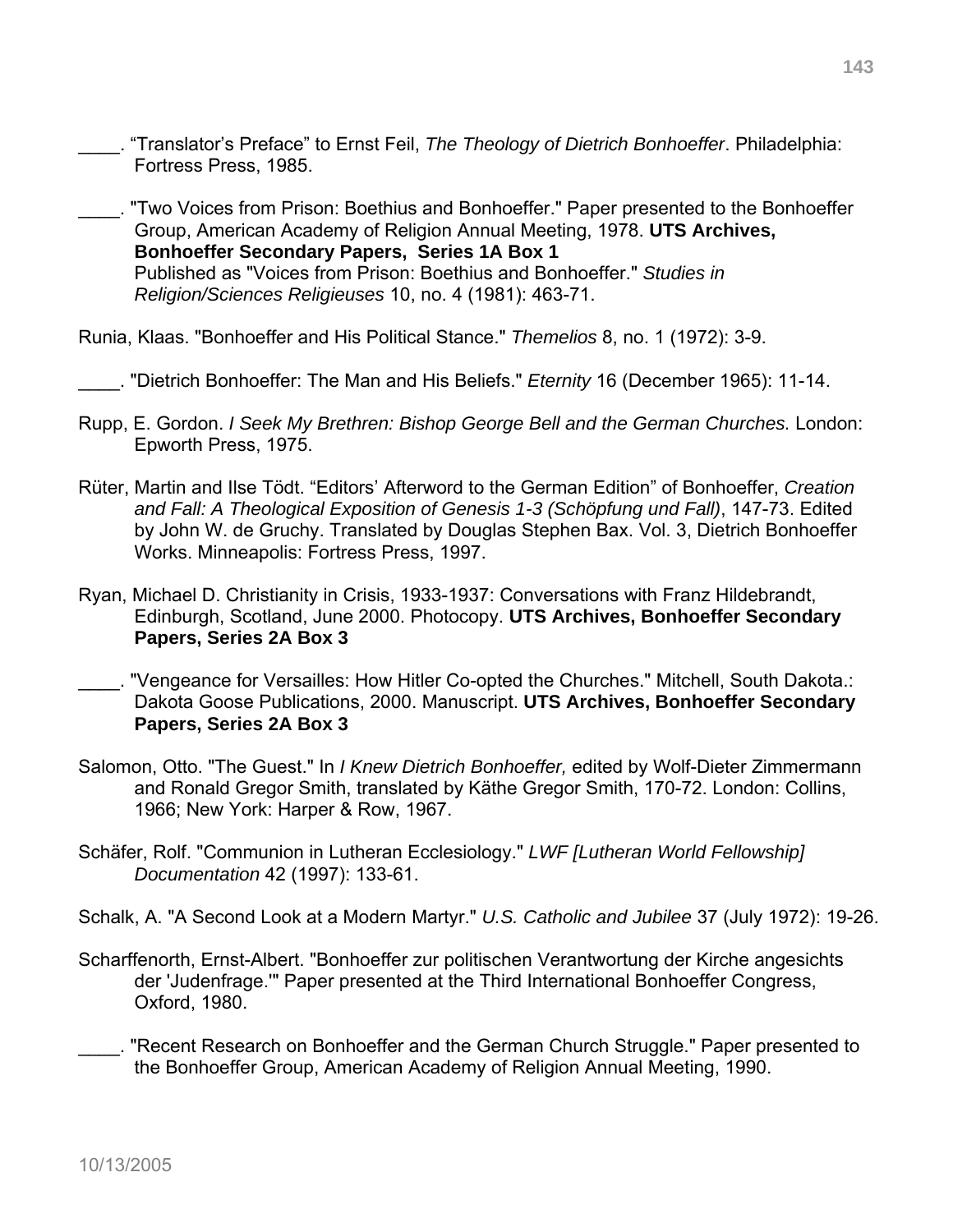- Scharlemann, Robert P. "Authenticity and Encounter: Bonhoeffer's Appropriation of Ontology." Paper presented at the Sixth International Bonhoeffer Congress, New York, 1992. Published in Wayne Whitson Floyd Jr. and Charles R. Marsh eds., *Theology and the Practice of Responsibility: Essays on Dietrich Bonhoeffer* (Valley Forge, Pa.: Trinity Press International, 1994), 253-65.
- Schild, Maurice. "Betrothed and in Prison: The Correspondence of Dietrich Bonhoeffer and Maria von Wedemeyer." *Colloquium: The Australian and New Zealand Theological Review* 27 (May 1995): 30-39. Also published in Lutheran Forum 29, no. 2 (1995): 38-42.
- \_\_\_\_. "Bonhoeffer, Berlin and Beyond: A Review Essay." *Lutheran Theological Journal* 26, no. 3 (1992), 175-78.

\_\_\_\_. "Sasse and Bonhoeffer. Churchmen on the Brink." In *Commemorating Dietrich Bonhoeffer: Pastor, Teacher, Theologian, Ethicist. Papers Presented at the DBI Annual Conference on April 8, 1995,* compiled by R. Annelie Brixius, 5-11. Adelaide, Australia: Dietrich Bonhoeffer International Institute for Bioethical Studies, 1995. **UTS Archives, Bonhoeffer Secondary Papers, Series 1D Box 1** Earlier version of the paper in *Lutheran Theological Journal* [Adelaide] 29.1 (May, 1995).

- Schillebeeckx, Edward C. and Johannes Baptist Metz, eds. *Martyrdom Today*. New York: Seabury Press, 1983.
- Schilling, S. Paul. "Worldly Christianity: An Appraisal." *Nexus* 26 [Alumni Magazine, Boston University School of Theology] , no. 2 (February 1966): 25-35.
- Schjorring, J. H. "The Ecumenical Repercussions of the German Church Struggle." In *Jews and Christians During and After the Holocaust,* Vol. 1 of Remembering For the Future, edited by Y. Bauer, et al., 130-40. Oxford: Pergamon Press, 1989.
- Schliesser, Christine. "Accepting Guilt for the Sake of Germany: An Analysis of Bonhoeffer's Concept of Accepting Guilt and Its Implications for Bonhoeffer's Political Resistance." Paper presented to the "Bonhoeffer: Theology and Social Analysis Group" Group, The American Academy of Religion, San Antonio, 20-23 November 2004.
- \_\_\_\_. "Everyone Who Acts Responsibly Becomes Guilty: The Concept of Accepting Guilt in Dietrich Bonhoeffer: Reconstruction and Critical Assessment" , PhD dissertation, Tübingen, 2004. **UTS Archives, Bonhoeffer Secondary Papers, Series 2B Box 4**
- Schlingensiepen, Ferdinand. "Madness and Play." Revised, translated version of a paper presented at the Fourth International Bonhoeffer Congress, Hirschluch bei Storkow, 1984. **UTS Archives, Bonhoeffer Secondary Papers, Series 1B Box 2**  With original, "Wahnsinn und Spiel -- Glaube und Tat bei D. Bonhoeffer und den spanischen Mystikern."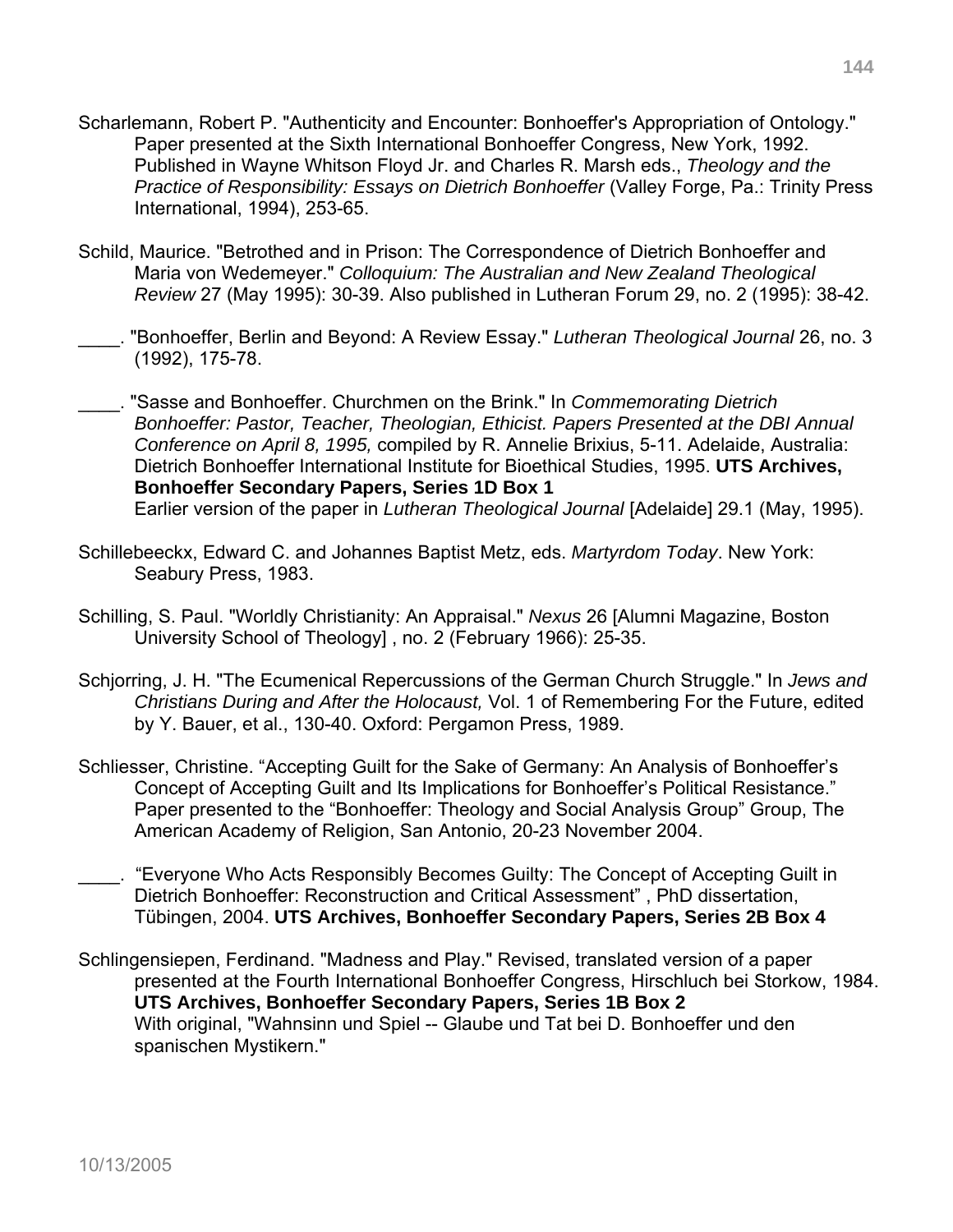- \_\_\_\_. "Praxis und Theorie des Politischen Engagements Der Kirche" , Paper presented at the First International Bonhoeffer Congress, Düsseldorf-Kaiserswerth, 1971. **UTS Archives, Bonhoeffer Secondary Papers, Series 1A Box 1**
- \_\_\_\_. "Der Tod des Lehrers." Paper presented at the Third International Bonhoeffer Congress, Oxford, 1980. **UTS Archives, Bonhoeffer Secondary Papers, Series 1B Box 2**
- Schloemann, Martin. "The Special Case for Confessing." In *The Debate on 'Status Confessionis': Studies in Christian Political Theology*, edited by Eckehart Lorenz, 47-94. Geneva: Lutheran World Federation, 1983.
- Schmidt, Hans. "The Cross of Reality?" In *World Come of Age*, edited by Ronald Gregor Smith, 215-55. Philadelphia: Fortress; London: Collins, 1967.
- Schmidt, Karl Theodore. "Bonhoeffer: Full-Length Illustration." Chap. 6 in *Rediscovering the Natural in Protestant Theology*. Minneapolis: Augsburg, 1962.
- Schneider, Edward D. "Bonhoeffer and a Secular Theology." *Lutheran Quarterly* 15, no. 2 (1963): 151-57.
- Schnelle, Heath M. "Dietrich Bonhoeffer's View of Christian Community: Yesterday and Today." M.Div. thesis, Emmanuel School of Religion, Johnson City, Tennessee, 1999.
- Schoelles, Patricia A. "Discipleship and Social Ethics: A Christian View of Social Ethics in the Light of the Work of Dietrich Bonhoeffer, Jürgen Moltmann and Johannes B. Metz." Ph.D. diss., Notre Dame, 1982.
- \_\_\_\_. "Discipleship and Social Ethics: Defining Boundaries for the Church of the Diaspora." Paper presented to the Bonhoeffer Group, American Academy of Religion Annual Meeting, 1990. **UTS Archives, Bonhoeffer Secondary Papers, Series 1A Box 2**  Published in *Annual of the Society of Christian Ethics* (1989): 187-205.
- \_\_\_\_. Response to "Bonhoeffer's Theory of Modernity and Gutierrez's Critique of Modern Theology," by Clifford J. Green. Paper presented to the Bonhoeffer Group, American Academy of Religion Annual Meeting, 1991.
- Schönherr, Albrecht. "Being Christian in the GDR: Bonhoeffer's Significance." *Church and Society* 85, no. 6 (July-August 1995): 58-77.
- \_\_\_\_. "Dietrich Bonhoeffer: The Message of a Life." Translated by Barbara Green. *The Christian Century* 102, no. 37 (1985): 1090-94.
- \_\_\_\_. "Dietrich Bonhoeffer and the Post-Religious Age." *Times* (London]), 11 April 1970, p. 10.
- \_\_\_\_. "The Single-heartedness of the Provoked." In *I Knew Dietrich Bonhoeffer*, edited by Wolf-Dieter Zimmermann and Ronald Gregor Smith, translated by Käthe Gregor Smith, 126- 129. London: Collins, 1966; New York: Harper & Row, 1967.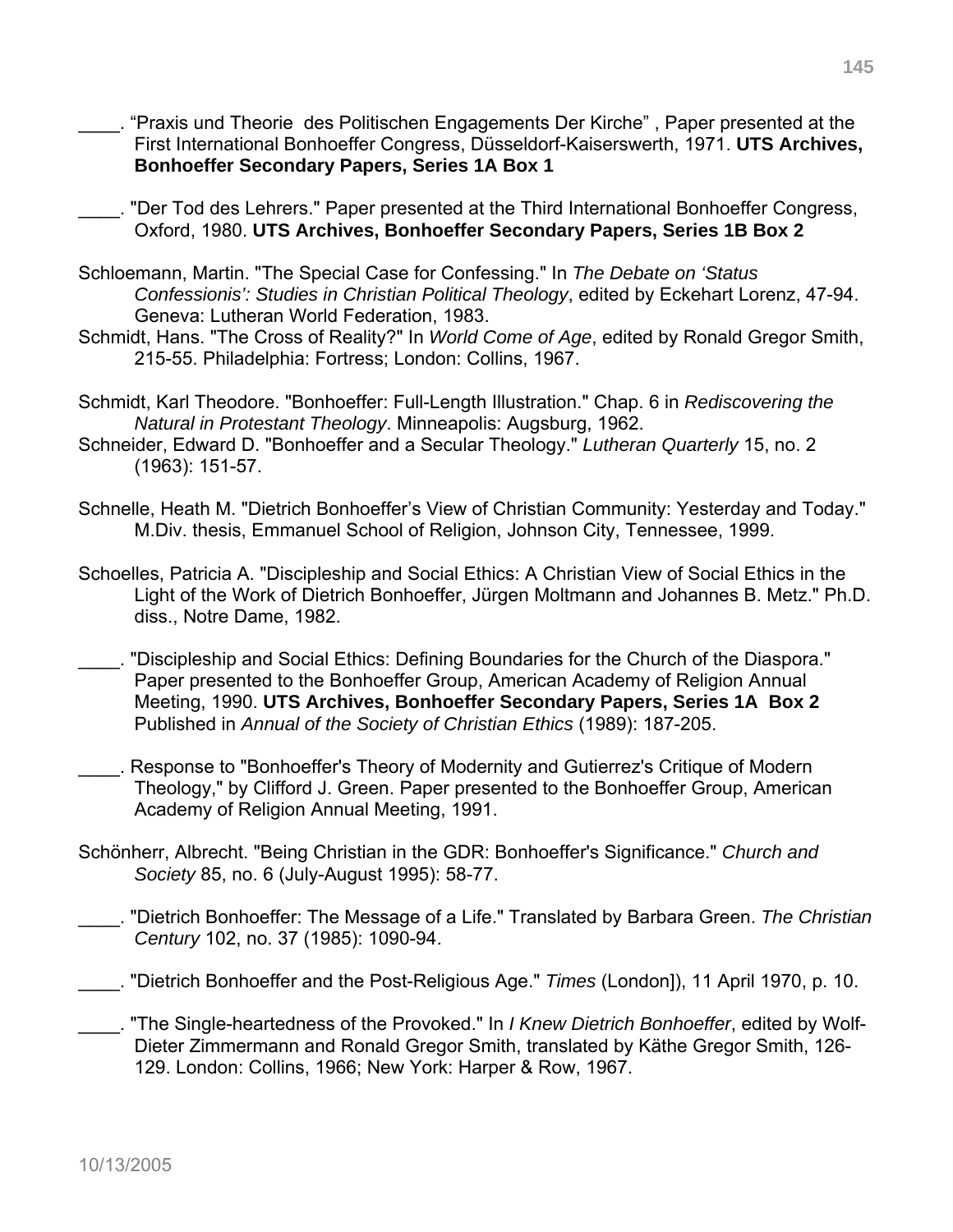- \_\_\_\_. "Votum bei der Feier des 70 Geburtstages von Dietrich Bonhoeffer" Address at the Second International Bonhoeffer Congress, Geneva, 1976 **UTS Archives, Bonhoeffer Secondary Papers, Series 1B Box 1**
- Schönherr, Albrecht and Barbara Green. "Dietrich Bonhoeffer: The Message of a Life." Paper presented at the conference "Bonhoeffer's Dilemma: The Ethics of Violence," Pennsylvania State University, 1999.
- Schönherr, Albrecht and Gerhard Müller. "Editors' Afterword to the German Edition" of Bonhoeffer, *Life Together*, 119-40. Vol. 5, Dietrich Bonhoeffer Works. Minneapolis: Fortress Press, 1996.
- \_\_\_\_. "Editor's Afterword to the German Edition" of Bonhoeffer, *The Prayerbook of the Bible: An Introduction to the Psalms*, 178-81. Vol. 5, Dietrich Bonhoeffer Works. Minneapolis: Fortress Press, 1996.
- Schrader, Wolfgang. "A Visit at Asparagus Time." In *I Knew Dietrich Bonhoeffer,* edited by Wolf-Dieter Zimmermann and Ronald Gregor Smith, translated by Käthe Gregor Smith, 149. London: Collins, 1966; New York: Harper & Row, 1967.
- Schreiner, G. "Bonhoeffer and Teilhard on 'A World Come of Age.'" *Christian Advocate* (June 13, 1968): 7-8.
- Schrey, H. H., ed. *Faith and Action: Basic Problems in Christian Ethics: A Selection of Contemporary Discussions.* Edinburgh: Oliver and Boyd, 1970.
- Schroeder, Steven H. "Ecclesiogenesis: Leonardo Boff and Dietrich Bonhoeffer on the Church," Calumet College of St. Joseph, Whiting, IN, 1988. **UTS Archives, Bonhoeffer Secondary Papers, Series 1C Box 1**
- \_\_\_\_. "The End of History and the Responsibility to 'Order' the World: Dietrich Bonhoeffer and the 'New World Order.'" Paper presented at the Sixth International Bonhoeffer Congress, New York, 1992. **UTS Archives, Bonhoeffer Secondary Papers, Series 1B Box 5**  Published in *Theology and the Practice of Responsibility: Essays on Dietrich Bonhoeffer,* edited by Wayne Whitson Floyd Jr. and Charles R. Marsh, 21-38. Valley Forge, Pa.: Trinity Press International, 1994.
- \_\_\_\_. "*Status Confessionis*, Limits of the Confessing Community, and the Church's Critical Role in Society." Paper presented to the Bonhoeffer Group, American Academy of Religion Annual Meeting, 1984. 52-page expanded version. **UTS Archives, Bonhoeffer Secondary Papers, Series 1A Box 2**
- \_\_\_\_. Der Film, "Bonhoeffer die letzte Stufe." January 2001.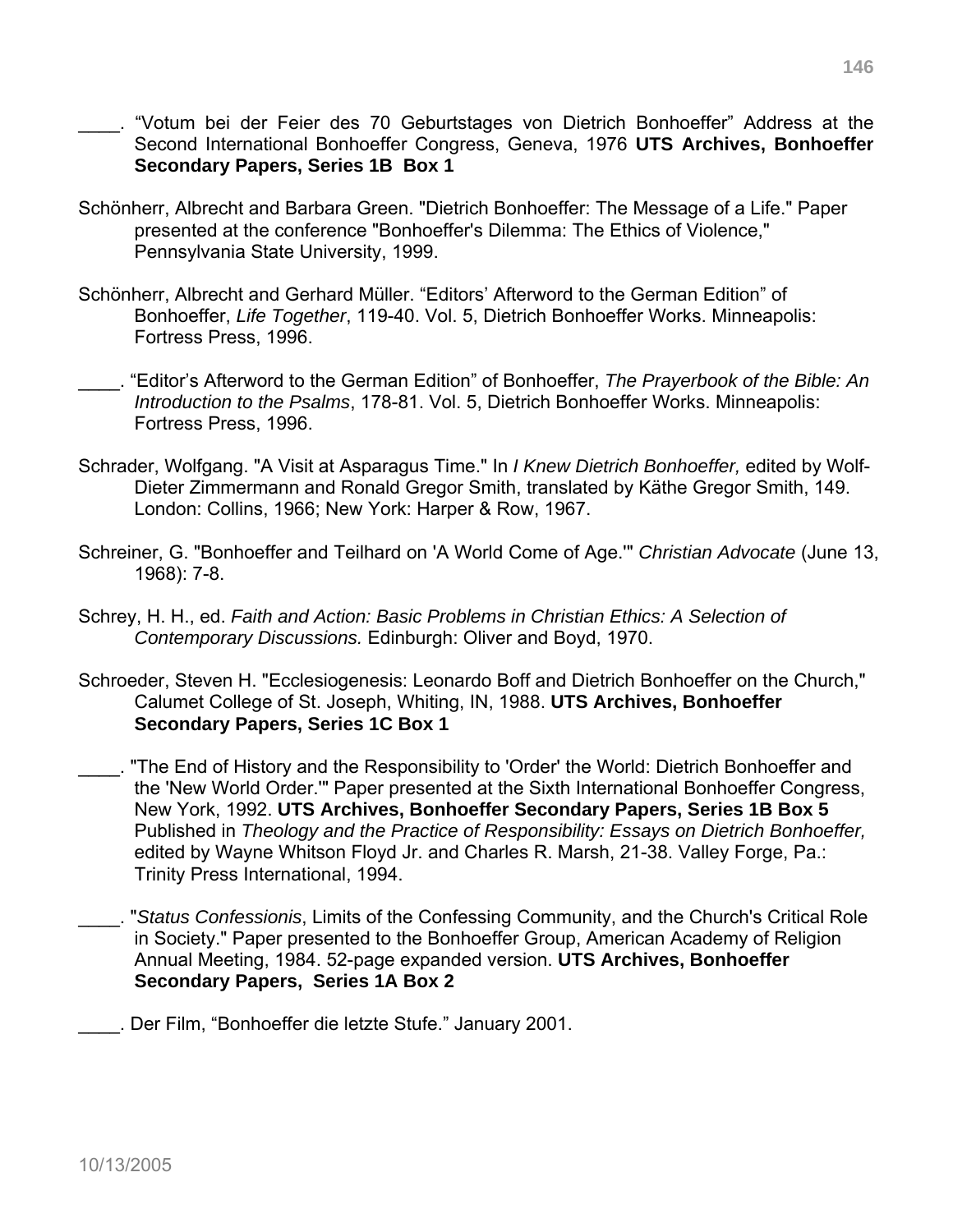- Schulz, Wilfried. "Filme über Dietrich Bonhoeffer: Englischsprachige Filme." Paper presented at the Eighth International Bonhoeffer Congress, Berlin, 2000. With computer disk. **UTS Archives, Bonhoeffer Secondary Papers, Series 1B Box 7.**
- \_\_\_\_. "Filme über Dietrich Bonhoeffer: Deutsche Filme." Paper presented at the Eighth International Bonhoeffer Congress, Berlin, 2000. With computer disk. **UTS Archives, Bonhoeffer Secondary Papers, Series 1B Box 7**
- \_\_\_\_. Letter to Clifford J. Green, Berlin-Brandenburg, 11 February 2001.
- Schwan, Gesina. "Die Aktualität christlicher Feiheit in den gesellschaftlichen Herausforderungen unserer Zeit." Paper presented at the Eighth International Bonhoeffer Congress, Berlin, Germany, 20-25 August 2000.
- Schwarz, Joachim. "Leiden und Lernen, Systemstheoretischer Versuch zu Bonhoeffers Leidenstheologie." Paper presented at the First International Bonhoeffer Congress, Düsseldorf-Kaiserwerth, 1971. **UTS Archives, Bonhoeffer Secondary Papers, Series 1B Box 1**
- Schwarzchild, Stephen S. "Bonhoeffer and the Jews." [Reply to "Beyond Bonhoeffer: The Future of Religionless Christianity," by Harvey Gallagher Cox.] *Commonweal* 83, no. 8 (1965): 227, 253-54.
- \_\_\_\_. "Survey of Current Theological Literature: 'Liberal Religion (Protestant).'" *Judaism* 9 (Autumn 1960): 336-71.
- Schweiker, William A. "Responsibility and the Integrity of Life in a World of Power." Paper presented to the Bonhoeffer Group, American Academy of Religion Annual Meeting, 1994. Published in *Power, Value, and Conviction: Theological Ethics in the Postmodern Age,* edited by William A. Schweiker. New York: Pilgrim Press, 1998.
- Scott, Clive. "Bonhoeffer in Bradford." In C*elebrating Critical Awareness: Bonhoeffer and Bradford 60 Years On: Conference Papers and Proceedings*, compiled by David J. Moore, 29-31. Bradford, England: Methodist Church, Touchstone Center, 1993. **UTS Archives, Bonhoeffer Secondary Papers, Series 1D Box 1**
- Scott, Jamie Sinclair. *Christians and Tyrants: The Prison Testimonies of Boethius, Thomas More, and Dietrich Bonhoeffer.* Vol. 19 of Toronto Studies in Religion, edited by Donald Wiebe. New York: Peter Lang Publishing, 1995.
- \_\_\_\_. "Dietrich Bonhoeffer, *Letters and Papers from Prison* and Paul Ricoeur's 'Hermeneutics of Testimony.'" In *Paul Ricoeur and Narrative: Context and Contestation*, edited by Morny Joy. Calgary: University of Calgary Press, 1997.
- \_\_\_\_. "*Ex Captivitate Lux*: The Literary and Philosophical Dialectics of Testimony: Boethius, More, Bonhoeffer." Ph.D. diss., University of Chicago, Divinity School, 1990.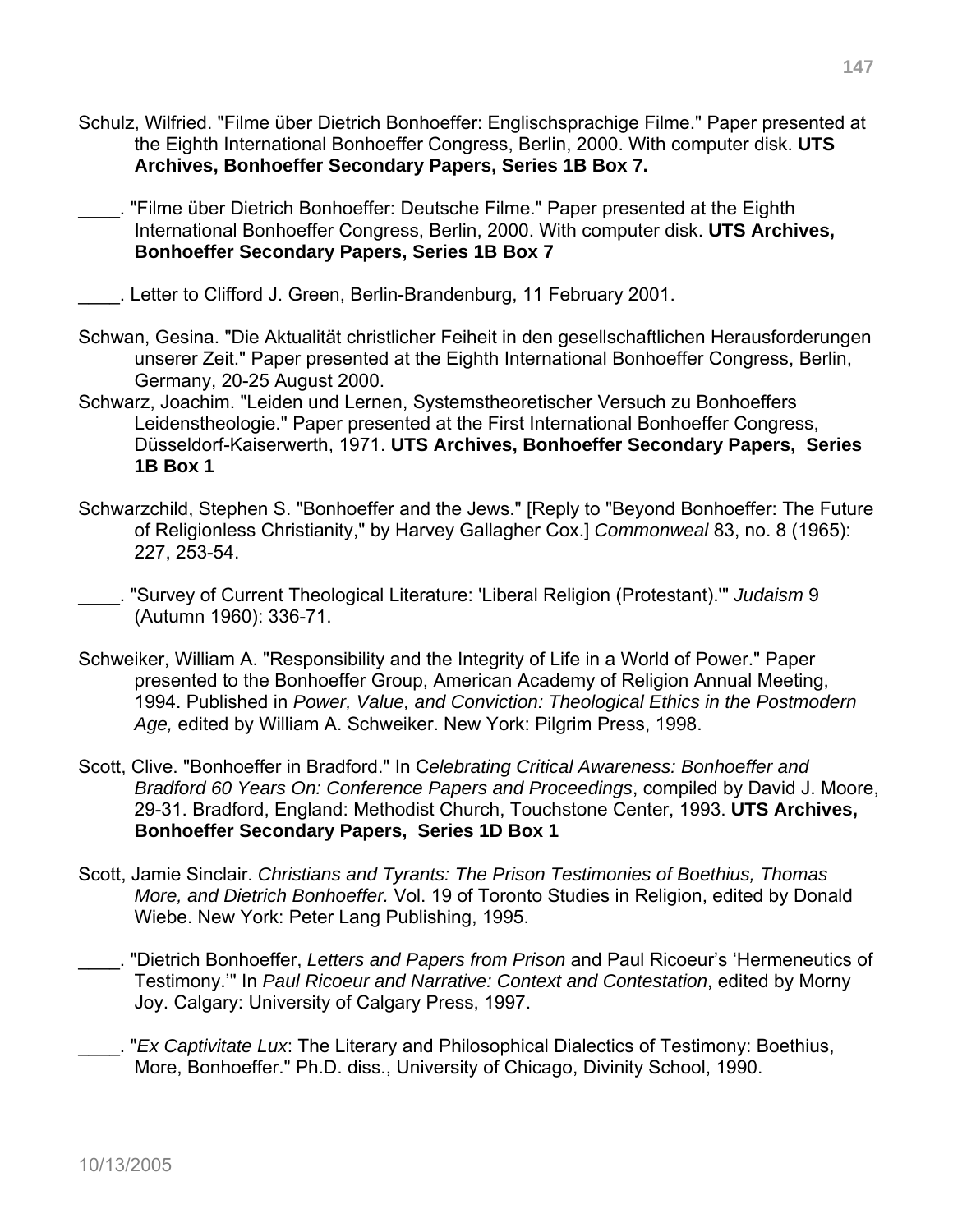- \_\_\_\_. "'From the Spirit's Choice and Free Desire': Friendship as a Theology in Dietrich Bonhoeffer's *Letters and Papers from Prison*." *Studies in Religion/ Sciences Religieuses*  22, no. 1 (1993): 49-62.
- \_\_\_\_. "Prison in Writing and Writing in Prison: Ruth First's 117 Days, Dietrich Bonhoeffer's *Letters and Papers from Prison*, and the Ambiguities of Resistance." Paper presented at the Seventh International Bonhoeffer Congress, Capetown, 1996. **UTS Archives, Bonhoeffer Secondary Papers, Series 1B Box 5**
- Scott, Peter. "Christ, Nature, Sociality: Dietrich Bonhoeffer for an Ecological Age." *Scottish Journal of Theology* 53, no. 4 (2000): 413-30.
- Scott, William A. "Dietrich Bonhoeffer." Chap. 9 in *Historical Protestantism: An Historical Introduction to Protestant Theology,* 146-72. Englewood Cliffs, N.J.: Prentice Hall, 1971.
- Searle, Hugh. "Bonhoeffer: The Man and His Struggles." In *Dietrich Bonhoeffer: Man of Faith and Man of Our Times.* See Worcester Cathedral, 1995.
- \_\_\_\_. "Towards a Non-Religious Interpretation of Christian Mission in a New World." Paper presented at the Sixth International Bonhoeffer Congress, New York, 1992. **UTS Archives, Bonhoeffer Secondary Papers, Series 1B Box 5**
- Second International Bonhoeffer Congress, Geneva, Switzerland, 3-7 February 1976. "Werk und Wirkung Dietrich Bonhoeffers." Official conference papers and correspondence. **UTS Archives, Bonhoeffer Secondary Papers, Series 1B Box 1**
- Second International Bonhoeffer Congress. "Discussion of speech by Dr. Julio de Santa Ane." Geneva, 1976. **UTS Archives, Bonhoeffer Secondary Papers, Series 1B Box 1**
- \_\_\_\_. "Discussion of von Weizsäcker." Geneva, 1976. **UTS Archives, Bonhoeffer Secondary Papers, Series 1B Box1**
- \_\_\_\_. "Diskussion in der Gruppe: 'Glauben in einer religionslosen Welt. Muß man zwischen Barth und Bonhoeffer wählen?'" Grruppen-Referat: Heinz Edvard Tödt, Geneva, 1976. **UTS Archives, Bonhoeffer Secondary Papers, Series 1B Box1**
- \_\_\_\_. "Diskussion des Vortrags von Smolik, Teil II." Geneva, 1976. **UTS Archives, Bonhoeffer Secondary Papers, Series 1B Box1**
- Selby, Peter. "Christianity in a World Come of Age." In A *Cambridge Companion to Dietrich Bonhoeffer,* edited by John W. de Gruchy, 226-245. Cambridge: Cambridge University Press, 1999.
- \_\_\_\_. *Grace and Mortgage*. London: Darton, Longman and Todd, 1997.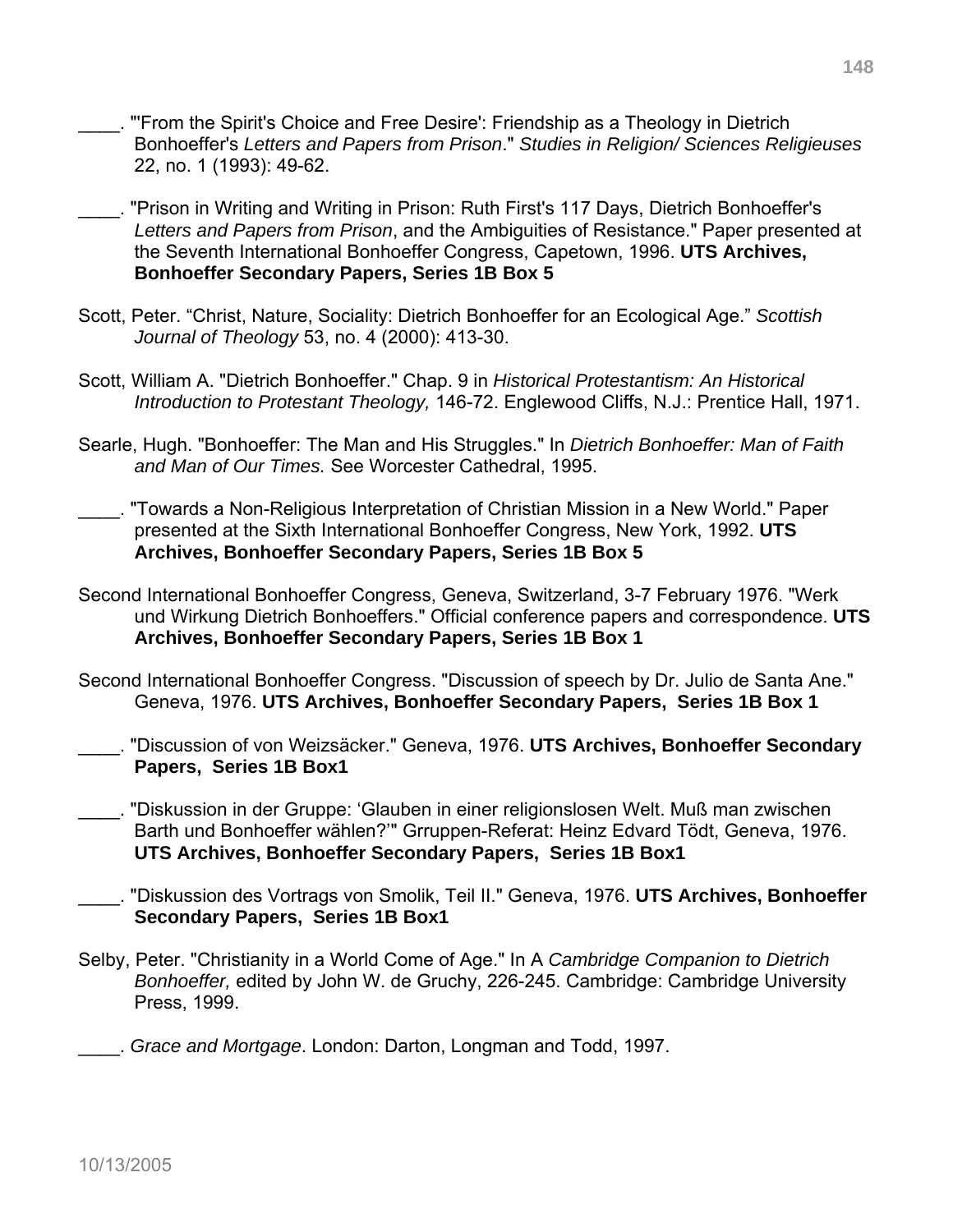- \_\_\_\_. "Liberating God--Private Care and Public Struggle." Paper presented at Bristol Baptist College, March 1989.
- "Who is Jesus Christ, for Us, Today?" Paper presented at the Seventh International Bonhoeffer Congress, Capetown, 1996. Published in *Bonhoeffer for a New Day: Theology in a Time of Transition,* edited by John W. de Gruchy, 20-38. Grand Rapids, Mich.: William B. Eerdmans, 1997.
- Self, Norman Douglas. "A Model for the Contemporary Church Using the Life and Theology of Dietrich Bonhoeffer as Starting Point." D.Rel. thesis, Southern California School of Theology, 1966.

Sellers, James. *Theological Ethics.* New York: Macmillan, 1966.

Sensel, Charles Werner. "Friendship as Discipleship in the Selected Letters of John Wesley and Dietrich Bonhoeffer." Paper presented at the Seventh International Bonhoeffer Congress, Capetown, South Africa, January 1996. **UTS Archives, Bonhoeffer Secondary Papers, Series 1B Box 5** 

 Published as "Friendship as Discipleship in Selected Letters of John Wesley (1703-1791) and Dietrich Bonhoeffer (1906-1945)." *McKendree Pastoral Review* 13 (4 July 1996).

. "A Periscope for Bonhoeffer's Theology." Paper presented to the Bonhoeffer Group, American Academy of Religion Annual Meeting, 1979. **UTS Archives, Bonhoeffer Secondary Papers, Series 1A Box 1**  Published in *Reflections on Bonhoeffer: Essays in Honor of F. Burton Nelson,* edited by Geffrey B. Kelly and C. John Weborg, 337-46. Chicago: Covenant Publications, 1999.

\_\_\_\_. "Who are Wesley and Bonhoeffer Beyond 1984?" Paper presented at the Fifth International Bonhoeffer Congress, Amsterdam, 1988. **UTS Archives, Bonhoeffer Secondary Papers, Series 1B Box 4** 

In *Bonhoeffer 1988: The Ethics: Proceedings of the Fifth International Bonhoeffer Society Conference, Amsterdam, 13-19 June 1988,* edited by Hans Dirk van Hoogstraten and Guy Christopher Carter. Manuscript.

Published in *McKendree Pastoral Review* 7, no. 1 (1990): 43-50.

Sergeant, Joseph Mervyn. "Dietrich Bonhoeffer." B.D. thesis, McMaster University, 1962.

Seventh International Bonhoeffer Congress, Capetown, South Africa, 7-12 January 1996. "Are We Still of Any Use? Bonhoeffer for a New Day." Conference program, list of participants, correspondence, miscellaneous papers. **UTS Archives, Bonhoeffer Secondary Papers, Series 1B Box 5** 

Shaffer, G. "The Transition of Dietrich Bonhoeffer." *Lutheran Forum* 3 (September 1969): 8-11.

Shanks, Andrew. "Bonhoeffer's Response to Nietzsche." *Studies in Christian Ethics* 10, no. 2 (1997): 79-85. **UTS Archives, Bonhoeffer Secondary Papers, Series 2A Box 3**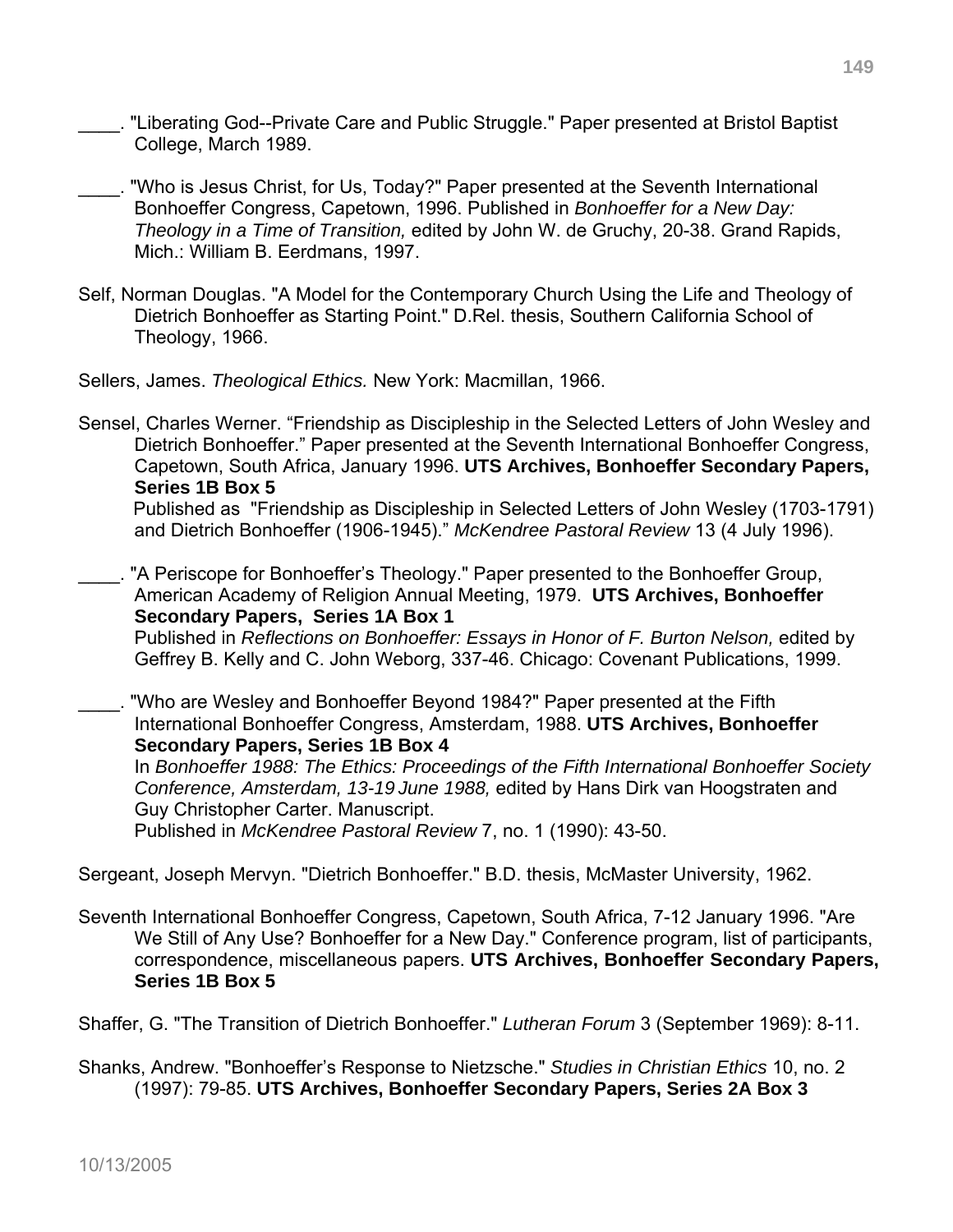- Shaull, M. Richard. "The God-Man Relationship in the Modern World According to Bonhoeffer's Letters." *Dimension* [Princeton Theological Seminary] 1, no. 1 (1964): 3-9.
- Shaw, Don. *The Conspirator.* Derby Playhouse, Derby, England, 1981.

Shepherd, Jack. *Assessing Dietrich Bonhoeffer's Concept of Reality.*

- Sherman, Franklin. "Act and Being." In *The Place of Bonhoeffer: Possibilities in His Thought,*  edited and with an introduction by Martin E. Marty, 83-111. New York: Association Press, 1962; London: SCM, 1963; Westport, Conn: Greenwood Press, 1982.
- \_\_\_\_. "Bonhoeffer, Dietrich." In *Encyclopedia Britannica*, 15th edition, vol. 3, 30-31. Chicago: Encyclopaedia Britannica, Inc., 1974.
- \_\_\_\_. "Death of a Modern Martyr: The Witness of Dietrich Bonhoeffer." *Expository Times* 76 (April 1965): 204-7.
- \_\_\_\_. "Dietrich Bonhoeffer." In *A Handbook of Christian Theologians,* edited by Dean G. Peerman and Martin E. Marty, 164-84. Cleveland: World Publishing Co., 1965.
- \_\_\_\_. "Interpreting Bonhoeffer in Japan and Korea." *Dialog: A Journal of Theology* 15, no. 2 (1976): 144-46.
- \_\_\_\_. "The Problem of a 'Trinitarian' Social Ethic: A Study in the Theological Foundations of Christian Social Ethics, With Special Reference to Werner Elert and Dietrich Bonhoeffer." Ph.D. diss., The University of Chicago, 1961.
- \_\_\_\_. "Temple and Bonhoeffer: Exemplars of Social Responsibility." *Lutheran Theological Seminary Bulletin* 35, no. 4 (1965): 19-27.
- \_\_\_\_. "The Vital Center: Toward a Chalcedonian Social Ethic." In *The Scope of Grace: Essays on Nature and Grace in Honor of Joseph Sittler*, edited by Philip J. Hefner, 231-56. Philadelphia: Fortress Press, 1964.
- Shiner, Larry. "Toward a Theology of Secularization." *Journal of Religion* 45, no. 4 (1965): 279- 95.
- Shinn, Roger L. "Bonhoeffer, Dietrich." In *The Encyclopedia Americana*, vol. 4, 208. New York: Americana Corporation, 1968.
- \_\_\_\_. "Dietrich Bonhoeffer: 1906-1945." *Christianity and Crisis* 25 (19 April 1965): 75.
- \_\_\_\_. "The Impact of Dietrich Bonhoeffer," "The Worldly Faith of Bonhoeffer" and "Is Man a Religious Being?" In *Man: The New Humanism*, 39-41, 52-55, 57-58, 138-42. Vol. 6 of New Directions in Theology Today. Philadelphia: Westminster Press, 1968.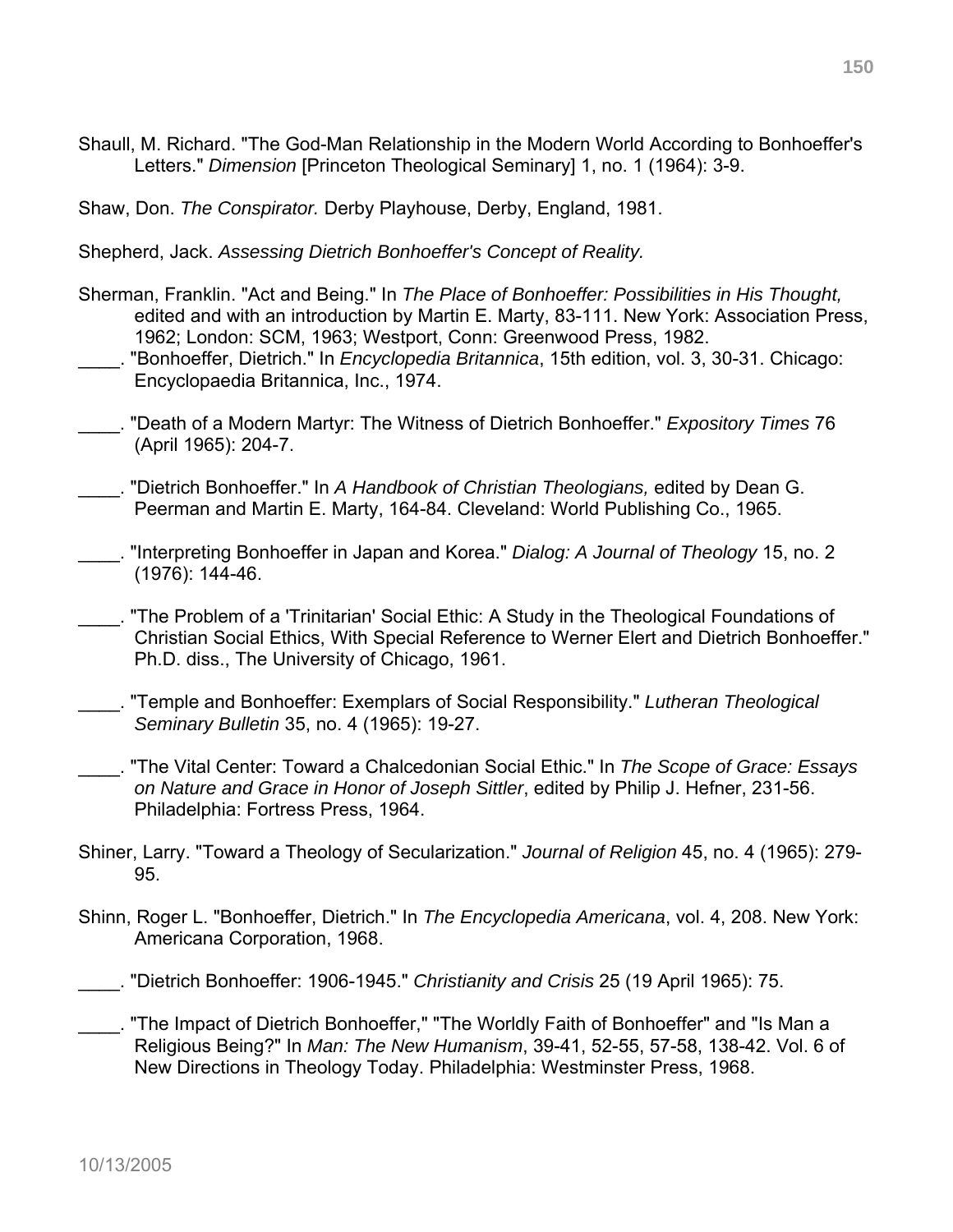- \_\_\_\_. "Lover's Quarrel of the Church with the World." In *Crisis in the Church: Essays in Honor of Truman B. Douglass*, edited by Everett C. Parker, 15-27. Philadelphia: Pilgrim Press, 1968.
- \_\_\_\_. "The Story of One Who Died." Chap. 6 of *Beyond This Darkness: What the Events of Our Time Have Meant to Christians Who Face the Future,* 77-78. New York: Association Press, 1946.

Shriver, Donald W., "Bonhoeffer Remembered." *Union News* 2 (September 1984): 2-3.

\_\_\_\_. "Death Be Not Total: In Memory of James F. Hopewell and Myron B. Bloy," *Religion and Intellectual Life* 2, no. 3 (Spring 1985): 70-78.

\_\_\_\_. "Faith, Politics and Secular Society: The Legacy of Bonhoeffer." Paper presented at the Third International Bonhoeffer Congress, Oxford, 1980. With abstract. **UTS Archives, Bonhoeffer Secondary Papers, Series 1B Box 2**  Published as "Christian Faith and the American Experience: Our Legacy from Dietrich Bonhoeffer" in *Word and World* 1 (Summer 1981): 239-51.

Shriver, Mark K. "A Slap on the Back of the Neck." *America* 170.12 (April, 1994).

- Siegert, Toni. "Das Konzentrationslager Flossenbürg Gegründet für Sogenannte Asoziale und Kriminelle." In *Bayern in der NS-Zeit: Herrschaft und Gesellschaft im Konflikt (Bavaria During the National Socialist Period: Government and Society in Conflict),* edited by Martin Broszat and Elke Frölich. München: R. Oldenbourg Verlag GmbH, 1979. With English translation, "Concentration Camp Flossenbürg Founded for so-called A-Socials and Criminals," by Anna M. Shantz, 1982.
- Siemon-Netto, Uwe. *The Acquittal of God: A Theology for Vietnam Veterans.* New York: Pilgrim Press, 1990.

\_\_\_\_. "Luther Vilified—Luther Justified." *Lutheran Forum* 27, no. 3 (1993): 42-49.

Simcox, Carol E. "Around and About with the Editor." *One World* 4 (March 1975): 22.

- Simeone, P. A. "Dietrich Bonhoeffer and the Church: A Systematic Analysis of his Ecclesiology." Ph.D. diss., Strasbourg, 1969.
- Simpson, Gary V. "What is the Church's Response to Structural Unemployment in New York City?" Paper delivered at the University of Greifswald, Bonhoeffer Exchange Program, May 1997. **UTS Archives, Bonhoeffer Secondary Papers, Series 1C Box 1**
- Sixth International Bonhoeffer Congress, Union Theological Seminary, New York, 15-21 August 1992. "Bonhoeffer's Theological Interpretation of Modernity." Conference program, list of participants, "Altar Tryptikon für Bonhoeffer" program, miscellaneous papers. **UTS Archives, Bonhoeffer Secondary Papers, Series 1B Box 4**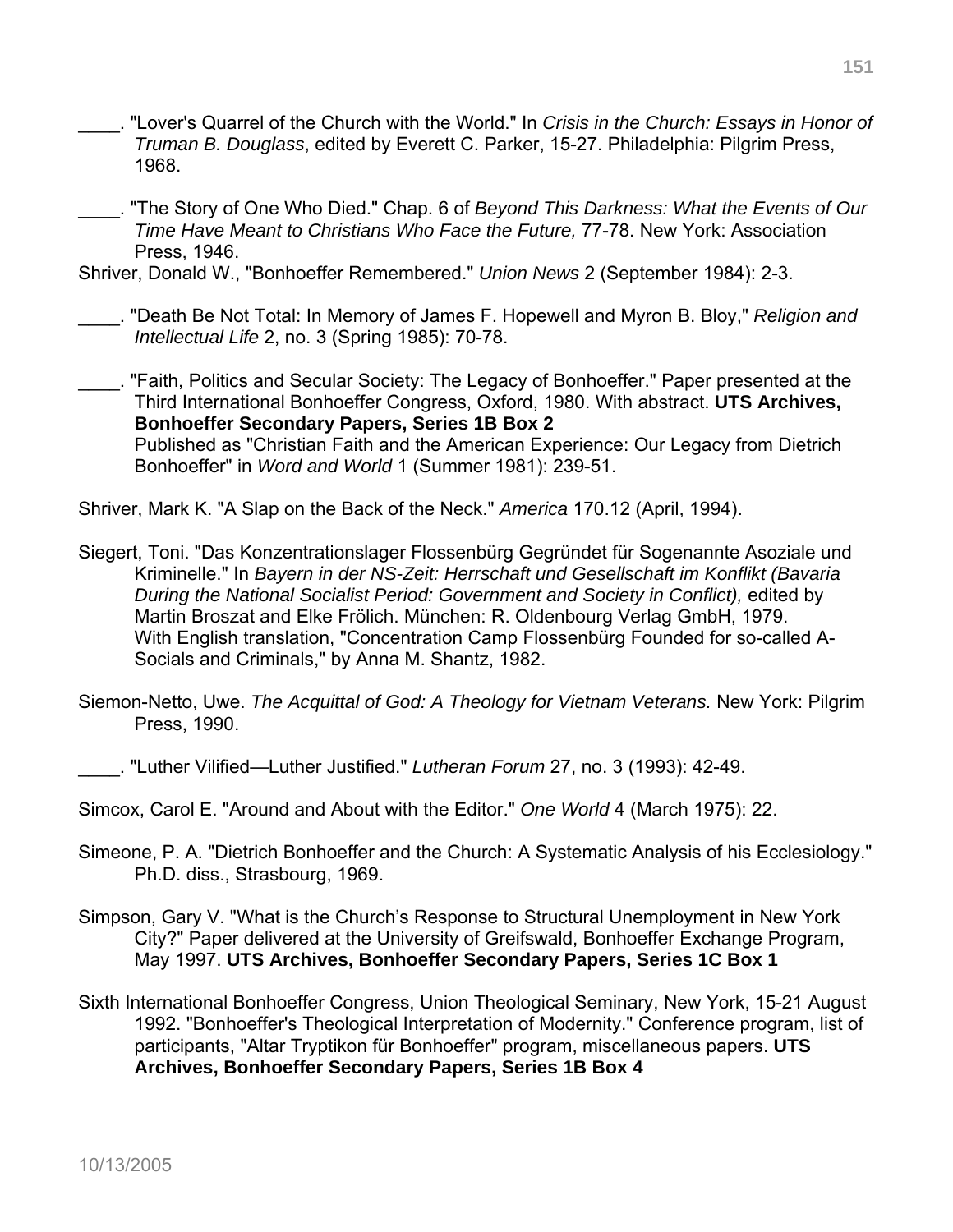- Slane, Craig. *Bonhoeffer as Martyr. Social Responsibility and Modern Christian Commitment.*  Grand Rapids: Brazos Press, 2004.
- \_\_\_\_. "Bonhoeffer Bibliography Update." *Newsletter, International Bonhoeffer Society, English Language Section,* No. 75 (February 2001), No. 78 (February 2002), No. 81 (Spring, 2003)
- \_\_\_\_. "Dietrich Bonhoeffer in Martyrological Perspective: An Exercise in Theological-Moral Reflection." Ph.D. diss., Lutheran School of Theology at Chicago, 1999.
- Slane, Craig J. and Clifford J. Green, "Bonhoeffer Bibliography Update." *Newsletter, International Bonhoeffer Society, English Language Section,* No. 72 (February 2000).
- Smit, D. J. "Dietrich Bonhoeffer and 'The Other'." *Journal of Theology for Southern Africa* (1995): 3-16.
- Smith, Harry Edmund. "The Concept of Secularization in the Thought of Friedrich Gogarten and Dietrich Bonhoeffer and its Implications for American Higher Education." Ph.D. diss., Drew University, 1966.
- \_\_\_\_. "Secularization in the Thought of Dietrich Bonhoeffer." In *Secularization and the University,* 44-66. Richmond, Va.: John Knox, 1968.
- Smith, Lacey Baldwin. "Dietrich Bonhoeffer and German Efforts to Assassinate Hitler." In his *Fools, Martyrs, Traitors. The Story of Martyrdom in the Western World*, 316-37. New York: Alfred A. Knopf, 1977.
- \_\_\_\_. *Fools, Martyrs, Traitors: The Story of Martyrdom in the Western World.* New York: Knopf, 1997.
- Smith, Richard Butler. "The Concept of Church in the Theology of Dietrich Bonhoeffer." Ph.D. diss., New Orleans Baptist Theological Seminary, 1968.
- Smith, Robert O. "Reclaiming Bonhoeffer After Auschwitz." *Dialog: A Journal of Theology 43*, no. 3 (2004): 205-220.
- \_\_\_\_. "Response to Dahill on Bonhoeffer." *Dialog: A Journal of Theology* 43, no. 4 (2004): 355- 356.
- Smith, Ronald Gregor. "Bonhoeffer, Dietrich." In *Dictionary of Christian Ethics,* edited by John Macquarrie, 33-34. Philadelphia: Westminster, 1967.
- \_\_\_\_. "Introduction" to *World Come of Age*, edited by Ronald Gregor Smith, 9-21. Philadelphia: Fortress; London: Collins, 1967.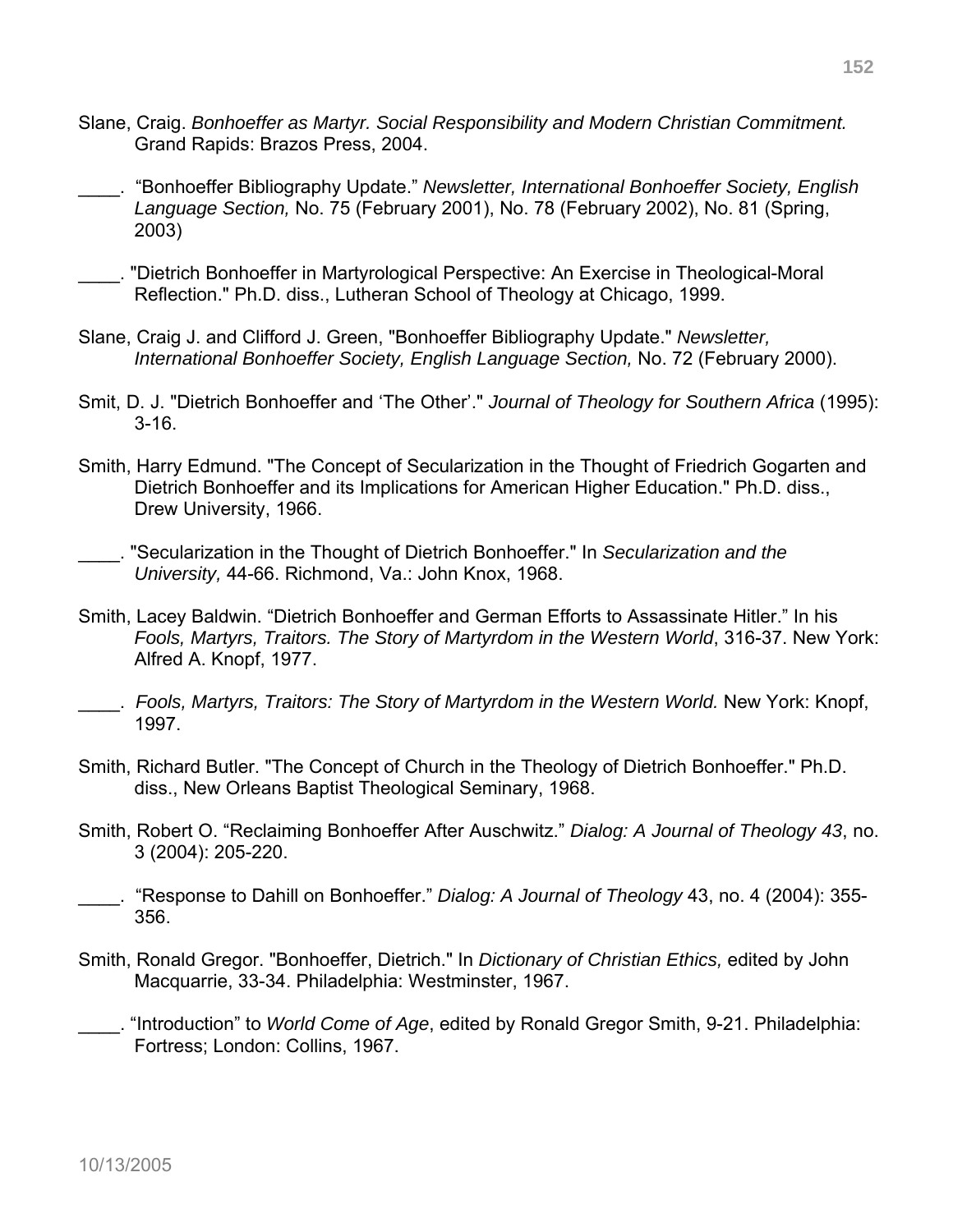- \_\_\_\_. *The New Man: Christianity and Man's Coming of Age*. New York: Harper and Brothers, 1956.
- \_\_\_\_. "Post Renaissance Man." Chap. 2 of *Conflicting Images of Man*, edited by William Nicholls. New York: Seabury, 1968.
- \_\_\_\_. "Preface" and "Introduction" to *I Knew Dietrich Bonhoeffer,* edited by Wolf-Dieter Zimmermann and Ronald Gregor Smith, translated by Käthe Gregor Smith, 5-6, 13-15. London: Collins, 1966; New York: Harper & Row, 1967.
- \_\_\_\_, ed. and trans. *Sanctorum Communio: A Dogmatic Inquiry Into the Sociology of the Church*, by Dietrich Bonhoeffer, 14. London: Collins, 1963. With translator's note. Also published in *The Communion of Saints: a Dogmatic Inquiry into the Sociology of the Church*, by Dietrich Bonhoeffer (New York: Harper & Row, 1963).
- \_\_\_\_. *Secular Christianity*. New York: Harper and Row, 1967.
- \_\_\_\_. "A Theological Perspective of the Secular." *The Christian Scholar* 43, no. 1 (March 1960): 21-22.
- \_\_\_\_. "This Worldly Transcendence." In *The Free Man: Studies in Christian Anthropology,* 97- 111. London: Collins, 1969.
- \_\_\_\_, ed. *World Come of Age.* Philadelphia: Fortress; London: Collins, 1967.
- Smith, Ronald Gregor and Wolf-Dieter Zimmerman, eds. *I Knew Dietrich Bonhoeffer*. Translated by Käthe Gregor Smith. London: Collins, 1966; New York: Harper & Row, 1967.
- Smith, William Oliver. "Christ and Ethics in Dietrich Bonhoeffer." Th.D. diss., Pacific School of Religion, 1968.
- Smolik, Josef. "The Church without Privileges." Paper presented at the Second International Bonhoeffer Congress, Geneva, 1976. Published in *The Ecumenical Review* 28, no. 2 (April 1976): 174-187. **UTS Archives, Bonhoeffer Secondary Papers, Series 1B Box 1**
- \_\_\_\_. "Religionless Interpretation: Dietrich Bonhoeffer." In *The Fourth Man and the Gospel.*  World Student Christian Federation Book 1, no. 2 (1971): 37-45.
- Snydal, James. *Do Not Surrender: The Faith and Life of Pastor Dietrich Bonhoeffer.* [Poetry.] Lightening Source, 2001. With a letter to Claire McCurdy, Bainbridge Island, Wash., 27 November, 2000.**UTS Archives, Bonhoeffer Secondary Papers, Series 3 Box 2.** [Selections published in *Kneel and Pray.* Ontario: The Plowman, 2001.] Manuscript for *Do Not Surrender: The Faith and Life of Pastor Dietrich Bonhoeffer. Do*  **UTS Archives, Bonhoeffer Secondary Papers, Series 3 Box 2**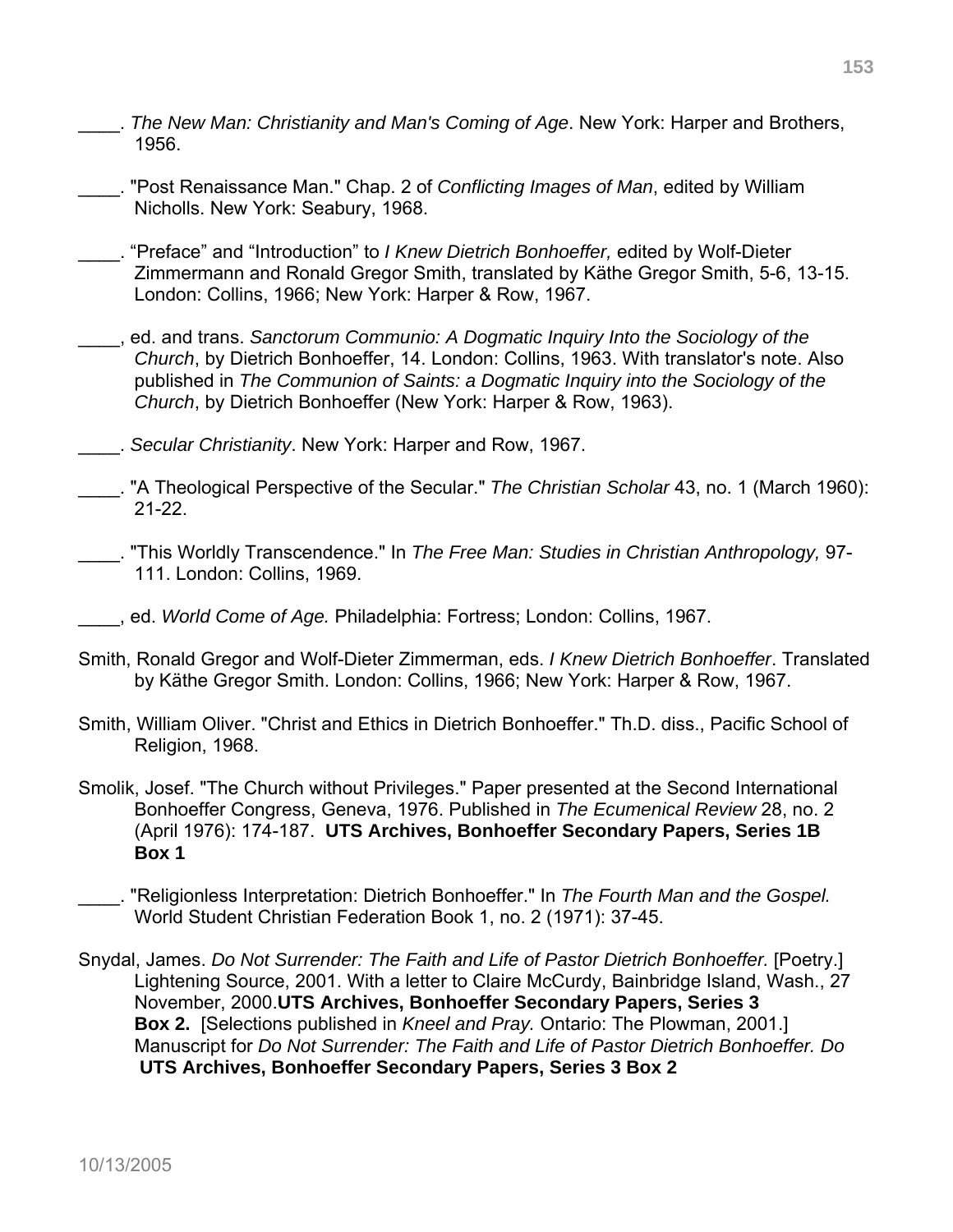- \_\_\_\_. *Kneel and Pray: The Faith and Life of Pastor Dietrich Bonhoeffer*. Whitby, Ontario; The Plowman, 2001. **UTS Archives, Bonhoeffer Secondary Papers, Series 3 Box 2**
- \_\_\_\_. 2 sonnets: *Sadness and Sorrow*; *Repentance Day*, with correspondence, 2000. **UTS Archives, Bonhoeffer Secondary Papers, Series 3 Box 2**
- Snyder, Ross. "Christ as a Mode of Being-in-the-World." *Chicago Theological Seminary Register* 58, no. 3 (March 1968): 24-43.
- Sölle, Dorothee. "Church: They Had Everything in Common." *Theology Today* 42 (July 1985): 215-19. Also published in *Not Just Yes and Amen: Christians with a Cause,* by Dorothee Sölle and Fulbert Steffensky, 57-63. Philadelphia: Fortress Press, 1985.
- \_\_\_\_. "The Dialectic of Dependence and Responsibility: A Discussion of Bonhoeffer." In *Christ the Representative: An Essay in Theology After the 'Death of God,*' 92-97. London: SCM; Philadelphia: Fortress, 1967.
- \_\_\_\_. "The Struggle of Dietrich Bonhoeffer Against Nazism." *Theology Today* 42, no. 2 (1985).
- \_\_\_\_. "Who Am I? (Dietrich Bonhoeffer)." Chap. 10 in *Death by Bread Alone: Texts and Reflections on Religious Experience (Der Hinreise: Zur religiösen Erfahrung Texte und Überlegungen)*, translated by David L. Scheidt, 111-18. Philadelphia: Fortress Press, 1978, 1985.
- Sopko, Andrew J. "Bonhoeffer: An Orthodox Ecclesiology?" *The Greek Orthodox Theological Review* 28, no. 1 (Spring 1983): 81-88.
- Sorensen, David Allen. '*Life Together': Leader's Guide.* San Francisco: HarperSanFrancisco, 1992.
- Sorrentino, Sergio. "Ethik zwischen Religionslosigkeit und Glaube: Die ethische Perspektive Bonhoeffers in den Briefen aus der Haft." Paper presented at the Eighth International Bonhoeffer Congress, Berlin, Germany, 20-25 August 2000.
- Sorum, Jonathan D. "Barth's 'Gospel and Law' and Bonhoeffer's 'Cost of Discipleship.'" In *Reflections on Bonhoeffer: Essays in Honor of F. Burton Nelson,* edited by Geffrey B. Kelly and C. John Weborg, 210-227. Chicago: Covenant Publications, 1999.
- \_\_\_\_. "Cheap Grace, Costly Grace, and Just Plain Grace: Bonhoeffer's Defense of Justification by Faith Alone." *Lutheran Forum* 27, no. 3 (1993): 20-23.
- \_\_\_\_. "The Eschatological Boundary in Dietrich Bonhoeffer's *Nachfolge*." Ph.D. diss., Lutheran Theological Seminary, St. Paul, 1994.
- \_\_\_\_. "God's Humanity in an Inhuman World: The Offer of a Truly Human Life in Bonhoeffer's *Discipleship*." Paper presented at the Ninth International Bonhoeffer Congress, Rome, Italy, 6-11 June 2004.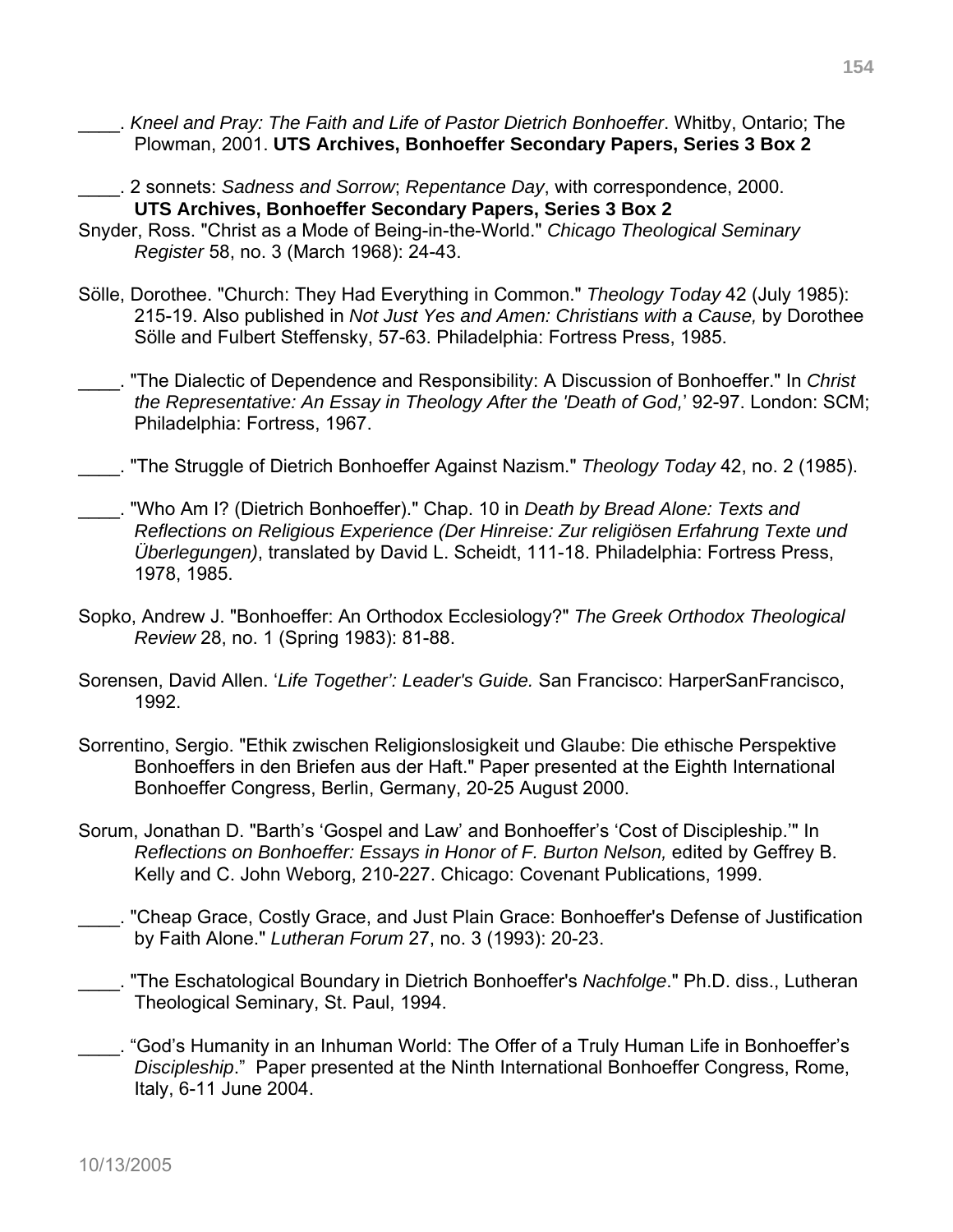Spencer, Bonnell, O.H.C. *Dietrich Bonhoeffer: Prophet for Our Time*. West Park, N.Y.: Holy Cross Publications, 1966.

Sproxton, Vernon. "An Arcane Discipline." *New Statesman* (17 April 1970): 552.

- Staats, Reinhart. "Das patristische Erbe in der Theologie Dietrich Bonhoeffers." *Berliner Theologische Zeitschrift* 5, no. 2 (1988): 178-201. **UTS Archives, Bonhoeffer Secondary Papers, Series 2A Box 3**
- Staats, Reinhart and Matthias Wünsche, eds. "Dietrich Bonhoeffers Abschied von der Berliner 'Wintertheologie.' Neue Funde aus seiner Spanienkorrespondenz 1928." *Zeitschrift für Neuere Theologiegeschichte* 1 (1994): 179-200. **UTS Archives, Bonhoeffer Secondary Papers, Series 2A Box 3**
- Staggs, Alvin D. *A View from the Underside: The Legacy of Dietrich Bonhoeffer.* Play. Related material, Northeastern University, 2000 (http://www.dac.neu.edu/holocaust/alstaggs.htm). Macon, Ga.: Smyth & Helwys, 2002.
- Synnott, Margarita. "'Authenticity' in the life and work of Dietrich Bonhoeffer." Thesis, The Milltown Institute (Ireland), 2001.
- Stahlin, Traugott. "Ecumenical Spirituality and Secularization: On the Relationship between Bonhoeffer's Piety and Theology." Paper presented at the Seventh International Bonhoeffer Congress, Capetown, 1996.

Stallsworth, Paul T. "Time of Crisis, Time to Confess." *Lutheran Forum* 27, no. 3 (1993): 50-54.

Stamp, Campbell. "Bonhoeffer's Spirit-Christology." Paper presented at the Fifth International Bonhoeffer Congress, Amsterdam, 1988. In *Bonhoeffer 1988: The Ethics: Proceedings of the Fifth International Bonhoeffer Society Conference, Amsterdam, 13-19 June 1988,* edited by Hans Dirk van Hoogstraten and Guy Christopher Carter. Manuscript version for *Bonhoeffer 1988: The Ethics: Proceedings of the Fifth* 

*International Bonhoeffer Society Conference.* **UTS Archives, Bonhoeffer Secondary Papers, Series 1B Box 3** 

- Stassen, Glen H. "Bonhoeffer's Use of the Sermon on the Mount in the Pluralistic Context of Conspiracy." A paper presented to the "Bonhoeffer; Theology and Social Analysis" Group, The American Academy of Religion, Denver, 17-20 November 2001.
- \_\_\_\_. "Grace and Deliverance in the Sermon on the Mount." *Review and Expositor* 89, no. 2 (Spring, 1992): 229-44.

\_\_\_\_. "The Value of Making an Apology." *Chicago Tribune* (April 19, 2004): 2.9.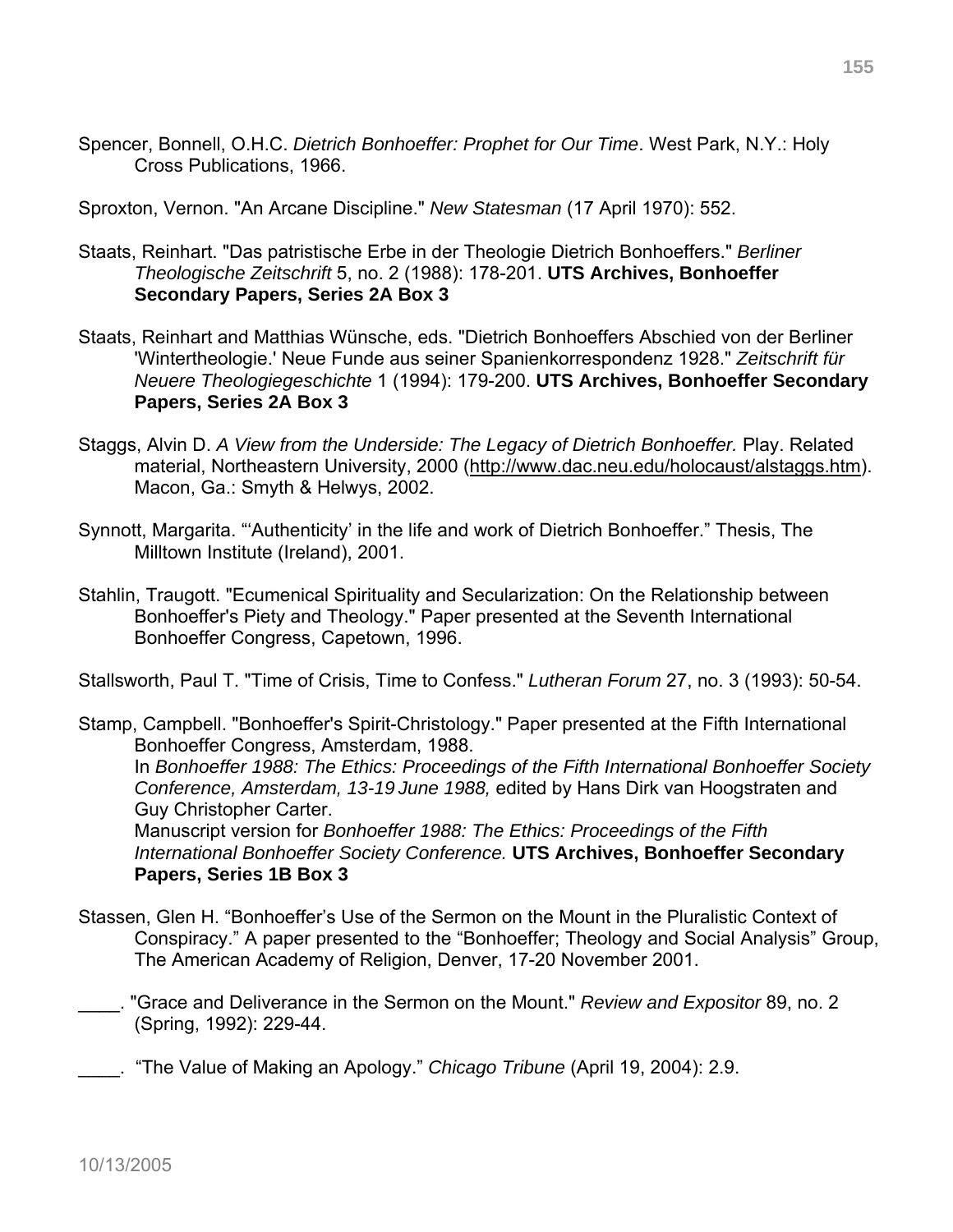- Stassen, Glen H. and David Mueller. "Chapel Address: A Memorial Service Commemorating the Life and Witness of Dietrich Bonhoeffer, April 12, 1989." Southern Baptist Theological Seminary, Louiville, Ky. Cassette and Reel to Reel.
- Stassen, Glen H. with Paul Simmons, David Mueller and Frank Woggon, narrators. *Dietrich Bonhoeffer: The Man and His Time.* Louisville, Ky: Southern Baptist Theological Seminary, 1989. Videocassette.
- Stauffer, Donald. '*The Cup of Trembling:' Study Guide.* Greenwich, Conn.: Seabury, 1962.
- Steffen, Lloyd H. "Toward a Christian Conception of Selfhood." Master's thesis, Andover Newton Theological School, Boston, 1978.
- Steiner, Robert P. "From Phraeseology to Reality: A 'Theological Geography.' Bonhoeffer's Early Travels and the Notion of the Boundary." Ph.D. Dissertation, University of Cape Town, 2004.
- \_\_\_\_. "Desire and Transgression: Bonhoeffer the Tourist in Occupied Tripoli." Paper presented at the Ninth International Bonhoeffer Congress, Rome, Italy, 6-11 June 2004.
- Stevens, Harry C. "Do We Still Need God? Meditation on a Theme of Bonhoeffer." *Friends Quarterly* 17 (October 1971): 185-91.
- Stewart, Bruce. *Footnote to the Conspiracy.* Radio Play. Produced and directed by Martin Jenkins. Radio Play. London: British Broadcasting Company, 22 & 24 May 1976.
- Stirling, Andrew. "Who is 'Christ the Center' for us Today?" Paper presented at the Seventh International Bonhoeffer Congress, Capetown, 1996.
- Stockton, Ian. "Bonhoeffer's Wrestling with Jeremiah." Modern Believing 40.3 (1999): 50-58. **UTS Archives, Bonhoeffer Secondary Papers, Series 2A Box 3**
- Stockton, Ian with Hugh Searle. *Bonhoeffer—Fifty Years On*. Lincoln: International Bonhoeffer Society, British Section, 1994.
- Stoltzfus, Nathan. "The Resistance of Intermarried German Women." Paper presented at the conference "Bonhoeffer's Dilemma: The Ethics of Violence," Pennsylvania State University, 1999.
- Strelan, John G., ed. "Faithful Confessors: In Memoriam Hermann Sasse and Dietrich Bonhoeffer." *Lutheran Theological Journal* 29 (May 1995): 2-41.
- \_\_\_\_. "Contemporary Two-Kingdoms Governances Thinking for Today's World: A Critical Assessment of Types of Interpretation of the Two-Kingdoms and Governances Model, especially within American Lutheranism." Th.D. diss., Lutheran School of Theology, 1986.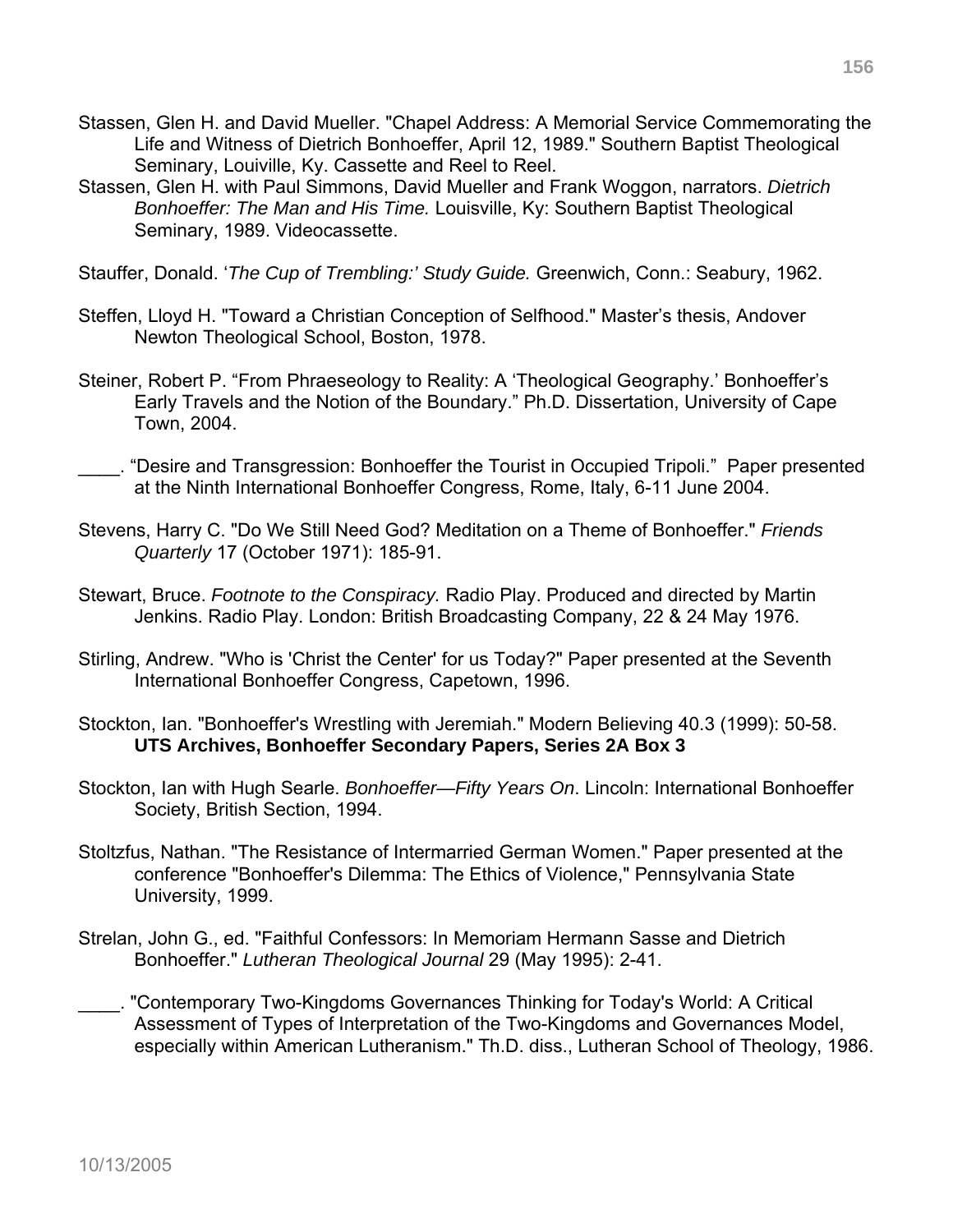- Stringfellow, William. "The Bonhoeffer Dilemma." In *An Ethic for Christians and other Aliens in a Strange Land,* 131-132. Waco, Tex.: Word Books, 1973.
- Strohm, Christoph and James Patrick Kelley. "Bonhoeffer's Early Critique of Nazi Policy in Light of Recent Research in the Federal Republic of Germany: Influences from the Lawyers, Leibholz and von Dohnanyi, Upon His Theological Ethics." Paper presented to the Bonhoeffer Group, American Academy of Religion Annual Meeting, 1987. **UTS Archives, Bonhoeffer Secondary Papers, Series 1A Box 2**
- Stubbs, Aelred. "Dietrich Bonhoeffer, 1906-1945." *Quarterly Review of the Community of the Resurrection* 368 (1995): 7-11.
- Studtmann, Kenneth Charles. "Spirituality in Death and Dying: Guidance in Celebrating Life by Facing Death." D.Min. diss., Lutheran School of Theology, 1988.
- Summers, Howard C. "Dietrich Bonhoeffer: Theocrat or Ethical Humanist?" Master's thesis, University of Witwatersrand, South Africa, 1978.
- Surin, Kenneth. "Contemptus Mundi and the Disenchanted World: Bonhoeffer's 'Secret Discipline' and Adorno's 'Strategy of Hibernation.'" Draft 1984. **UTS Archives, Bonhoeffer Secondary Papers, Series 2A Box 3** Published in *Journal of the American Academy of Religion* 53, no. 3 (1985): 383-410. Also published in *The Turnings of Darkness and Light: Essays in Philosophical and Systematic Theology* (New York: Cambridge University Press, 1989).
- Sutherland, Stewart R. "Ethics and Transcendence in Bonhoeffer." *Scottish Journal of Theology*  30, no. 6 (December 1977): 543-54.
- Sutz, Erwin. Letter to Paul Lehmann. 6 June 1945. In Clifford J. Green, *A Theology of Sociality,* 347-48. Grand Rapids, Mich.: William B. Eerdmans, 1999.
- Suzuki, Shozo. "Bonhoeffers Theologie und die religiöse Herausforderungen Ostasiens." Paper presented at the Eighth International Bonhoeffer Congress, Berlin, Germany, 20-25 August 2000. **UTS Archives, Bonhoeffer Secondary Papers, Series 1B Box 7**
- Sweeney, Arthur Norman. "A Critique of Dietrich Bonhoeffer's Thesis on Temptation." B.D. thesis, Andover Newton Theological School, 1955.
- Swomley, John. "Coup d'état and Tyrannicide." Chap. 8 in *Liberation Ethics.* New York: Macmillan, 1972.
- Sydnor, James Rawlings. "Dietrich Bonhoeffer and Hymns." *Hymn* 46 (1995): 20-21.
- Taylor, Patricia A. "'Participating in the Sufferings of God' in the Life and Writings of Dietrich Bonhoeffer." Course Paper, Fuller Theological Seminary, 1979. Revised, November 2000.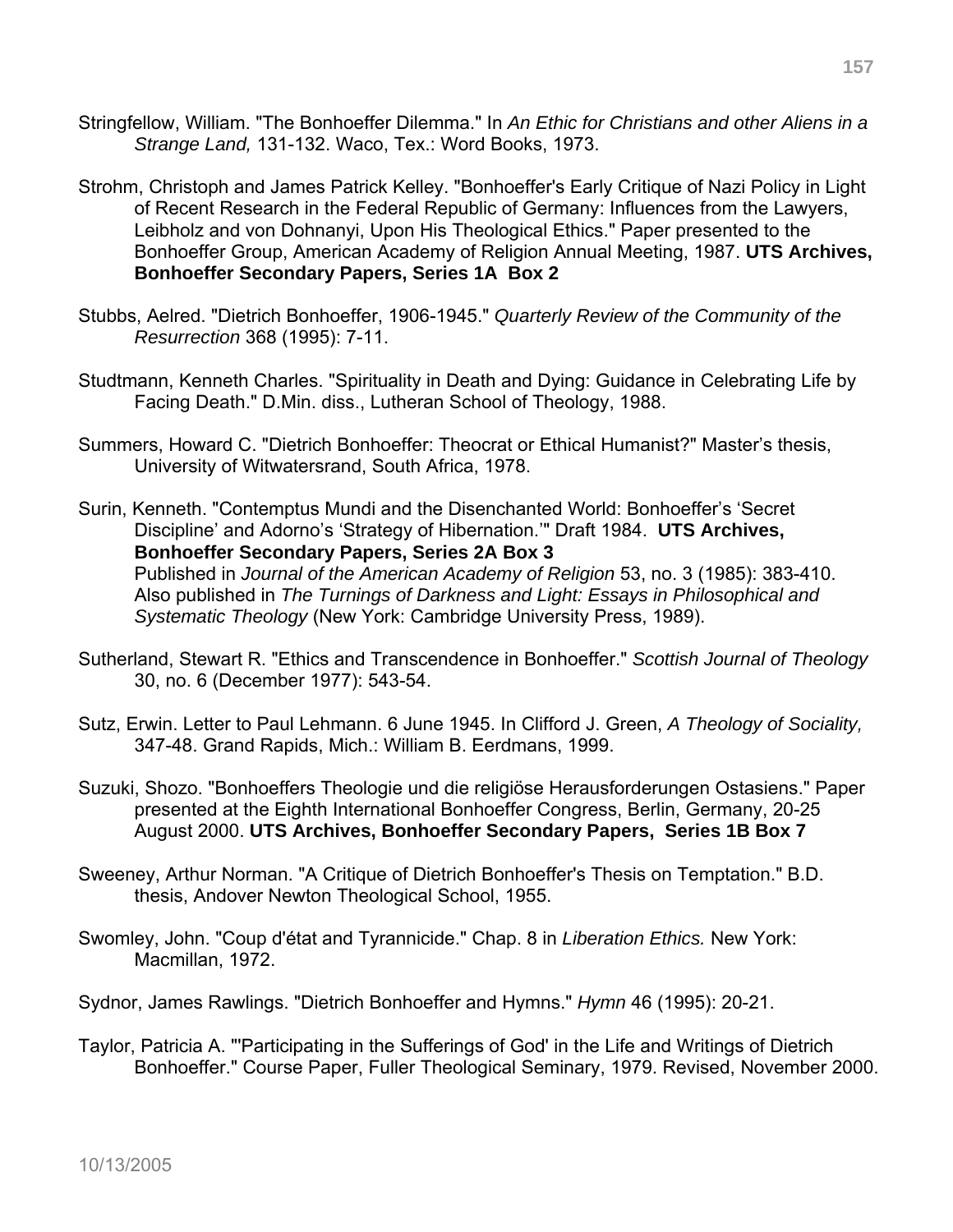With letter to Clifford J. Green, Yakima, Wash., 18 December 2000. **UTS Archives, Bonhoeffer Secondary Papers, Series 2B Box 4**

 Published as "*Participating in the Sufferings of God [Dietrich Bonhoeffer].*" Theological Students Fellowship Bulletin 5, no. 3 (January-February 1982): 2-5.

- *Te Martyrum Candidatus Laudat Exercitus. Sermons, Lectures, and Meditations,* July 1998. [Contains sermons by Alban McCoy and Werner Kratschell, addresses by Klemens von Klemperer and Michael Campbell- Johnston, and an address and meditations by Anthony Harvey.] London: Westminster Abbey, 1998. **UTS Archives, Bonhoeffer Secondary Papers, Series 3 Box 2**
- Tennison, Allen. "What to do with the Sword: The Appropriateness of Violence in Christian Civil Disobedience in the theologies of Martin Luther King, and Dietrich Bonhoeffer." Master's thesis, Asbury Theological Seminary, 1996.
- Theisen, Edward Vincent. "The Doctrine of God in the Writings of Dietrich Bonhoeffer." Ph.D. diss., Marquette University, 1973.
- "Theologian of Life." *Time* 75, no. 19 (9 May 1960): 53-54.
- Thielicke, Helmut. *The Trouble with the Church*. Translated by John W. Doberstein. New York: Harper & Row, 1966.
- Thiemann, Ronald F. "Waiting for God's Own Time: Dietrich Bonhoeffer As Public Intellectual." Paper presented at the Eighth International Bonhoeffer Congress, Berlin, 2000. **UTS Archives, Bonhoeffer Secondary Papers, Series 1B Box 7**  In *Religion im Erbe: Dietrich Bonhoeffer und die Zukunftsfähigkeit des Christentums,* 92- 111. Edited by Christian Gremmels and Wolfgang Huber. Gütersloh: Chr. Kaiser, 2002.
- Thils, Gustave. "Dietrich Bonhoeffer." In his *A "Non Religious" Christianity?* 19-32. Translated by John A. Otto. New York: Alba House, 1970.
- Third International Bonhoeffer Congress, Oxford, 1980. "Bonhoeffer and the Church in the Modern World." Conference program, miscellaneous materials. **UTS Archives, Bonhoeffer Secondary Papers, Series 1B Box 1-2**
- Thomas, George Ernest. *Six Twentieth Century Mystics: Their Devotional Practices.* Nashville: The Upper Room, 1955.
- Thomas, J. C. "Bonhoeffer's Ethics and the Indigenisation of Christianity in West Africa." Paper presented at the Third International Bonhoeffer Congress, Oxford, 1980. With summary. **UTS Archives, Bonhoeffer Secondary Papers, Series 1B Box 2**  Abstract published in *Missiology: An International Review* 14, no. 1 (1986): 83-90.
- Thomas, John H. "Life together in a Life Apart World" Lakeside Pastors' Convocation, 2003 **UTS Archives, Bonhoeffer Secondary Papers, Series 1C Box 1**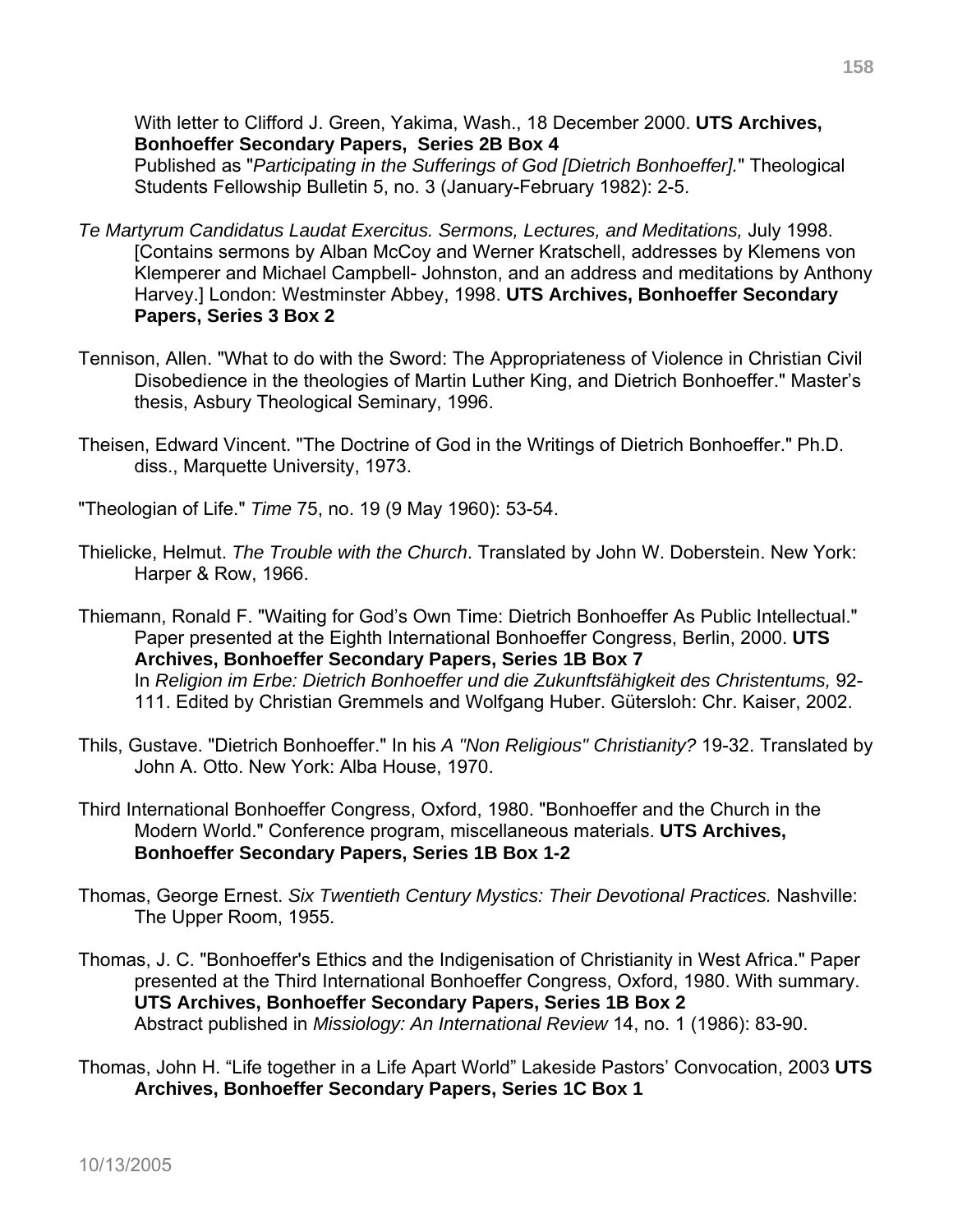- Thomasma, D. "Dietrich Bonhoeffer: Religionless Christianity." *Revue de l'Université d'Ottawa* 39 (July-September 1969): 406-25.
- Thompson, Dean K. "Dietrich Bonhoeffer: Costly Grace Embodied." The Chautauqua Morning Lecture Series at The Hall of Philosophy, Chautauqua, N.Y. (Summer 1997). Cassette.
- Thompson, Donald C. "A Comparison of Dietrich Bonhoeffer and Paulo Freire." Paper presented at the Sixth International Bonhoeffer Congress, New York, 1992. **UTS Archives, Bonhoeffer Secondary Papers, Series 1 Box 5**
- Thompson, Henry O. "Biography as Theology: A Review Article." *Drew Gateway* 51, no. 1 (Fall 1980): 43-50.
- Thompson, Keith Eugene. "Dietrich Bonhoeffer's 'The Communion of Saints': An Interpretation." Master's thesis, Southern Methodist University, 1977. **UTS Archives, Bonhoeffer Secondary Papers, Series 2B Box 4**
- \_\_\_\_. "Understanding Bonhoeffer's *The Communion of Saints*: A New Perspective." Paper presented at the Third International Bonhoeffer Congress, Oxford, 1980. With abstract. **UTS Archives, Bonhoeffer Secondary Papers, Series 1B Box 2**
- Thornton, Martin. "The Riddle of Bonhoeffer." In *The Rock and the River,* 49-64. London: Hodder & Stoughton, 1965.
- Thrall, Margaret E. "Christian Vocation Today." *Theology* 79 (March 1976): 84-89.
- Thrasher, Rex Hugh Matthew. *Bonhoeffer Commune Revisited: A Statement for the 45th Anniversary of the Execution of St. Dietrich Bonhoeffer*, 1984. Kansas City, Mo.: MacTiernan, 1989.
- Tibi, Bassam. "Religionsfreiheit und Fundamentalismus. Gibt es Grenzen religiöser Toleranz?" Paper presented at the Eighth International Bonhoeffer Congress, Berlin, Germany, 20- 25 August 2000.
- Tietz-Steiding, Christiane. "Verkrümmte Vernunft und intellektuelle Redlichkeit -- Dietrich Bonhoeffers Erkenntnistheorie." Paper presented at the Eighth International Bonhoeffer Congress, Berlin, Germany, 20-25 August 2000.
- \_\_\_\_. "The Church is the Limit of Politics: Dietrich Bonhoeffer's Opinion about the Political Task of the Church." Bonhoeffer Lecture, Union Theological Seminary New York, Dec 1, 2004. **UTS Archives, Bonhoeffer Secondary Papers, Series 1C Box 1**
- Timko, Philip, O.S.B. "Monasticism as an Ecumenical Problem." *American Benedictine Review*  32 (September 1981): 200-208.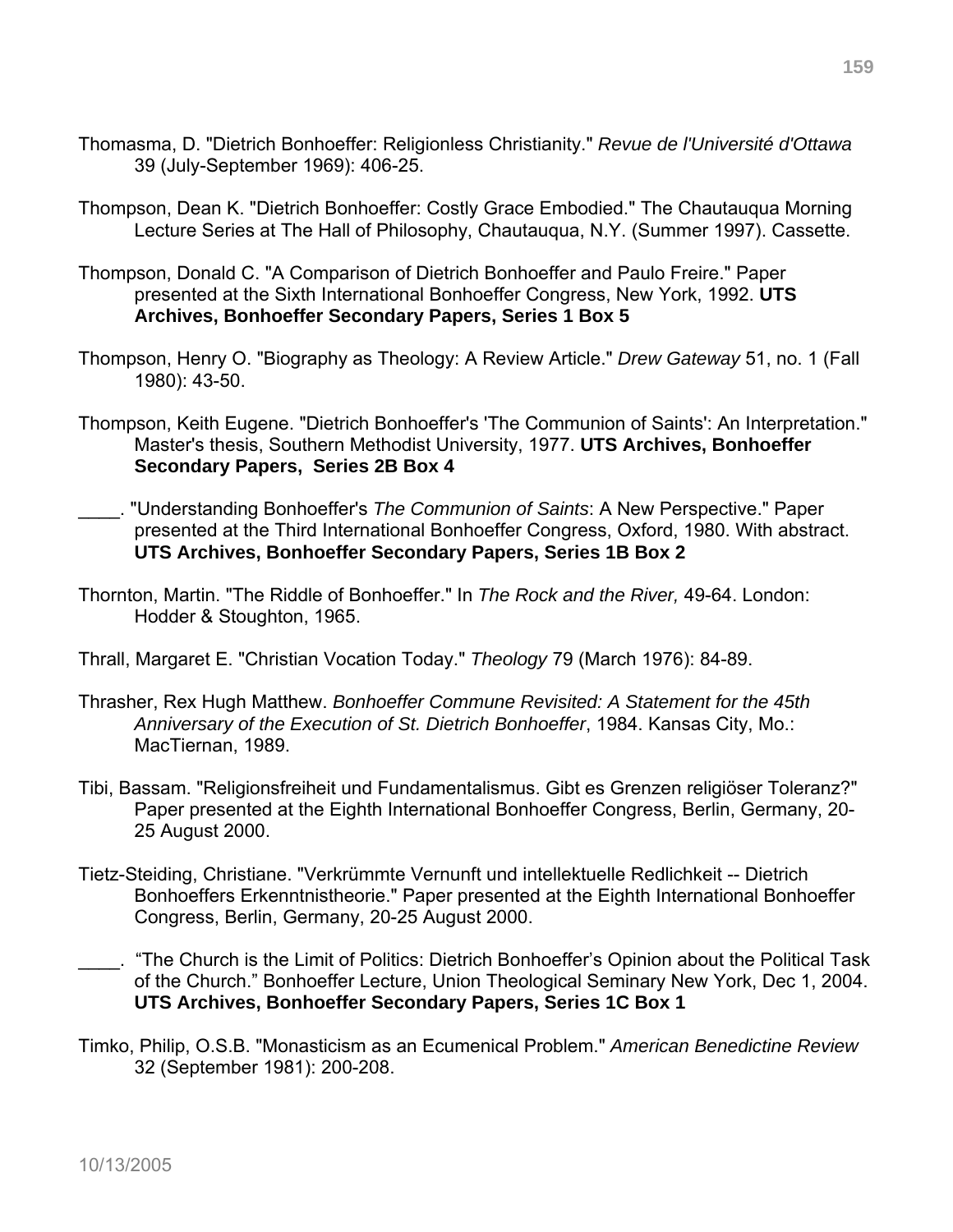- Timmer, David. "The Bible Between Church and Synagogue: Thoughts on the Interpretation of the Hebrew Scriptures." *Reformed Review* 39, no. 2 (Winter, 1986): 94-103.
- Tinsley, Ernest John, ed. *Dietrich Bonhoeffer: 1906-1945*. With editor's biographical introduction and notes. Modern Theology Series, no. 5, 37-40. London: Epworth, 1973.
- Tittiger, Albert James. "Christ and Discipleship: Key Concepts of the Theology of Dietrich Bonhoeffer." Ph. D. diss., Instituto Spiritualitatis Pontificiae, Rome, 1973.
- Todd, James A. "Participation: An Overlooked Clue. Bonhoeffer's Description of the Christian Life-Style." *Encounter* 34, no. 1 (Winter 1973): 27-35.
- Tödt, Heinz Eduard. "Conscientious Resistance: Individual, Group, Church." Paper presented at the Third International Bonhoeffer Congress, Oxford, 1980. With translation, "Wortwiderstand und politischer Widerstand in ethischer Verantwortung. Der Einzelne, die Gruppen, und die Kirche," and summary. **UTS Archives, Bonhoeffer Secondary Papers, Series 1B Box 2**  Published as "Conscientious Resistance: Ethical Responsibility of the Individual, the

Group and the Church" in *Ethical Responsibility: Bonhoeffer's Legacy to the Churches*, vol. 6 of Toronto Studies in Theology, Bonhoeffer Series, no. 1, edited by John D. Godsey and Geffrey B. Kelly, 17-41. New York: Edward Mellen Press, 1981.

\_\_\_\_. "Dietrich Bonhoeffer's and Karl Barth's Concepts of Revelation and World." Paper presented at the Second International Bonhoeffer Congress, Geneva, 1976. With translation, "Dietrich Bonhoeffer und Karl Barth. Thesen zum Welt-und-Offenbarungsverständnis beider." **UTS Archives, Bonhoeffer Secondary Papers, Series 1B Box 1** 

\_\_\_\_. "The Exercise of Conscience in Dietrich Bonhoeffer's Ethical Theology and Practice (Gewissenpraxis und ethische Gewissenstheorie bei Dietrich Bonhoeffer)." Paper presented at the Fifth International Bonhoeffer Congress, Amsterdam, 1988. With draft. **UTS Archives, Bonhoeffer Secondary Papers, Series 1B Box 4**  Published as "Conscience in Dietrich Bonhoeffer's Ethical Theory and Practice." In *Bonhoeffer's Ethics: Old Europe and New Frontiers*, edited by Guy Carter, René van Eyden, Hans-Dirk van Hoogstraten, and Jurjen Wiersma, 46-58. Kampen, the Netherlands: Kok Pharos, 1991. **UTS Archives, Bonhoeffer Secondary Papers, Series 2A Box 1**  Manuscript version in *Bonhoeffer 1988: The Ethics: Proceedings of the Fifth International* 

*Bonhoeffer Society Conference, Amsterdam, 13-19 June 1988,* edited by Hans Dirk van Hoogstraten and Guy Christopher Carter. **UTS Archives, Bonhoeffer Secondary Papers, Series 1B Box 3**

\_\_\_\_. "Glauben in einer religionslosen Welt. Muß man zwischen Barth und Bonhoeffer wählen?" In *Religionsloses Christentum und nicht-religiöse interpretation bei Dietrich Bonhoeffer*, edited by Peter H. Neuman, 401-412. Darmstadt: Wissenschaftliche Buchgesellschaft, 1990. **UTS Archives, Bonhoeffer Secondary Papers, Series 2A Box 3**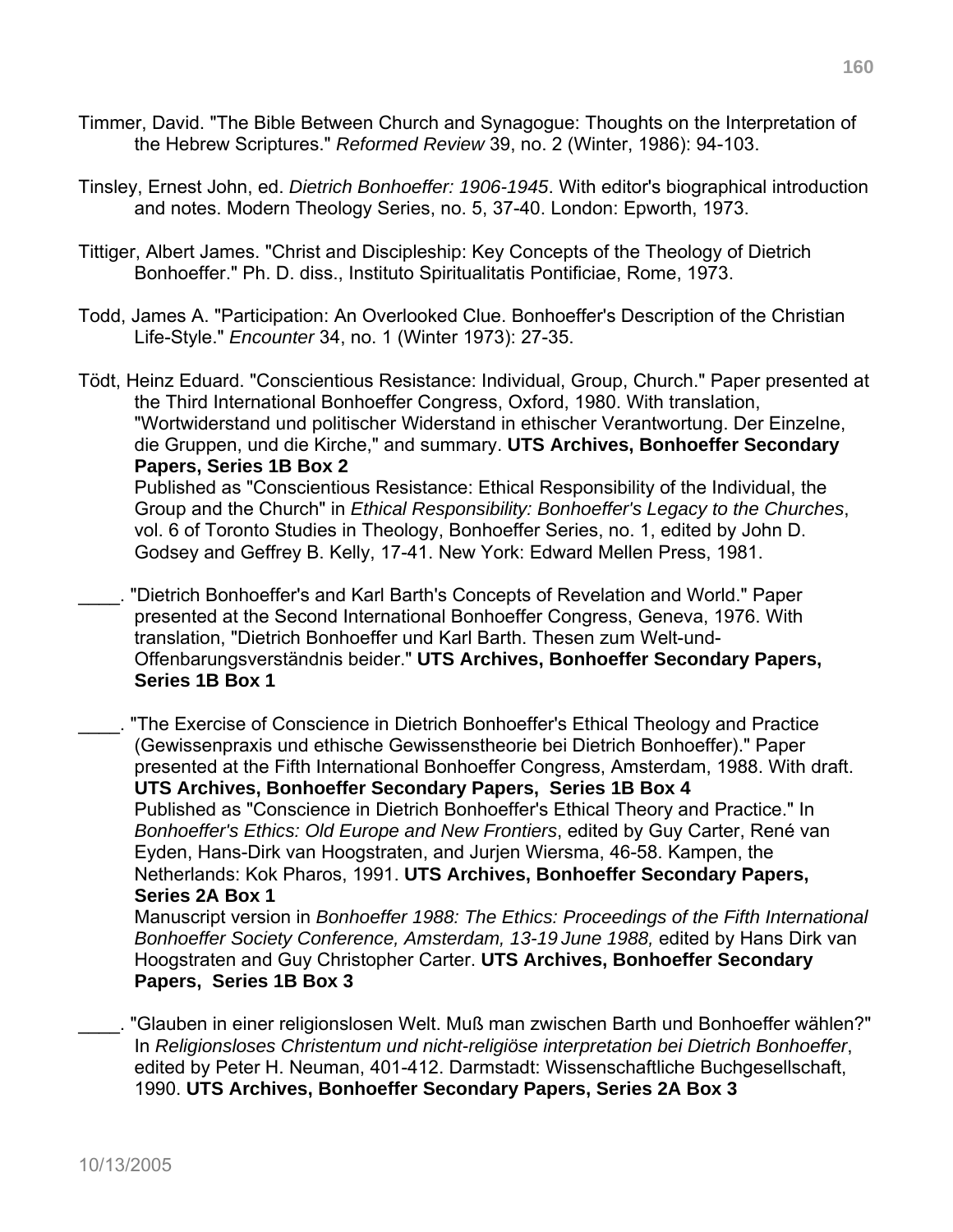- \_\_\_\_. "Die Novemberverbrechen 1938 und der deutsche Protestantismus. Ideologische und theologische Voraussetzungen für die Hinnahme des Pogroms." *Kirchliche Zeitgeschichte* 2.19.1989): 14-17. **UTS Archives, Bonhoeffer Secondary Papers, Series 2A Box 3**
- Tödt, Heinz Eduard and Ilse Tödt. "Menschenrechte, Freiden, Religion. Bericht über eine viertzigtägige Vortragsreise in Japan anläßlich des fünzigjährigen Jubiläums der Barmer Theologischen Erklärung." 13 November 1984. **UTS Archives, Bonhoeffer Secondary Papers, Series 2A Box 3**
- Torrance, Iain R. "Confidentiality and its Limits: Some Contributions from Christianity." *Journal of Medical Ethics* 29, no. 1 (February 2003): 8-9.
- Torrance, T. F. "Bonhoeffer--Myth or Man of Destiny?" Includes review of Christology [Christ the Center], by Dietrich Bonhoeffer. *The Scotsman* (28 May 1966): 3.
- \_\_\_\_. "Cheap and Costly Grace." *Baptist Quarterly* (London) 22 (April 1968): 290-311.
- Tozer, A. W. "They Hanged Their Prophet." *Wesleyan Methodist* (21 April 1965): 7.
- Traub, Hellmut. "Two Recollections." In *I Knew Dietrich Bonhoeffer*, edited by Wolf-Dieter Zimmermann and Ronald Gregor Smith, translated by Käthe Gregor Smith, 156-61. London: Collins, 1966; New York: Harper & Row, 1967.
- Trawick, Robert Chason. "Ordering the Earthly Kingdom: Vocation, Providence and Social Ethics." Ph.D. diss., Emory University, 1997.
- Truby, Thomas L. "Dependence and Manhood." *Journal of Religion and Health* 21 (Spring 1982): 29-41.
- Tucker, Ruth A. "The Cost of Discipleship" and "A Cloud of Witnesses." The Julius Brown Gay Lecture Series at Southern Baptist Theological Seminary, 8-10 October 1996. Videocassettes.
- Turner, Geoffrey. "Tillich and Bonhoeffer: Exile and Death." *New Blackfriars* 58, no. 688 (September 1977): 428-33.

"Twentieth Century Martyr." *Buildings* (4 April 1965): 3.

Ugrinovich, Dmitrii M. "Bezreligioznoe christianstvo.' D. Bonhöffera i ego prodolsatelej (The 'religionless Christianity' of D. Bonhoeffer and his followers)." [Russian.] *Voprosy filosofii* 22 (1968): 94-102. **UTS Archives, Bonhoeffer Secondary Papers, Series 2A Box 3** \_\_\_\_. "Nonreligious Christianity: D. Bonhoeffer and His Successors." Translated by John Palan, 1968[?].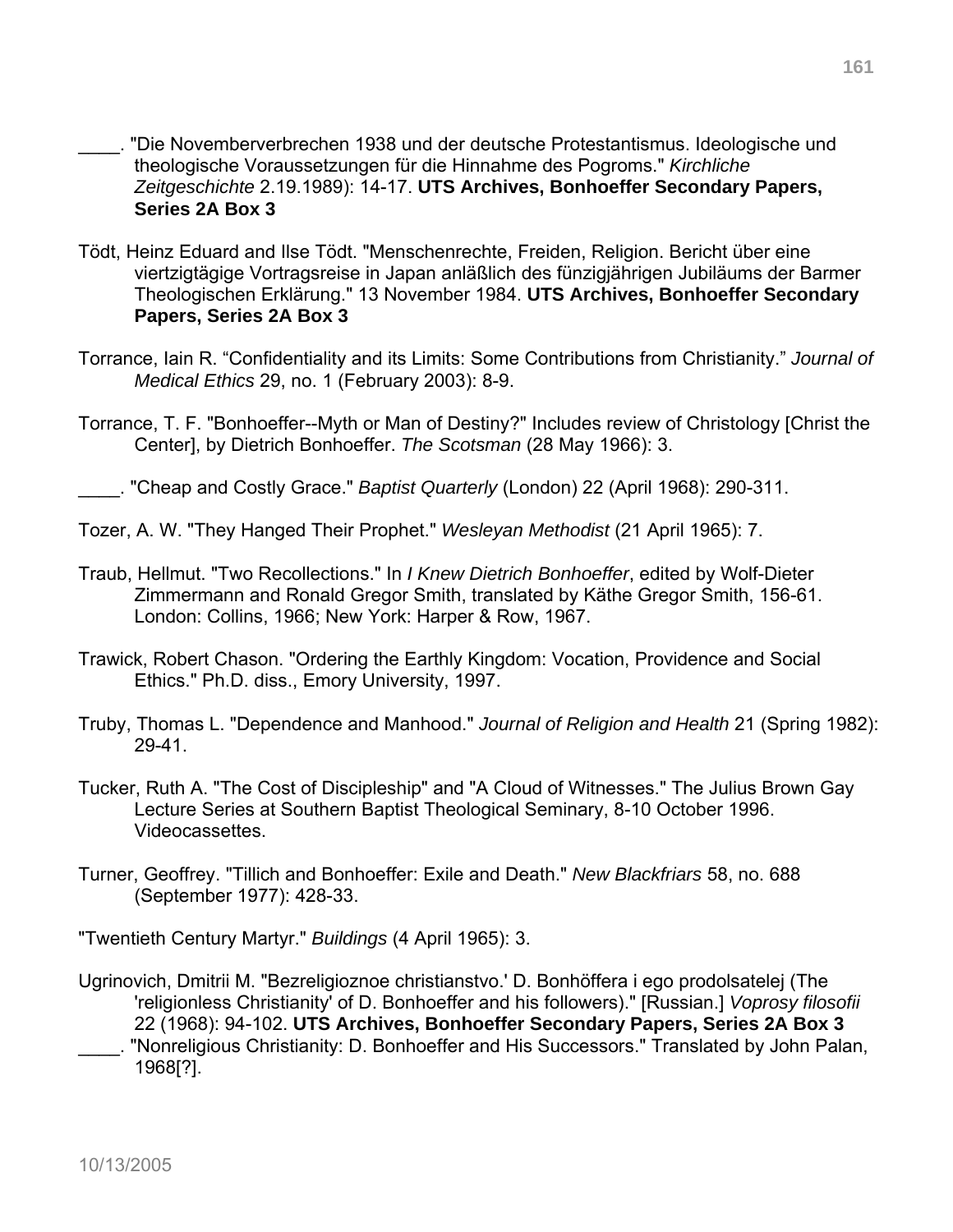- Ulrich, Reinhard. "Reflections on the Role of the Confessional Tradition in the United Church of Christ." *On the Way: Occasional Papers of the Wisconsin Conference of the United Church of Christ* 12, no. 2 (Winter 1995-1996): 5-22.
- Umidi, Robert Gerard. "Imaging God Together. The Image of God as 'Sociality' in the Thought and Life of Dietrich Bonhoeffer." Ph.D. diss., Drew University, 1993.

"Union Hosts Sixth International Bonhoeffer Conference." *Union News* (Fall 1992): 1.

- Union Theological Seminary in the City of New York. "Heroes of Conscience: A Memorial Concert at Riverside Church.". Concert program, clippings of reviews, video hosted by Bill Moyers produced with Vision Interfaith Satellite Network, 1993, Emmy award. **UTS Archives, Bonhoeffer Secondary Papers, Series 3 Box 1**
- Vahanian, Gabriel. "The End of the Age of Religion?" *Concilium* 6, no. 2 (June 1966): 51-56. Also published with notes in *No Other God* (New York: Braziller, 1966), 12-23.
- Valle, Carlos A. and Julio de Santa Ana. "The Influence of Bonhoeffer on the Theology of Liberation." *Cuadernos de Teologia* 4 (1976): 184-86.
- Van Buren, Paul M. "Bonhoeffer's Paradox: Living With God Without God." *Union Seminary Quarterly Review* 23, no. 1 (Fall 1967): 45-59. Also published in Peter Vorkink, II, ed., *Bonhoeffer in a World Come of Age* (Philadelphia: Fortress, 1968), 1-24. And in Paul M. Van Buren, ed., *Theological Explorations* (New York: Macmillan, 1968), 109-32.

\_\_\_\_. "The Dissolution of the Absolute." *Religion in Life* 34, no. 2 (Summer 1965): 334-42.

\_\_\_\_. *The Secular Meaning of the Gospel*. New York: Macmillan, 1963.

- \_\_\_\_. "Toward a 'Religionless' Theology." *Episcopal Theological Seminary Journal* 7, no. 2 (Spring 1962): 3-17.
- Van de Pol, W. H. "Bonhoeffer." In *The End of Conventional Christianity,* translated by Theodore Zuydwijk, 119-22. New York and Glen Rock, N. J.: Newman Press, 1968.

Van den Heuvel, Albert H. *The Humiliation of the Church.* Philadelphia: Westminster, 1966.

\_\_\_\_. "Secularization as Freedom and Yoke." *Study Encounter* 1, no. 2 (1965): 55-63.

Van der Ziel, A. "Following Jesus: The Continuing Challenge of Dietrich Bonhoeffer." *Reformed Journal* 27, no. 11 (November 1977): 22-25.

Van Dyke, Michael. *Heroes of the Faith; Dietrich Bonhoeffer.* Barbour and Co., 2001.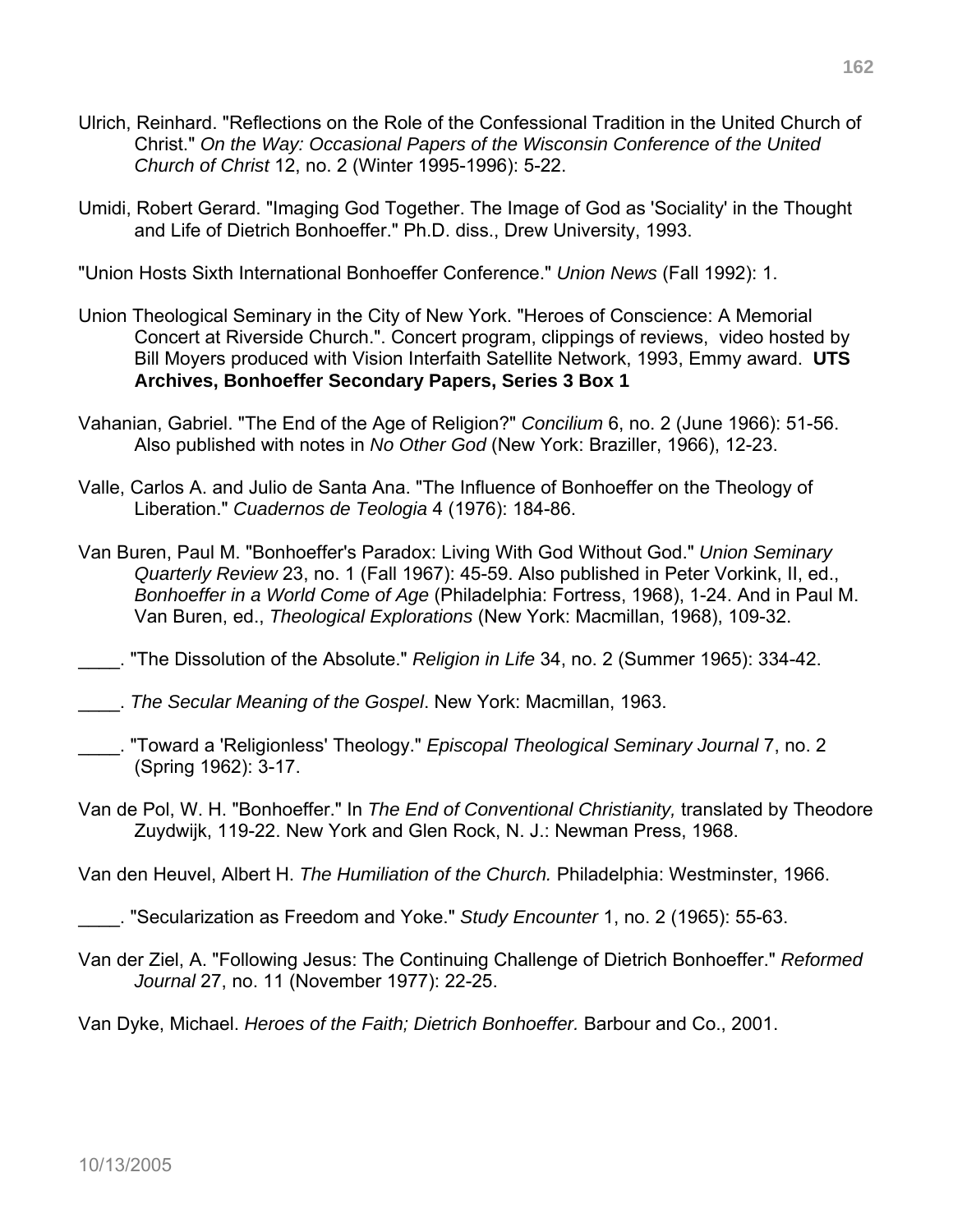van Eyden, René. "Dietrich Bonhoeffer's Understanding of Male and Female." Paper delivered as part of a panel discussion at the Fifth International Bonhoeffer Congress, Amsterdam, 1988.

 Published in *Bonhoeffer's Ethics: Old Europe and New Frontiers*, edited by Guy Carter, René van Eyden, Hans-Dirk van Hoogstraten, and Jurjen Wiersma, 200-207. Kampen, the Netherlands: Kok Pharos, 1991. **UTS Archives, Bonhoeffer Secondary Papers, Series 2A Box 1.** 

Manuscript version in *Bonhoeffer 1988: The Ethics: Proceedings of the Fifth International Bonhoeffer Society Conference, Amsterdam, 13-19 June 1988*, edited by Hans Dirk van Hoogstraten and Guy Christopher Carter. **UTS Archives, Bonhoeffer Secondary Papers, Series 1B Box3**

- van Hoogstraten, Hans Dirk. "Bonhoeffer on Responsibility: Remarks Which Betray a Bourgeois Thinking." Paper presented at the Third International Bonhoeffer Congress, Oxford, 1980. With translation, "Bonhoeffer über Verantwortlichkeit: Bemerkungen die ein bürgerliches Denken verraten." **UTS Archives, Bonhoeffer Secondary Papers, Series 1B Box 1**
- \_\_\_\_. "The Enemy and Righteous Action: A Hermeneutical Reassessment." Paper presented at the Seventh International Bonhoeffer Congress, Capetown, 1996. **UTS Archives, Bonhoeffer Secondary Papers, Series 1B Box 5**

 Published in *Bonhoeffer for a New Day: Theology in a Time of Transition*, edited by John W. de Gruchy, 155-74. Grand Rapids, Mich.: William B. Eerdmans, 1997.

\_\_\_\_. "Ethics and the Problem of Metaphysics." Paper presented at the Sixth International Bonhoeffer Congress, New York, 1992.

Published in Wayne Whitson Floyd Jr. and Charles R. Marsh, *Theology and the Practice of Responsibility: Essays on Dietrich Bonhoeffer,* Valley Forge, Pa.: Trinity Press International, 1994, 223-37.

\_\_\_\_. "Europe as Heritage: Christian Occident or Divided Continent?." Paper presented at the Fifth International Bonhoeffer Congress, Amsterdam, 1988. Published as "Europe as Inheritance: Christian Occident Or Divided Continent?" in *Bonhoeffer's Ethics: Old Europe and New Frontiers,* edited by Guy Christopher Carter, René van Eyden, Hans-Dirk van Hoogstraten, Jurjen Wiersma. Kampen, The Netherlands: Kok Pharos, 1991. **UTS Archives, Bonhoeffer Secondary Papers, Series 2A Box 1** 

Manuscript version in *Bonhoeffer 1988: The Ethics: Proceedings of the Fifth International Bonhoeffer Society Conference, Amsterdam, 13-19 June 1988,* edited by Hans Dirk van Hoogstraten and Guy Christopher Carter. **UTS Archives, Bonhoeffer Secondary Papers, Series 1B Box 3**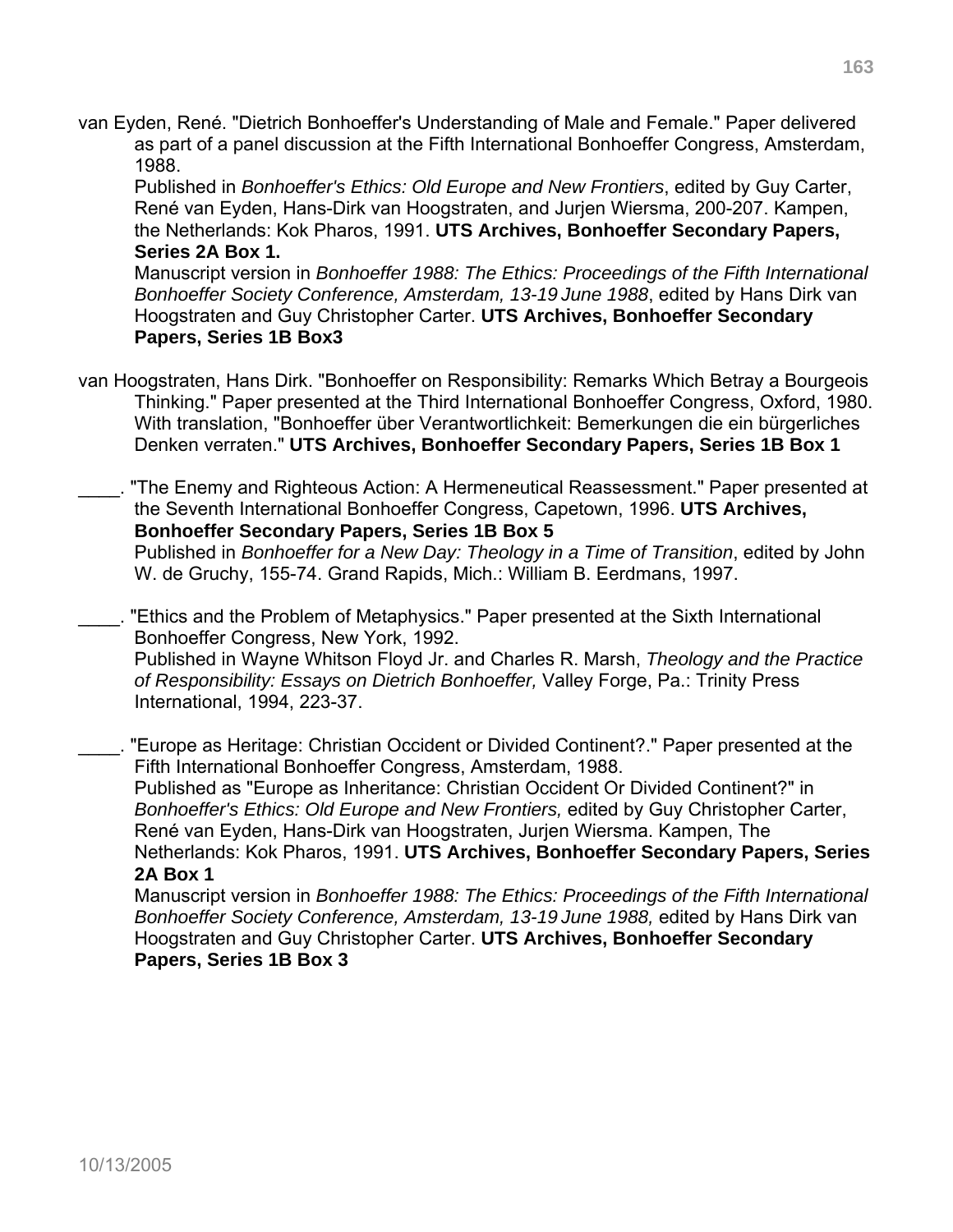\_\_\_\_. Introduction to *Bonhoeffer's Ethics: Old Europe and New Frontiers*, edited by Guy Christopher Carter, René van Eyden, Hans-Dirk van Hoogstraten, Jurjen Wiersma. 13-16. Kampen, The Netherlands: Kok Pharos, 1991. **UTS Archives, Bonhoeffer Secondary Papers, Series 2A Box 1** 

Manuscript version in *Bonhoeffer 1988: The Ethics: Proceedings of the Fifth International Bonhoeffer Society Conference, Amsterdam, 13-19 June 1988*, edited by Hans Dirk van Hoogstraten and Guy Christopher Carter.

- \_\_\_\_. "Political Theology: Comparing Carl Schmitt and Dietrich Bonhoeffer." Paper presented to the Bonhoeffer Group, American Academy of Religion Annual Meeting, 1997.
- \_\_\_\_. "Political Theology: Comparing Carl Schmitt and Dietrich Bonhoeffer." A paper presented to the Bonhoeffer Group, American Academy of Religion Annual Meeting, 1995.
- van Hoogstraten, Hans Dirk and Guy Christopher Carter, eds. *Bonhoeffer 1988: The Ethics: Proceedings of the Fifth International Bonhoeffer Society Conference, Amsterdam, 13-19 June 1988*. With editorial assistance from A. A. Irene Meijer. Manuscript. **UTS Archives, Bonhoeffer Secondary Papers, Series 1 Box 6.**

 Published as *Bonhoeffer's Ethics: Old Europe and New Frontiers,* edited by Guy Christopher Carter, René van Eyden, Hans-Dirk van Hoogstraten, Jurjen Wiersma. Kampen, The Netherlands: Kok Pharos, 1991. **UTS Archives, Bonhoeffer Secondary Papers, Series 2A Box 1** 

- van Hoogstraten, Hans Dirk, Guy Christopher Carter and A. A. Irene Meijer, eds., *Bonhoeffer 1988: The Ethics: Proceedings of the Fifth International Bonhoeffer Society Conference, Amsterdam, 13th-19th June 1988.*
- Van Ness, Peter H. "Bonhoeffer, Nietzsche, and Secular Spirituality." *Encounter* 52, no. 4 (Autumn 1991): 327-41.
- \_\_\_\_. "Bonhoeffer, Secularity and the Spiritual Life." Paper presented to the Bonhoeffer Group, American Academy of Religion Annual Meeting, 1990. **UTS Archives, Bonhoeffer Secondary Papers, Series 1 Box 2.**
- van Roon, Ger. "Thesen zum Thema 'Bonhoeffer und Befreiungstheologie.'" Paper presented at the Second International Bonhoeffer Congress, Geneva, 1976.
- Van Til, C. "Dietrich Bonhoeffer: A Review Article." *Westminster Theological Journal* 34 (May 1972): 154-73.
- Vannorsdall, John. "Afterword" to *Dietrich Bonhoeffer: Meditating on the Word.* Translated by David McI. Gracie, 147-149. New York: Phoenix Press, 1987.
- Vanzan, Piersandro. "Bonhoeffer in Italia." Paper presented at the Third International Bonhoeffer Congress, Oxford, 1980. **UTS Archives, Bonhoeffer Secondary Papers, Series 1B Box 2**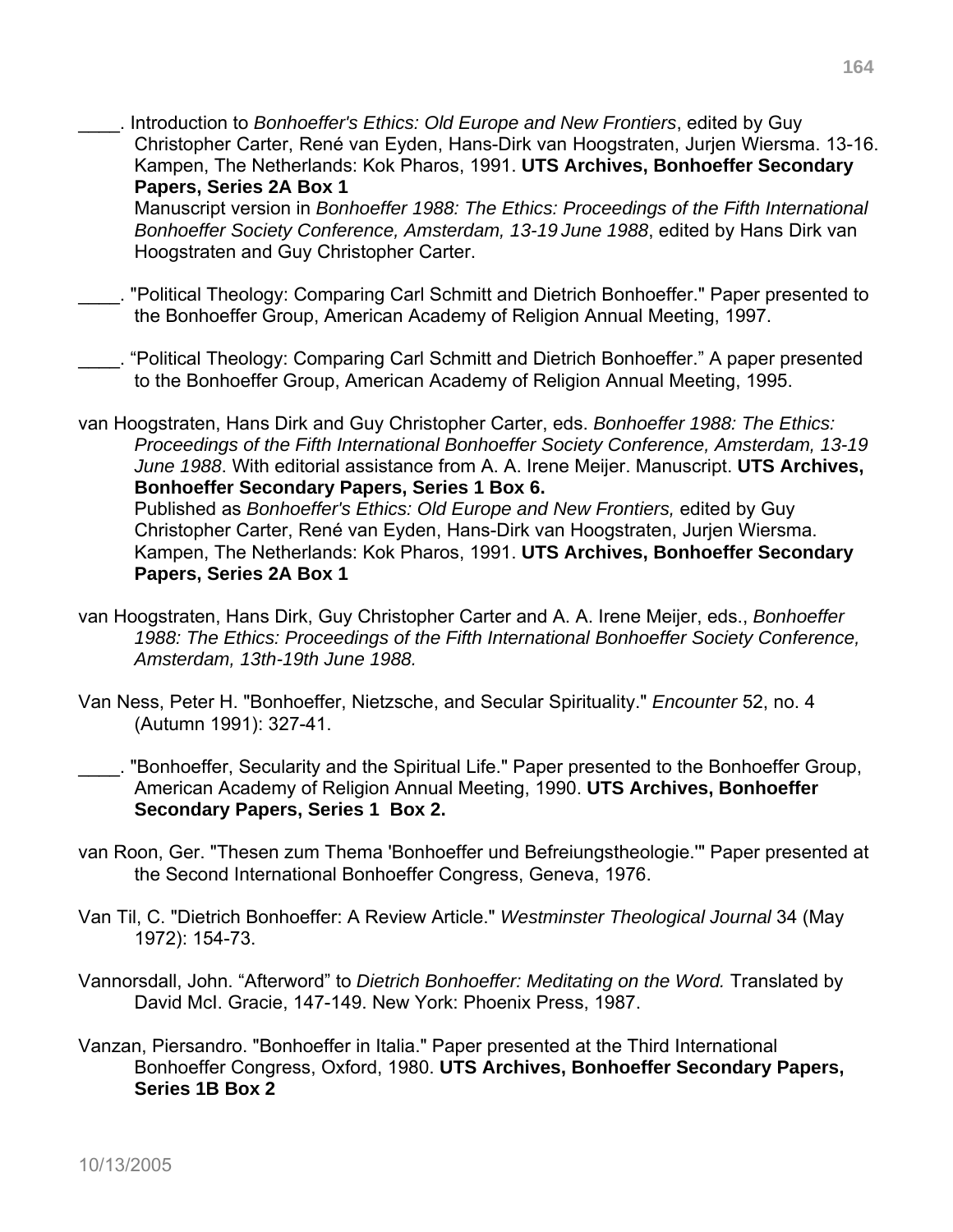- Vasloo, Robert. "The Promise of Bonhoeffer's Theological Anthropology for Reconfiguring Holiness." In *Religion im Erbe: Dietrich Bonhoeffer und die Zukunftsfähigkeit des Christentums,* 125-143. Edited by Christian Gremmels and Wolfgang Huber. Gütersloh: Chr. Kaiser, 2002.
- Verhalen, Philip A. "Bonhoeffer had a Good Word for the World." *National Catholic Reporter* 21, no. 4 (12 April 1985): 14.
- Verkamp, Bernard J. "On Doing the Truth: Orthopraxis and the Theologian." *Theological Studies*  49, no. 1 (March 1988): 3-24.
- Vidler, Alec. "Holy Worldliness." In *Essays in Liberality,* 95-112. London: SCM, 1957.
	- \_\_\_\_. "Religion and the National Church." Chap. 11 in *Soundings: Essays Concerning Christian Understanding,* edited by Alec R. Vidler, 241-63. Cambridge: Cambridge University Press, 1962.
- Villa-Vicencio, Charles M. L. "Southern Africa Today. A Spiral of Violence." *Journal of Theology for Southern Africa* 42 (March 1983): 59-63.
- Vincent, John J. "Bonhoeffer: Building Theology on Discipleship." In *Celebrating Critical Awareness: Bonhoeffer and Bradford 60 Years On: Conference Papers and Proceedings,* edited by David J. Moore, 14-23. Bradford, England: Methodist Church Touchstone Centre, 1993. **UTS Archives, Bonhoeffer Secondary Papers, Series 1D Box 1**
- \_\_\_\_. "Christian Discipleship and Politics." In *Religion in Public Life,* edited by Dan Cohn-Sherbok and David McLellan, 38-50. London: St. Martin's Press, 1992.
- Visser 't Hooft, Willem Adolf. "An Act of Penitence." In *I Knew Dietrich Bonhoeffer*, edited by Wolf-Dieter Zimmermann and Ronald Gregor Smith, translated by Käthe Gregor Smith, 193-95. London: Collins, 1966; New York: Harper & Row, 1967.
- \_\_\_\_. "Dietrich Bonhoeffer: 1945-1965." *The Ecumenical Review* 17 (July 1965): 224-31.
- \_\_\_\_. "Dietrich Bonhoeffer and the Self-Understanding of the Ecumenical Movement." Address to the Second International Bonhoeffer Congress, Geneva, 1976. **UTS Archives, Bonhoeffer Secondary Papers, Series 1B Box 1**  Published in *The Ecumenical Review* 28, no. 2 (April 1976): 198-203.
- \_\_\_\_. Foreword to *I Knew Dietrich Bonhoeffer*, edited by Wolf-Dieter Zimmermann and Ronald Gregor Smith, translated by Käthe Gregor Smith. London: Collins, 1966; New York: Harper & Row, 1967.
- \_\_\_\_. Foreword to *The Steps of Bonhoeffer: A Pictorial Album*, by Douglas Gilbert and J. Martin Bailey, 7-9. Philadelphia; Boston: Pilgrim Press, 1969.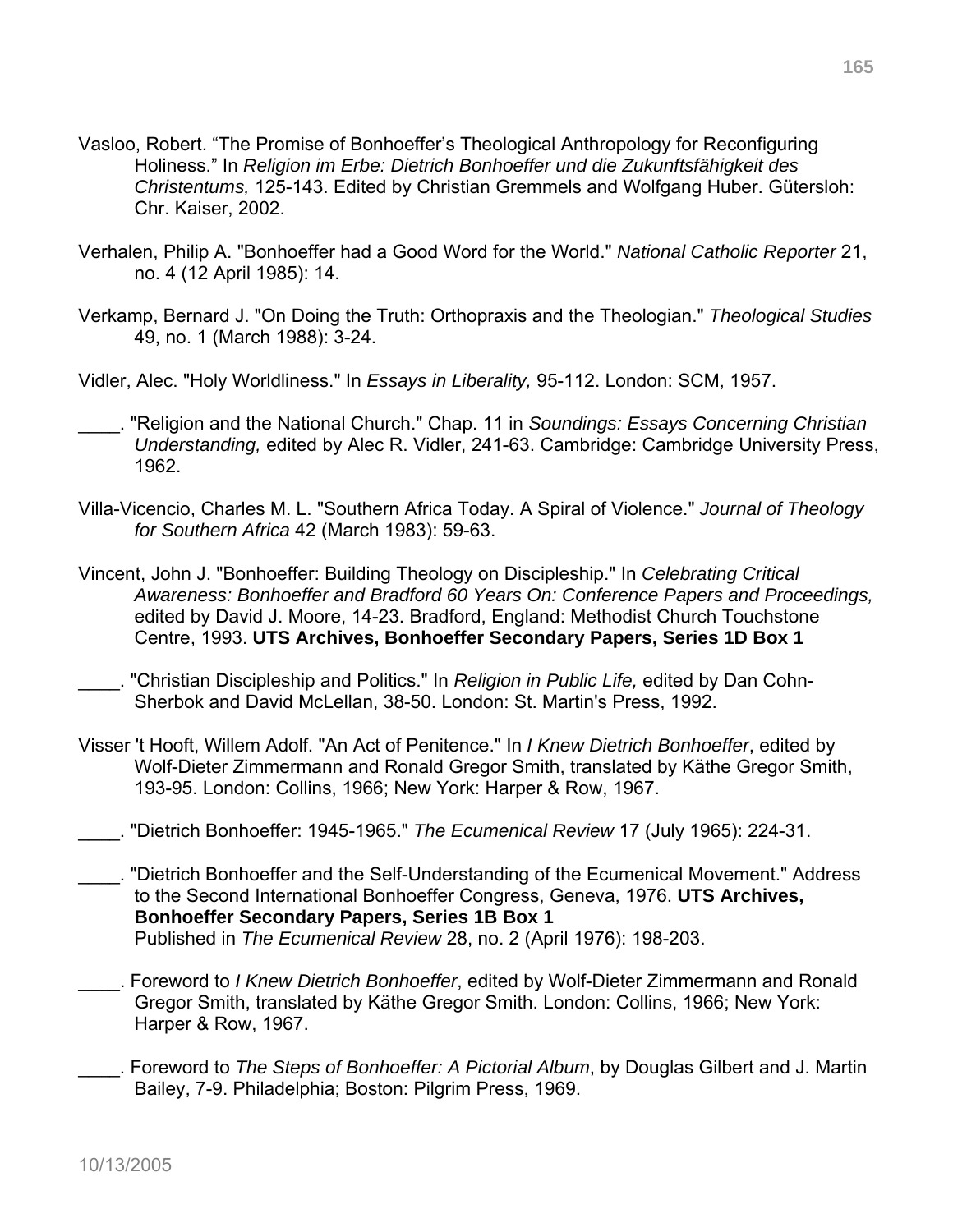- von Klemperer, Klemens. "Beyond Luther? Dietrich Bonhoeffer and Resistance against National Socialism." *Pro Ecclesia* 6, no. 2 (1997): 184-98. **UTS Archives, Bonhoeffer Secondary Papers, Series 2A Box 2**
- \_\_\_\_. "Dietrich Bonhoeffer: Confession and Resistance." Paper presented on Union Day 1999, Union Theological Seminary, New York. **UTS Archives, Bonhoeffer Secondary Papers, Series 1C Box 1**  Published in the *Union Seminary Quarterly Review* 53, nos. 1-2 (1999): 47-59.
- \_\_\_\_. "Dietrich Bonhoeffer: Confession (Bekenntnis) and Political Action." Paper presented at the conference "Bonhoeffer's Dilemma: The Ethics of Violence," Pennsylvania State University, 1999.
- \_\_\_\_. "Martyrdom in a Secular Age: The Case of Dietrich Bonhoeffer." Address delivered at the Dedication of Twentieth Century Martyrs' Statues at Westminster Abbey, July 1998. Published in *Te Martyrum Candidatus Laudat Exercitus: Sermons, Lectures and Meditations, July 1998,* compiled by Westminster Abbey. **UTS Archives, Bonhoeffer Secondary Papers, Series 3 Box 2**
- \_\_\_\_. "No Righteous Men in Sodom? Daniel Jonah Goldhagen and the German Resistance against Hitler." Panel presentation at a meeting of the German Studies Association, Washington, D.C., 1998.
- \_\_\_\_. "Totalitarianism and Resistance in Germany: Dietrich Bonhoeffer." In *The Terrible*  Alternative: Christian Martyrdom in the Twentieth Century, edited by Andrew Chandler with Anthony Harvey, 81-101. London: Cassell Academic, 1998.
- \_\_\_\_. "Über Luther hinaus? Dietrich Bonhoeffer und der Widerstand gegen nationalsozialismus." In *Politscher Wandel, organisierte Gewalt und nationale Sicherheit. Beiträge zur neueren Geschichte Deutschlands und Frankreichs,* edited by Ernst Willi Hansen, Gerhard Schreiber, and Bernd Wegner. (Munich: Oldenbourg Verlag, 1995). **UTS Archives, Bonhoeffer Secondary Papers, Series 2A Box 2**
- \_\_\_\_. "'What Is the Law That Lies Behind These Words?' Antigone's Question and the German Resistance against Hitler." In *Resistance Against the Third Reich, 1933-1990,* edited by Michael Geyer and John W. Boyer, 141-50. Chicago: University of Chicago Press, 1994.
- von Rad, Gerhard. "Meetings in Early and Late Years." In *I Knew Dietrich Bonhoeffer,* edited by Wolf-Dieter Zimmermann and Ronald Gregor Smith, translated by Käthe Gregor Smith, 176-78. London: Collins, 1966; New York: Harper & Row, 1967.
- von Schlabrendorff, Fabian. "In Prison with Dietrich Bonhoeffer." In *I Knew Dietrich Bonhoeffer,* edited by Wolf-Dieter Zimmermann and Ronald Gregor Smith, translated by Käthe Gregor Smith, 226-31. London: Collins, 1966; New York: Harper & Row, 1967.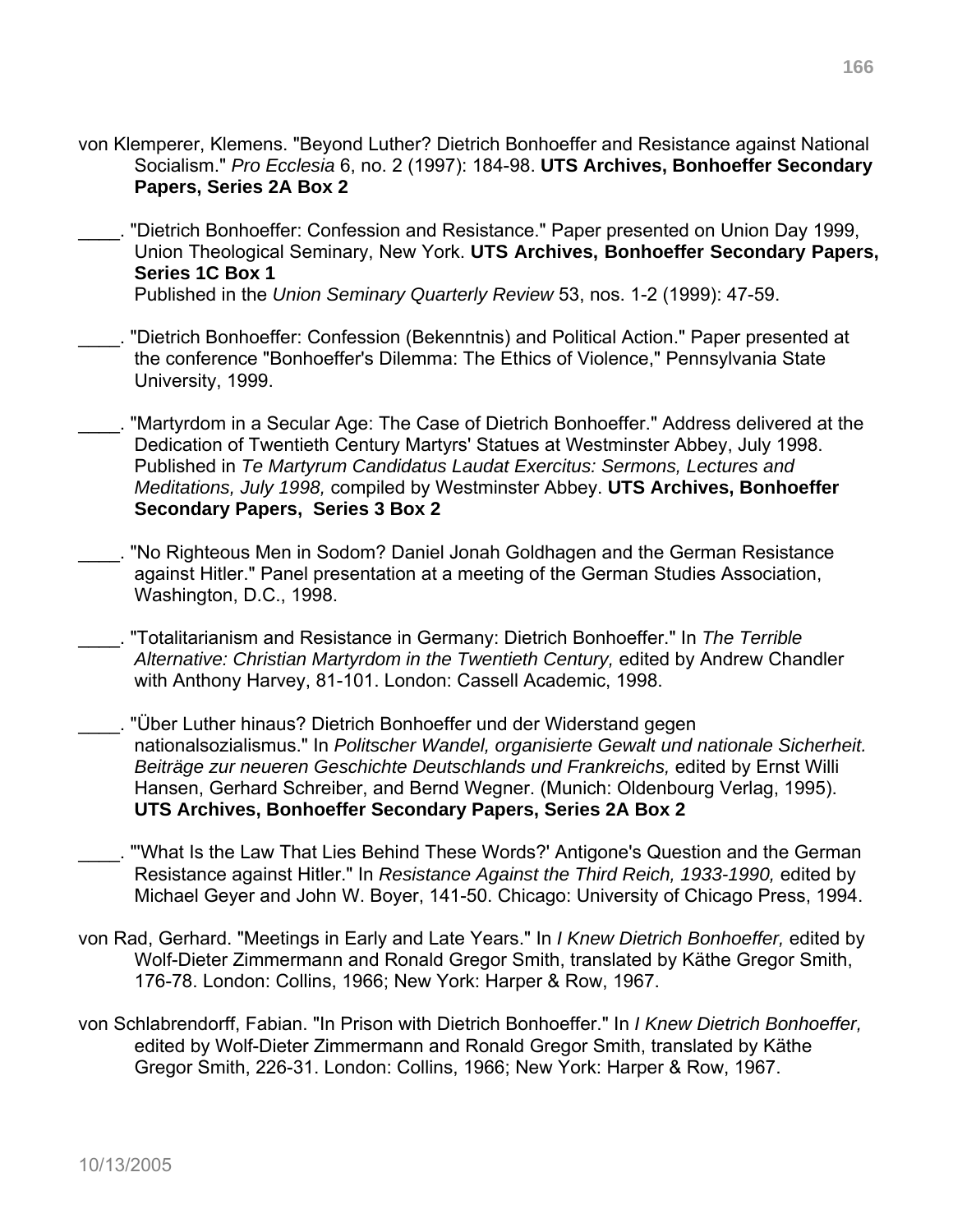- \_\_\_\_. *The Secret War Against Hitler.* Translated by Hilda Simon. New York: Pitman Publishing Co., 1965.
- \_\_\_\_. *They Almost Killed Hitler.* Translated by Gero Gaevernitz. New York: Macmillan, 1974.
- Von Soosten, Joachim. "Editor's Afterword to the German Edition" of Bonhoeffer, *Sanctorum Communio: A Theological Study of the Sociology of the Church,* 290-306. Edited by Clifford J. Green. Translated by Reinhard Krauss and Nancy Lukens. Vol. 1, Dietrich Bonhoeffer Works. Minneapolis: Fortress Press, 1998.
- von Wedemeyer-Weller, Maria. "The Other Letters from Prison." *Union Seminary Quarterly Review* 23, no. 1 (Fall 1967): 23-29. Also published in Peter Vorkink II, ed., *Bonhoeffer in a World Come of Age* (Philadelphia: Fortress, 1968), 103-13.
- von Weizsäcker, Carl Friedrich. "Gedanken eines Nichttheologen zur theologischen Entwicklung Dietrich Bonhoeffers." With translation, "Thoughts of a Non-Theologian on Dietrich Bonhoeffer's Theological Development." Published in *The Ecumenical Review* 28, no. 2 (April 1976): 156-73. **UTS Archives, Bonhoeffer Secondary Papers, Series 2A Box 3**
- Vosloo, Robert. "The Feeling of Time: Bonhoeffer on Temporality and Being." Paper presented at the Ninth International Bonhoeffer Congress, Rome, Italy, 6-11 June 2004.
- \_\_\_\_. "Holy Selfhood: The Promise of Bonhoeffer's Theology for Transfiguring Sainthood." Paper presented at the Eighth International Bonhoeffer Congress, Berlin, Germany, 20- 25 August 2000.
- Vorkink, Peter, II, ed. *Bonhoeffer in a World Come of Age.* Philadelphia: Fortress, 1968. Essays originally published in *Union Seminary Quarterly Review* 23, no. 1 (Fall 1967).
- Vree, Dale. "Lutheran Approaches to Catholicism: Neuhaus vs. Bonhoeffer." Review of *The Cost of Discipleship,* by Dietrich Bonhoeffer. *New Oxford Review* 55, no. 7 (September 1988): 23-28.
- Waibel, Paul R. "Bonhoeffer, Dietrich." In *Ethics*. Vol. 1, edited by John K. Roth, 96-97. Ready Reference Series. Pasadena, Calif.: Salem Press, 1994. **UTS Archives, Bonhoeffer Secondary Papers, Series 2A Box 3 [Roth]**
- Wakefield, Gordon S. "Protestantism." In *The Study of Spirituality*, edited by Cheslyn Jones, Geoffrey Wainwright, and Edward Yarnold S.J., 530-37. New York: Oxford University Press, 1986.
- Walker, Hamish. "The Incarnation and Crucifixion in Bonhoeffer's Cost of Discipleship." *Scottish Journal of Theology* 21, no. 4 (December 1968): 407-15.
- \_\_\_\_. "The Relations of Church and World in Dietrich Bonhoeffer's Nachfolge and Ethik." S.T.M thesis, The Divinity School, Harvard University, 1964.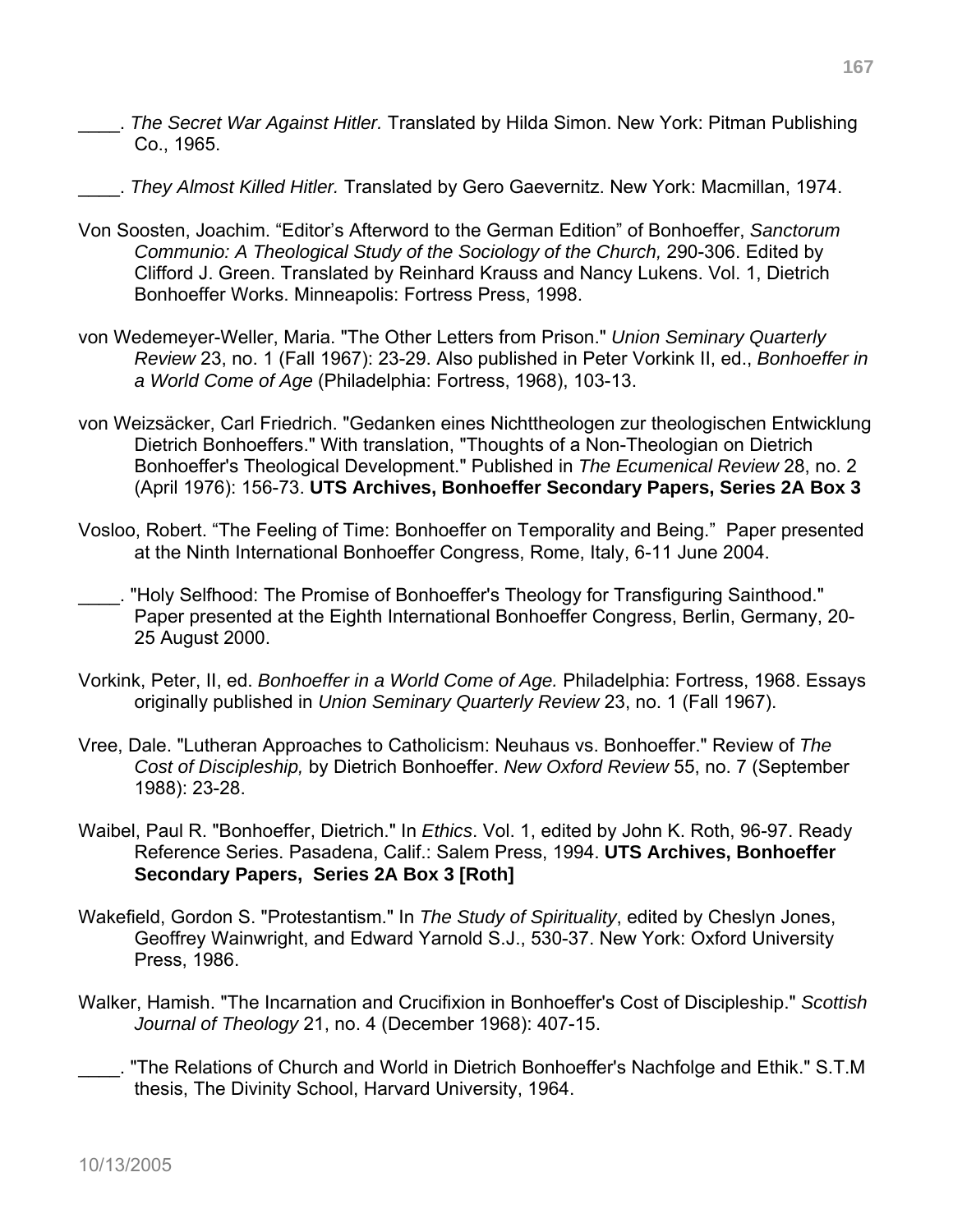- Wall, James M., ed. "Bonhoeffer's Witness." *Christian Century* 112 (26 April 1995): 444-447, 454-457.
- \_\_\_\_. "Theologians for the 21st Century? Bonhoeffer, Barth, Niebuhr." *Christian Century* 114 (2 April 1997): 338-49.
- Walton, Martin. "Dietrich Bonhoeffer: Engendering Responsible Communities." In *Marginal Communities: The Ethical Enterprise of the Followers of Jesus*, 103-113. Kampen, The Netherlands: Kok Pharos, 1994.
- \_\_\_\_. "Judge Not! On Ethical Abstinence in Christian Community." Paper presented at the Eighth International Bonhoeffer Congress, Berlin, Germany, 20-25 August 2000. In *Religion im Erbe: Dietrich Bonhoeffer und die Zukunftsfähigkeit des Christentums,* 270- 280. Edited by Christian Gremmels and Wolfgang Huber. Gütersloh: Chr. Kaiser, 2002.
- Wand, J. W. C. *The Minds Behind the New Theology: Kierkegaard, Barth, Bultmann, Tillich and Bonhoeffer.* London: Mowbray, 1963.
- Wangerin, Walter, "A Matter of Being, and a Matter of Being Right." *The Christian Century* 104, no. 20 (1987): 591-93.
- Weaver, Matthew Lon. "Theology of Resistance in Bonhoeffer and Tillich." In *Resistance and Theological Ethics.* Ed. Ronald H. Stone. Lanham, MD.: Rowman & Littlefield, 2004.

Weber, Hans-Reudi. "Worldly Holiness." *Frontier* 1, no. 1 (January 1958): 19-24.

- Weber, Manfred, ed. *Meditations on the Cross (Ausserordentliche wird Ereignis)*, by Dietrich Bonhoeffer. Translated by Douglas W. Stott. Louisville, Ky: Westminster John Knox Press, 1998.
- Webster, John. "'In the Shadow of Biblical Work.' Barth and Bonhoeffer on Reading the Bible." Paper presented at the conference "Christ at the Center: The Legacy of Barth and Bonhoeffer for Today," Luther Seminary, Minneapolis, Minn., 24-26 July 2000. **UTS Archives, Bonhoeffer Secondary Papers, Series 1D Box 1**
- Wedel, Theodore. *The Gospel in a Strange New World*. Philadelphia: Westminster Press, 1963. \_\_\_\_. "Man Come of Age." *Union Seminary Quarterly Review* 18, no. 3, pt. 2 (March 1963): 326-40.
- Wedemeyer, Karl Heinz. "The Social Philosophy of Dietrich Bonhoeffer." Ph.D. diss., Boston University Graduate School, 1969.
- Weikart, Richard. *The Myth of Dietrich Bonhoeffer. Is His Theology Evangelical?* San Francisco: International Scholars Publications, 1997.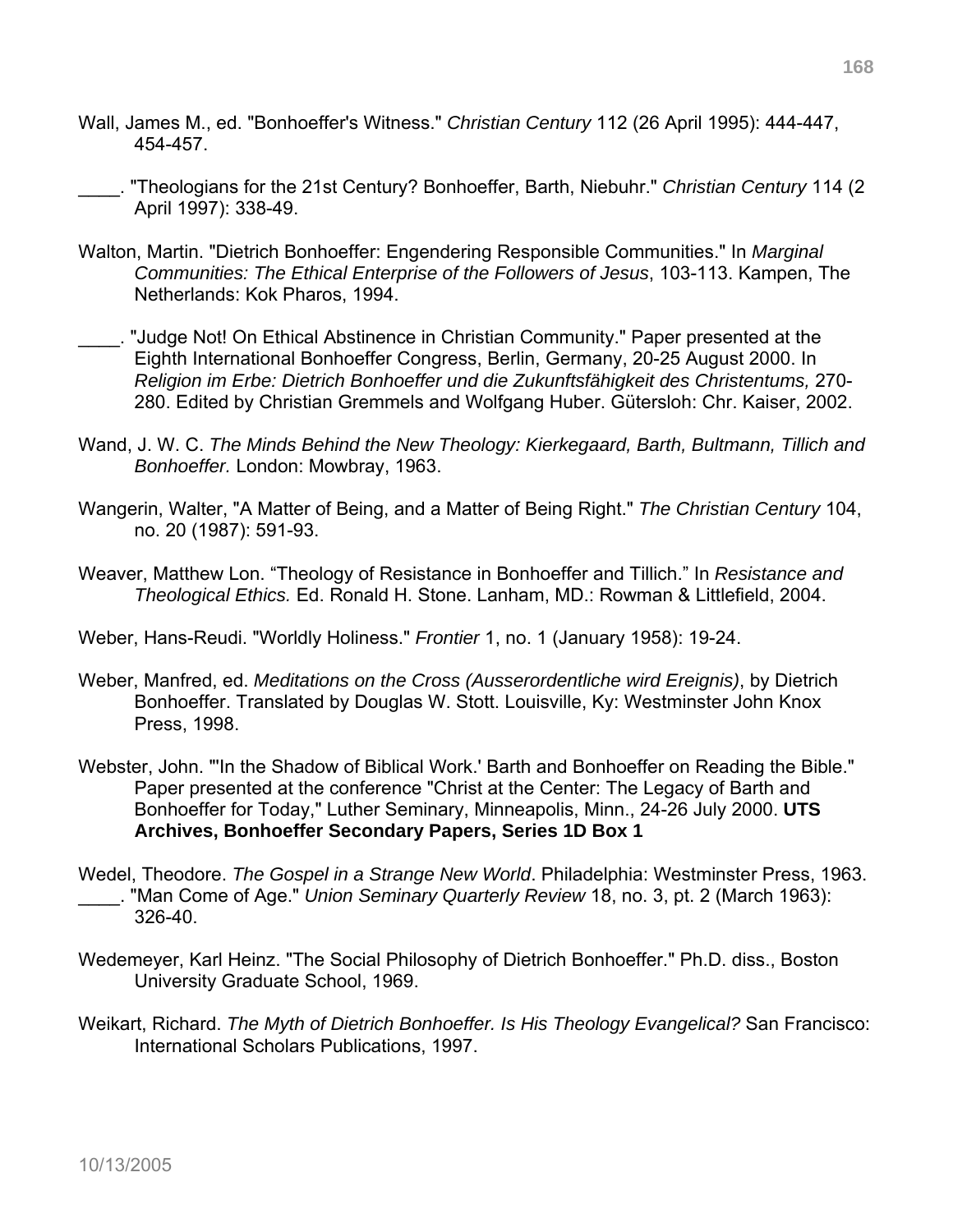- Weiland, J. Sperna. "Dietrich Bonhoeffer." In *New Ways in Theology*, translated by N. D. Smith, 64-79. Dublin: Gill & Macmillan; Glen Rock, N.J.: Newman, 1966.
	- \_\_\_\_. "Was ist 'Metaphysik'? Ein Beitrag zum Verständnis der nicht-religiösen Interpretation." Paper presented at the Second International Bonhoeffer Congress, Geneva, 1976. **UTS Archives, Bonhoeffer Secondary Papers, Series 1B Box 1**
- Weissbach, Jürgen. "Christology and Ethics." In *Two Studies in the Theology of Bonhoeffer*, by Jürgen Weissbach and Jürgen Moltmann. Translated by Reginald and Ilse Fuller, 97-151. New York: Charles Scribner's and Sons, 1967.
- Weiss-Rosemarin, T. "Oddments." *Journal Spectator* 47 (Spring 1982): 7-8.
- Weldhen, Margaret. "The Existentialists and Problems of Moral and Religious Education: 1, Bultmann and Heidegger." *Journal of Moral Education* 1 (October 1971): 19-26.
- Wells, G. A. "Christianity Without Religion: Bonhoeffer." In *Religious Postures: Essays on Modern Christian Apologists and Religious Problems.* LaSalle, Ill.: Open Court, 1988.
- Wentz, F. K. "Lay Renaissance: Europe and America." *The Christian Century* 86 (May 13, 1959): 576-79.
- Werpihowski, William. "What Does it Mean to Tell the Truth?" Paper presented at the conference "Christ at the Center: The Legacy of Barth and Bonhoeffer for Today," Luther Seminary, Minneapolis, Minn., 24-25 July 2000.
- Wesson, Anthony T. "Bonhoeffer's Use of 'Religion.'" *London Quarterly and Holborn Review* 192 (January 1967): 43-53.
- \_\_\_\_. "The Impact of Bonhoeffer on the Present Crisis in Theology." *Church Quarterly* 2, no. 4 (April 1970): 284-92.
- \_\_\_\_. "The Secular in the Thought of Dietrich Bonhoeffer and its Implications for Christian Ethics." Master's thesis, Manchester University, 1968.
- West, Charles C. "Barth, Bonhoeffer and the Secularists on Human Religion: A Dialogue with Ernst Feil." Paper presented at the Sixth International Bonhoeffer Congress, New York, 1992. **UTS Archives, Bonhoeffer Secondary Papers, Series 1B Box 5** Published in *Metanoia* 6, no. 1-2 (1996): 8-21.
- \_\_\_\_. "The Bourgeois Experience: Dietrich Bonhoeffer." In *Power to Be Human: Toward a Secular Theology,* 261-262. New York: Macmillan, 1971.

\_\_\_\_. "Christ the Light of the World." *Theology Today* 18, no. 3 (October 1961): 281-95.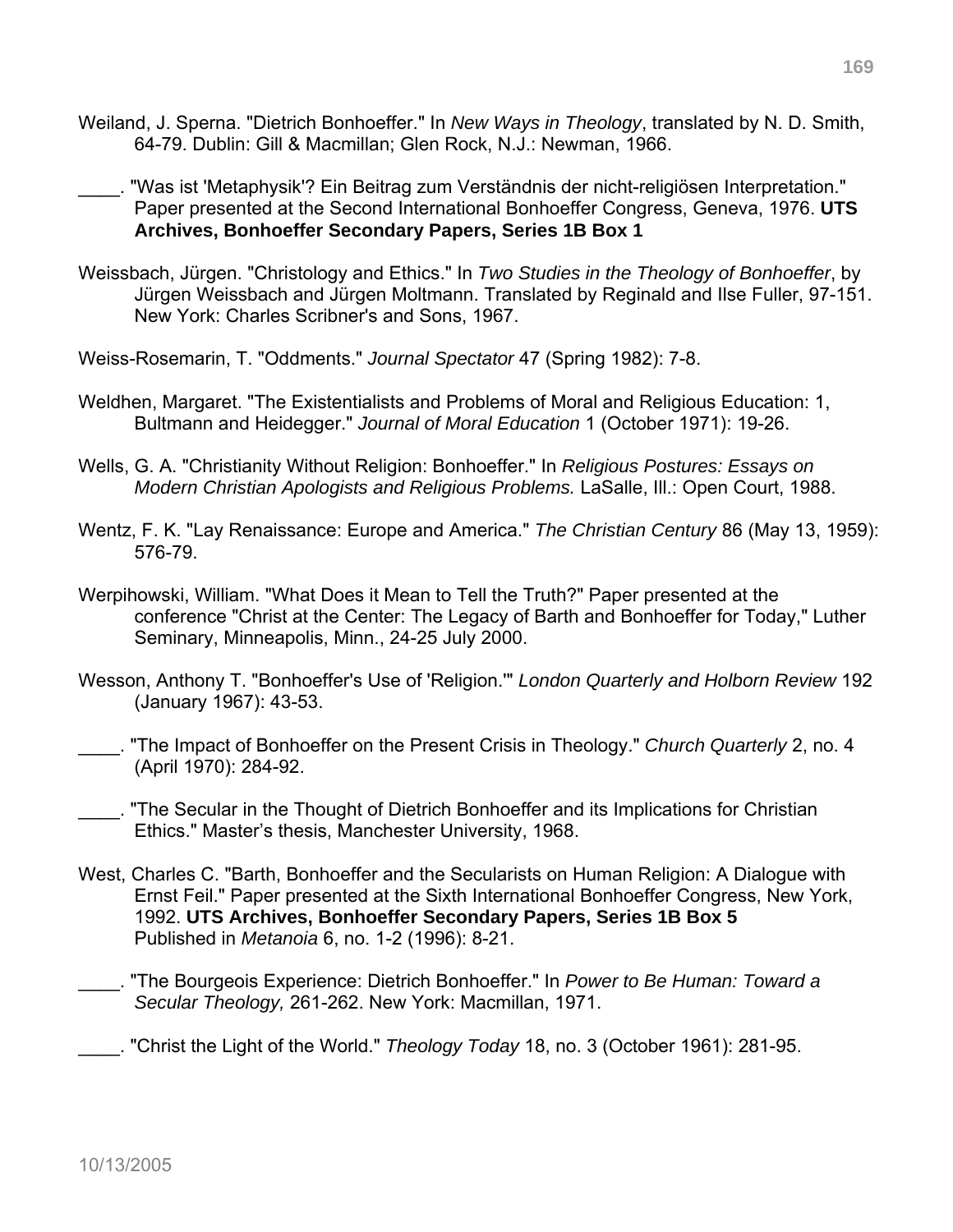\_\_\_\_. "Christian Encounter with Communism: A Conclusion." Chap. 7 of *Communism and the Theologians: Study of an Encounter,* 326-87. Philadelphia: Westminster; London: SCM, 1958. \_\_\_\_. "The Church in the World." *Theology Today* 18, no. 4 (January 1962): 493-502. \_\_\_\_. "Dietrich Bonhoeffer—The Theologian." Campus Lutheran 6, no. 3 (December 1954): 23- 25. Also published in The Student Movement 56, no. 3 (1954): 27-29. \_\_\_\_. "Ground Under Our Feet." In *New Studies in Bonhoeffer's Ethics,* vol. 30 of Toronto Studies in Theology, Bonhoeffer Series, no. 3, edited by William J. Peck, 235-73. Lewiston, N. Y. and Queenston, Ontario: Edwin Mellen Press, 1987. Paper presented at the Fifth International Bonhoeffer Congress, Amsterdam, 1988. **UTS Archives, Bonhoeffer Secondary Papers, Series 1B Box 4**  Summary published in *Bonhoeffer's Ethics: Old Europe and New Frontiers,* edited by Guy Carter, René van Eyden, Hans-Dirk van Hoogstraten, and Jurjen Wiersma, 40-42. Kampen, The Netherlands: Kok Pharos, 1991. **UTS Archives, Bonhoeffer Secondary Papers, Series 2A Box 1**  Manuscript version in *Bonhoeffer 1988: The Ethics: Proceedings of the Fifth International Bonhoeffer Society Conference, Amsterdam, 13-19 June 1988*, edited by Hans Dirk van Hoogstraten and Guy Christopher Carter. \_\_\_\_. "Historical Events and Ethical Decisions." *Theology Today* 21 (July 1964): 206-19, 223-24. \_\_\_\_. "On Accepting but not Glorifying History." *Theology Today* 21 (July 1964): 223-24. \_\_\_\_*. Outside the Camp: The Christian and the World*. Garden City, N.Y.: Doubleday, 1959. \_\_\_\_. "Secular Man and the Resurrection." *Christianity and Crisis* 24 (16 March 1964): 29-31. West, Peggy Joy. "Camus and Bonhoeffer: A Comparison of their Relational Ethic for a Secular World." Ph.D diss., University of Arkansas, 1974. Westminster Abbey, Martyrs Unveiling, 7-9 July 1998. "A Celebration of the Martyrs of the Church in the 20 th Century." Program and miscellaneous papers. **UTS Archives, Bonhoeffer Secondary Papers, Series 3 Box 2** Westmoreland-White, Michael L. "Contributions to Human Rights in Dietrich Bonhoeffer's Ethics." *Journal of Church and State* 39 (Winter 1997): 67-83. Wettstein, A. A. "Religionless Religion in the Letters and Papers from Monticello." *Religion in Life* 45 (Summer 1976): 152-60. Wheeler, Geraldine. "The Doctrine of God in the Theology of Ronald Gregor Smith in the Light of the Insights of Dietrich Bonhoeffer, Martin Buber and Rudolph [sic] Bultmann." M.Th.

thesis, University of Queensland, 1975.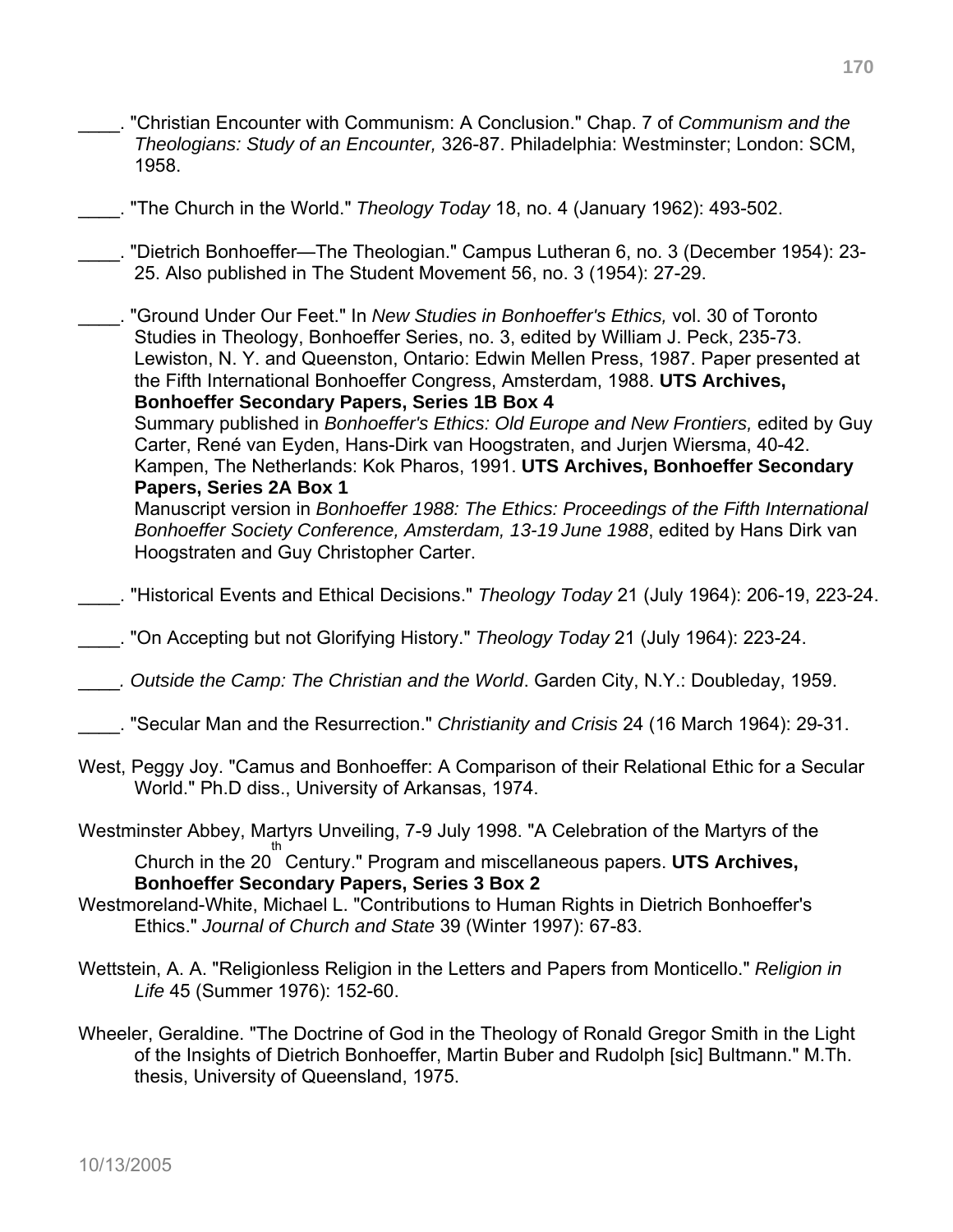- Whelchel, M. A. "Preaching in the Contemporary World with Special Reference to the Thought of Dietrich Bonhoeffer." Ph.D. diss., University of Aberdeen, 1966.
- Whitburn, Lawrence B. "Bonhoeffer without his Cassock." In *I Knew Dietrich Bonhoeffer*, edited by Wolf-Dieter Zimmermann and Ronald Gregor Smith, translated by Käthe Gregor Smith, 79-81. London: Collins, 1966; New York: Harper & Row, 1967.
- White, Donald James. "Dietrich Bonhoeffer's Christological Conception of Reality." M.A.R. thesis, Emmanuel School of Religion, Johnson City, Tenn., 1989.
- Wicker, Brian. "Secular Christianity." *New Blackfriars* (May 1966): 412-21.
- Wickham, Edward Ralph. *Church and People in an Industrial City* [n.b. 235-38]. London: Lutterworth, 1957.
- Wiebe, Donald, general editor. *The Prison Testimonies of Boethius, Thomas More, and Dietrich Bonhoeffer. Toronto Studies in Religion*, Vol. 19. New York, Bern, Berlin, Frankfurt/M., Paris, Wien, 1995.
- Wiebering, Joachim. "The Claim of the Human Rights and the Distinction between the Last and the Last But One Things in Bonhoeffer's *Ethics*," Paper presented at the Third International Bonhoeffer Congress, Oxford, 1980. With translation, "Der Anspruch der Menschenrechte und die Unterscheidung zwischen Letzem und Vorletztem in Bonhoeffers *Ethik*." **UTS Archives, Bonhoeffer Secondary Papers, Series 1B Box 2**
- Wiersinga, Herman. "Das Moderne und das Postmoderne bei Bonhoeffer." Paper presented at the Eighth International Bonhoeffer Congress, Berlin, Germany, 20-25 August 2000.
- . "A New Language: The World Come of Age Demands a Non-Religious Language." Paper presented at the Sixth International Bonhoeffer Congress, New York, 1992. **UTS Archives, Bonhoeffer Secondary Papers, Series 1B Box 5**
- \_\_\_\_. "A Theology of Suffering: Short Lecture Concerning the Part of Suffering in the Theology of Dietrich Bonhoeffer." Paper presented at the Third International Bonhoeffer Congress, Oxford, 1980. With summary and translation, "Eine Theologie des Leidens. Zur Rolle des Leidens in der Theologie des Dietrich Bonhoeffer." **UTS Archives, Bonhoeffer Secondary Papers, Series 1B Box 2**
- Wiersma, Jurjen. "Bonhoeffer and Gandhi: Measure and Movement for a Political Ethic of Resistance." Paper presented at the Fifth International Bonhoeffer Congress, Amsterdam, 1988. **UTS Archives, Bonhoeffer Secondary Papers, Series 1B Box 4.**  Published in *Bonhoeffer's Ethics: Old Europe and New Frontiers*, edited by Guy Carter, René van Eyden, Hans-Dirk van Hoogstraten, and Jurjen Wiersma, 208-11. Kampen, the Netherlands: Kok Pharos, 1991. **UTS Archives, Bonhoeffer Secondary Papers, Series 2A Box 1**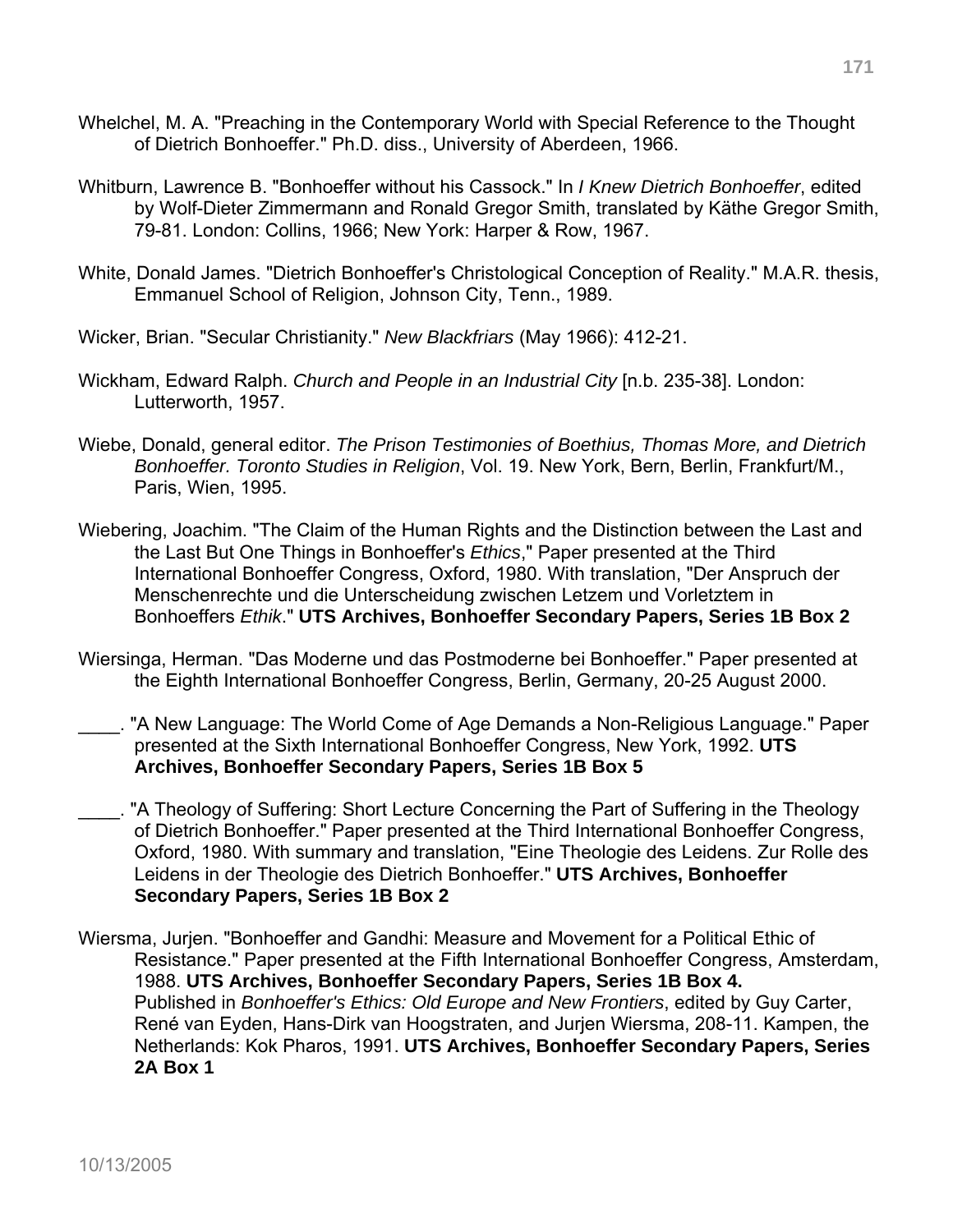Manuscript version in *Bonhoeffer 1988: The Ethics: Proceedings of the Fifth International Bonhoeffer Society Conference, Amsterdam, 13-19 June 1988,* edited by Hans Dirk van Hoogstraten and Guy Christopher Carter.

\_\_\_\_. "Bonhoeffer's Concept of the Mandates Re-examined." Paper presented at the Seventh International Bonhoeffer Congress, Capetown South Africa, January 1996.

\_\_\_\_. "The Grotian Moment: The pièce de résistance in Bonhoeffer's Letter of 16 July, 1944. A Contribution to a New World Order." Paper presented at the Sixth International Bonhoeffer Congress, New York, 1992. **UTS Archives, Bonhoeffer Secondary Papers, Series 1B Box 5** 

Published as "The Grotian Moment: the 'piece de resistance' in Bonhoeffer's Letters and Papers from Prison" *Grotiana*, n.s., 12-13 (1991-1992): 62-77.

\_\_\_\_. " No Fix but Flux: Bonhoeffer's Concept of the Mandates Deconstructively Examined." Paper presented at the Seventh International Bonhoeffer Congress, Capetown, 1996. **UTS Archives, Bonhoeffer Secondary Papers, Series 1B Box 5**

\_\_\_\_. Preface to *Bonhoeffer's Ethics: Old Europe and New Frontiers*, edited by Guy Christopher Carter, René van Eyden, Hans-Dirk van Hoogstraten, Jurjen Wiersma. Kampen, The Netherlands: Kok Pharos, 1991. **UTS Archives, Bonhoeffer Secondary Papers, Series 2A Box 1** 

Manuscript version in *Bonhoeffer 1988: The Ethics: Proceedings of the Fifth International Bonhoeffer Society Conference, Amsterdam, 13-19 June 1988,* edited by Hans Dirk van Hoogstraten and Guy Christopher Carter.

- Wieser, Thomas. Introduction to *Dietrich Bonhoeffer, The Extraordinariness of the Christian Life,* 1-4. New York: National Student Christian Federation, 1964.
- Wilcken, John. "Bonhoeffer: Church and Ecumenism." *The Heythrop Journal* 10, no. 1 (1969): 162-79.
- \_\_\_\_. "Bonhoeffer: Church in Conflict." *The Heythrop Journal* 10, no. 2 (1969): 162-79.
- \_\_\_\_. "The Ecclesiology of Ethics and the Prison Writings." In *A Bonhoeffer Legacy: Essays in Understanding*, edited by A. J. Klassen, 195-203. Grand Rapids, Mich.: William B. Eerdmans, 1981.
- . "A Man of the Church. The Ecclesiology of Dietrich Bonhoeffer." Ph.D. diss., Heythrop College, Oxford, 1968.

Williams, Colin W. *Faith in a Secular Age*. New York: Harper, 1963.

Williams, Rowan. "Bonhoeffer, the Sixties, and After." Paper presented at the Conference of the International Bonhoeffer Society, British Section, January 1991. **UTS Archives, Bonhoeffer Secondary Papers, Series 1B Box 5**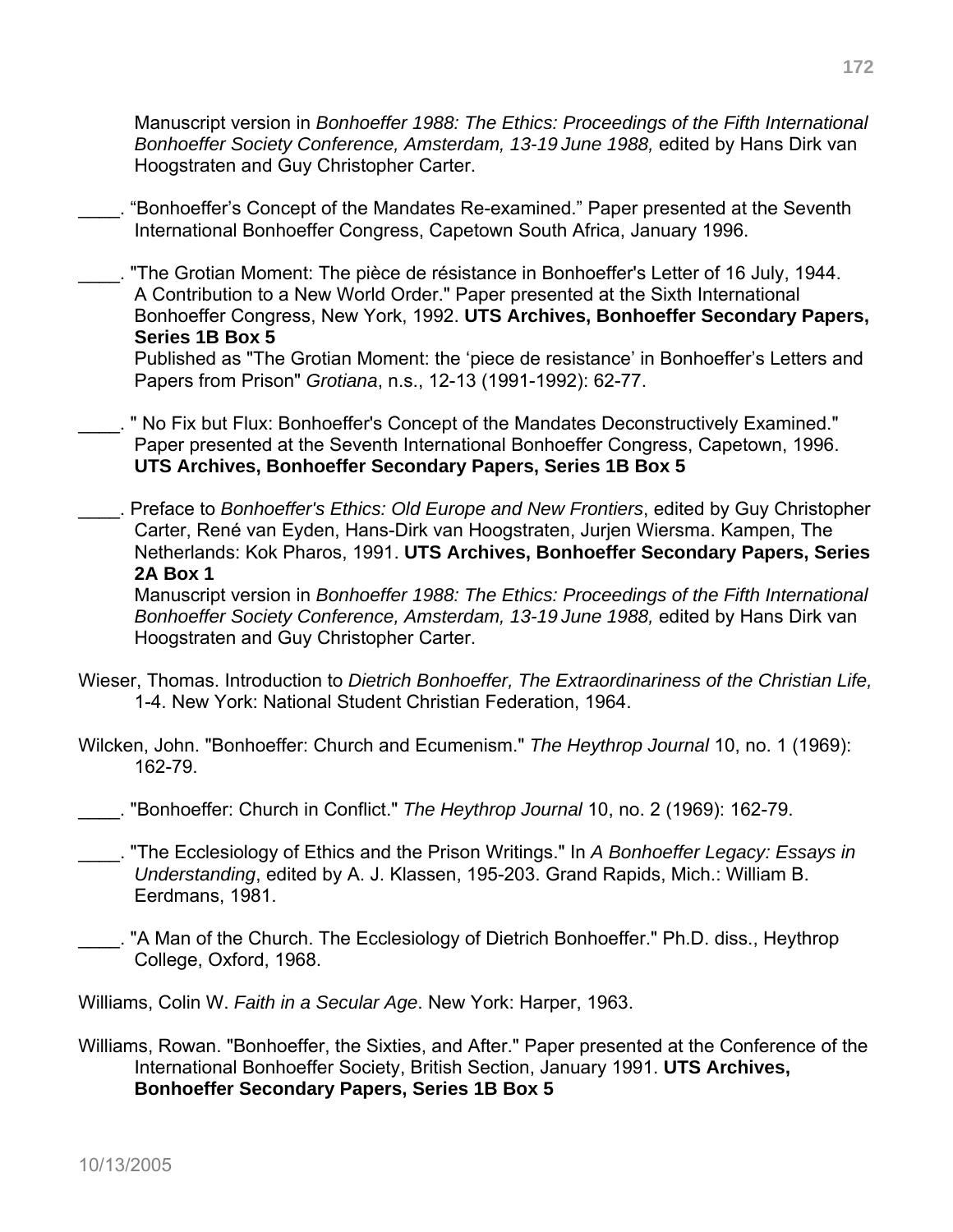- "The Suspicion of Suspicion: Wittgenstein and Bonhoeffer." Paper presented at the College of Wooster, Ohio, March 1987. Published in *The Grammar of the Heart: New Essays in Moral Philosophy and Theology,* edited by Richard H. Bell, 36-53. San Francisco: Harper & Row, 1988.
- Williamson, René de Visme. *Politics and Protestant Theology: An Interpretation of Tillich, Barth, Bonhoeffer and Brunner.* Baton Rouge, La.: Louisiana State University Press, 1976.
- Willis, Robert E. "Bonhoeffer and Barth on Jewish Suffering: Reflections on the Relationship Between Theology and Moral Sensibility." *Journal of Ecumenical Studies* 24 (Fall 1987): 598-615.
	- \_\_\_\_. "The Burden of Auschwitz: Rethinking Morality [Christian Tradition and the Holocaust]." *Soundings* 68, no. 2 (Summer 1985): 273-293.
- Willmer, Haddon. "Bonhoeffer's Sanctity as a Problem for Bonhoeffer Studies." In *Celebrating Critical Awareness: Bonhoeffer and Bradford 60 Years On: Conference Papers and Proceedings,* edited by David J. Moore, 6-13. Bradford, England: Methodist Church Touchstone Centre, 1993. **UTS Archives, Bonhoeffer Secondary Papers, Series 1D Box 1**
- \_\_\_\_. "Costly Discipleship." In *A Cambridge Companion to Dietrich Bonhoeffer*, edited by John W. de Gruchy, 173-189. Cambridge, England: Cambridge University Press, 1999.
- \_\_\_\_. "On Method in Church History." *Theology* 77, no. 646 (April 1974): 186-92.
- \_\_\_\_. "Otto Dibelius: A Missing Piece in the Puzzle of Dietrich Bonhoeffer?" In *Religious Motivation: Biographical and Sociological Problems for the Church Historian*, edited by Derek Baker, 443-451. Oxford: Blackwell, 1978.
- Wiltshire, Susan Ford. "Dietrich Bonhoeffer's Prison Poetry." *Religion in Life* 38, no. 4 (Winter 1969): 522-34.
- Wimmersberger, K. H. "Secular Christology: The Seminal Thought of Dietrich Bonhoeffer as Reflected in Certain British Theologians." M.Th. thesis, University School of Theology, Cardiff, 1976.
- Wind, Renate. "Bonhoeffer's 1933 Christology Lectures: Past Impact and Present Relevance." A paper presented to the "Bonhoeffer: Theology and Social Analysis" Group, The American Academy of Religion, 17-20 November 2001.
- \_\_\_\_. *Dietrich Bonhoeffer: A Spoke in the Wheel,* translated by John Bowden. London: SCM Press, 1991; Grand Rapids, Mich.: William B. Eerdmans, 1992.
- Wind, Renate and Craig L. Nessan. *Chi sei tu, o Cristo?: Un libro ecumenico di lettura sulla Christologia di Dietrich Bonhoeffer.* Edited and with an introduction by Rosino Gibellini. Brescia, Italia: Editrice Queriniana, 2000. **UTS Archives, Bonhoeffer Secondary Papers, Series 2A Box 3**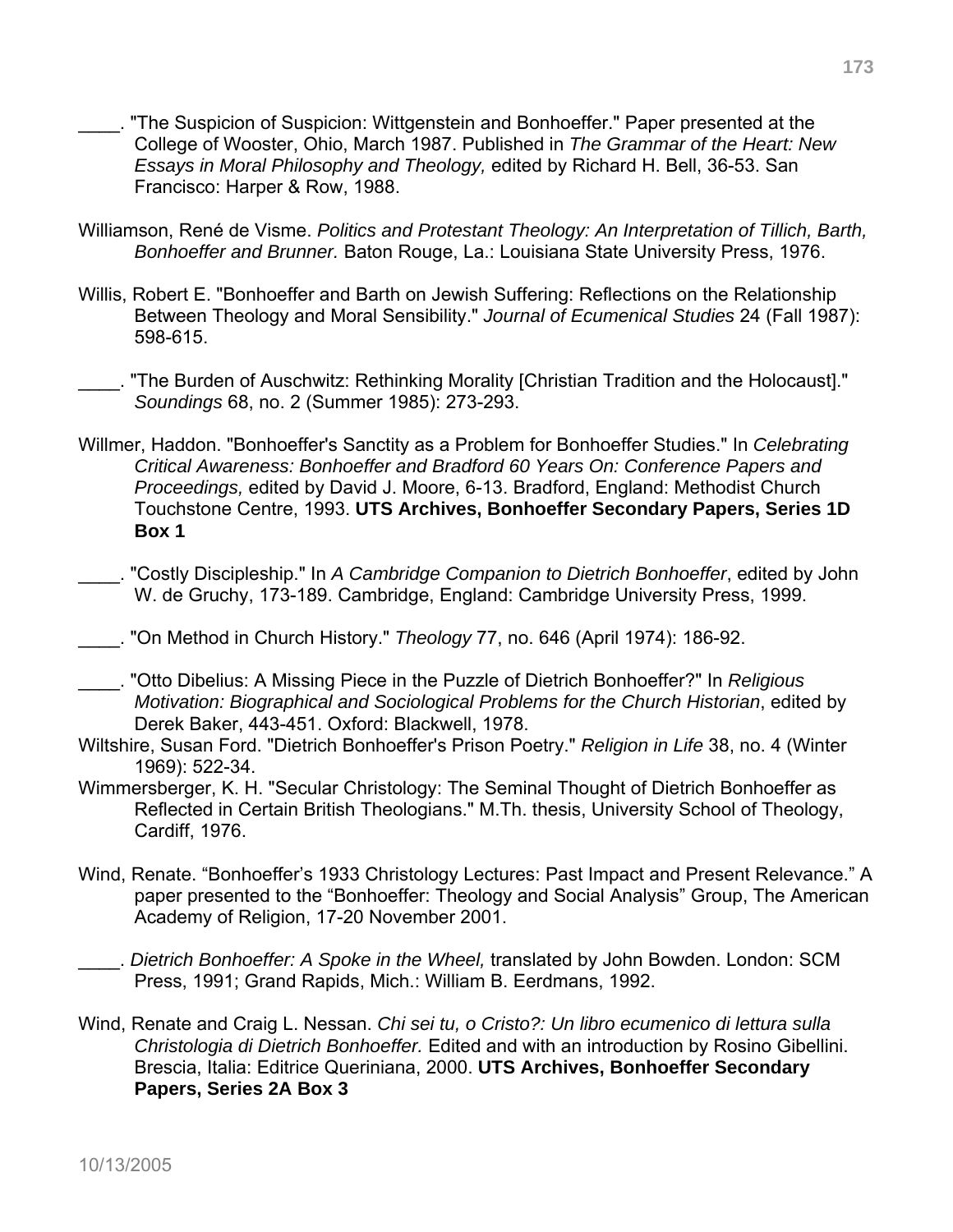Originally published as *Wer bist du, Christus? Ein ökumenisches Lesebuch zur Christologie Dietrich Bonhoeffers* (Gütersloh: Chr. Kaiser/Gütersloh Verlagshaus, 1998).

- Wise, Stephen A. "Righteous Gentile? Bonhoeffer and the Policies of Yad Vashem," or "Why isn't Bonhoeffer honored at Yad Vashem?" *The Christian Century* 115, no. 6 (25 February 1998): 202-204.
- \_\_\_\_. *Exhibits In the Matter of the Petition for the Recognition of Dietrich Bonhoeffer As one of the Righteous Among the Nations.* State of Israel Commission for the Designation of the Righteous and Yad Vashem. Collected legal documents, correspondence, photocopied material, and testimony related to the case, 1997-2004. **UTS Archives, Bonhoeffer Primary Sources, Series 3**
- Woelfel, James W. "Biblical Agnosticism and the Critique of Religiosity." In *A Bonhoeffer Legacy: Essays in Understanding,* edited by A. J. Klassen, 281-91. Grand Rapids, Mich.: William B. Eerdmans, 1981.

\_\_\_\_. "Bonhoeffer's Portrait of the Religionless Christian." *Encounter* 28 (Autumn 1967): 340-67.

- \_\_\_\_. "The Christian Rebel: Camus and Bonhoeffer on Revolt." Paper presented to the Bonhoeffer Group, American Academy of Religion Annual Meeting, 1978. **UTS Archives, Bonhoeffer Secondary Papers, Series 1A Box 1**
- \_\_\_\_. "Dietrich Bonhoeffer on Christianity and the Decay of Religion in a World Come of Age: Background and Development of an Idea." Ph.D. thesis, University of St. Andrews, 1967. Published as *Bonhoeffer's Theology: Classical and Revolutionary* (Nashville: Abingdon, 1970).
- \_\_\_\_. "'Non-metaphysical' Christian Philosophy and Linguistic Analysis." *Scottish Journal of Theology* 17 (March 1964): 10-20. Also published in Martin E. Marty and Dean G. Peerman, eds., *New Theology*, no. 2 (New York: Macmillan, 1965), 50-65.
- Woggon, Frank Milstead. "The Will to Be Known: The Development of a Pastoral-Theological Model of the Self, based on Dietrich Bonhoeffer and Heinz Knout." Ph.D. diss, Southern Baptist Theological Seminary, 1994. *Pastoral Psycholog*y 44 no. 1 (1995): 45-61.
- \_\_\_\_. "The Will to be Known: Toward a Pastoral Anthropology of the Self." *Pastoral Psychology* 44 (1995): 45-61.
- Wolf, Ernst. "Introduction" to Bonhoeffer, *Act and Being (Act und Sein)*, 1-24. Translated by Bernard Noble. London: Collins; New York: Harper & Row, 1962; New York: Octagon, 1983.
- Woodard, David O. "Dietrich Bonhoeffer: God as Worldly and Powerless." In *The Opaqueness of God*, 39-51. Philadelphia: Westminster, 1970.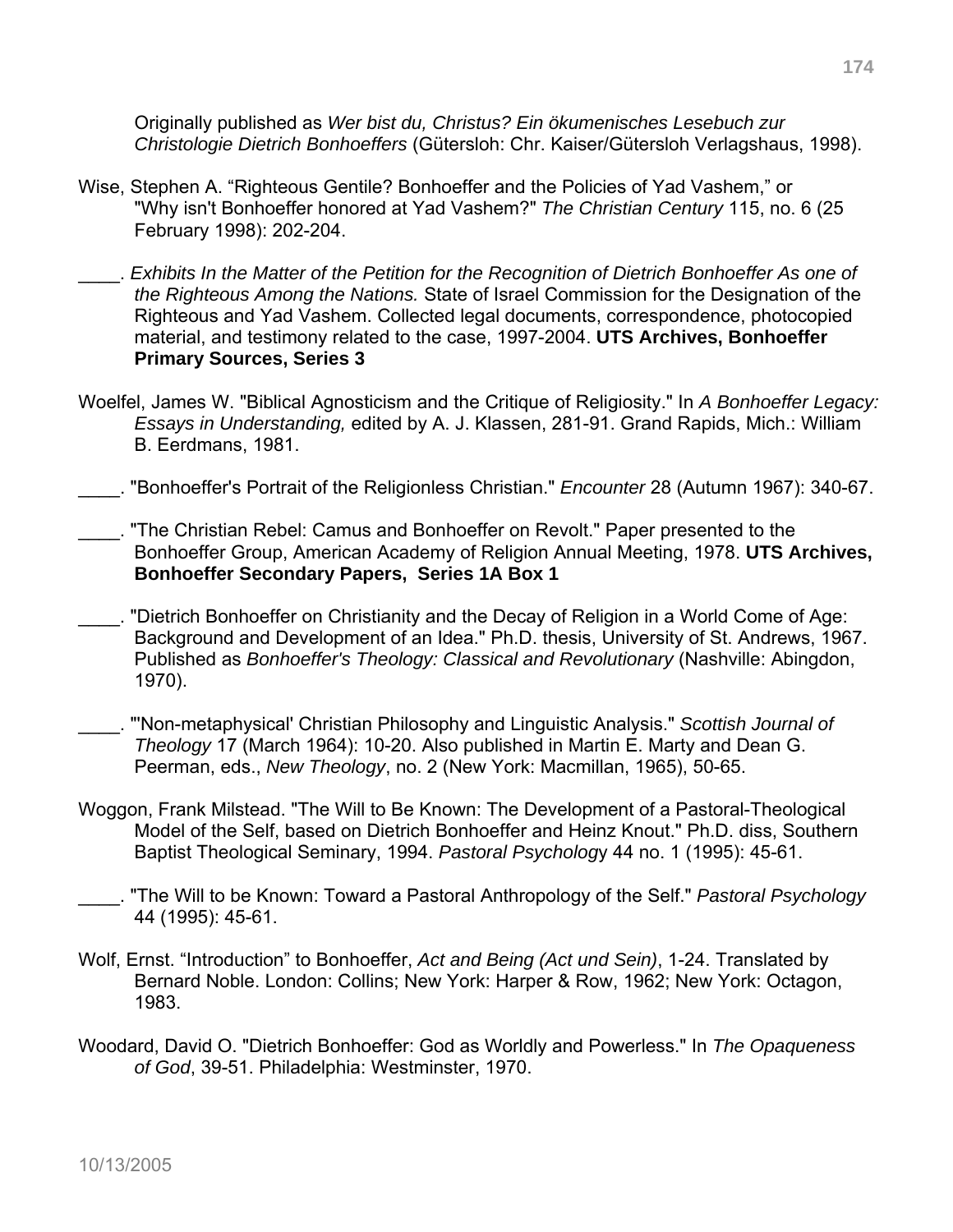- Woodley, Grant. "Dietrich Bonhoeffer: Religionless Christianity, the Death of God or the Heart of the Gospel." Undergraduate Research Paper, AAR-SBL Upper Midwest Regional Conference, Luther Seminary, St. Paul, Minnesota, April 5-6, 2002.
- Worcester Cathedral. *Dietrich Bonhoeffer: Man of Faith and Man of Our Time*. Worcester, England: 1995.
- Worthing, Mark. "'The Hidden Centre.' Dietrich Bonhoeffer's Theology of the Church." In *Commemorating Dietrich Bonhoeffer: Pastor, Teacher, Theologian, Ethicist. Papers Presented at the DBI Annual Conference on April 8, 1995,* compiled by R. Annelie Brixius, 62-70. Adelaide, Australia: Dietrich Bonhoeffer International Institute for Bioethical Studies, 1995. **UTS Archives, Bonhoeffer Secondary Papers, Series 1D Box 1**
- Wray, J. Thomas. "Towards a Theology of Aesthetic Arrest: Integritas in Kierkegaard and Bonhoeffer." In *Church Divinity, 1988,* edited by John H. Morgan, 1-18. Church Divinity Monograph Series, 8. Bristol, Ind.: Wyndham Hall Press, 1988.
- Wright, H. Elliott. "Aftermath of Flossenbürg: Bonhoeffer 1945-1970: An Interview with Eberhard Bethge." *The Christian Century* 87, no. 21 (27 May 1970): 656-59.
- \_\_\_\_. "Bonhoeffer: Letting Faith and Reality Touch." Review of Bethge, E. *Dietrich Bonhoeffer: Man of vision, man of courage* in *National Catholic Reporter* 6, no. 41 (25 September 1970): 367-381. **UTS Archives, Bonhoeffer Secondary Papers, Series 2A Box 3**
	- \_\_\_\_. "Dietrich Bonhoeffer: 25 Years After." *Tempo* (15 May, 1970): 3. **UTS Archives, Bonhoeffer Secondary Papers, Series 2A Box 3**
- Wright, Jonathan. "'Overcoming the Past': The Experience of the Protestant Church in Germany." *Theology* 98 (March-April 1995): 92-100.
	- \_\_\_\_. "The Reception of Bonhoeffer in the GDR." Paper presented at the Conference of the International Bonhoeffer Society, British Section, Oxford, September 1997.
- Wüstenberg, Ralf K. "Bonhoeffer's Theological Philosophy." Paper presented at the Sixth International Bonhoeffer Congress, New York, 1992.
- \_\_\_\_. "Bonhoeffer's Theology of Life in *Creation and Fall*." Paper presented to the Bonhoeffer Group, American Academy of Religion Annual Meeting, 1997. **UTS Archives, Bonhoeffer Secondary Papers, Series 1A Box 3**
- \_\_\_\_. "Dietrich Bonhoeffer on Theology and Philosophy." *Anvil* 12, no. 1 (1995): 45-56.
- \_\_\_\_. "Dietrich Bonhoeffer's Religionless Christianity." An address to the New York Inter-Seminary Faculty, October 2, 2002. **UTS Archives, Bonhoeffer Secondary Papers, Series 1C Box 1**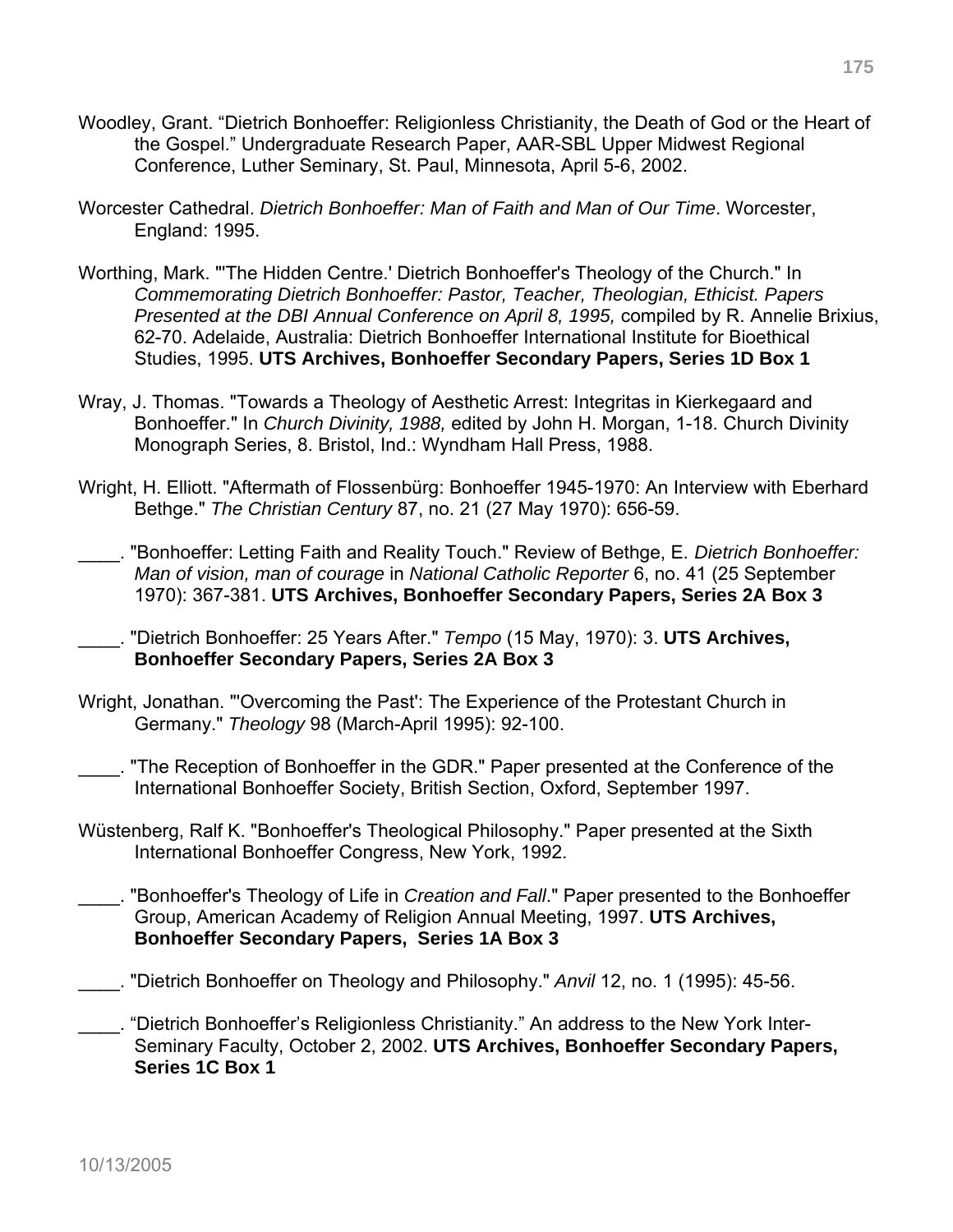- \_\_\_\_. "Glauben als Leben. Dietrich Bonhoeffer und die nichtreligiöse Interpretation biblischer Begriffe." *Freiburger Zeitschrift für Philosophie und Theologie* 42, no. 3 (1995): 367-381. **UTS Archives, Bonhoeffer Secondary Papers, Series 2A Box 3.**
- \_\_\_\_. *A Theology of Life: Dietrich Bonhoeffer's Religionless Christianity*. Foreword by Eberhard Bethge. Translated by Doug Stott. Grand Rapids, Mich.: William B. Eerdmans, 1998.
- \_\_\_\_. "What 'Religionless Christianity' Really Means: Thoughts on Dietrich Bonhoeffer's Tegel Theology." Paper presented at the Seventh International Bonhoeffer Congress, Capetown, 1996. **UTS Archives, Bonhoeffer Secondary Papers, Series 1B Box 5** Published as "'Religionless Christianity': Dietrich Bonhoeffer's Tegel Theology" in *Bonhoeffer for a New Day: Theology in a Time of Transition,* edited by John W. de Gruchy, 57-71. Grand Rapids, Mich.: William B. Eerdmans, 1997.
- Yerkes, Charles Thompson. "I and Yet not I: A Dissertation on the Contradictory Subject in Dietrich Bonhoeffer's *Communion of Saints* and in Materialistic Philosophy." Ph.D. diss., Union Theological Seminary, 1983.
- Yoder, John Howard. "Bonhoeffer and the Christological Presuppositions of Discipleship." Paper presented to the Bonhoeffer Group, American Academy of Religion Annual Meeting, 1988.
- Young, Josiah Ulysses. "An African-American Perspective on an Experience of Incomparable Value." Bonhoeffer Lectures on Public Ethics, Wesley Seminary, Washington DC, October 11-13, 2003. **UTS Archives, Bonhoeffer Secondary Papers, Series 1D Box 1**
- \_\_\_\_. "Is the White Christ, Too, Distraught by These Dark Skins His Father Wrought?" Paper presented to the Bonhoeffer Group, American Academy of Religion Annual Meeting, 1998.
- \_\_\_\_. "Nobody Knows But Jesus: Bonhoeffer was Highly Critical of Racism in American Society." *The Living Pulpit* 4 (1995): 2, 12-13.
- \_\_\_\_. *No Difference in the Fare: Dietrich Bonhoeffer and the Problem of Racism*. Foreword by John Godsey. Grand Rapids, Mich.: William B. Eerdmans, 1998.
- \_\_\_\_. "'Sharing in God's Suffering at the Hands of a Godless World': Bonhoeffer's Path to the Triune God." Paper presented at the conference "Christ at the Center: The Legacy of Barth and Bonhoeffer for Today," Luther Seminary, Minneapolis, Minn., 24-26 July 2000.
- Zahrnt, Heinz. "From the World Beyond to This World." Chap. 5 of *The Question of God: Protestant Theology in the Twentieth Century*, translated by R. A. Wilson. New York: Harcourt, Brace & World, 1969.
- Zehrer, Karl. "Responsibility for the World: Can it be Taken by Christians Jointly with Non-Christians." Paper presented at the Third International Bonhoeffer Congress, Oxford,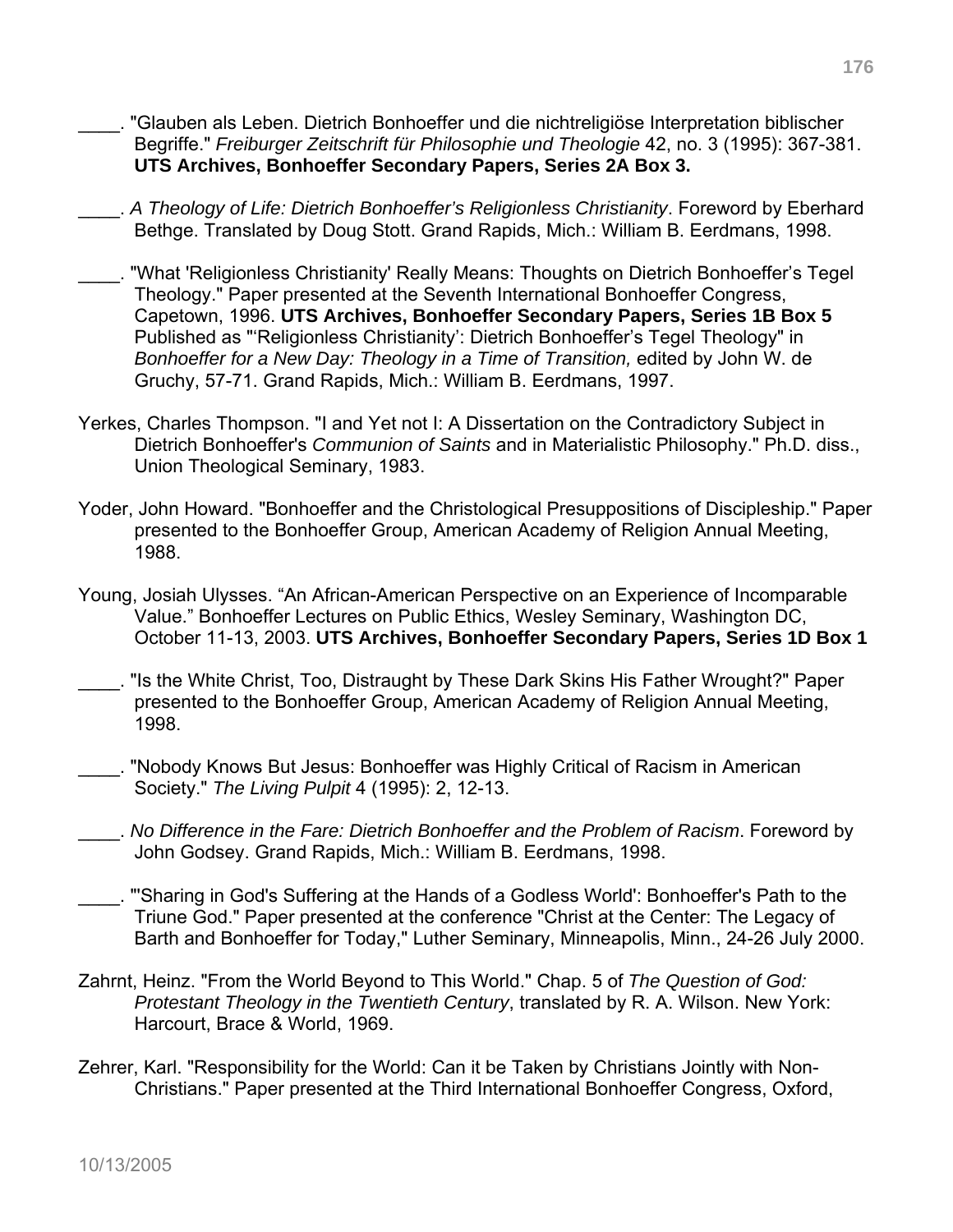1980. With translation, "Weltverantwortung – kann sie von Christen gemeinsam mit Nichtchristen wahrgenommen werden?" **UTS Archives, Bonhoeffer Secondary Papers, Series 1B Box 2**

- Zerner, Ruth. "Bethge, Bonhoeffer, and an American Triptych." Paper presented at the Seventh International Bonhoeffer Congress, Capetown, 1996.
- \_\_\_\_. "Bonhoeffer's Godchildren: The Legacy of Dietrich Bonhoeffer." Paper presented at the Fifth International Bonhoeffer Congress, Amsterdam, 1988. Abstract in *Bonhoeffer 1988: The Ethics: Proceedings of the Fifth International Bonhoeffer Society Conference, Amsterdam, 13-19 June 1988,* edited by Hans Dirk van Hoogstraten and Guy Christopher Carter. Manuscript.
- \_\_\_\_. "Church State and the 'Jewish Question.'" In *A Cambridge Companion to Dietrich Bonhoeffer*, edited by John W. de Gruchy, 190-205. Cambridge, England: Cambridge University Press, 1999.
	- \_\_\_\_\_. "Dietrich and Martin and the Jewish Connection. Dietrich Bonhoeffer and Martin Luther King, Jr., in Relationship with Jewish People and Themes." Paper presented at the Eighth International Bonhoeffer Congress, Berlin, Germany, 20-25 August 2000.
- \_\_\_. "Dietrich Bonhoeffer." In *Eerdmans' Handbook to the History of Christianity*, edited by Tim Dowley, 603. Grand Rapids, Mich.: William B. Eerdmans, 1977.
- \_\_\_\_. "Dietrich Bonhoeffer and the Jews: Thoughts and Actions, 1933-1945." Paper delivered at the National Conference of Christians and Jews Conference on the Church Struggle and the Holocaust, "Anti-Semitism and Church-State Conflict in the Third Reich, 1933-1945." New York City, 19 March 1974. **UTS Archives, Bonhoeffer Secondary Papers, Series 1D Box 1**

Published in *Jewish Social Studies* 37, nos. 3-4 (Summer-Fall 1975): 235-50.

\_\_\_\_. "Dietrich Bonhoeffer's American Experiences: People, Letters, and Papers from Union Seminary." Paper presented at the Second International Bonhoeffer Congress, Geneva, 1976. With summary, "Dietrich Bonhoeffers Amerikanische Erfahrungen: Menschen, Briefe, und Niederschriften (Aufsätze) aus Union Seminary." **UTS Archives, Bonhoeffer Secondary Papers, Series 1B Box 2** 

Published in *Union Seminary Quarterly Review* 31, no. 4 (Summer 1976): 261-82. **UTS Archives, Bonhoeffer Secondary Papers, Series 2A Box 3** 

- \_\_\_\_. "Dietrich Bonhoeffer's Prison Fiction: A Commentary." In *Fiction From Prison: Gathering up the Past*, by Dietrich Bonhoeffer, edited by Renate and Eberhard Bethge with Clifford J. Green, translated by Ursula Hoffman, 139-67. Philadelphia: Fortress Press, 1981.
- \_\_\_\_. "Dietrich Bonhoeffer's Views on the State and History." Paper presented to the Bonhoeffer Group, American Academy of Religion Annual Meeting, 1974. **UTS Archives, Bonhoeffer Secondary Papers, Series 1A Box 1**